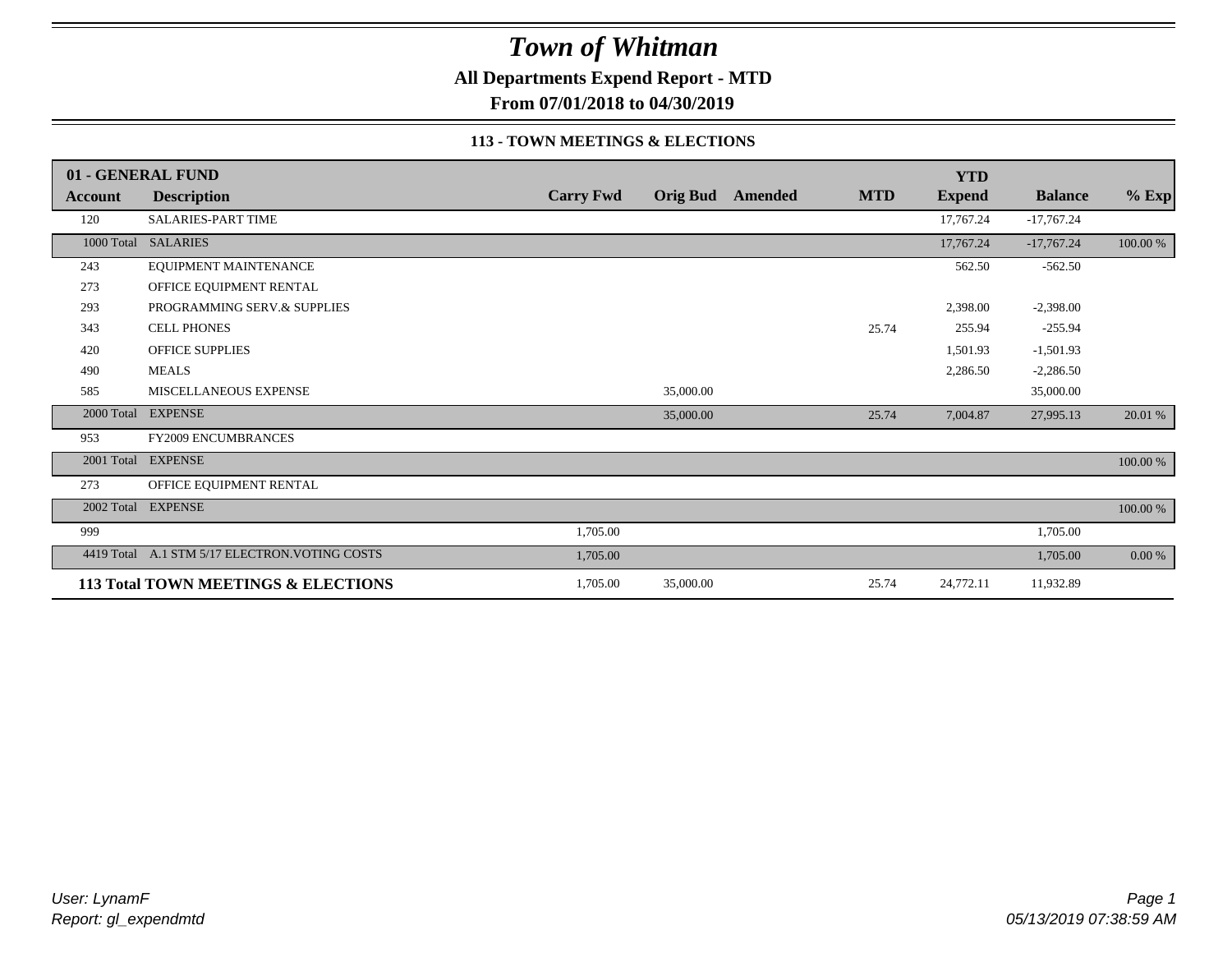### **All Departments Expend Report - MTD**

### **From 07/01/2018 to 04/30/2019**

### **114 - MODERATOR**

|         | 01 - GENERAL FUND          |                  |                  |            | <b>YTD</b>    |                |          |
|---------|----------------------------|------------------|------------------|------------|---------------|----------------|----------|
| Account | <b>Description</b>         | <b>Carry Fwd</b> | Orig Bud Amended | <b>MTD</b> | <b>Expend</b> | <b>Balance</b> | $%$ Exp  |
| 120     | <b>SALARIES-PART TIME</b>  |                  |                  |            |               |                |          |
|         | 1000 Total SALARIES        |                  |                  |            |               |                | 100.00 % |
|         | <b>114 Total MODERATOR</b> |                  |                  |            |               |                |          |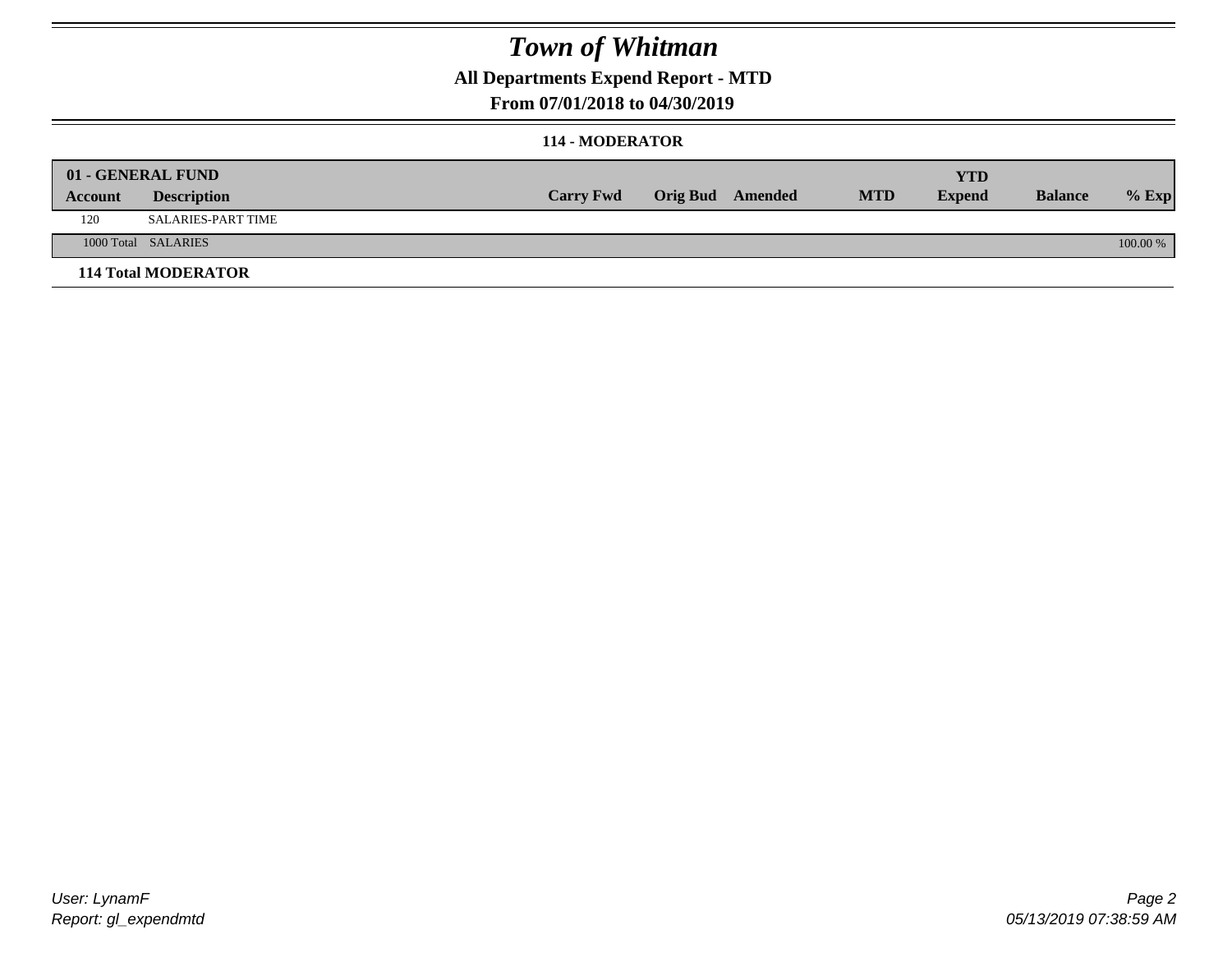## **All Departments Expend Report - MTD**

### **From 07/01/2018 to 04/30/2019**

#### **122 - SELECTMEN**

|                | 01 - GENERAL FUND                 |                  |           |                         |            | <b>YTD</b>    |                |          |
|----------------|-----------------------------------|------------------|-----------|-------------------------|------------|---------------|----------------|----------|
| <b>Account</b> | <b>Description</b>                | <b>Carry Fwd</b> |           | <b>Orig Bud</b> Amended | <b>MTD</b> | <b>Expend</b> | <b>Balance</b> | $%$ Exp  |
| 110            | SALARIES-BOARD MEMBERS            |                  |           |                         |            |               |                |          |
| 111            | SALARIES-ADMINSTRATIVE            |                  |           |                         |            |               |                |          |
|                | 1000 Total SALARIES               |                  |           |                         |            |               |                | 100.00 % |
| 115            | SECRETARIAL                       |                  | 47,100.00 |                         | 4,578.12   | 39,943.94     | 7,156.06       |          |
| 1001 Total     | <b>SALARIES</b>                   |                  | 47,100.00 |                         | 4,578.12   | 39,943.94     | 7,156.06       | 84.80 %  |
| 121            | <b>CLERICAL I</b>                 |                  |           |                         |            |               |                |          |
| 123            | RECORDING SECRETARY               |                  | 1,681.00  |                         | 348.54     | 1,243.44      | 437.56         |          |
|                | 1003 Total SALARIES               |                  | 1,681.00  |                         | 348.54     | 1,243.44      | 437.56         | 73.97 %  |
| 211            | MUNICIPAL HEARINGS OFFICER        |                  | 2,500.00  |                         | 208.33     | 2,083.30      | 416.70         |          |
|                | 1004 Total SALARIES               |                  | 2,500.00  |                         | 208.33     | 2,083.30      | 416.70         | 83.33%   |
| 121            | <b>CLERICAL I</b>                 |                  | 1,209.00  |                         |            |               | 1,209.00       |          |
|                | 1005 Total SALARIES               |                  | 1,209.00  |                         |            |               | 1,209.00       | $0.00\%$ |
| 244            | OFFICE EQUIPMENT MAINTENANCE      |                  |           |                         |            |               |                |          |
| 304            | <b>ADVERTISING</b>                |                  |           |                         | 42.00      | 268.25        | $-268.25$      |          |
| 340            | <b>TELEPHONE</b>                  |                  |           |                         |            |               |                |          |
| 593            | <b>EMPLOYEE RECRUITMENT COSTS</b> |                  |           |                         | 200.00     | 200.00        | $-200.00$      |          |
| 605            | <b>CONSULTING SERVICES</b>        |                  |           |                         |            |               |                |          |
| 420            | <b>OFFICE SUPPLIES</b>            |                  |           |                         | 10.82      | 310.86        | $-310.86$      |          |
| 585            | MISCELLANEOUS EXPENSE             |                  | 11,000.00 |                         |            | 334.43        | 10,665.57      |          |
| 710            | IN STATE TRAVEL                   |                  |           |                         |            | 602.94        | $-602.94$      |          |
| 730            | <b>ASSOCIATION DUES</b>           |                  |           |                         |            | 3,340.05      | $-3,340.05$    |          |
| 731            | <b>MEETINGS</b>                   |                  |           |                         | 49.00      | 4,277.71      | $-4,277.71$    |          |
| 870            | OFFICE EQUIPMENT                  |                  |           |                         |            |               |                |          |
| 2000 Total     | <b>EXPENSE</b>                    |                  | 11,000.00 |                         | 301.82     | 9,334.24      | 1,665.76       | 84.85 %  |
| 304            | <b>ADVERTISING</b>                |                  |           |                         |            |               |                |          |
| 2001 Total     | <b>EXPENSE</b>                    |                  |           |                         |            |               |                | 100.00 % |
| 306            | <b>BOOKBINDING</b>                |                  |           |                         |            |               |                |          |
| 946            | FY2010 ENCUMBRANCES               |                  |           |                         |            |               |                |          |
|                | 2002 Total EXPENSE                |                  |           |                         |            |               |                | 100.00 % |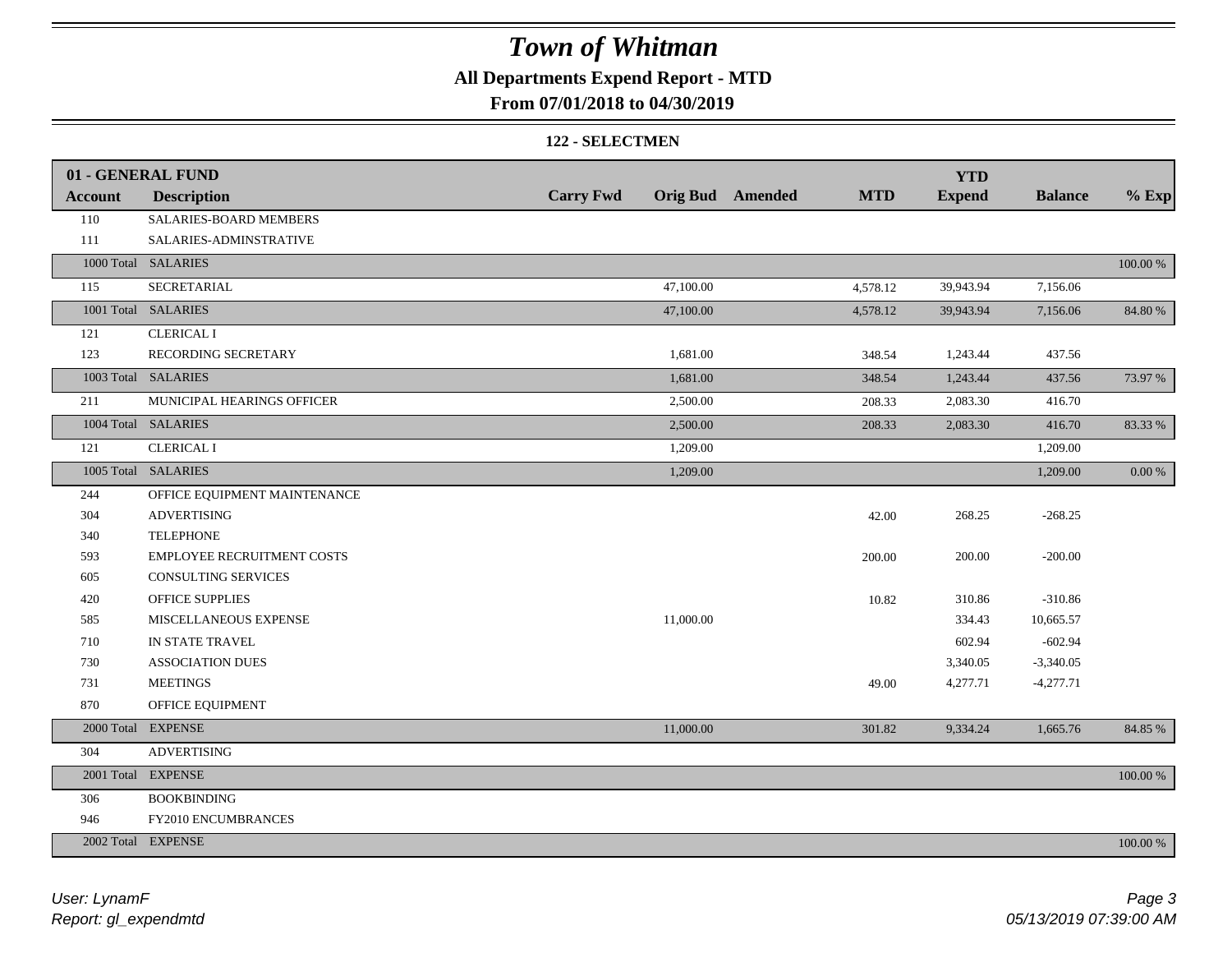## **All Departments Expend Report - MTD**

### **From 07/01/2018 to 04/30/2019**

#### **122 - SELECTMEN**

|         | 01 - GENERAL FUND                                   |                  |                         |            | <b>YTD</b>    |                |             |
|---------|-----------------------------------------------------|------------------|-------------------------|------------|---------------|----------------|-------------|
| Account | <b>Description</b>                                  | <b>Carry Fwd</b> | <b>Orig Bud</b> Amended | <b>MTD</b> | <b>Expend</b> | <b>Balance</b> | $%$ Exp     |
| 711     | EDUC.EXP.-SELECTMEN'S OFFICE                        |                  |                         |            |               |                |             |
|         | 2003 Total EXPENSE                                  |                  |                         |            |               |                | 100.00 %    |
| 713     | SICK LEAVE BUY-BACK-ALL DEPTS                       |                  | 11,000.00               |            |               | 11,000.00      |             |
| 714     | SICK LEAVE BUY BACK -NON UNION                      |                  |                         |            |               |                |             |
| 715     | LONGEVITY-TOWN HALL & NON-UNIO                      |                  | 6,675.00                | 175.00     | 4,125.00      | 2,550.00       |             |
| 716     | ASST.DEPT.HEADS - STIPEND                           |                  | 2,500.00                |            | 2,500.00      |                |             |
| 712     | EDUCATION EXPENSE - ALL DEPTS                       |                  | 10,000.00               | 2,500.00   | 6,490.73      | 3,509.27       |             |
| 949     | FY2014 ENCUMBRANCES                                 |                  |                         |            |               |                |             |
|         | 2004 Total EXPENSE                                  |                  | 30,175.00               | 2,675.00   | 13,115.73     | 17,059.27      | 43.46 %     |
| 940     | FY2016 ENCUMBRANCES                                 |                  |                         |            |               |                |             |
| 945     | FY2013 ENCUMBRANCES                                 |                  |                         |            |               |                |             |
| 948     | <b>FY07 ENCUMBRANCES</b>                            |                  |                         |            |               |                |             |
|         | 2006 Total EXPENSE                                  |                  |                         |            |               |                | 100.00 %    |
| 999     |                                                     |                  |                         |            |               |                |             |
|         | 4403 Total A.14STM.5/16 DEMOLISH 215 SO.AVE.        |                  |                         |            |               |                | 100.00 %    |
| 999     |                                                     |                  |                         |            |               |                |             |
|         | 4409 Total A.7 STM 1/12/15 DEMOLISH 36 EAST AVENUE  |                  |                         |            |               |                | 100.00 %    |
| 123     | RECORDING SECRETARY                                 |                  |                         |            |               |                |             |
|         | 4424 Total ESTABLISH PETTY CASH - TOWN CLERK        |                  |                         |            |               |                | 100.00 %    |
| 999     |                                                     |                  |                         |            |               |                |             |
|         | 4434 Total ART19 ATM5/18 LEASE/PCH 2016 FORD INTER  |                  |                         |            |               |                | 100.00 %    |
| 999     |                                                     |                  |                         |            |               |                |             |
|         | 4454 Total S1ATM5/18SECURITYIMPDUVALSCHOOL          |                  |                         |            |               |                | $100.00~\%$ |
| 999     |                                                     | 20,000.00        |                         |            |               | 20,000.00      |             |
|         | 4549 Total A.22 ATM 5/16 cons.fees-solar ener.proj. | 20,000.00        |                         |            |               | 20,000.00      | 0.00 %      |
|         | <b>122 Total SELECTMEN</b>                          | 20,000.00        | 93,665.00               | 8,111.81   | 65,720.65     | 47,944.35      |             |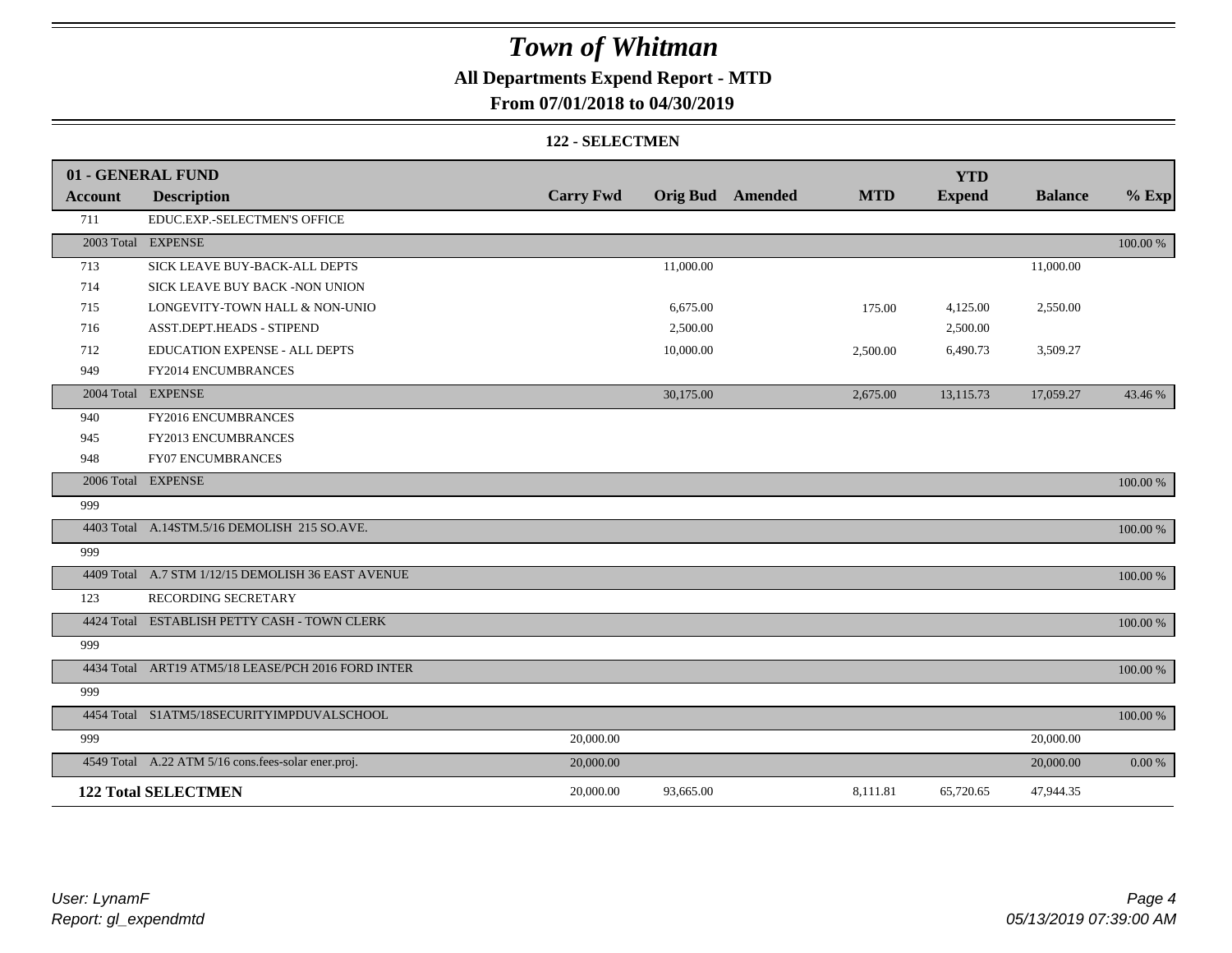**All Departments Expend Report - MTD**

**From 07/01/2018 to 04/30/2019**

#### **123 - TOWN ADMINISTRATOR**

|                | 01 - GENERAL FUND                                   |                  |            |                         |            | <b>YTD</b>    |                |             |
|----------------|-----------------------------------------------------|------------------|------------|-------------------------|------------|---------------|----------------|-------------|
| <b>Account</b> | <b>Description</b>                                  | <b>Carry Fwd</b> |            | <b>Orig Bud</b> Amended | <b>MTD</b> | <b>Expend</b> | <b>Balance</b> | $%$ Exp     |
| 111            | SALARIES-ADMINSTRATIVE                              |                  | 126,900.00 |                         | 12,201.90  | 104,936.34    | 21,963.66      |             |
|                | 1000 Total SALARIES                                 |                  | 126,900.00 |                         | 12,201.90  | 104,936.34    | 21,963.66      | 82.69 %     |
| 133            | <b>ASSISTANT</b>                                    |                  | 87,800.00  |                         | 8,442.30   | 72,603.78     | 15,196.22      |             |
|                | 1001 Total SALARIES                                 |                  | 87,800.00  |                         | 8,442.30   | 72,603.78     | 15,196.22      | 82.69 %     |
| 420            | OFFICE SUPPLIES                                     |                  |            |                         |            |               |                |             |
| 585            | MISCELLANEOUS EXPENSE                               |                  |            |                         |            |               |                |             |
| 710            | IN STATE TRAVEL                                     |                  |            |                         |            |               |                |             |
| 730            | <b>ASSOCIATION DUES</b>                             |                  |            |                         |            |               |                |             |
| 731            | <b>MEETINGS</b>                                     |                  |            |                         |            |               |                |             |
|                | 2000 Total EXPENSE                                  |                  |            |                         |            |               |                | 100.00 %    |
| 945            | FY2013 ENCUMBRANCES                                 |                  |            |                         |            |               |                |             |
|                | 2001 Total EXPENSE                                  |                  |            |                         |            |               |                | 100.00 %    |
| 999            |                                                     |                  |            |                         |            |               |                |             |
|                | 4404 Total Res.Fnd. Board up Park Ave. School       |                  |            |                         |            |               |                | 100.00 %    |
| 999            |                                                     |                  |            |                         |            |               |                |             |
|                | 4405 Total RES.FND.TR-UPDATE STDY DPW BARN/GAR.     |                  |            |                         |            |               |                | 100.00 %    |
| 999            |                                                     | 9,707.50         |            |                         |            |               | 9,707.50       |             |
|                | 4406 Total A.37ATM5/17MAINTAIN T.T/FORECL.PROPERTIE | 9,707.50         |            |                         |            |               | 9,707.50       | $0.00\ \%$  |
| 999            |                                                     |                  | 6,200.00   |                         | 5,651.97   | 5,651.97      | 548.03         |             |
|                | 4407 Total PILOT PMT.TO ROCKLAND                    |                  | 6,200.00   |                         | 5,651.97   | 5,651.97      | 548.03         | 91.16%      |
| 999            |                                                     | 10,000.00        |            |                         |            |               | 10,000.00      |             |
|                | 4408 Total A.26ATM5/14SFTY.&COND.ASSESS.TN.BLDGS.   | 10,000.00        |            |                         |            |               | 10,000.00      | $0.00\ \%$  |
| 999            |                                                     |                  |            |                         |            |               |                |             |
|                | 4414 Total ART2 ATM5/18 WHITMAN COUNSELING          |                  |            |                         |            |               |                | $100.00~\%$ |
| 999            |                                                     | 196.35           |            |                         |            |               | 196.35         |             |
|                | 4575 Total A35ATM5/17INSTL.CARD ACCESS TN.BLDGS     | 196.35           |            |                         |            |               | 196.35         | $0.00\ \%$  |
| 999            |                                                     |                  | 11,000.00  |                         |            | 848.50        | 10,151.50      |             |
|                | 5620 Total A.26 ATM5/18 CODIFY/DIGITIZE BYLAWS      |                  | 11,000.00  |                         |            | 848.50        | 10,151.50      | 7.71 %      |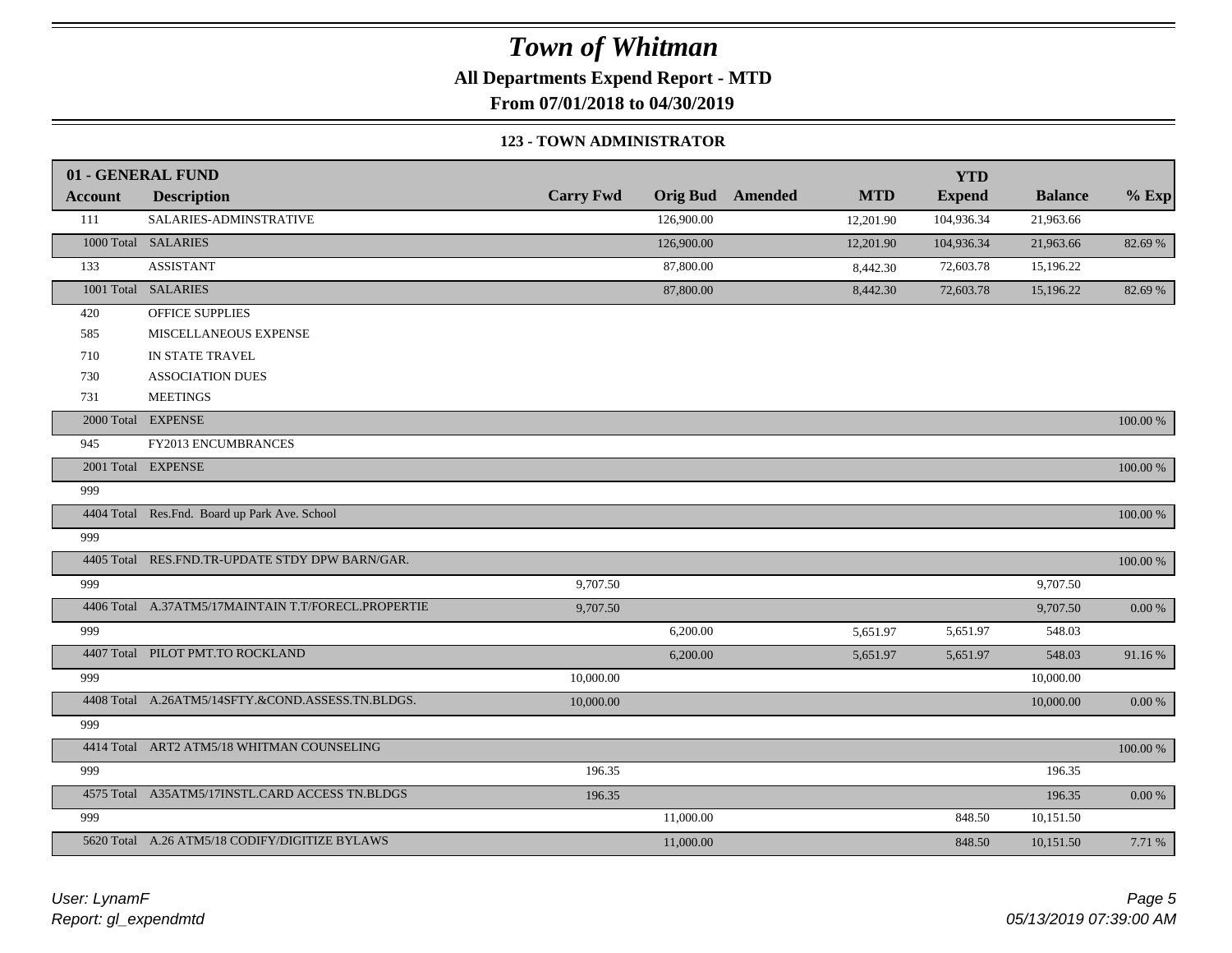**All Departments Expend Report - MTD**

**From 07/01/2018 to 04/30/2019**

#### **123 - TOWN ADMINISTRATOR**

|         | 01 - GENERAL FUND                   |                  |                  |            | <b>YTD</b>    |                |         |
|---------|-------------------------------------|------------------|------------------|------------|---------------|----------------|---------|
| Account | <b>Description</b>                  | <b>Carry Fwd</b> | Orig Bud Amended | <b>MTD</b> | <b>Expend</b> | <b>Balance</b> | $%$ Exp |
|         | <b>123 Total TOWN ADMINISTRATOR</b> | 19.903.85        | 231,900.00       | 26.296.17  | 184,040.59    | 67.763.26      |         |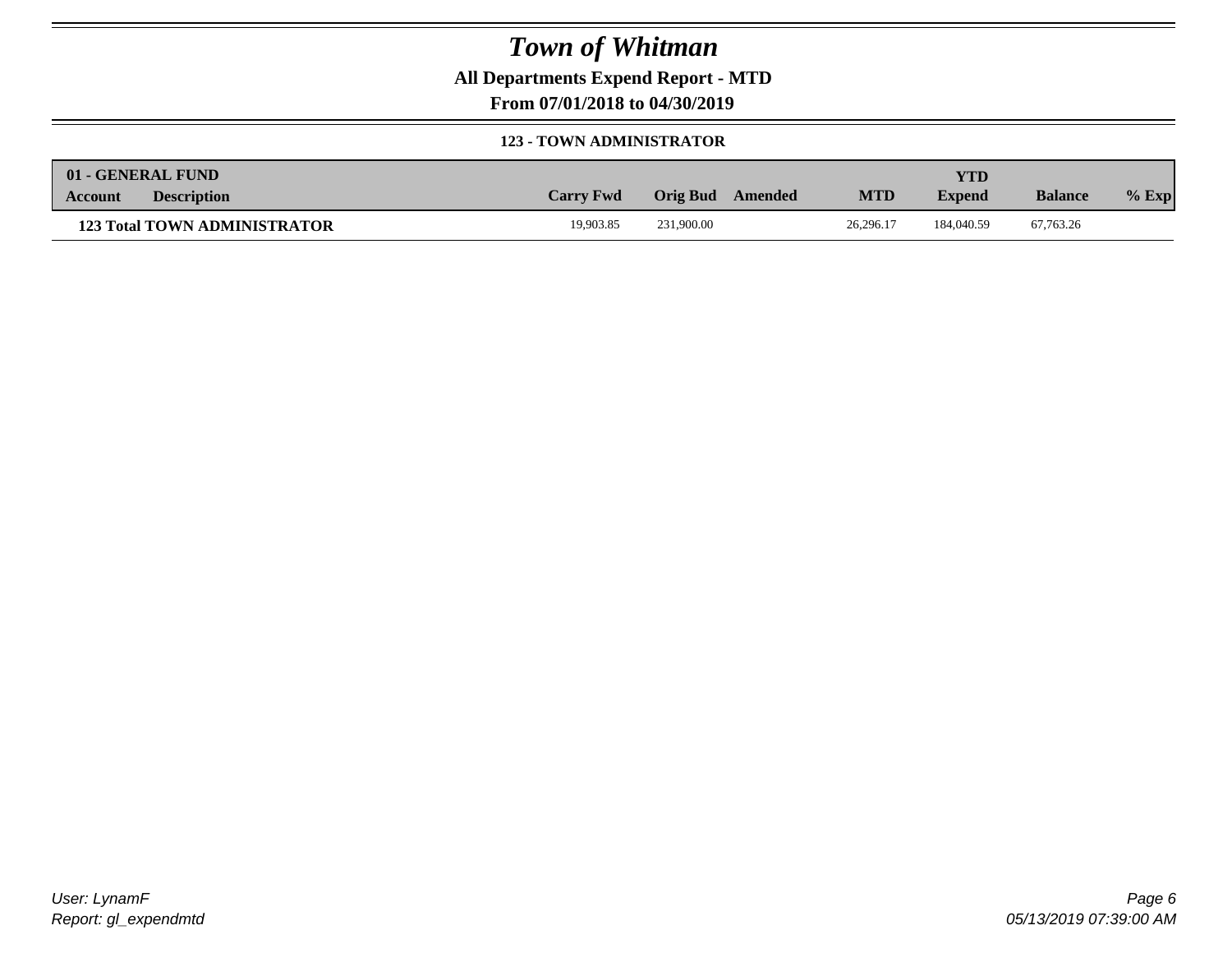**All Departments Expend Report - MTD**

### **From 07/01/2018 to 04/30/2019**

### **129 - BUSINESS MANAGER**

|            | 01 - GENERAL FUND                 |                  |                 |                |            | <b>YTD</b>    |                |          |
|------------|-----------------------------------|------------------|-----------------|----------------|------------|---------------|----------------|----------|
| Account    | <b>Description</b>                | <b>Carry Fwd</b> | <b>Orig Bud</b> | <b>Amended</b> | <b>MTD</b> | <b>Expend</b> | <b>Balance</b> | $%$ Exp  |
| 111        | SALARIES-ADMINSTRATIVE            |                  |                 |                |            |               |                |          |
|            | 1000 Total SALARIES               |                  |                 |                |            |               |                | 100.00 % |
| 420        | OFFICE SUPPLIES                   |                  |                 |                |            |               |                |          |
| 585        | MISCELLANEOUS EXPENSE             |                  |                 |                |            |               |                |          |
| 710        | IN STATE TRAVEL                   |                  |                 |                |            |               |                |          |
| 730        | <b>ASSOCIATION DUES</b>           |                  |                 |                |            |               |                |          |
| 731        | <b>MEETINGS</b>                   |                  |                 |                |            |               |                |          |
| 2000 Total | <b>EXPENSE</b>                    |                  |                 |                |            |               |                | 100.00 % |
| 304        | <b>ADVERTISING</b>                |                  |                 |                |            |               |                |          |
| 2001 Total | <b>EXPENSE</b>                    |                  |                 |                |            |               |                | 100.00 % |
| 593        | <b>EMPLOYEE RECRUITMENT COSTS</b> |                  |                 |                |            |               |                |          |
|            | 2002 Total EXPENSE                |                  |                 |                |            |               |                | 100.00 % |
| 948        | FY07 ENCUMBRANCES                 |                  |                 |                |            |               |                |          |
|            | 2003 Total EXPENSE                |                  |                 |                |            |               |                | 100.00 % |
|            | <b>129 Total BUSINESS MANAGER</b> |                  |                 |                |            |               |                |          |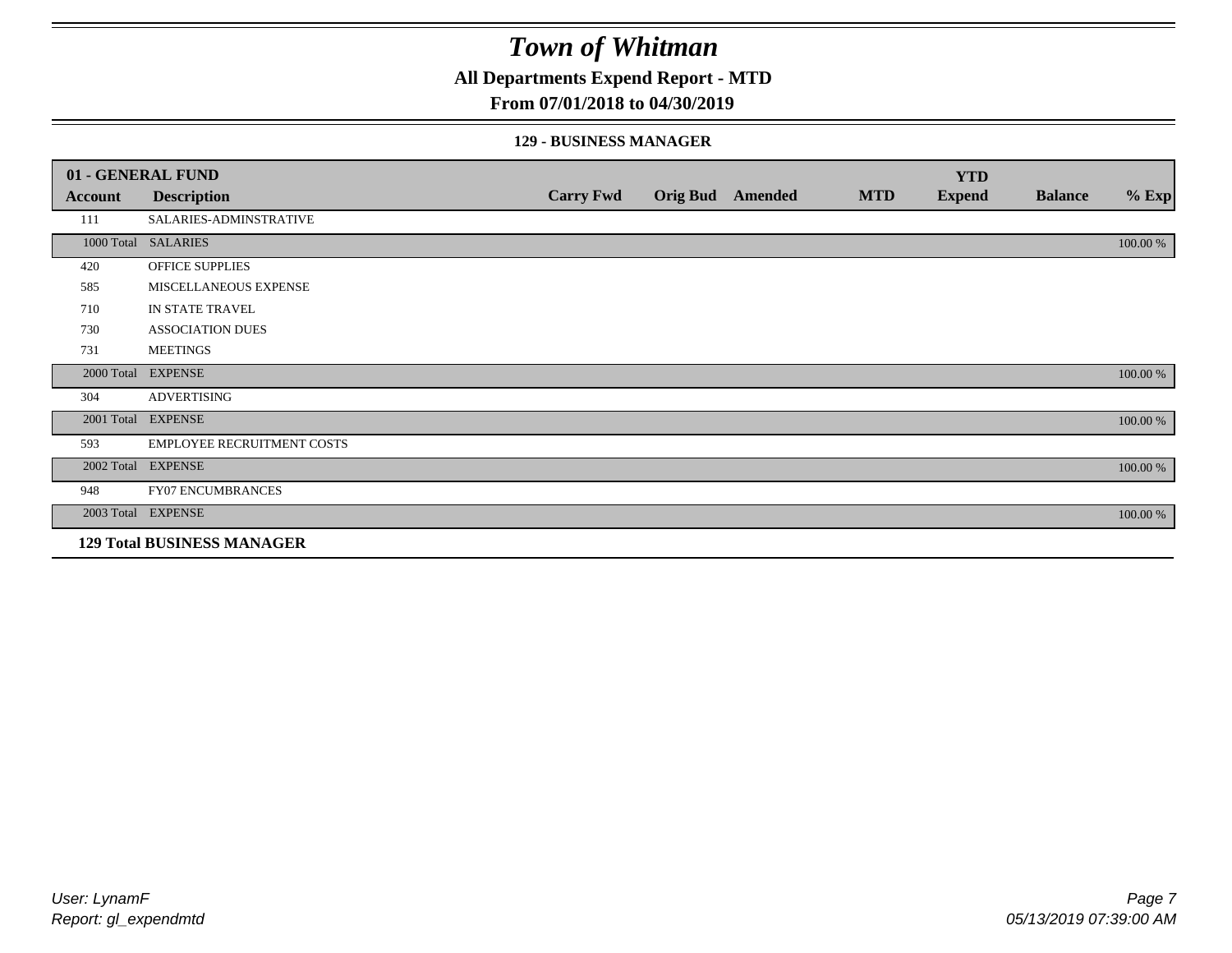**All Departments Expend Report - MTD**

**From 07/01/2018 to 04/30/2019**

### **131 - FINANCE COMMITTEE**

|         | 01 - GENERAL FUND                  |                  |                 |         |            | <b>YTD</b>    |                |          |
|---------|------------------------------------|------------------|-----------------|---------|------------|---------------|----------------|----------|
| Account | <b>Description</b>                 | <b>Carry Fwd</b> | <b>Orig Bud</b> | Amended | <b>MTD</b> | <b>Expend</b> | <b>Balance</b> | $%$ Exp  |
| 116     | <b>CLERICAL</b>                    |                  | 3,447.00        |         | 614.72     | 2,079.20      | 1,367.80       |          |
|         | 1000 Total SALARIES                |                  | 3,447.00        |         | 614.72     | 2,079.20      | 1,367.80       | 60.31 %  |
| 949     | FY2014 ENCUMBRANCES                |                  |                 |         |            |               |                |          |
|         | 1001 Total SALARIES                |                  |                 |         |            |               |                | 100.00 % |
| 420     | <b>OFFICE SUPPLIES</b>             |                  |                 |         |            | 50.99         | $-50.99$       |          |
| 585     | MISCELLANEOUS EXPENSE              |                  | 695.00          |         |            |               | 695.00         |          |
| 730     | <b>ASSOCIATION DUES</b>            |                  |                 |         |            | 210.00        | $-210.00$      |          |
| 731     | <b>MEETINGS</b>                    |                  |                 |         |            |               |                |          |
|         | 2000 Total EXPENSE                 |                  | 695.00          |         |            | 260.99        | 434.01         | 37.55 %  |
|         | <b>131 Total FINANCE COMMITTEE</b> |                  | 4,142.00        |         | 614.72     | 2,340.19      | 1,801.81       |          |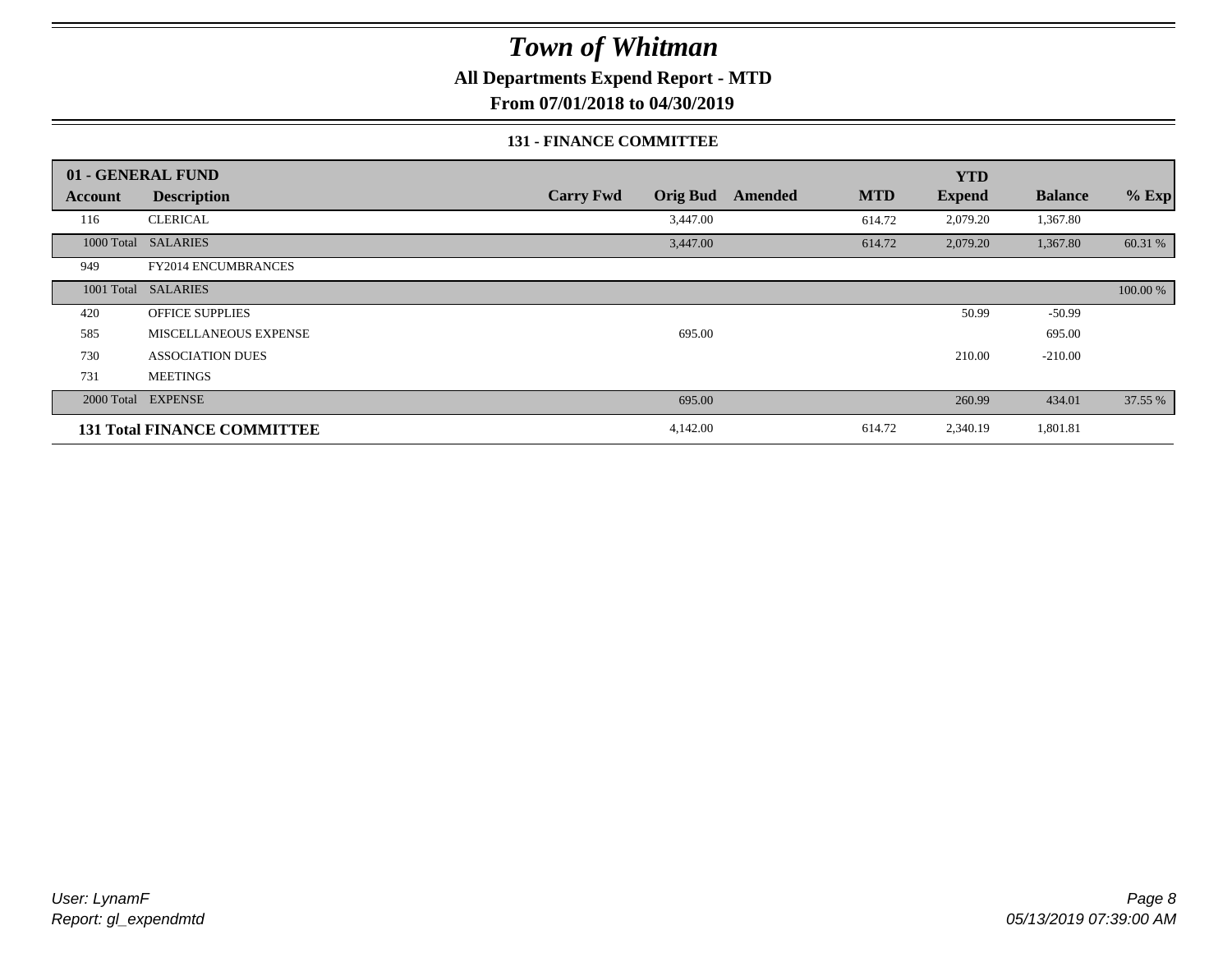### **All Departments Expend Report - MTD**

**From 07/01/2018 to 04/30/2019**

#### **132 - RESERVE FUND**

| 01 - GENERAL FUND                 |                  |                 |             |            | <b>YTD</b>    |                |         |
|-----------------------------------|------------------|-----------------|-------------|------------|---------------|----------------|---------|
| <b>Description</b><br>Account     | <b>Carry Fwd</b> | <b>Orig Bud</b> | Amended     | <b>MTD</b> | <b>Expend</b> | <b>Balance</b> | $%$ Exp |
| 999                               |                  | 50,000.00       | $-9,200.00$ |            |               | 40,800.00      |         |
| 4301 Total RESERVE FUND TRANSFERS |                  | 50,000.00       | $-9,200.00$ |            |               | 40,800.00      | 0.00 %  |
| <b>132 Total RESERVE FUND</b>     |                  | 50,000.00       | $-9,200.00$ |            |               | 40,800.00      |         |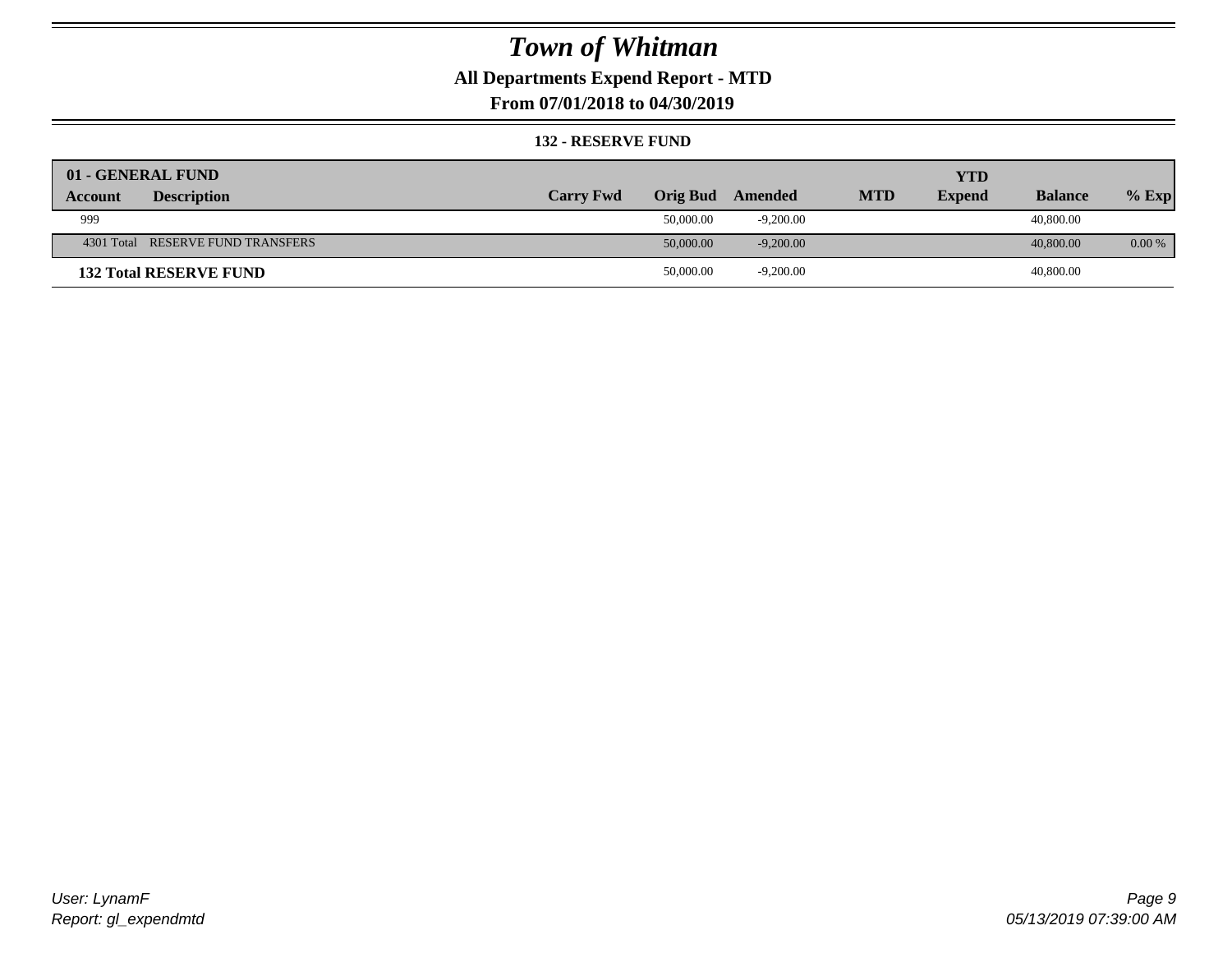## **All Departments Expend Report - MTD**

**From 07/01/2018 to 04/30/2019**

### **135 - ACCOUNTANT**

|                | 01 - GENERAL FUND            |                                     |                       | <b>YTD</b>    |                |          |
|----------------|------------------------------|-------------------------------------|-----------------------|---------------|----------------|----------|
| <b>Account</b> | <b>Description</b>           | <b>Carry Fwd</b><br><b>Orig Bud</b> | <b>MTD</b><br>Amended | <b>Expend</b> | <b>Balance</b> | $%$ Exp  |
| 112            | <b>SALARIES</b>              | 67,450.00                           | 6,485.60              | 54,422.97     | 13,027.03      |          |
| 146            | SALARIES-LONGEVITY           |                                     |                       |               |                |          |
|                | 1000 Total SALARIES          | 67,450.00                           | 6,485.60              | 54,422.97     | 13,027.03      | 80.68%   |
| 121            | <b>CLERICAL I</b>            |                                     |                       |               |                |          |
|                | 1001 Total SALARIES          |                                     |                       |               |                | 100.00 % |
| 116            | <b>CLERICAL</b>              | 41,220.00                           | 3,926.85              | 33,914.87     | 7,305.13       |          |
|                | 1002 Total SALARIES          | 41,220.00                           | 3,926.85              | 33,914.87     | 7,305.13       | 82.27 %  |
| 130            | SALARIES-OVERTIME            |                                     |                       |               |                |          |
|                | 1004 Total SALARIES          |                                     |                       |               |                | 100.00 % |
| 143            | SALARIES-COLLEGE INCENTIVE   |                                     |                       |               |                |          |
| 186            | <b>CERTIFICATION STIPEND</b> | 1,000.00                            |                       |               | 1,000.00       |          |
|                | 1005 Total SALARIES          | 1,000.00                            |                       |               | 1,000.00       | 0.00 %   |
| 244            | OFFICE EQUIPMENT MAINTENANCE |                                     |                       |               |                |          |
| 304            | <b>ADVERTISING</b>           |                                     |                       |               |                |          |
| 340            | <b>TELEPHONE</b>             |                                     |                       |               |                |          |
| 420            | <b>OFFICE SUPPLIES</b>       |                                     | 68.58                 | 388.64        | $-388.64$      |          |
| 585            | MISCELLANEOUS EXPENSE        | 1,100.00                            |                       | 151.67        | 948.33         |          |
| 710            | IN STATE TRAVEL              |                                     |                       | 63.47         | $-63.47$       |          |
| 730            | <b>ASSOCIATION DUES</b>      |                                     |                       | 175.00        | $-175.00$      |          |
| 731            | <b>MEETINGS</b>              |                                     |                       |               |                |          |
| 870            | OFFICE EQUIPMENT             |                                     |                       |               |                |          |
|                | 2000 Total EXPENSE           | 1,100.00                            | 68.58                 | 778.78        | 321.22         | 70.79 %  |
|                | <b>135 Total ACCOUNTANT</b>  | 110,770.00                          | 10,481.03             | 89,116.62     | 21,653.38      |          |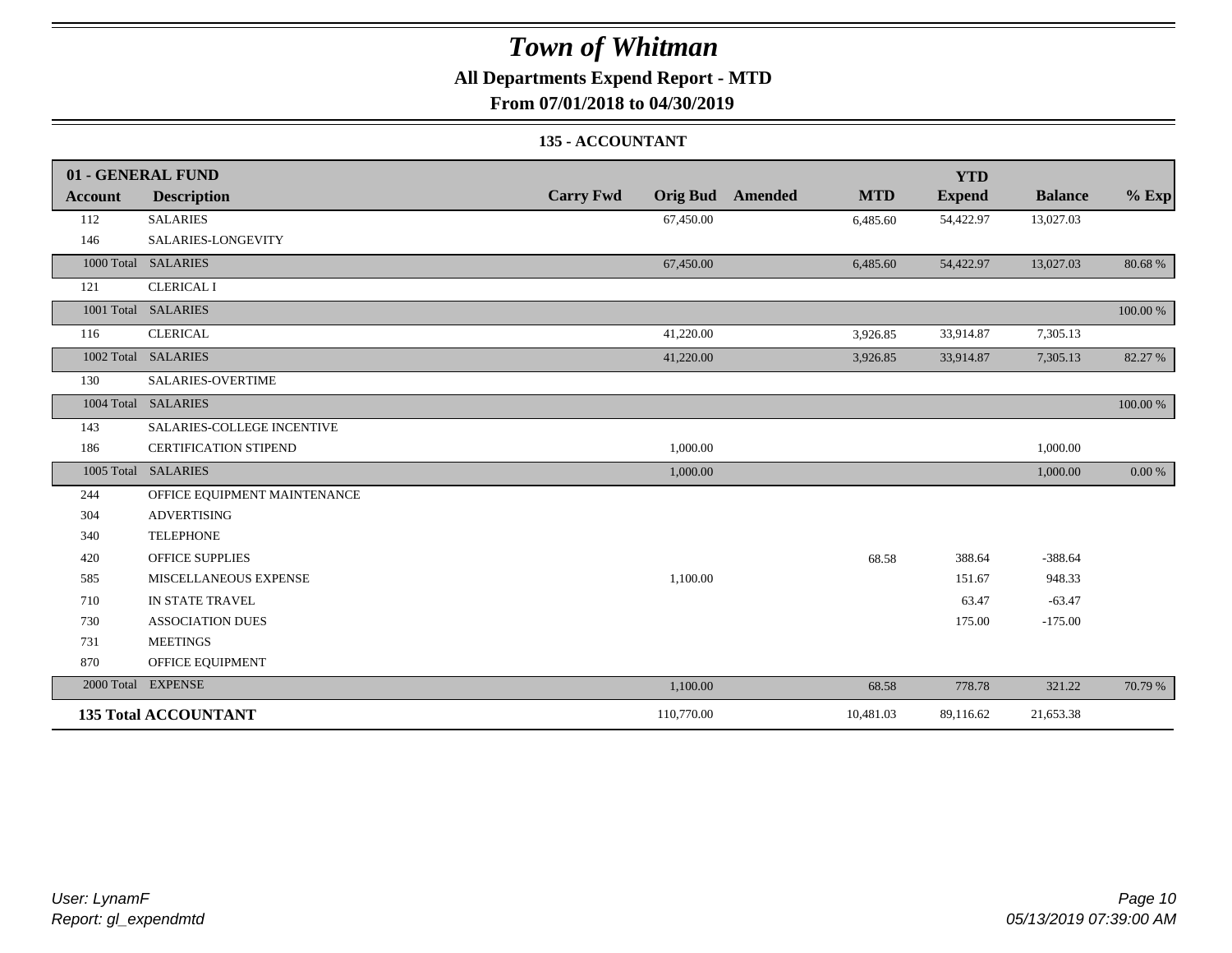**All Departments Expend Report - MTD**

**From 07/01/2018 to 04/30/2019**

### **136 - AUDIT MUNICIPAL ACCOUNTS**

|         | 01 - GENERAL FUND                         |                  |                 |         |            | <b>YTD</b>    |                |          |
|---------|-------------------------------------------|------------------|-----------------|---------|------------|---------------|----------------|----------|
| Account | <b>Description</b>                        | <b>Carry Fwd</b> | <b>Orig Bud</b> | Amended | <b>MTD</b> | <b>Expend</b> | <b>Balance</b> | $%$ Exp  |
| 252     | <b>SERVICES</b>                           |                  | 45,000.00       |         |            | 35,000.00     | 10,000.00      |          |
|         | 2000 Total EXPENSE                        |                  | 45,000.00       |         |            | 35,000.00     | 10,000.00      | 77.77 %  |
| 938     | FY 2018 ENCUMBRANCES                      | 5,000.00         |                 |         |            |               | 5,000.00       |          |
| 939     | FY2015 ENCUMBRANCES                       |                  |                 |         |            |               |                |          |
| 940     | <b>FY2016 ENCUMBRANCES</b>                |                  |                 |         |            |               |                |          |
| 945     | FY2013 ENCUMBRANCES                       |                  |                 |         |            |               |                |          |
| 948     | <b>FY07 ENCUMBRANCES</b>                  |                  |                 |         |            |               |                |          |
| 949     | <b>FY2014 ENCUMBRANCES</b>                |                  |                 |         |            |               |                |          |
| 953     | <b>FY2009 ENCUMBRANCES</b>                |                  |                 |         |            |               |                |          |
| 958     | <b>FY2005 ENCUMBRANCES</b>                |                  |                 |         |            |               |                |          |
| 959     | <b>FY2006 ENCUMBRANCES</b>                |                  |                 |         |            |               |                |          |
|         | 2001 Total EXPENSE                        | 5,000.00         |                 |         |            |               | 5,000.00       | 0.00 %   |
| 999     |                                           |                  |                 |         |            |               |                |          |
|         | 4421 Total A.39ATM5/02GASB34FIX.ASSET SYS |                  |                 |         |            |               |                | 100.00 % |
| 999     |                                           |                  |                 |         |            |               |                |          |
|         | 4552 Total A.11 STM 5/05 GASB34 FIX.ASSET |                  |                 |         |            |               |                | 100.00 % |
|         | <b>136 Total AUDIT MUNICIPAL ACCOUNTS</b> | 5,000.00         | 45,000.00       |         |            | 35,000.00     | 15,000.00      |          |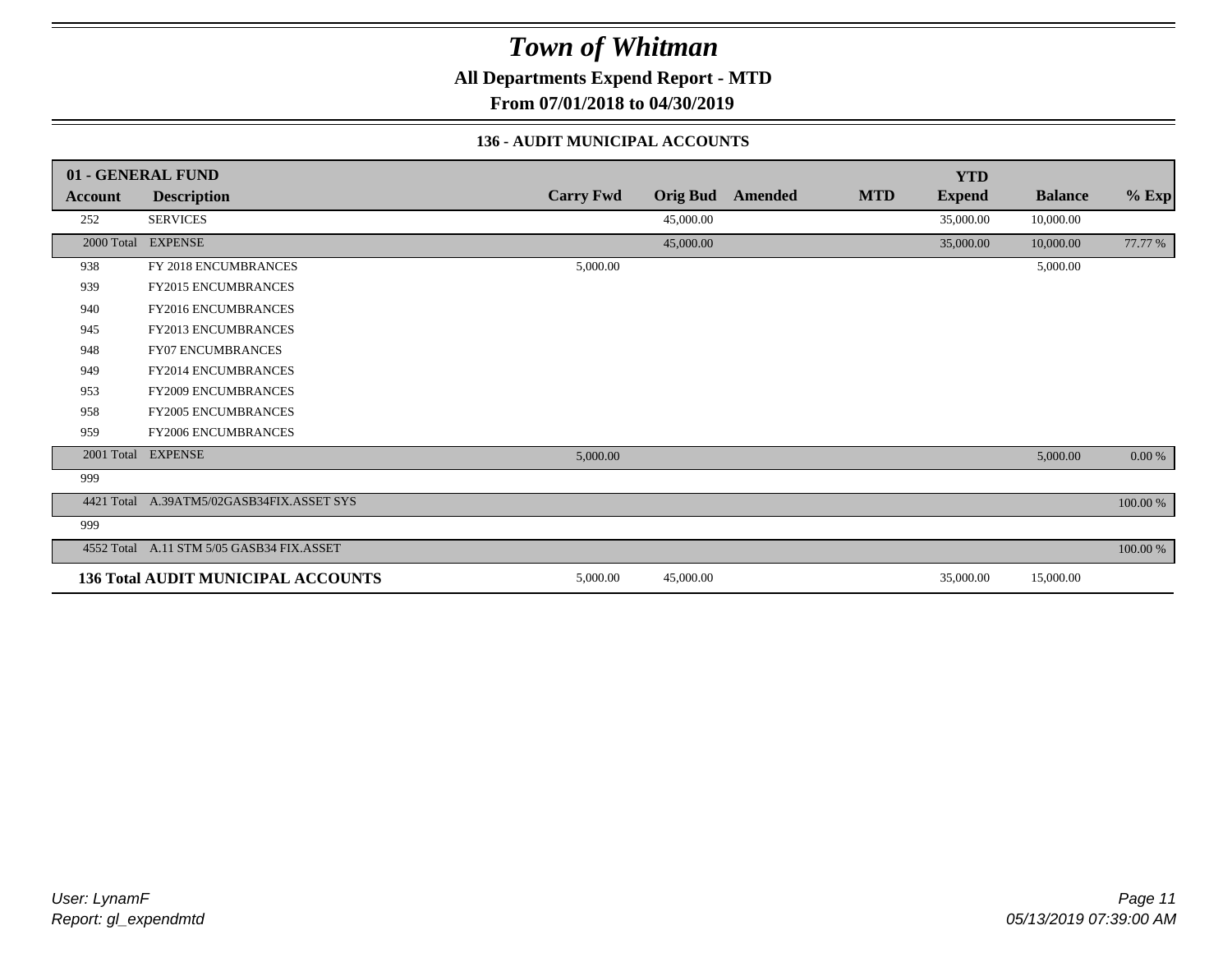**All Departments Expend Report - MTD**

**From 07/01/2018 to 04/30/2019**

### **137 - CAPITAL IMPROV.ADVISORY COMM.**

|         | 01 - GENERAL FUND                       |                                     |         |            | <b>YTD</b>    |                |          |
|---------|-----------------------------------------|-------------------------------------|---------|------------|---------------|----------------|----------|
| Account | <b>Description</b>                      | <b>Orig Bud</b><br><b>Carry Fwd</b> | Amended | <b>MTD</b> | <b>Expend</b> | <b>Balance</b> | $%$ Exp  |
| 123     | <b>RECORDING SECRETARY</b>              | 1,500.00                            |         |            |               | 1,500.00       |          |
| 959     | <b>FY2006 ENCUMBRANCES</b>              |                                     |         |            |               |                |          |
|         | 1001 Total SALARIES                     | 1,500.00                            |         |            |               | 1,500.00       | 0.00 %   |
| 585     | MISCELLANEOUS EXPENSE                   | 200.00                              |         |            |               | 200.00         |          |
|         | 2000 Total EXPENSE                      | 200.00                              |         |            |               | 200.00         | 0.00 %   |
| 940     | <b>FY2016 ENCUMBRANCES</b>              |                                     |         |            |               |                |          |
|         | 2001 Total EXPENSE                      |                                     |         |            |               |                | 100.00 % |
|         | 137 Total CAPITAL IMPROV.ADVISORY COMM. | 1,700.00                            |         |            |               | 1,700.00       |          |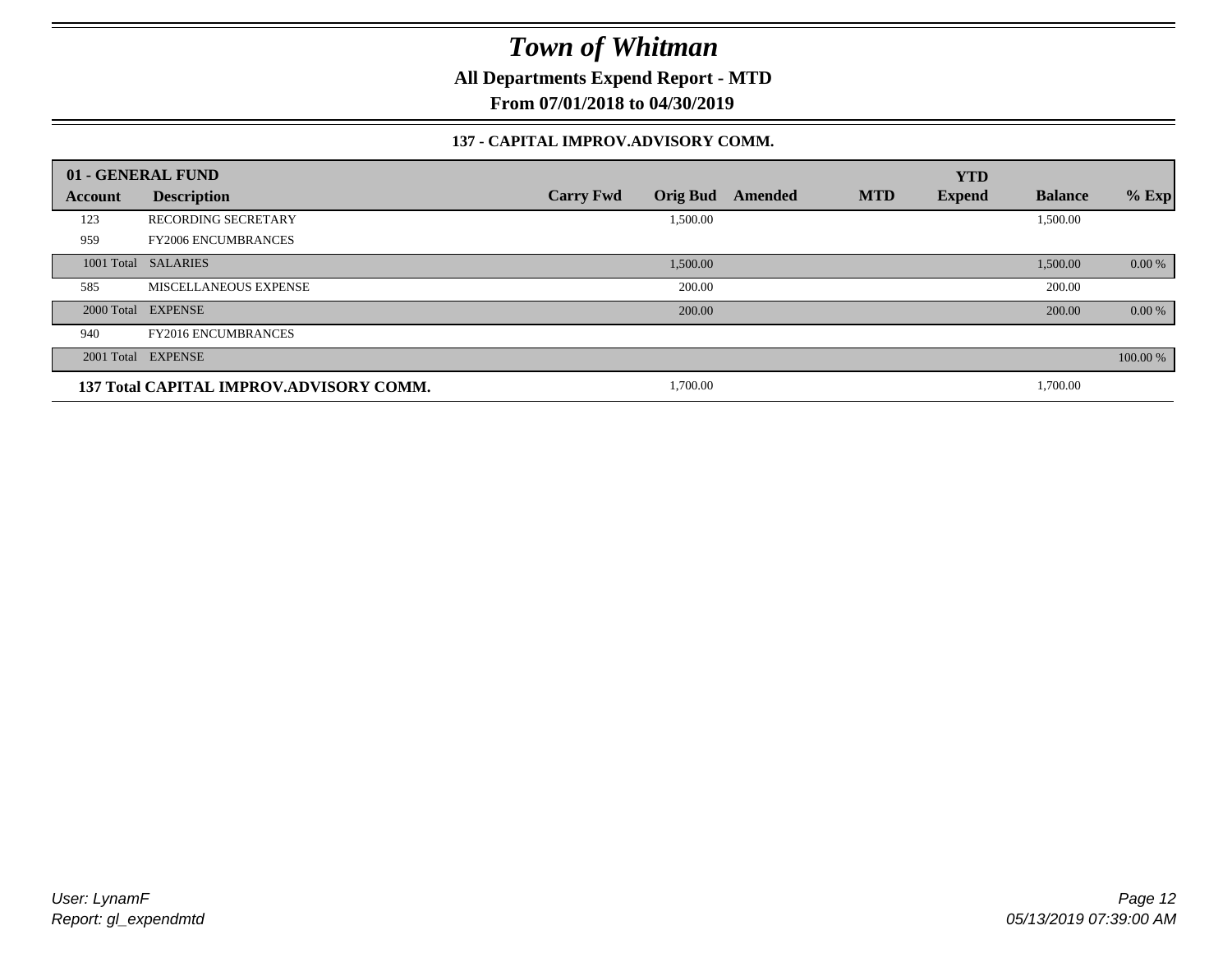**All Departments Expend Report - MTD**

**From 07/01/2018 to 04/30/2019**

#### **138 - BY-LAW STUDY COMMITTEE**

|         | 01 - GENERAL FUND                                   |                  |        |                  |            | <b>YTD</b>    |                |          |
|---------|-----------------------------------------------------|------------------|--------|------------------|------------|---------------|----------------|----------|
| Account | <b>Description</b>                                  | <b>Carry Fwd</b> |        | Orig Bud Amended | <b>MTD</b> | <b>Expend</b> | <b>Balance</b> | $%$ Exp  |
| 585     | MISCELLANEOUS EXPENSE                               |                  | 800.00 |                  |            |               | 800.00         |          |
|         | 2000 Total EXPENSE                                  |                  | 800.00 |                  |            |               | 800.00         | $0.00\%$ |
| 999     |                                                     |                  |        |                  |            |               |                |          |
|         | 4516 Total ART24 ATM5/18 PCH 100 REMOTE DESKTOP USE |                  |        |                  |            |               |                | 100.00 % |
|         | <b>138 Total BY-LAW STUDY COMMITTEE</b>             |                  | 800.00 |                  |            |               | 800.00         |          |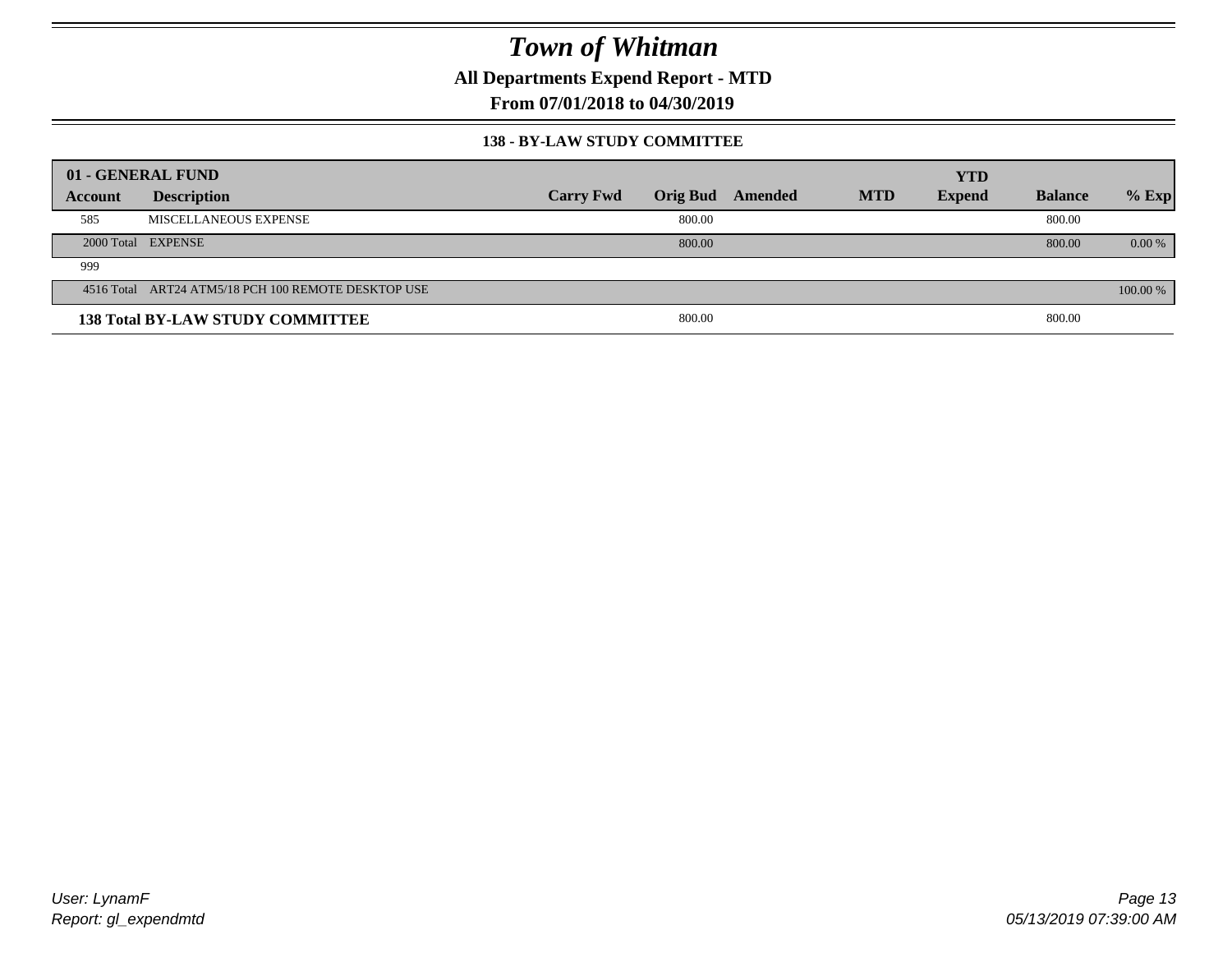### **All Departments Expend Report - MTD**

### **From 07/01/2018 to 04/30/2019**

### **141 - ASSESSORS**

|                | 01 - GENERAL FUND            |                  |           |                         |            | <b>YTD</b>    |                |             |
|----------------|------------------------------|------------------|-----------|-------------------------|------------|---------------|----------------|-------------|
| <b>Account</b> | <b>Description</b>           | <b>Carry Fwd</b> |           | <b>Orig Bud</b> Amended | <b>MTD</b> | <b>Expend</b> | <b>Balance</b> | $%$ Exp     |
| 110            | SALARIES-BOARD MEMBERS       |                  |           |                         |            |               |                |             |
|                | 1000 Total SALARIES          |                  |           |                         |            |               |                | 100.00 %    |
| 112            | <b>SALARIES</b>              |                  | 67,450.00 |                         | 6,485.60   | 55,776.16     | 11,673.84      |             |
| 146            | SALARIES-LONGEVITY           |                  |           |                         |            |               |                |             |
|                | 1001 Total SALARIES          |                  | 67,450.00 |                         | 6,485.60   | 55,776.16     | 11,673.84      | 82.69 %     |
| 116            | <b>CLERICAL</b>              |                  | 42,453.00 |                         | 4,044.32   | 34,728.40     | 7,724.60       |             |
|                | 1002 Total SALARIES          |                  | 42,453.00 |                         | 4,044.32   | 34,728.40     | 7,724.60       | 81.80%      |
| 121            | <b>CLERICAL I</b>            |                  | 38,854.00 |                         | 3,471.55   | 31,573.27     | 7,280.73       |             |
|                | 1003 Total SALARIES          |                  | 38,854.00 |                         | 3,471.55   | 31,573.27     | 7,280.73       | 81.26 %     |
| 123            | RECORDING SECRETARY          |                  |           |                         |            |               |                |             |
| 126            | <b>CLERICAL II</b>           |                  |           |                         |            |               |                |             |
|                | 1004 Total SALARIES          |                  |           |                         |            |               |                | 100.00 %    |
| 123            | RECORDING SECRETARY          |                  |           |                         |            |               |                |             |
|                | 1005 Total SALARIES          |                  |           |                         |            |               |                | $100.00~\%$ |
| 186            | <b>CERTIFICATION STIPEND</b> |                  | 1,000.00  |                         |            | 1,000.00      |                |             |
|                | 1006 Total SALARIES          |                  | 1,000.00  |                         |            | 1,000.00      |                | 100.00 %    |
| 244            | OFFICE EQUIPMENT MAINTENANCE |                  |           |                         |            |               |                |             |
| 306            | <b>BOOKBINDING</b>           |                  |           |                         |            | 305.55        | $-305.55$      |             |
| 311            | <b>COMPUTER SERVICES</b>     |                  |           |                         |            |               |                |             |
| 313            | <b>DEEDS &amp; PROBATE</b>   |                  |           |                         | 1.00       | 13.00         | $-13.00$       |             |
| 340            | <b>TELEPHONE</b>             |                  |           |                         |            |               |                |             |
| 420            | OFFICE SUPPLIES              |                  |           |                         | 83.59      | 658.73        | $-658.73$      |             |
| 585            | MISCELLANEOUS EXPENSE        |                  | 4,500.00  |                         | 7.98       | 111.78        | 4,388.22       |             |
| 710            | IN STATE TRAVEL              |                  |           |                         |            | 37.54         | $-37.54$       |             |
| 730            | <b>ASSOCIATION DUES</b>      |                  |           |                         |            | 450.00        | $-450.00$      |             |
| 731            | <b>MEETINGS</b>              |                  |           |                         | 723.80     | 848.80        | $-848.80$      |             |
| 2000 Total     | <b>EXPENSE</b>               |                  | 4,500.00  |                         | 816.37     | 2,425.40      | 2,074.60       | 53.89 %     |
| 312            | <b>REVALUATION</b>           |                  | 24,700.00 |                         |            | 24,700.00     |                |             |
|                | 2001 Total EXPENSE           |                  | 24,700.00 |                         |            | 24,700.00     |                | 100.00 %    |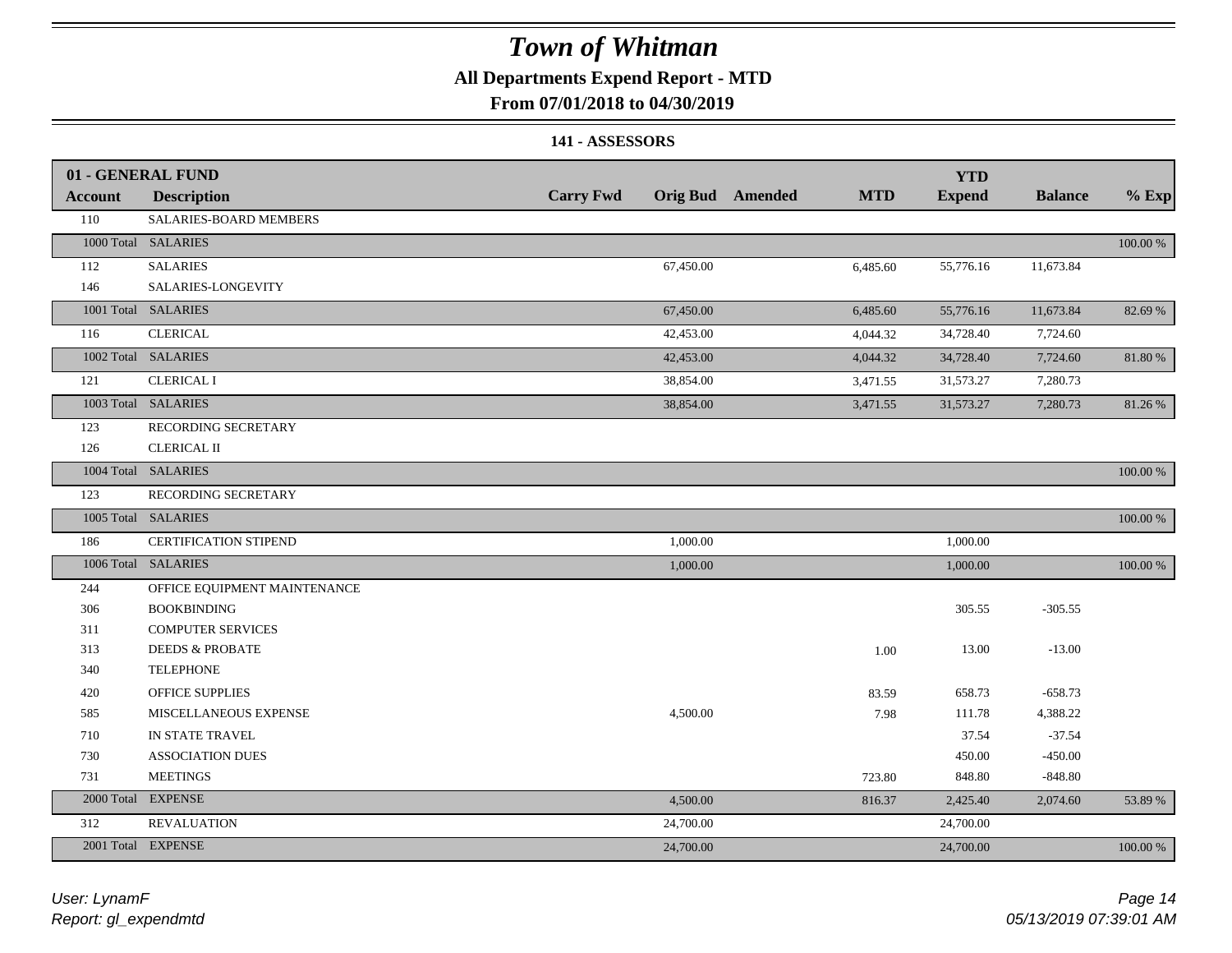### **All Departments Expend Report - MTD**

### **From 07/01/2018 to 04/30/2019**

### **141 - ASSESSORS**

|                | 01 - GENERAL FUND                                  |                  |                 |         |            | <b>YTD</b>    |                |          |
|----------------|----------------------------------------------------|------------------|-----------------|---------|------------|---------------|----------------|----------|
| <b>Account</b> | <b>Description</b>                                 | <b>Carry Fwd</b> | <b>Orig Bud</b> | Amended | <b>MTD</b> | <b>Expend</b> | <b>Balance</b> | $%$ Exp  |
| 939            | <b>FY2015 ENCUMBRANCES</b>                         |                  |                 |         |            |               |                |          |
| 943            | <b>FY2012 ENCUMBRANCES</b>                         |                  |                 |         |            |               |                |          |
| 946            | <b>FY2010 ENCUMBRANCES</b>                         |                  |                 |         |            |               |                |          |
| 949            | <b>FY2014 ENCUMBRANCES</b>                         |                  |                 |         |            |               |                |          |
|                | 2002 Total EXPENSE                                 |                  |                 |         |            |               |                | 100.00 % |
| 999            |                                                    |                  |                 |         |            |               |                |          |
|                | 4410 Total A.15 ATM 5/16 PUR.COPIER-ASSESSORS OFF. |                  |                 |         |            |               |                | 100.00 % |
|                | <b>141 Total ASSESSORS</b>                         |                  | 178,957.00      |         | 14,817.84  | 150,203.23    | 28,753.77      |          |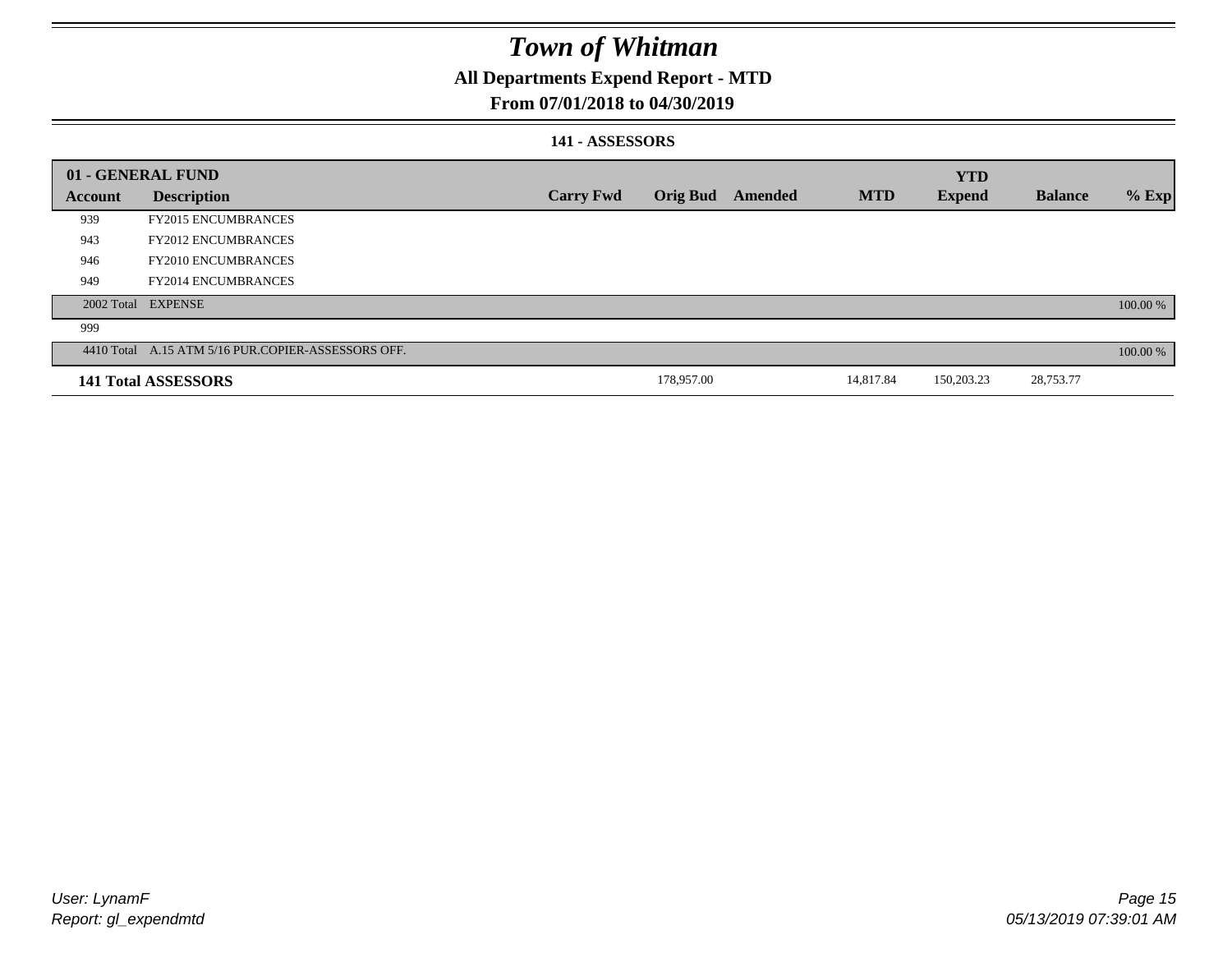### **All Departments Expend Report - MTD**

**From 07/01/2018 to 04/30/2019**

#### **145 - TREASURER**

|                | 01 - GENERAL FUND            |                  |                                       | <b>YTD</b>    |                |          |
|----------------|------------------------------|------------------|---------------------------------------|---------------|----------------|----------|
| <b>Account</b> | <b>Description</b>           | <b>Carry Fwd</b> | <b>Orig Bud</b> Amended<br><b>MTD</b> | <b>Expend</b> | <b>Balance</b> | $%$ Exp  |
| 112            | <b>SALARIES</b>              | 90,492.00        | 8,701.15                              | 74,829.89     | 15,662.11      |          |
| 146            | SALARIES-LONGEVITY           |                  |                                       |               |                |          |
|                | 1000 Total SALARIES          | 90,492.00        | 8,701.15                              | 74,829.89     | 15,662.11      | 82.69 %  |
| 116            | <b>CLERICAL</b>              | 37,537.00        | 3,627.00                              | 30,251.66     | 7,285.34       |          |
|                | 1001 Total SALARIES          | 37,537.00        | 3,627.00                              | 30,251.66     | 7,285.34       | 80.59 %  |
| 121            | <b>CLERICAL I</b>            | 32,306.00        | 3,184.20                              | 26,242.20     | 6,063.80       |          |
|                | 1002 Total SALARIES          | 32,306.00        | 3,184.20                              | 26,242.20     | 6,063.80       | 81.23 %  |
| 126            | <b>CLERICAL II</b>           | 41,236.00        | 3,965.00                              | 33,934.30     | 7,301.70       |          |
|                | 1003 Total SALARIES          | 41,236.00        | 3,965.00                              | 33,934.30     | 7,301.70       | 82.29 %  |
| 139            | <b>CERTIFICATION STIPEND</b> | 2,000.00         |                                       | 2,000.00      |                |          |
|                | 1004 Total SALARIES          | 2,000.00         |                                       | 2,000.00      |                | 100.00 % |
| 244            | OFFICE EQUIPMENT MAINTENANCE |                  |                                       |               |                |          |
| 310            | NOTE CERTIFICATION           |                  |                                       |               |                |          |
| 311            | <b>COMPUTER SERVICES</b>     |                  | 2,731.46                              | 7,100.71      | $-7,100.71$    |          |
| 340            | <b>TELEPHONE</b>             |                  |                                       |               |                |          |
| 343            | <b>CELL PHONES</b>           |                  | 51.49                                 | 511.90        | $-511.90$      |          |
| 420            | <b>OFFICE SUPPLIES</b>       |                  | 110.00                                | 2,315.93      | $-2,315.93$    |          |
| 585            | MISCELLANEOUS EXPENSE        | 19,200.00        | 10.78                                 | 1,085.99      | 18,114.01      |          |
| 710            | IN STATE TRAVEL              |                  |                                       | 172.04        | $-172.04$      |          |
| 730            | <b>ASSOCIATION DUES</b>      |                  |                                       | 75.00         | $-75.00$       |          |
| 731            | <b>MEETINGS</b>              |                  |                                       |               |                |          |
| 741            | SURETY BONDS                 |                  |                                       |               |                |          |
| 870            | OFFICE EQUIPMENT             |                  |                                       |               |                |          |
|                | 2000 Total EXPENSE           | 19,200.00        | 2,903.73                              | 11,261.57     | 7,938.43       | 58.65 %  |
| 308            | <b>BANK CHARGES</b>          | 500.00           |                                       |               | 500.00         |          |
| 953            | FY2009 ENCUMBRANCES          |                  |                                       |               |                |          |
|                | 2001 Total EXPENSE           | 500.00           |                                       |               | 500.00         | 0.00 %   |
| 946            | FY2010 ENCUMBRANCES          |                  |                                       |               |                |          |
| 959            | FY2006 ENCUMBRANCES          |                  |                                       |               |                |          |
|                | 2002 Total EXPENSE           |                  |                                       |               |                | 100.00 % |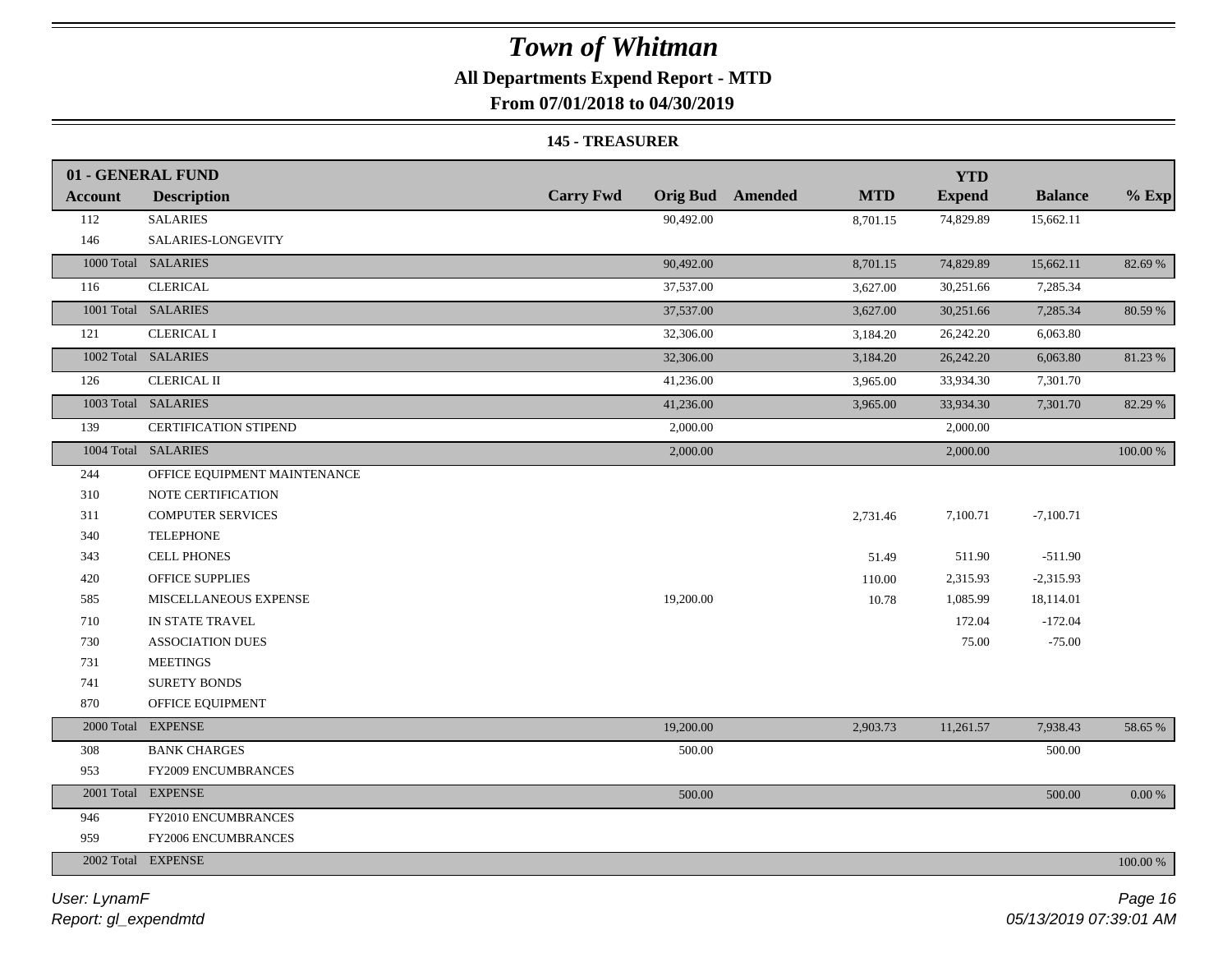## **All Departments Expend Report - MTD**

### **From 07/01/2018 to 04/30/2019**

#### **145 - TREASURER**

|         | 01 - GENERAL FUND                          |                  |            |                         |            | <b>YTD</b>    |                |            |
|---------|--------------------------------------------|------------------|------------|-------------------------|------------|---------------|----------------|------------|
| Account | <b>Description</b>                         | <b>Carry Fwd</b> |            | <b>Orig Bud</b> Amended | <b>MTD</b> | <b>Expend</b> | <b>Balance</b> | $%$ Exp    |
| 744     | PENALTY & INTEREST ON PR TAXES             |                  |            |                         |            |               |                |            |
|         | 2003 Total EXPENSE                         |                  |            |                         |            |               |                | 100.00 %   |
| 999     |                                            |                  |            |                         |            |               |                |            |
|         | 4572 Total A13ATM5/17 GASB45 ACTUARY SERV. |                  |            |                         |            |               |                | $100.00\%$ |
|         | <b>145 Total TREASURER</b>                 |                  | 223,271.00 |                         | 22,381.08  | 178,519.62    | 44,751.38      |            |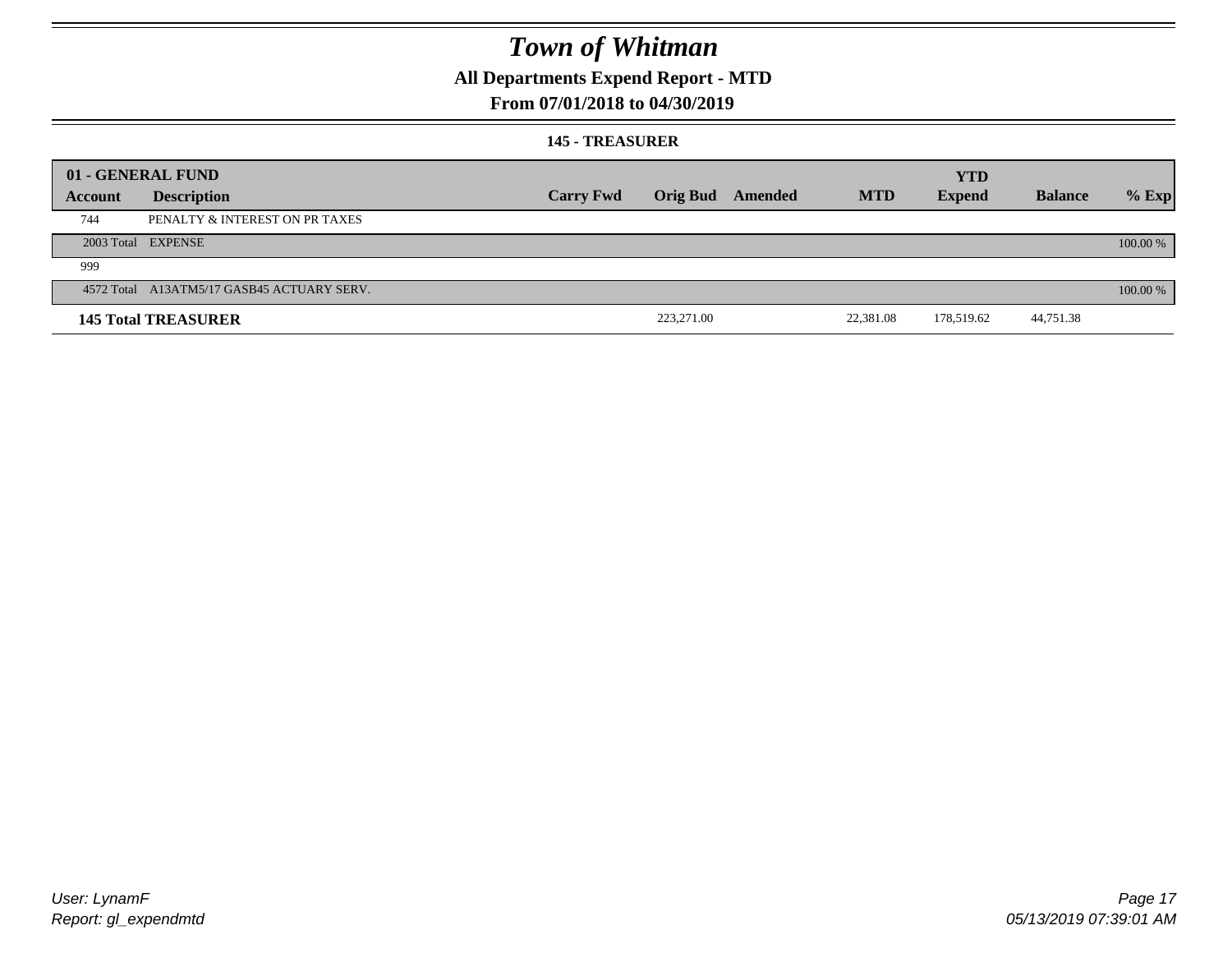## **All Departments Expend Report - MTD**

### **From 07/01/2018 to 04/30/2019**

### **146 - COLLECTOR**

|                | 01 - GENERAL FUND            |                  |           |                         |            | <b>YTD</b>    |                |             |
|----------------|------------------------------|------------------|-----------|-------------------------|------------|---------------|----------------|-------------|
| <b>Account</b> | <b>Description</b>           | <b>Carry Fwd</b> |           | <b>Orig Bud</b> Amended | <b>MTD</b> | <b>Expend</b> | <b>Balance</b> | $%$ Exp     |
| 112            | <b>SALARIES</b>              |                  |           |                         |            |               |                |             |
| 146            | SALARIES-LONGEVITY           |                  |           |                         |            |               |                |             |
|                | 1000 Total SALARIES          |                  |           |                         |            |               |                | $100.00~\%$ |
| 116            | <b>CLERICAL</b>              |                  | 42,453.00 |                         | 4,082.00   | 34,866.56     | 7,586.44       |             |
|                | 1001 Total SALARIES          |                  | 42,453.00 |                         | 4,082.00   | 34,866.56     | 7,586.44       | 82.12%      |
| 121            | <b>CLERICAL I</b>            |                  | 41,236.00 |                         | 3,965.00   | 33,952.60     | 7,283.40       |             |
|                | 1002 Total SALARIES          |                  | 41,236.00 |                         | 3,965.00   | 33,952.60     | 7,283.40       | 82.33 %     |
| 126            | CLERICAL II                  |                  |           |                         |            |               |                |             |
|                | 1003 Total SALARIES          |                  |           |                         |            |               |                | $100.00~\%$ |
| 130            | SALARIES-OVERTIME            |                  | 2,000.00  |                         | 12.20      | 1,997.64      | 2.36           |             |
|                | 1004 Total SALARIES          |                  | 2,000.00  |                         | 12.20      | 1,997.64      | 2.36           | 99.88%      |
| 186            | CERTIFICATION STIPEND        |                  |           |                         |            |               |                |             |
|                | 1005 Total SALARIES          |                  |           |                         |            |               |                | $100.00~\%$ |
| 244            | OFFICE EQUIPMENT MAINTENANCE |                  |           |                         |            |               |                |             |
| 340            | <b>TELEPHONE</b>             |                  |           |                         |            |               |                |             |
| 343            | <b>CELL PHONES</b>           |                  |           |                         |            |               |                |             |
| 420            | OFFICE SUPPLIES              |                  |           |                         |            |               |                |             |
| 585            | MISCELLANEOUS EXPENSE        |                  |           |                         |            |               |                |             |
| 710            | IN STATE TRAVEL              |                  |           |                         |            |               |                |             |
| 730            | ASSOCIATION DUES             |                  |           |                         |            |               |                |             |
| 731            | <b>MEETINGS</b>              |                  |           |                         |            |               |                |             |
| 741            | <b>SURETY BONDS</b>          |                  |           |                         |            |               |                |             |
| 870            | OFFICE EQUIPMENT             |                  |           |                         |            |               |                |             |
|                | 2000 Total EXPENSE           |                  |           |                         |            |               |                | 100.00 %    |
| 311            | <b>COMPUTER SERVICES</b>     |                  |           |                         |            |               |                |             |
|                | 2001 Total EXPENSE           |                  |           |                         |            |               |                | 100.00 %    |
| 958            | FY2005 ENCUMBRANCES          |                  |           |                         |            |               |                |             |
| 939            | FY2015 ENCUMBRANCES          |                  |           |                         |            |               |                |             |
| 943            | FY2012 ENCUMBRANCES          |                  |           |                         |            |               |                |             |
| 948            | FY07 ENCUMBRANCES            |                  |           |                         |            |               |                |             |
|                |                              |                  |           |                         |            |               |                |             |

*Report: gl\_expendmtd User: LynamF*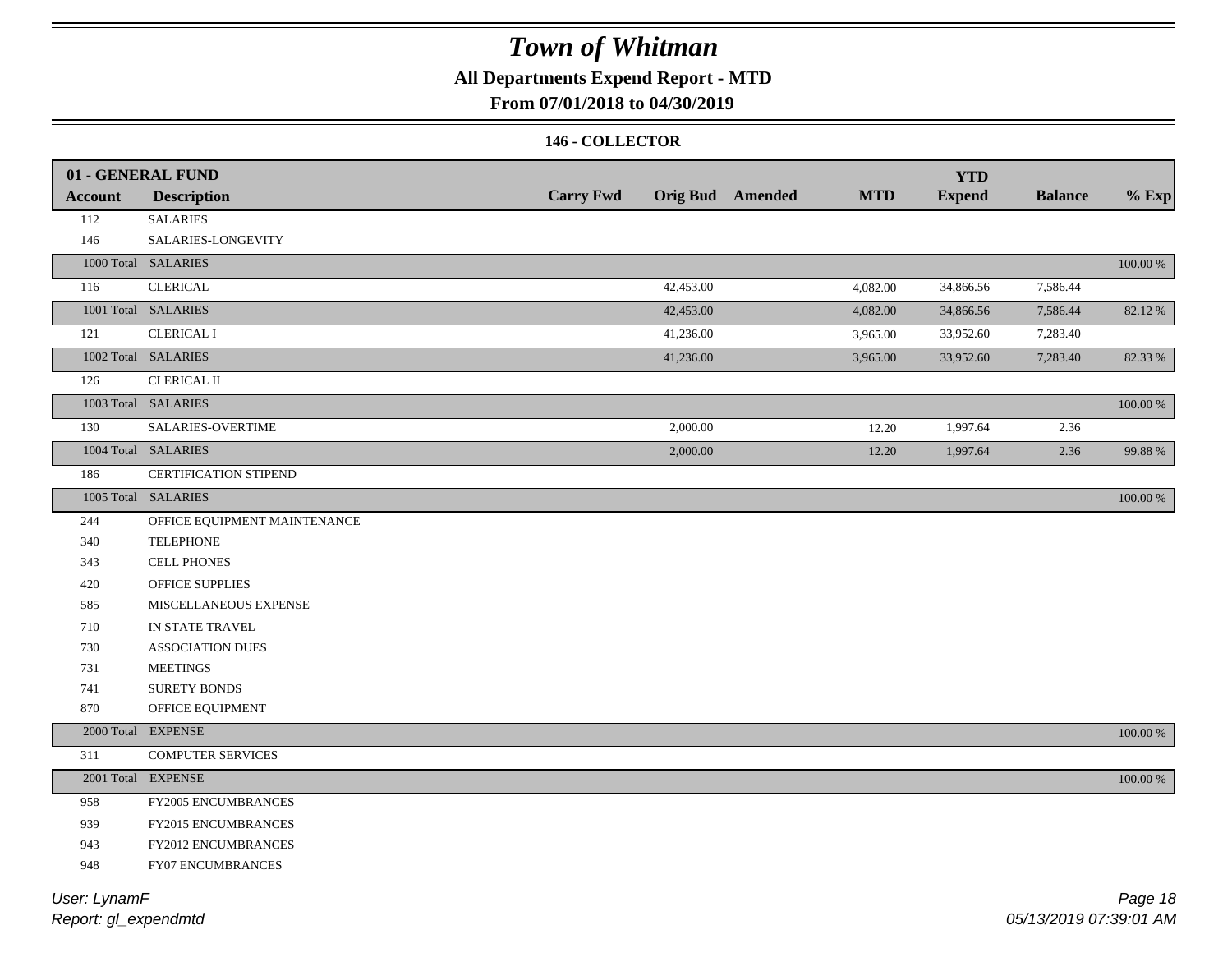**All Departments Expend Report - MTD**

### **From 07/01/2018 to 04/30/2019**

### **146 - COLLECTOR**

|         | 01 - GENERAL FUND                     |                  |           |                  |            | <b>YTD</b>    |                |          |
|---------|---------------------------------------|------------------|-----------|------------------|------------|---------------|----------------|----------|
| Account | <b>Description</b>                    | <b>Carry Fwd</b> |           | Orig Bud Amended | <b>MTD</b> | <b>Expend</b> | <b>Balance</b> | $%$ Exp  |
| 959     | <b>FY2006 ENCUMBRANCES</b>            |                  |           |                  |            |               |                |          |
|         | 2002 Total EXPENSE                    |                  |           |                  |            |               |                | 100.00 % |
| 999     |                                       |                  |           |                  |            |               |                |          |
|         | 4570 Total A.1 STM 5/07 THEFT REFUNDS |                  |           |                  |            |               |                | 100.00 % |
|         | <b>146 Total COLLECTOR</b>            |                  | 85,689.00 |                  | 8,059.20   | 70,816.80     | 14,872.20      |          |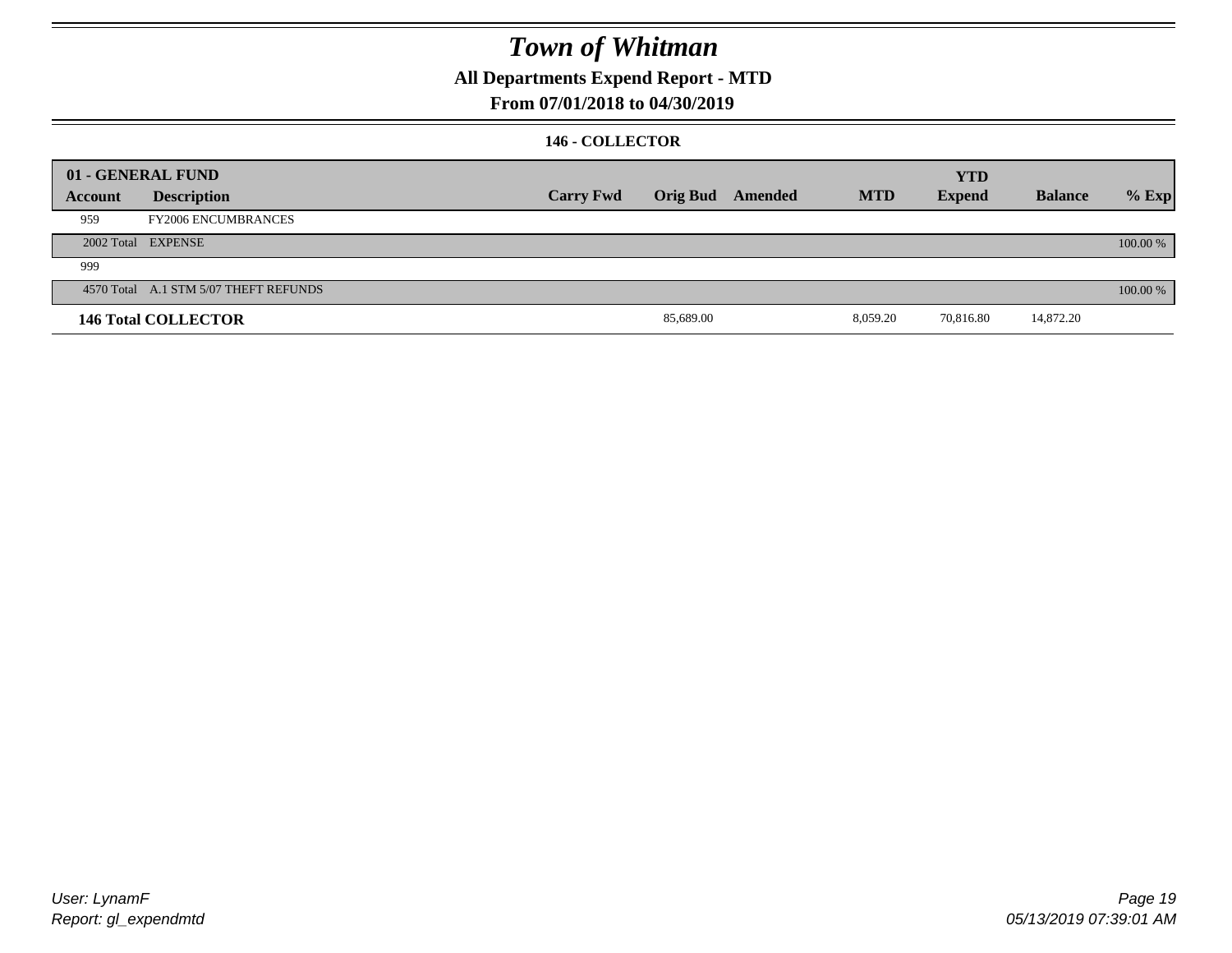### **All Departments Expend Report - MTD**

**From 07/01/2018 to 04/30/2019**

#### **151 - LAW DEPARTMENT**

|         | 01 - GENERAL FUND               |                                     |                       | <b>YTD</b>    |                |          |
|---------|---------------------------------|-------------------------------------|-----------------------|---------------|----------------|----------|
| Account | <b>Description</b>              | <b>Orig Bud</b><br><b>Carry Fwd</b> | <b>MTD</b><br>Amended | <b>Expend</b> | <b>Balance</b> | $%$ Exp  |
| 301     | <b>LEGAL SERVICES</b>           | 145,000.00                          | 6,864.00              | 124,724.00    | 20,276.00      |          |
| 585     | <b>MISCELLANEOUS EXPENSE</b>    | 15,000.00                           | 55.00                 | 6,236.55      | 8,763.45       |          |
|         | 2000 Total EXPENSE              | 160,000.00                          | 6,919.00              | 130,960.55    | 29,039.45      | 81.85 %  |
| 302     | <b>CLAIMS SETTLEMENT</b>        | 5,000.00                            |                       |               | 5,000.00       |          |
|         | 2001 Total EXPENSE              | 5,000.00                            |                       |               | 5,000.00       | 0.00 %   |
| 943     | <b>FY2012 ENCUMBRANCES</b>      |                                     |                       |               |                |          |
| 940     | <b>FY2016 ENCUMBRANCES</b>      |                                     |                       |               |                |          |
| 945     | <b>FY2013 ENCUMBRANCES</b>      |                                     |                       |               |                |          |
|         | 2002 Total EXPENSE              |                                     |                       |               |                | 100.00 % |
|         | <b>151 Total LAW DEPARTMENT</b> | 165,000.00                          | 6,919.00              | 130,960.55    | 34,039.45      |          |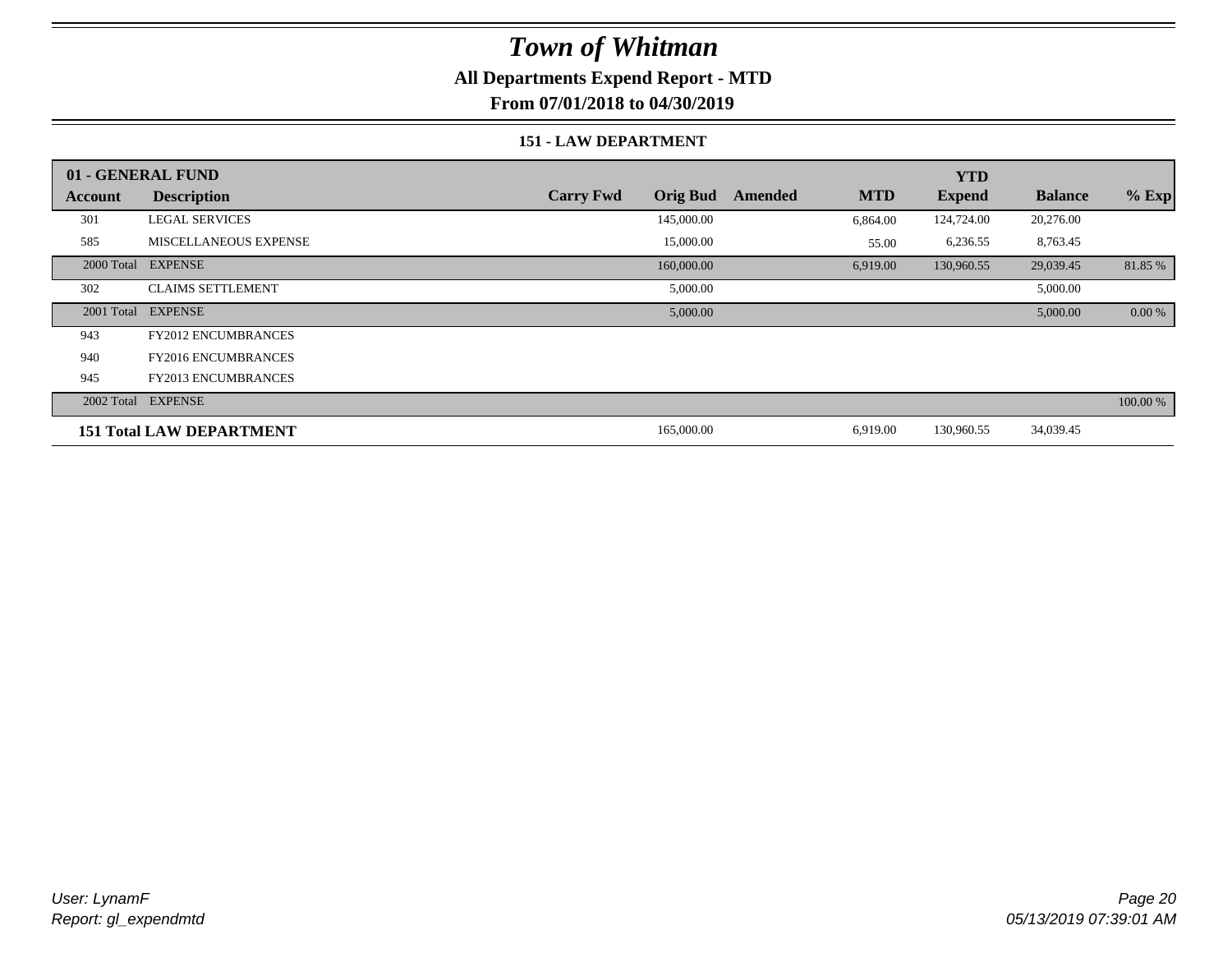## **All Departments Expend Report - MTD**

**From 07/01/2018 to 04/30/2019**

#### **155 - TECHNOLOGY**

|                | 01 - GENERAL FUND                               |                  |            |                         |            | <b>YTD</b>    |                |             |
|----------------|-------------------------------------------------|------------------|------------|-------------------------|------------|---------------|----------------|-------------|
| <b>Account</b> | <b>Description</b>                              | <b>Carry Fwd</b> |            | <b>Orig Bud</b> Amended | <b>MTD</b> | <b>Expend</b> | <b>Balance</b> | $%$ Exp     |
| 112            | <b>SALARIES</b>                                 |                  | 126,327.00 |                         | 12,146.85  | 104,462.91    | 21,864.09      |             |
|                | 1000 Total SALARIES                             |                  | 126,327.00 |                         | 12,146.85  | 104,462.91    | 21,864.09      | 82.69%      |
| 116            | <b>CLERICAL</b>                                 |                  |            |                         |            |               |                |             |
|                | 1001 Total SALARIES                             |                  |            |                         |            |               |                | 100.00 %    |
| 243            | EQUIPMENT MAINTENANCE                           |                  |            |                         |            | 11,973.90     | $-11,973.90$   |             |
| 280            | <b>SUPPORT SERVICES</b>                         |                  |            |                         |            |               |                |             |
| 311            | <b>COMPUTER SERVICES</b>                        |                  |            |                         | 121.90     | 55,274.41     | $-55,274.41$   |             |
| 340            | <b>TELEPHONE</b>                                |                  |            |                         |            |               |                |             |
| 343            | <b>CELL PHONES</b>                              |                  |            |                         | 91.48      | 911.90        | $-911.90$      |             |
| 420            | <b>OFFICE SUPPLIES</b>                          |                  |            |                         |            | 69.99         | $-69.99$       |             |
| 585            | MISCELLANEOUS EXPENSE                           |                  | 177,128.00 |                         | 1,011.50   | 8,671.40      | 168,456.60     |             |
| 269            | DATA PROCESSING SOFTWARE                        |                  |            |                         |            | 57,361.94     | $-57,361.94$   |             |
| 276            | DATA PROCESSING EQUIP.                          |                  |            |                         | 632.47     | 10,430.77     | $-10,430.77$   |             |
|                | 2000 Total EXPENSE                              |                  | 177,128.00 |                         | 1,857.35   | 144,694.31    | 32,433.69      | 81.68%      |
| 938            | FY 2018 ENCUMBRANCES                            | 681.98           |            |                         |            | 681.98        |                |             |
| 940            | FY2016 ENCUMBRANCES                             |                  |            |                         |            |               |                |             |
| 941            | FY 2017 ENCUMBRANCES                            |                  |            |                         |            |               |                |             |
| 943            | FY2012 ENCUMBRANCES                             |                  |            |                         |            |               |                |             |
| 948            | <b>FY07 ENCUMBRANCES</b>                        |                  |            |                         |            |               |                |             |
| 949            | FY2014 ENCUMBRANCES                             |                  |            |                         |            |               |                |             |
| 953            | FY2009 ENCUMBRANCES                             |                  |            |                         |            |               |                |             |
| 958            | FY2005 ENCUMBRANCES                             |                  |            |                         |            |               |                |             |
| 945            | FY2013 ENCUMBRANCES                             |                  |            |                         |            |               |                |             |
| 946            | FY2010 ENCUMBRANCES                             |                  |            |                         |            |               |                |             |
|                | 2001 Total EXPENSE                              | 681.98           |            |                         |            | 681.98        |                | 100.00 %    |
| 281            | <b>GIS SYSTEM MAINTENANCE</b>                   |                  | 15,000.00  |                         |            | 11,381.96     | 3,618.04       |             |
| 941            | FY 2017 ENCUMBRANCES                            |                  |            |                         |            |               |                |             |
|                | 2002 Total EXPENSE                              |                  | 15,000.00  |                         |            | 11,381.96     | 3,618.04       | 75.87 %     |
| 999            |                                                 |                  |            |                         |            |               |                |             |
|                | 4402 Total A.16ATM5/16 PUR.WIRELESS NTWK CNTRLR |                  |            |                         |            |               |                | $100.00~\%$ |

*Report: gl\_expendmtd User: LynamF*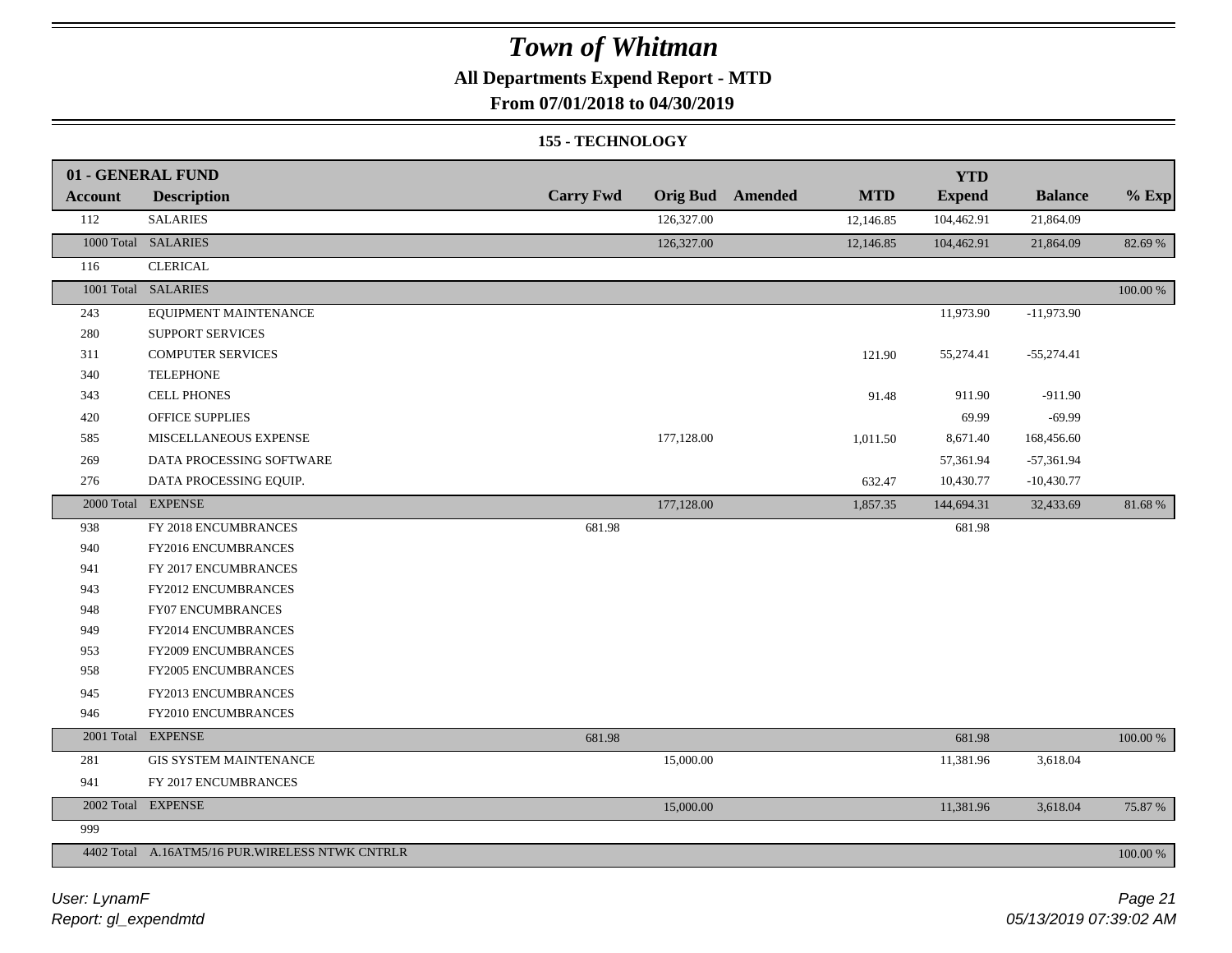### **All Departments Expend Report - MTD**

### **From 07/01/2018 to 04/30/2019**

#### **155 - TECHNOLOGY**

|                | 01 - GENERAL FUND                                   |                  |            |                         |            | <b>YTD</b>    |                |            |
|----------------|-----------------------------------------------------|------------------|------------|-------------------------|------------|---------------|----------------|------------|
| <b>Account</b> | <b>Description</b>                                  | <b>Carry Fwd</b> |            | <b>Orig Bud</b> Amended | <b>MTD</b> | <b>Expend</b> | <b>Balance</b> | $%$ Exp    |
| 999            |                                                     | 638.58           |            |                         |            | 184.50        | 454.08         |            |
|                | 4411 Total A.17ATM5/16 PUR.BATT.-POLICE NTWRK       | 638.58           |            |                         |            | 184.50        | 454.08         | 28.89 %    |
| 999            |                                                     |                  | 10,000.00  |                         |            | 10,000.00     |                |            |
|                | 4500 Total ART21ATM5/1830MSOFFICE2016LICENSES       |                  | 10,000.00  |                         |            | 10,000.00     |                | 100.00 %   |
| 999            |                                                     |                  | 11,000.00  |                         |            | 11,000.00     |                |            |
|                | 4509 Total ART22ATM5/18PCHMLTIFUNCPRTFORTWNNTWK     |                  | 11,000.00  |                         |            | 11,000.00     |                | 100.00 %   |
| 999            |                                                     |                  | 4,700.00   |                         |            |               | 4,700.00       |            |
|                | 4510 Total A.1STM11/08 CAP.PROJ-BLDGS               |                  | 4,700.00   |                         |            |               | 4,700.00       | $0.00\ \%$ |
| 999            |                                                     |                  |            |                         |            |               |                |            |
|                | 4512 Total A.37ATM 5/15 PUR.2 COPIERS/TOWN OFFICES  |                  |            |                         |            |               |                | 100.00 %   |
| 999            |                                                     |                  | 8,500.00   |                         |            |               | 8,500.00       |            |
|                | 4516 Total ART24 ATM5/18 PCH 100 REMOTE DESKTOP USE |                  | 8,500.00   |                         |            |               | 8,500.00       | 0.00 %     |
| 999            |                                                     |                  |            |                         |            |               |                |            |
|                | 4519 Total A.34ATM 5/17 PUR.MULTI-FUNCTION PRINTER  |                  |            |                         |            |               |                | 100.00 %   |
| 999            |                                                     |                  |            |                         |            |               |                |            |
|                | 4520 Total A33ATM 5/17 PUR.FIREWALLS                |                  |            |                         |            |               |                | 100.00 %   |
| 999            |                                                     |                  | 5,000.00   |                         |            |               | 5,000.00       |            |
|                | 4523 Total ART25 ATM5/18 PCH & INSTALL 6 SURVEILL C |                  | 5,000.00   |                         |            |               | 5,000.00       | $0.00\,\%$ |
| 999            |                                                     | 3,413.38         |            |                         |            |               | 3,413.38       |            |
|                | 4526 Total A.36 ATM5/15PUR.POW.SUPPLY/NETWK.EQ.     | 3,413.38         |            |                         |            |               | 3,413.38       | 0.00 %     |
| 999            |                                                     | 1,018.65         |            |                         |            |               | 1,018.65       |            |
|                | 4527 Total A.14ATM5/16 PUR.SFTWR NET.SECURITY       | 1,018.65         |            |                         |            |               | 1,018.65       | 0.00 %     |
| 999            |                                                     | 12,300.15        |            |                         |            | 12,300.15     |                |            |
|                | 4564 Total A36ATM5/17PUR.COMP.EQ.TN.BLDGS           | 12,300.15        |            |                         |            | 12,300.15     |                | 100.00 %   |
| 999            |                                                     |                  |            |                         |            |               |                |            |
|                | 4585 Total A.23 ATM5/18 HEADER PKGS P&F WEBSITES    |                  |            |                         |            |               |                | 100.00 %   |
|                | <b>155 Total TECHNOLOGY</b>                         | 18,052.74        | 357,655.00 |                         | 14,004.20  | 294,705.81    | 81,001.93      |            |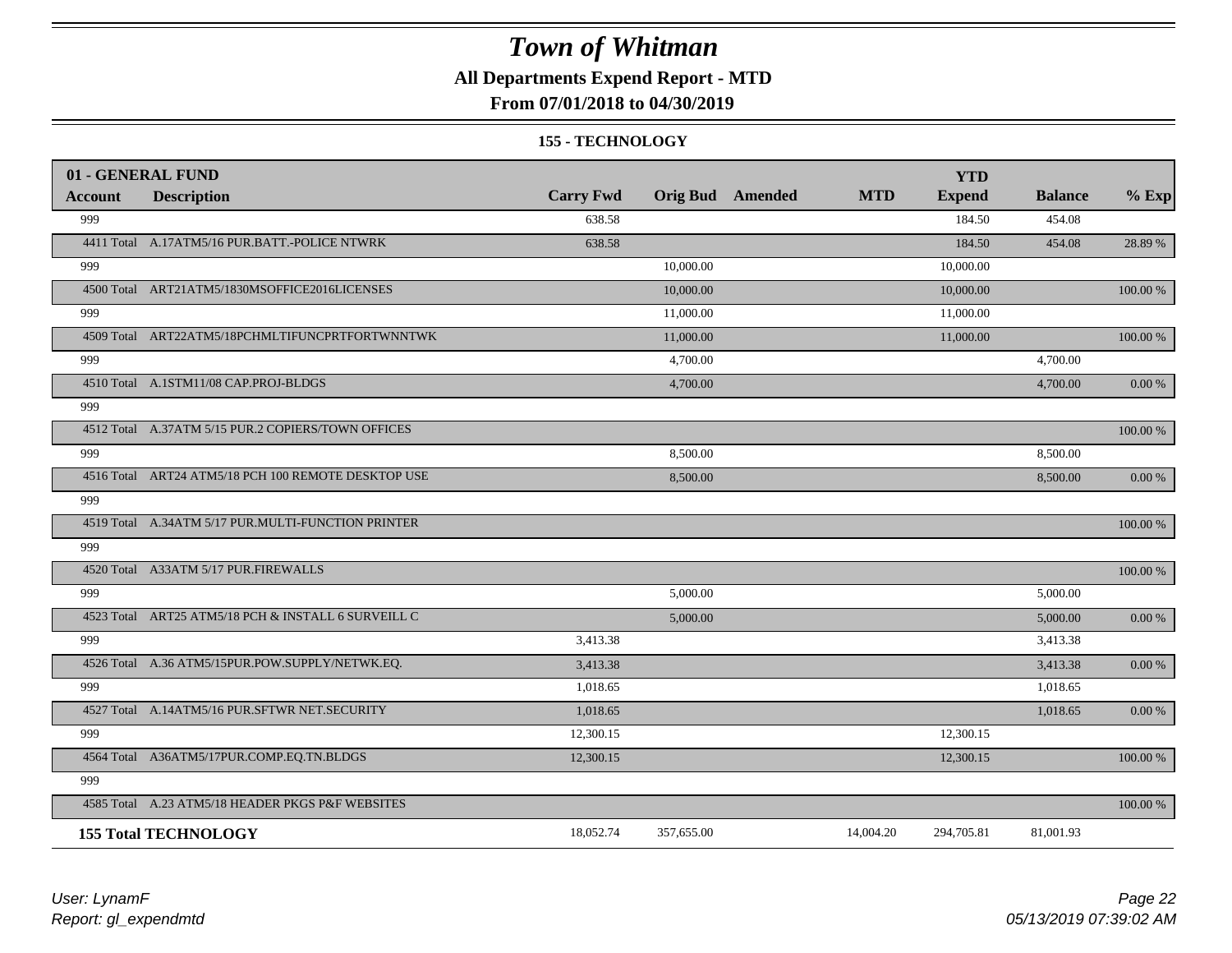**All Departments Expend Report - MTD**

**From 07/01/2018 to 04/30/2019**

### **158 - TAX TITLE FORECLOSURE-TREAS.**

|         | 01 - GENERAL FUND                             |                  |                 |         |            | <b>YTD</b>    |                |          |
|---------|-----------------------------------------------|------------------|-----------------|---------|------------|---------------|----------------|----------|
| Account | <b>Description</b>                            | <b>Carry Fwd</b> | <b>Orig Bud</b> | Amended | <b>MTD</b> | <b>Expend</b> | <b>Balance</b> | $%$ Exp  |
| 252     | <b>SERVICES</b>                               |                  | 40,000,00       |         |            | 19.681.69     | 20,318.31      |          |
|         | 2000 Total EXPENSE                            |                  | 40,000,00       |         |            | 19,681.69     | 20,318.31      | 49.20 %  |
| 948     | <b>FY07 ENCUMBRANCES</b>                      |                  |                 |         |            |               |                |          |
|         | 2001 Total EXPENSE                            |                  |                 |         |            |               |                | 100.00 % |
|         | <b>158 Total TAX TITLE FORECLOSURE-TREAS.</b> |                  | 40,000.00       |         |            | 19.681.69     | 20,318.31      |          |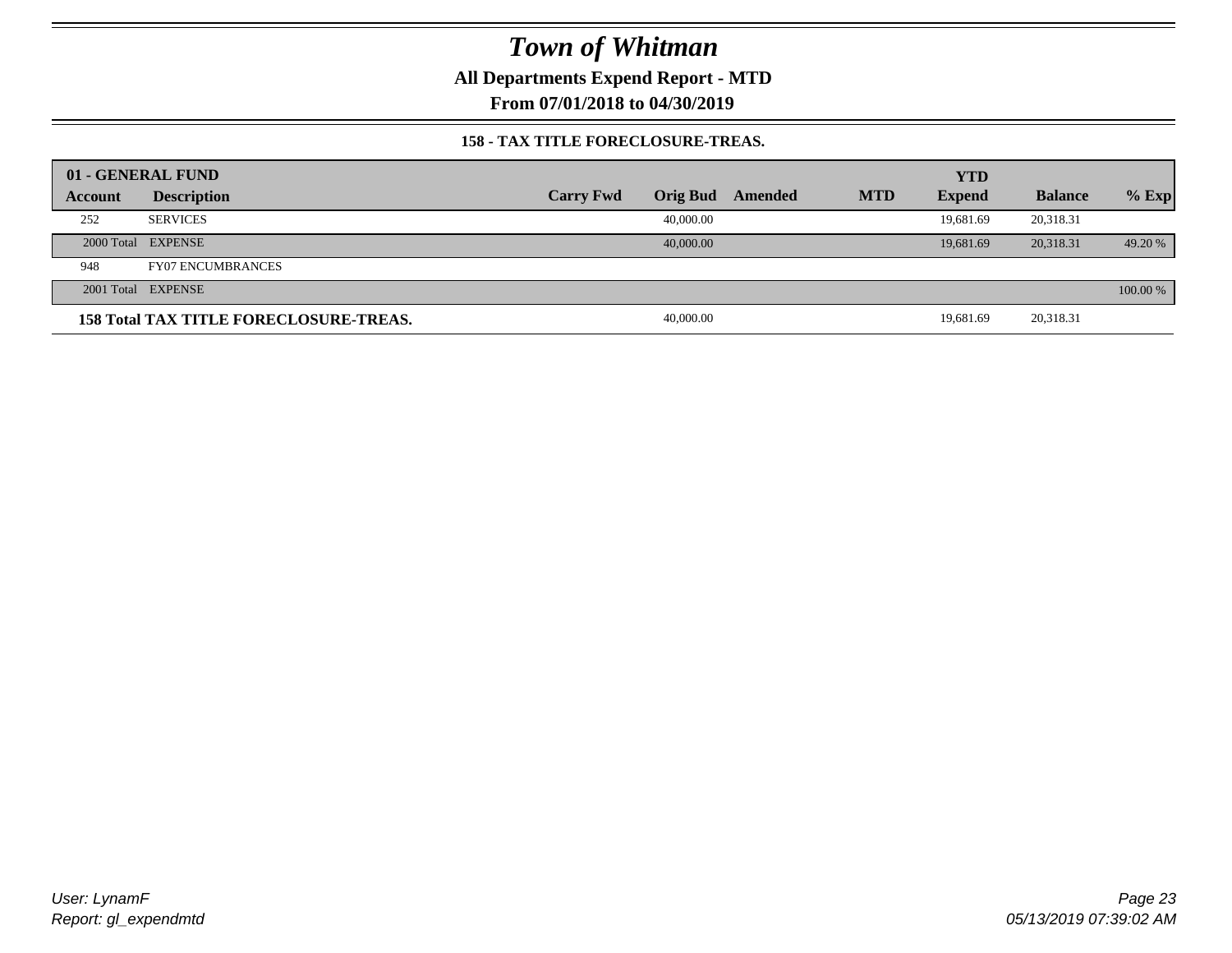**All Departments Expend Report - MTD**

**From 07/01/2018 to 04/30/2019**

### **159 - TAX TITLE EXPENSE-COLLECTOR**

|         | 01 - GENERAL FUND                            |                  |                         |            | YTD           |                |          |
|---------|----------------------------------------------|------------------|-------------------------|------------|---------------|----------------|----------|
| Account | <b>Description</b>                           | <b>Carry Fwd</b> | <b>Orig Bud</b> Amended | <b>MTD</b> | <b>Expend</b> | <b>Balance</b> | $%$ Exp  |
| 252     | <b>SERVICES</b>                              |                  |                         |            |               |                |          |
|         | 2000 Total EXPENSE                           |                  |                         |            |               |                | 100.00 % |
|         | <b>159 Total TAX TITLE EXPENSE-COLLECTOR</b> |                  |                         |            |               |                |          |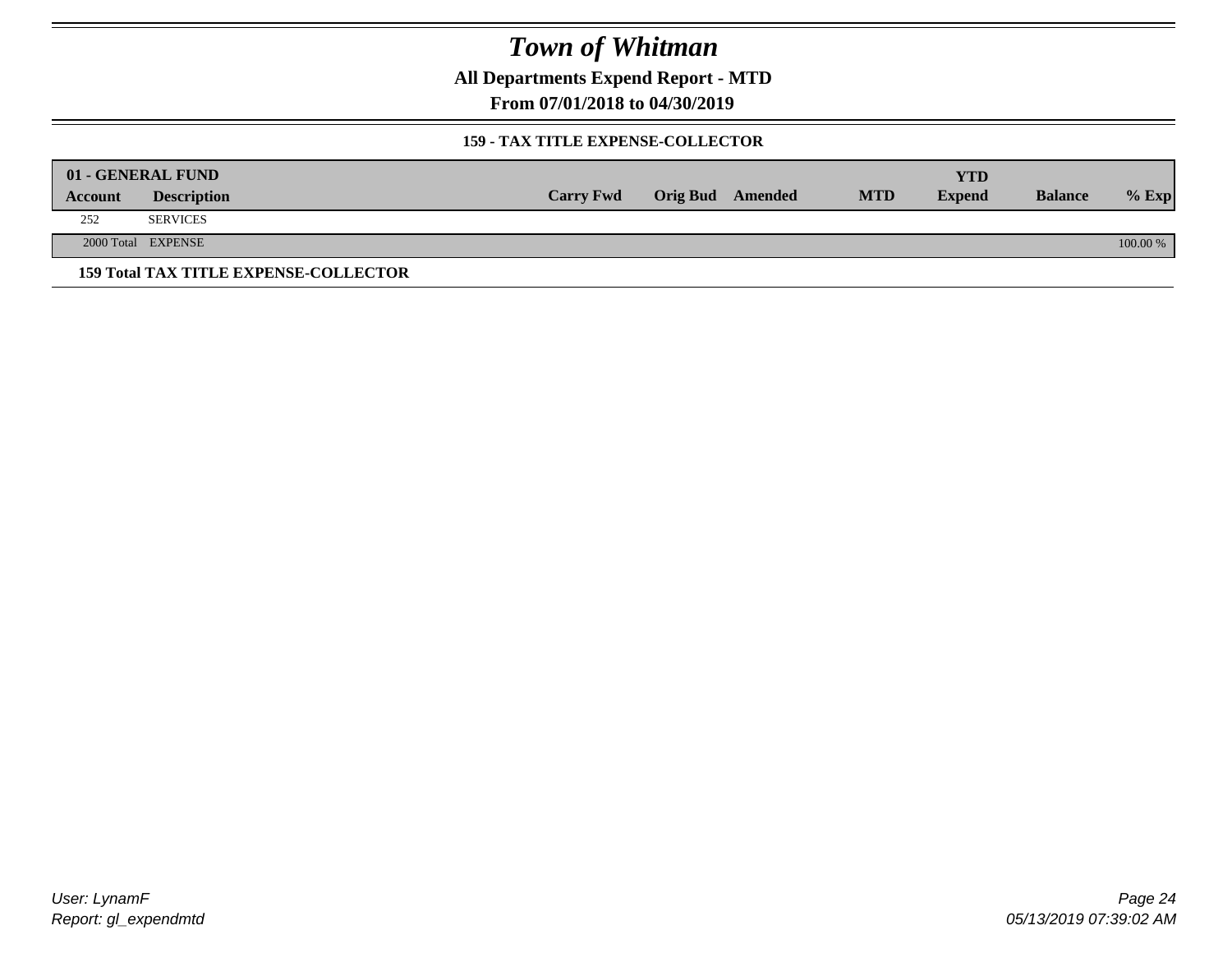## **All Departments Expend Report - MTD**

**From 07/01/2018 to 04/30/2019**

#### **161 - TOWN CLERK**

|                | 01 - GENERAL FUND            |                  |                                       | <b>YTD</b>    |                |           |
|----------------|------------------------------|------------------|---------------------------------------|---------------|----------------|-----------|
| <b>Account</b> | <b>Description</b>           | <b>Carry Fwd</b> | <b>Orig Bud</b> Amended<br><b>MTD</b> | <b>Expend</b> | <b>Balance</b> | $%$ Exp   |
| 112            | <b>SALARIES</b>              | 67,450.00        | 6,485.60                              | 55,776.16     | 11,673.84      |           |
| 146            | SALARIES-LONGEVITY           |                  |                                       |               |                |           |
|                | 1000 Total SALARIES          | 67,450.00        | 6,485.60                              | 55,776.16     | 11,673.84      | 82.69 %   |
| 116            | <b>CLERICAL</b>              | 41,220.00        | 3,963.45                              | 33,902.67     | 7,317.33       |           |
|                | 1001 Total SALARIES          | 41,220.00        | 3,963.45                              | 33,902.67     | 7,317.33       | 82.24 %   |
| 126            | <b>CLERICAL II</b>           | 40,037.00        | 3,837.85                              | 32,929.67     | 7,107.33       |           |
|                | 1002 Total SALARIES          | 40,037.00        | 3,837.85                              | 32,929.67     | 7,107.33       | 82.24 %   |
| 130            | SALARIES-OVERTIME            | 2,000.00         | 402.96                                | 1,087.25      | 912.75         |           |
|                | 1004 Total SALARIES          | 2,000.00         | 402.96                                | 1,087.25      | 912.75         | 54.36 %   |
| 142            | <b>CERTIFICATION STIPEND</b> | 1,000.00         |                                       | 1,000.00      |                |           |
|                | 1005 Total SALARIES          | 1,000.00         |                                       | 1,000.00      |                | 100.00 %  |
| 244            | OFFICE EQUIPMENT MAINTENANCE |                  |                                       |               |                |           |
| 306            | <b>BOOKBINDING</b>           |                  |                                       |               |                |           |
| 314            | <b>MICRO FILM STORAGE</b>    |                  |                                       | 264.00        | $-264.00$      |           |
| 340            | <b>TELEPHONE</b>             |                  |                                       |               |                |           |
| 343            | <b>CELL PHONES</b>           |                  | 25.75                                 | 255.96        | $-255.96$      |           |
| 736            | TOWN RECORDS RESTORATION     |                  |                                       |               |                |           |
| 420            | OFFICE SUPPLIES              |                  |                                       | 620.30        | $-620.30$      |           |
| 585            | MISCELLANEOUS EXPENSE        | 3,950.00         |                                       | 10.00         | 3,940.00       |           |
| 732            | DOG LICENSES & SUPPLIES      |                  | 299.83                                | 299.83        | $-299.83$      |           |
| 710            | IN STATE TRAVEL              |                  |                                       | 198.96        | $-198.96$      |           |
| 730            | <b>ASSOCIATION DUES</b>      |                  |                                       | 385.00        | $-385.00$      |           |
| 731            | <b>MEETINGS</b>              |                  | 321.72                                | 1,196.11      | $-1,196.11$    |           |
| 741            | <b>SURETY BONDS</b>          |                  |                                       |               |                |           |
| 870            | OFFICE EQUIPMENT             |                  |                                       |               |                |           |
|                | 2000 Total EXPENSE           | 3,950.00         | 647.30                                | 3,230.16      | 719.84         | 81.77 %   |
| 736            | TOWN RECORDS RESTORATION     | 2,500.00         |                                       |               | 2,500.00       |           |
|                | 2001 Total EXPENSE           | 2,500.00         |                                       |               | 2,500.00       | $0.00 \%$ |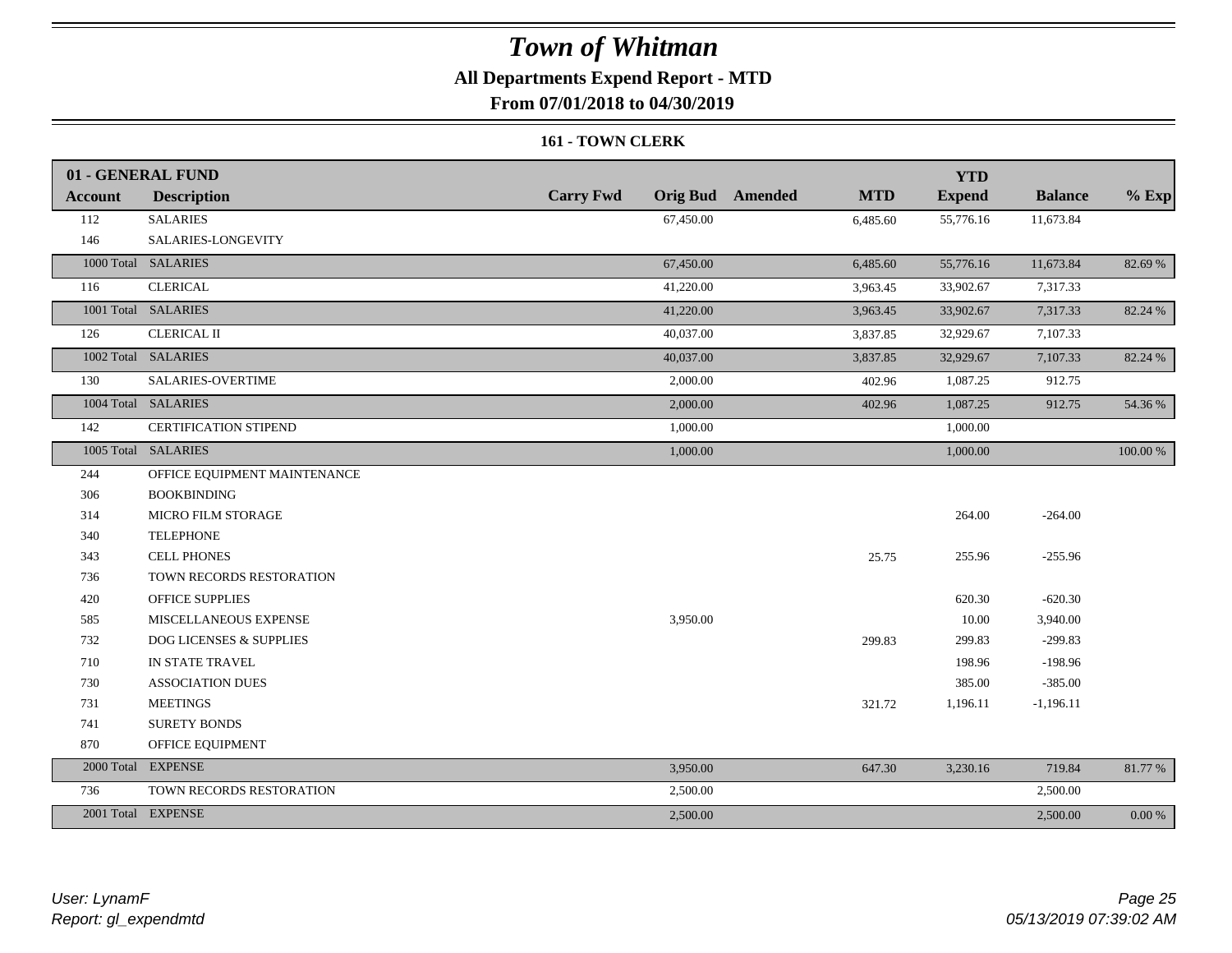## **All Departments Expend Report - MTD**

### **From 07/01/2018 to 04/30/2019**

#### **161 - TOWN CLERK**

|            | 01 - GENERAL FUND                         |                  |            |                         |            | <b>YTD</b>    |                |          |
|------------|-------------------------------------------|------------------|------------|-------------------------|------------|---------------|----------------|----------|
| Account    | <b>Description</b>                        | <b>Carry Fwd</b> |            | <b>Orig Bud</b> Amended | <b>MTD</b> | <b>Expend</b> | <b>Balance</b> | $%$ Exp  |
| 946        | FY2010 ENCUMBRANCES                       |                  |            |                         |            |               |                |          |
| 953        | FY2009 ENCUMBRANCES                       |                  |            |                         |            |               |                |          |
|            | 2002 Total EXPENSE                        |                  |            |                         |            |               |                | 100.00 % |
| 732        | DOG LICENSES & SUPPLIES                   |                  |            |                         |            |               |                |          |
|            | 2003 Total EXPENSE                        |                  |            |                         |            |               |                | 100.00 % |
| 999        |                                           |                  |            |                         |            |               |                |          |
| 4422 Total | <b>A30ATM5/07PURCHASE PRINTER</b>         |                  |            |                         |            |               |                | 100.00 % |
| 999        |                                           |                  |            |                         |            |               |                |          |
| 4424 Total | ESTABLISH PETTY CASH - TOWN CLERK         |                  |            |                         |            |               |                | 100.00 % |
| 999        |                                           |                  |            |                         |            |               |                |          |
|            | 4425 Total A.36ATM5/06MICROF.TN.REC.93-05 |                  |            |                         |            |               |                | 100.00 % |
|            | <b>161 Total TOWN CLERK</b>               |                  | 158,157.00 |                         | 15,337.16  | 127,925.91    | 30,231.09      |          |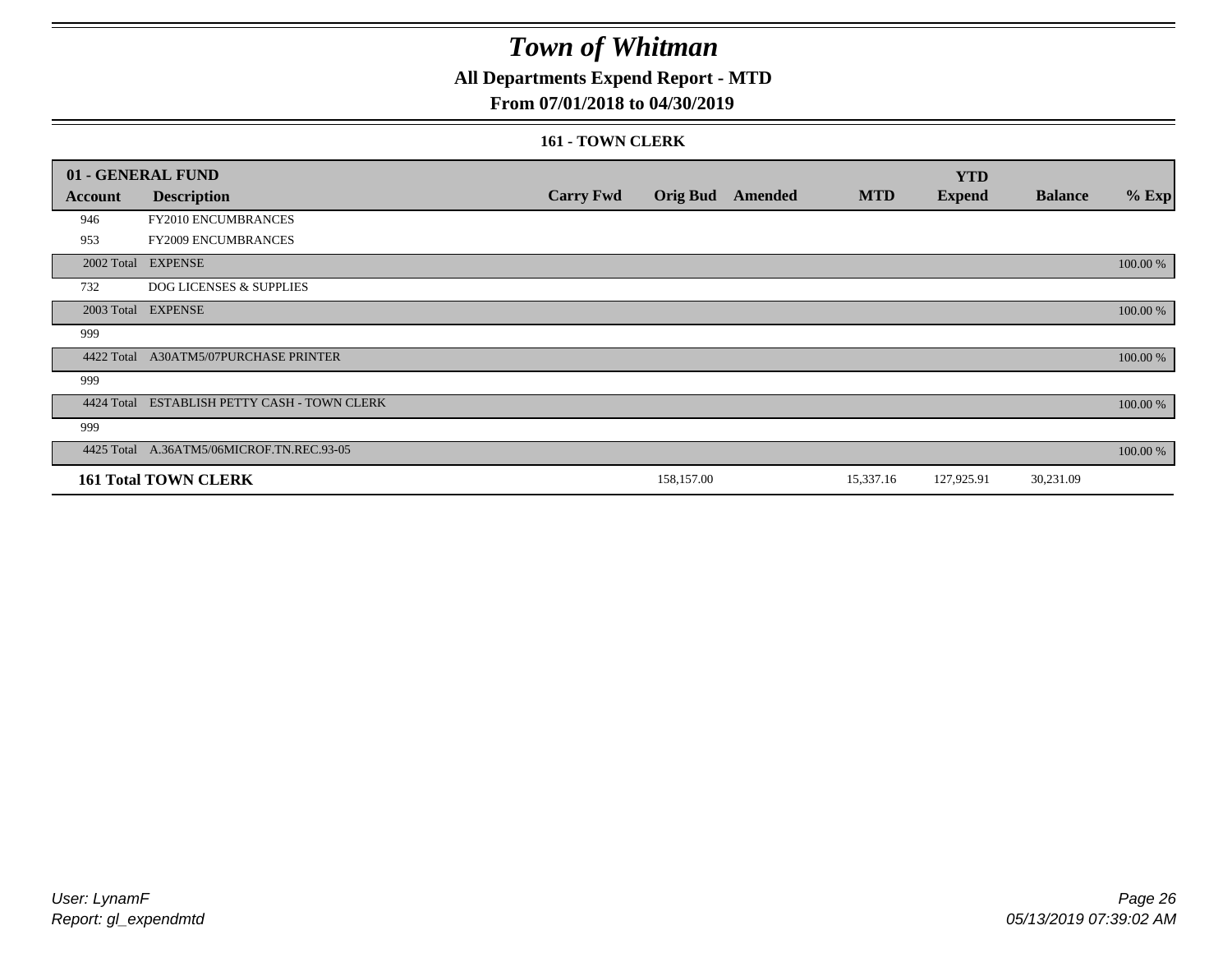## **All Departments Expend Report - MTD**

**From 07/01/2018 to 04/30/2019**

#### **163 - REGISTRARS**

|                | 01 - GENERAL FUND             |                                     |                       | <b>YTD</b>    |                |            |
|----------------|-------------------------------|-------------------------------------|-----------------------|---------------|----------------|------------|
| <b>Account</b> | <b>Description</b>            | <b>Carry Fwd</b><br><b>Orig Bud</b> | <b>MTD</b><br>Amended | <b>Expend</b> | <b>Balance</b> | $%$ Exp    |
| 110            | <b>SALARIES-BOARD MEMBERS</b> | 3,782.00                            | 315.15                | 3,151.50      | 630.50         |            |
| 128            | <b>TOWN CLERK</b>             | 723.00                              |                       | 723.00        |                |            |
|                | 1000 Total SALARIES           | 4,505.00                            | 315.15                | 3,874.50      | 630.50         | 86.00 %    |
| 121            | <b>CLERICAL I</b>             |                                     |                       |               |                |            |
|                | 1001 Total SALARIES           |                                     |                       |               |                | 100.00 %   |
| 122            | CANVAS LIST SERVICES          | 4,178.00                            |                       | 4,178.00      |                |            |
| 1002 Total     | <b>SALARIES</b>               | 4,178.00                            |                       | 4,178.00      |                | 100.00 %   |
| 244            | OFFICE EQUIPMENT MAINTENANCE  |                                     |                       |               |                |            |
| 340            | <b>TELEPHONE</b>              |                                     |                       |               |                |            |
| 420            | <b>OFFICE SUPPLIES</b>        | 400.00                              | 90.30                 | 120.29        | 279.71         |            |
| 731            | <b>MEETINGS</b>               |                                     |                       | 180.00        | $-180.00$      |            |
| 2000 Total     | <b>EXPENSE</b>                | 400.00                              | 90.30                 | 300.29        | 99.71          | 75.07 %    |
| 342            | <b>PRINTING</b>               | 2,000.00                            |                       |               | 2,000.00       |            |
|                | 2001 Total EXPENSE            | 2,000.00                            |                       |               | 2,000.00       | $0.00\ \%$ |
| 590            | <b>CENSUS SUPPLIES</b>        | 1,900.00                            |                       | 1,648.10      | 251.90         |            |
| 2002 Total     | <b>EXPENSE</b>                | 1,900.00                            |                       | 1,648.10      | 251.90         | 86.74 %    |
| 943            | <b>FY2012 ENCUMBRANCES</b>    |                                     |                       |               |                |            |
| 945            | FY2013 ENCUMBRANCES           |                                     |                       |               |                |            |
| 946            | FY2010 ENCUMBRANCES           |                                     |                       |               |                |            |
|                | 2003 Total EXPENSE            |                                     |                       |               |                | 100.00 %   |
|                | <b>163 Total REGISTRARS</b>   | 12,983.00                           | 405.45                | 10,000.89     | 2,982.11       |            |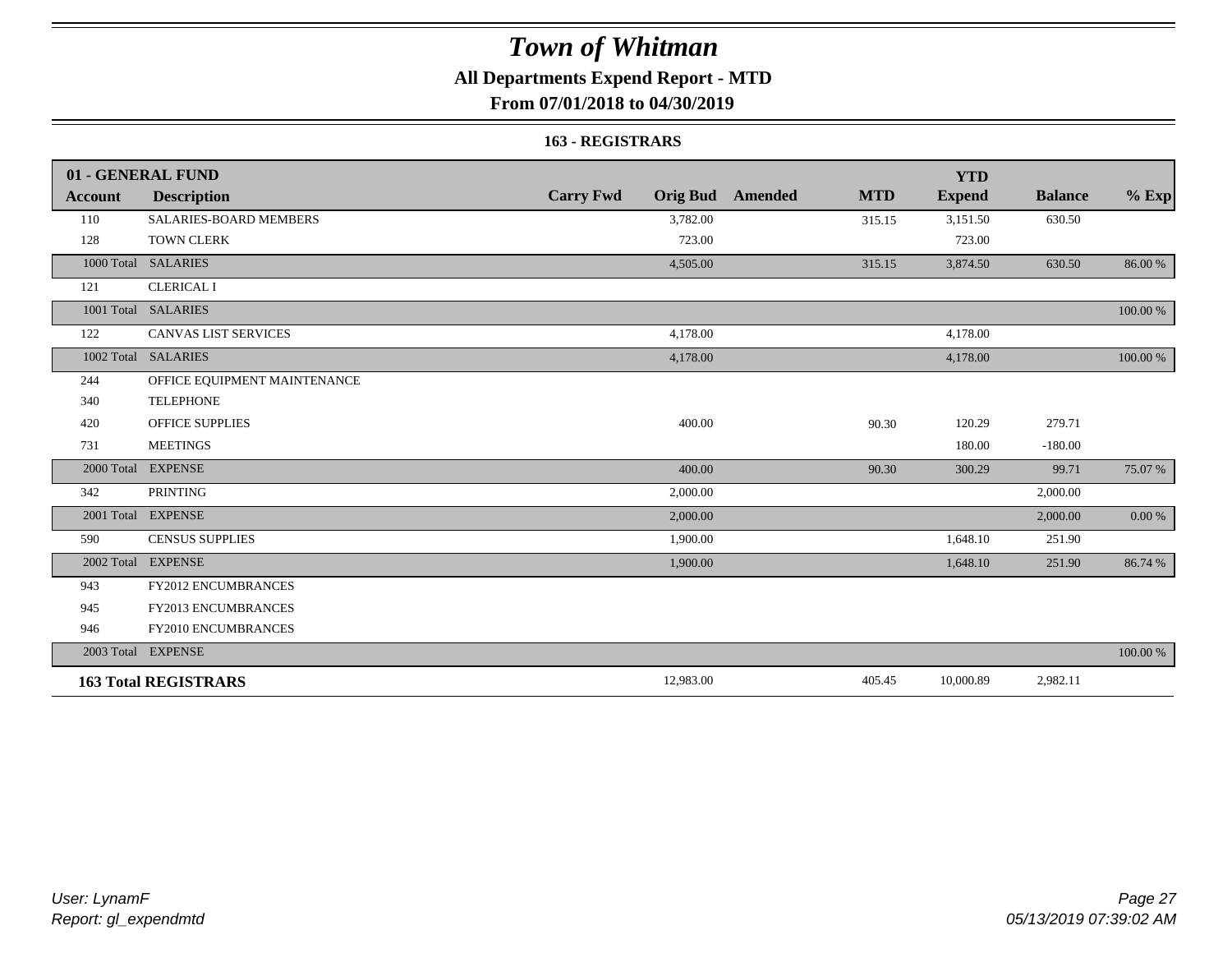**All Departments Expend Report - MTD**

**From 07/01/2018 to 04/30/2019**

### **171 - CONSERVATION COMMISSION**

|                | 01 - GENERAL FUND                              |                  |          |                         |            | <b>YTD</b>    |                |          |
|----------------|------------------------------------------------|------------------|----------|-------------------------|------------|---------------|----------------|----------|
| <b>Account</b> | <b>Description</b>                             | <b>Carry Fwd</b> |          | <b>Orig Bud</b> Amended | <b>MTD</b> | <b>Expend</b> | <b>Balance</b> | $%$ Exp  |
| 121            | <b>CLERICAL I</b>                              |                  | 1,340.00 |                         | 213.50     | 1,046.15      | 293.85         |          |
| 1000 Total     | <b>SALARIES</b>                                |                  | 1,340.00 |                         | 213.50     | 1,046.15      | 293.85         | 78.07 %  |
| 949            | FY2014 ENCUMBRANCES                            |                  |          |                         |            |               |                |          |
| 1001 Total     | <b>SALARIES</b>                                |                  |          |                         |            |               |                | 100.00 % |
| 304            | <b>ADVERTISING</b>                             |                  |          |                         |            |               |                |          |
| 307            | ENGINEERING/ARCHITECTURAL                      |                  |          |                         |            |               |                |          |
| 420            | <b>OFFICE SUPPLIES</b>                         |                  |          |                         |            |               |                |          |
| 585            | <b>MISCELLANEOUS EXPENSE</b>                   |                  | 580.00   |                         | 14.75      | 79.98         | 500.02         |          |
| 710            | IN STATE TRAVEL                                |                  |          |                         |            |               |                |          |
| 730            | <b>ASSOCIATION DUES</b>                        |                  |          |                         |            | 417.00        | $-417.00$      |          |
| 731            | <b>MEETINGS</b>                                |                  |          |                         |            |               |                |          |
| 2000 Total     | <b>EXPENSE</b>                                 |                  | 580.00   |                         | 14.75      | 496.98        | 83.02          | 85.68%   |
| 733            | CONS. N.O.I. FEES APPROPRIATED                 |                  |          |                         |            |               |                |          |
|                | 2001 Total EXPENSE                             |                  |          |                         |            |               |                | 100.00 % |
| 943            | <b>FY2012 ENCUMBRANCES</b>                     |                  |          |                         |            |               |                |          |
|                | 2002 Total EXPENSE                             |                  |          |                         |            |               |                | 100.00 % |
| 999            |                                                | 2,100.00         |          |                         |            |               | 2,100.00       |          |
|                | 4401 Total A.12STM12/17PHS1 ASSESS.HOBART POND | 2,100.00         |          |                         |            |               | 2,100.00       | 0.00 %   |
|                | 171 Total CONSERVATION COMMISSION              | 2,100.00         | 1,920.00 |                         | 228.25     | 1,543.13      | 2,476.87       |          |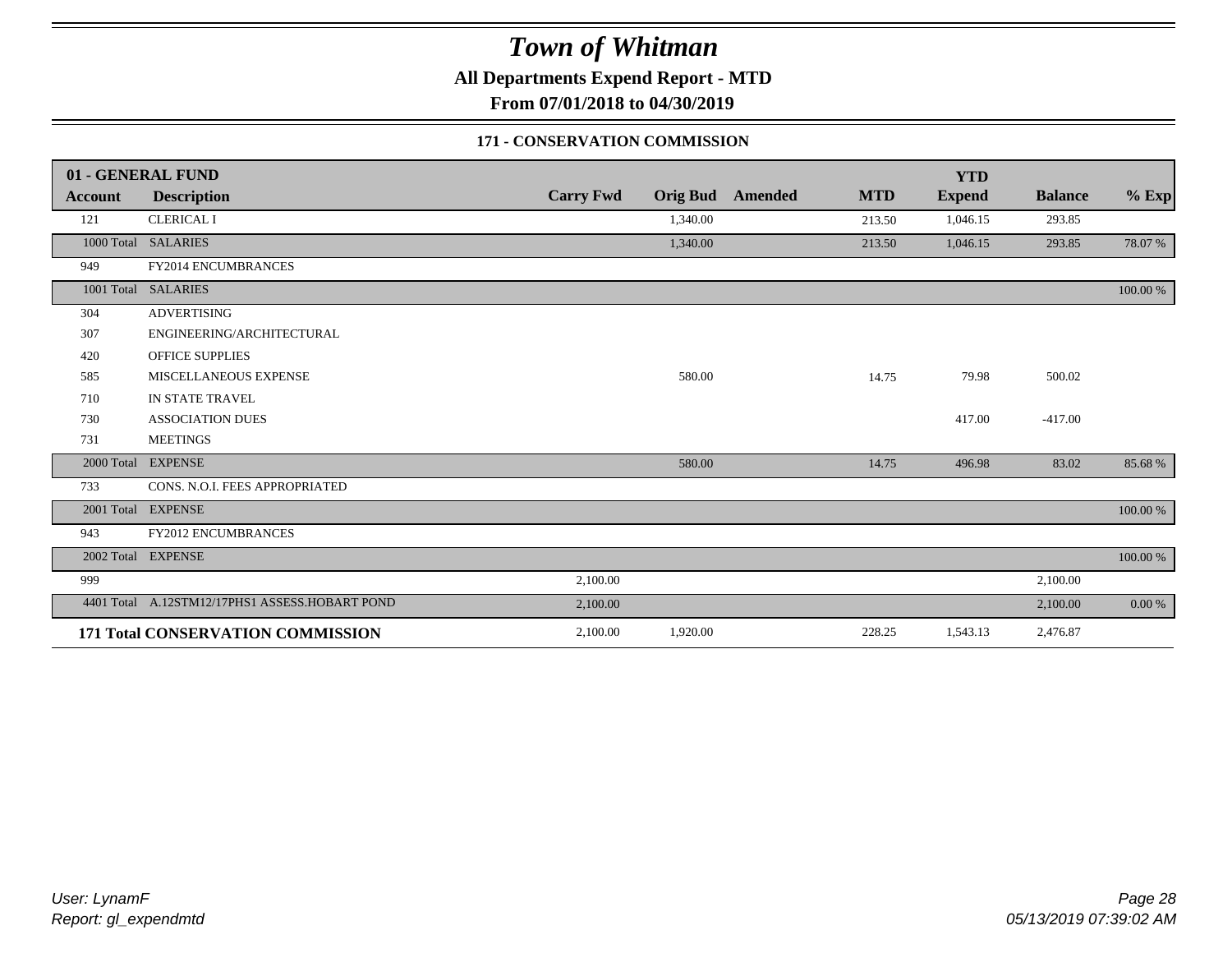**All Departments Expend Report - MTD**

**From 07/01/2018 to 04/30/2019**

#### **175 - PLANNING BOARD**

|                | 01 - GENERAL FUND               |                                     |                       | <b>YTD</b>    |                |          |
|----------------|---------------------------------|-------------------------------------|-----------------------|---------------|----------------|----------|
| <b>Account</b> | <b>Description</b>              | <b>Carry Fwd</b><br><b>Orig Bud</b> | <b>MTD</b><br>Amended | <b>Expend</b> | <b>Balance</b> | $%$ Exp  |
| 121            | <b>CLERICAL I</b>               | 6,805.00                            | 263.25                | 1,834.00      | 4,971.00       |          |
|                | 1000 Total SALARIES             | 6,805.00                            | 263.25                | 1,834.00      | 4,971.00       | 26.95 %  |
| 939            | <b>FY2015 ENCUMBRANCES</b>      |                                     |                       |               |                |          |
| 1001 Total     | <b>SALARIES</b>                 |                                     |                       |               |                | 100.00 % |
| 304            | <b>ADVERTISING</b>              |                                     |                       |               |                |          |
| 420            | <b>OFFICE SUPPLIES</b>          |                                     |                       |               |                |          |
| 585            | MISCELLANEOUS EXPENSE           | 400.00                              |                       | 59.00         | 341.00         |          |
| 730            | <b>ASSOCIATION DUES</b>         |                                     |                       |               |                |          |
| 2000 Total     | <b>EXPENSE</b>                  | 400.00                              |                       | 59.00         | 341.00         | 14.75 %  |
| 121            | <b>CLERICAL I</b>               |                                     |                       |               |                |          |
| 852            | A.21STM11/00 TOWN MASTER PLAN   |                                     |                       |               |                |          |
|                | 2001 Total EXPENSE              |                                     |                       |               |                | 100.00 % |
|                | <b>175 Total PLANNING BOARD</b> | 7,205.00                            | 263.25                | 1,893.00      | 5,312.00       |          |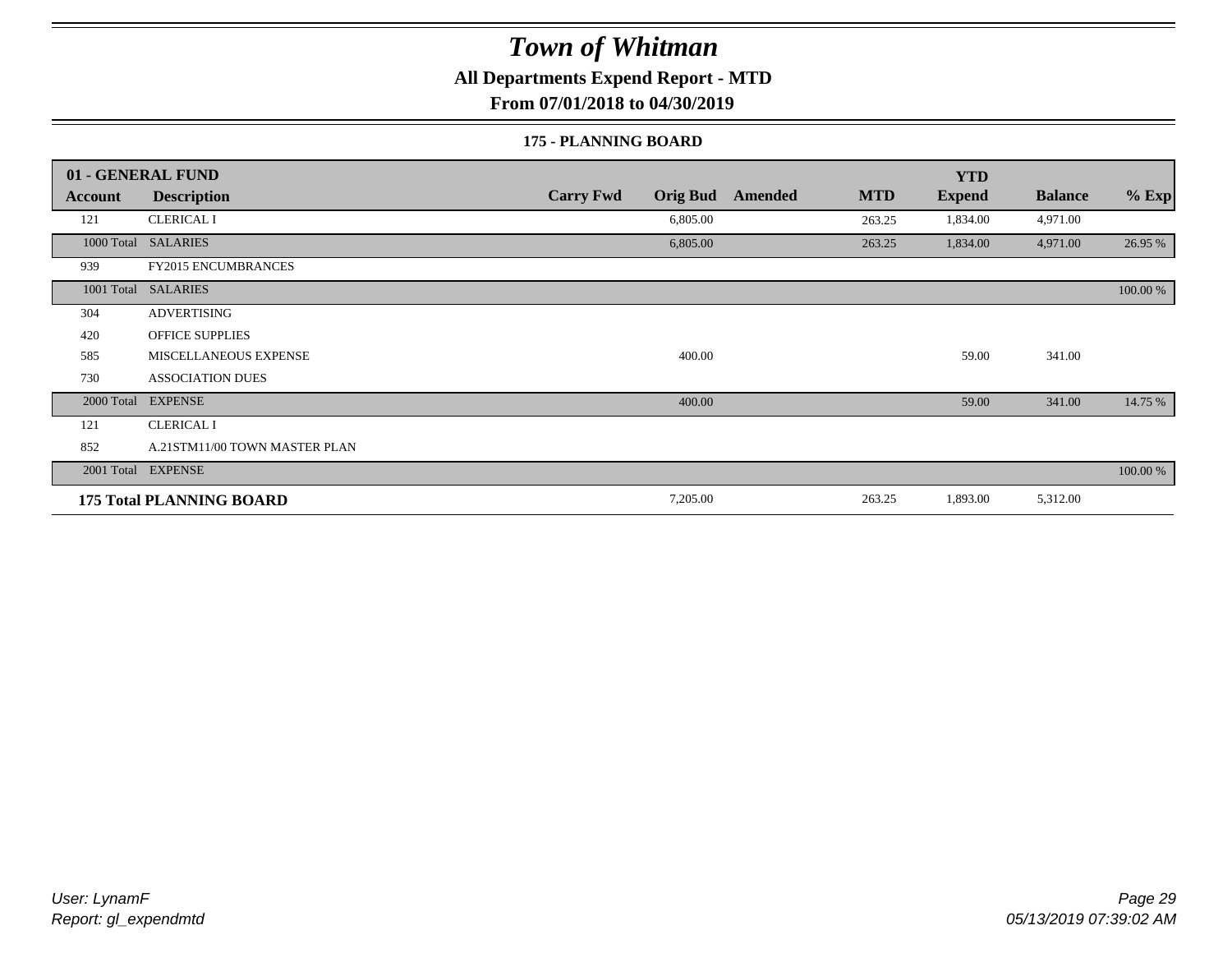**All Departments Expend Report - MTD**

**From 07/01/2018 to 04/30/2019**

### **176 - ZONING BOARD OF APPEALS**

|            | 01 - GENERAL FUND                 |                  |                 |         |            | <b>YTD</b>    |                |          |
|------------|-----------------------------------|------------------|-----------------|---------|------------|---------------|----------------|----------|
| Account    | <b>Description</b>                | <b>Carry Fwd</b> | <b>Orig Bud</b> | Amended | <b>MTD</b> | <b>Expend</b> | <b>Balance</b> | $%$ Exp  |
| 110        | SALARIES-BOARD MEMBERS            |                  |                 |         |            |               |                |          |
| 1000 Total | <b>SALARIES</b>                   |                  |                 |         |            |               |                | 100.00 % |
| 121        | <b>CLERICAL I</b>                 |                  | 5,202.00        |         | 204.00     | 3,434.00      | 1,768.00       |          |
| 1001 Total | <b>SALARIES</b>                   |                  | 5,202.00        |         | 204.00     | 3,434.00      | 1,768.00       | 66.01 %  |
| 304        | <b>ADVERTISING</b>                |                  |                 |         |            |               |                |          |
| 420        | <b>OFFICE SUPPLIES</b>            |                  |                 |         |            | 128.98        | $-128.98$      |          |
| 585        | MISCELLANEOUS EXPENSE             |                  | 500.00          |         |            |               | 500.00         |          |
| 710        | IN STATE TRAVEL                   |                  |                 |         |            |               |                |          |
| 730        | <b>ASSOCIATION DUES</b>           |                  |                 |         |            |               |                |          |
| 731        | <b>MEETINGS</b>                   |                  |                 |         |            |               |                |          |
| 2000 Total | <b>EXPENSE</b>                    |                  | 500.00          |         |            | 128.98        | 371.02         | 25.79 %  |
|            | 176 Total ZONING BOARD OF APPEALS |                  | 5,702.00        |         | 204.00     | 3,562.98      | 2,139.02       |          |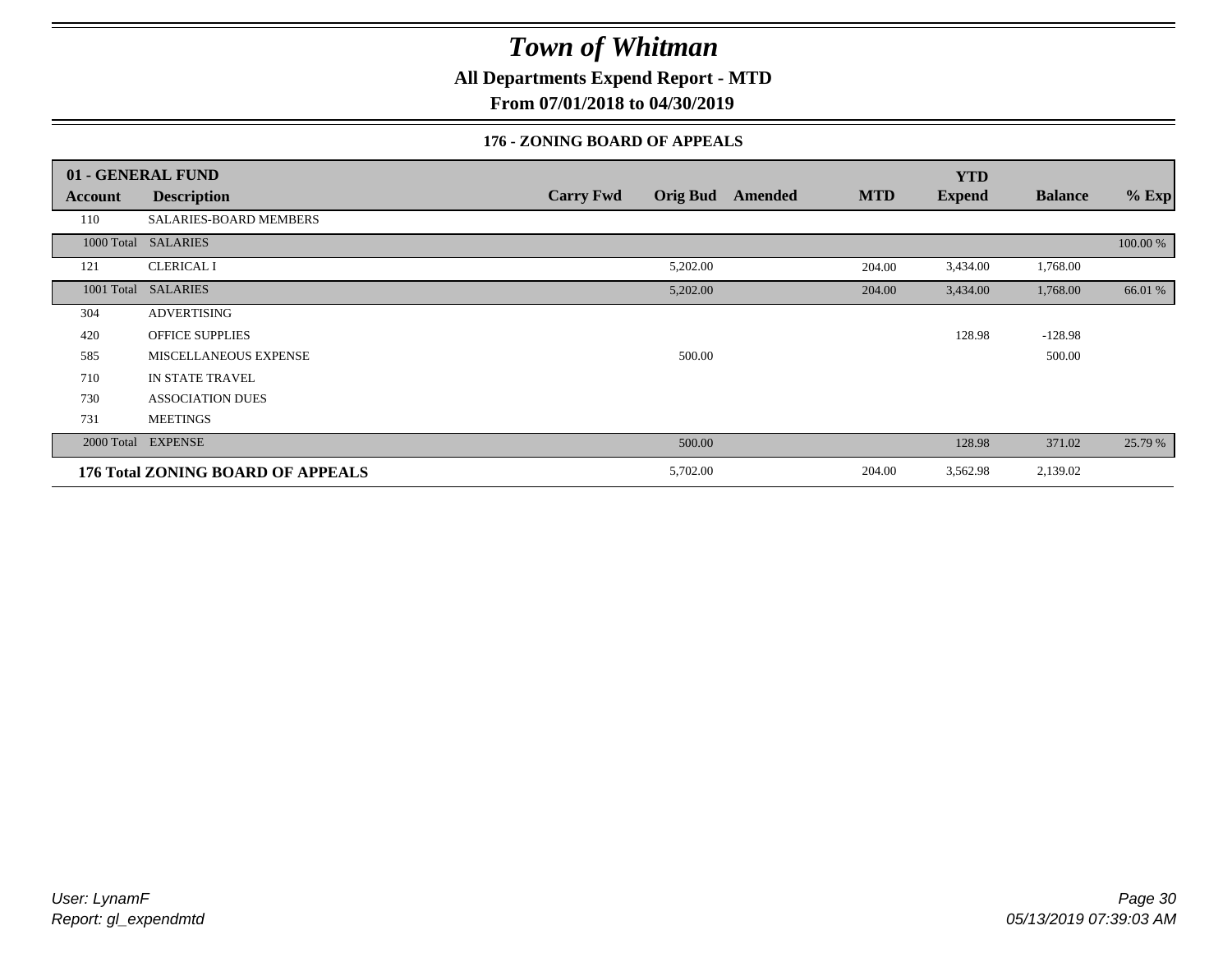**All Departments Expend Report - MTD**

**From 07/01/2018 to 04/30/2019**

#### **189 - AFFIRMATIVE ACTION OFFICER**

|         | 01 - GENERAL FUND                           |                  |                 |         |            | <b>YTD</b>    |                |          |
|---------|---------------------------------------------|------------------|-----------------|---------|------------|---------------|----------------|----------|
| Account | <b>Description</b>                          | <b>Carry Fwd</b> | <b>Orig Bud</b> | Amended | <b>MTD</b> | <b>Expend</b> | <b>Balance</b> | $%$ Exp  |
| 112     | <b>SALARIES</b>                             |                  |                 |         |            |               |                |          |
| 167     | <b>INTERPRETIVE SERVICES</b>                |                  |                 |         |            |               |                |          |
|         | 1000 Total SALARIES                         |                  |                 |         |            |               |                | 100.00 % |
| 167     | <b>INTERPRETIVE SERVICES</b>                |                  | 500.00          |         |            |               | 500.00         |          |
|         | 2000 Total EXPENSE                          |                  | 500.00          |         |            |               | 500.00         | 0.00 %   |
|         | <b>189 Total AFFIRMATIVE ACTION OFFICER</b> |                  | 500.00          |         |            |               | 500.00         |          |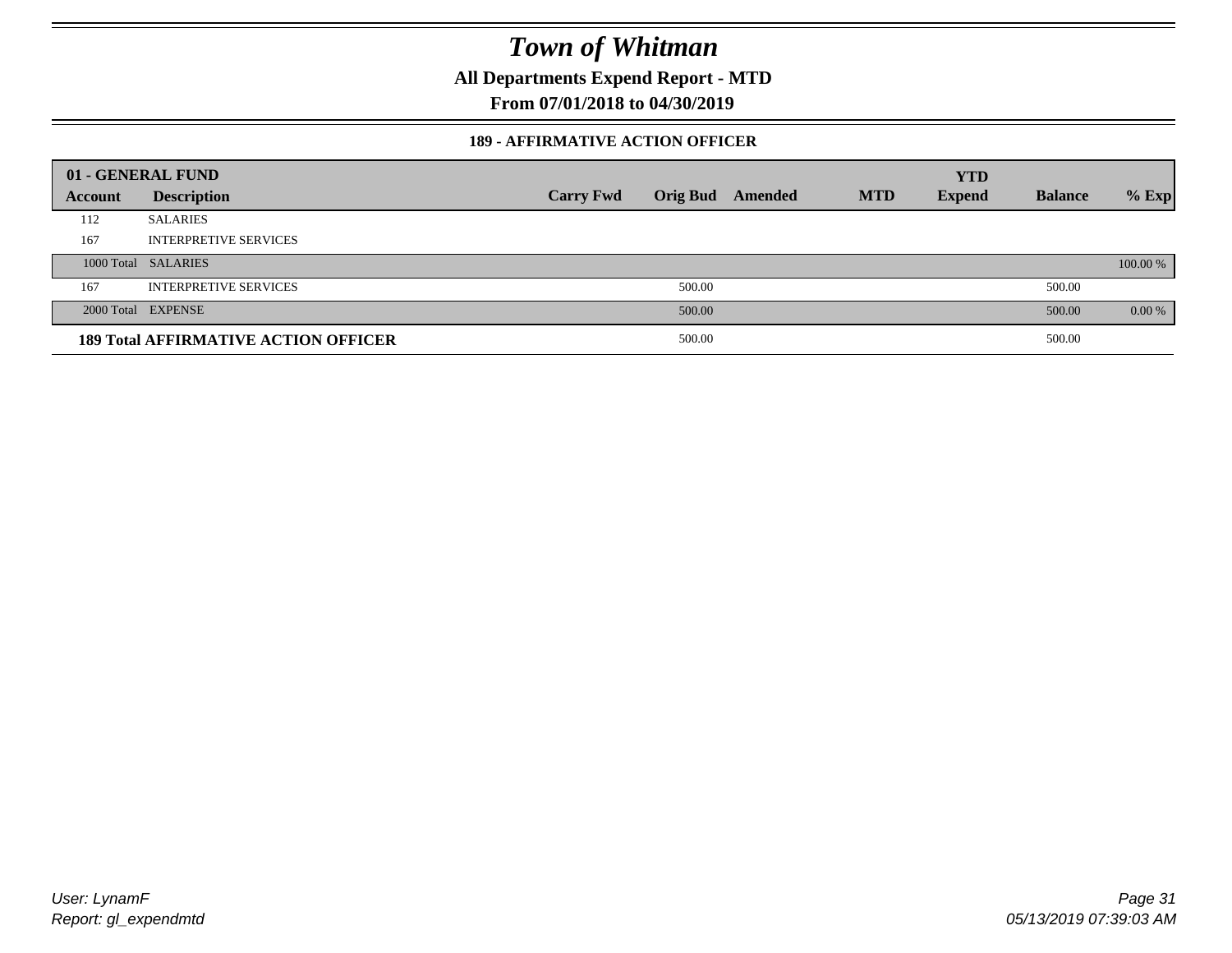**All Departments Expend Report - MTD**

**From 07/01/2018 to 04/30/2019**

### **192 - TOWN HALL MAINTENANCE**

|                | 01 - GENERAL FUND                        |                  |           |                         |            | <b>YTD</b>    |                |             |
|----------------|------------------------------------------|------------------|-----------|-------------------------|------------|---------------|----------------|-------------|
| <b>Account</b> | <b>Description</b>                       | <b>Carry Fwd</b> |           | <b>Orig Bud</b> Amended | <b>MTD</b> | <b>Expend</b> | <b>Balance</b> | $%$ Exp     |
| 112            | <b>SALARIES</b>                          |                  | 51,173.00 |                         | 4,962.00   | 42,241.20     | 8,931.80       |             |
| 117            | <b>CUSTODIAL</b>                         |                  |           |                         |            |               |                |             |
|                | 1000 Total SALARIES                      |                  | 51,173.00 |                         | 4,962.00   | 42,241.20     | 8,931.80       | 82.54 %     |
| 120            | SALARIES-PART TIME                       |                  | 5,000.00  |                         |            | 5,000.00      |                |             |
| 130            | SALARIES-OVERTIME                        |                  | 4,000.00  |                         | 688.57     | 2,958.30      | 1,041.70       |             |
| 188            | MAINTENANCE TECHNICIAN                   |                  | 23,770.00 |                         | 1,384.80   | 18,465.80     | 5,304.20       |             |
|                | 1001 Total SALARIES                      |                  | 32,770.00 |                         | 2,073.37   | 26,424.10     | 6,345.90       | 80.63%      |
| 943            | FY2012 ENCUMBRANCES                      |                  |           |                         |            |               |                |             |
|                | 1002 Total SALARIES                      |                  |           |                         |            |               |                | $100.00~\%$ |
| 130            | SALARIES-OVERTIME                        |                  |           |                         |            |               |                |             |
|                | 1003 Total SALARIES                      |                  |           |                         |            |               |                | $100.00~\%$ |
| 210            | <b>ELECTRICITY</b>                       |                  |           |                         | 3,336.99   | 34,918.76     | $-34,918.76$   |             |
| 212            | <b>GAS (NATURAL)</b>                     |                  |           |                         | 3,630.69   | 24,693.05     | $-24,693.05$   |             |
| 214            | OIL (HEATING)                            |                  |           |                         |            |               |                |             |
| 243            | EQUIPMENT MAINTENANCE                    |                  |           |                         |            | 881.38        | $-881.38$      |             |
| 340            | <b>TELEPHONE</b>                         |                  |           |                         |            |               |                |             |
| 343            | <b>CELL PHONES</b>                       |                  |           |                         | 51.49      | 511.90        | $-511.90$      |             |
| 430            | <b>BUILDING MAINTENANCE &amp; REPAIR</b> |                  |           |                         |            | 7,909.94      | $-7,909.94$    |             |
| 450            | <b>CUSTODIAL SUPPLIES</b>                |                  |           |                         | 502.28     | 4,083.48      | $-4,083.48$    |             |
| 481            | <b>GASOLINE</b>                          |                  |           |                         |            | 30.21         | $-30.21$       |             |
| 585            | MISCELLANEOUS EXPENSE                    |                  | 90,000.00 |                         | 164.56     | 1,657.50      | 88,342.50      |             |
|                | 2000 Total EXPENSE                       |                  | 90,000.00 |                         | 7,686.01   | 74,686.22     | 15,313.78      | 82.98%      |
| 221            | <b>CUSTODIAL SERVICES</b>                |                  | 45,320.00 |                         | 4,038.64   | 32,437.99     | 12,882.01      |             |
| 239            | ELEVATOR MAINTENANCE                     |                  | 7,500.00  |                         | 400.00     | 2,600.00      | 4,900.00       |             |
|                | 2001 Total EXPENSE                       |                  | 52,820.00 |                         | 4,438.64   | 35,037.99     | 17,782.01      | 66.33%      |
| 948            | FY07 ENCUMBRANCES                        |                  |           |                         |            |               |                |             |
| 949            | FY2014 ENCUMBRANCES                      |                  |           |                         |            |               |                |             |
| 941            | FY 2017 ENCUMBRANCES                     |                  |           |                         |            |               |                |             |
| 939            | FY2015 ENCUMBRANCES                      |                  |           |                         |            |               |                |             |
| 940            | FY2016 ENCUMBRANCES                      |                  |           |                         |            |               |                |             |
|                |                                          |                  |           |                         |            |               |                |             |

*Report: gl\_expendmtd User: LynamF*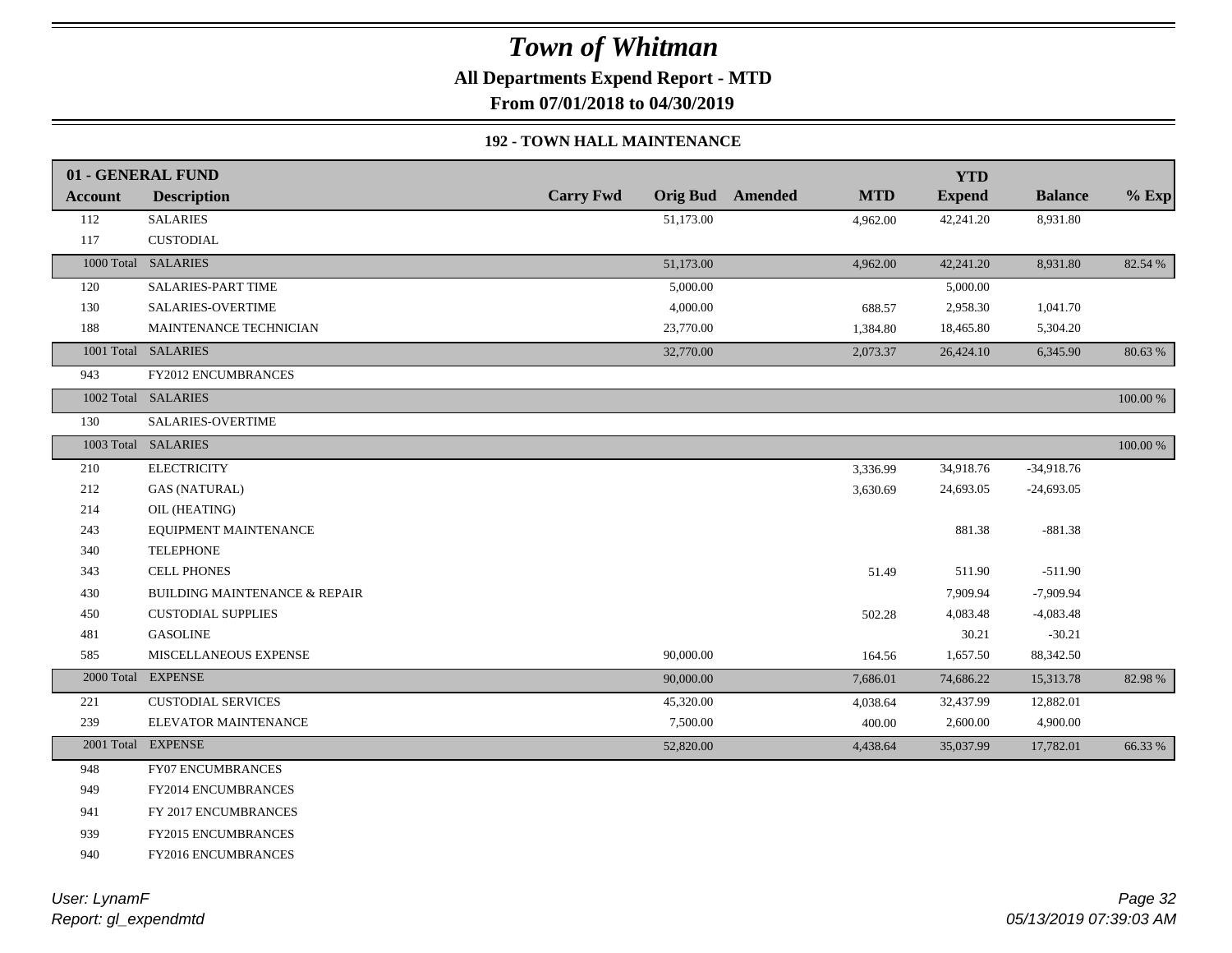**All Departments Expend Report - MTD**

**From 07/01/2018 to 04/30/2019**

#### **192 - TOWN HALL MAINTENANCE**

|         | 01 - GENERAL FUND                                   |                  |                         |            | <b>YTD</b>    |                |          |
|---------|-----------------------------------------------------|------------------|-------------------------|------------|---------------|----------------|----------|
| Account | <b>Description</b>                                  | <b>Carry Fwd</b> | <b>Orig Bud</b> Amended | <b>MTD</b> | <b>Expend</b> | <b>Balance</b> | $%$ Exp  |
| 943     | <b>FY2012 ENCUMBRANCES</b>                          |                  |                         |            |               |                |          |
|         | 2002 Total EXPENSE                                  |                  |                         |            |               |                | 100.00 % |
| 999     |                                                     |                  |                         |            |               |                |          |
|         | 4400 Total A.41ATM 5/05T.HALL BRICK REPOI           |                  |                         |            |               |                | 100.00 % |
| 999     |                                                     |                  |                         |            |               |                |          |
|         | 4415 Total A.15ATM5/17REPLACE T.HALL FIRE PANEL     |                  |                         |            |               |                | 100.00 % |
| 999     |                                                     |                  |                         |            |               |                |          |
|         | 4417 Total A.6STM9/15/03PAVE T.H.PKG.LOT            |                  |                         |            |               |                | 100.00 % |
| 999     |                                                     |                  |                         |            |               |                |          |
| 999     |                                                     |                  |                         |            |               |                |          |
|         | 4418 Total A2 ATM 5/18 WHITMAN WILL                 |                  |                         |            |               |                | 100.00 % |
| 999     |                                                     |                  |                         |            |               |                |          |
|         | 4420 Total A.2STM 5/6/02REPLACE T/H DOORS           |                  |                         |            |               |                | 100.00 % |
| 999     |                                                     |                  |                         |            |               |                |          |
|         | 4435 Total A27A ATM5/16TN.KEN.-REP.FLR.INST.FENC    |                  |                         |            |               |                | 100.00 % |
| 999     |                                                     |                  |                         |            |               |                |          |
|         | 4462 Total S3ATM5/18UPDATEEXISTINGCAMARASDUVALSCHOO |                  |                         |            |               |                | 100.00 % |
| 999     |                                                     |                  |                         |            |               |                |          |
|         | 4468 Total A.28ATM5/16PUR.DOCMT.STOR.SYS-TN.HALL    |                  |                         |            |               |                | 100.00 % |
| 999     |                                                     |                  |                         |            |               |                |          |
|         | 4553 Total A.16 STM 5/05 RE-KEY ACCESS TO           |                  |                         |            |               |                | 100.00 % |
|         | <b>192 Total TOWN HALL MAINTENANCE</b>              |                  | 226,763.00              | 19,160.02  | 178,389.51    | 48,373.49      |          |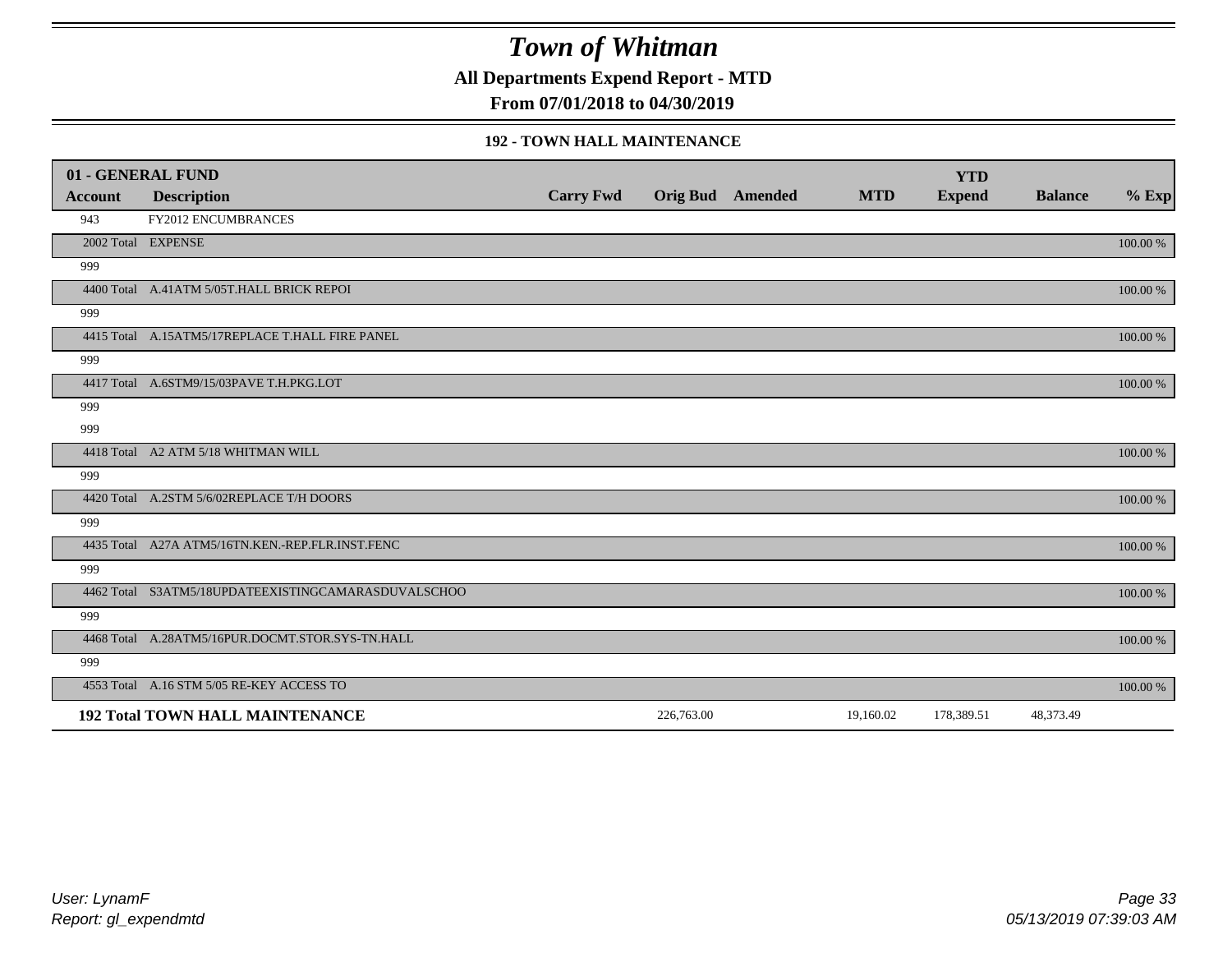**All Departments Expend Report - MTD**

**From 07/01/2018 to 04/30/2019**

#### **193 - FACILITIES MANAGER**

|         | 01 - GENERAL FUND                   |                  |                 |         |            | YTD           |                |         |
|---------|-------------------------------------|------------------|-----------------|---------|------------|---------------|----------------|---------|
| Account | <b>Description</b>                  | <b>Carry Fwd</b> | <b>Orig Bud</b> | Amended | <b>MTD</b> | <b>Expend</b> | <b>Balance</b> | $%$ Exp |
| 137     | <b>FACILITIES MANAGER</b>           |                  | 13,690.00       |         | 1.316.35   | 11,320.61     | 2,369.39       |         |
|         | 1000 Total SALARIES                 |                  | 13,690.00       |         | 1.316.35   | 11.320.61     | 2,369.39       | 82.69 % |
|         | <b>193 Total FACILITIES MANAGER</b> |                  | 13,690.00       |         | 1,316.35   | 11,320.61     | 2,369.39       |         |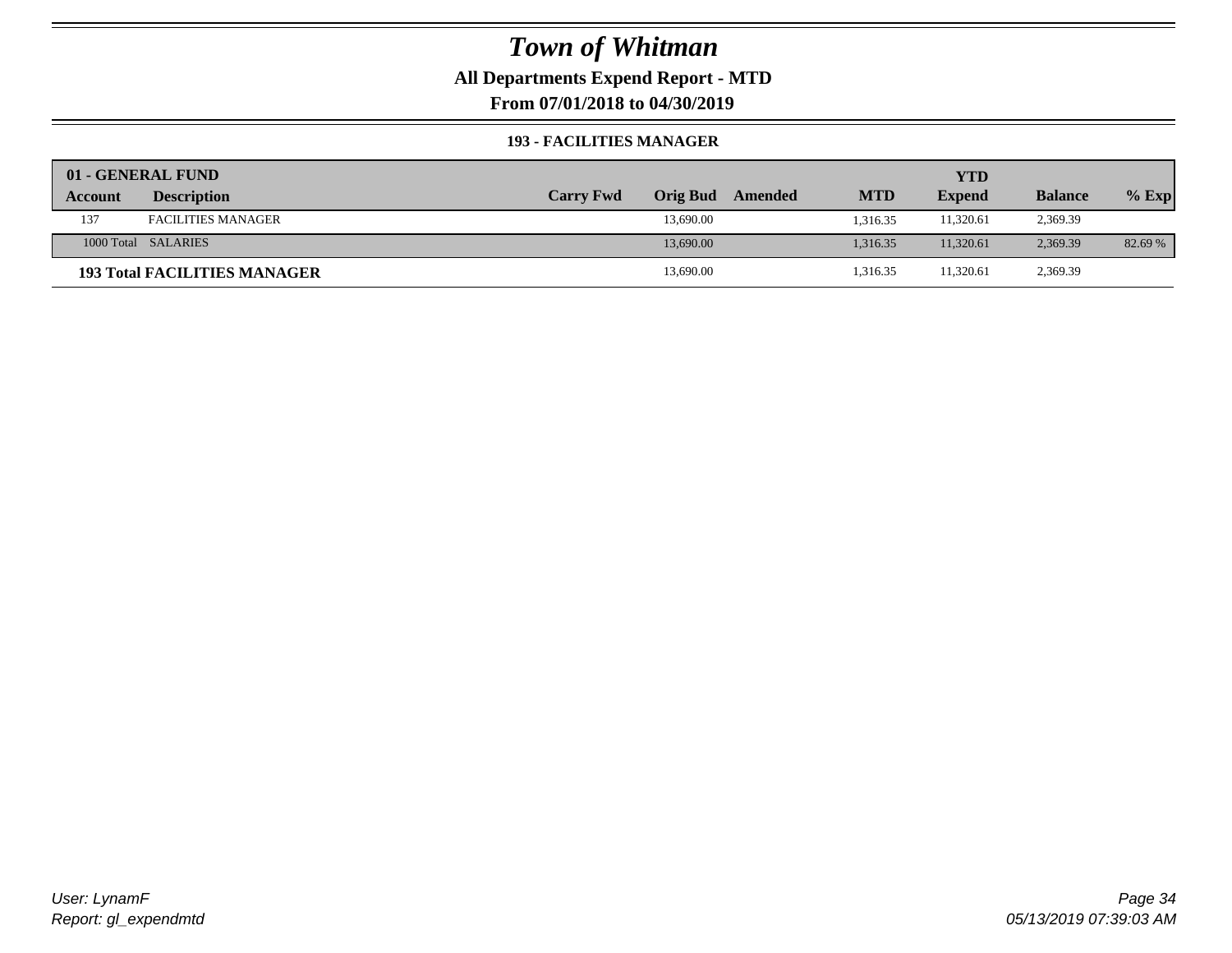### **All Departments Expend Report - MTD**

### **From 07/01/2018 to 04/30/2019**

#### **195 - TOWN REPORTS**

|         | 01 - GENERAL FUND             |                  |                 |         |            | <b>YTD</b>    |                |          |
|---------|-------------------------------|------------------|-----------------|---------|------------|---------------|----------------|----------|
| Account | <b>Description</b>            | <b>Carry Fwd</b> | <b>Orig Bud</b> | Amended | <b>MTD</b> | <b>Expend</b> | <b>Balance</b> | $%$ Exp  |
| 252     | <b>SERVICES</b>               |                  |                 |         |            |               |                |          |
| 342     | PRINTING                      |                  | 7,000.00        |         | 4.291.74   | 4,291.74      | 2,708.26       |          |
|         | 2000 Total EXPENSE            |                  | 7,000.00        |         | 4,291.74   | 4,291.74      | 2,708.26       | 61.31 %  |
| 945     | <b>FY2013 ENCUMBRANCES</b>    |                  |                 |         |            |               |                |          |
| 958     | <b>FY2005 ENCUMBRANCES</b>    |                  |                 |         |            |               |                |          |
|         | 2001 Total EXPENSE            |                  |                 |         |            |               |                | 100.00 % |
|         | <b>195 Total TOWN REPORTS</b> |                  | 7,000.00        |         | 4,291.74   | 4,291.74      | 2,708.26       |          |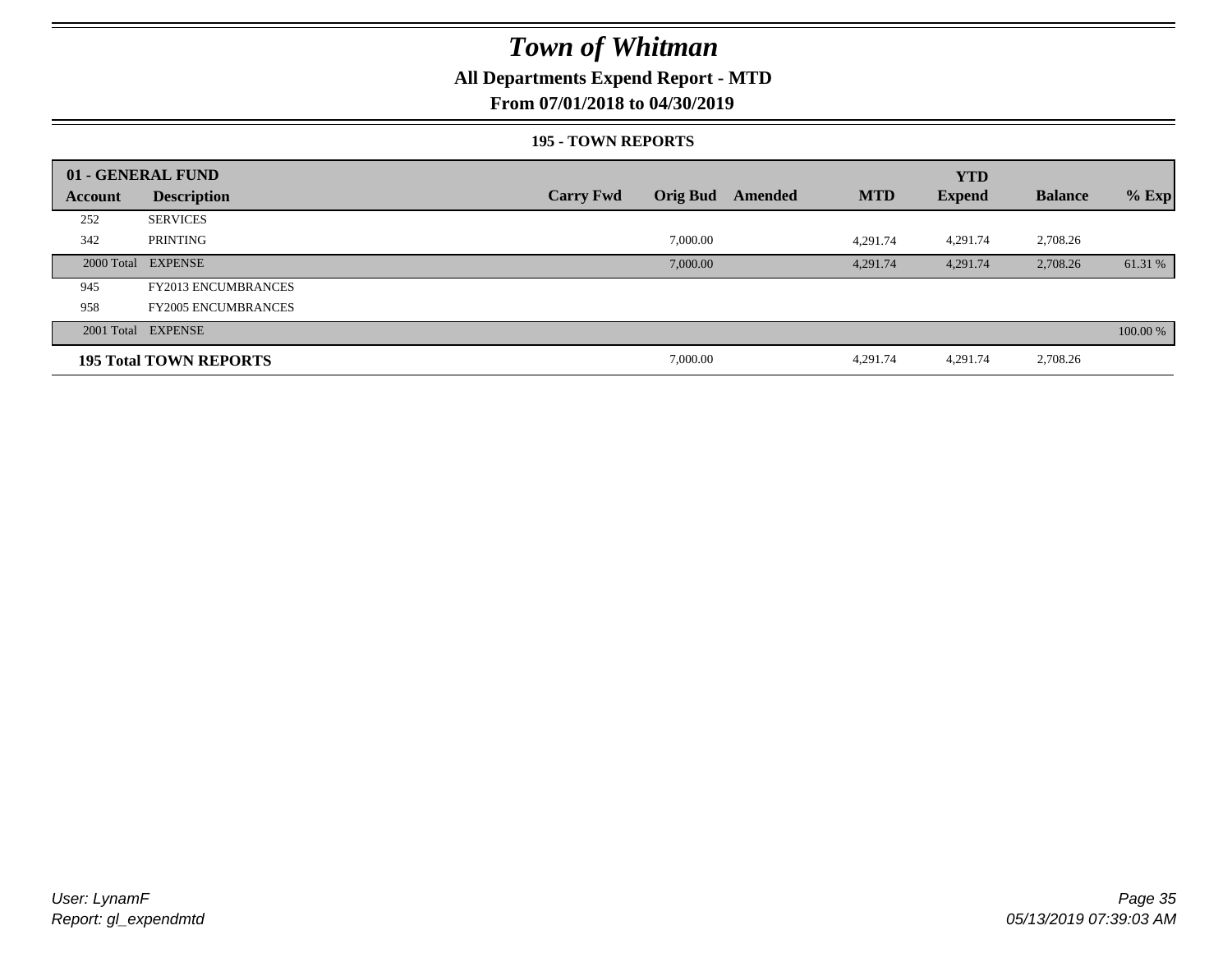### **All Departments Expend Report - MTD**

**From 07/01/2018 to 04/30/2019**

### **196 - MAILING & DUPLICATING**

|            | 01 - GENERAL FUND               |                  |                 |         |            | <b>YTD</b>    |                |          |
|------------|---------------------------------|------------------|-----------------|---------|------------|---------------|----------------|----------|
| Account    | <b>Description</b>              | <b>Carry Fwd</b> | <b>Orig Bud</b> | Amended | <b>MTD</b> | <b>Expend</b> | <b>Balance</b> | $%$ Exp  |
| 277        | POSTAGE METER RENTAL            |                  |                 |         |            |               |                |          |
| 279        | MAILING EQUIPMENT MAINTENANCE   |                  | 4,000.00        |         |            | 3,106.95      | 893.05         |          |
| 344        | <b>POSTAGE</b>                  |                  | 48,000.00       |         | 4,996.92   | 31,190.11     | 16,809.89      |          |
| 585        | MISCELLANEOUS EXPENSE           |                  |                 |         |            | 450.90        | $-450.90$      |          |
|            | 2000 Total EXPENSE              |                  | 52,000.00       |         | 4,996.92   | 34,747.96     | 17,252.04      | 66.82 %  |
| 278        | LEASE/PUR.MAINT.POSTAL METER    |                  |                 |         |            |               |                |          |
| 2001 Total | <b>EXPENSE</b>                  |                  |                 |         |            |               |                | 100.00 % |
| 275        | PHOTOCOPIER MAINTENANCE         |                  |                 |         | 526.35     | 2,922.35      | $-2,922.35$    |          |
| 421        | <b>DUPLICATING SUPPLIES</b>     |                  |                 |         | 119.00     | 3,133.78      | $-3,133.78$    |          |
| 2002 Total | <b>EXPENSE</b>                  |                  |                 |         | 645.35     | 6,056.13      | $-6,056.13$    | 100.00 % |
| 940        | <b>FY2016 ENCUMBRANCES</b>      |                  |                 |         |            |               |                |          |
| 941        | FY 2017 ENCUMBRANCES            |                  |                 |         |            |               |                |          |
| 2003 Total | <b>EXPENSE</b>                  |                  |                 |         |            |               |                | 100.00 % |
|            | 196 Total MAILING & DUPLICATING |                  | 52,000.00       |         | 5,642.27   | 40,804.09     | 11,195.91      |          |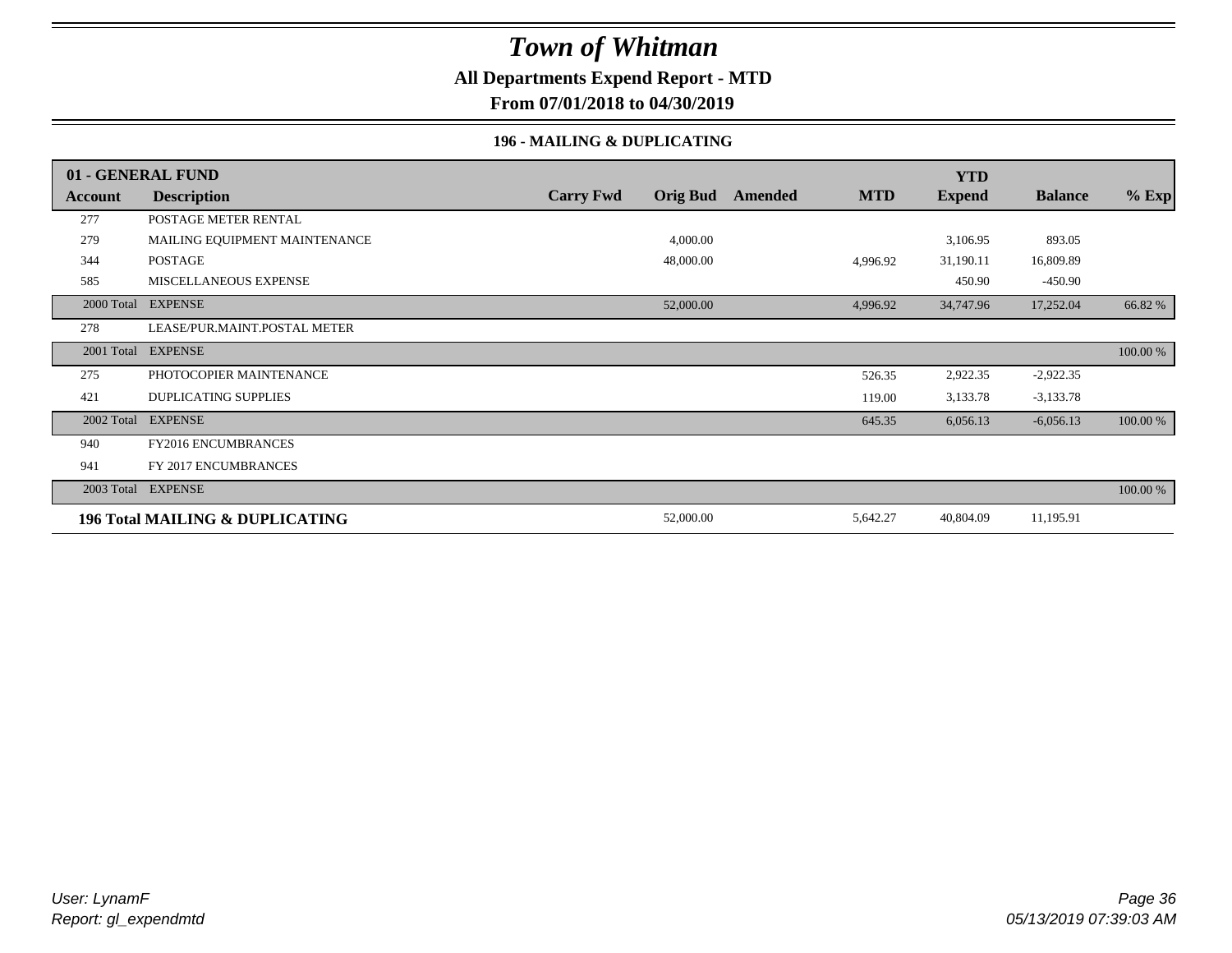**All Departments Expend Report - MTD**

**From 07/01/2018 to 04/30/2019**

#### **197 - CENTRAL TELEPHONE SYSTEM**

|            | 01 - GENERAL FUND                         |                  |                 |         |            | <b>YTD</b>    |                |          |
|------------|-------------------------------------------|------------------|-----------------|---------|------------|---------------|----------------|----------|
| Account    | <b>Description</b>                        | <b>Carry Fwd</b> | <b>Orig Bud</b> | Amended | <b>MTD</b> | <b>Expend</b> | <b>Balance</b> | $%$ Exp  |
| 340        | <b>TELEPHONE</b>                          |                  | 36,000.00       |         | 1,283.04   | 20,604.88     | 15,395.12      |          |
| 343        | <b>CELL PHONES</b>                        |                  |                 |         | 141.47     | 1,914.67      | $-1,914.67$    |          |
| 2000 Total | <b>EXPENSE</b>                            |                  | 36,000.00       |         | 1,424.51   | 22,519.55     | 13,480.45      | 62.55 %  |
| 340        | <b>TELEPHONE</b>                          |                  |                 |         |            |               |                |          |
| 939        | FY2015 ENCUMBRANCES                       |                  |                 |         |            |               |                |          |
| 946        | FY2010 ENCUMBRANCES                       |                  |                 |         |            |               |                |          |
|            | 2001 Total EXPENSE                        |                  |                 |         |            |               |                | 100.00 % |
| 939        | FY2015 ENCUMBRANCES                       |                  |                 |         |            |               |                |          |
| 940        | <b>FY2016 ENCUMBRANCES</b>                |                  |                 |         |            |               |                |          |
| 943        | <b>FY2012 ENCUMBRANCES</b>                |                  |                 |         |            |               |                |          |
| 945        | <b>FY2013 ENCUMBRANCES</b>                |                  |                 |         |            |               |                |          |
| 948        | FY07 ENCUMBRANCES                         |                  |                 |         |            |               |                |          |
| 949        | FY2014 ENCUMBRANCES                       |                  |                 |         |            |               |                |          |
| 953        | <b>FY2009 ENCUMBRANCES</b>                |                  |                 |         |            |               |                |          |
| 959        | FY2006 ENCUMBRANCES                       |                  |                 |         |            |               |                |          |
| 941        | FY 2017 ENCUMBRANCES                      |                  |                 |         |            |               |                |          |
|            | 2002 Total EXPENSE                        |                  |                 |         |            |               |                | 100.00 % |
|            | <b>197 Total CENTRAL TELEPHONE SYSTEM</b> |                  | 36,000.00       |         | 1,424.51   | 22,519.55     | 13,480.45      |          |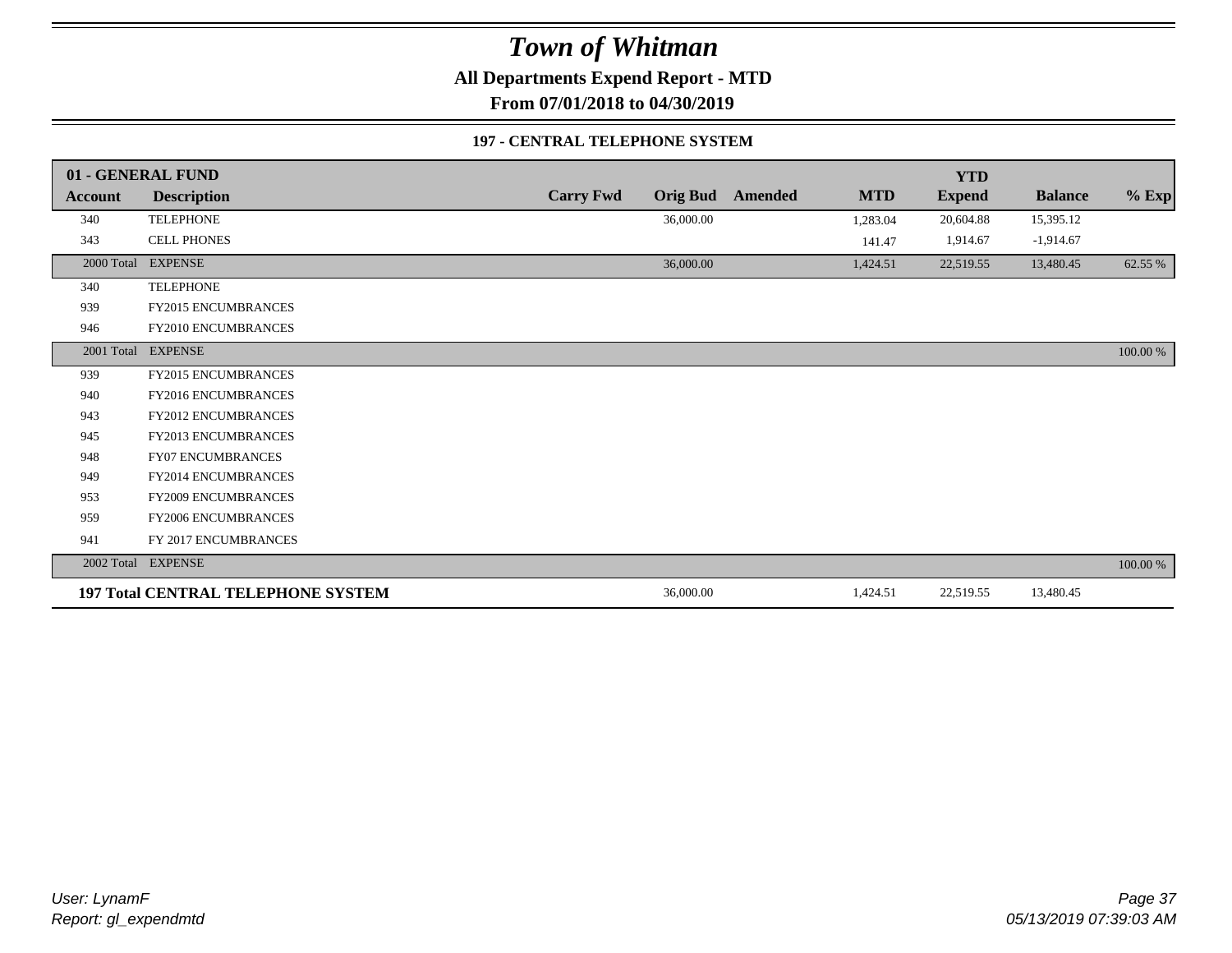**All Departments Expend Report - MTD**

### **From 07/01/2018 to 04/30/2019**

#### **199 - FAIR HOUSING COMMITTEE**

|         | 01 - GENERAL FUND                       |                  |                         |            | <b>YTD</b>    |                |          |
|---------|-----------------------------------------|------------------|-------------------------|------------|---------------|----------------|----------|
| Account | <b>Description</b>                      | <b>Carry Fwd</b> | <b>Orig Bud</b> Amended | <b>MTD</b> | <b>Expend</b> | <b>Balance</b> | $%$ Exp  |
| 111     | SALARIES-ADMINSTRATIVE                  |                  |                         |            |               |                |          |
|         | 1000 Total SALARIES                     |                  |                         |            |               |                | 100.00 % |
| 121     | <b>CLERICAL I</b>                       |                  |                         |            |               |                |          |
|         | 1001 Total SALARIES                     |                  |                         |            |               |                | 100.00 % |
| 420     | <b>OFFICE SUPPLIES</b>                  |                  |                         |            |               |                |          |
| 585     | MISCELLANEOUS EXPENSE                   |                  |                         |            |               |                |          |
|         | 2000 Total EXPENSE                      |                  |                         |            |               |                | 100.00 % |
|         | <b>199 Total FAIR HOUSING COMMITTEE</b> |                  |                         |            |               |                |          |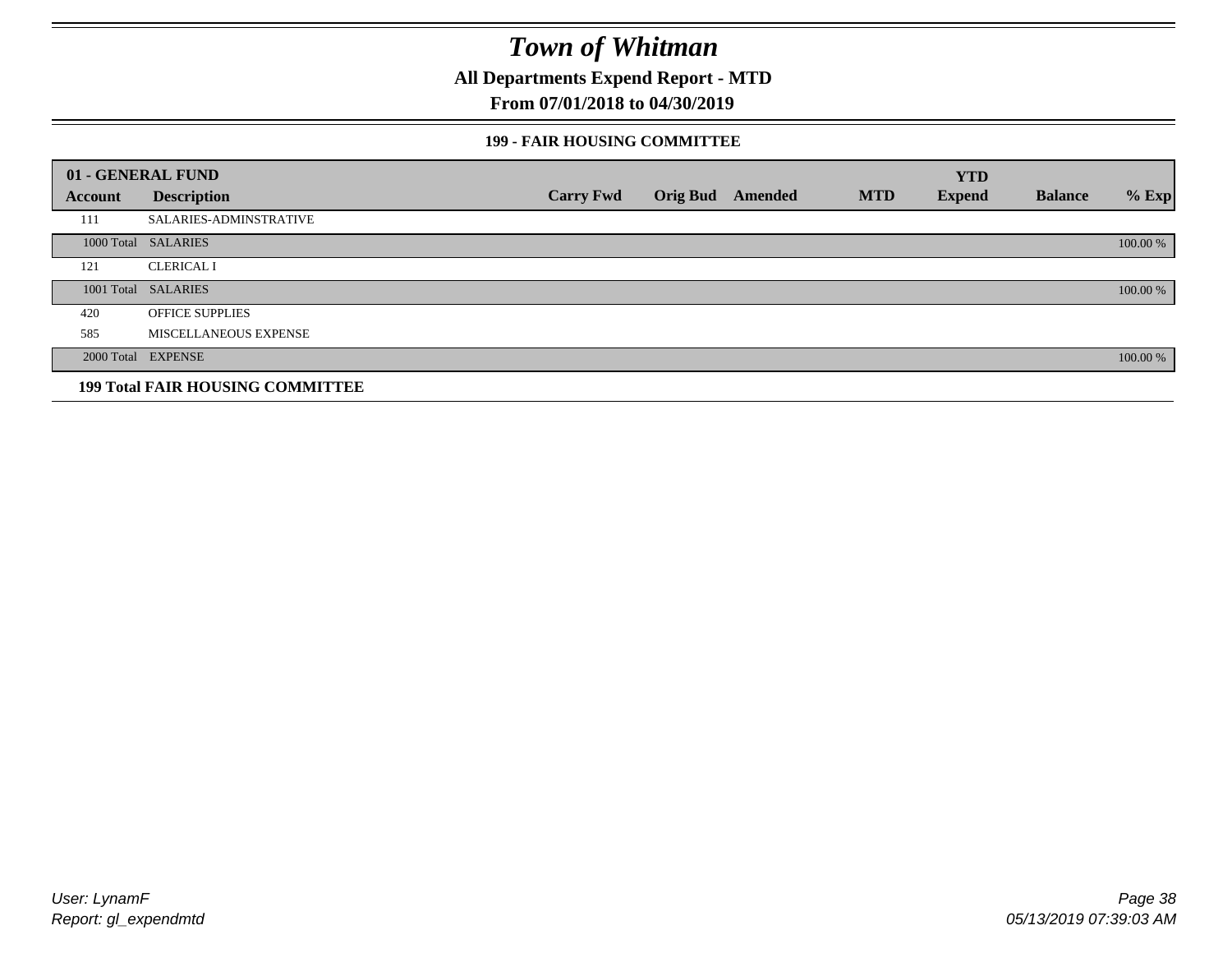### **All Departments Expend Report - MTD**

**From 07/01/2018 to 04/30/2019**

#### **241 - BUILDING INSPECTOR**

|         | 01 - GENERAL FUND                              |                  |          |          |            | <b>YTD</b>    |                |          |
|---------|------------------------------------------------|------------------|----------|----------|------------|---------------|----------------|----------|
| Account | <b>Description</b>                             | <b>Carry Fwd</b> | Orig Bud | Amended  | <b>MTD</b> | <b>Expend</b> | <b>Balance</b> | $%$ Exp  |
| 999     |                                                |                  |          | 6,800.00 |            |               | 6,800.00       |          |
|         | 4586 Total SPEC. PURP. BOARD UP 602 BEDFORD ST |                  |          | 6,800.00 |            |               | 6,800.00       | $0.00\%$ |
|         | 241 Total BUILDING INSPECTOR                   |                  |          | 6,800.00 |            |               | 6,800.00       |          |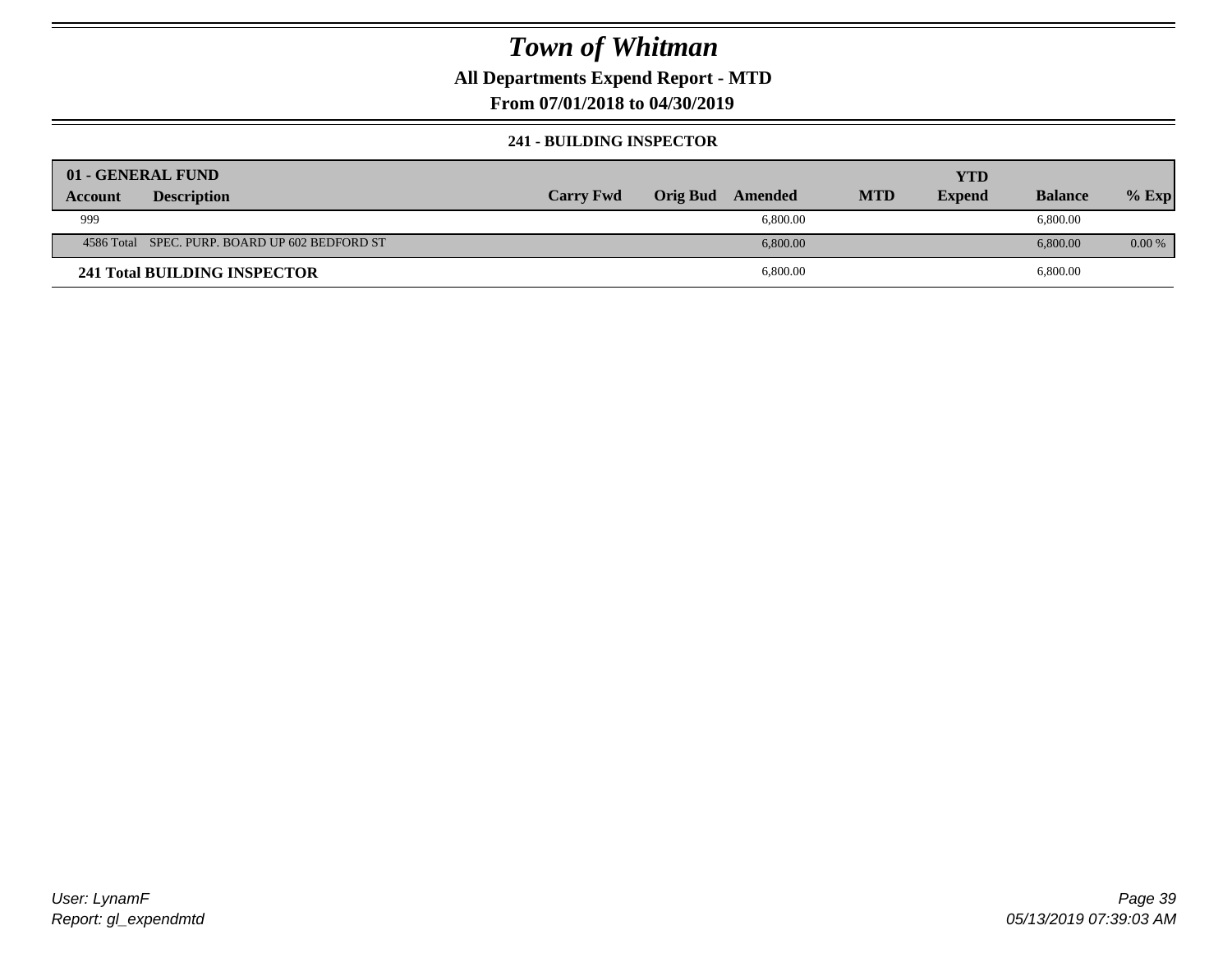## **All Departments Expend Report - MTD**

### **From 07/01/2018 to 04/30/2019**

|                | 01 - GENERAL FUND              |                                      |            | <b>YTD</b>    |                |          |
|----------------|--------------------------------|--------------------------------------|------------|---------------|----------------|----------|
| <b>Account</b> | <b>Description</b>             | <b>Carry Fwd</b><br>Orig Bud Amended | <b>MTD</b> | <b>Expend</b> | <b>Balance</b> | $%$ Exp  |
| 111            | SALARIES-ADMINSTRATIVE         | 171,658.00                           | 16,460.35  | 141,559.01    | 30,098.99      |          |
| 282            | DEPUTY CHIEF-SALARY            | 136,222.00                           | 13,062.40  | 112,336.64    | 23,885.36      |          |
|                | 1000 Total SALARIES            | 307,880.00                           | 29,522.75  | 253,895.65    | 53,984.35      | 82.46 %  |
| 112            | <b>SALARIES</b>                | 2,582,494.00                         | 152,325.35 | 1,309,150.18  | 1,273,343.82   |          |
| 130            | SALARIES-OVERTIME              |                                      | 35,779.88  | 318,967.92    | -318,967.92    |          |
| 132            | SALARIES-RESERVE SERVICES      |                                      |            |               |                |          |
| 134            | SALARIES-DPW COVERAGE          |                                      |            |               |                |          |
| 135            | SALARIES-COURT TIME            |                                      | 2,738.69   | 27,746.14     | $-27,746.14$   |          |
| 143            | SALARIES-COLLEGE INCENTIVE     |                                      | 20,515.89  | 181,917.30    | $-181,917.30$  |          |
| 145            | SALARIES-HOLIDAY               |                                      |            | 30,432.77     | $-30,432.77$   |          |
| 146            | SALARIES-LONGEVITY             |                                      |            |               |                |          |
| 147            | SALARIES-SHIFT DIFFERENTIAL    |                                      | 9,488.11   | 77,226.34     | $-77,226.34$   |          |
| 148            | <b>SERVICE TRAINING</b>        |                                      | 7,034.14   | 78,773.42     | $-78,773.42$   |          |
| 149            | SERVICE TRAINING-COLLEGE INCEN |                                      |            |               |                |          |
| 188            | MAINTENANCE TECHNICIAN         |                                      |            |               |                |          |
|                | 1001 Total SALARIES            | 2,582,494.00                         | 227,882.06 | 2,024,214.07  | 558,279.93     | 78.38%   |
| 130            | <b>SALARIES-OVERTIME</b>       |                                      |            |               |                |          |
|                | 1002 Total SALARIES            |                                      |            |               |                | 100.00 % |
| 132            | SALARIES-RESERVE SERVICES      |                                      |            |               |                |          |
|                | 1003 Total SALARIES            |                                      |            |               |                | 100.00 % |
| 134            | SALARIES-DPW COVERAGE          |                                      |            |               |                |          |
|                | 1004 Total SALARIES            |                                      |            |               |                | 100.00 % |
| 135            | SALARIES-COURT TIME            |                                      |            |               |                |          |
|                | 1005 Total SALARIES            |                                      |            |               |                | 100.00 % |
| 140            | SALARIES-CHIEF-COLLEGE INCENT. |                                      |            |               |                |          |
| 284            | DEPUTY CHIEF-COLLEGE INCENTIVE |                                      |            |               |                |          |
|                | 1006 Total SALARIES            |                                      |            |               |                | 100.00 % |
| 141            | SALARIES-CHIEF-HOLIDAY         |                                      |            |               |                |          |
| 283            | DEPUTY CHIEF-HOLIDAY PAY       |                                      |            |               |                |          |
|                |                                |                                      |            |               |                |          |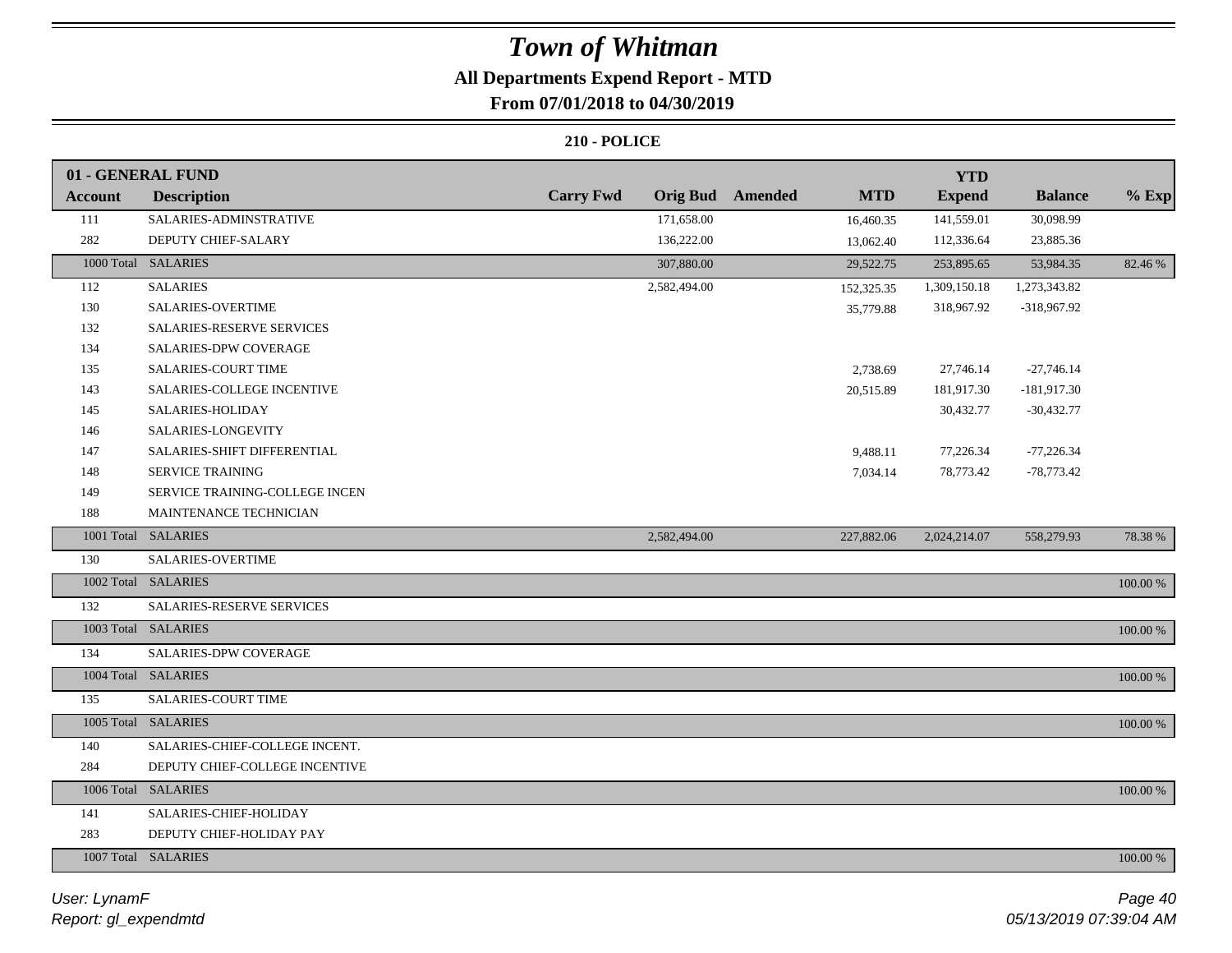### **All Departments Expend Report - MTD**

### **From 07/01/2018 to 04/30/2019**

|                | 01 - GENERAL FUND              |                  |           |                         |            | <b>YTD</b>    |                |          |
|----------------|--------------------------------|------------------|-----------|-------------------------|------------|---------------|----------------|----------|
| <b>Account</b> | <b>Description</b>             | <b>Carry Fwd</b> |           | <b>Orig Bud</b> Amended | <b>MTD</b> | <b>Expend</b> | <b>Balance</b> | $%$ Exp  |
| 143            | SALARIES-COLLEGE INCENTIVE     |                  |           |                         |            |               |                |          |
|                | 1008 Total SALARIES            |                  |           |                         |            |               |                | 100.00 % |
| 145            | SALARIES-HOLIDAY               |                  |           |                         |            |               |                |          |
|                | 1009 Total SALARIES            |                  |           |                         |            |               |                | 100.00 % |
| 146            | SALARIES-LONGEVITY             |                  |           |                         |            |               |                |          |
|                | 1010 Total SALARIES            |                  |           |                         |            |               |                | 100.00 % |
| 147            | SALARIES-SHIFT DIFFERENTIAL    |                  |           |                         |            |               |                |          |
|                | 1011 Total SALARIES            |                  |           |                         |            |               |                | 100.00 % |
| 148            | <b>SERVICE TRAINING</b>        |                  |           |                         |            |               |                |          |
|                | 1012 Total SALARIES            |                  |           |                         |            |               |                | 100.00 % |
| 149            | SERVICE TRAINING-COLLEGE INCEN |                  |           |                         |            |               |                |          |
|                | 1013 Total SALARIES            |                  |           |                         |            |               |                | 100.00 % |
| 152            | <b>CELL WATCH</b>              |                  |           |                         |            |               |                |          |
|                | 1014 Total SALARIES            |                  |           |                         |            |               |                | 100.00 % |
| 158            | KEEPER OF THE JAILS            |                  |           |                         |            |               |                |          |
|                | 1015 Total SALARIES            |                  |           |                         |            |               |                | 100.00 % |
| 116            | <b>CLERICAL</b>                |                  | 48,984.00 |                         | 4,710.00   | 40,506.00     | 8,478.00       |          |
| 120            | SALARIES-PART TIME             |                  | 22,040.00 |                         | 2,126.60   | 18,139.96     | 3,900.04       |          |
|                | 1016 Total SALARIES            |                  | 71,024.00 |                         | 6,836.60   | 58,645.96     | 12,378.04      | 82.57 %  |
| 117            | <b>CUSTODIAL</b>               |                  |           |                         |            |               |                |          |
|                | 1017 Total SALARIES            |                  |           |                         |            |               |                | 100.00 % |
| 210            | <b>ELECTRICITY</b>             |                  |           |                         |            |               |                |          |
| 242            | VEHICLE MAINTENANCE            |                  |           |                         | 3,236.56   | 22,243.20     | $-22,243.20$   |          |
| 243            | EQUIPMENT MAINTENANCE          |                  |           |                         | 2,192.95   | 12,890.33     | $-12,890.33$   |          |
| 275            | PHOTOCOPIER MAINTENANCE        |                  |           |                         |            |               |                |          |
| 303            | RESERVE OFFICERS - STIPEND     |                  |           |                         |            |               |                |          |
| 305            | <b>INSTRUCTIONAL</b>           |                  |           |                         | 1,295.00   | 6,362.54      | $-6,362.54$    |          |
| 311            | <b>COMPUTER SERVICES</b>       |                  |           |                         | 524.60     | 13,708.35     | $-13,708.35$   |          |
| 340            | <b>TELEPHONE</b>               |                  |           |                         |            |               |                |          |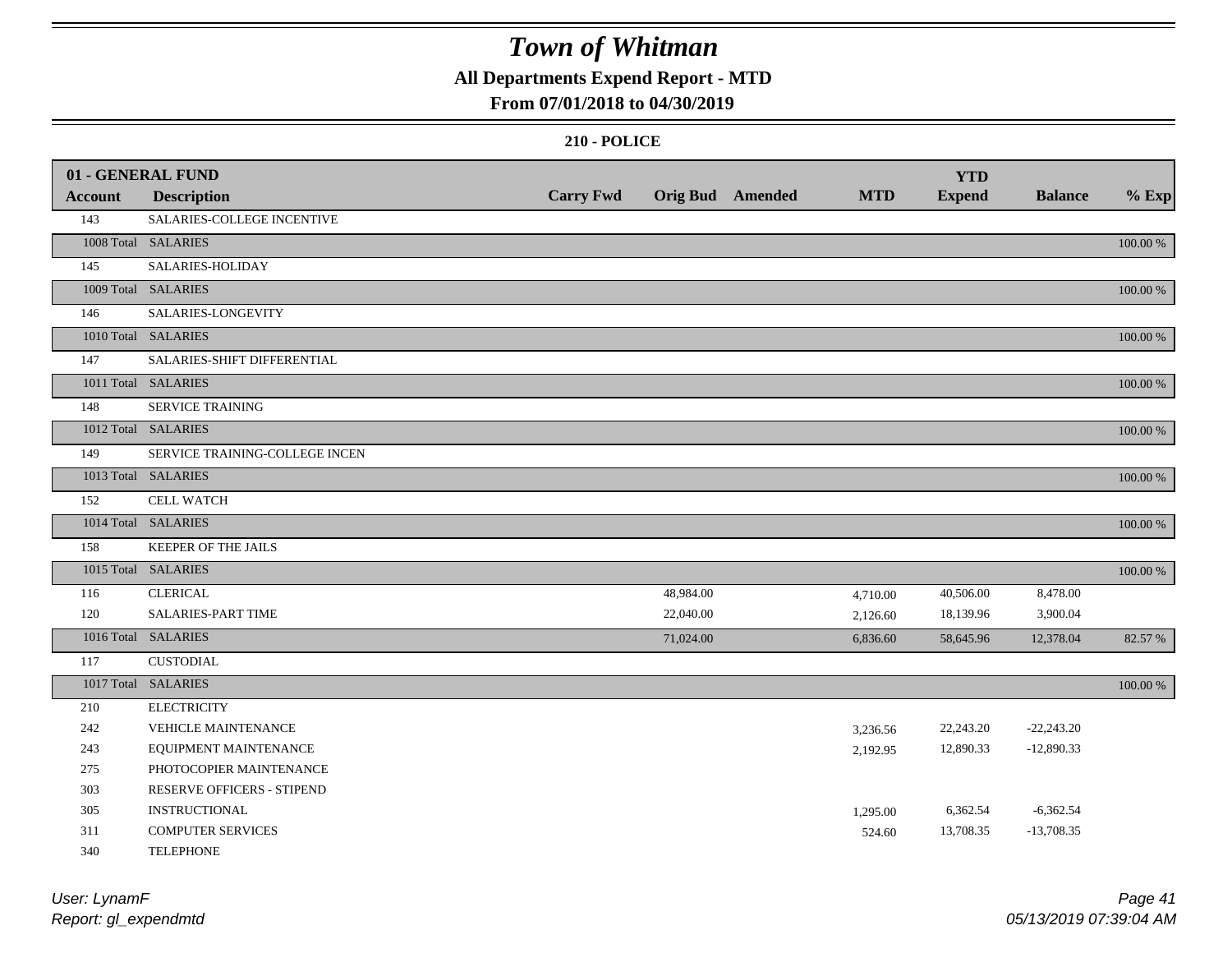### **All Departments Expend Report - MTD**

### **From 07/01/2018 to 04/30/2019**

|                | 01 - GENERAL FUND                                 |                  |            |                         |            | <b>YTD</b>    |                |          |
|----------------|---------------------------------------------------|------------------|------------|-------------------------|------------|---------------|----------------|----------|
| <b>Account</b> | <b>Description</b>                                | <b>Carry Fwd</b> |            | <b>Orig Bud</b> Amended | <b>MTD</b> | <b>Expend</b> | <b>Balance</b> | $%$ Exp  |
| 343            | <b>CELL PHONES</b>                                |                  |            |                         | 931.79     | 10,054.11     | $-10,054.11$   |          |
| 420            | <b>OFFICE SUPPLIES</b>                            |                  |            |                         |            | 2,124.48      | $-2,124.48$    |          |
| 430            | <b>BUILDING MAINTENANCE &amp; REPAIR</b>          |                  |            |                         | 2,509.00   | 16,908.37     | $-16,908.37$   |          |
| 450            | <b>CUSTODIAL SUPPLIES</b>                         |                  |            |                         |            | 2,199.57      | $-2,199.57$    |          |
| 481            | <b>GASOLINE</b>                                   |                  |            |                         | 3,032.74   | 29,956.36     | $-29,956.36$   |          |
| 582            | <b>UNIFORMS</b>                                   |                  |            |                         | 2,726.24   | 16,937.64     | $-16,937.64$   |          |
| 583            | <b>CRIME PREVENTION</b>                           |                  |            |                         |            | 22,605.65     | $-22,605.65$   |          |
| 585            | MISCELLANEOUS EXPENSE                             |                  | 236,500.00 |                         | 1,544.76   | 7,978.10      | 228,521.90     |          |
| 320            | HEALTH CLUB MEMBERSHIPS                           |                  |            |                         |            | 1,099.00      | $-1,099.00$    |          |
| 596            | OCCUPANCY-UTILITIES                               |                  |            |                         |            |               |                |          |
| 730            | <b>ASSOCIATION DUES</b>                           |                  |            |                         |            | 7,214.00      | $-7,214.00$    |          |
| 731            | <b>MEETINGS</b>                                   |                  |            |                         |            | 418.00        | $-418.00$      |          |
|                | 2000 Total EXPENSE                                |                  | 236,500.00 |                         | 17,993.64  | 172,699.70    | 63,800.30      | 73.02 %  |
| 596            | OCCUPANCY-UTILITIES                               |                  | 57,200.00  |                         | 4,649.89   | 45,928.83     | 11,271.17      |          |
| 595            | DRUG ENFORCEMENT EXPENSE                          |                  |            |                         |            |               |                |          |
|                | 2001 Total EXPENSE                                |                  | 57,200.00  |                         | 4,649.89   | 45,928.83     | 11,271.17      | 80.29 %  |
| 939            | FY2015 ENCUMBRANCES                               |                  |            |                         |            |               |                |          |
| 953            | FY2009 ENCUMBRANCES                               |                  |            |                         |            |               |                |          |
| 958            | FY2005 ENCUMBRANCES                               |                  |            |                         |            |               |                |          |
| 948            | FY07 ENCUMBRANCES                                 |                  |            |                         |            |               |                |          |
| 959            | FY2006 ENCUMBRANCES                               |                  |            |                         |            |               |                |          |
| 949            | FY2014 ENCUMBRANCES                               |                  |            |                         |            |               |                |          |
| 940            | FY2016 ENCUMBRANCES                               |                  |            |                         |            |               |                |          |
| 945            | FY2013 ENCUMBRANCES                               |                  |            |                         |            |               |                |          |
| 2002 Total     | <b>EXPENSE</b>                                    |                  |            |                         |            |               |                | 100.00 % |
| 739            | <b>AUXILIARY POLICE</b>                           |                  | 3,833.00   |                         | 2,139.99   | 2,499.90      | 1,333.10       |          |
|                | 2003 Total EXPENSE                                |                  | 3,833.00   |                         | 2,139.99   | 2,499.90      | 1,333.10       | 65.22 %  |
| 999            |                                                   |                  |            |                         |            |               |                |          |
|                | 4426 Total A.20ATM5/17PUR26MOTOROLA POLICE RADIOS |                  |            |                         |            |               |                | 100.00 % |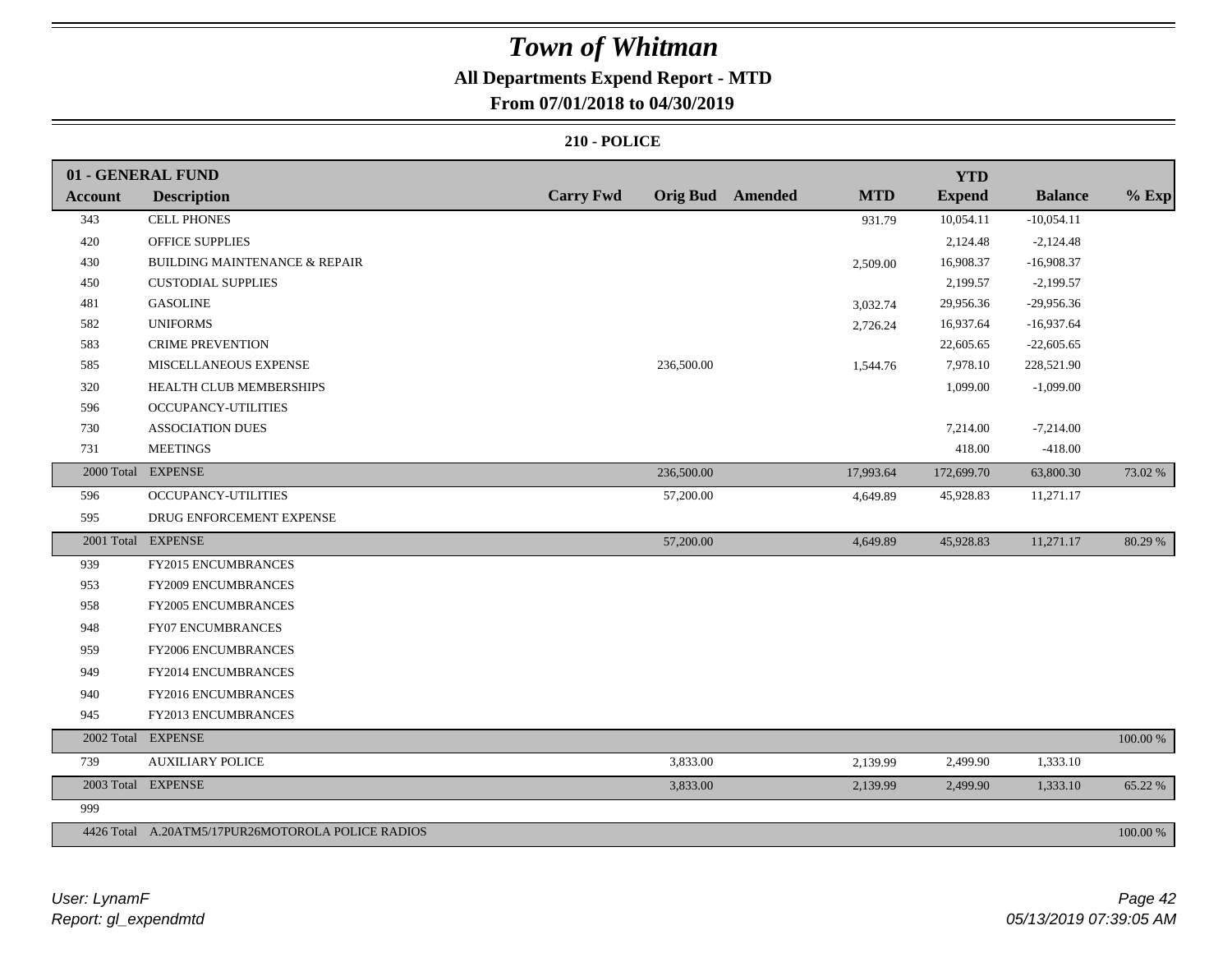### **All Departments Expend Report - MTD**

### **From 07/01/2018 to 04/30/2019**

|                | 01 - GENERAL FUND                                   |                  |                  |            | <b>YTD</b>    |                |             |
|----------------|-----------------------------------------------------|------------------|------------------|------------|---------------|----------------|-------------|
| <b>Account</b> | <b>Description</b>                                  | <b>Carry Fwd</b> | Orig Bud Amended | <b>MTD</b> | <b>Expend</b> | <b>Balance</b> | $%$ Exp     |
| 999            |                                                     |                  |                  |            |               |                |             |
|                | 4427 Total A19ATM5/18 LEASE/PCH 2017 FORD EXPLORER  |                  |                  |            |               |                | 100.00 %    |
| 999            |                                                     |                  |                  |            |               |                |             |
|                | 4428 Total A25ATM5/15 LEA/PUR CRUIS.1OF3            |                  |                  |            |               |                | $100.00~\%$ |
| 999            |                                                     |                  |                  |            |               |                |             |
|                | 4429 Total A34ATM5/16PUR.45 BULLET PROOF VESTS      |                  |                  |            |               |                | 100.00 %    |
| 999            |                                                     |                  |                  |            |               |                |             |
|                | 4430 Total A22ATM5/17 PUR.BODY ARMOR KITS           |                  |                  |            |               |                | 100.00 %    |
| 999            |                                                     |                  | 13,772.42        |            | 13,772.42     |                |             |
|                | 4431 Total ART19 ATM5/18 LEASE/PCH 2017 FORD EXPLOR |                  | 13,772.42        |            | 13,772.42     |                | 100.00 %    |
| 999            |                                                     |                  |                  |            |               |                |             |
|                | 4432 Total A.14ATM5/14PUR.ELECTROSHOCK WEAPONS      |                  |                  |            |               |                | 100.00 %    |
| 999            |                                                     |                  | 16,398.44        |            | 16,398.00     | 0.44           |             |
|                | 4433 Total ART20ATM5/18LEASE/PCH22017FORDINT(1/3)   |                  | 16,398.44        |            | 16,398.00     | 0.44           | 99.99 %     |
| 999            |                                                     |                  | 30,260.57        |            | 30,260.57     |                |             |
|                | 4434 Total ART19 ATM5/18 LEASE/PCH 2016 FORD INTER  |                  | 30,260.57        |            | 30,260.57     |                | 100.00 %    |
| 999            |                                                     |                  |                  |            |               |                |             |
|                | 4444 Total A25 ATM5/14 PUR. VOICE RECORD. SYS.      |                  |                  |            |               |                | 100.00 %    |
| 999            |                                                     |                  |                  |            |               |                |             |
|                | 4445 Total A.21ATM5/17 PUR.6 TASERS-POLICE          |                  |                  |            |               |                | 100.00 %    |
| 999            |                                                     |                  |                  |            |               |                |             |
|                | 4446 Total A12 ATM5/16 PUR.6 POLICE TASERS          |                  |                  |            |               |                | 100.00 %    |
| 999            |                                                     |                  | 4,000.00         |            | 4,000.00      |                |             |
|                | 4513 Total ART19 ATM5/18 LEASE MOTORCYCLE           |                  | 4,000.00         |            | 4,000.00      |                | 100.00 %    |
| 999            |                                                     |                  |                  |            |               |                |             |
|                | 4514 Total A26 ATM 5/15 LEASE MOTORCYCLE            |                  |                  |            |               |                | 100.00 %    |
| 999            |                                                     |                  |                  |            |               |                |             |
|                | 4524 Total A18ATM5/17LEASE / HARLEY-DAV (1YR)       |                  |                  |            |               |                | 100.00 %    |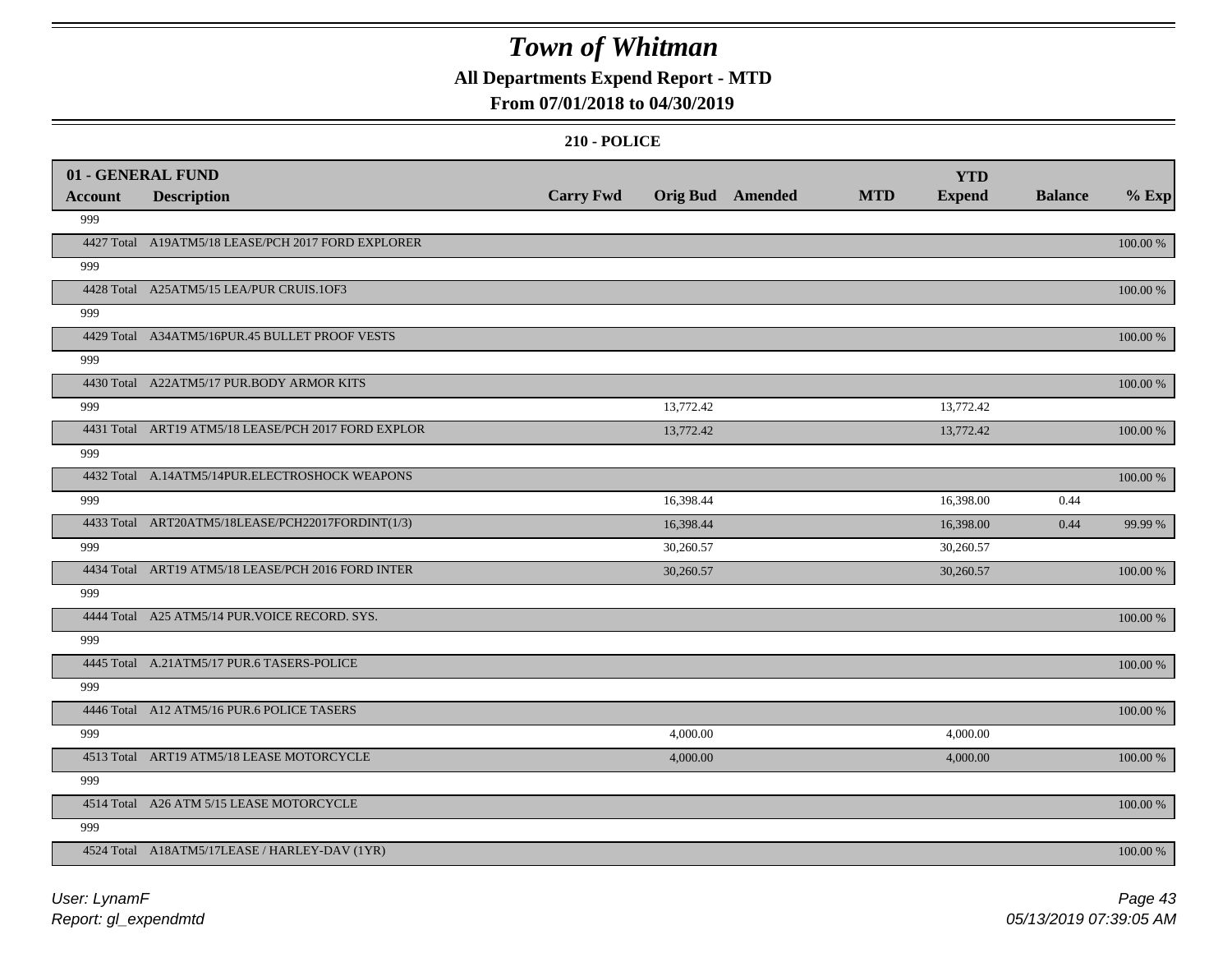### **All Departments Expend Report - MTD**

### **From 07/01/2018 to 04/30/2019**

|                         | 01 - GENERAL FUND                                |                  |                 |         |            | <b>YTD</b>    |                |          |
|-------------------------|--------------------------------------------------|------------------|-----------------|---------|------------|---------------|----------------|----------|
| <b>Account</b>          | <b>Description</b>                               | <b>Carry Fwd</b> | <b>Orig Bud</b> | Amended | <b>MTD</b> | <b>Expend</b> | <b>Balance</b> | $%$ Exp  |
| 999                     |                                                  |                  |                 |         |            |               |                |          |
|                         | 4544 Total A.16ATM 5/17L/P 2016 FORD SUV(2)2ND/3 |                  |                 |         |            |               |                | 100.00 % |
| 999                     |                                                  |                  |                 |         |            |               |                |          |
|                         | 4545 Total A.33ATM 5/16 L/P 2014CRUIS.3RD/3      |                  |                 |         |            |               |                | 100.00 % |
| 999                     |                                                  |                  |                 |         |            |               |                |          |
|                         | 4546 Total A13ATM5/16PUR 2 MOBILE DATA TERM      |                  |                 |         |            |               |                | 100.00 % |
| 999                     |                                                  |                  |                 |         |            |               |                |          |
|                         | 4550 Total A.24 ATM 5/15 L/P CRUISER 2ND OF 3    |                  |                 |         |            |               |                | 100.00 % |
| 999                     |                                                  |                  |                 |         |            |               |                |          |
|                         | 4551 Total A.19 ATM 5/17 L/P FORD EXPLORER 1/3   |                  |                 |         |            |               |                | 100.00 % |
| 999                     |                                                  |                  |                 |         |            |               |                |          |
|                         | 4571 Total A.17ATM5/17L/P 2015 CRUIS.3/3         |                  |                 |         |            |               |                | 100.00 % |
| <b>210 Total POLICE</b> |                                                  |                  | 3,323,362.43    |         | 289,024.93 | 2,622,315.10  | 701,047.33     |          |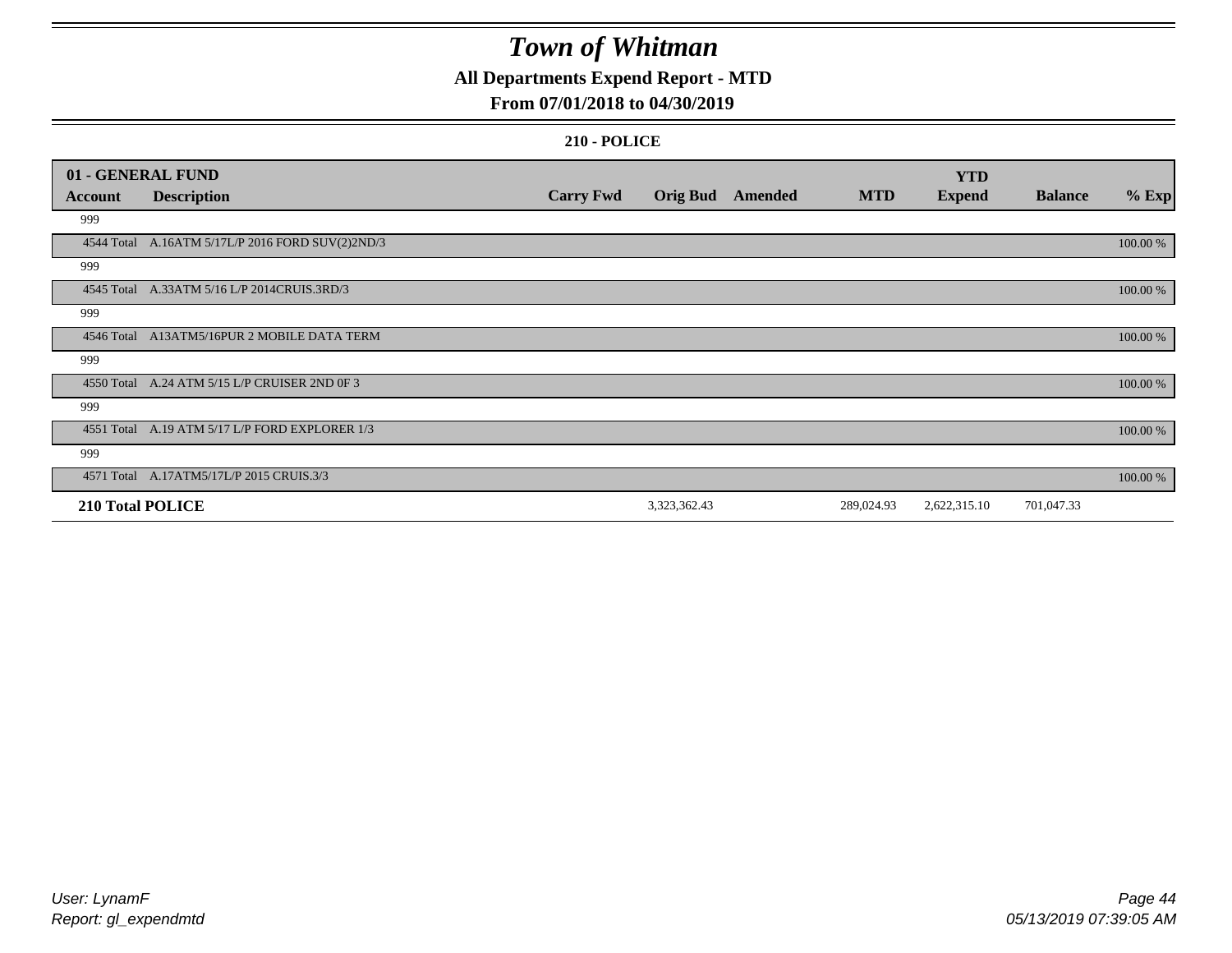## **All Departments Expend Report - MTD**

### **From 07/01/2018 to 04/30/2019**

#### **220 - FIRE**

|                | 01 - GENERAL FUND              |                  |              |                         |            | <b>YTD</b>    |                |            |
|----------------|--------------------------------|------------------|--------------|-------------------------|------------|---------------|----------------|------------|
| <b>Account</b> | <b>Description</b>             | <b>Carry Fwd</b> |              | <b>Orig Bud</b> Amended | <b>MTD</b> | <b>Expend</b> | <b>Balance</b> | $%$ Exp    |
| 111            | SALARIES-ADMINSTRATIVE         |                  | 159,075.00   |                         | 15,253.75  | 131,182.25    | 27,892.75      |            |
|                | 1000 Total SALARIES            |                  | 159,075.00   |                         | 15,253.75  | 131,182.25    | 27,892.75      | 82.46 %    |
| 112            | <b>SALARIES</b>                |                  | 3,055,609.00 |                         | 186,689.27 | 1,584,775.61  | 1,470,833.39   |            |
| 130            | <b>SALARIES-OVERTIME</b>       |                  |              |                         | 72,611.06  | 624, 654. 23  | $-624,654.23$  |            |
| 138            | SICK LEAVE BUY-BACK            |                  |              |                         |            |               |                |            |
| 143            | SALARIES-COLLEGE INCENTIVE     |                  |              |                         |            |               |                |            |
| 145            | SALARIES-HOLIDAY               |                  |              |                         |            | 38,973.24     | $-38,973.24$   |            |
| 146            | SALARIES-LONGEVITY             |                  |              |                         |            |               |                |            |
| 938            | FY 2018 ENCUMBRANCES           | 24,734.90        |              |                         | 518.70     | 23,743.46     | 991.44         |            |
| 940            | FY2016 ENCUMBRANCES            |                  |              |                         |            |               |                |            |
| 941            | FY 2017 ENCUMBRANCES           |                  |              |                         |            |               |                |            |
| 949            | FY2014 ENCUMBRANCES            |                  |              |                         |            |               |                |            |
| 959            | FY2006 ENCUMBRANCES            |                  |              |                         |            |               |                |            |
|                | 1001 Total SALARIES            | 24,734.90        | 3,055,609.00 |                         | 259,819.03 | 2,272,146.54  | 808,197.36     | 73.76 %    |
| 140            | SALARIES-CHIEF-COLLEGE INCENT. |                  |              |                         |            |               |                |            |
|                | 1002 Total SALARIES            |                  |              |                         |            |               |                | 100.00 %   |
| 141            | SALARIES-CHIEF-HOLIDAY         |                  |              |                         |            |               |                |            |
|                | 1003 Total SALARIES            |                  |              |                         |            |               |                | 100.00 %   |
| 121            | <b>CLERICAL I</b>              |                  | 41,248.00    |                         | 3,964.80   | 34,097.28     | 7,150.72       |            |
|                | 1004 Total SALARIES            |                  | 41,248.00    |                         | 3,964.80   | 34,097.28     | 7,150.72       | 82.66%     |
| 130            | SALARIES-OVERTIME              |                  |              |                         |            |               |                |            |
|                | 1005 Total SALARIES            |                  |              |                         |            |               |                | $100.00\%$ |
| 138            | <b>SICK LEAVE BUY-BACK</b>     |                  |              |                         |            |               |                |            |
|                | 1007 Total SALARIES            |                  |              |                         |            |               |                | 100.00 %   |
| 210            | <b>ELECTRICITY</b>             |                  |              |                         | 3,043.08   | 15,816.80     | $-15,816.80$   |            |
| 212            | <b>GAS (NATURAL)</b>           |                  |              |                         | 745.54     | 7,410.04      | $-7,410.04$    |            |
| 214            | OIL (HEATING)                  |                  |              |                         |            |               |                |            |
| 242            | <b>VEHICLE MAINTENANCE</b>     |                  |              |                         | 6,489.21   | 55,756.69     | $-55,756.69$   |            |
| 243            | EQUIPMENT MAINTENANCE          |                  |              |                         | 204.00     | 8,996.69      | $-8,996.69$    |            |
| 271            | VEHICLE RENTAL                 |                  |              |                         |            |               |                |            |

*Report: gl\_expendmtd User: LynamF*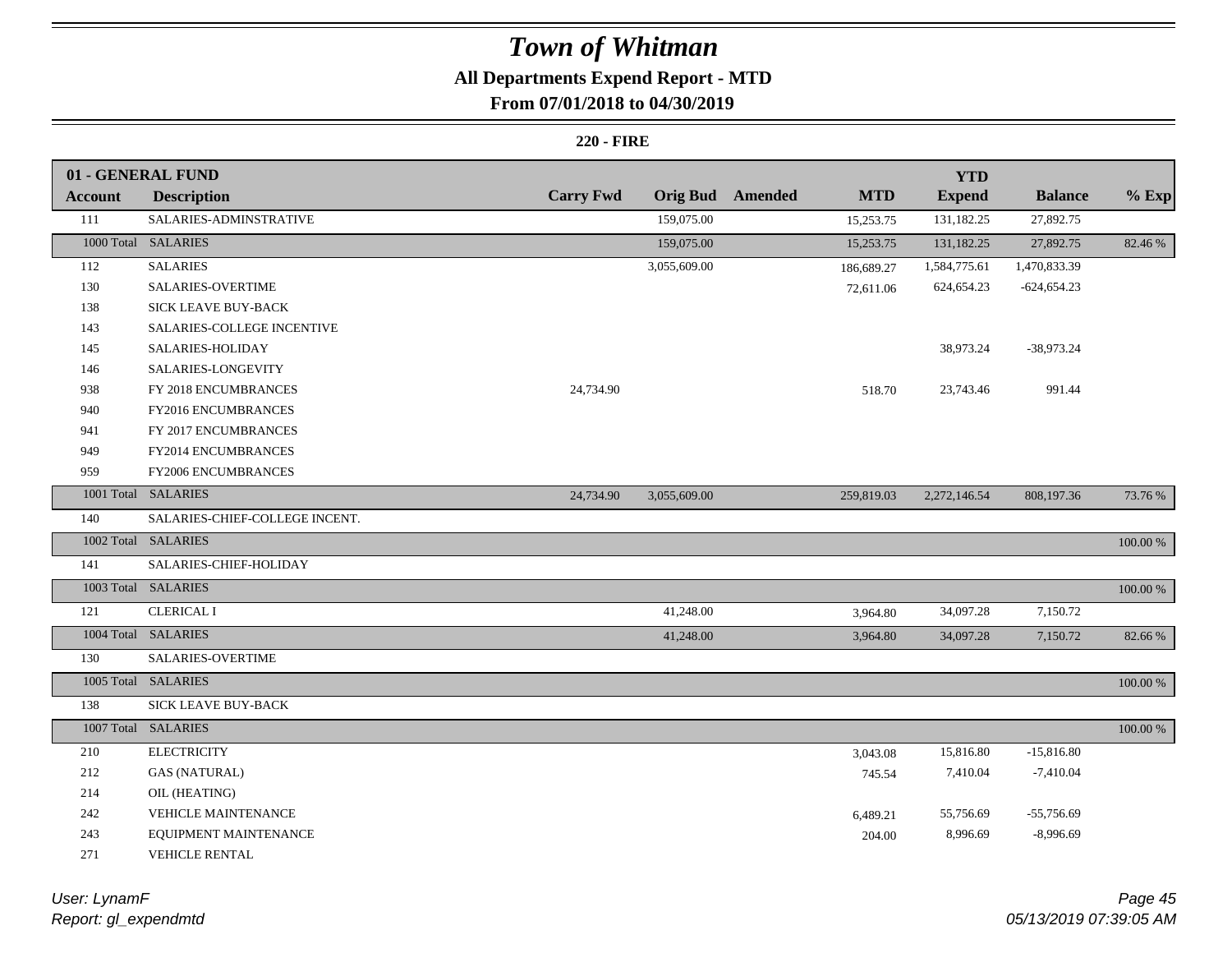### **All Departments Expend Report - MTD**

### **From 07/01/2018 to 04/30/2019**

#### **220 - FIRE**

|                | 01 - GENERAL FUND                        |                  |            |                         |            | <b>YTD</b>    |                |          |
|----------------|------------------------------------------|------------------|------------|-------------------------|------------|---------------|----------------|----------|
| <b>Account</b> | <b>Description</b>                       | <b>Carry Fwd</b> |            | <b>Orig Bud</b> Amended | <b>MTD</b> | <b>Expend</b> | <b>Balance</b> | $%$ Exp  |
| 305            | <b>INSTRUCTIONAL</b>                     |                  |            |                         | 2,275.00   | 12,460.79     | $-12,460.79$   |          |
| 340            | <b>TELEPHONE</b>                         |                  |            |                         |            |               |                |          |
| 341            | <b>AMBULANCE LICENSES</b>                |                  |            |                         |            | 4,195.00      | $-4,195.00$    |          |
| 343            | <b>CELL PHONES</b>                       |                  |            |                         | 365.61     | 3,799.40      | $-3,799.40$    |          |
| 420            | <b>OFFICE SUPPLIES</b>                   |                  |            |                         |            | 169.99        | $-169.99$      |          |
| 430            | <b>BUILDING MAINTENANCE &amp; REPAIR</b> |                  |            |                         | 944.62     | 13,165.84     | $-13,165.84$   |          |
| 481            | <b>GASOLINE</b>                          |                  |            |                         | 1,498.94   | 14,464.09     | $-14,464.09$   |          |
| 580            | FIRE SUPPLIES/PROTECT GEAR               |                  |            |                         | 778.00     | 3,600.87      | $-3,600.87$    |          |
| 581            | AMBULANCE SUPPLIES & EXPENSE             |                  |            |                         | 649.47     | 5,749.02      | $-5,749.02$    |          |
| 582            | <b>UNIFORMS</b>                          |                  |            |                         |            | 28,550.00     | $-28,550.00$   |          |
| 585            | MISCELLANEOUS EXPENSE                    |                  | 220,000.00 |                         | 1,375.78   | 15,372.84     | 204,627.16     |          |
| 320            | HEALTH CLUB MEMBERSHIPS                  |                  |            |                         |            |               |                |          |
| $717\,$        | FIRE/SPRINKLER ALARM SYS.MAINT           |                  |            |                         |            |               |                |          |
| 730            | <b>ASSOCIATION DUES</b>                  |                  |            |                         |            | 2,074.00      | $-2,074.00$    |          |
| 731            | <b>MEETINGS</b>                          |                  |            |                         | 156.44     | 631.44        | $-631.44$      |          |
|                | 2000 Total EXPENSE                       |                  | 220,000.00 |                         | 18,525.69  | 192,213.50    | 27,786.50      | 87.36 %  |
| 354            | FIRE / SPRINKLER ALARM SYSTEM            |                  | 12,500.00  |                         |            | 5,568.08      | 6,931.92       |          |
|                | 2001 Total EXPENSE                       |                  | 12,500.00  |                         |            | 5,568.08      | 6,931.92       | 44.54 %  |
| 948            | FY07 ENCUMBRANCES                        |                  |            |                         |            |               |                |          |
| 939            | FY2015 ENCUMBRANCES                      |                  |            |                         |            |               |                |          |
| 940            | FY2016 ENCUMBRANCES                      |                  |            |                         |            |               |                |          |
| 941            | FY 2017 ENCUMBRANCES                     |                  |            |                         |            |               |                |          |
| 943            | FY2012 ENCUMBRANCES                      |                  |            |                         |            |               |                |          |
| 945            | FY2013 ENCUMBRANCES                      |                  |            |                         |            |               |                |          |
| 946            | <b>FY2010 ENCUMBRANCES</b>               |                  |            |                         |            |               |                |          |
| 949            | FY2014 ENCUMBRANCES                      |                  |            |                         |            |               |                |          |
| 953            | FY2009 ENCUMBRANCES                      |                  |            |                         |            |               |                |          |
| 958            | FY2005 ENCUMBRANCES                      |                  |            |                         |            |               |                |          |
| 959            | FY2006 ENCUMBRANCES                      |                  |            |                         |            |               |                |          |
|                | 2002 Total EXPENSE                       |                  |            |                         |            |               |                | 100.00 % |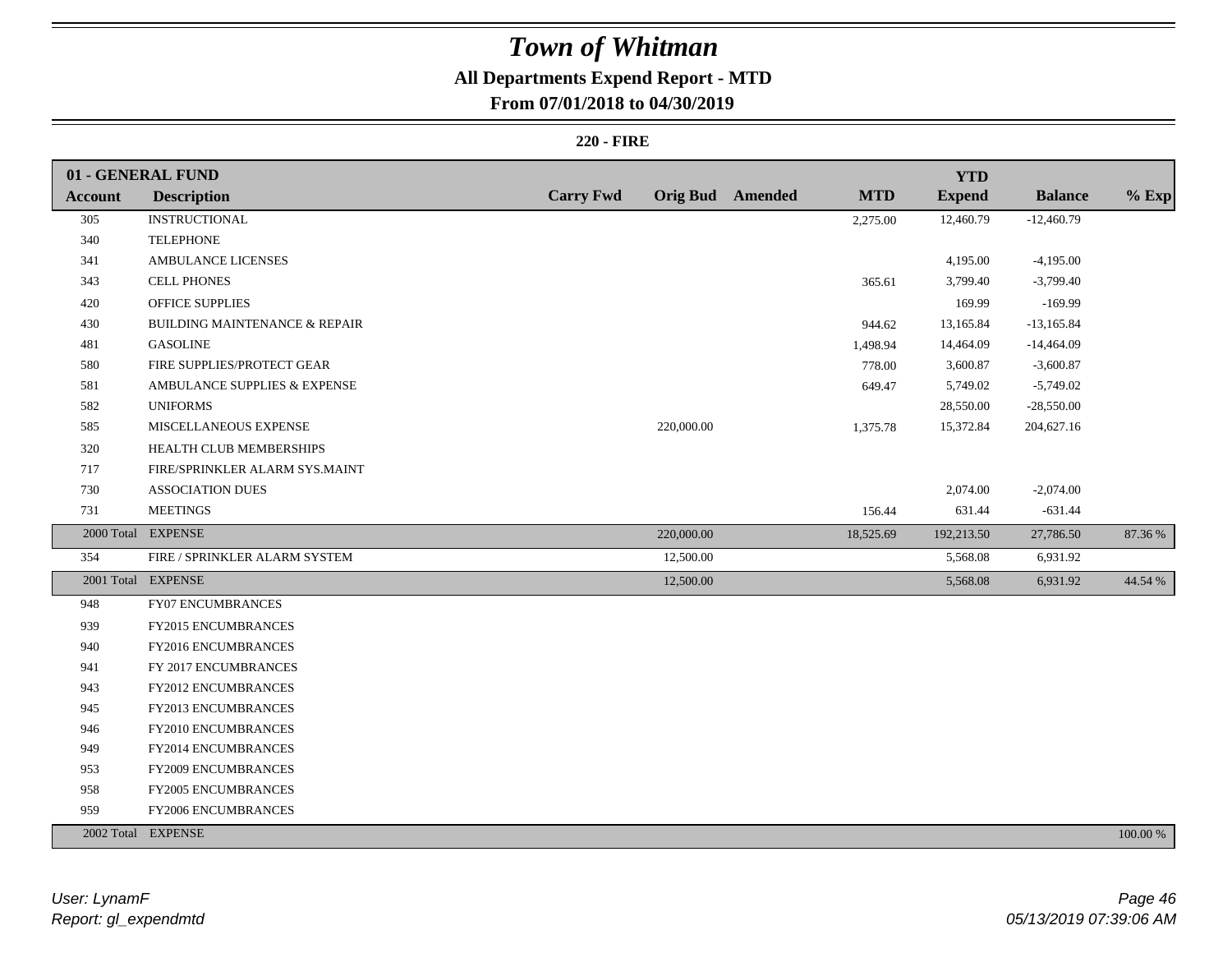### **All Departments Expend Report - MTD**

### **From 07/01/2018 to 04/30/2019**

#### **220 - FIRE**

|                | 01 - GENERAL FUND                                   |                  |                 |         |            | <b>YTD</b>    |                |             |
|----------------|-----------------------------------------------------|------------------|-----------------|---------|------------|---------------|----------------|-------------|
| <b>Account</b> | <b>Description</b>                                  | <b>Carry Fwd</b> | <b>Orig Bud</b> | Amended | <b>MTD</b> | <b>Expend</b> | <b>Balance</b> | $%$ Exp     |
| 382            | ARMORY BUILDING MAINTENANCE                         |                  | 10,000.00       |         | 248.65     | 5,806.65      | 4,193.35       |             |
|                | 2003 Total EXPENSE                                  |                  | 10,000.00       |         | 248.65     | 5,806.65      | 4,193.35       | 58.06 %     |
| 353            | REGIONAL DISPATCH                                   |                  | 54,105.00       |         |            | 42,203.75     | 11,901.25      |             |
|                | 2004 Total EXPENSE                                  |                  | 54,105.00       |         |            | 42,203.75     | 11,901.25      | 78.00 %     |
| 999            |                                                     |                  |                 |         |            |               |                |             |
|                | 4436 Total A.2 STM 5/4/15 PUR.FIRE/CHF AUTO         |                  |                 |         |            |               |                | 100.00 %    |
| 999            |                                                     |                  |                 |         |            |               |                |             |
|                | 4437 Total A20ATM5/15LEA/PUR2015PUMP.ENG.1/8        |                  |                 |         |            |               |                | 100.00 %    |
| 580            | FIRE SUPPLIES/PROTECT GEAR                          |                  |                 |         |            |               |                |             |
|                | 4438 Total A.23ATM 5/17EQUIP NEW FIREFIGHTERS       |                  |                 |         |            |               |                | 100.00 %    |
| 999            |                                                     |                  |                 |         |            |               |                |             |
|                | 4439 Total A24ATM5/17L/P 2015 PUMP.ENG.3/8          |                  |                 |         |            |               |                | 100.00 %    |
| 999            |                                                     |                  |                 |         |            |               |                |             |
|                | 4440 Total A21ATM 5/09 PUR.FIRE/CHF AUTO            |                  |                 |         |            |               |                | 100.00 %    |
| 999            |                                                     |                  |                 |         |            |               |                |             |
|                | 4441 Total A11ATM5/16 FUND REGIONAL DISPATCH        |                  |                 |         |            |               |                | 100.00 %    |
| 999            |                                                     |                  |                 |         |            |               |                |             |
|                | 4442 Total A.42 ATM5/16 PUR.PROT.EQ./FIRE DEPT      |                  |                 |         |            |               |                | 100.00 %    |
| 999            |                                                     |                  |                 |         |            |               |                |             |
|                | 4443 Total A27ATM5/17 SELF CONT.BR.APPAR.10%MTCH    |                  |                 |         |            |               |                | 100.00 %    |
| 999            |                                                     |                  |                 |         |            |               |                |             |
|                | 4458 Total A.16STM12/17REPL.ROOFTOP UNITS-FIRE STA. |                  |                 |         |            |               |                | 100.00 %    |
| 999            |                                                     |                  | 50,000.00       |         | 5,138.25   | 50,000.00     |                |             |
|                | 4502 Total A15ATM5/18 PURCHASE SUV FOR FIRE DEPT    |                  | 50,000.00       |         | 5,138.25   | 50,000.00     |                | 100.00 %    |
| 999            |                                                     |                  | 70,926.90       |         |            | 70,926.90     |                |             |
|                | 4517 Total A13 ATM 5/18 - LEASE/PCH 2015 PUMP ENG 5 |                  | 70,926.90       |         |            | 70,926.90     |                | 100.00 %    |
| 999            |                                                     |                  | 30,000.00       |         | 30,000.00  | 30,000.00     |                |             |
|                | 4518 Total A17ATM5/18 NEW PPE FOR FIREFIGHTERS      |                  | 30,000.00       |         | 30,000.00  | 30,000.00     |                | $100.00~\%$ |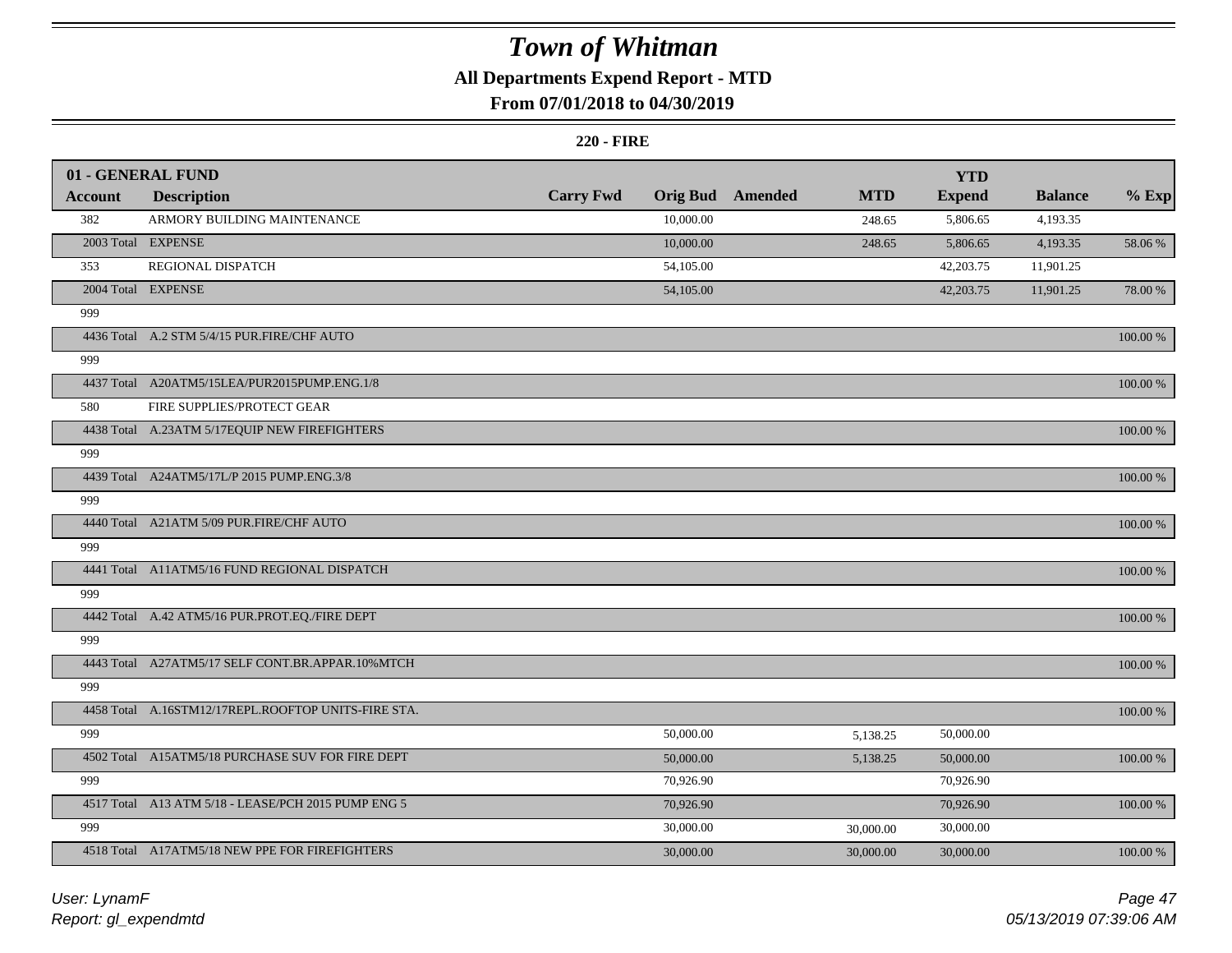### **All Departments Expend Report - MTD**

### **From 07/01/2018 to 04/30/2019**

#### **220 - FIRE**

|                | 01 - GENERAL FUND                                   |                  |                 |                |            | <b>YTD</b>    |                |             |
|----------------|-----------------------------------------------------|------------------|-----------------|----------------|------------|---------------|----------------|-------------|
| <b>Account</b> | <b>Description</b>                                  | <b>Carry Fwd</b> | <b>Orig Bud</b> | <b>Amended</b> | <b>MTD</b> | <b>Expend</b> | <b>Balance</b> | $%$ Exp     |
| 999            |                                                     | 63,167.93        |                 |                |            | 63,167.93     |                |             |
| 4528 Total     | A25ATM5/17&19STM12/17REFURB1990PUMP.ENG             | 63,167.93        |                 |                |            | 63,167.93     |                | 100.00 %    |
| 999            |                                                     |                  | 17,947.00       |                | 3,646.58   | 17,947.00     |                |             |
|                | 4530 Total A18ATM5/18 5% MATCH - SCBA GEAR          |                  | 17,947.00       |                | 3,646.58   | 17,947.00     |                | 100.00 %    |
| 999            |                                                     |                  |                 |                |            |               |                |             |
|                | 4547 Total A.26 STM5/17 LEA/PUR.2017 AMB. 1/5       |                  |                 |                |            |               |                | $100.00~\%$ |
| 999            |                                                     |                  | 39,599.50       |                |            | 39,599.50     |                |             |
|                | 4554 Total A16ATM5/18 LEASE PMT 2 OF 5 2016 AMBULAN |                  | 39,599.50       |                |            | 39,599.50     |                | 100.00 %    |
| 999            |                                                     |                  |                 |                |            |               |                |             |
|                | 4558 Total A19ATM5/14 REPL. FIRE STA.HEAT UNITS     |                  |                 |                |            |               |                | $100.00~\%$ |
| 999            |                                                     |                  |                 |                |            |               |                |             |
|                | 4559 Total A.40ATM5/16LEA/PUR&EQ.2012.AMB.4/4       |                  |                 |                |            |               |                | 100.00 %    |
| 999            |                                                     | 30,608.86        |                 |                |            | 30,608.86     |                |             |
|                | 4566 Total A.18STM12/17RADIO SYSTEM-FIRE DEPT       | 30,608.86        |                 |                |            | 30,608.86     |                | 100.00 %    |
| 999            |                                                     |                  |                 |                |            |               |                |             |
|                | 4567 Total A.37ATM 5/16PUR2.AMB.STRCHS&STRUC.SYS    |                  |                 |                |            |               |                | 100.00 %    |
| 999            |                                                     |                  |                 |                |            |               |                |             |
|                | 4568 Total A.18ATM 5/14 PUR/EQ.FIRE COMMAND VEH.    |                  |                 |                |            |               |                | 100.00 %    |
| 220 Total FIRE |                                                     | 118,511.69       | 3,761,010.40    |                | 336,596.75 | 2,985,468.24  | 894,053.85     |             |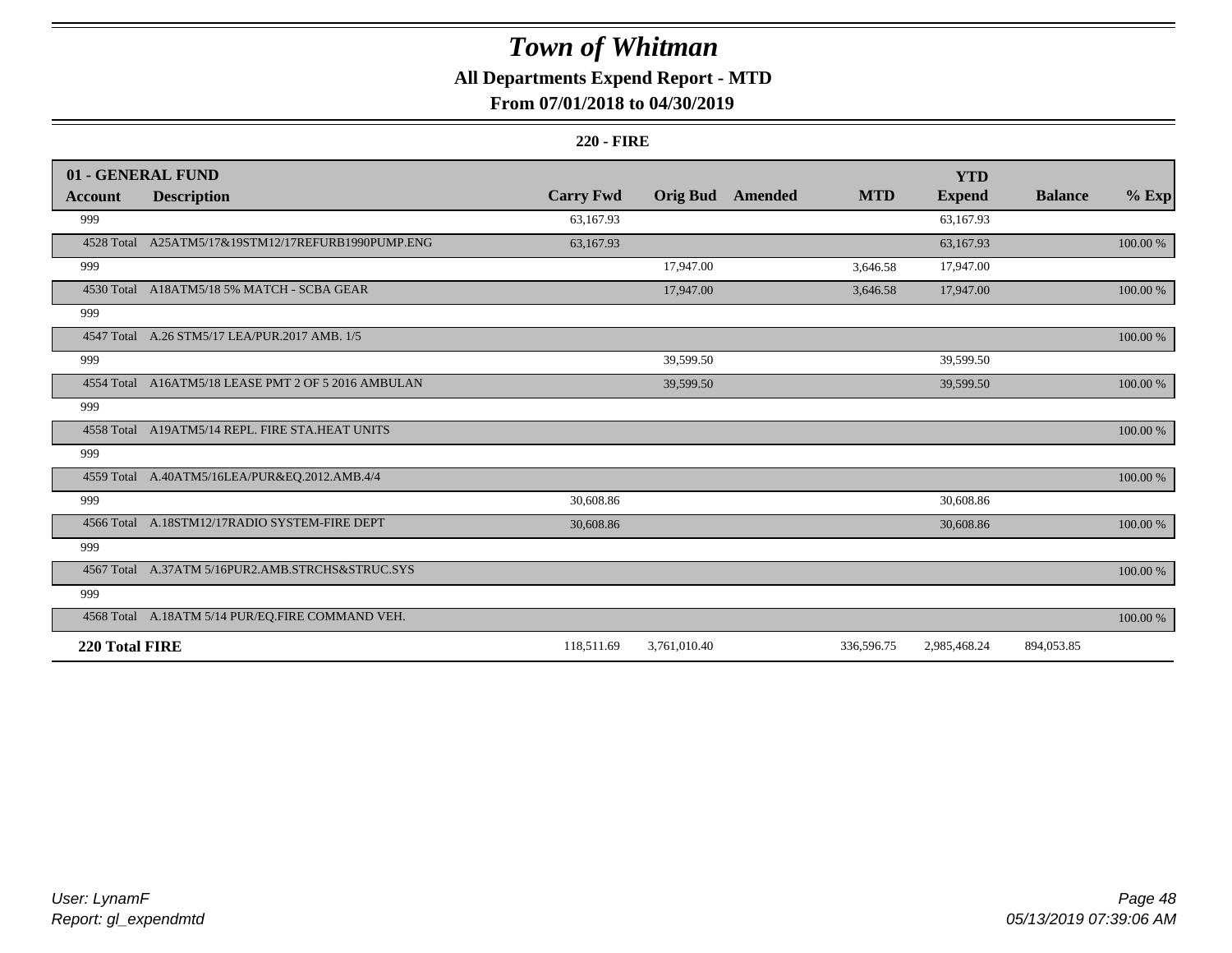**All Departments Expend Report - MTD**

### **From 07/01/2018 to 04/30/2019**

#### **221 - FIRE ALARM MAINTENANCE**

|         | 01 - GENERAL FUND                         |                  |                 |         |            | <b>YTD</b>    |                |          |
|---------|-------------------------------------------|------------------|-----------------|---------|------------|---------------|----------------|----------|
| Account | <b>Description</b>                        | <b>Carry Fwd</b> | <b>Orig Bud</b> | Amended | <b>MTD</b> | <b>Expend</b> | <b>Balance</b> | $%$ Exp  |
| 585     | MISCELLANEOUS EXPENSE                     |                  |                 |         |            |               |                |          |
|         | 2000 Total EXPENSE                        |                  |                 |         |            |               |                | 100.00 % |
| 945     | <b>FY2013 ENCUMBRANCES</b>                |                  |                 |         |            |               |                |          |
| 946     | <b>FY2010 ENCUMBRANCES</b>                |                  |                 |         |            |               |                |          |
| 949     | <b>FY2014 ENCUMBRANCES</b>                |                  |                 |         |            |               |                |          |
|         | 2001 Total EXPENSE                        |                  |                 |         |            |               |                | 100.00 % |
| 999     |                                           |                  |                 |         |            |               |                |          |
|         | 4423 Total A.4STM5/6/02FIRE ALMS.TN.BLDGS |                  |                 |         |            |               |                | 100.00 % |
|         | <b>221 Total FIRE ALARM MAINTENANCE</b>   |                  |                 |         |            |               |                |          |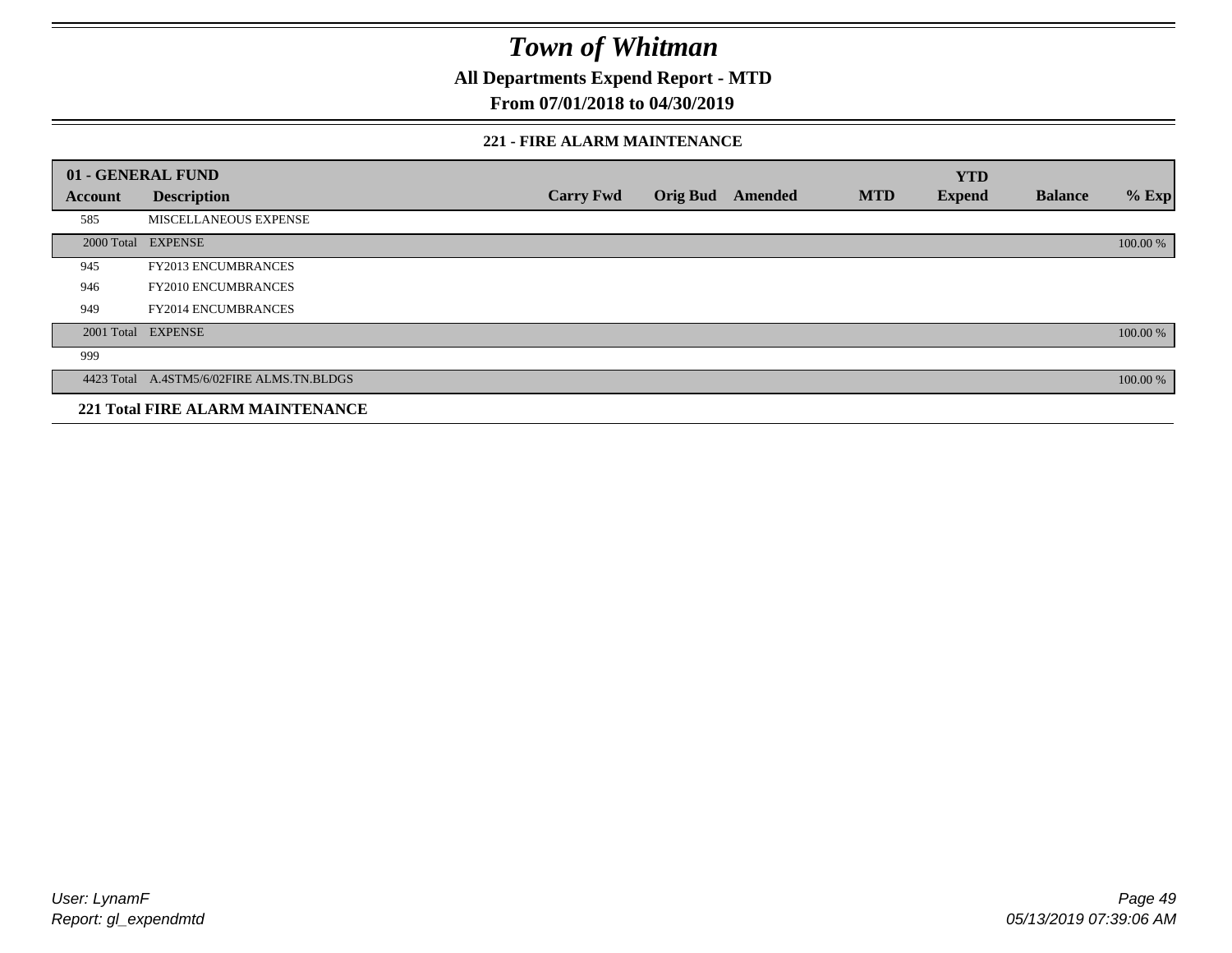### **All Departments Expend Report - MTD**

### **From 07/01/2018 to 04/30/2019**

#### **222 - FOREST FIRES**

|                | 01 - GENERAL FUND             |                  |                 |         |            | <b>YTD</b>    |                |          |
|----------------|-------------------------------|------------------|-----------------|---------|------------|---------------|----------------|----------|
| <b>Account</b> | <b>Description</b>            | <b>Carry Fwd</b> | <b>Orig Bud</b> | Amended | <b>MTD</b> | <b>Expend</b> | <b>Balance</b> | $%$ Exp  |
| 112            | <b>SALARIES</b>               |                  |                 |         |            |               |                |          |
|                | 1000 Total SALARIES           |                  |                 |         |            |               |                | 100.00 % |
| 585            | <b>MISCELLANEOUS EXPENSE</b>  |                  | 2,000.00        |         | 222.03     | 828.73        | 1,171.27       |          |
|                | 2000 Total EXPENSE            |                  | 2,000.00        |         | 222.03     | 828.73        | 1,171.27       | 41.43 %  |
| 943            | <b>FY2012 ENCUMBRANCES</b>    |                  |                 |         |            |               |                |          |
| 945            | <b>FY2013 ENCUMBRANCES</b>    |                  |                 |         |            |               |                |          |
| 946            | <b>FY2010 ENCUMBRANCES</b>    |                  |                 |         |            |               |                |          |
|                | 2001 Total EXPENSE            |                  |                 |         |            |               |                | 100.00 % |
|                | <b>222 Total FOREST FIRES</b> |                  | 2,000.00        |         | 222.03     | 828.73        | 1,171.27       |          |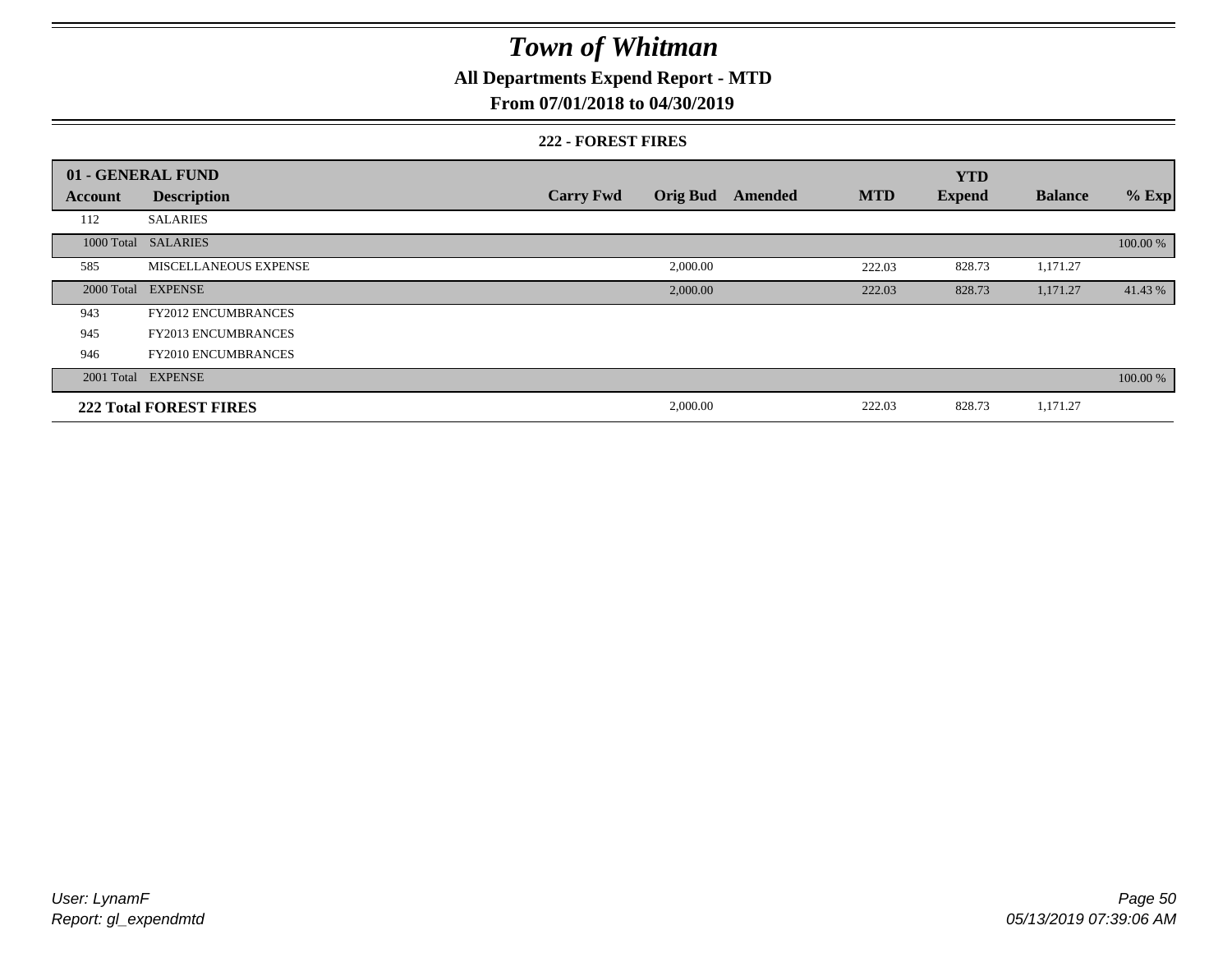**All Departments Expend Report - MTD**

**From 07/01/2018 to 04/30/2019**

### **230 - RIGHT TO KNOW LAW BUDGET**

|         | 01 - GENERAL FUND                  |                  |                         |            | YTD           |                |            |
|---------|------------------------------------|------------------|-------------------------|------------|---------------|----------------|------------|
| Account | <b>Description</b>                 | <b>Carry Fwd</b> | <b>Orig Bud</b> Amended | <b>MTD</b> | <b>Expend</b> | <b>Balance</b> | $%$ Exp    |
| 585     | MISCELLANEOUS EXPENSE              |                  |                         |            |               |                |            |
|         | 2000 Total EXPENSE                 |                  |                         |            |               |                | $100.00\%$ |
|         | 230 Total RIGHT TO KNOW LAW BUDGET |                  |                         |            |               |                |            |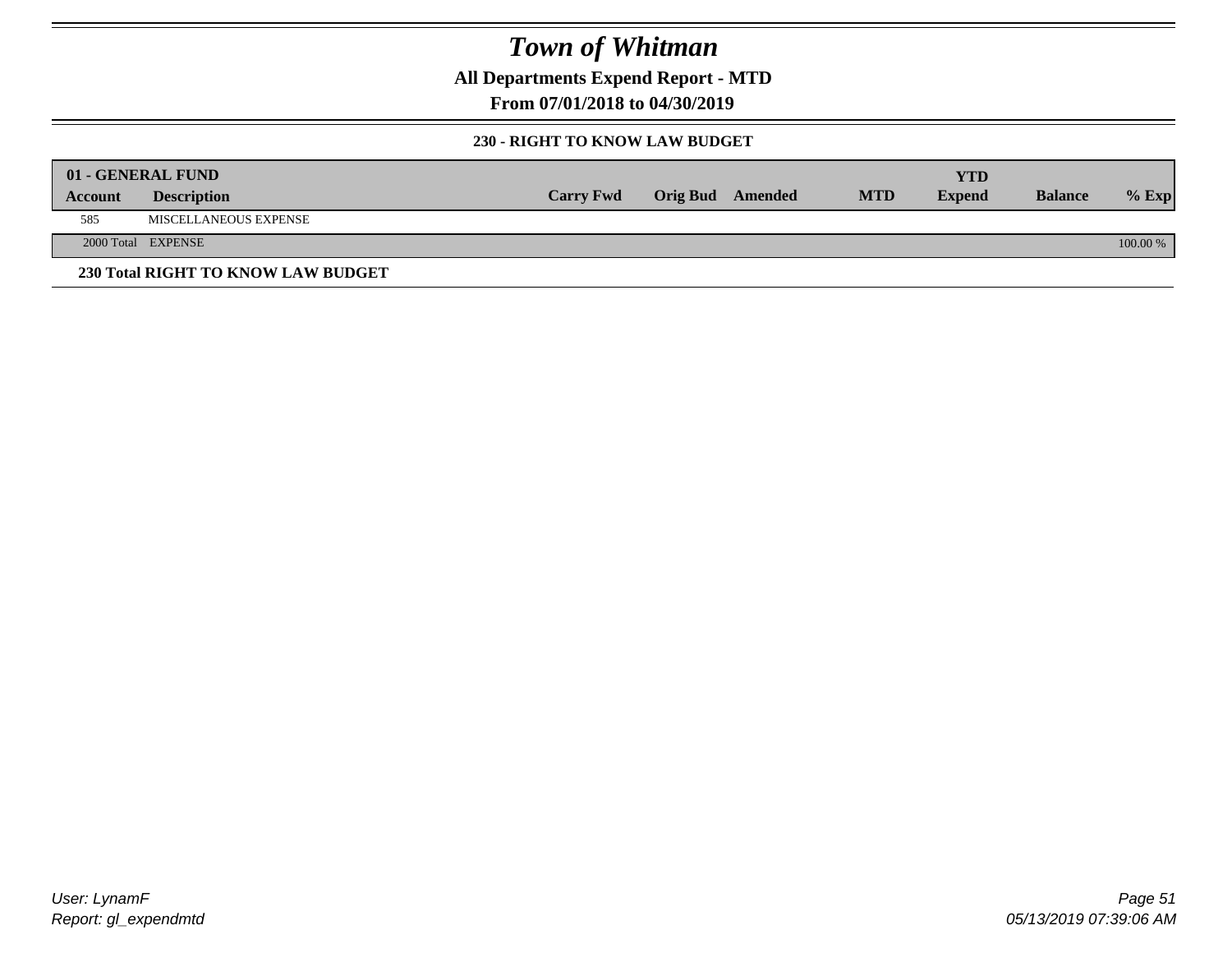### **All Departments Expend Report - MTD**

**From 07/01/2018 to 04/30/2019**

#### **231 - AMBULANCE REPAIR**

|         | 01 - GENERAL FUND          |                  |                 |         |            | <b>YTD</b>    |                |          |
|---------|----------------------------|------------------|-----------------|---------|------------|---------------|----------------|----------|
| Account | <b>Description</b>         | <b>Carry Fwd</b> | <b>Orig Bud</b> | Amended | <b>MTD</b> | <b>Expend</b> | <b>Balance</b> | $%$ Exp  |
| 585     | MISCELLANEOUS EXPENSE      |                  | 25,000.00       |         | 1.810.30   | 24.994.84     | 5.16           |          |
|         | 2000 Total EXPENSE         |                  | 25,000.00       |         | 1.810.30   | 24,994.84     | 5.16           | 99.97 %  |
| 939     | <b>FY2015 ENCUMBRANCES</b> |                  |                 |         |            |               |                |          |
|         | 2001 Total EXPENSE         |                  |                 |         |            |               |                | 100.00 % |
|         | 231 Total AMBULANCE REPAIR |                  | 25,000.00       |         | 1,810.30   | 24,994.84     | 5.16           |          |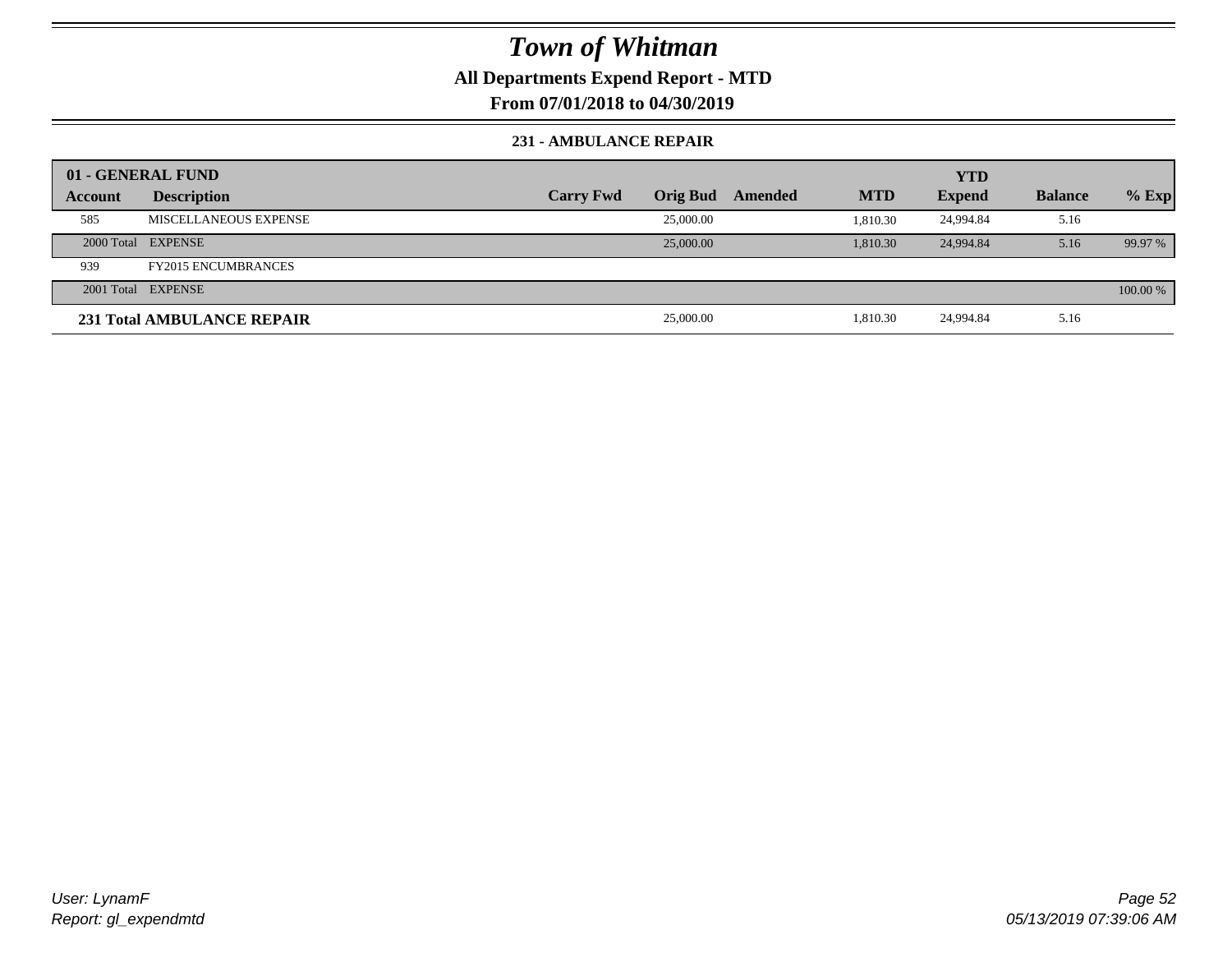**All Departments Expend Report - MTD**

**From 07/01/2018 to 04/30/2019**

#### **233 - AMBULANCE BILLING**

|         | 01 - GENERAL FUND           |                  |                 |         |            | <b>YTD</b>    |                |          |
|---------|-----------------------------|------------------|-----------------|---------|------------|---------------|----------------|----------|
| Account | <b>Description</b>          | <b>Carry Fwd</b> | <b>Orig Bud</b> | Amended | <b>MTD</b> | <b>Expend</b> | <b>Balance</b> | $%$ Exp  |
| 252     | <b>SERVICES</b>             |                  | 35,000.00       |         | 3,751.13   | 30,649.70     | 4,350.30       |          |
|         | 2000 Total EXPENSE          |                  | 35,000.00       |         | 3,751.13   | 30,649.70     | 4,350.30       | 87.57 %  |
| 941     | <b>FY 2017 ENCUMBRANCES</b> |                  |                 |         |            |               |                |          |
| 943     | <b>FY2012 ENCUMBRANCES</b>  |                  |                 |         |            |               |                |          |
| 945     | <b>FY2013 ENCUMBRANCES</b>  |                  |                 |         |            |               |                |          |
| 946     | <b>FY2010 ENCUMBRANCES</b>  |                  |                 |         |            |               |                |          |
| 949     | <b>FY2014 ENCUMBRANCES</b>  |                  |                 |         |            |               |                |          |
| 959     | <b>FY2006 ENCUMBRANCES</b>  |                  |                 |         |            |               |                |          |
| 938     | <b>FY 2018 ENCUMBRANCES</b> | 3,229.36         |                 |         |            | 3,229.36      |                |          |
|         | 2001 Total EXPENSE          | 3,229.36         |                 |         |            | 3,229.36      |                | 100.00 % |
|         | 233 Total AMBULANCE BILLING | 3,229.36         | 35,000.00       |         | 3,751.13   | 33,879.06     | 4,350.30       |          |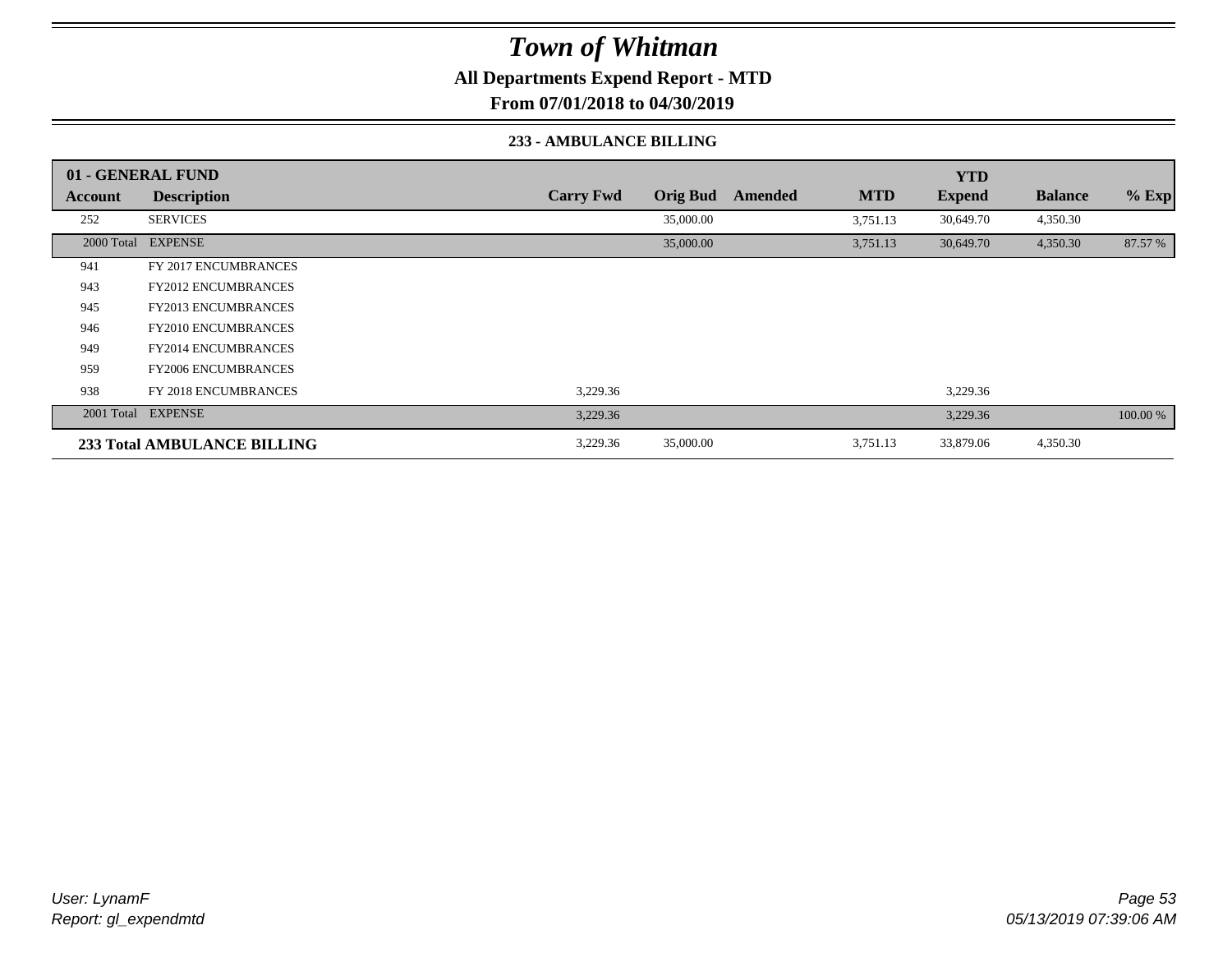### **All Departments Expend Report - MTD**

**From 07/01/2018 to 04/30/2019**

#### **241 - BUILDING INSPECTOR**

|                | 01 - GENERAL FUND                   |                  |                                       | <b>YTD</b>    |                |          |
|----------------|-------------------------------------|------------------|---------------------------------------|---------------|----------------|----------|
| <b>Account</b> | <b>Description</b>                  | <b>Carry Fwd</b> | <b>Orig Bud</b> Amended<br><b>MTD</b> | <b>Expend</b> | <b>Balance</b> | $%$ Exp  |
| 120            | SALARIES-PART TIME                  | 68,760.00        | 6,611.55                              | 56,859.33     | 11,900.67      |          |
|                | 1000 Total SALARIES                 | 68,760.00        | 6,611.55                              | 56,859.33     | 11,900.67      | 82.69 %  |
| 121            | <b>CLERICAL I</b>                   | 49,147.00        | 3,490.48                              | 36,481.28     | 12,665.72      |          |
|                | 1001 Total SALARIES                 | 49,147.00        | 3,490.48                              | 36,481.28     | 12,665.72      | 74.22 %  |
| 126            | <b>CLERICAL II</b>                  |                  |                                       |               |                |          |
|                | 1002 Total SALARIES                 |                  |                                       |               |                | 100.00 % |
| 133            | <b>ASSISTANT</b>                    | 1,700.00         |                                       | 75.00         | 1,625.00       |          |
|                | 1003 Total SALARIES                 | 1,700.00         |                                       | 75.00         | 1,625.00       | 4.41 %   |
| 242            | VEHICLE MAINTENANCE                 |                  |                                       |               |                |          |
| 340            | <b>TELEPHONE</b>                    |                  |                                       |               |                |          |
| 343            | <b>CELL PHONES</b>                  |                  | 51.49                                 | 511.90        | $-511.90$      |          |
| 420            | <b>OFFICE SUPPLIES</b>              |                  | 64.99                                 | 763.48        | $-763.48$      |          |
| 481            | <b>GASOLINE</b>                     |                  |                                       |               |                |          |
| 585            | MISCELLANEOUS EXPENSE               | 5,000.00         |                                       | 724.74        | 4,275.26       |          |
| 730            | <b>ASSOCIATION DUES</b>             |                  |                                       | 70.00         | $-70.00$       |          |
| 731            | <b>MEETINGS</b>                     |                  | 195.00                                | 295.00        | $-295.00$      |          |
| 746            | <b>AUTO EXPENSE</b>                 |                  | 133.28                                | 952.50        | $-952.50$      |          |
|                | 2000 Total EXPENSE                  | 5,000.00         | 444.76                                | 3,317.62      | 1,682.38       | 66.35 %  |
| 710            | IN STATE TRAVEL                     |                  |                                       |               |                |          |
| 746            | <b>AUTO EXPENSE</b>                 | 800.00           |                                       | 800.00        |                |          |
|                | 2001 Total EXPENSE                  | 800.00           |                                       | 800.00        |                | 100.00 % |
| 940            | FY2016 ENCUMBRANCES                 |                  |                                       |               |                |          |
| 943            | FY2012 ENCUMBRANCES                 |                  |                                       |               |                |          |
| 939            | FY2015 ENCUMBRANCES                 |                  |                                       |               |                |          |
| 949            | FY2014 ENCUMBRANCES                 |                  |                                       |               |                |          |
|                | 2002 Total EXPENSE                  |                  |                                       |               |                | 100.00 % |
| 750            | RS.FD.-DEMO.BARN-655 WASHINGTON ST. |                  |                                       |               |                |          |
|                | 2003 Total EXPENSE                  |                  |                                       |               |                | 100.00 % |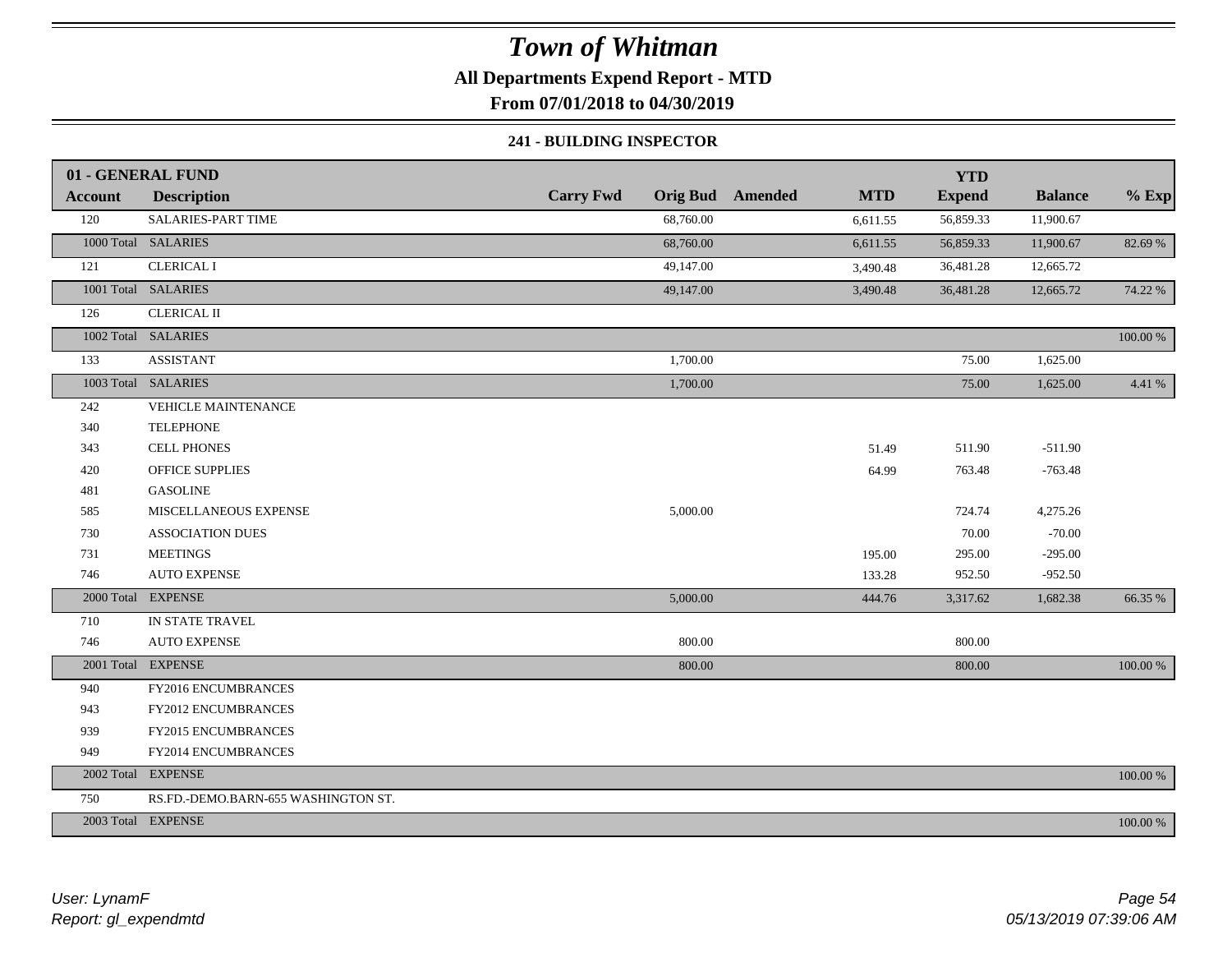### **All Departments Expend Report - MTD**

### **From 07/01/2018 to 04/30/2019**

#### **241 - BUILDING INSPECTOR**

|         | 01 - GENERAL FUND                     |                  |                 |         |            | <b>YTD</b>    |                |          |
|---------|---------------------------------------|------------------|-----------------|---------|------------|---------------|----------------|----------|
| Account | <b>Description</b>                    | <b>Carry Fwd</b> | <b>Orig Bud</b> | Amended | <b>MTD</b> | <b>Expend</b> | <b>Balance</b> | $%$ Exp  |
| 753     | RS.FD.-COND.PROP.- 64 STAR ST.        |                  |                 |         |            |               |                |          |
| 754     | RES. FND. TR. - BOARD UP 35 EAST AVE. |                  |                 |         |            |               |                |          |
|         | 2004 Total EXPENSE                    |                  |                 |         |            |               |                | 100.00 % |
|         | 241 Total BUILDING INSPECTOR          |                  | 125,407.00      |         | 10.546.79  | 97,533.23     | 27,873.77      |          |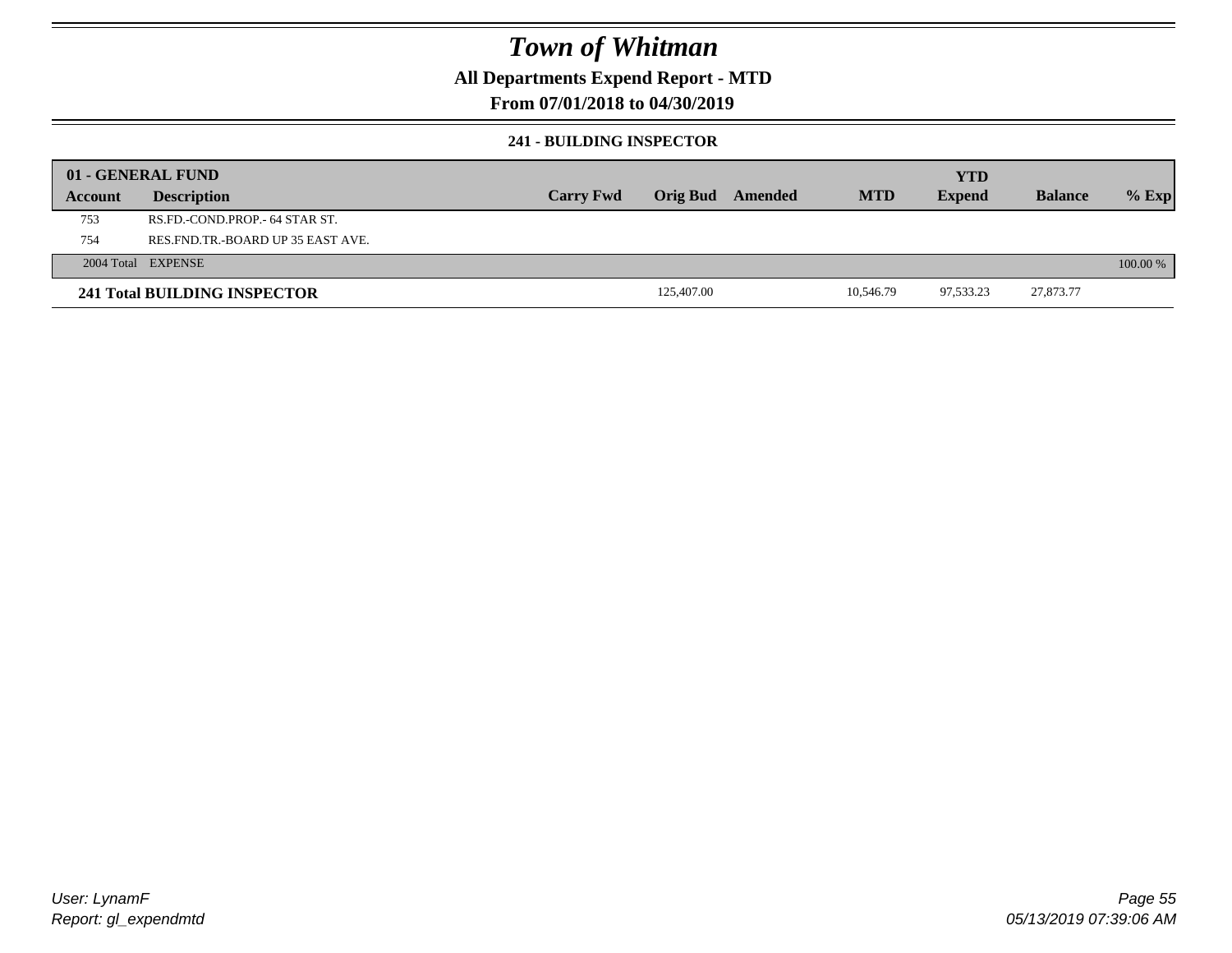### **All Departments Expend Report - MTD**

**From 07/01/2018 to 04/30/2019**

#### **242 - GAS INSPECTOR**

|                | 01 - GENERAL FUND              |                                     |                       | <b>YTD</b>    |                |         |
|----------------|--------------------------------|-------------------------------------|-----------------------|---------------|----------------|---------|
| <b>Account</b> | <b>Description</b>             | <b>Orig Bud</b><br><b>Carry Fwd</b> | <b>MTD</b><br>Amended | <b>Expend</b> | <b>Balance</b> | $%$ Exp |
| 120            | <b>SALARIES-PART TIME</b>      | 4,663.00                            | 388.58                | 3,885.80      | 777.20         |         |
|                | 1000 Total SALARIES            | 4,663.00                            | 388.58                | 3,885.80      | 777.20         | 83.33 % |
| 420            | <b>OFFICE SUPPLIES</b>         |                                     |                       |               |                |         |
| 585            | MISCELLANEOUS EXPENSE          | 400.00                              |                       |               | 400.00         |         |
| 710            | <b>IN STATE TRAVEL</b>         |                                     |                       |               |                |         |
| 731            | <b>MEETINGS</b>                |                                     | 40.00                 | 240.00        | $-240.00$      |         |
|                | 2000 Total EXPENSE             | 400.00                              | 40.00                 | 240.00        | 160.00         | 60.00 % |
|                | <b>242 Total GAS INSPECTOR</b> | 5,063.00                            | 428.58                | 4,125.80      | 937.20         |         |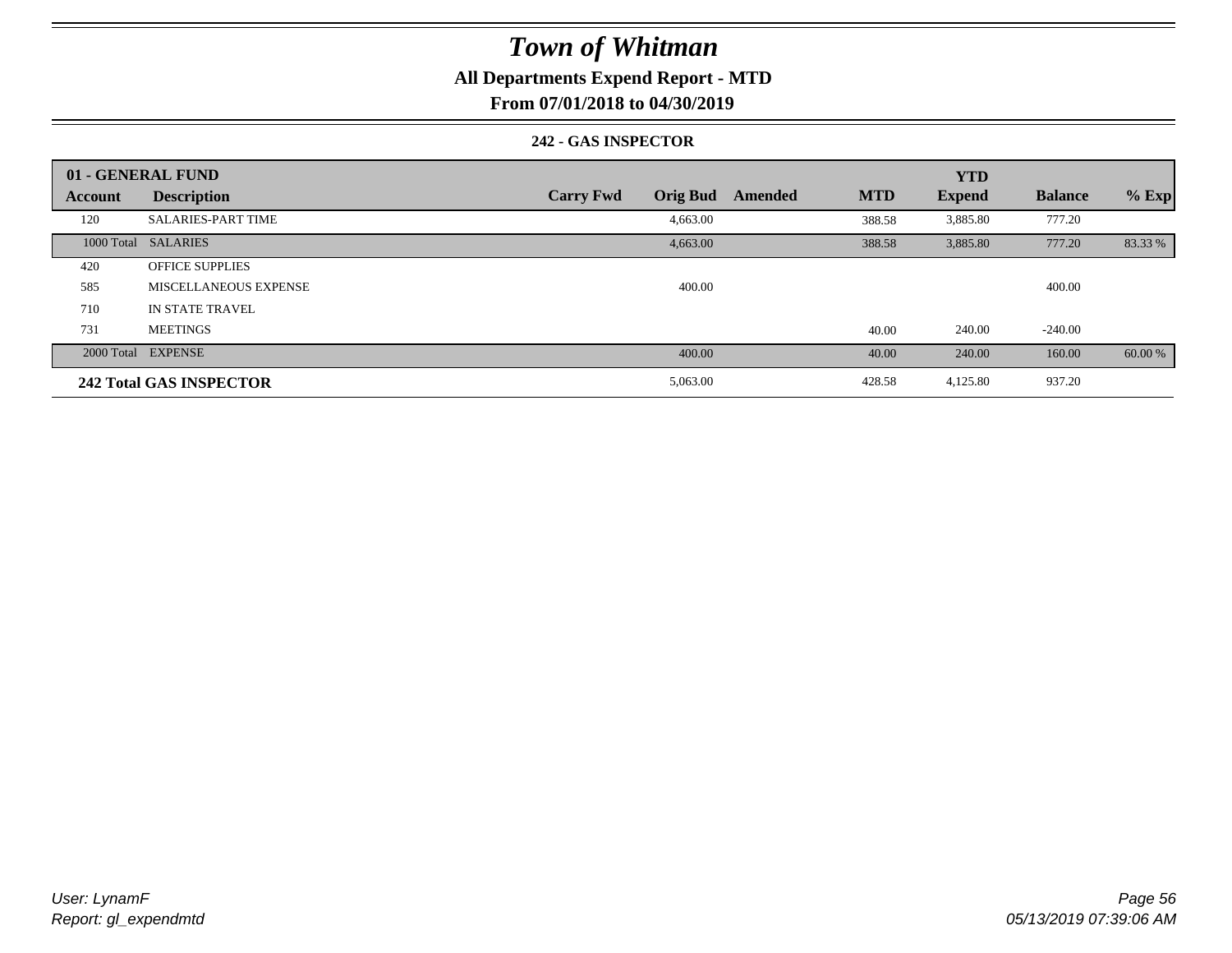### **All Departments Expend Report - MTD**

**From 07/01/2018 to 04/30/2019**

#### **243 - PLUMBING INSPECTOR**

|         | 01 - GENERAL FUND            |                                     |                       | <b>YTD</b>    |                |         |
|---------|------------------------------|-------------------------------------|-----------------------|---------------|----------------|---------|
| Account | <b>Description</b>           | <b>Orig Bud</b><br><b>Carry Fwd</b> | <b>MTD</b><br>Amended | <b>Expend</b> | <b>Balance</b> | $%$ Exp |
| 120     | <b>SALARIES-PART TIME</b>    | 11,329.00                           | 944.08                | 9,440.80      | 1,888.20       |         |
|         | 1000 Total SALARIES          | 11,329.00                           | 944.08                | 9,440.80      | 1,888.20       | 83.33 % |
| 420     | <b>OFFICE SUPPLIES</b>       |                                     |                       |               |                |         |
| 585     | MISCELLANEOUS EXPENSE        | 500.00                              |                       |               | 500.00         |         |
| 710     | IN STATE TRAVEL              |                                     | 20.88                 | 150.93        | $-150.93$      |         |
| 731     | <b>MEETINGS</b>              |                                     |                       |               |                |         |
|         | 2000 Total EXPENSE           | 500.00                              | 20.88                 | 150.93        | 349.07         | 30.18 % |
|         | 243 Total PLUMBING INSPECTOR | 11,829.00                           | 964.96                | 9,591.73      | 2,237.27       |         |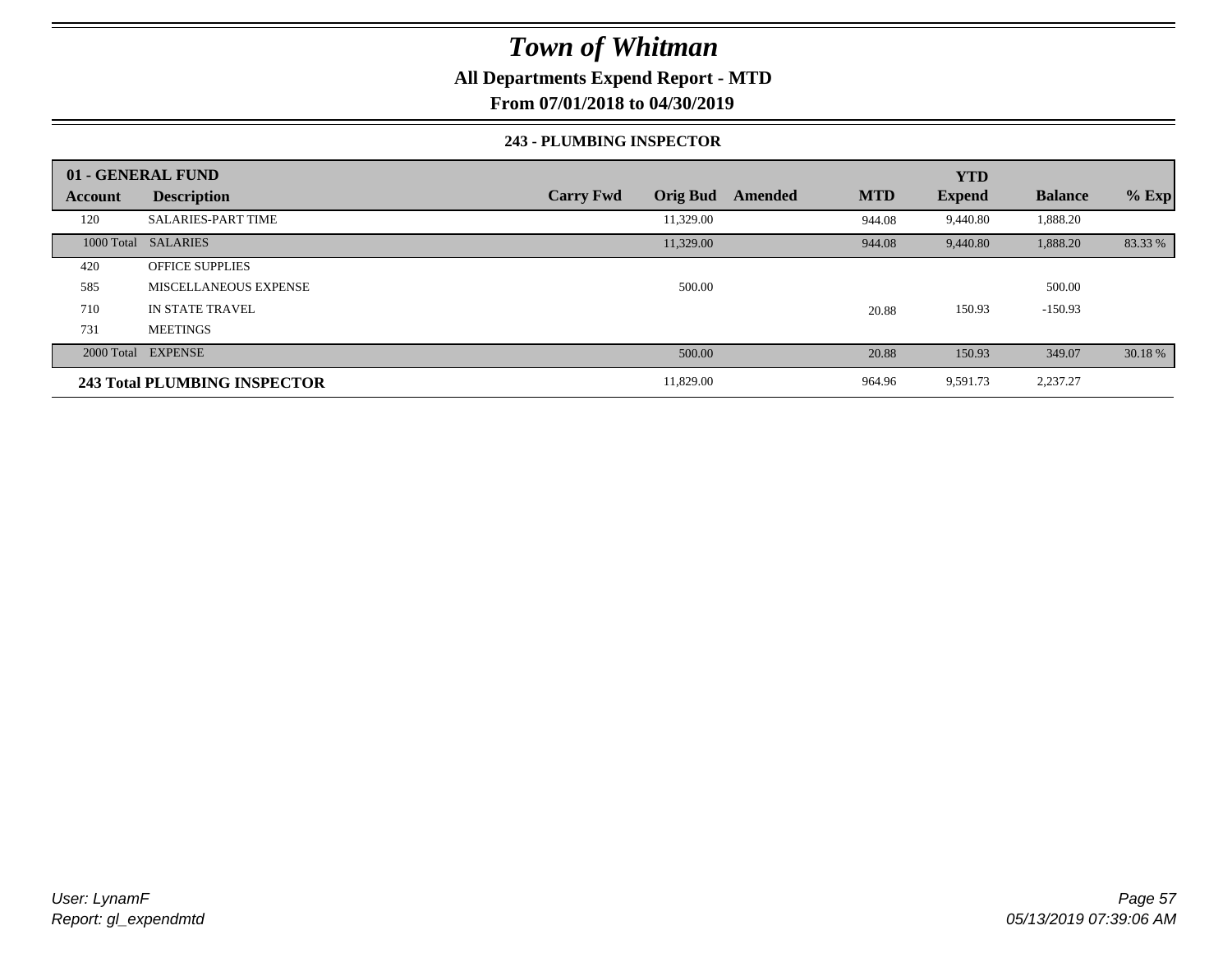**All Departments Expend Report - MTD**

**From 07/01/2018 to 04/30/2019**

#### **244 - SEALER OF WEIGHTS & MEASURES**

|         | 01 - GENERAL FUND                        |                  |                 |         |            | <b>YTD</b>    |                |          |
|---------|------------------------------------------|------------------|-----------------|---------|------------|---------------|----------------|----------|
| Account | <b>Description</b>                       | <b>Carry Fwd</b> | <b>Orig Bud</b> | Amended | <b>MTD</b> | <b>Expend</b> | <b>Balance</b> | $%$ Exp  |
| 120     | <b>SALARIES-PART TIME</b>                |                  | 4,617.00        |         | 384.75     | 3,847.50      | 769.50         |          |
|         | 1000 Total SALARIES                      |                  | 4,617.00        |         | 384.75     | 3,847.50      | 769.50         | 83.33 %  |
| 420     | <b>OFFICE SUPPLIES</b>                   |                  |                 |         |            |               |                |          |
| 585     | MISCELLANEOUS EXPENSE                    |                  | 800.00          |         |            |               | 800.00         |          |
| 710     | IN STATE TRAVEL                          |                  |                 |         |            |               |                |          |
| 730     | <b>ASSOCIATION DUES</b>                  |                  |                 |         |            |               |                |          |
| 731     | <b>MEETINGS</b>                          |                  |                 |         |            |               |                |          |
|         | 2000 Total EXPENSE                       |                  | 800.00          |         |            |               | 800.00         | 0.00 %   |
| 243     | EQUIPMENT MAINTENANCE                    |                  | 125.00          |         |            |               | 125.00         |          |
|         | 2001 Total EXPENSE                       |                  | 125.00          |         |            |               | 125.00         | 0.00 %   |
| 949     | FY2014 ENCUMBRANCES                      |                  |                 |         |            |               |                |          |
|         | 2002 Total EXPENSE                       |                  |                 |         |            |               |                | 100.00 % |
| 999     |                                          |                  |                 |         |            |               |                |          |
|         | 3801 Total RESERVE FND.TRAN. - EQUIPMENT |                  |                 |         |            |               |                | 100.00 % |
|         | 244 Total SEALER OF WEIGHTS & MEASURES   |                  | 5,542.00        |         | 384.75     | 3,847.50      | 1,694.50       |          |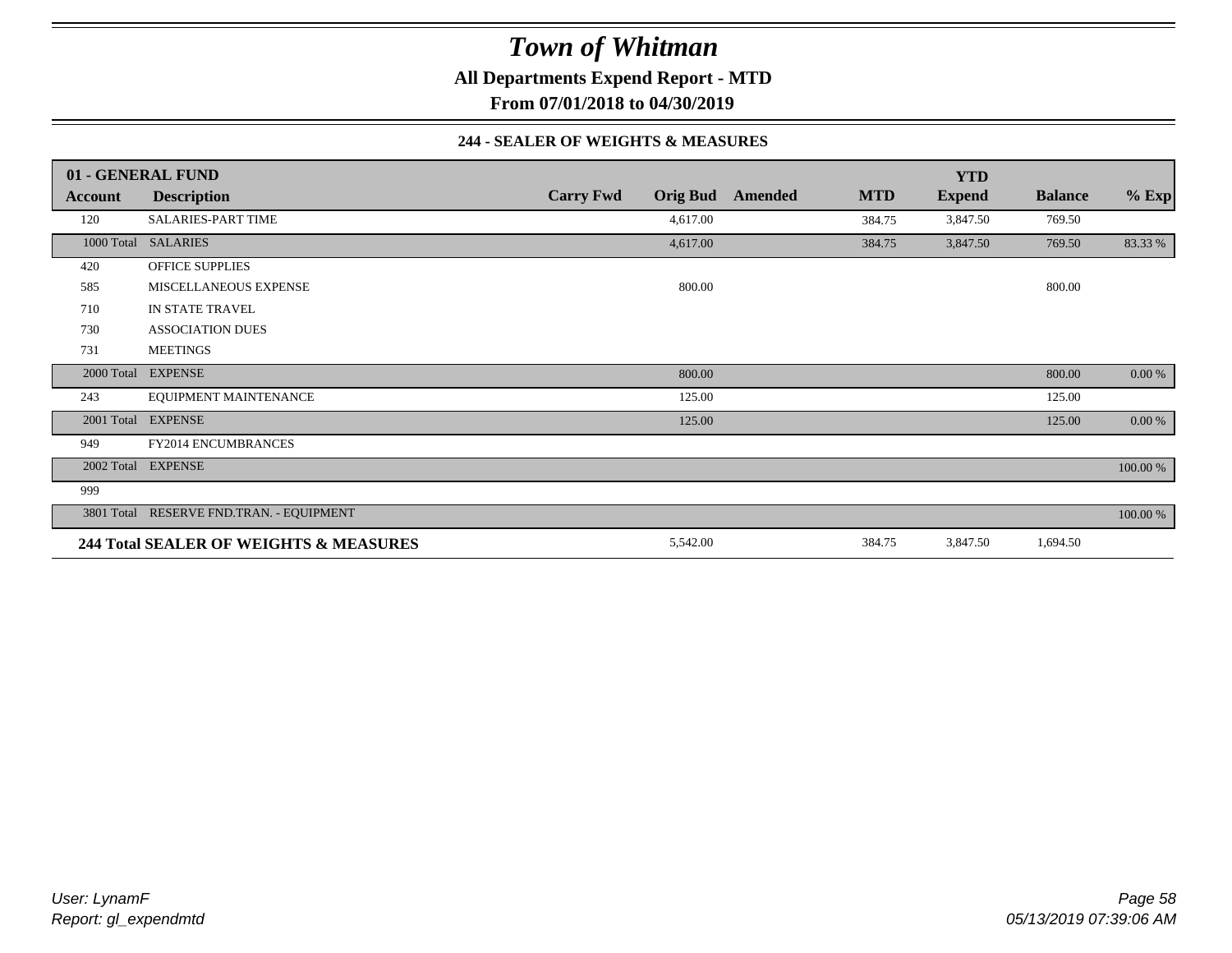**All Departments Expend Report - MTD**

**From 07/01/2018 to 04/30/2019**

#### **245 - ELECTRICAL INSPECTOR**

|         | 01 - GENERAL FUND                     |                                     |                       | <b>YTD</b>    |                |          |
|---------|---------------------------------------|-------------------------------------|-----------------------|---------------|----------------|----------|
| Account | <b>Description</b>                    | <b>Carry Fwd</b><br><b>Orig Bud</b> | <b>MTD</b><br>Amended | <b>Expend</b> | <b>Balance</b> | $%$ Exp  |
| 120     | <b>SALARIES-PART TIME</b>             | 16,784.00                           | 1,398.67              | 13,986.70     | 2,797.30       |          |
| 219     | <b>EMERGENCY RESPONSE</b>             | 1,200.00                            |                       | 480.00        | 720.00         |          |
|         | 1000 Total SALARIES                   | 17,984.00                           | 1,398.67              | 14,466.70     | 3,517.30       | 80.44 %  |
| 340     | <b>TELEPHONE</b>                      |                                     |                       |               |                |          |
| 343     | <b>CELL PHONES</b>                    |                                     |                       |               |                |          |
| 420     | <b>OFFICE SUPPLIES</b>                |                                     |                       | 328.30        | $-328.30$      |          |
| 585     | MISCELLANEOUS EXPENSE                 | 2,600.00                            |                       |               | 2,600.00       |          |
| 710     | IN STATE TRAVEL                       |                                     |                       | 29.00         | $-29.00$       |          |
| 948     | <b>FY07 ENCUMBRANCES</b>              |                                     |                       |               |                |          |
|         | 2000 Total EXPENSE                    | 2,600.00                            |                       | 357.30        | 2,242.70       | 13.74 %  |
| 948     | <b>FY07 ENCUMBRANCES</b>              |                                     |                       |               |                |          |
|         | 2001 Total EXPENSE                    |                                     |                       |               |                | 100.00 % |
|         | <b>245 Total ELECTRICAL INSPECTOR</b> | 20,584.00                           | 1,398.67              | 14,824.00     | 5,760.00       |          |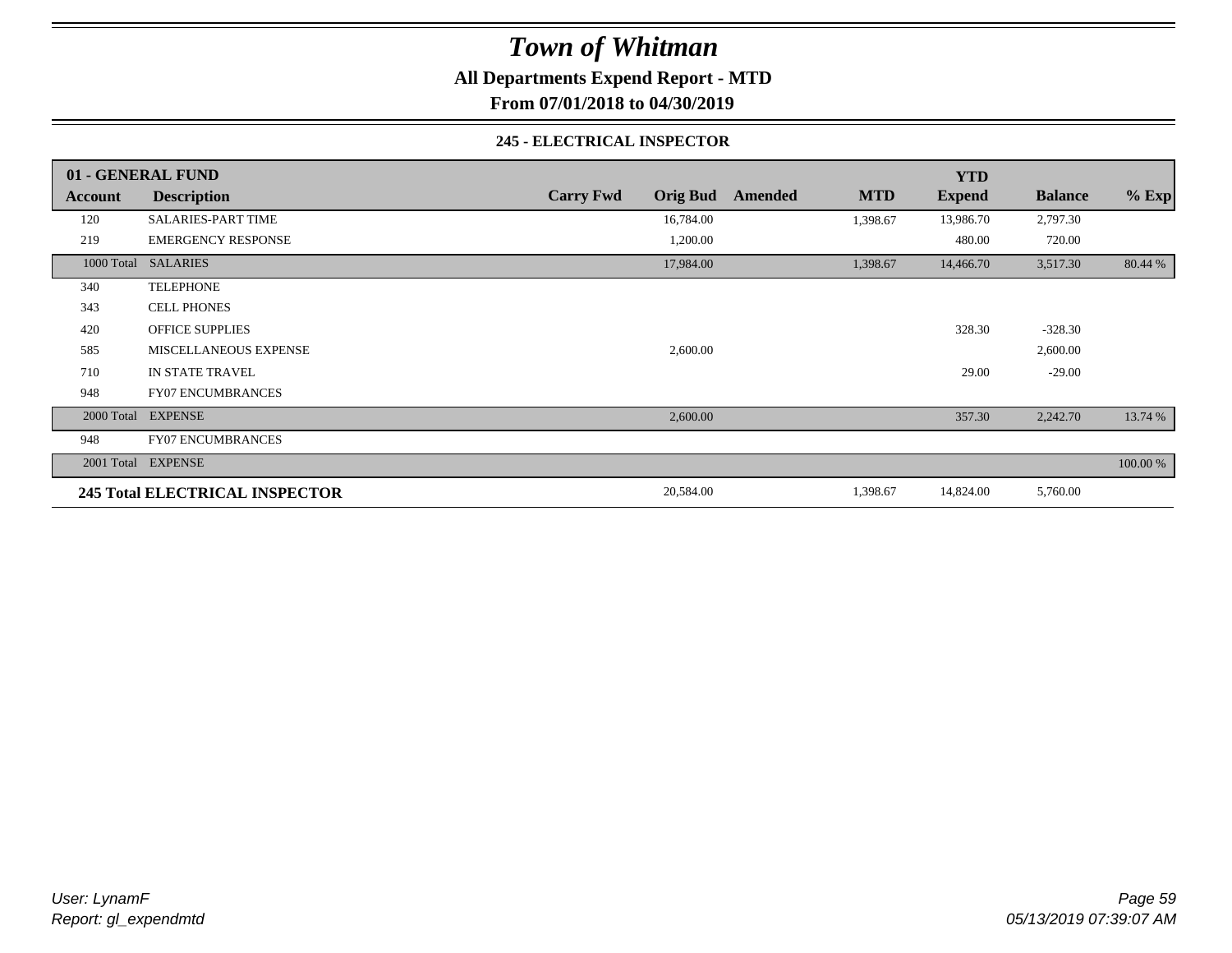**All Departments Expend Report - MTD**

### **From 07/01/2018 to 04/30/2019**

#### **291 - CIVIL DEFENSE**

|                | 01 - GENERAL FUND              |                  |           |                         |            | <b>YTD</b>    |                |          |
|----------------|--------------------------------|------------------|-----------|-------------------------|------------|---------------|----------------|----------|
| <b>Account</b> | <b>Description</b>             | <b>Carry Fwd</b> |           | <b>Orig Bud</b> Amended | <b>MTD</b> | <b>Expend</b> | <b>Balance</b> | $%$ Exp  |
| 112            | <b>SALARIES</b>                |                  |           |                         |            |               |                |          |
|                | 1000 Total SALARIES            |                  |           |                         |            |               |                | 100.00 % |
| 116            | <b>CLERICAL</b>                |                  | 3,817.00  |                         |            | 2,862.75      | 954.25         |          |
|                | 1001 Total SALARIES            |                  | 3,817.00  |                         |            | 2,862.75      | 954.25         | 75.00 %  |
| 242            | <b>VEHICLE MAINTENANCE</b>     |                  |           |                         |            |               |                |          |
| 243            | EQUIPMENT MAINTENANCE          |                  |           |                         |            |               |                |          |
| 311            | <b>COMPUTER SERVICES</b>       |                  |           |                         |            |               |                |          |
| 340            | <b>TELEPHONE</b>               |                  |           |                         |            |               |                |          |
| 343            | <b>CELL PHONES</b>             |                  |           |                         | 39.99      | 399.90        | $-399.90$      |          |
| 748            | <b>GENERATOR MAINTENANCE</b>   |                  |           |                         |            |               |                |          |
| 420            | <b>OFFICE SUPPLIES</b>         |                  |           |                         |            |               |                |          |
| 582            | <b>UNIFORMS</b>                |                  |           |                         |            |               |                |          |
| 585            | MISCELLANEOUS EXPENSE          |                  | 3,500.00  |                         |            | 3,000.35      | 499.65         |          |
| 730            | <b>ASSOCIATION DUES</b>        |                  |           |                         |            |               |                |          |
| 740            | <b>INSURANCE PREMIUMS</b>      |                  |           |                         |            |               |                |          |
|                | 2000 Total EXPENSE             |                  | 3,500.00  |                         | 39.99      | 3,400.25      | 99.75          | 97.15 %  |
| 311            | <b>COMPUTER SERVICES</b>       |                  |           |                         |            |               |                |          |
| 343            | <b>CELL PHONES</b>             |                  |           |                         |            |               |                |          |
| 739            | <b>AUXILIARY POLICE</b>        |                  |           |                         |            |               |                |          |
|                | 2001 Total EXPENSE             |                  |           |                         |            |               |                | 100.00 % |
| 943            | FY2012 ENCUMBRANCES            |                  |           |                         |            |               |                |          |
| 946            | FY2010 ENCUMBRANCES            |                  |           |                         |            |               |                |          |
| 949            | FY2014 ENCUMBRANCES            |                  |           |                         |            |               |                |          |
|                | 2002 Total EXPENSE             |                  |           |                         |            |               |                | 100.00 % |
| 748            | <b>GENERATOR MAINTENANCE</b>   |                  | 7,500.00  |                         | 75.50      | 6,950.50      | 549.50         |          |
|                | 2003 Total EXPENSE             |                  | 7,500.00  |                         | 75.50      | 6,950.50      | 549.50         | 92.67%   |
|                | <b>291 Total CIVIL DEFENSE</b> |                  | 14,817.00 |                         | 115.49     | 13,213.50     | 1,603.50       |          |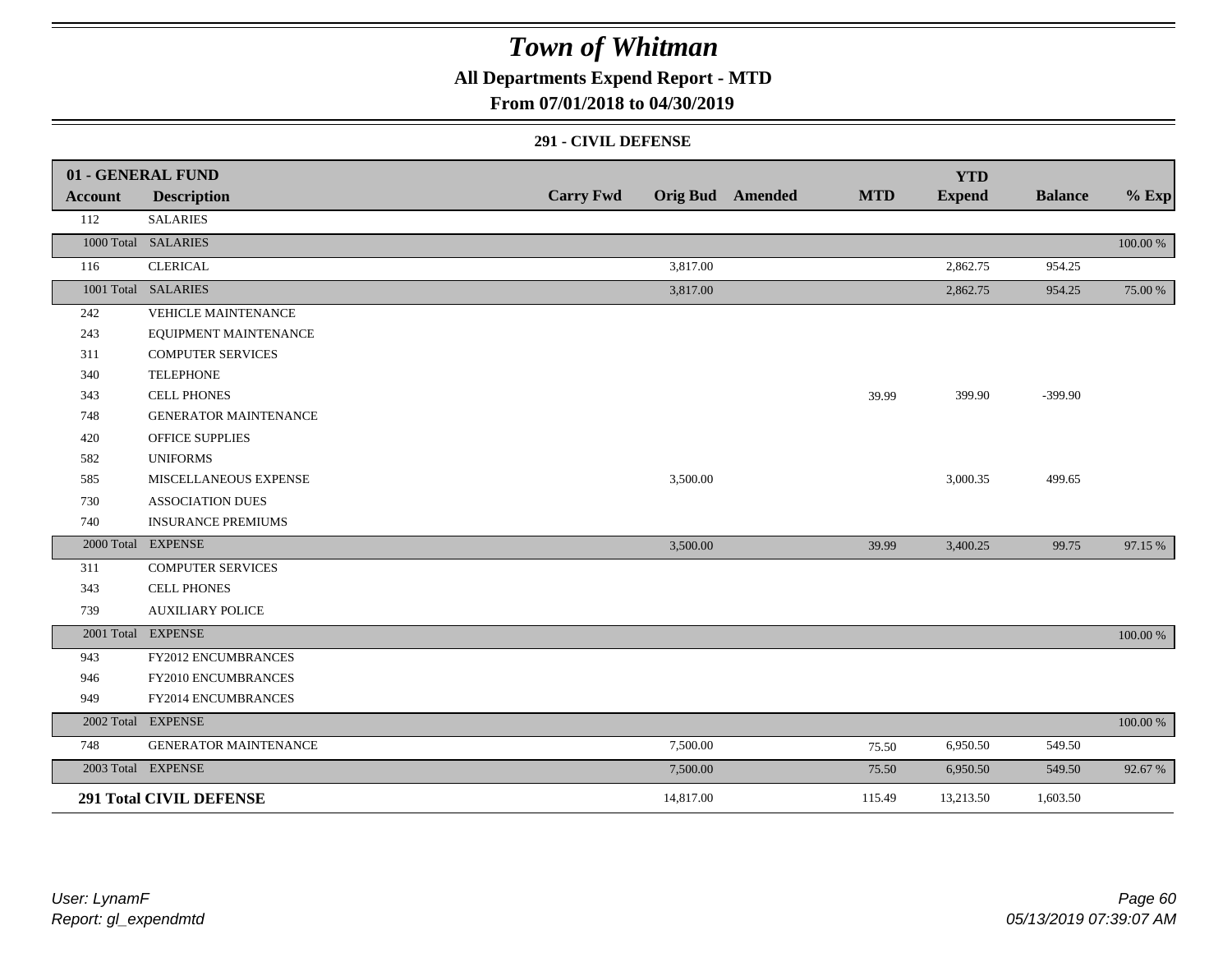**All Departments Expend Report - MTD**

**From 07/01/2018 to 04/30/2019**

### **292 - SMALL ANIMAL CONTROL**

|                | 01 - GENERAL FUND                                 |                  |                         | <b>YTD</b>                  |                   |          |
|----------------|---------------------------------------------------|------------------|-------------------------|-----------------------------|-------------------|----------|
| <b>Account</b> | <b>Description</b>                                | <b>Carry Fwd</b> | <b>Orig Bud</b> Amended | <b>MTD</b><br><b>Expend</b> | <b>Balance</b>    | $%$ Exp  |
| 112            | <b>SALARIES</b>                                   | 45,734.00        |                         | 37,007.95<br>4,303.25       | 8,726.05          |          |
|                | 1000 Total SALARIES                               | 45,734.00        |                         | 4,303.25<br>37,007.95       | 8,726.05          | 80.91 %  |
| 120            | <b>SALARIES-PART TIME</b>                         |                  |                         |                             |                   |          |
|                | 1001 Total SALARIES                               |                  |                         |                             |                   | 100.00 % |
| 210            | <b>ELECTRICITY</b>                                |                  |                         | 1,643.41<br>313.98          | $-1,643.41$       |          |
| 212            | <b>GAS (NATURAL)</b>                              |                  |                         | 2,446.17<br>885.48          | $-2,446.17$       |          |
| 242            | VEHICLE MAINTENANCE                               |                  |                         |                             |                   |          |
| 340            | <b>TELEPHONE</b>                                  |                  |                         |                             |                   |          |
| 343            | <b>CELL PHONES</b>                                |                  |                         | 511.90<br>51.49             | $-511.90$         |          |
| 430            | <b>BUILDING MAINTENANCE &amp; REPAIR</b>          |                  |                         |                             | $-52.31$<br>52.31 |          |
| 481            | <b>GASOLINE</b>                                   |                  |                         | 326.73                      | $-326.73$         |          |
| 585            | MISCELLANEOUS EXPENSE                             | 10,234.00        |                         | 209.70                      | 10,024.30         |          |
| 586            | <b>CARE OF ANIMALS</b>                            |                  |                         | 281.66                      | $-281.66$         |          |
| 730            | <b>ASSOCIATION DUES</b>                           |                  |                         |                             |                   |          |
|                | 2000 Total EXPENSE                                | 10,234.00        |                         | 1,250.95<br>5,471.88        | 4,762.12          | 53.46 %  |
| 200            | <b>BURIAL OF DEAD ANIMALS</b>                     | 4,088.00         |                         | 300.00<br>90.00             | 3,788.00          |          |
|                | 2001 Total EXPENSE                                | 4,088.00         |                         | 90.00<br>300.00             | 3,788.00          | 7.33 %   |
| 941            | FY 2017 ENCUMBRANCES                              |                  |                         |                             |                   |          |
| 945            | FY2013 ENCUMBRANCES                               |                  |                         |                             |                   |          |
| 940            | FY2016 ENCUMBRANCES                               |                  |                         |                             |                   |          |
|                | 2002 Total EXPENSE                                |                  |                         |                             |                   | 100.00 % |
| 999            |                                                   |                  |                         |                             |                   |          |
|                | 4433 Total ART20ATM5/18LEASE/PCH22017FORDINT(1/3) |                  |                         |                             |                   | 100.00 % |
| 999            |                                                   | 11,300.00        |                         | 8,065.15                    | 3,234.85          |          |
|                | 4435 Total A27A ATM5/16TN.KEN.-REP.FLR.INST.FENC  | 11,300.00        |                         | 8,065.15                    | 3,234.85          | 71.37 %  |
| 999            |                                                   |                  |                         |                             |                   |          |
|                | 4463 Total S4ATM5/18INSTALL2ROOF-TOPUNITSWMS      |                  |                         |                             |                   | 100.00 % |
|                |                                                   |                  |                         |                             |                   |          |
| 999            |                                                   |                  |                         |                             |                   |          |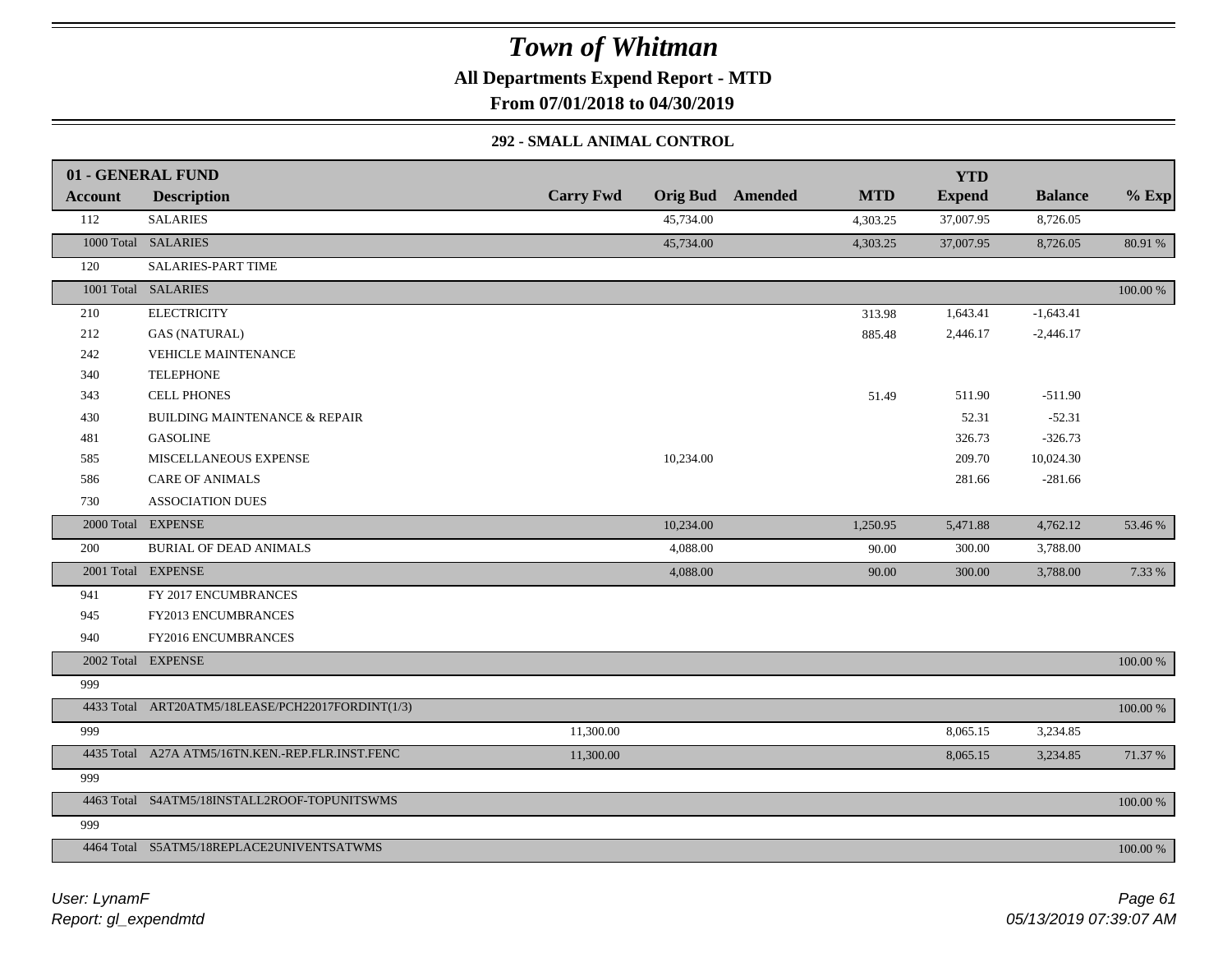**All Departments Expend Report - MTD**

**From 07/01/2018 to 04/30/2019**

### **292 - SMALL ANIMAL CONTROL**

|                | 01 - GENERAL FUND                     |                  |           |         |            | YTD           |                |         |
|----------------|---------------------------------------|------------------|-----------|---------|------------|---------------|----------------|---------|
| <b>Account</b> | <b>Description</b>                    | <b>Carry Fwd</b> | Orig Bud  | Amended | <b>MTD</b> | <b>Expend</b> | <b>Balance</b> | $%$ Exp |
|                | <b>292 Total SMALL ANIMAL CONTROL</b> | 1.300.00         | 60.056.00 |         | 5.644.20   | 50.844.98     | 20,511.02      |         |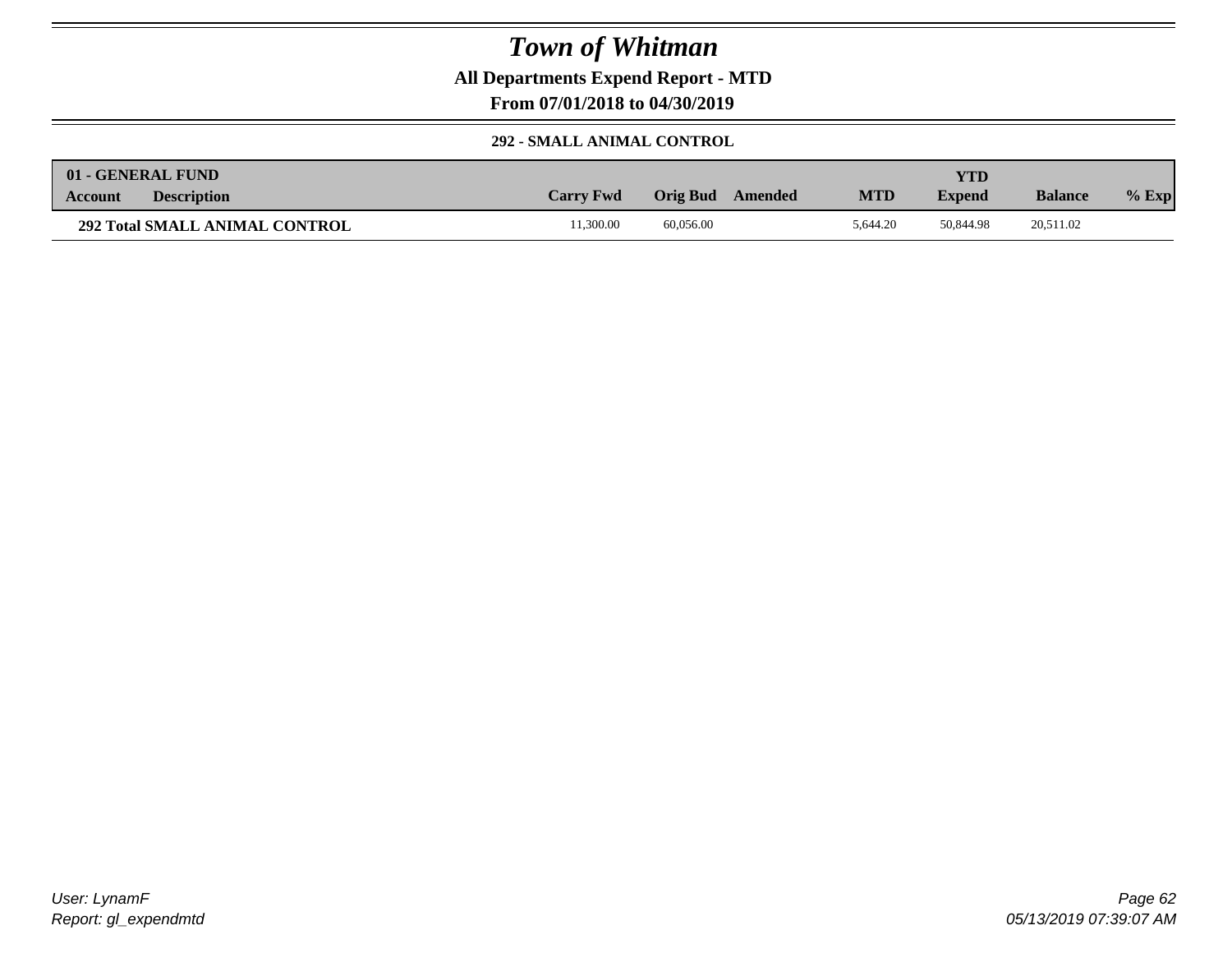**All Departments Expend Report - MTD**

### **From 07/01/2018 to 04/30/2019**

#### **300 - SCHOOL DEPARTMENT**

|                | 01 - GENERAL FUND                                   |                  |           |                  |            | <b>YTD</b>    |                |            |
|----------------|-----------------------------------------------------|------------------|-----------|------------------|------------|---------------|----------------|------------|
| <b>Account</b> | <b>Description</b>                                  | <b>Carry Fwd</b> |           | Orig Bud Amended | <b>MTD</b> | <b>Expend</b> | <b>Balance</b> | $%$ Exp    |
| 718            | HOLT SCHOOL-MAINTENANCE & EXP.                      |                  |           |                  |            |               |                |            |
|                | 2000 Total EXPENSE                                  |                  |           |                  |            |               |                | 100.00 %   |
| 940            | FY2016 ENCUMBRANCES                                 |                  |           |                  |            |               |                |            |
| 945            | FY2013 ENCUMBRANCES                                 |                  |           |                  |            |               |                |            |
|                | 2001 Total EXPENSE                                  |                  |           |                  |            |               |                | 100.00 %   |
| 999            |                                                     | 544,721.25       |           |                  |            |               | 544,721.25     |            |
|                | 4447 Total A46BATM5/16&A15STM12/17REP.DUVAL ROOF    | 544,721.25       |           |                  |            |               | 544,721.25     | $0.00\ \%$ |
| 999            |                                                     | 5,142.25         |           |                  | 3,905.00   | 3,905.00      | 1,237.25       |            |
|                | 4449 Total A46A ATM5/16ENG.&DESIGN DUVAL ROOF       | 5,142.25         |           |                  | 3,905.00   | 3,905.00      | 1,237.25       | 75.93 %    |
| 999            |                                                     |                  |           |                  |            |               |                |            |
|                | 4450 Total A.51ATM5/16 PUR.ACOUST.MAT.CON&DUV       |                  |           |                  |            |               |                | 100.00 %   |
| 999            |                                                     |                  | 35,000.00 |                  |            | 34,388.78     | 611.22         |            |
|                | 4454 Total S1ATM5/18SECURITYIMPDUVALSCHOOL          |                  | 35,000.00 |                  |            | 34,388.78     | 611.22         | 98.25 %    |
| 999            |                                                     |                  | 35,000.00 |                  |            | 34,745.13     | 254.87         |            |
|                | 4456 Total S2ATM5/18SECURITYIMPCONLEYSCHOOL         |                  | 35,000.00 |                  |            | 34,745.13     | 254.87         | 99.27 %    |
| 999            |                                                     | 8,000.00         |           |                  |            |               | 8,000.00       |            |
|                | 4458 Total A.16STM12/17REPL.ROOFTOP UNITS-FIRE STA. | 8,000.00         |           |                  |            |               | 8,000.00       | $0.00\ \%$ |
| 999            |                                                     | 3.371.00         |           |                  |            | 3,301.41      | 69.59          |            |
|                | 4461 Total A.13STM12/17REPL2ROOFTOP UNITS-MID.SCH   | 3,371.00         |           |                  |            | 3,301.41      | 69.59          | 97.93 %    |
| 999            |                                                     |                  | 35,000.00 |                  | 30,806.91  | 30,806.91     | 4,193.09       |            |
|                | 4462 Total S3ATM5/18UPDATEEXISTINGCAMARASDUVALSCHOO |                  | 35,000.00 |                  | 30,806.91  | 30,806.91     | 4,193.09       | 88.01 %    |
| 999            |                                                     |                  | 5,600.00  |                  |            |               | 5,600.00       |            |
|                | 4464 Total S5ATM5/18REPLACE2UNIVENTSATWMS           |                  | 5,600.00  |                  |            |               | 5,600.00       | $0.00\ \%$ |
| 999            |                                                     |                  | 15,000.00 |                  | 363.20     | 363.20        | 14,636.80      |            |
|                | 4469 Total S4 ATM5/18 INSTALL 2 ROOF-TOP UNITS - WM |                  | 15,000.00 |                  | 363.20     | 363.20        | 14,636.80      | 2.42 %     |
| 999            |                                                     |                  |           |                  |            |               |                |            |
|                | 4470 Total S6ATM5/18INT&EXTSECURITYCAMERAS-H.S.     |                  |           |                  |            |               |                | 100.00 %   |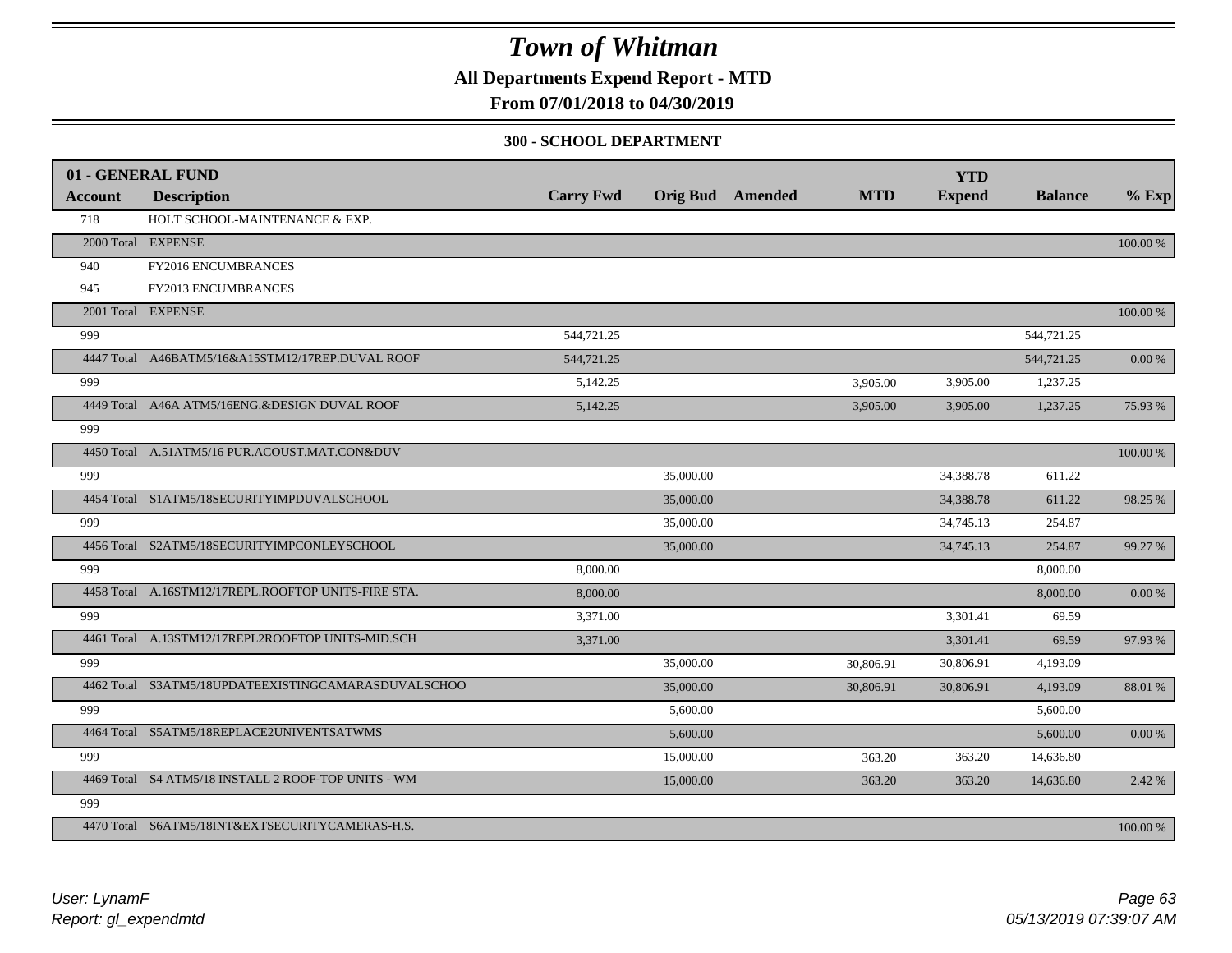**All Departments Expend Report - MTD**

### **From 07/01/2018 to 04/30/2019**

#### **300 - SCHOOL DEPARTMENT**

|            | 01 - GENERAL FUND                                 |                  |                 |         |            | <b>YTD</b>    |                |          |
|------------|---------------------------------------------------|------------------|-----------------|---------|------------|---------------|----------------|----------|
| Account    | <b>Description</b>                                | <b>Carry Fwd</b> | <b>Orig Bud</b> | Amended | <b>MTD</b> | <b>Expend</b> | <b>Balance</b> | $%$ Exp  |
| 999        |                                                   |                  |                 |         |            |               |                |          |
| 4540 Total | A.50ATM5/16REPLACE CARPETS CONL&MID.              |                  |                 |         |            |               |                | 100.00 % |
| 999        |                                                   |                  |                 |         |            |               |                |          |
|            | 4574 Total A.S2 ATM5/17 MIDDLE SCH.GYM FLOOR      |                  |                 |         |            |               |                | 100.00 % |
| 999        |                                                   | 2,006.00         |                 |         |            |               | 2,006.00       |          |
| 4580 Total | A.S3ATM5/17PHS.ED.CURT.&PORT.BLCH.MID.SC          | 2,006.00         |                 |         |            |               | 2,006.00       | 0.00 %   |
| 999        |                                                   | 1,645.00         |                 |         | 1,645.00   | 1,645.00      |                |          |
| 4581 Total | A.S4ATM5/17EXT.DOORS-DUV,CON.MID.                 | 1,645.00         |                 |         | 1,645.00   | 1,645.00      |                | 100.00 % |
| 999        |                                                   |                  |                 |         |            |               |                |          |
|            | 4582 Total A.S6ATM5/17 SEAL PLAYGRDS.DUV,CON,MID. |                  |                 |         |            |               |                | 100.00 % |
| 999        |                                                   | 4,570.00         |                 |         | 4,570.00   | 4,570.00      |                |          |
|            | 4583 Total A.S7ATM5/17REPAIR SIDEWALKS-DUVAL      | 4,570.00         |                 |         | 4,570.00   | 4,570.00      |                | 100.00 % |
|            | <b>300 Total SCHOOL DEPARTMENT</b>                | 569,455.50       | 125,600.00      |         | 41,290.11  | 113,725.43    | 581,330.07     |          |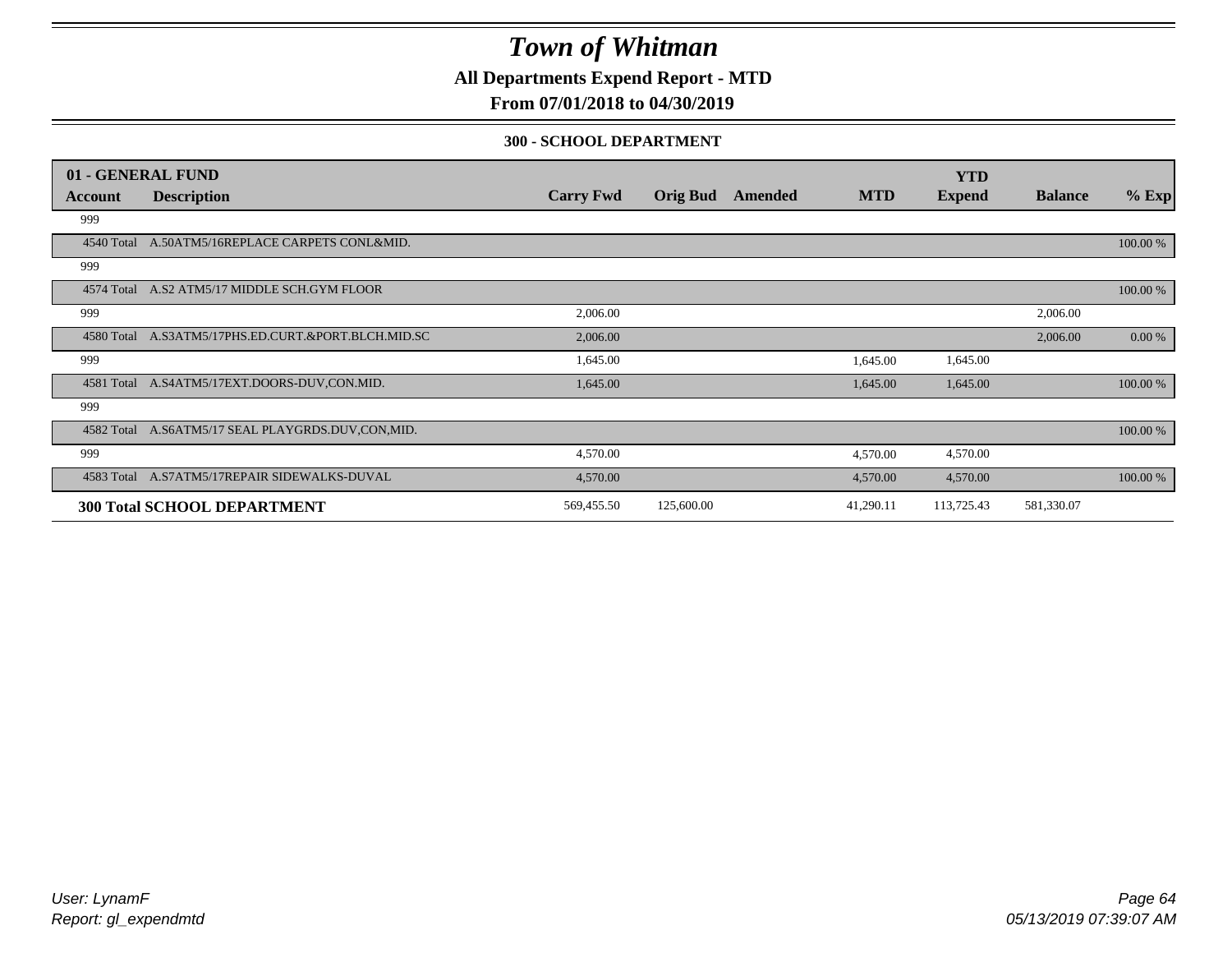### **All Departments Expend Report - MTD**

**From 07/01/2018 to 04/30/2019**

#### **301 - VOCATIONAL TRAINING**

|         | 01 - GENERAL FUND                    |                  |                 |         |            | <b>YTD</b>    |                |          |
|---------|--------------------------------------|------------------|-----------------|---------|------------|---------------|----------------|----------|
| Account | <b>Description</b>                   | <b>Carry Fwd</b> | <b>Orig Bud</b> | Amended | <b>MTD</b> | <b>Expend</b> | <b>Balance</b> | $%$ Exp  |
| 319     | SO.SH.VO.TEC.ADD'L APP.              |                  |                 |         |            |               |                |          |
| 321     | SOUTH SHORE VOCATIONAL-TECH.         |                  | 1,556,704.00    |         |            | 1,167,528.00  | 389,176.00     |          |
|         | 2000 Total EXPENSE                   |                  | 1,556,704.00    |         |            | 1,167,528.00  | 389,176.00     | 75.00 %  |
| 112     | <b>SALARIES</b>                      |                  |                 |         |            |               |                |          |
| 322     | OTHER VOCATIONAL TUITION             |                  | 294,174.00      |         |            | 223,726.67    | 70,447.33      |          |
|         | 2001 Total EXPENSE                   |                  | 294,174.00      |         |            | 223,726.67    | 70,447.33      | 76.05 %  |
| 710     | <b>IN STATE TRAVEL</b>               |                  | 49,000.00       |         |            | 35,851.40     | 13,148.60      |          |
|         | 2002 Total EXPENSE                   |                  | 49,000.00       |         |            | 35,851.40     | 13,148.60      | 73.16 %  |
| 946     | <b>FY2010 ENCUMBRANCES</b>           |                  |                 |         |            |               |                |          |
|         | 2003 Total EXPENSE                   |                  |                 |         |            |               |                | 100.00 % |
|         | <b>301 Total VOCATIONAL TRAINING</b> |                  | 1,899,878.00    |         |            | 1,427,106.07  | 472,771.93     |          |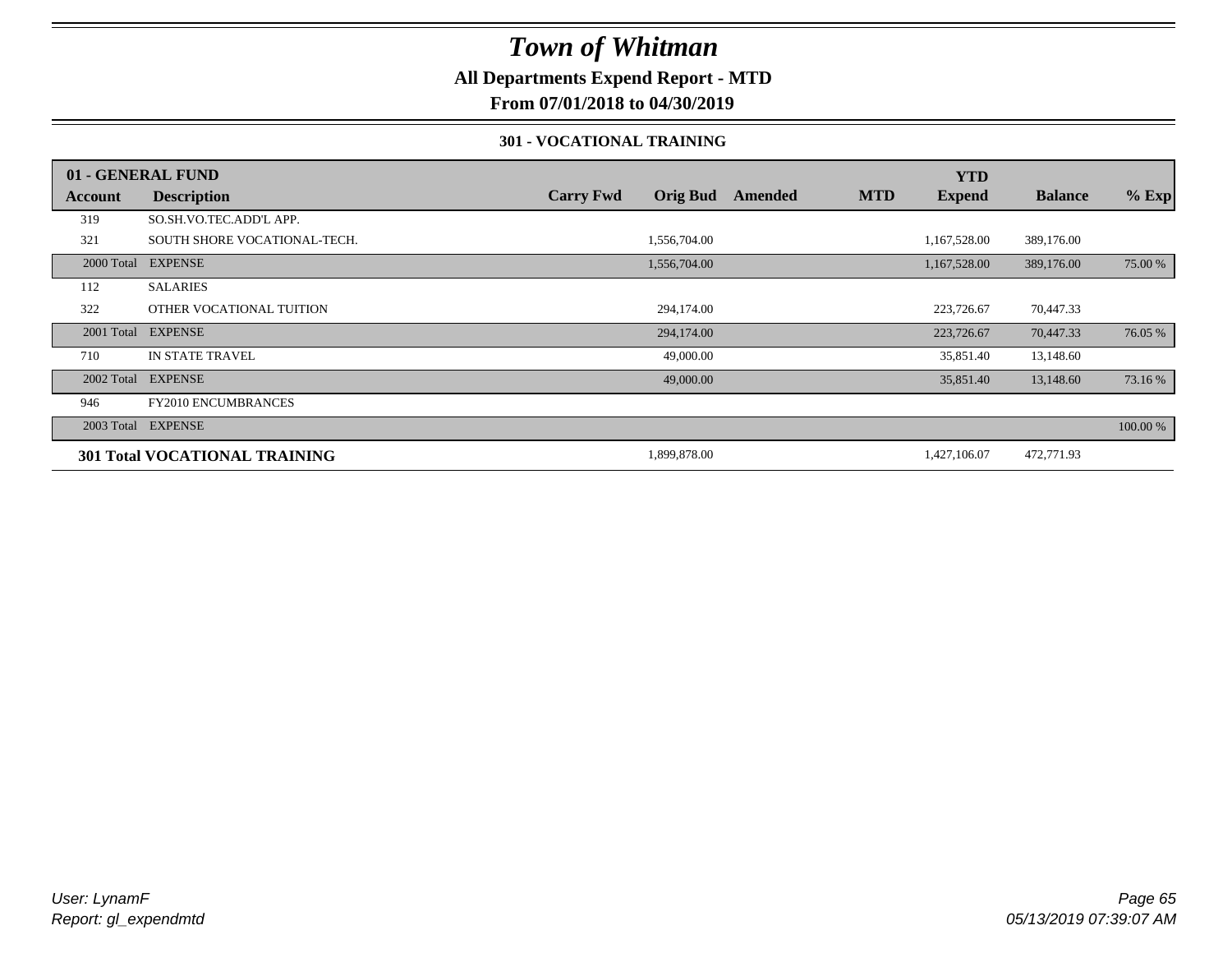## *Town of Whitman* **All Departments Expend Report - MTD**

**From 07/01/2018 to 04/30/2019**

#### **320 - WHITMAN-HANSON REGIONAL**

|         | 01 - GENERAL FUND                                |                  |                 |         |            | <b>YTD</b>    |                |             |
|---------|--------------------------------------------------|------------------|-----------------|---------|------------|---------------|----------------|-------------|
| Account | <b>Description</b>                               | <b>Carry Fwd</b> | <b>Orig Bud</b> | Amended | <b>MTD</b> | <b>Expend</b> | <b>Balance</b> | $%$ Exp     |
| 324     | <b>CROSSING GUARDS</b>                           |                  | 39,027.00       |         | 3,987.06   | 30,670.74     | 8,356.26       |             |
|         | 1000 Total SALARIES                              |                  | 39,027.00       |         | 3,987.06   | 30,670.74     | 8,356.26       | 78.58%      |
| 305     | <b>INSTRUCTIONAL</b>                             |                  | 13,270,185.00   |         |            | 13,270,185.00 |                |             |
|         | 2000 Total EXPENSE                               |                  | 13,270,185.00   |         |            | 13,270,185.00 |                | 100.00 %    |
| 323     | NON-MANDATED BUSSING                             |                  | 381,357.00      |         |            | 381,357.00    |                |             |
| 943     | <b>FY2012 ENCUMBRANCES</b>                       |                  |                 |         |            |               |                |             |
|         | 2001 Total EXPENSE                               |                  | 381,357.00      |         |            | 381,357.00    |                | $100.00~\%$ |
| 324     | <b>CROSSING GUARDS</b>                           |                  |                 |         | 70.00      | 385.47        | $-385.47$      |             |
|         | 2002 Total EXPENSE                               |                  |                 |         | 70.00      | 385.47        | $-385.47$      | 100.00 %    |
| 999     |                                                  |                  |                 |         |            |               |                |             |
|         | 4452 Total A.53ATM5/16REPAIR WALKWAYS -WHRS      |                  |                 |         |            |               |                | 100.00 %    |
| 999     |                                                  | 15,525.00        |                 |         |            |               | 15,525.00      |             |
|         | 4453 Total A54ATM5/16REPL.BLCHER CHAIR LIFT WHRS | 15,525.00        |                 |         |            |               | 15,525.00      | $0.00~\%$   |
| 999     |                                                  |                  |                 |         |            |               |                |             |
|         | 4455 Total A7STM 5/16 REPL.HOT WTR. SYS.WHRHS    |                  |                 |         |            |               |                | 100.00 %    |
| 999     |                                                  |                  |                 |         |            |               |                |             |
|         | 4457 Total A.14STM12/17MOVING P-K PROG.TO W-H    |                  |                 |         |            |               |                | 100.00 %    |
| 999     |                                                  |                  |                 |         |            |               |                |             |
|         | 4459 Total A.8STM5/17 PUR.W.H.R.SCHL LUNCH VAN   |                  |                 |         |            |               |                | 100.00 %    |
| 999     |                                                  |                  |                 |         |            |               |                |             |
|         | 4460 Total A.52ATM5/16RECONSTR.TENNIS CTS.WHRS   |                  |                 |         |            |               |                | $100.00~\%$ |
| 999     |                                                  |                  | 468,058.00      |         |            | 466,058.00    | 2,000.00       |             |
|         | 4465 Total ART.5 ATM5/18 DEBT SERV.HIGH SCH.     |                  | 468,058.00      |         |            | 466,058.00    | 2,000.00       | 99.57 %     |
| 999     |                                                  |                  |                 |         |            |               |                |             |
|         | 4466 Total A.9 ATM 5/17 DEBT SERV. HIGH SCHOOL   |                  |                 |         |            |               |                | 100.00 %    |
| 999     |                                                  |                  |                 |         |            |               |                |             |
|         | 4467 Total A.6 ATM5/15 DEBT SERV. HIGH SCH       |                  |                 |         |            |               |                | 100.00 %    |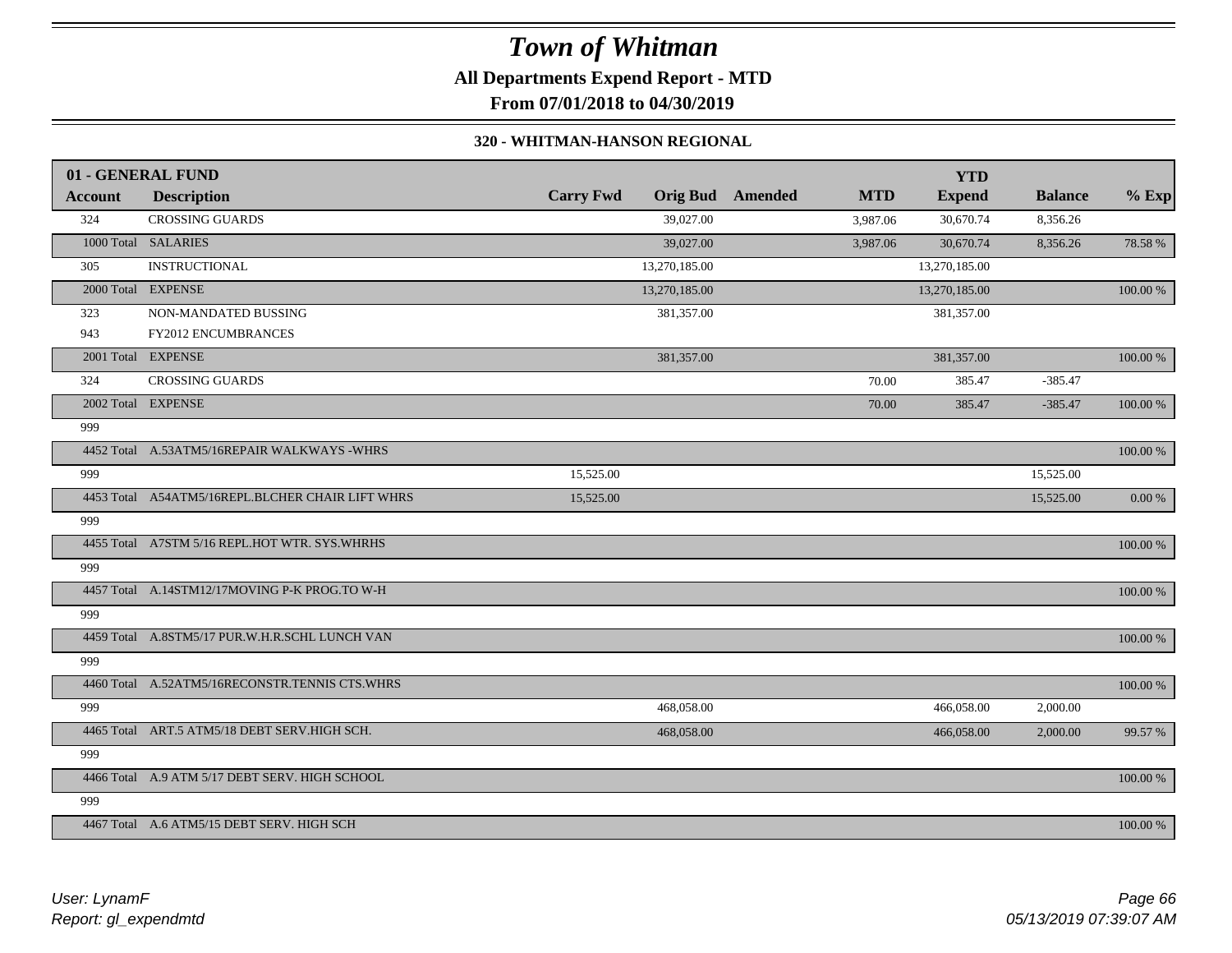**All Departments Expend Report - MTD**

**From 07/01/2018 to 04/30/2019**

#### **320 - WHITMAN-HANSON REGIONAL**

|            | 01 - GENERAL FUND                               |                  |                 |         |            | <b>YTD</b>    |                |          |
|------------|-------------------------------------------------|------------------|-----------------|---------|------------|---------------|----------------|----------|
| Account    | <b>Description</b>                              | <b>Carry Fwd</b> | <b>Orig Bud</b> | Amended | <b>MTD</b> | <b>Expend</b> | <b>Balance</b> | $%$ Exp  |
| 999        |                                                 |                  | 35,892.00       |         | 35,692.65  | 35,692.65     | 199.35         |          |
| 4470 Total | S6ATM5/18INT&EXTSECURITYCAMERAS-H.S.            |                  | 35,892.00       |         | 35,692.65  | 35,692.65     | 199.35         | 99.44 %  |
| 999        |                                                 | 227,866.56       |                 |         | 30,876.22  | 227,162.37    | 704.19         |          |
|            | 4584 Total A1STM3/18 Mov.P-K Fr.Maquan toWHRHS  | 227,866.56       |                 |         | 30,876.22  | 227,162.37    | 704.19         | 99.69 %  |
| 999        |                                                 |                  |                 |         |            |               |                |          |
| 4590 Total | A.S8ATM5/17 RESTORE TURF-HIGH SCHOOL            |                  |                 |         |            |               |                | 100.00 % |
| 999        |                                                 | 3,037.00         |                 |         |            | 2,952.49      | 84.51          |          |
|            | 4591 Total A.S10ATM 5/17REP.POTHOLES&CRAKS-H.S. | 3,037.00         |                 |         |            | 2,952.49      | 84.51          | 97.21 %  |
| 999        |                                                 |                  |                 |         |            |               |                |          |
| 4592 Total | A.S11ATM5/17CROSSING LIGHTS-H.S.                |                  |                 |         |            |               |                | 100.00 % |
| 999        |                                                 |                  |                 |         |            |               |                |          |
|            | 4593 Total A.S13ATM5/17ENVELOPE REPAIRS-H.S.    |                  |                 |         |            |               |                | 100.00 % |
| 999        |                                                 | 14,887.00        |                 |         |            |               | 14,887.00      |          |
| 4594 Total | A.S14ATM5/17 HOT WATER HEATER -H.S.             | 14,887.00        |                 |         |            |               | 14,887.00      | 0.00 %   |
|            | 320 Total WHITMAN-HANSON REGIONAL               | 261,315.56       | 14,194,519.00   |         | 70,625.93  | 14,414,463.72 | 41,370.84      |          |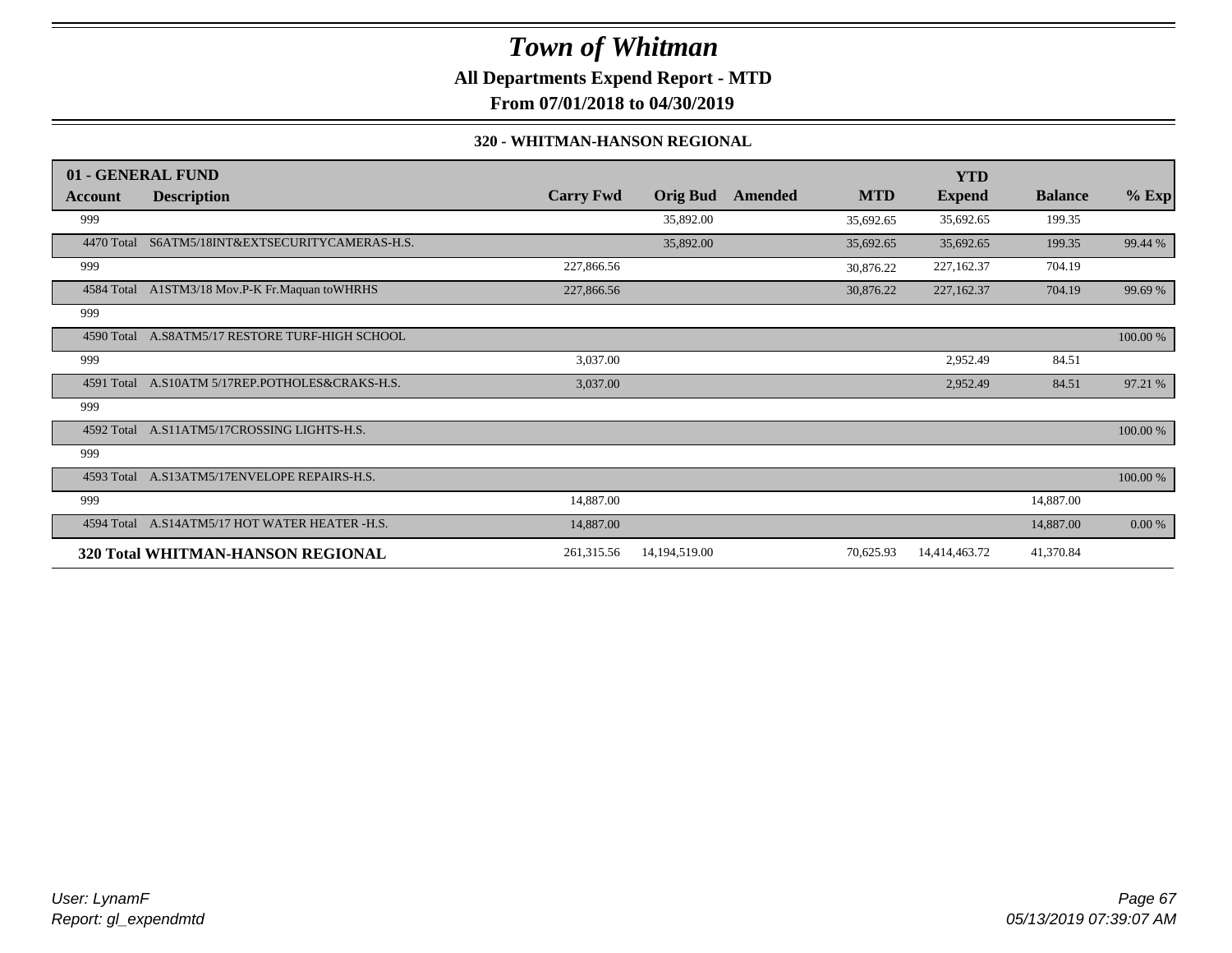### **All Departments Expend Report - MTD**

### **From 07/01/2018 to 04/30/2019**

#### **294 - DPW-TREE DEPARTMENT**

|         | 01 - GENERAL FUND              |                  |                  |            | <b>YTD</b>    |                |          |
|---------|--------------------------------|------------------|------------------|------------|---------------|----------------|----------|
| Account | <b>Description</b>             | <b>Carry Fwd</b> | Orig Bud Amended | <b>MTD</b> | <b>Expend</b> | <b>Balance</b> | $%$ Exp  |
| 247     | <b>INSECT CONTROL</b>          |                  |                  |            |               |                |          |
| 460     | <b>GROUNDSKEEPING SUPPLIES</b> |                  |                  |            |               |                |          |
| 585     | MISCELLANEOUS EXPENSE          |                  |                  |            |               |                |          |
|         | 2000 Total EXPENSE             |                  |                  |            |               |                | 100.00 % |
|         | 294 Total DPW-TREE DEPARTMENT  |                  |                  |            |               |                |          |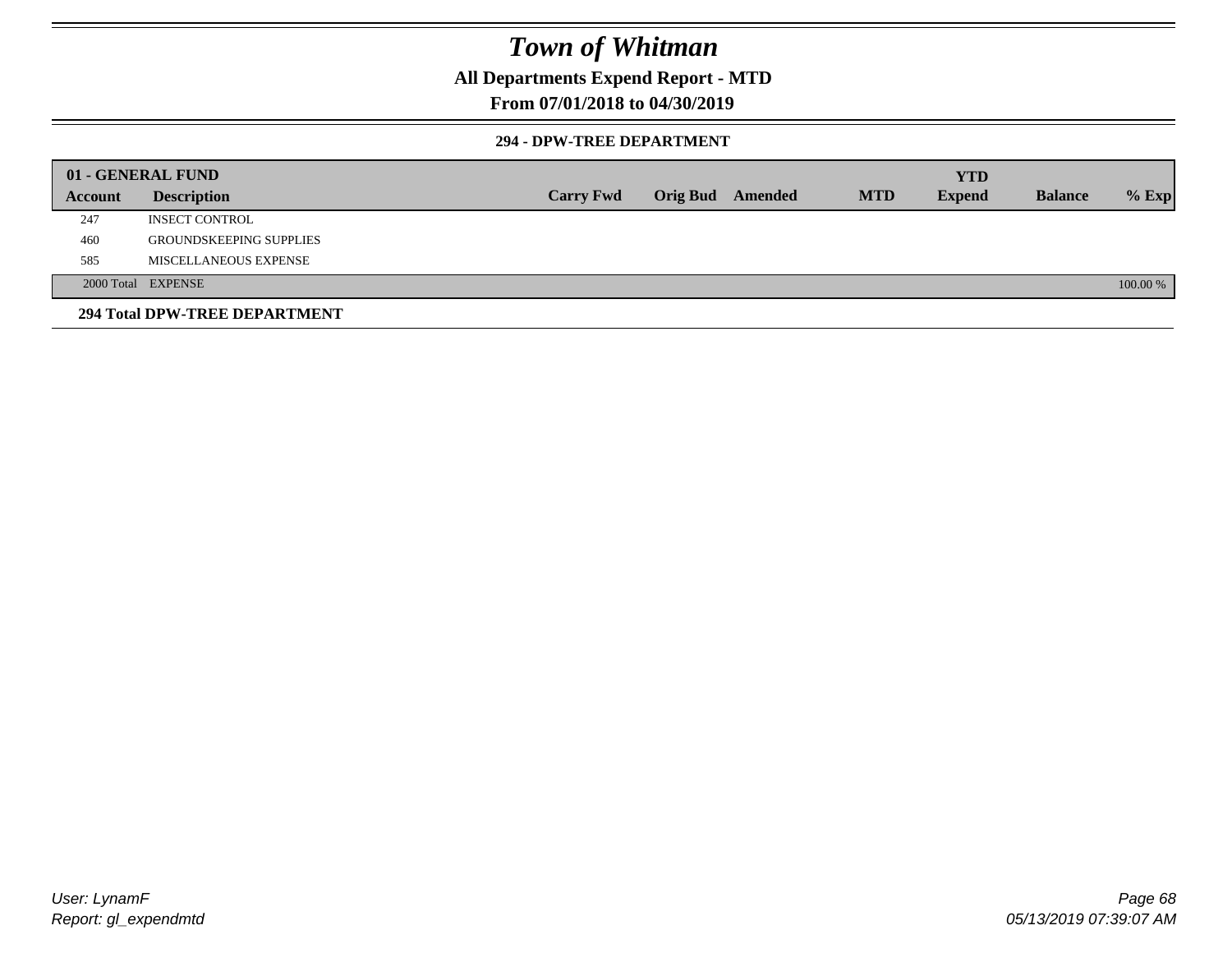# **All Departments Expend Report - MTD**

### **From 07/01/2018 to 04/30/2019**

#### **400 - DPW SALARIES**

|            | 01 - GENERAL FUND                             |                                     |                       | <b>YTD</b>    |                |          |
|------------|-----------------------------------------------|-------------------------------------|-----------------------|---------------|----------------|----------|
| Account    | <b>Description</b>                            | <b>Carry Fwd</b><br><b>Orig Bud</b> | <b>MTD</b><br>Amended | <b>Expend</b> | <b>Balance</b> | $%$ Exp  |
| 113        | DIVISIONAL LABOR-REGULAR                      | 474,011.00                          | 36,821.80             | 323,667.12    | 150,343.88     |          |
| 114        | DIVISIONAL LABOR-O.T.                         |                                     | 2,942.54              | 17,808.56     | $-17,808.56$   |          |
| 116        | <b>CLERICAL</b>                               | 43,680.00                           | 4,200.00              | 36,120.00     | 7,560.00       |          |
| 123        | <b>RECORDING SECRETARY</b>                    | 1,620.00                            | 101.25                | 1,120.50      | 499.50         |          |
| 144        | <b>EDUCATION INCENTIVE</b>                    |                                     |                       |               |                |          |
| 146        | SALARIES-LONGEVITY                            | 1,900.00                            | 325.00                | 1,075.00      | 825.00         |          |
| 222        | CDL LIC. / STIPEND                            |                                     |                       |               |                |          |
| 939        | <b>FY2015 ENCUMBRANCES</b>                    |                                     |                       |               |                |          |
| 1000 Total | <b>SALARIES</b>                               | 521,211.00                          | 44,390.59             | 379,791.18    | 141,419.82     | 72.86 %  |
| 119        | SALARY-ASSIST.SUPERINTENDENT                  | 98,387.00                           | 9.434.35              | 81,135.41     | 17,251.59      |          |
| 222        | CDL LIC. / STIPEND                            | 983.00                              |                       | 983.00        |                |          |
| 234        | <b>SALARIES - UNUSED SICK &amp; VAC. TIME</b> |                                     |                       |               |                |          |
| 1001 Total | <b>SALARIES</b>                               | 99,370.00                           | 9,434.35              | 82,118.41     | 17,251.59      | 82.63 %  |
| 138        | <b>SICK LEAVE BUY-BACK</b>                    |                                     |                       |               |                |          |
|            | 1002 Total SALARIES                           |                                     |                       |               |                | 100.00 % |
|            | <b>400 Total DPW SALARIES</b>                 | 620,581.00                          | 53,824.94             | 461,909.59    | 158,671.41     |          |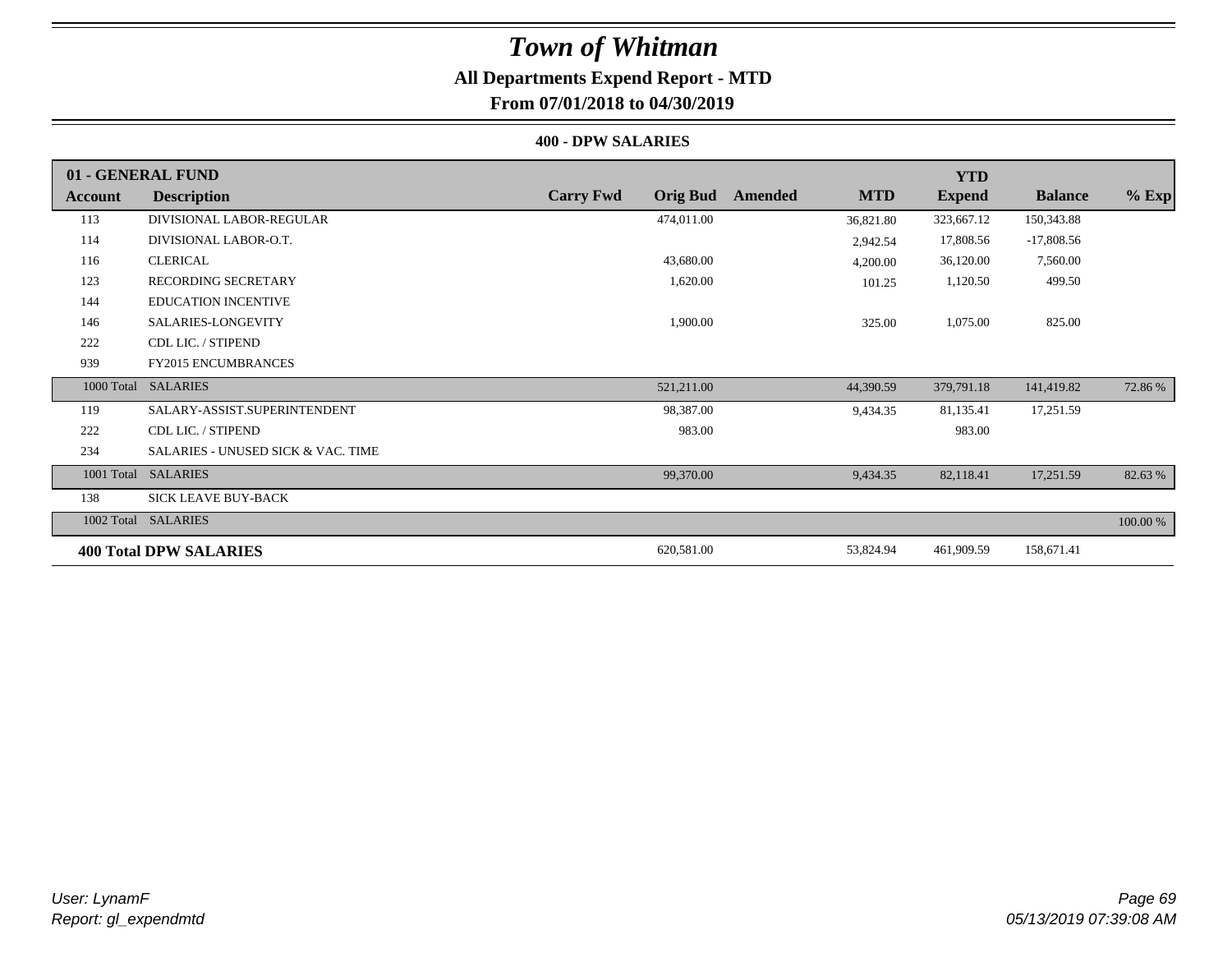### **All Departments Expend Report - MTD**

**From 07/01/2018 to 04/30/2019**

#### **402 - DPW-DIVISIONAL EXPENSE**

|                | 01 - GENERAL FUND              |                  |            |                         |            | <b>YTD</b>    |                |             |
|----------------|--------------------------------|------------------|------------|-------------------------|------------|---------------|----------------|-------------|
| <b>Account</b> | <b>Description</b>             | <b>Carry Fwd</b> |            | <b>Orig Bud</b> Amended | <b>MTD</b> | <b>Expend</b> | <b>Balance</b> | $%$ Exp     |
| 247            | <b>INSECT CONTROL</b>          |                  |            |                         |            |               |                |             |
| 460            | <b>GROUNDSKEEPING SUPPLIES</b> |                  |            |                         |            |               |                |             |
| 582            | <b>UNIFORMS</b>                |                  |            |                         |            | 525.96        | $-525.96$      |             |
| 585            | MISCELLANEOUS EXPENSE          |                  | 176,100.00 |                         |            | 3,148.50      | 172,951.50     |             |
|                | 2294 Total DPW-TREE DEPARTMENT |                  | 176,100.00 |                         |            | 3,674.46      | 172,425.54     | 2.08 %      |
| 144            | EDUCATION INCENTIVE            |                  |            |                         |            |               |                |             |
| 244            | OFFICE EQUIPMENT MAINTENANCE   |                  |            |                         |            | 170.00        | $-170.00$      |             |
| 340            | <b>TELEPHONE</b>               |                  |            |                         | 38.80      | 349.20        | $-349.20$      |             |
| 343            | <b>CELL PHONES</b>             |                  |            |                         | 373.92     | 3,939.65      | $-3,939.65$    |             |
| 948            | FY07 ENCUMBRANCES              |                  |            |                         |            |               |                |             |
| 949            | FY2014 ENCUMBRANCES            |                  |            |                         |            |               |                |             |
| 420            | OFFICE SUPPLIES                |                  |            |                         |            | 1,045.22      | $-1,045.22$    |             |
| 422            | <b>COPY EXPENSE</b>            |                  |            |                         |            |               |                |             |
| 582            | <b>UNIFORMS</b>                |                  |            |                         | 36.99      | 2,100.44      | $-2,100.44$    |             |
| 585            | MISCELLANEOUS EXPENSE          |                  |            |                         | 5.70       | 2,851.68      | $-2,851.68$    |             |
| 939            | FY2015 ENCUMBRANCES            |                  |            |                         |            |               |                |             |
| 730            | ASSOCIATION DUES               |                  |            |                         |            |               |                |             |
| 870            | OFFICE EQUIPMENT               |                  |            |                         |            |               |                |             |
| 2405 Total     | DPW-ADMINISTRATION             |                  |            |                         | 455.41     | 10,456.19     | $-10,456.19$   | 100.00 %    |
| 530            | <b>CHEMICALS</b>               |                  |            |                         |            |               |                |             |
| 582            | <b>UNIFORMS</b>                |                  |            |                         |            |               |                |             |
| 585            | MISCELLANEOUS EXPENSE          |                  |            |                         |            |               |                |             |
| 730            | <b>ASSOCIATION DUES</b>        |                  |            |                         |            |               |                |             |
| 731            | <b>MEETINGS</b>                |                  |            |                         |            |               |                |             |
| 943            | FY2012 ENCUMBRANCES            |                  |            |                         |            |               |                |             |
| 2411 Total     | DPW-ENGINEERING                |                  |            |                         |            |               |                | $100.00~\%$ |
| 245            | ROADWAY MAINTENANCE            |                  |            |                         |            | 14,787.83     | $-14,787.83$   |             |
| 248            | STREET SIGNS & MARKINGS        |                  |            |                         | 300.00     | 1,661.30      | $-1,661.30$    |             |
| $250\,$        | <b>DRAINAGE</b>                |                  |            |                         |            |               |                |             |
| 272            | EQUIPMENT RENTAL               |                  |            |                         | 421.96     | 3,421.96      | $-3,421.96$    |             |
| 582            | <b>UNIFORMS</b>                |                  |            |                         | 196.05     | 3,725.98      | $-3,725.98$    |             |
|                |                                |                  |            |                         |            |               |                |             |

*Report: gl\_expendmtd User: LynamF*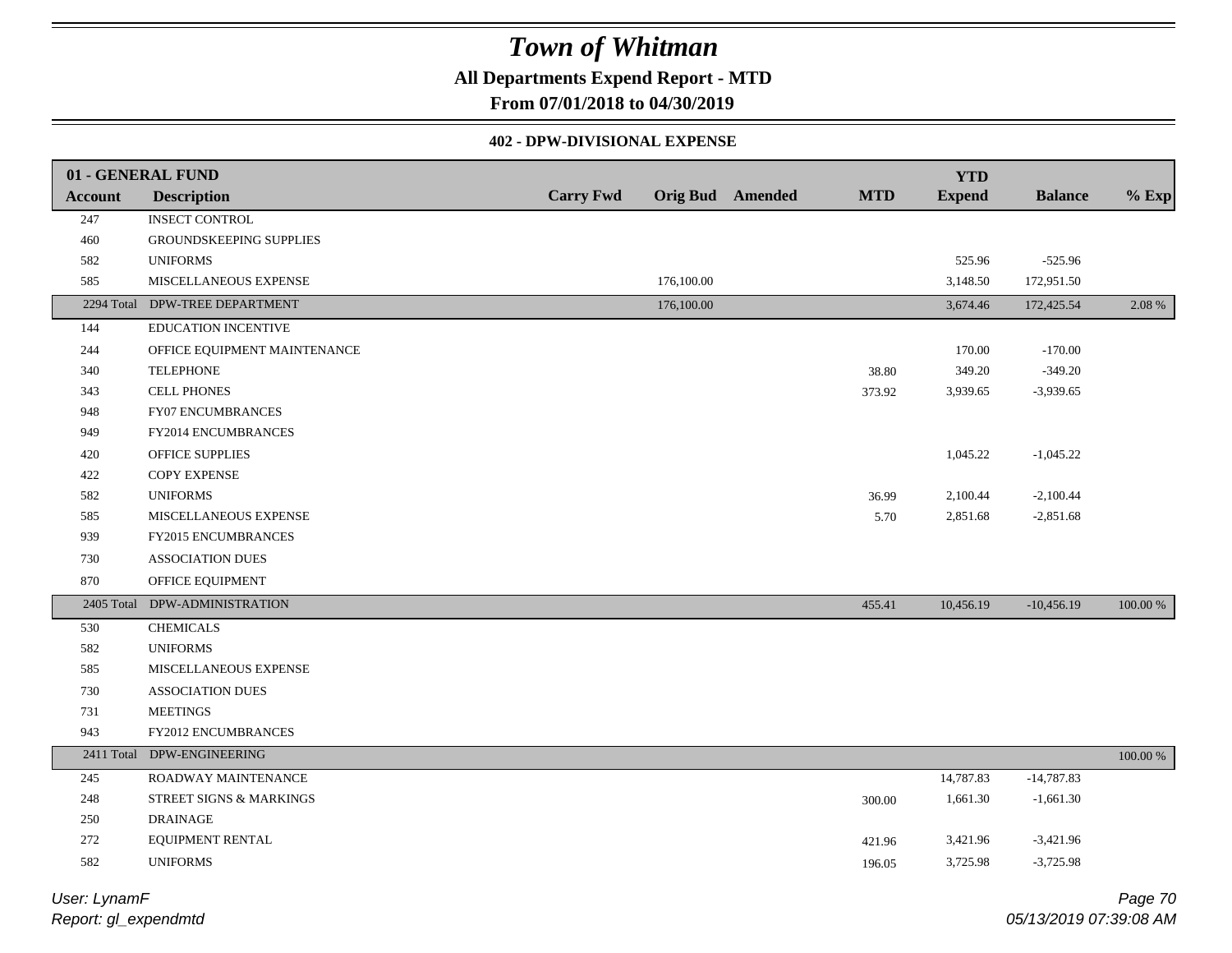**All Departments Expend Report - MTD**

**From 07/01/2018 to 04/30/2019**

#### **402 - DPW-DIVISIONAL EXPENSE**

|                | 01 - GENERAL FUND                         |                  |                         |            | <b>YTD</b>    |                |                                        |
|----------------|-------------------------------------------|------------------|-------------------------|------------|---------------|----------------|----------------------------------------|
| <b>Account</b> | <b>Description</b>                        | <b>Carry Fwd</b> | <b>Orig Bud</b> Amended | <b>MTD</b> | <b>Expend</b> | <b>Balance</b> | $%$ Exp                                |
| 585            | MISCELLANEOUS EXPENSE                     |                  |                         | 120.00     | 5,924.76      | $-5,924.76$    |                                        |
| 938            | FY 2018 ENCUMBRANCES                      | 120.00           |                         |            | 120.00        |                |                                        |
|                | 2422 Total DPW-HIGHWAY CONSTRUCT. & MAINT | 120.00           |                         | 1,038.01   | 29,641.83     | $-29,521.83$   | $\ast\, ,\ast\ast\ast\, \ast\ast\, \%$ |
| 582            | <b>UNIFORMS</b>                           |                  |                         |            |               |                |                                        |
| 585            | MISCELLANEOUS EXPENSE                     |                  |                         |            |               |                |                                        |
|                | 2427 Total FUEL DEPOT MAINTENANCE         |                  |                         |            |               |                | 100.00 %                               |
| 210            | <b>ELECTRICITY</b>                        |                  |                         | 865.38     | 8,216.93      | $-8,216.93$    |                                        |
| 212            | <b>GAS (NATURAL)</b>                      |                  |                         | 555.83     | 6,953.32      | $-6,953.32$    |                                        |
| 214            | OIL (HEATING)                             |                  |                         |            |               |                |                                        |
| 430            | <b>BUILDING MAINTENANCE &amp; REPAIR</b>  |                  |                         | 330.00     | 3,465.89      | $-3,465.89$    |                                        |
| 530            | <b>CHEMICALS</b>                          |                  |                         |            |               |                |                                        |
| 582            | <b>UNIFORMS</b>                           |                  |                         |            |               |                |                                        |
| 585            | MISCELLANEOUS EXPENSE                     |                  |                         | 73.06      | 1,918.92      | $-1,918.92$    |                                        |
|                | 2428 Total DPW-BUILDING & YARD MAINT.     |                  |                         | 1,824.27   | 20,555.06     | $-20,555.06$   | 100.00 %                               |
| 242            | <b>VEHICLE MAINTENANCE</b>                |                  |                         | 2,838.60   | 28,393.63     | $-28,393.63$   |                                        |
| 481            | <b>GASOLINE</b>                           |                  |                         | 12,141.72  | 40,555.80     | $-40,555.80$   |                                        |
| 582            | <b>UNIFORMS</b>                           |                  |                         |            |               |                |                                        |
| 585            | MISCELLANEOUS EXPENSE                     |                  |                         | 696.42     | 3,717.92      | $-3,717.92$    |                                        |
| 945            | FY2013 ENCUMBRANCES                       |                  |                         |            |               |                |                                        |
| 2429 Total     | DPW-EQUIPMENT MAINTENANCE                 |                  |                         | 15,676.74  | 72,667.35     | $-72,667.35$   | $100.00~\%$                            |
| 272            | EQUIPMENT RENTAL                          |                  |                         |            |               |                |                                        |
| 311            | <b>COMPUTER SERVICES</b>                  |                  |                         |            |               |                |                                        |
|                | 2450 Total DPW-WATER                      |                  |                         |            |               |                | $100.00~\%$                            |
| 241            | RECREATIONAL FACILITIES MAINT.            |                  |                         |            | 2,246.04      | $-2,246.04$    |                                        |
| 460            | GROUNDSKEEPING SUPPLIES                   |                  |                         | 1,174.24   | 4,301.83      | $-4,301.83$    |                                        |
| 582            | <b>UNIFORMS</b>                           |                  |                         | 67.82      | 660.21        | $-660.21$      |                                        |
| 585            | MISCELLANEOUS EXPENSE                     |                  |                         | 802.42     | 2,294.91      | $-2,294.91$    |                                        |
|                | 2650 Total DPW-PARK MAINTENANCE           |                  |                         | 2,044.48   | 9,502.99      | $-9,502.99$    | 100.00 %                               |
|                | <b>402 Total DPW-DIVISIONAL EXPENSE</b>   | 120.00           | 176,100.00              | 21,038.91  | 146,497.88    | 29,722.12      |                                        |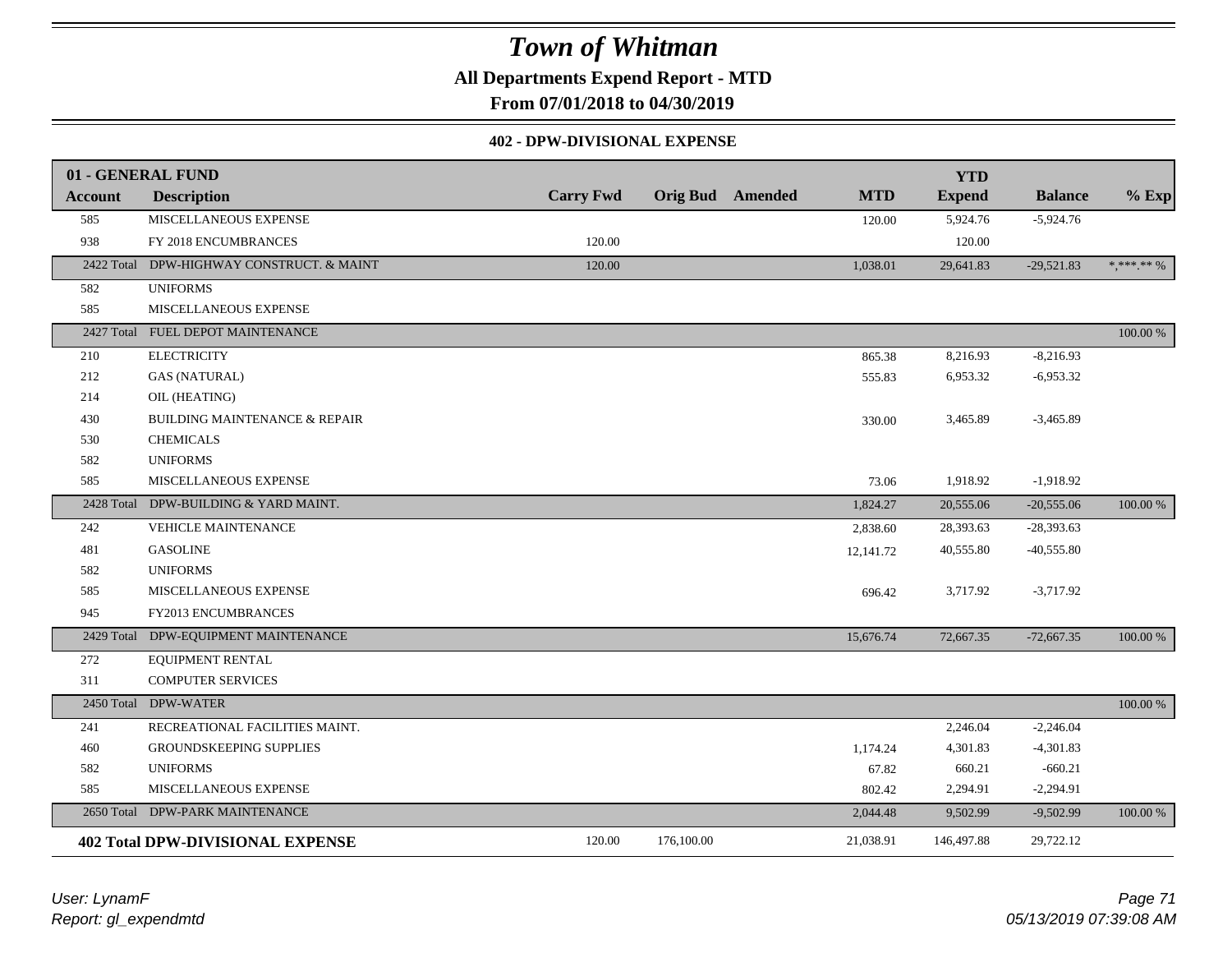**All Departments Expend Report - MTD**

**From 07/01/2018 to 04/30/2019**

#### **403 - DPW - SPECIAL ARTICLES**

| 01 - GENERAL FUND |                                                     |                  |           |                         |            | <b>YTD</b>    |                |          |
|-------------------|-----------------------------------------------------|------------------|-----------|-------------------------|------------|---------------|----------------|----------|
| <b>Account</b>    | <b>Description</b>                                  | <b>Carry Fwd</b> |           | <b>Orig Bud</b> Amended | <b>MTD</b> | <b>Expend</b> | <b>Balance</b> | $%$ Exp  |
| 999               |                                                     |                  |           |                         |            |               |                |          |
|                   | 4498 Total A.32ATM5/17LEA/PUR.2017SDWALK PLOW       |                  |           |                         |            |               |                | 100.00 % |
| 999               |                                                     |                  | 42,105.55 |                         |            | 42,105.55     |                |          |
|                   | 4503 Total ART9ATM5/18 LEASE PMT #2OF4 SIDEWALK PLO |                  | 42,105.55 |                         |            | 42,105.55     |                | 100.00 % |
| 999               |                                                     |                  |           |                         |            |               |                |          |
|                   | 4504 Total A14ATM 5/15 INSTALL TRAFFIC CNTRL.SIGNAL |                  |           |                         |            |               |                | 100.00 % |
| 999               |                                                     |                  |           |                         |            |               |                |          |
|                   | 4505 Total A17ATM 5/15 PUR.48" LAWN MOWER           |                  |           |                         |            |               |                | 100.00 % |
| 999               |                                                     |                  |           |                         |            |               |                |          |
|                   | 4506 Total ART24ATM5/18PCH100REMOTEDSKTOPUSERLICENS |                  |           |                         |            |               |                | 100.00 % |
| 999               |                                                     |                  |           |                         |            |               |                |          |
|                   | 4507 Total A10ATM5/16Pur&instdump trk.body&lift     |                  |           |                         |            |               |                | 100.00 % |
| 999               |                                                     |                  |           |                         |            |               |                |          |
|                   | 4508 Total A.23ATM5/14PUR.3 SOLAR TRAFIC BEACONS    |                  |           |                         |            |               |                | 100.00 % |
| 999               |                                                     |                  |           |                         |            |               |                |          |
|                   | 4509 Total ART22ATM5/18PCHMLTIFUNCPRTFORTWNNTWK     |                  |           |                         |            |               |                | 100.00 % |
| 999               |                                                     |                  |           |                         |            |               |                |          |
|                   | 4525 Total A.25ATM5/13CONSTRUCT STS&SIDEWKS         |                  |           |                         |            |               |                | 100.00 % |
| 999               |                                                     |                  |           |                         |            |               |                |          |
|                   | 4529 Total A31ATM 5/17CH90 REPAIR STS.& S/WALKS     |                  |           |                         |            |               |                | 100.00 % |
| 999               |                                                     |                  |           |                         |            |               |                |          |
|                   | 4531 Total A13 ATM 5/15 CH90 REPAIR STS.& S/WALKS   |                  |           |                         |            |               |                | 100.00 % |
| 999               |                                                     |                  |           |                         |            |               |                |          |
|                   | 4535 Total A24ATM5/10CH90PUR.PRE-MIX HEATER TRAILER |                  |           |                         |            |               |                | 100.00 % |
| 999               |                                                     |                  |           |                         |            |               |                |          |
|                   | 4537 Total A15 ATM 5/15 CH 90 REPAIR STS.& S/WALKS  |                  |           |                         |            |               |                | 100.00 % |
| 999               |                                                     |                  |           |                         |            |               |                |          |
|                   | 4541 Total A.39 ATM 5/04STS -WHIT.WDS               |                  |           |                         |            |               |                | 100.00 % |

*Report: gl\_expendmtd User: LynamF*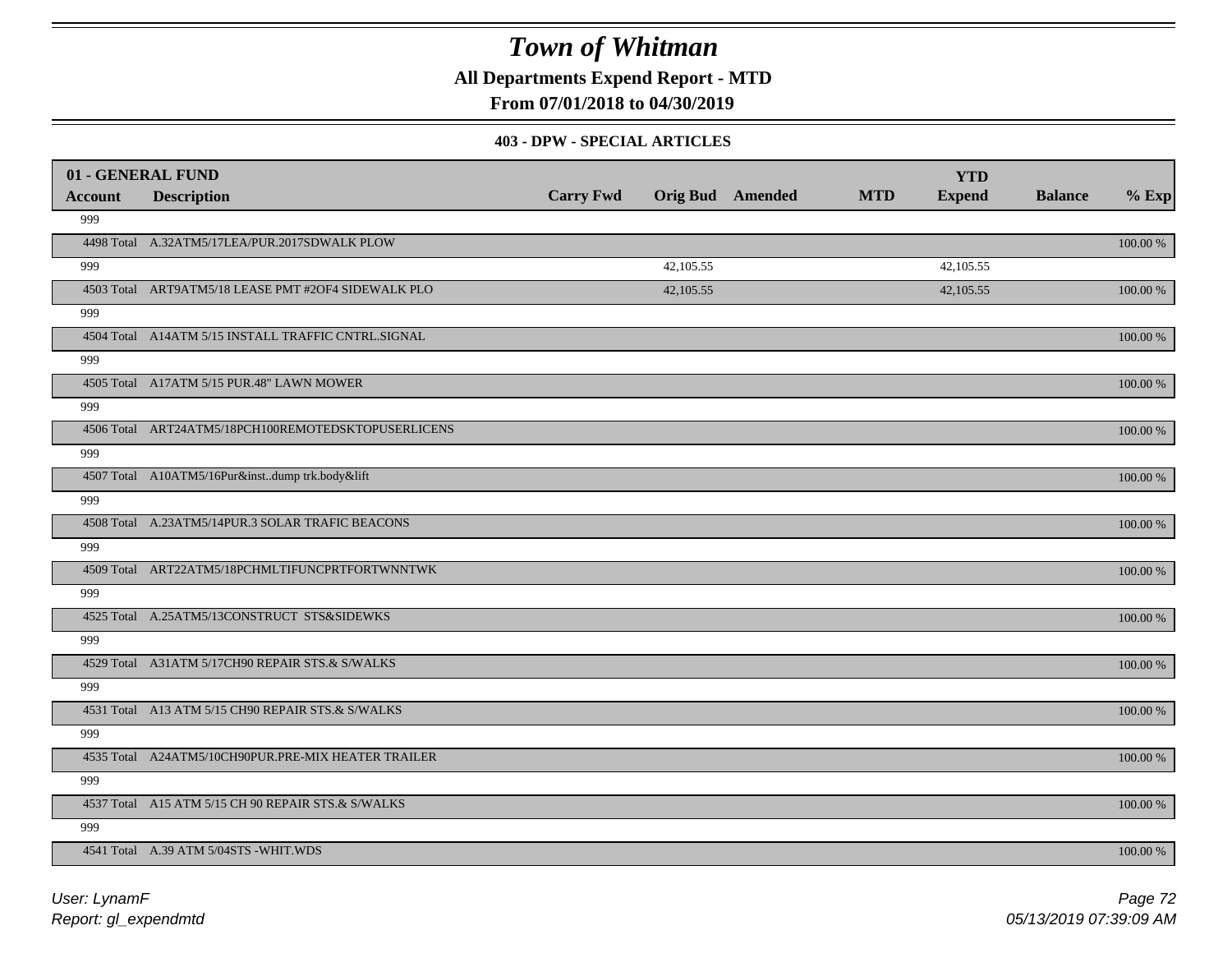**All Departments Expend Report - MTD**

### **From 07/01/2018 to 04/30/2019**

#### **403 - DPW - SPECIAL ARTICLES**

|         | 01 - GENERAL FUND                         |                  |                 |         |            | <b>YTD</b>    |                |          |
|---------|-------------------------------------------|------------------|-----------------|---------|------------|---------------|----------------|----------|
| Account | <b>Description</b>                        | <b>Carry Fwd</b> | <b>Orig Bud</b> | Amended | <b>MTD</b> | <b>Expend</b> | <b>Balance</b> | $%$ Exp  |
| 999     |                                           |                  |                 |         |            |               |                |          |
|         | 4542 Total A.40ATM5/04 PREP.STS.FOR ACCEP |                  |                 |         |            |               |                | 100.00 % |
| 999     |                                           | 15,690.50        |                 |         |            |               | 15,690.50      |          |
|         | 4561 Total A.27B ATM 5/16 DPW SITE EVAL.  | 15,690.50        |                 |         |            |               | 15,690.50      | 0.00 %   |
| 999     |                                           |                  |                 |         |            |               |                |          |
|         | 4569 Total A6 STM12/17INSTALL GEN.@ DPW   |                  |                 |         |            |               |                | 100.00 % |
| 999     |                                           |                  |                 |         |            |               |                |          |
|         | 4576 Total ESTABLISH PETTY CASH-DPW       |                  |                 |         |            |               |                | 100.00 % |
|         | 403 Total DPW - SPECIAL ARTICLES          | 15,690.50        | 42, 105.55      |         |            | 42,105.55     | 15,690.50      |          |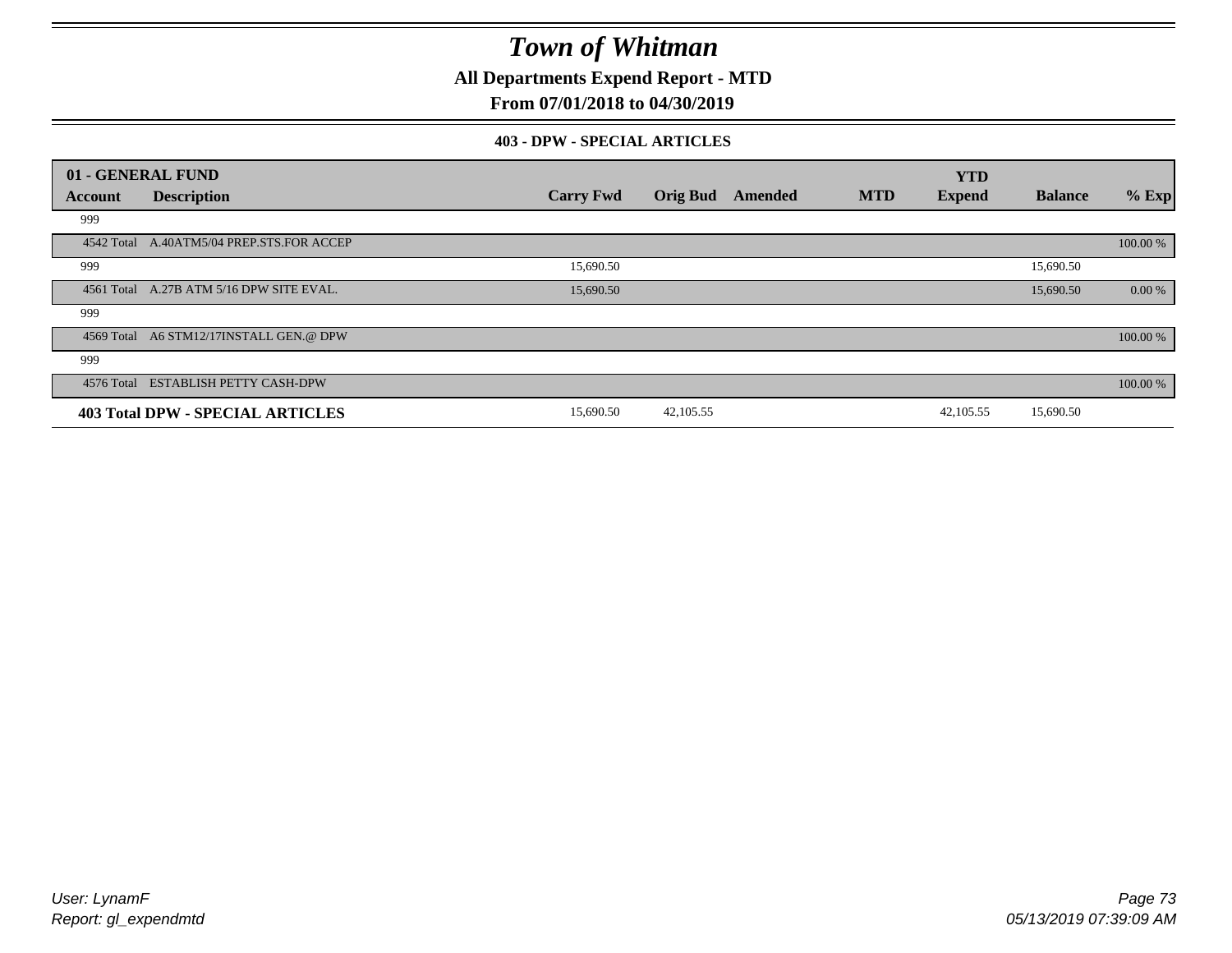**All Departments Expend Report - MTD**

### **From 07/01/2018 to 04/30/2019**

#### **405 - DPW-ADMINSTRATION**

|         | 01 - GENERAL FUND                  |                  |                  |            | <b>YTD</b>    |                |          |
|---------|------------------------------------|------------------|------------------|------------|---------------|----------------|----------|
| Account | <b>Description</b>                 | <b>Carry Fwd</b> | Orig Bud Amended | <b>MTD</b> | <b>Expend</b> | <b>Balance</b> | $%$ Exp  |
| 111     | SALARIES-ADMINSTRATIVE             |                  |                  |            |               |                |          |
|         | 1000 Total SALARIES                |                  |                  |            |               |                | 100.00 % |
| 244     | OFFICE EQUIPMENT MAINTENANCE       |                  |                  |            |               |                |          |
| 340     | <b>TELEPHONE</b>                   |                  |                  |            |               |                |          |
| 871     | OPERATING EQUIPMENT                |                  |                  |            |               |                |          |
| 877     | DEP ADMINISTRATIVE ASSESSMENT      |                  |                  |            |               |                |          |
| 420     | <b>OFFICE SUPPLIES</b>             |                  |                  |            |               |                |          |
| 422     | <b>COPY EXPENSE</b>                |                  |                  |            |               |                |          |
| 585     | MISCELLANEOUS EXPENSE              |                  |                  |            |               |                |          |
| 730     | <b>ASSOCIATION DUES</b>            |                  |                  |            |               |                |          |
| 870     | OFFICE EQUIPMENT                   |                  |                  |            |               |                |          |
|         | 2000 Total EXPENSE                 |                  |                  |            |               |                | 100.00 % |
|         | <b>405 Total DPW-ADMINSTRATION</b> |                  |                  |            |               |                |          |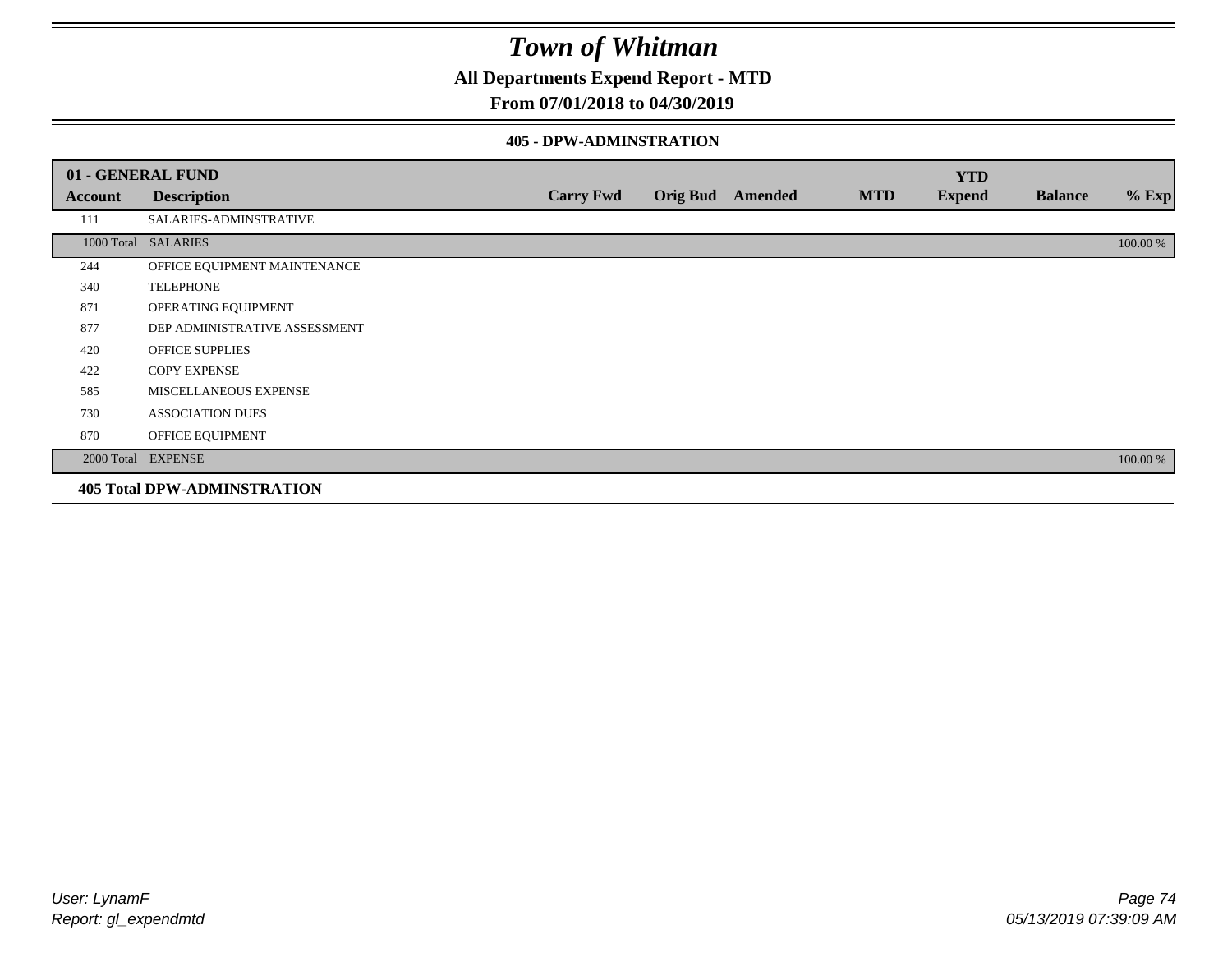### **All Departments Expend Report - MTD**

**From 07/01/2018 to 04/30/2019**

### **414 - DPW-POLICE COVERAGE**

|         | 01 - GENERAL FUND             |                  |                 |         |            | YTD           |                |          |
|---------|-------------------------------|------------------|-----------------|---------|------------|---------------|----------------|----------|
| Account | <b>Description</b>            | <b>Carry Fwd</b> | <b>Orig Bud</b> | Amended | <b>MTD</b> | <b>Expend</b> | <b>Balance</b> | $%$ Exp  |
| 134     | <b>SALARIES-DPW COVERAGE</b>  |                  | 19,000.00       |         | 3.106.64   | 17.220.08     | 1,779.92       |          |
|         | 1000 Total SALARIES           |                  | 19,000.00       |         | 3.106.64   | 17,220.08     | 1,779.92       | 90.63%   |
| 941     | FY 2017 ENCUMBRANCES          |                  |                 |         |            |               |                |          |
|         | 2001 Total EXPENSE            |                  |                 |         |            |               |                | 100.00 % |
|         | 414 Total DPW-POLICE COVERAGE |                  | 19,000.00       |         | 3.106.64   | 17,220.08     | 1,779.92       |          |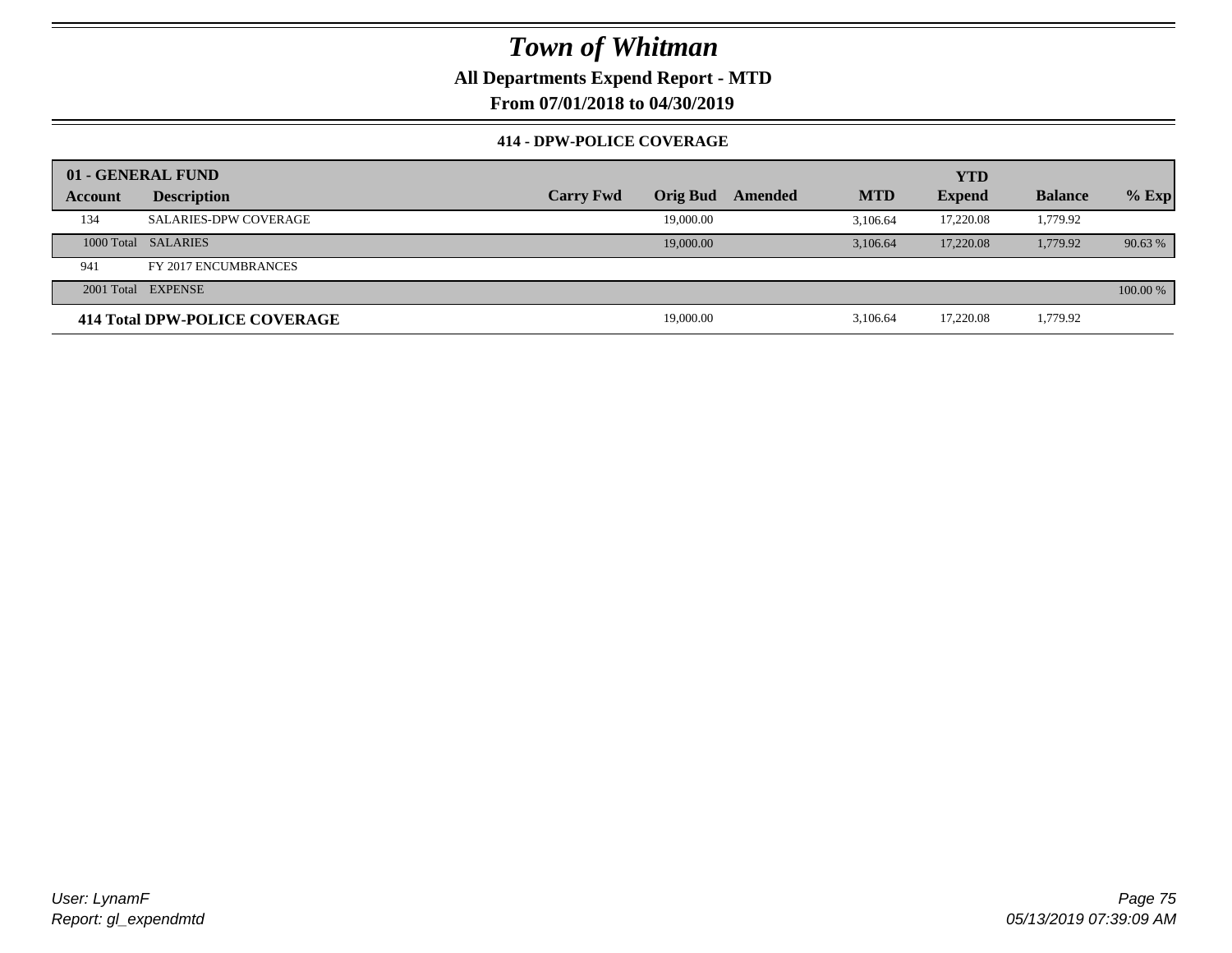### **All Departments Expend Report - MTD**

**From 07/01/2018 to 04/30/2019**

#### **423 - SNOW & ICE CONTROL**

|         | 01 - GENERAL FUND            |                  |                 |         |            | <b>YTD</b>    |                |          |
|---------|------------------------------|------------------|-----------------|---------|------------|---------------|----------------|----------|
| Account | <b>Description</b>           | <b>Carry Fwd</b> | <b>Orig Bud</b> | Amended | <b>MTD</b> | <b>Expend</b> | <b>Balance</b> | $%$ Exp  |
| 114     | DIVISIONAL LABOR-O.T.        |                  |                 |         |            | 46,915.11     | $-46,915.11$   |          |
|         | 1000 Total SALARIES          |                  |                 |         |            | 46.915.11     | $-46,915.11$   | 100.00 % |
| 272     | <b>EQUIPMENT RENTAL</b>      |                  |                 |         |            | 42,660.71     | $-42,660.71$   |          |
| 530     | <b>CHEMICALS</b>             |                  |                 |         |            | 70,505.33     | $-70,505.33$   |          |
| 585     | MISCELLANEOUS EXPENSE        |                  | 120,000.00      |         |            | 20,834.93     | 99,165.07      |          |
|         | 2000 Total EXPENSE           |                  | 120,000.00      |         |            | 134,000.97    | $-14,000.97$   | 111.66 % |
|         | 423 Total SNOW & ICE CONTROL |                  | 120,000.00      |         |            | 180,916.08    | $-60,916.08$   |          |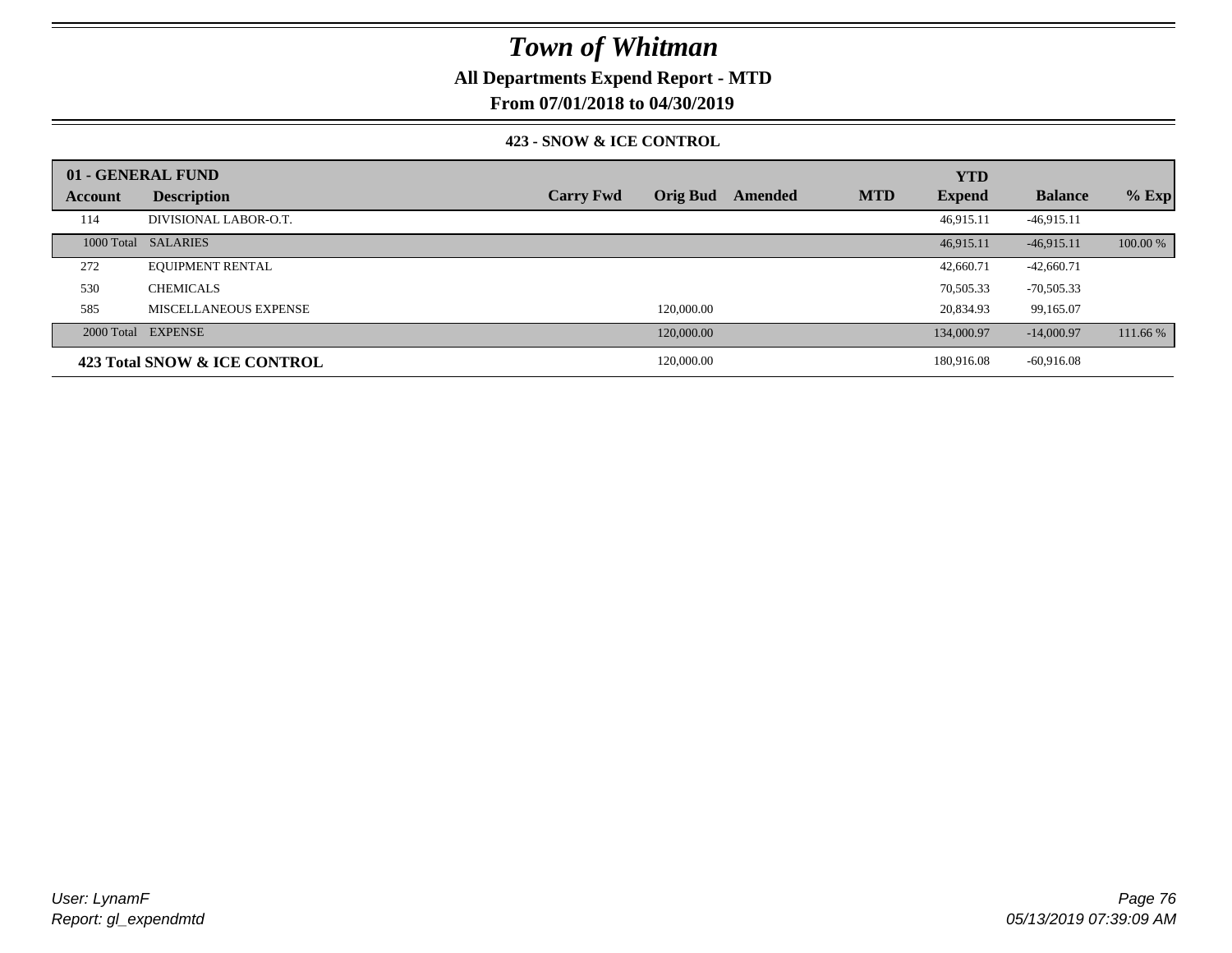### **All Departments Expend Report - MTD**

**From 07/01/2018 to 04/30/2019**

#### **424 - STREET LIGHTS**

|         | 01 - GENERAL FUND              |                  |                 |         |            | <b>YTD</b>    |                |          |
|---------|--------------------------------|------------------|-----------------|---------|------------|---------------|----------------|----------|
| Account | <b>Description</b>             | <b>Carry Fwd</b> | <b>Orig Bud</b> | Amended | <b>MTD</b> | <b>Expend</b> | <b>Balance</b> | $%$ Exp  |
| 210     | <b>ELECTRICITY</b>             |                  | 143,000.00      |         | 15,364.71  | 130,282.51    | 12,717.49      |          |
|         | 2000 Total EXPENSE             |                  | 143,000.00      |         | 15.364.71  | 130,282.51    | 12,717.49      | 91.10 %  |
| 940     | <b>FY2016 ENCUMBRANCES</b>     |                  |                 |         |            |               |                |          |
| 945     | <b>FY2013 ENCUMBRANCES</b>     |                  |                 |         |            |               |                |          |
| 953     | <b>FY2009 ENCUMBRANCES</b>     |                  |                 |         |            |               |                |          |
|         | 2001 Total EXPENSE             |                  |                 |         |            |               |                | 100.00 % |
|         | <b>424 Total STREET LIGHTS</b> |                  | 143,000.00      |         | 15.364.71  | 130,282.51    | 12,717.49      |          |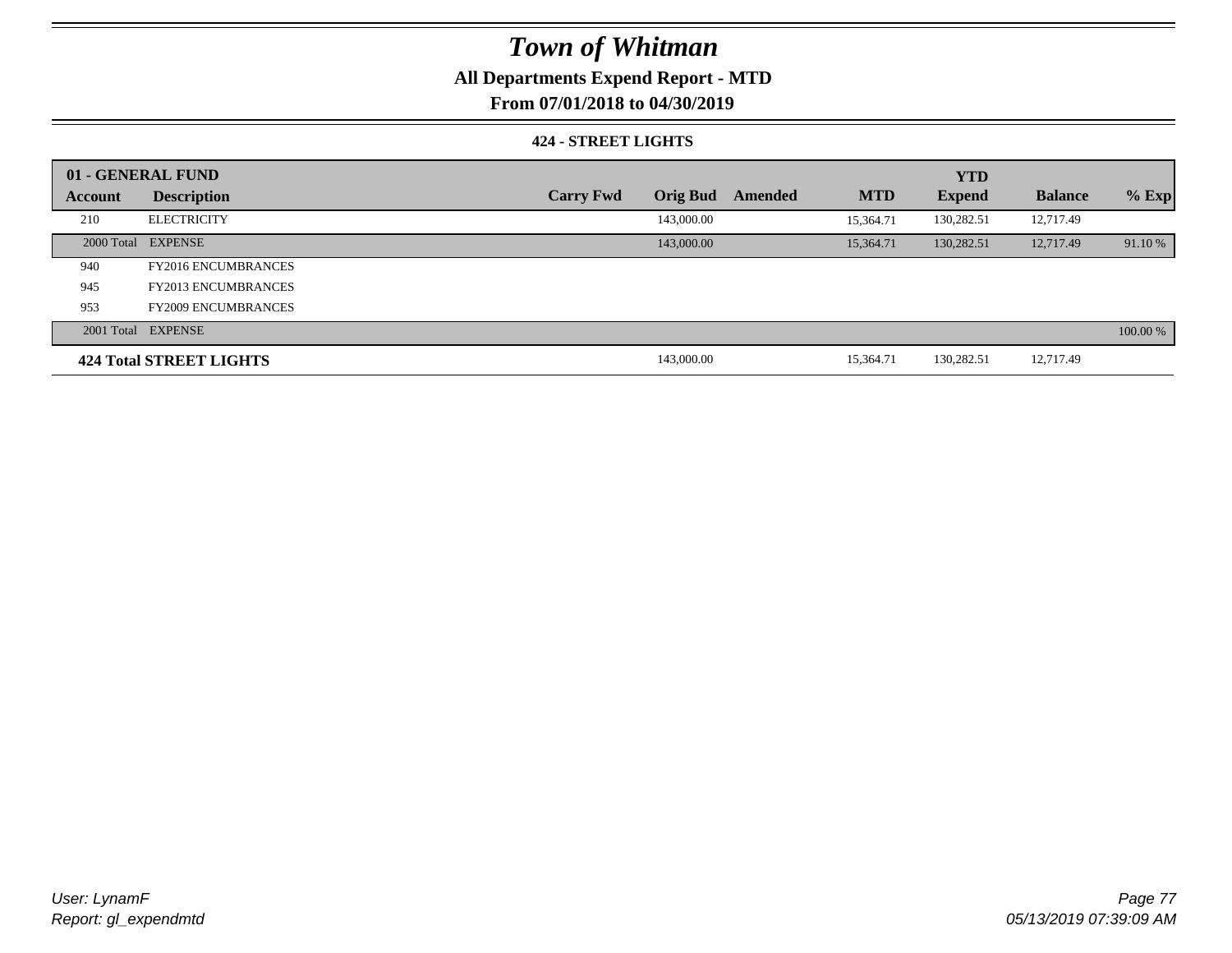**All Departments Expend Report - MTD**

**From 07/01/2018 to 04/30/2019**

#### **433 - DPW-WASTE COLLECTION & DISP.**

|            | 01 - GENERAL FUND                      |                  |                 |         |            | <b>YTD</b>    |                |          |
|------------|----------------------------------------|------------------|-----------------|---------|------------|---------------|----------------|----------|
| Account    | <b>Description</b>                     | <b>Carry Fwd</b> | <b>Orig Bud</b> | Amended | <b>MTD</b> | <b>Expend</b> | <b>Balance</b> | $%$ Exp  |
| 112        | <b>SALARIES</b>                        |                  |                 |         |            |               |                |          |
| 380        | <b>DISPOSAL COSTS</b>                  |                  | 1,199,800.00    |         | 91,580.42  | 840,662.56    | 359,137.44     |          |
| 585        | MISCELLANEOUS EXPENSE                  |                  |                 |         | 2,761.13   | 17,077.95     | $-17,077.95$   |          |
| 2000 Total | <b>EXPENSE</b>                         |                  | 1,199,800.00    |         | 94, 341.55 | 857,740.51    | 342,059.49     | 71.49 %  |
| 939        | <b>FY2015 ENCUMBRANCES</b>             |                  |                 |         |            |               |                |          |
| 943        | <b>FY2012 ENCUMBRANCES</b>             |                  |                 |         |            |               |                |          |
| 945        | FY2013 ENCUMBRANCES                    |                  |                 |         |            |               |                |          |
| 938        | FY 2018 ENCUMBRANCES                   | 62,146.95        |                 |         |            | 62,146.95     |                |          |
| 2001 Total | <b>EXPENSE</b>                         | 62,146.95        |                 |         |            | 62,146.95     |                | 100.00 % |
| 999        |                                        |                  |                 |         |            |               |                |          |
| 4496 Total | A.9STM6/5/97PUR.RECYCLING BINS         |                  |                 |         |            |               |                | 100.00 % |
|            | 433 Total DPW-WASTE COLLECTION & DISP. | 62,146.95        | 1,199,800.00    |         | 94, 341.55 | 919,887.46    | 342,059.49     |          |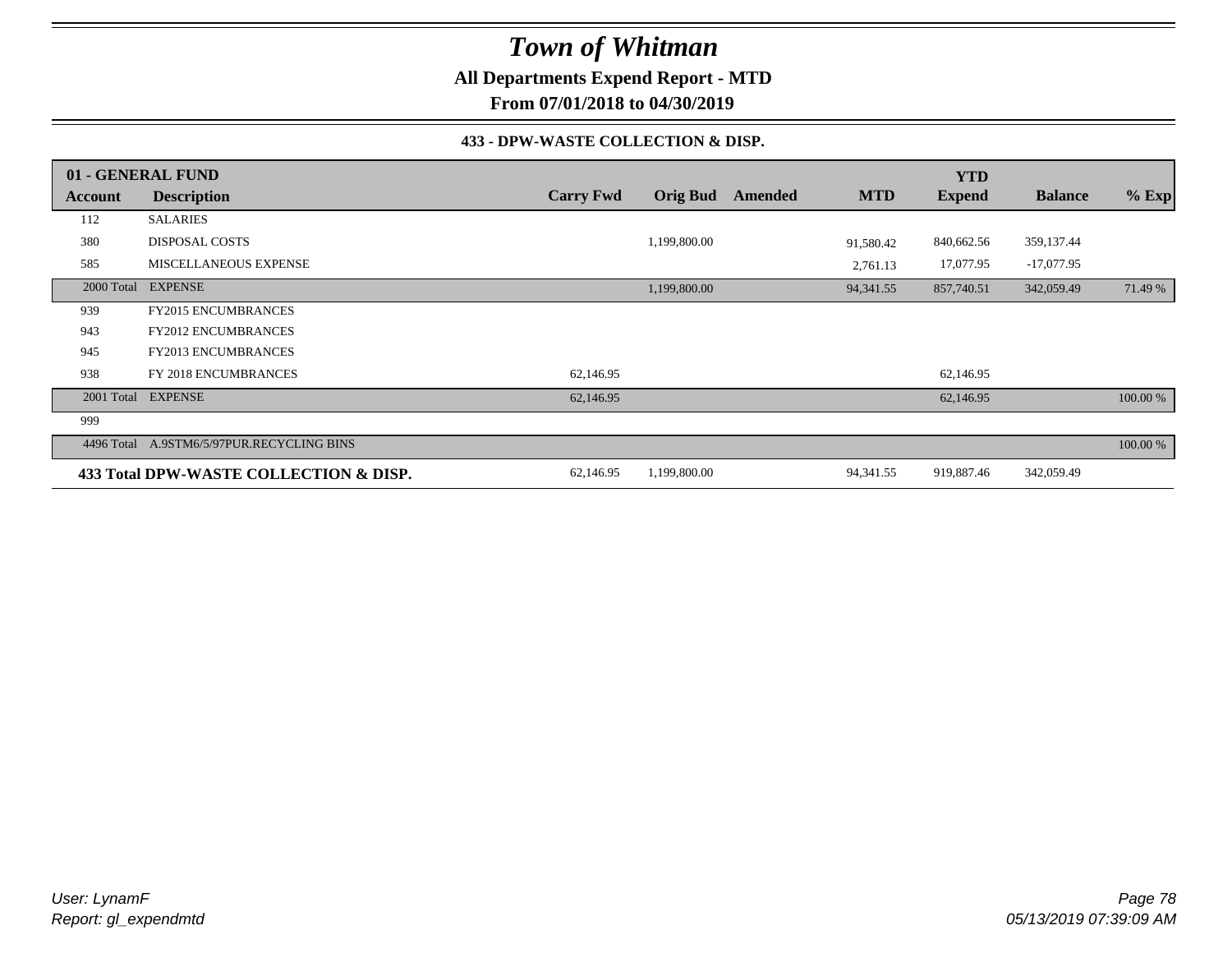**All Departments Expend Report - MTD**

### **From 07/01/2018 to 04/30/2019**

#### **452 - WATER PURCHASE**

|         | 01 - GENERAL FUND               |                  |                 |         |            | <b>YTD</b>    |                |          |
|---------|---------------------------------|------------------|-----------------|---------|------------|---------------|----------------|----------|
| Account | <b>Description</b>              | <b>Carry Fwd</b> | <b>Orig Bud</b> | Amended | <b>MTD</b> | <b>Expend</b> | <b>Balance</b> | $%$ Exp  |
| 230     | <b>WATER PURCHASE</b>           |                  |                 |         |            |               |                |          |
| 585     | MISCELLANEOUS EXPENSE           |                  |                 |         |            |               |                |          |
|         | 2000 Total EXPENSE              |                  |                 |         |            |               |                | 100.00 % |
| 940     | <b>FY2016 ENCUMBRANCES</b>      |                  |                 |         |            |               |                |          |
| 949     | <b>FY2014 ENCUMBRANCES</b>      |                  |                 |         |            |               |                |          |
|         | 2001 Total EXPENSE              |                  |                 |         |            |               |                | 100.00 % |
|         | <b>452 Total WATER PURCHASE</b> |                  |                 |         |            |               |                |          |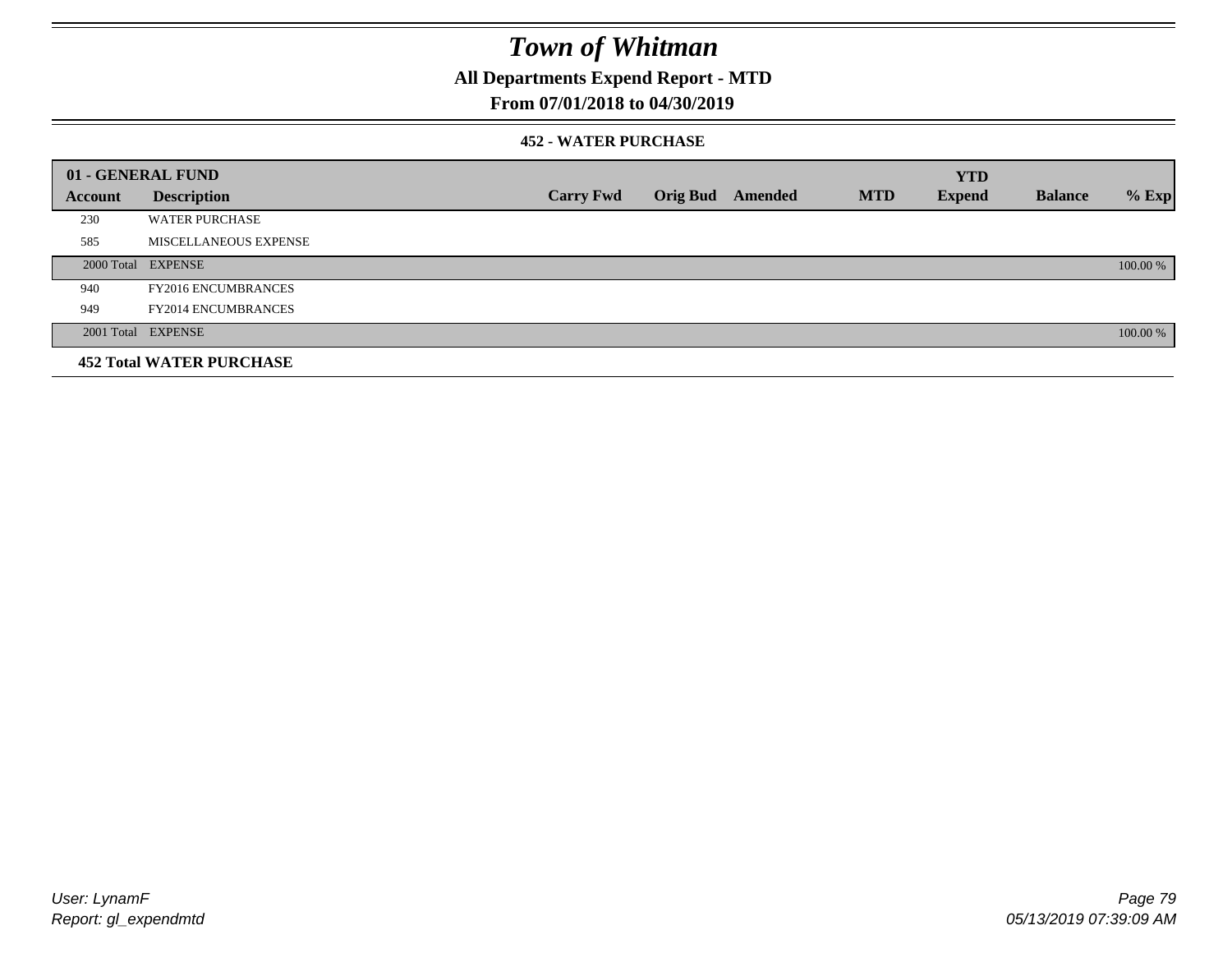**All Departments Expend Report - MTD**

**From 07/01/2018 to 04/30/2019**

### **492 - CARE OF SOLDIERS GRAVES**

|         | 01 - GENERAL FUND                        |                  |          |         |            | YTD           |                |          |
|---------|------------------------------------------|------------------|----------|---------|------------|---------------|----------------|----------|
| Account | <b>Description</b>                       | <b>Carry Fwd</b> | Orig Bud | Amended | <b>MTD</b> | <b>Expend</b> | <b>Balance</b> | $%$ Exp  |
| 240     | BUILDING & GROUNDS MAINT.                |                  | 1,500.00 |         |            | 1,500.00      |                |          |
|         | 2000 Total EXPENSE                       |                  | 1,500.00 |         |            | 1,500.00      |                | 100.00 % |
|         | <b>492 Total CARE OF SOLDIERS GRAVES</b> |                  | 1,500.00 |         |            | 1,500.00      |                |          |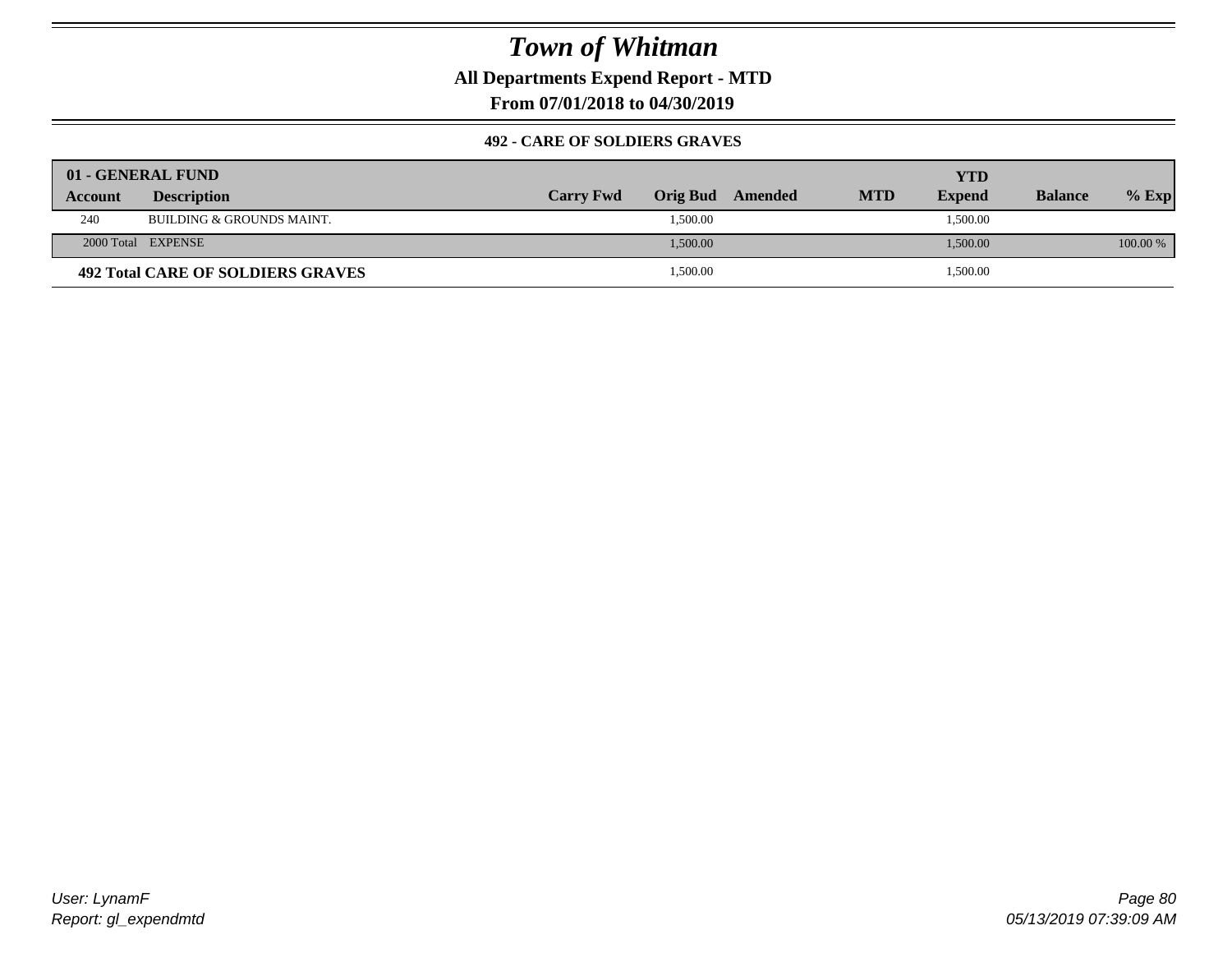### **All Departments Expend Report - MTD**

**From 07/01/2018 to 04/30/2019**

#### **510 - BOARD OF HEALTH**

|         | 01 - GENERAL FUND            |                  |           |                         |            | <b>YTD</b>    |                |          |
|---------|------------------------------|------------------|-----------|-------------------------|------------|---------------|----------------|----------|
| Account | <b>Description</b>           | <b>Carry Fwd</b> |           | <b>Orig Bud</b> Amended | <b>MTD</b> | <b>Expend</b> | <b>Balance</b> | $%$ Exp  |
| 110     | SALARIES-BOARD MEMBERS       |                  |           |                         |            |               |                |          |
|         | 1001 Total SALARIES          |                  |           |                         |            |               |                | 100.00 % |
| 120     | <b>SALARIES-PART TIME</b>    |                  | 66,127.00 |                         | 6,358.35   | 54,681.81     | 11,445.19      |          |
|         | 1002 Total SALARIES          |                  | 66,127.00 |                         | 6,358.35   | 54,681.81     | 11,445.19      | 82.69 %  |
| 121     | <b>CLERICAL I</b>            |                  | 25,366.00 |                         | 2,524.36   | 20,969.33     | 4,396.67       |          |
|         | 1003 Total SALARIES          |                  | 25,366.00 |                         | 2,524.36   | 20,969.33     | 4,396.67       | 82.66 %  |
| 123     | RECORDING SECRETARY          |                  | 3,571.00  |                         | 169.00     | 1,787.50      | 1,783.50       |          |
|         | 1004 Total SALARIES          |                  | 3,571.00  |                         | 169.00     | 1,787.50      | 1,783.50       | 50.05 %  |
| 133     | <b>ASSISTANT</b>             |                  |           | 1,800.00                | 53.04      | 318.24        | 1,481.76       |          |
|         | 1005 Total SALARIES          |                  |           | 1,800.00                | 53.04      | 318.24        | 1,481.76       | 17.68 %  |
| 126     | <b>CLERICAL II</b>           |                  | 1,400.00  |                         |            | 341.46        | 1,058.54       |          |
|         | 1006 Total SALARIES          |                  | 1,400.00  |                         |            | 341.46        | 1,058.54       | 24.39 %  |
| 482     | RESERVE FUND TRANS.-SALARIES |                  |           |                         |            |               |                |          |
| 483     | RESERVE FUND TRANS.-VACATION |                  |           |                         |            |               |                |          |
|         | 1019 Total SALARIES          |                  |           |                         |            |               |                | 100.00 % |
| 150     | ANIMAL INSPECTOR             |                  | 990.00    | 600.00                  |            | 960.00        | 630.00         |          |
| 151     | <b>BURIAL DEAD ANIMALS</b>   |                  |           |                         |            |               |                |          |
| 315     | <b>BURIAL AGENT</b>          |                  | 275.00    |                         |            | 137.50        | 137.50         |          |
| 316     | <b>LABORATORY FEES</b>       |                  |           |                         |            |               |                |          |
| 340     | <b>TELEPHONE</b>             |                  |           |                         |            |               |                |          |
| 343     | CELL PHONES                  |                  |           |                         |            |               |                |          |
| 420     | OFFICE SUPPLIES              |                  |           |                         | 80.49      | 933.03        | $-933.03$      |          |
| 501     | PREMIUM ON SALE OF BONDS     |                  |           |                         |            |               |                |          |
| 585     | MISCELLANEOUS EXPENSE        |                  | 2,500.00  |                         |            | 263.61        | 2,236.39       |          |
| 730     | <b>ASSOCIATION DUES</b>      |                  |           |                         |            | 270.00        | $-270.00$      |          |
| 731     | <b>MEETINGS</b>              |                  |           |                         |            |               |                |          |
| 737     | RABID ANIMAL EXPENSE         |                  | 200.00    |                         |            |               | 200.00         |          |
| 738     | HOUSEHOLD HAZARDOUS WASTE    |                  | 3,500.00  |                         |            | 575.70        | 2,924.30       |          |
|         | 2000 Total EXPENSE           |                  | 7,465.00  | 600.00                  | 80.49      | 3,139.84      | 4,925.16       | 38.93 %  |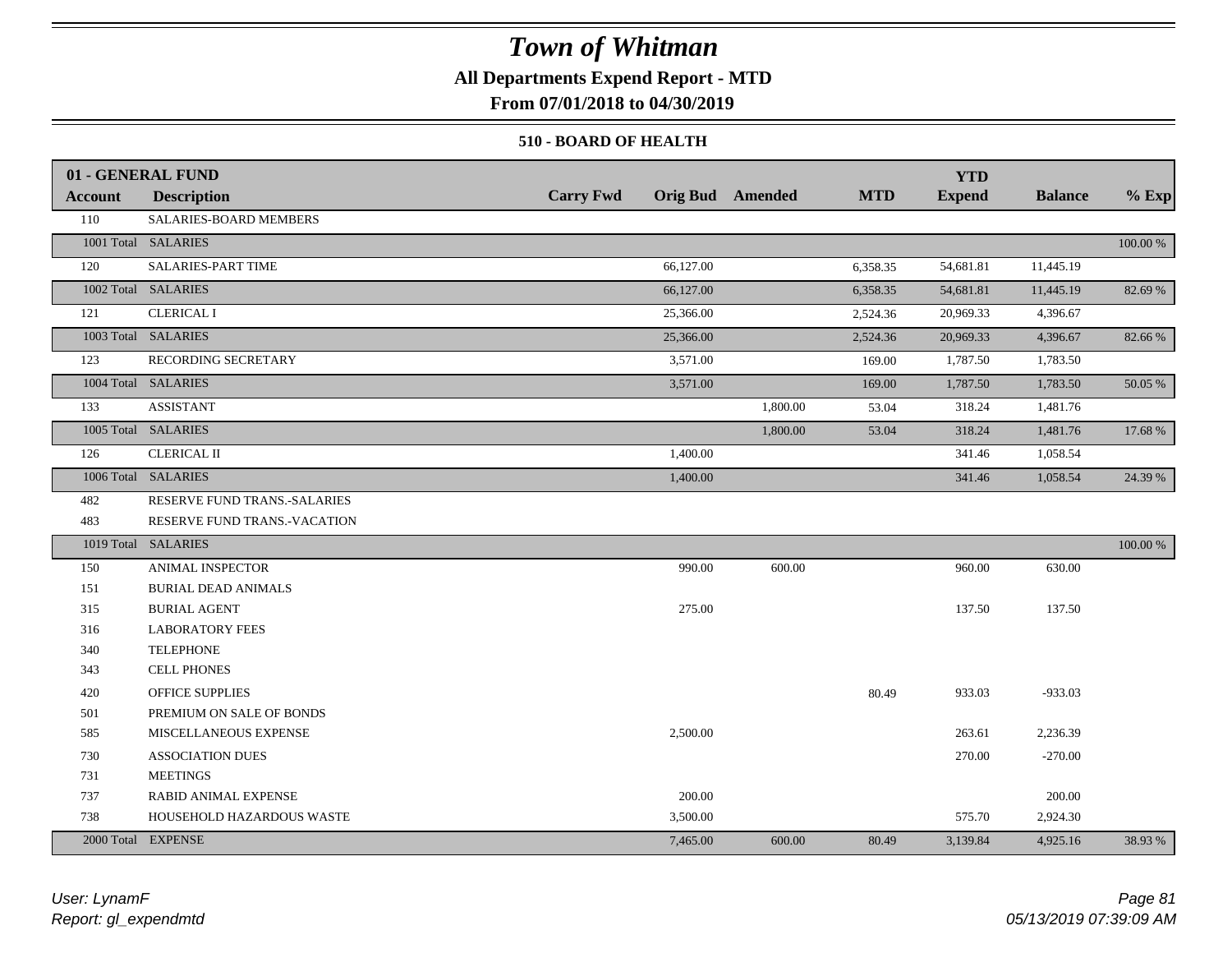### **All Departments Expend Report - MTD**

**From 07/01/2018 to 04/30/2019**

#### **510 - BOARD OF HEALTH**

|            | 01 - GENERAL FUND                           |                  |                 |          |            | <b>YTD</b>    |                |             |
|------------|---------------------------------------------|------------------|-----------------|----------|------------|---------------|----------------|-------------|
| Account    | <b>Description</b>                          | <b>Carry Fwd</b> | <b>Orig Bud</b> | Amended  | <b>MTD</b> | <b>Expend</b> | <b>Balance</b> | $%$ Exp     |
| 710        | IN STATE TRAVEL                             |                  | 1,443.00        |          | 19.14      | 294.54        | 1,148.46       |             |
| 938        | FY 2018 ENCUMBRANCES                        | 131.50           |                 |          |            | 131.50        |                |             |
| 2001 Total | <b>EXPENSE</b>                              | 131.50           | 1,443.00        |          | 19.14      | 426.04        | 1,148.46       | 27.05 %     |
| 940        | <b>FY2016 ENCUMBRANCES</b>                  |                  |                 |          |            |               |                |             |
| 2002 Total | <b>EXPENSE</b>                              |                  |                 |          |            |               |                | $100.00~\%$ |
| 999        |                                             |                  | 3,000.00        |          |            |               | 3,000.00       |             |
| 4448 Total | ART12 ATM5/18 SHARPS COLLECTION KIOSK       |                  | 3,000.00        |          |            |               | 3,000.00       | 0.00 %      |
| 999        |                                             | 904.30           |                 |          |            | 904.30        |                |             |
|            | 4451 Total A.6 ATM 5/16 HAZ.WASTE.DAY       | 904.30           |                 |          |            | 904.30        |                | 100.00 %    |
| 999        |                                             |                  |                 |          |            |               |                |             |
|            | 4456 Total S2ATM5/18SECURITYIMPCONLEYSCHOOL |                  |                 |          |            |               |                | 100.00 %    |
| 999        |                                             | 1,500.00         |                 |          |            |               | 1,500.00       |             |
|            | 4543 Total A.14 ATM5/17 B.O.H.SITE TRAINING | 1,500.00         |                 |          |            |               | 1,500.00       | 0.00 %      |
|            | 510 Total BOARD OF HEALTH                   | 2,535.80         | 108,372.00      | 2,400.00 | 9,204.38   | 82,568.52     | 30,739.28      |             |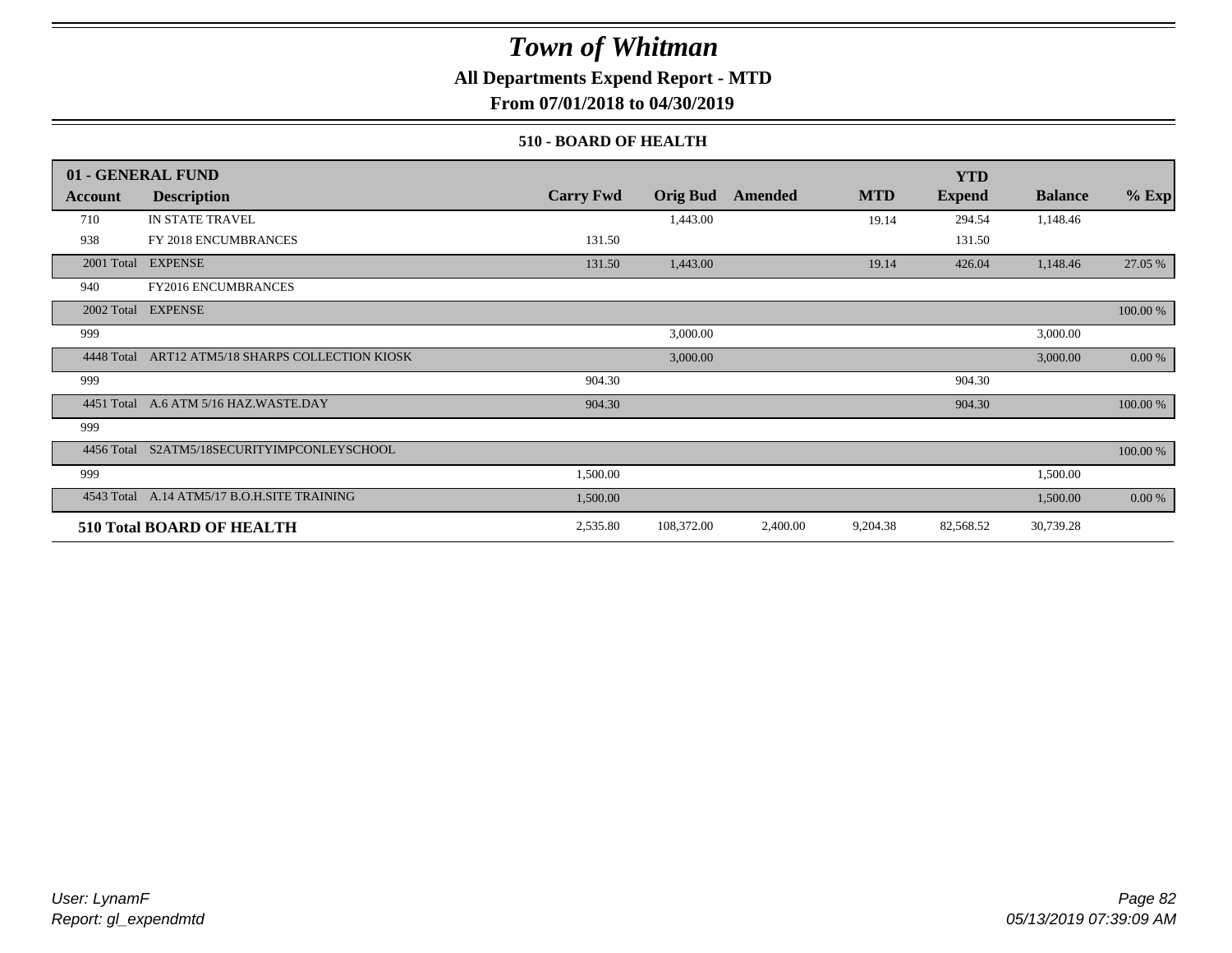**All Departments Expend Report - MTD**

**From 07/01/2018 to 04/30/2019**

#### **519 - BOH-SEWER HOOK-UP INSPECTORS**

|         | 01 - GENERAL FUND                      |                  |                         |            | YTD           |                |          |
|---------|----------------------------------------|------------------|-------------------------|------------|---------------|----------------|----------|
| Account | <b>Description</b>                     | <b>Carry Fwd</b> | <b>Orig Bud</b> Amended | <b>MTD</b> | <b>Expend</b> | <b>Balance</b> | $%$ Exp  |
| 120     | SALARIES-PART TIME                     |                  |                         |            |               |                |          |
|         | 1000 Total SALARIES                    |                  |                         |            |               |                | 100.00 % |
|         | 519 Total BOH-SEWER HOOK-UP INSPECTORS |                  |                         |            |               |                |          |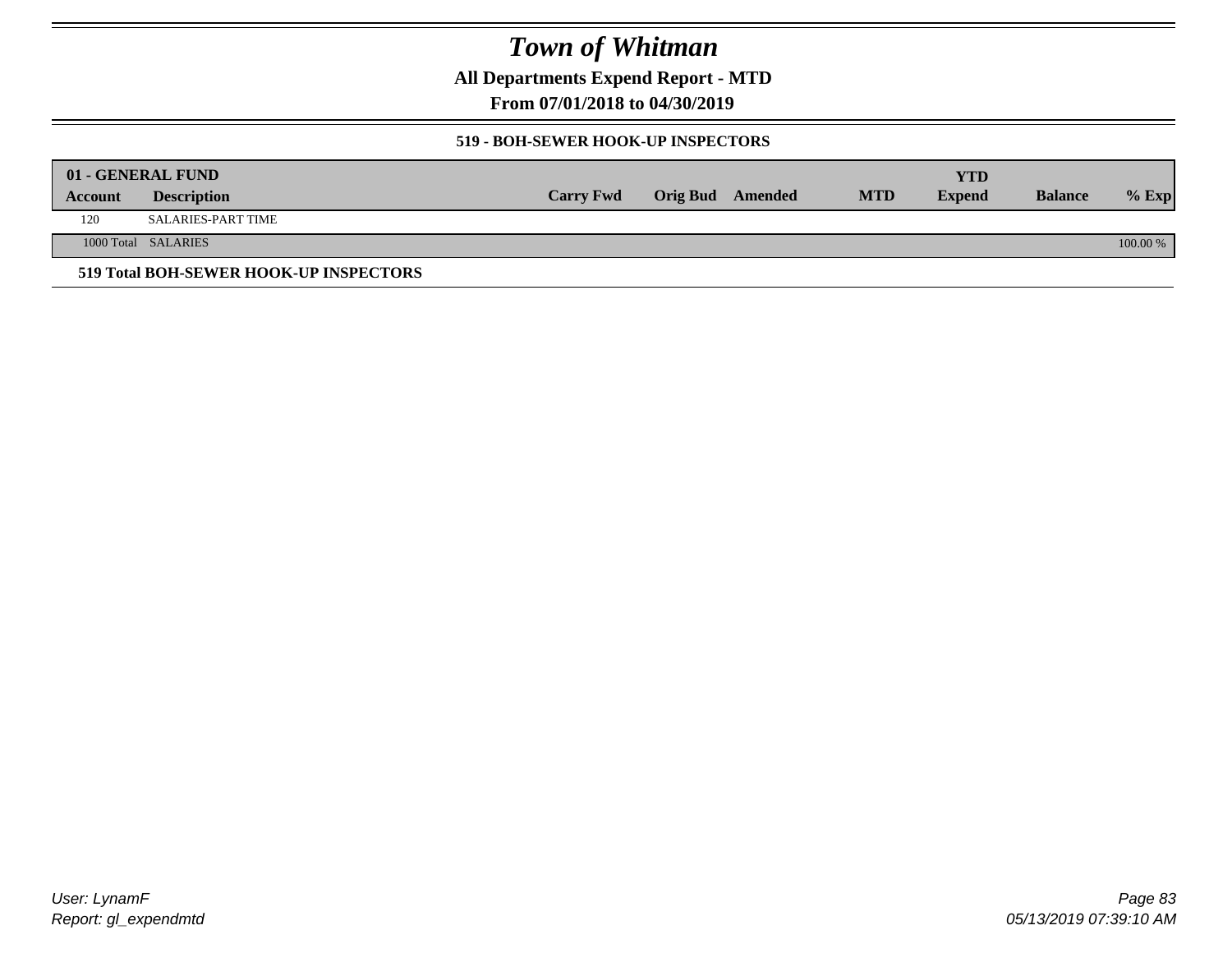## **All Departments Expend Report - MTD**

### **From 07/01/2018 to 04/30/2019**

#### **522 - VISITING NURSE**

|         | 01 - GENERAL FUND          |                  |                 |         |            | <b>YTD</b>    |                |          |
|---------|----------------------------|------------------|-----------------|---------|------------|---------------|----------------|----------|
| Account | <b>Description</b>         | <b>Carry Fwd</b> | <b>Orig Bud</b> | Amended | <b>MTD</b> | <b>Expend</b> | <b>Balance</b> | $%$ Exp  |
| 300     | MEDICAL & DENTAL EXPENSE   |                  | 15,000.00       |         | 821.42     | 6,571.36      | 8,428.64       |          |
|         | 2000 Total EXPENSE         |                  | 15,000.00       |         | 821.42     | 6.571.36      | 8.428.64       | 43.80 %  |
| 946     | <b>FY2010 ENCUMBRANCES</b> |                  |                 |         |            |               |                |          |
|         | 2001 Total EXPENSE         |                  |                 |         |            |               |                | 100.00 % |
|         | 522 Total VISITING NURSE   |                  | 15,000.00       |         | 821.42     | 6,571.36      | 8,428.64       |          |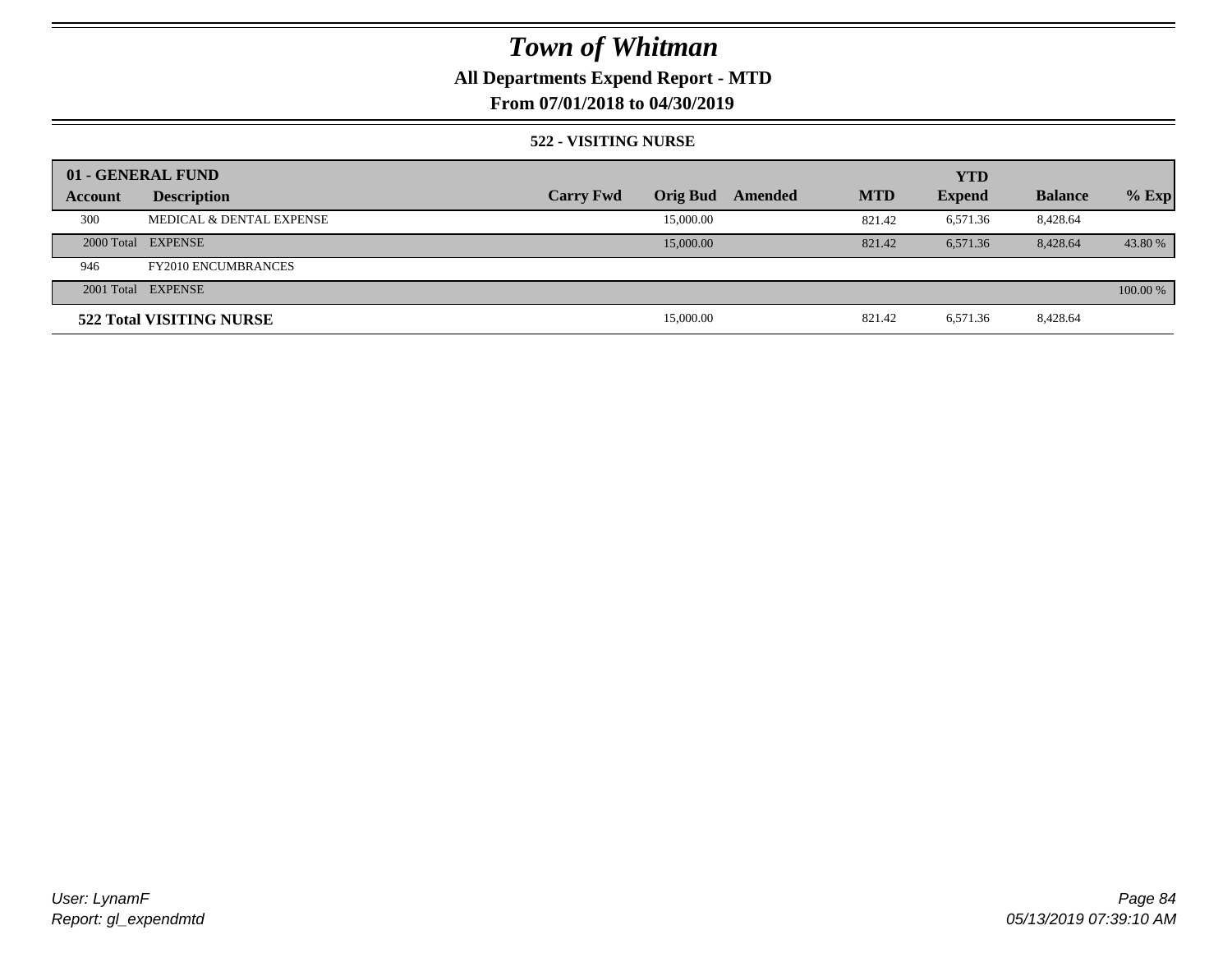## **All Departments Expend Report - MTD**

### **From 07/01/2018 to 04/30/2019**

### **524 - DENTAL**

|         | 01 - GENERAL FUND       |                  |                  |            | <b>YTD</b>    |                |          |
|---------|-------------------------|------------------|------------------|------------|---------------|----------------|----------|
| Account | <b>Description</b>      | <b>Carry Fwd</b> | Orig Bud Amended | <b>MTD</b> | <b>Expend</b> | <b>Balance</b> | $%$ Exp  |
| 730     | <b>ASSOCIATION DUES</b> |                  |                  |            |               |                |          |
|         | 2000 Total EXPENSE      |                  |                  |            |               |                | 100.00 % |
|         | <b>524 Total DENTAL</b> |                  |                  |            |               |                |          |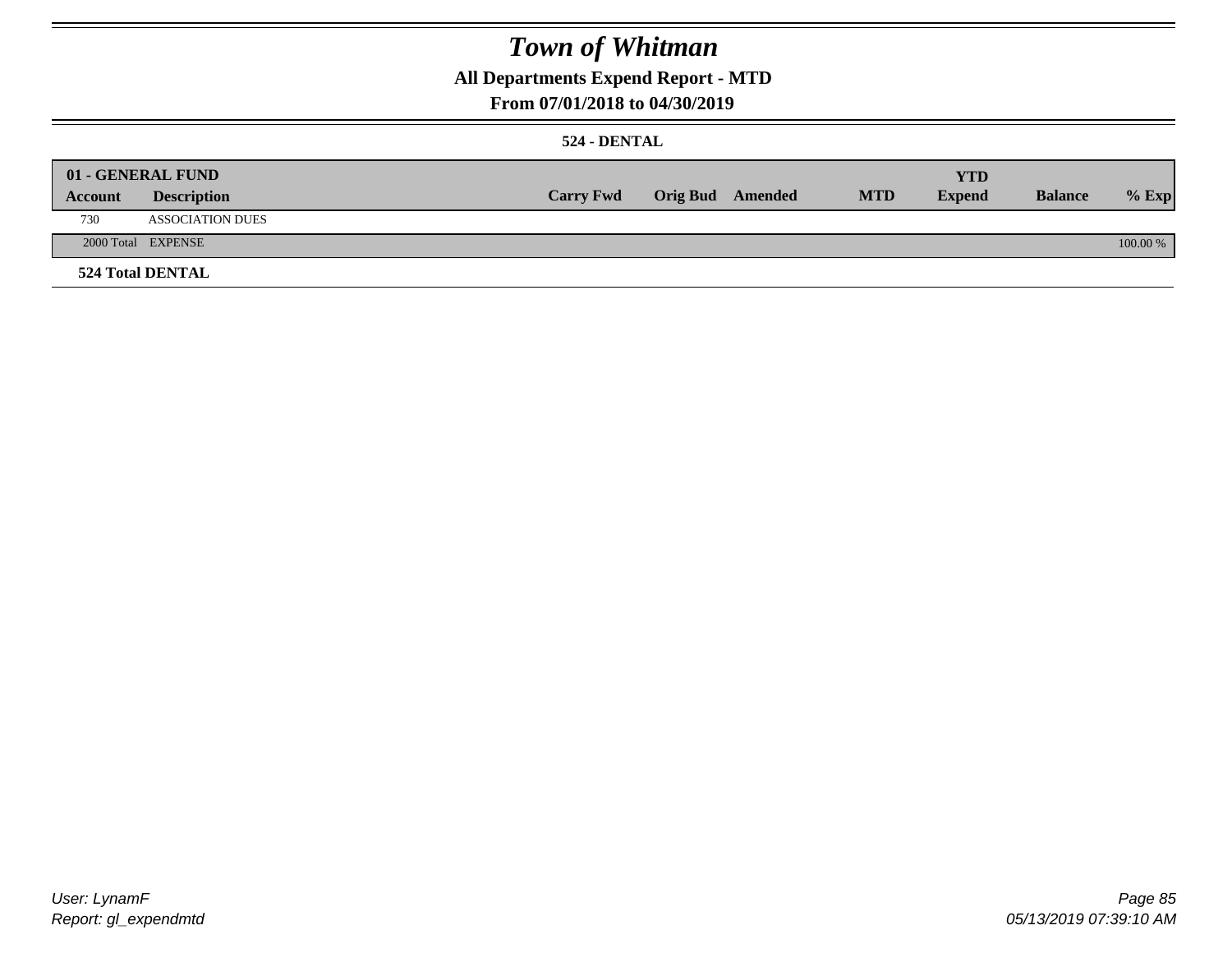## **All Departments Expend Report - MTD**

**From 07/01/2018 to 04/30/2019**

### **541 - COUNCIL ON AGING**

|                | 01 - GENERAL FUND                        |                  |           |                         |            | <b>YTD</b>    |                |          |
|----------------|------------------------------------------|------------------|-----------|-------------------------|------------|---------------|----------------|----------|
| <b>Account</b> | <b>Description</b>                       | <b>Carry Fwd</b> |           | <b>Orig Bud</b> Amended | <b>MTD</b> | <b>Expend</b> | <b>Balance</b> | $%$ Exp  |
| 111            | SALARIES-ADMINSTRATIVE                   |                  | 67,449.00 |                         | 6,485.50   | 55,775.30     | 11,673.70      |          |
| 138            | <b>SICK LEAVE BUY-BACK</b>               |                  |           |                         |            |               |                |          |
| 146            | SALARIES-LONGEVITY                       |                  |           |                         |            |               |                |          |
|                | 1000 Total SALARIES                      |                  | 67,449.00 |                         | 6,485.50   | 55,775.30     | 11,673.70      | 82.69 %  |
| 121            | <b>CLERICAL I</b>                        |                  | 41,828.00 |                         | 4,021.90   | 34,457.90     | 7,370.10       |          |
|                | 1001 Total SALARIES                      |                  | 41,828.00 |                         | 4,021.90   | 34,457.90     | 7,370.10       | 82.37 %  |
| 117            | CUSTODIAL                                |                  |           |                         |            |               |                |          |
|                | 1002 Total SALARIES                      |                  |           |                         |            |               |                | 100.00 % |
| 157            | <b>BUS DRIVER</b>                        |                  | 35,924.00 |                         | 2,777.00   | 23,229.51     | 12,694.49      |          |
|                | 1003 Total SALARIES                      |                  | 35,924.00 |                         | 2,777.00   | 23,229.51     | 12,694.49      | 64.66 %  |
| 129            | ADDITIONAL CLERICAL                      |                  | 33,634.00 |                         | 3,234.00   | 27,812.40     | 5,821.60       |          |
|                | 1004 Total SALARIES                      |                  | 33,634.00 |                         | 3,234.00   | 27,812.40     | 5,821.60       | 82.69 %  |
| 131            | <b>SOCIAL WORKER</b>                     |                  | 33,109.00 |                         | 3,182.55   | 27,369.93     | 5,739.07       |          |
|                | 1005 Total SALARIES                      |                  | 33,109.00 |                         | 3,182.55   | 27,369.93     | 5,739.07       | 82.66%   |
| 210            | <b>ELECTRICITY</b>                       |                  |           |                         | 281.97     | 3,074.62      | $-3,074.62$    |          |
| 212            | <b>GAS (NATURAL)</b>                     |                  |           |                         | 209.25     | 1,674.49      | $-1,674.49$    |          |
| 242            | <b>VEHICLE MAINTENANCE</b>               |                  |           |                         |            |               |                |          |
| 340            | <b>TELEPHONE</b>                         |                  |           |                         |            |               |                |          |
| 343            | <b>CELL PHONES</b>                       |                  |           |                         | 102.98     | 1,023.80      | $-1,023.80$    |          |
| 420            | <b>OFFICE SUPPLIES</b>                   |                  |           |                         |            | 1,339.15      | $-1,339.15$    |          |
| 481            | <b>GASOLINE</b>                          |                  |           |                         |            |               |                |          |
| 585            | MISCELLANEOUS EXPENSE                    |                  | 15,157.00 |                         | 47.07      | 399.64        | 14,757.36      |          |
| 430            | <b>BUILDING MAINTENANCE &amp; REPAIR</b> |                  |           |                         | 54.00      | 3,320.48      | $-3,320.48$    |          |
| 710            | IN STATE TRAVEL                          |                  |           |                         |            | 83.26         | $-83.26$       |          |
| 730            | <b>ASSOCIATION DUES</b>                  |                  |           |                         |            |               |                |          |
| 731            | <b>MEETINGS</b>                          |                  |           |                         |            |               |                |          |
| 870            | OFFICE EQUIPMENT                         |                  |           |                         |            |               |                |          |
|                | 2000 Total EXPENSE                       |                  | 15,157.00 |                         | 695.27     | 10,915.44     | 4,241.56       | 72.01 %  |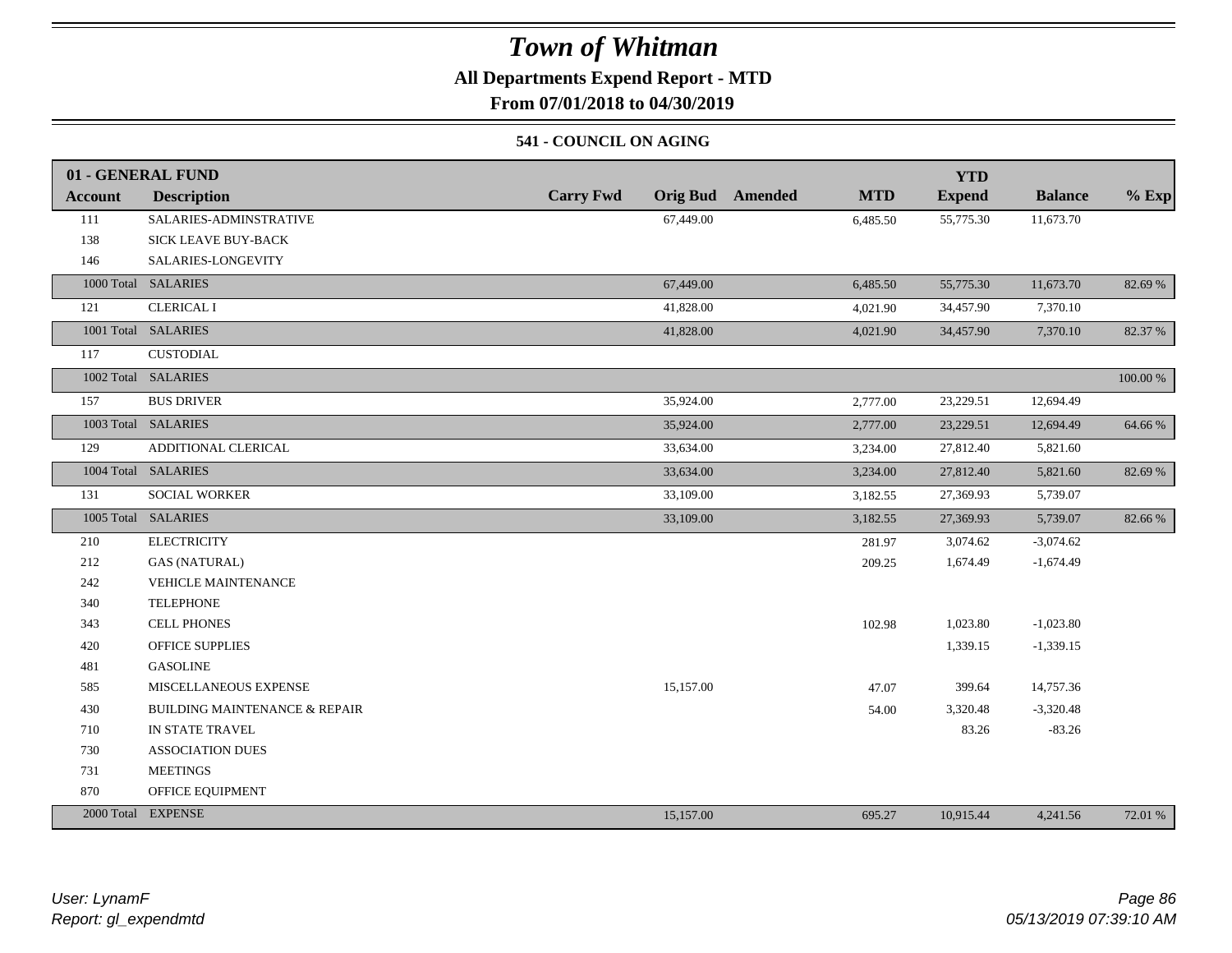### **All Departments Expend Report - MTD**

### **From 07/01/2018 to 04/30/2019**

#### **541 - COUNCIL ON AGING**

|         | 01 - GENERAL FUND                                |                  |                 |         |            | <b>YTD</b>    |                |          |
|---------|--------------------------------------------------|------------------|-----------------|---------|------------|---------------|----------------|----------|
| Account | <b>Description</b>                               | <b>Carry Fwd</b> | <b>Orig Bud</b> | Amended | <b>MTD</b> | <b>Expend</b> | <b>Balance</b> | $%$ Exp  |
| 940     | <b>FY2016 ENCUMBRANCES</b>                       |                  |                 |         |            |               |                |          |
| 941     | FY 2017 ENCUMBRANCES                             |                  |                 |         |            |               |                |          |
| 943     | FY2012 ENCUMBRANCES                              |                  |                 |         |            |               |                |          |
| 945     | <b>FY2013 ENCUMBRANCES</b>                       |                  |                 |         |            |               |                |          |
|         | 2002 Total EXPENSE                               |                  |                 |         |            |               |                | 100.00 % |
| 999     |                                                  |                  |                 |         |            |               |                |          |
|         | 4492 Total A.6 STM 5/7/12 PUR.CHAIRS-SENIOR CTR. |                  |                 |         |            |               |                | 100.00 % |
| 999     |                                                  |                  |                 |         |            |               |                |          |
|         | 4493 Total A19 ATM 5/12 C.O.A. BUILDING REPAIRS  |                  |                 |         |            |               |                | 100.00 % |
| 999     |                                                  |                  |                 |         |            |               |                |          |
|         | 4494 Total A.5STM5/17TOWN SHR.WHL CHR.EQ.BUS     |                  |                 |         |            |               |                | 100.00 % |
| 999     |                                                  |                  |                 |         |            |               |                |          |
|         | 4557 Total A.17 ATM 5/13 REPAVE COA PARKING LOT  |                  |                 |         |            |               |                | 100.00 % |
| 999     |                                                  |                  |                 |         |            |               |                |          |
|         | 4563 Total A.27A ATM 5/16 AIR COND. SEN.CTR.     |                  |                 |         |            |               |                | 100.00 % |
|         | 541 Total COUNCIL ON AGING                       |                  | 227,101.00      |         | 20,396.22  | 179,560.48    | 47,540.52      |          |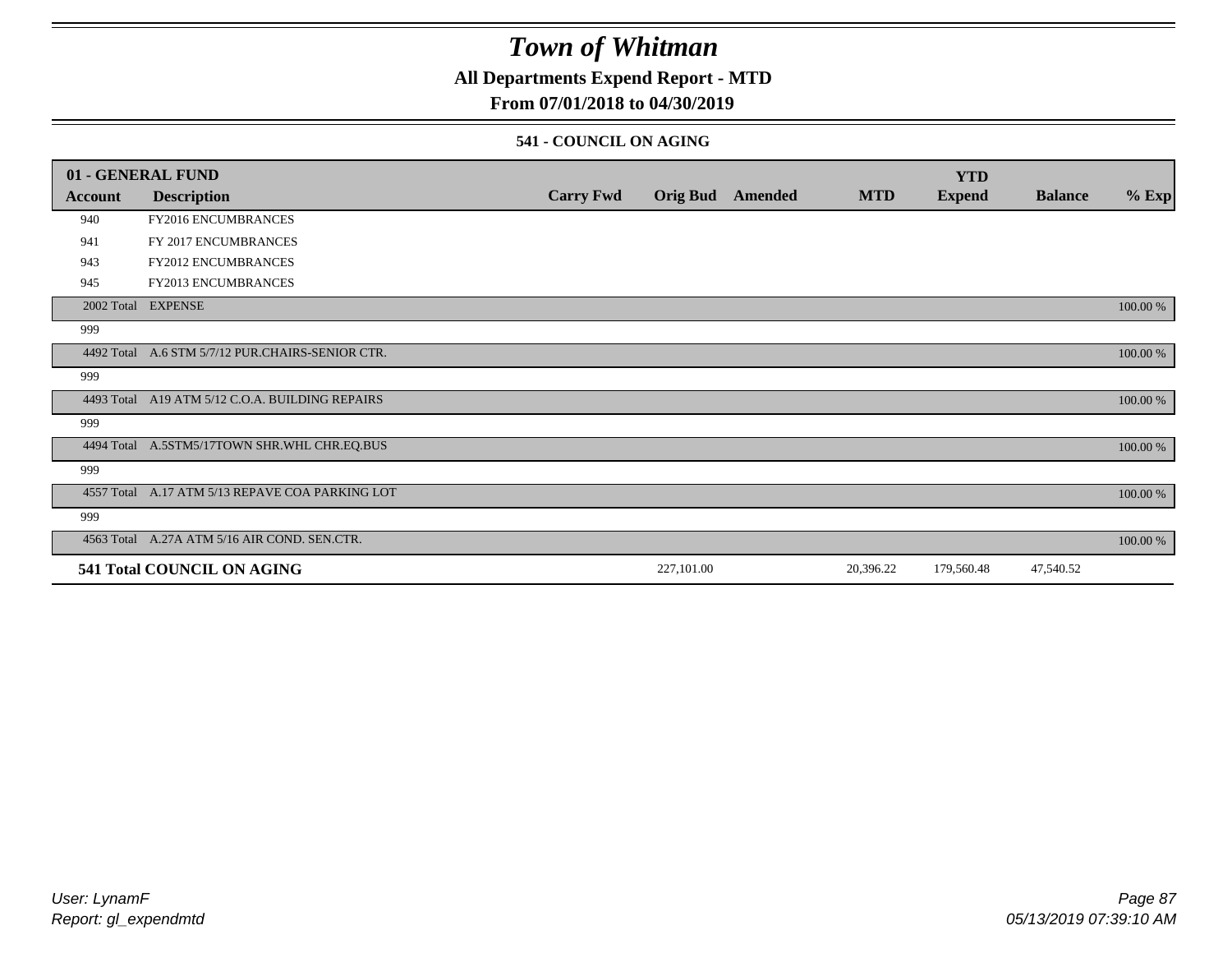**All Departments Expend Report - MTD**

### **From 07/01/2018 to 04/30/2019**

#### **543 - VETERANS SERVICES**

|            | 01 - GENERAL FUND                  |                  |           |                  |            | <b>YTD</b>    |                |           |
|------------|------------------------------------|------------------|-----------|------------------|------------|---------------|----------------|-----------|
| Account    | <b>Description</b>                 | <b>Carry Fwd</b> |           | Orig Bud Amended | <b>MTD</b> | <b>Expend</b> | <b>Balance</b> | $%$ Exp   |
| 112        | <b>SALARIES</b>                    |                  |           |                  |            |               |                |           |
| 1000 Total | <b>SALARIES</b>                    |                  |           |                  |            |               |                | 100.00 %  |
| 120        | <b>SALARIES-PART TIME</b>          |                  |           |                  |            |               |                |           |
| 1001 Total | <b>SALARIES</b>                    |                  |           |                  |            |               |                | 100.00 %  |
| 330        | <b>DISTRICT SERVICES</b>           |                  | 50,000.00 |                  |            | 17,905.66     | 32,094.34      |           |
| 340        | <b>TELEPHONE</b>                   |                  |           |                  |            |               |                |           |
| 343        | <b>CELL PHONES</b>                 |                  |           |                  | 51.49      | 511.90        | $-511.90$      |           |
| 420        | <b>OFFICE SUPPLIES</b>             |                  |           |                  |            |               |                |           |
| 585        | MISCELLANEOUS EXPENSE              |                  | 1,500.00  |                  |            |               | 1,500.00       |           |
| 730        | <b>ASSOCIATION DUES</b>            |                  |           |                  |            |               |                |           |
| 731        | <b>MEETINGS</b>                    |                  |           |                  |            |               |                |           |
| 2000 Total | <b>EXPENSE</b>                     |                  | 51,500.00 |                  | 51.49      | 18,417.56     | 33,082.44      | 35.76 %   |
| 710        | IN STATE TRAVEL                    |                  | 1,000.00  |                  |            |               | 1,000.00       |           |
| 2001 Total | <b>EXPENSE</b>                     |                  | 1,000.00  |                  |            |               | 1,000.00       | $0.00 \%$ |
| 999        |                                    |                  |           |                  |            |               |                |           |
| 4412 Total | TRI-TOWN PARADE                    |                  |           |                  |            |               |                | 100.00 %  |
|            | <b>543 Total VETERANS SERVICES</b> |                  | 52,500.00 |                  | 51.49      | 18,417.56     | 34,082.44      |           |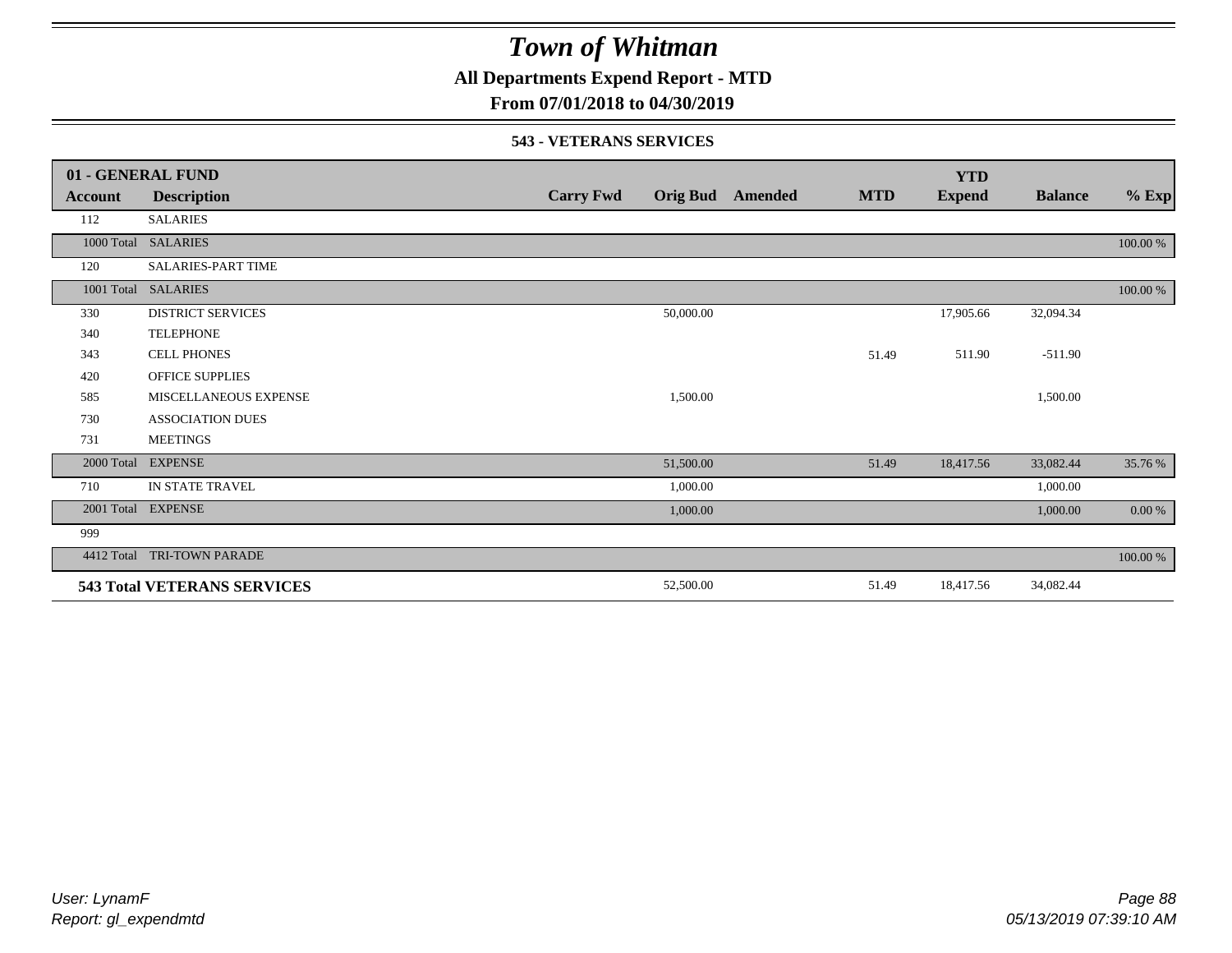## **All Departments Expend Report - MTD**

**From 07/01/2018 to 04/30/2019**

#### **544 - VETERANS BENEFITS**

|         | 01 - GENERAL FUND                  |                  |                 |         |            | <b>YTD</b>    |                |         |
|---------|------------------------------------|------------------|-----------------|---------|------------|---------------|----------------|---------|
| Account | <b>Description</b>                 | <b>Carry Fwd</b> | <b>Orig Bud</b> | Amended | <b>MTD</b> | <b>Expend</b> | <b>Balance</b> | $%$ Exp |
| 585     | MISCELLANEOUS EXPENSE              |                  |                 |         | 6,400.00   | 6,400.00      | $-6,400.00$    |         |
| 770     | <b>SUBSISTENCE</b>                 |                  | 180,000.00      |         | 16,017.86  | 151,457.19    | 28,542.81      |         |
| 771     | <b>FOOD</b>                        |                  |                 |         |            |               |                |         |
| 772     | <b>FUEL</b>                        |                  |                 |         |            |               |                |         |
| 773     | <b>HOSPITAL</b>                    |                  |                 |         |            |               |                |         |
| 774     | <b>MEDICAL CARE</b>                |                  |                 |         |            |               |                |         |
| 775     | <b>MEDICAL SUPPLIES</b>            |                  |                 |         |            |               |                |         |
| 776     | <b>HOUSING</b>                     |                  |                 |         |            |               |                |         |
|         | 2000 Total EXPENSE                 |                  | 180,000.00      |         | 22,417.86  | 157,857.19    | 22,142.81      | 87.69 % |
|         | <b>544 Total VETERANS BENEFITS</b> |                  | 180,000.00      |         | 22,417.86  | 157,857.19    | 22,142.81      |         |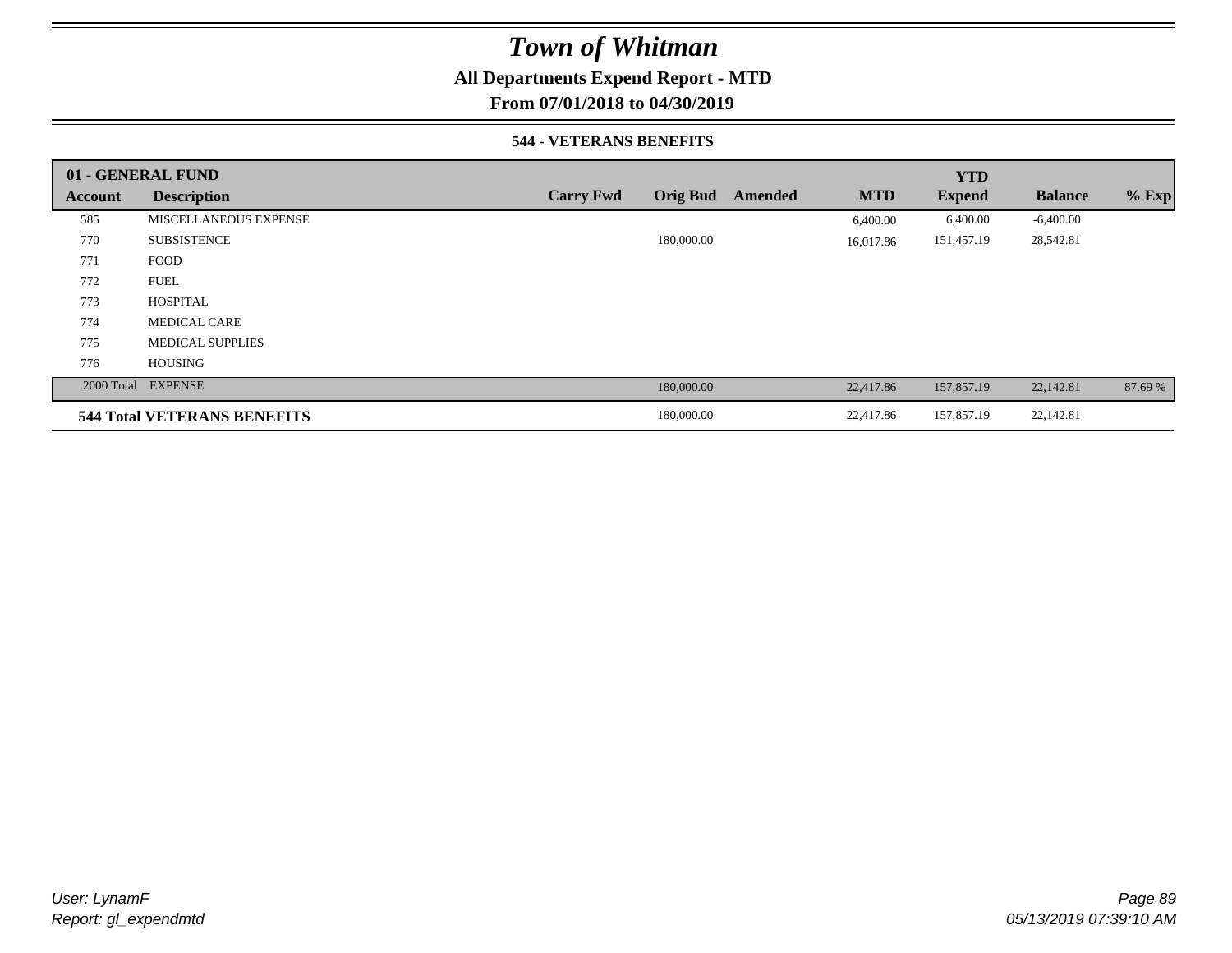**All Departments Expend Report - MTD**

## **From 07/01/2018 to 04/30/2019**

### **545 - DAV RENTAL**

|         | 01 - GENERAL FUND           |                  |                         |            | YTD           |                |            |
|---------|-----------------------------|------------------|-------------------------|------------|---------------|----------------|------------|
| Account | <b>Description</b>          | <b>Carry Fwd</b> | <b>Orig Bud</b> Amended | <b>MTD</b> | <b>Expend</b> | <b>Balance</b> | $%$ Exp    |
| 270     | <b>BUILDING RENTAL</b>      |                  |                         |            |               |                |            |
|         | 2000 Total EXPENSE          |                  |                         |            |               |                | $100.00\%$ |
|         | <b>545 Total DAV RENTAL</b> |                  |                         |            |               |                |            |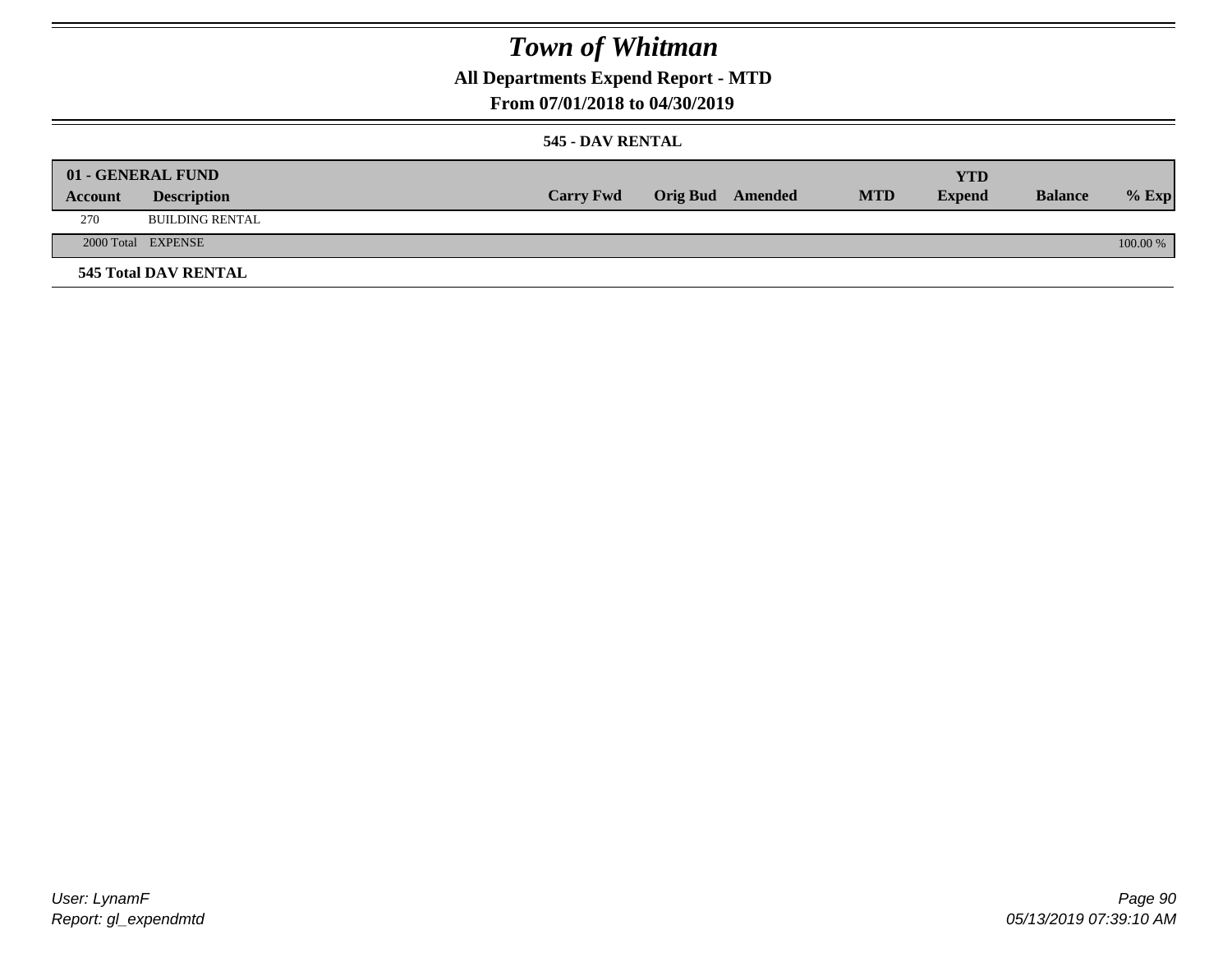**All Departments Expend Report - MTD**

**From 07/01/2018 to 04/30/2019**

#### **550 - MISC. HUMAN SERVICES**

|            | 01 - GENERAL FUND                         |                  |                 |         |            | <b>YTD</b>    |                |          |
|------------|-------------------------------------------|------------------|-----------------|---------|------------|---------------|----------------|----------|
| Account    | <b>Description</b>                        | <b>Carry Fwd</b> | <b>Orig Bud</b> | Amended | <b>MTD</b> | <b>Expend</b> | <b>Balance</b> | $%$ Exp  |
| 939        | <b>FY2015 ENCUMBRANCES</b>                |                  |                 |         |            |               |                |          |
| 943        | <b>FY2012 ENCUMBRANCES</b>                |                  |                 |         |            |               |                |          |
| 945        | FY2013 ENCUMBRANCES                       |                  |                 |         |            |               |                |          |
| 999        |                                           |                  | 6,000.00        |         | 1,500.00   | 4,500.00      | 1,500.00       |          |
| 4414 Total | ART2 ATM5/18 WHITMAN COUNSELING           |                  | 6,000.00        |         | 1,500.00   | 4,500.00      | 1,500.00       | 75.00 %  |
| 999        |                                           | 500.00           | 500.00          |         |            |               | 1,000.00       |          |
|            | 4416 Total A.2 ATM 5/12 PLYMOUTH CTY.EXT. | 500.00           | 500.00          |         |            |               | 1,000.00       | 0.00 %   |
| 999        |                                           |                  | 6,000.00        |         |            | 6,000.00      |                |          |
| 4418 Total | A2 ATM 5/18 WHITMAN WILL                  |                  | 6,000.00        |         |            | 6,000.00      |                | 100.00 % |
| 999        |                                           |                  |                 |         |            |               |                |          |
| 4522 Total | <b>COMPLETE STREETS GRANT -TIER 2</b>     |                  |                 |         |            |               |                | 100.00 % |
|            | 550 Total MISC. HUMAN SERVICES            | 500.00           | 12,500.00       |         | 1,500.00   | 10,500.00     | 2,500.00       |          |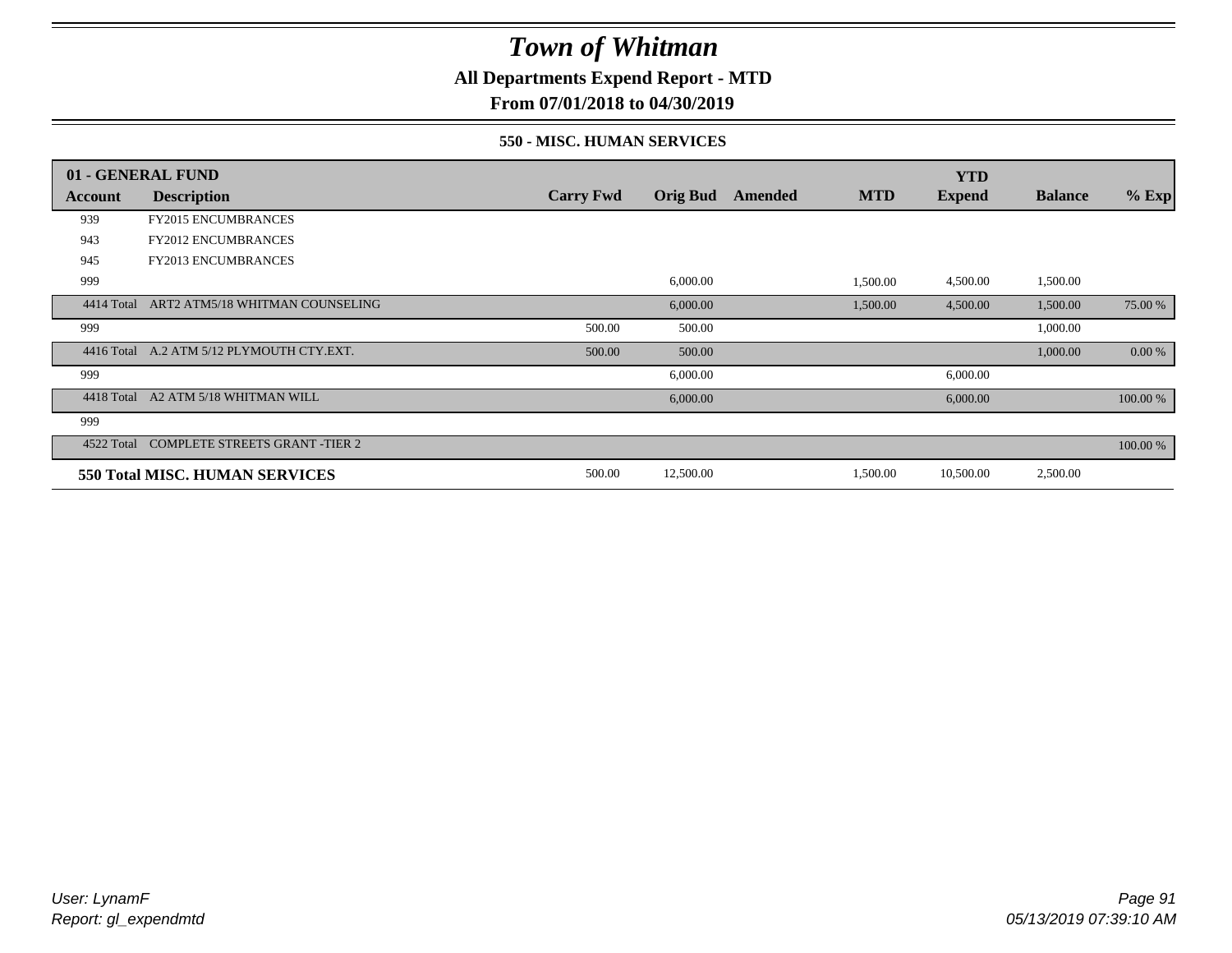## **All Departments Expend Report - MTD**

## **From 07/01/2018 to 04/30/2019**

#### **610 - LIBRARY**

|         | 01 - GENERAL FUND                        |                  |           |                         |            | <b>YTD</b>    |                |          |
|---------|------------------------------------------|------------------|-----------|-------------------------|------------|---------------|----------------|----------|
| Account | <b>Description</b>                       | <b>Carry Fwd</b> |           | <b>Orig Bud</b> Amended | <b>MTD</b> | <b>Expend</b> | <b>Balance</b> | $%$ Exp  |
| 111     | SALARIES-ADMINSTRATIVE                   |                  | 68,437.00 |                         | 6,580.50   | 54,911.04     | 13,525.96      |          |
| 138     | SICK LEAVE BUY-BACK                      |                  |           |                         |            |               |                |          |
| 146     | SALARIES-LONGEVITY                       |                  | 1,375.00  |                         |            | 1,250.00      | 125.00         |          |
|         | 1000 Total SALARIES                      |                  | 69,812.00 |                         | 6,580.50   | 56,161.04     | 13,650.96      | 80.44 %  |
| 153     | SALARY-REF.LIBRARIAN-P.T.                |                  |           |                         |            |               |                |          |
|         | 1001 Total SALARIES                      |                  |           |                         |            |               |                | 100.00 % |
| 154     | SALARY-ASSISTANT DIRECTOR                |                  | 51,736.00 |                         | 4,974.60   | 36,812.04     | 14,923.96      |          |
|         | 1002 Total SALARIES                      |                  | 51,736.00 |                         | 4,974.60   | 36,812.04     | 14,923.96      | 71.15 %  |
| 155     | SALARY-CIRCULATION SUPERVISOR            |                  | 49,540.00 |                         | 4,763.50   | 40,966.10     | 8,573.90       |          |
|         | 1003 Total SALARIES                      |                  | 49,540.00 |                         | 4,763.50   | 40,966.10     | 8,573.90       | 82.69 %  |
| 156     | SALARY-YOUTH SERV. LIBRARIAN             |                  | 47,014.00 |                         | 4,551.75   | 38,820.25     | 8,193.75       |          |
|         | 1004 Total SALARIES                      |                  | 47,014.00 |                         | 4,551.75   | 38,820.25     | 8,193.75       | 82.57 %  |
| 159     | SALARY-LIBRARY TECHNICIANS-P.T.          |                  | 76,300.00 |                         | 7,294.17   | 61,558.68     | 14,741.32      |          |
|         | 1005 Total SALARIES                      |                  | 76,300.00 |                         | 7,294.17   | 61,558.68     | 14,741.32      | 80.67%   |
| 117     | <b>CUSTODIAL</b>                         |                  |           |                         |            |               |                |          |
|         | 1006 Total SALARIES                      |                  |           |                         |            |               |                | 100.00 % |
| 220     | SENIOR LIBRARY TECHNICIAN                |                  | 42,260.00 |                         | 4,063.50   | 34,946.10     | 7,313.90       |          |
|         | 1007 Total SALARIES                      |                  | 42,260.00 |                         | 4,063.50   | 34,946.10     | 7,313.90       | 82.69 %  |
| 949     | FY2014 ENCUMBRANCES                      |                  |           |                         |            |               |                |          |
|         | 1008 Total SALARIES                      |                  |           |                         |            |               |                | 100.00 % |
| 210     | <b>ELECTRICITY</b>                       |                  |           |                         |            |               |                |          |
| 212     | <b>GAS (NATURAL)</b>                     |                  |           |                         |            |               |                |          |
| 244     | OFFICE EQUIPMENT MAINTENANCE             |                  |           |                         |            | 3,351.69      | $-3,351.69$    |          |
| 311     | <b>COMPUTER SERVICES</b>                 |                  |           |                         |            |               |                |          |
| 340     | <b>TELEPHONE</b>                         |                  |           |                         |            |               |                |          |
| 589     | CATALOGING                               |                  |           |                         |            |               |                |          |
| 420     | <b>OFFICE SUPPLIES</b>                   |                  |           |                         | 29.90      | 1,368.72      | $-1,368.72$    |          |
| 430     | <b>BUILDING MAINTENANCE &amp; REPAIR</b> |                  |           |                         |            | 35.00         | $-35.00$       |          |
| 585     | MISCELLANEOUS EXPENSE                    |                  | 45.637.00 |                         | 15.56      | 2,468.60      | 43,168.40      |          |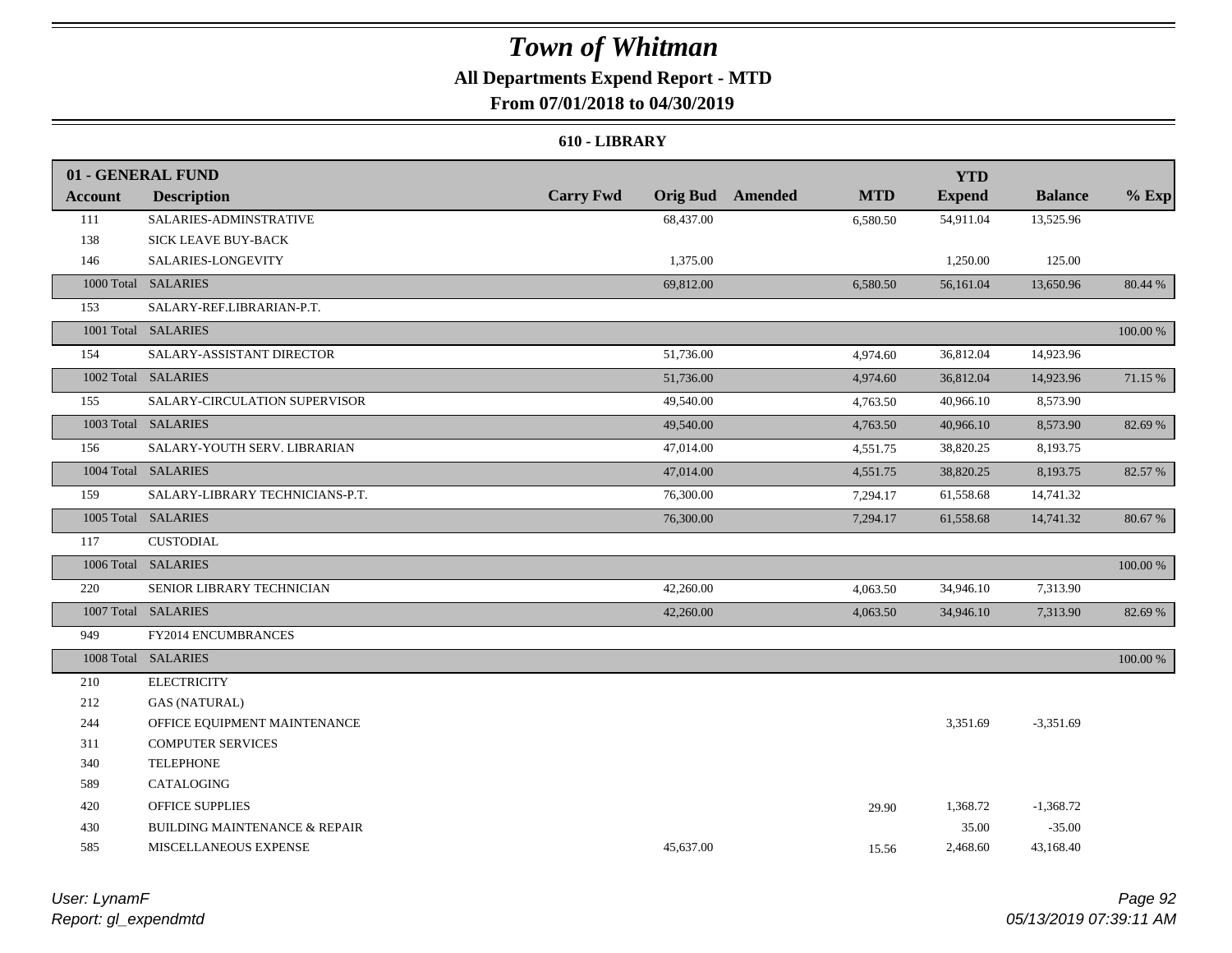## **All Departments Expend Report - MTD**

### **From 07/01/2018 to 04/30/2019**

#### **610 - LIBRARY**

|         | 01 - GENERAL FUND                               |                  |           |                         |            | <b>YTD</b>    |                |             |
|---------|-------------------------------------------------|------------------|-----------|-------------------------|------------|---------------|----------------|-------------|
| Account | <b>Description</b>                              | <b>Carry Fwd</b> |           | <b>Orig Bud</b> Amended | <b>MTD</b> | <b>Expend</b> | <b>Balance</b> | $%$ Exp     |
| 587     | <b>BOOKS</b>                                    |                  |           |                         |            | 29,414.60     | $-29,414.60$   |             |
| 588     | <b>PERIODICALS</b>                              |                  |           |                         |            | 4,543.27      | $-4,543.27$    |             |
| 939     | FY2015 ENCUMBRANCES                             |                  |           |                         |            |               |                |             |
| 710     | IN STATE TRAVEL                                 |                  |           |                         |            | 137.04        | $-137.04$      |             |
| 730     | <b>ASSOCIATION DUES</b>                         |                  |           |                         |            |               |                |             |
| 731     | <b>MEETINGS</b>                                 |                  |           |                         |            | 269.00        | $-269.00$      |             |
|         | 2000 Total EXPENSE                              |                  | 45,637.00 |                         | 45.46      | 41,587.92     | 4,049.08       | 91.12%      |
| 210     | <b>ELECTRICITY</b>                              |                  | 24,284.00 |                         | 1,420.79   | 11,768.86     | 12,515.14      |             |
| 212     | <b>GAS (NATURAL)</b>                            |                  |           |                         | 812.12     | 4,017.91      | $-4,017.91$    |             |
| 213     | MAINTENANCE CONTRACTS                           |                  |           |                         |            |               |                |             |
| 240     | BUILDING & GROUNDS MAINT.                       |                  |           |                         | 924.32     | 5,808.11      | $-5,808.11$    |             |
|         | 2001 Total EXPENSE                              |                  | 24,284.00 |                         | 3,157.23   | 21,594.88     | 2,689.12       | 88.92%      |
| 940     | FY2016 ENCUMBRANCES                             |                  |           |                         |            |               |                |             |
| 946     | FY2010 ENCUMBRANCES                             |                  |           |                         |            |               |                |             |
|         | 2002 Total EXPENSE                              |                  |           |                         |            |               |                | 100.00 %    |
| 940     | FY2016 ENCUMBRANCES                             |                  |           |                         |            |               |                |             |
|         | 2003 Total EXPENSE                              |                  |           |                         |            |               |                | 100.00 %    |
| 215     | <b>OCLN MEMBERSHIP</b>                          |                  | 22,053.00 |                         |            | 22,022.00     | 31.00          |             |
| 943     | FY2012 ENCUMBRANCES                             |                  |           |                         |            |               |                |             |
|         | 2004 Total EXPENSE                              |                  | 22,053.00 |                         |            | 22,022.00     | 31.00          | 99.85 %     |
| 949     | FY2014 ENCUMBRANCES                             |                  |           |                         |            |               |                |             |
| 943     | FY2012 ENCUMBRANCES                             |                  |           |                         |            |               |                |             |
| 945     | FY2013 ENCUMBRANCES                             |                  |           |                         |            |               |                |             |
|         | 2009 Total EXPENSE                              |                  |           |                         |            |               |                | $100.00~\%$ |
| 999     |                                                 |                  |           |                         |            |               |                |             |
|         | 4490 Total A19 ATM 5/12 REPAIR&PAINT LIBRARY    |                  |           |                         |            |               |                | 100.00 %    |
| 999     |                                                 |                  |           |                         |            |               |                |             |
|         | 4501 Total A.17 ATM 5/13 PAINT & REPAIR LIBRARY |                  |           |                         |            |               |                | 100.00 %    |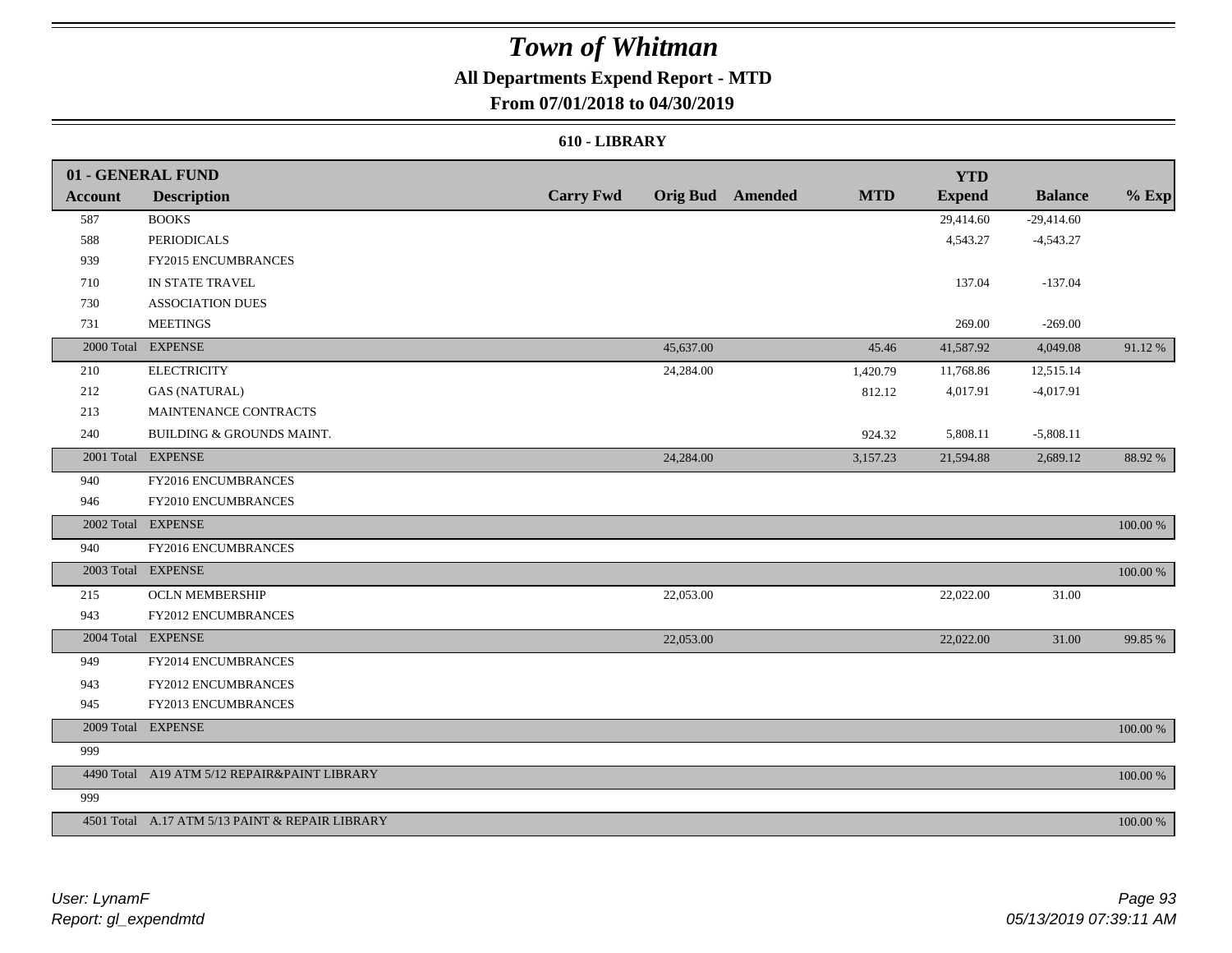## **All Departments Expend Report - MTD**

### **From 07/01/2018 to 04/30/2019**

#### **610 - LIBRARY**

|         |                                                     | 01 - GENERAL FUND<br><b>YTD</b> |                 |         |            |               |                |          |  |
|---------|-----------------------------------------------------|---------------------------------|-----------------|---------|------------|---------------|----------------|----------|--|
| Account | <b>Description</b>                                  | <b>Carry Fwd</b>                | <b>Orig Bud</b> | Amended | <b>MTD</b> | <b>Expend</b> | <b>Balance</b> | $%$ Exp  |  |
| 999     |                                                     |                                 |                 |         |            |               |                |          |  |
|         | 4523 Total ART25 ATM5/18 PCH & INSTALL 6 SURVEILL C |                                 |                 |         |            |               |                | 100.00 % |  |
| 999     |                                                     |                                 |                 |         |            |               |                |          |  |
|         | 4573 Total A.10ATM5/14 PAVE LIB. PARKING LOT        |                                 |                 |         |            |               |                | 100.00 % |  |
|         | <b>610 Total LIBRARY</b>                            |                                 | 428,636.00      |         | 35,430.71  | 354,469.01    | 74,166.99      |          |  |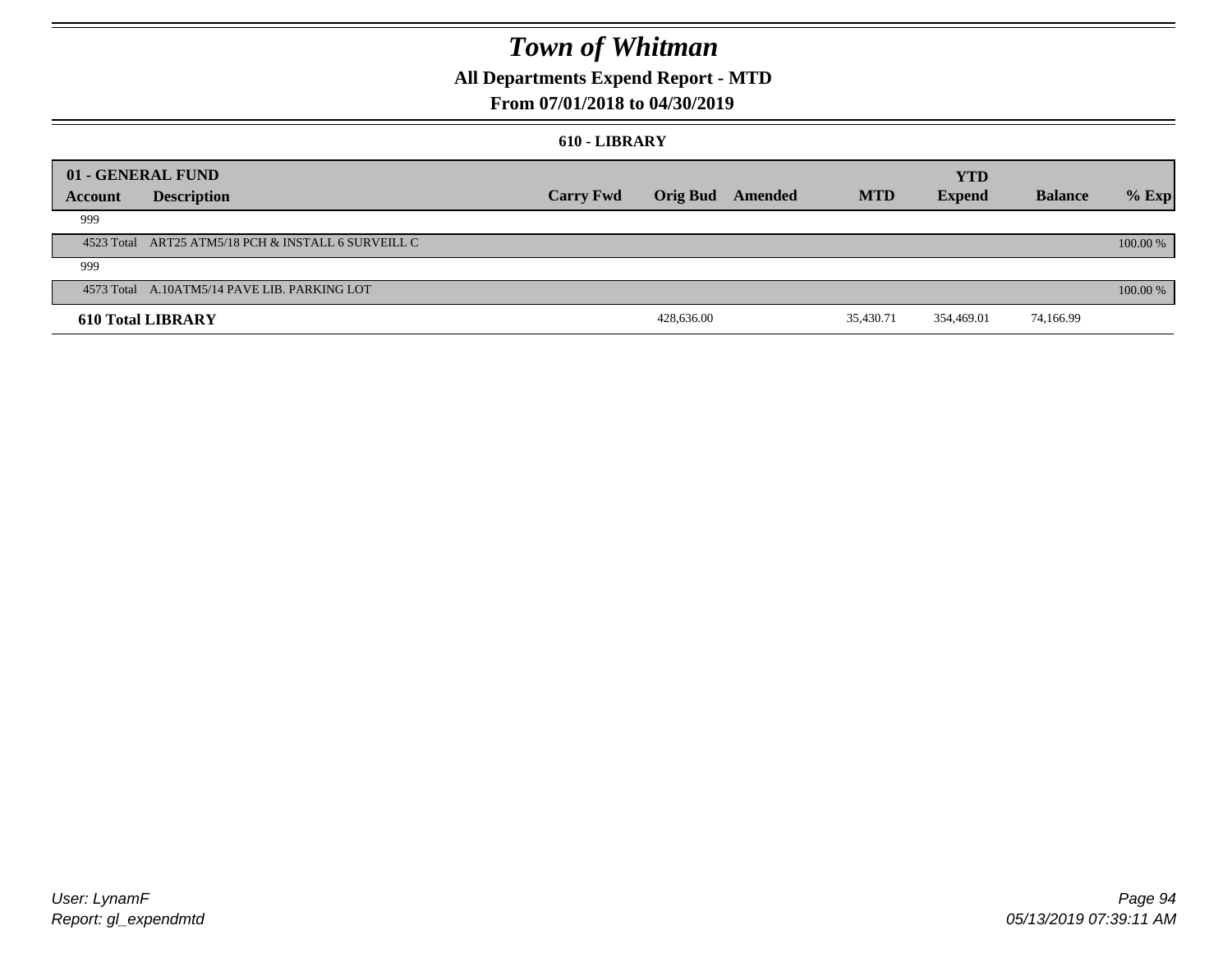## **All Departments Expend Report - MTD**

## **From 07/01/2018 to 04/30/2019**

#### **630 - RECREATION**

|                | 01 - GENERAL FUND                        |                  |           |                         |            | <b>YTD</b>    |                |          |
|----------------|------------------------------------------|------------------|-----------|-------------------------|------------|---------------|----------------|----------|
| <b>Account</b> | <b>Description</b>                       | <b>Carry Fwd</b> |           | <b>Orig Bud</b> Amended | <b>MTD</b> | <b>Expend</b> | <b>Balance</b> | $%$ Exp  |
| 111            | SALARIES-ADMINSTRATIVE                   |                  | 21,360.00 |                         | 1,780.00   | 17,800.00     | 3,560.00       |          |
|                | 1000 Total SALARIES                      |                  | 21,360.00 |                         | 1,780.00   | 17,800.00     | 3,560.00       | 83.33 %  |
| 124            | SALARIES-POOL                            |                  | 8,000.00  |                         |            | 8,000.00      |                |          |
|                | 1001 Total SALARIES                      |                  | 8,000.00  |                         |            | 8,000.00      |                | 100.00 % |
| 120            | <b>SALARIES-PART TIME</b>                |                  |           |                         |            |               |                |          |
|                | 1002 Total SALARIES                      |                  |           |                         |            |               |                | 100.00 % |
| 125            | SALARIES-WINTER PROGRAM                  |                  |           |                         |            |               |                |          |
|                | 1003 Total SALARIES                      |                  |           |                         |            |               |                | 100.00 % |
| 127            | PARK PROGRAM                             |                  |           |                         |            |               |                |          |
|                | 1004 Total SALARIES                      |                  |           |                         |            |               |                | 100.00 % |
| 210            | <b>ELECTRICITY</b>                       |                  |           |                         |            | 851.24        | $-851.24$      |          |
| 340            | <b>TELEPHONE</b>                         |                  |           |                         |            | 167.36        | $-167.36$      |          |
| 430            | <b>BUILDING MAINTENANCE &amp; REPAIR</b> |                  |           |                         |            |               |                |          |
| 584            | RECREATIONAL SUPPLIES                    |                  |           |                         |            |               |                |          |
| 585            | MISCELLANEOUS EXPENSE                    |                  | 6,100.00  |                         |            | 750.13        | 5,349.87       |          |
| 591            | FOURTH OF JULY                           |                  |           |                         |            | 2,287.50      | $-2,287.50$    |          |
| 710            | IN STATE TRAVEL                          |                  |           |                         |            |               |                |          |
| 730            | <b>ASSOCIATION DUES</b>                  |                  |           |                         |            |               |                |          |
| 731            | <b>MEETINGS</b>                          |                  |           |                         |            |               |                |          |
| 749            | POOL MAINTENANCE                         |                  |           |                         |            | 2,043.77      | $-2,043.77$    |          |
|                | 2000 Total EXPENSE                       |                  | 6,100.00  |                         |            | 6,100.00      |                | 100.00 % |
| 939            | FY2015 ENCUMBRANCES                      |                  |           |                         |            |               |                |          |
| 948            | FY07 ENCUMBRANCES                        |                  |           |                         |            |               |                |          |
| 959            | FY2006 ENCUMBRANCES                      |                  |           |                         |            |               |                |          |
|                | 2001 Total EXPENSE                       |                  |           |                         |            |               |                | 100.00 % |
| 999            |                                          |                  |           |                         |            |               |                |          |
|                | 4412 Total TRI-TOWN PARADE               |                  |           |                         |            |               |                | 100.00 % |
| 999            |                                          |                  |           |                         |            |               |                |          |
|                | 4413 Total RES.FD.TR.POOL FILTER REPAIRS |                  |           |                         |            |               |                | 100.00 % |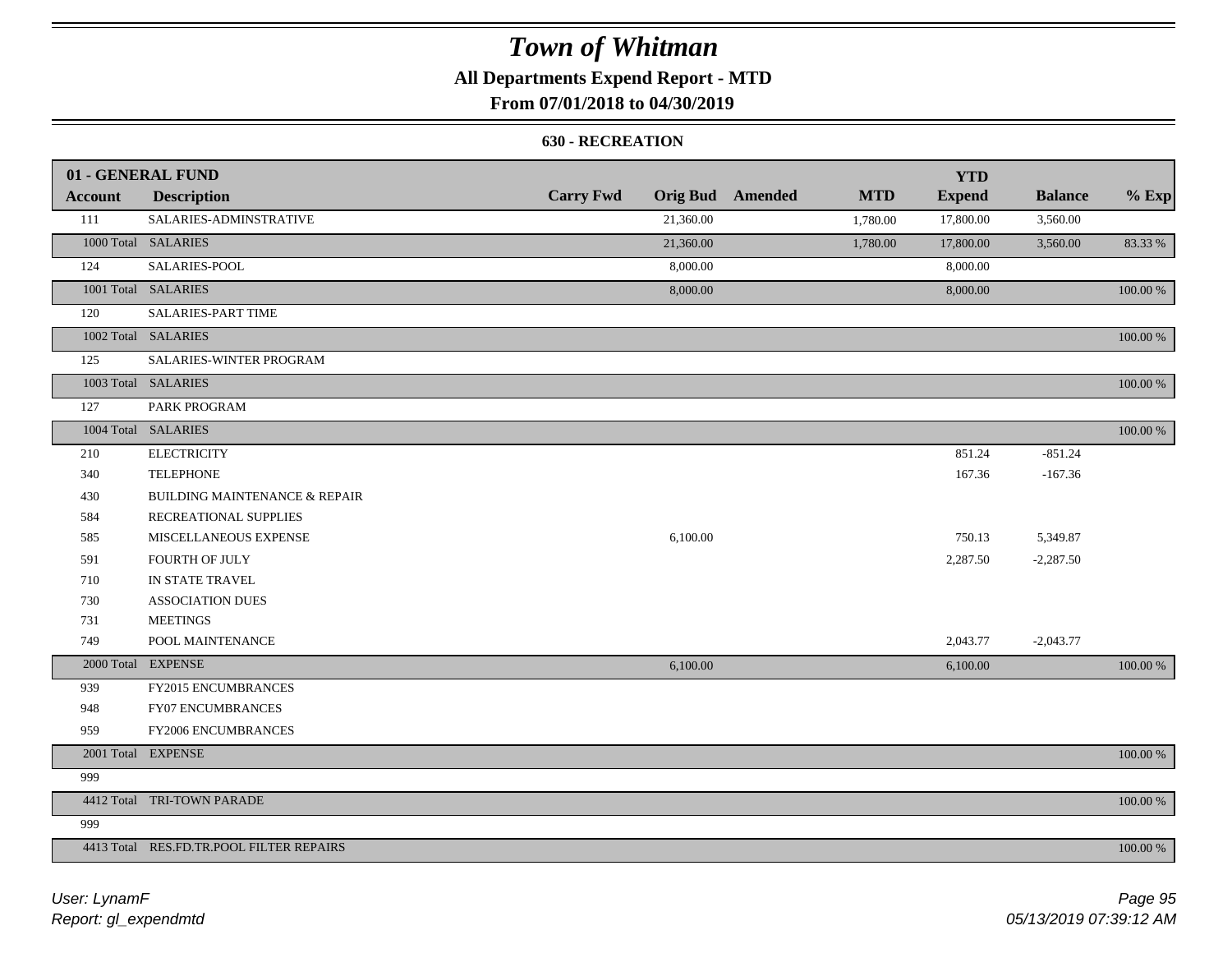### **All Departments Expend Report - MTD**

### **From 07/01/2018 to 04/30/2019**

#### **630 - RECREATION**

|            | 01 - GENERAL FUND                                   |                  |                 |         |            | <b>YTD</b>    |                |          |
|------------|-----------------------------------------------------|------------------|-----------------|---------|------------|---------------|----------------|----------|
| Account    | <b>Description</b>                                  | <b>Carry Fwd</b> | <b>Orig Bud</b> | Amended | <b>MTD</b> | <b>Expend</b> | <b>Balance</b> | $%$ Exp  |
| 999        |                                                     |                  |                 |         |            |               |                |          |
|            | 4489 Total A18STM11/00 PLAYGROUND REPAIRS           |                  |                 |         |            |               |                | 100.00 % |
| 999        |                                                     |                  |                 |         |            |               |                |          |
|            | 4491 Total A14STM5/6/13REP/UPGR.POOL FILTRATION SYS |                  |                 |         |            |               |                | 100.00 % |
| 999        |                                                     |                  |                 |         |            |               |                |          |
|            | 4555 Total ESTABLISH PETTY CASH-PARK PROGRAM        |                  |                 |         |            |               |                | 100.00 % |
| 999        |                                                     |                  |                 |         |            |               |                |          |
| 4556 Total | ESTABLISH PETTY CASH-POOL PROGRAM                   |                  |                 |         |            |               |                | 100.00 % |
|            | <b>630 Total RECREATION</b>                         |                  | 35,460.00       |         | 1,780.00   | 31,900.00     | 3,560.00       |          |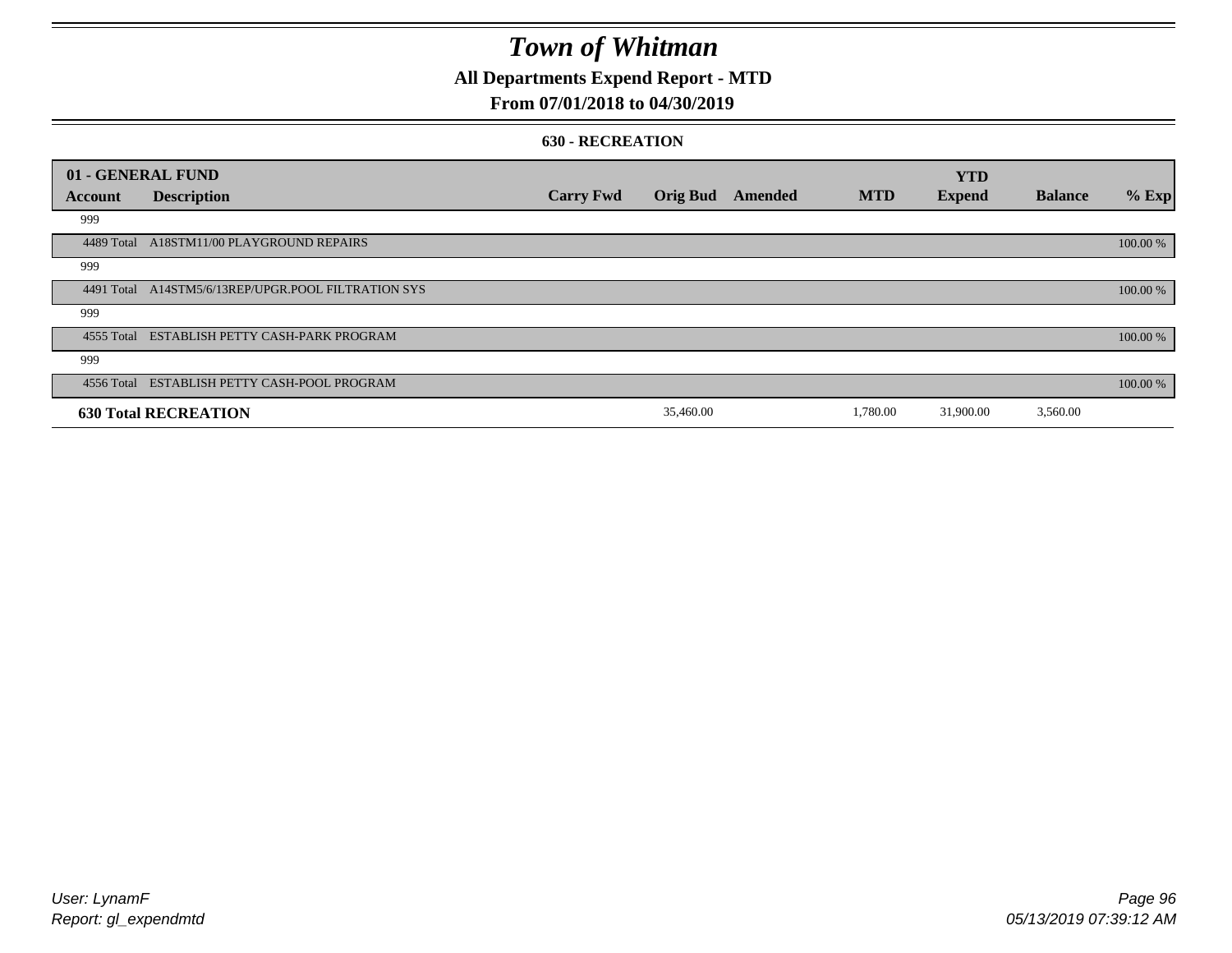**All Departments Expend Report - MTD**

**From 07/01/2018 to 04/30/2019**

### **650 - DPW-BANDSTAND & PARK MAINTENANCE**

|            | 01 - GENERAL FUND                          |                  |                 |         |            | <b>YTD</b>    |                |          |
|------------|--------------------------------------------|------------------|-----------------|---------|------------|---------------|----------------|----------|
| Account    | <b>Description</b>                         | <b>Carry Fwd</b> | <b>Orig Bud</b> | Amended | <b>MTD</b> | <b>Expend</b> | <b>Balance</b> | $%$ Exp  |
| 241        | RECREATIONAL FACILITIES MAINT.             |                  |                 |         |            |               |                |          |
| 460        | <b>GROUNDSKEEPING SUPPLIES</b>             |                  |                 |         |            |               |                |          |
| 585        | MISCELLANEOUS EXPENSE                      |                  | 2,000.00        |         |            |               | 2,000.00       |          |
|            | 2000 Total EXPENSE                         |                  | 2,000.00        |         |            |               | 2,000.00       | 0.00 %   |
| 999        |                                            | 21,089.00        |                 |         |            |               | 21,089.00      |          |
| 4485 Total | A.40ATM05/07PARK GRTS-TN.MATCH             | 21,089.00        |                 |         |            |               | 21,089.00      | 0.00 %   |
| 999        |                                            | 34,915.67        |                 |         |            |               | 34,915.67      |          |
| 4486 Total | A6 STM5/17 TOWN PARK UPGRADES              | 34,915.67        |                 |         |            |               | 34,915.67      | 0.00 %   |
| 999        |                                            |                  |                 |         |            |               |                |          |
| 4487 Total | A.19STM11/00 MSTR PLAN-TN.PARK             |                  |                 |         |            |               |                | 100.00 % |
| 999        |                                            |                  |                 |         |            |               |                |          |
| 4488 Total | A10STM5/14TOWN PARK ADA IMPROVE            |                  |                 |         |            |               |                | 100.00 % |
|            | 650 Total DPW-BANDSTAND & PARK MAINTENANCE | 56,004.67        | 2,000.00        |         |            |               | 58,004.67      |          |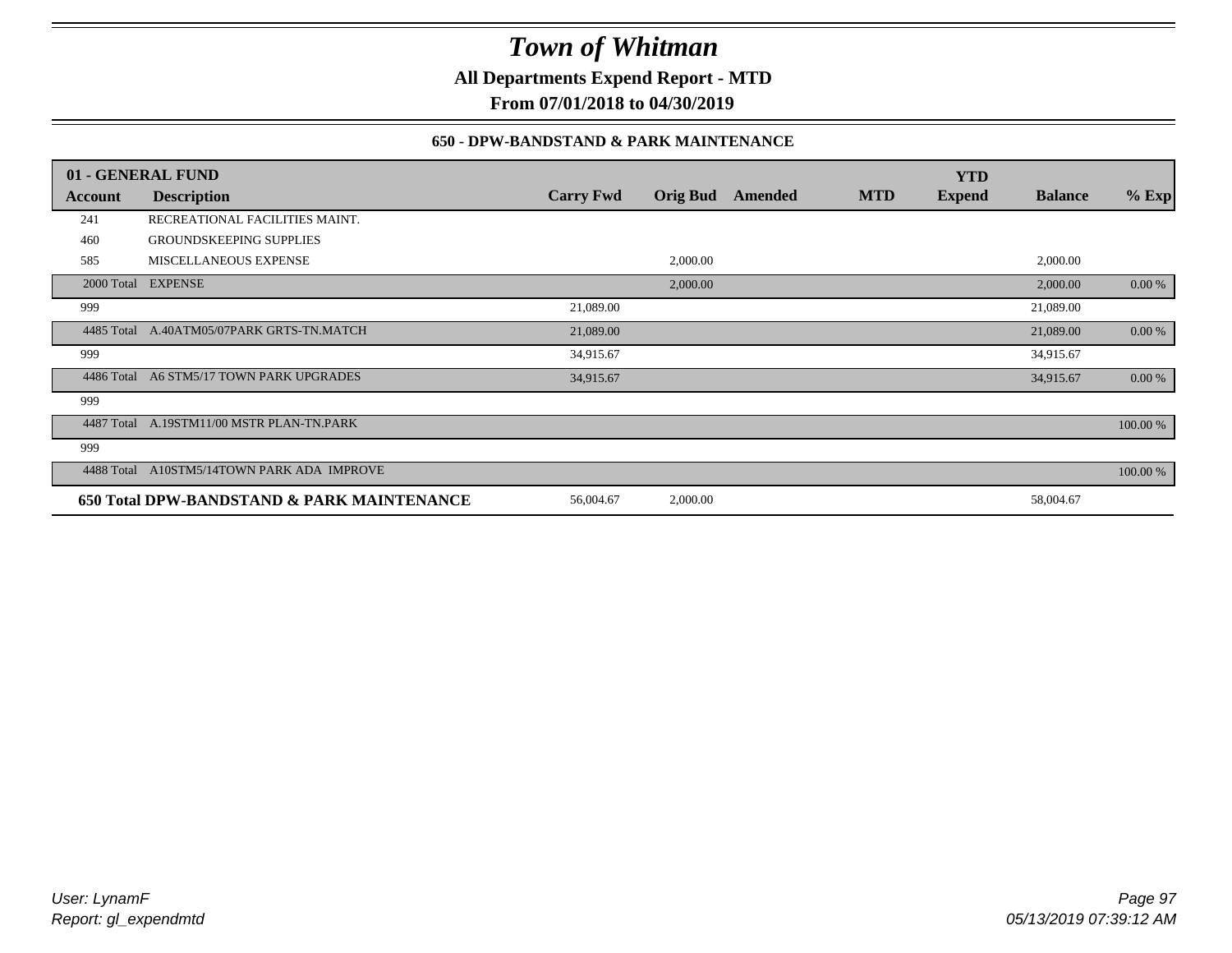**All Departments Expend Report - MTD**

**From 07/01/2018 to 04/30/2019**

#### **651 - BANDSTAND MAINTENANCE**

| 01 - GENERAL FUND |                                            |                  |                         |            | <b>YTD</b>    |                |          |
|-------------------|--------------------------------------------|------------------|-------------------------|------------|---------------|----------------|----------|
| <b>Account</b>    | <b>Description</b>                         | <b>Carry Fwd</b> | <b>Orig Bud</b> Amended | <b>MTD</b> | <b>Expend</b> | <b>Balance</b> | $%$ Exp  |
| 585               | MISCELLANEOUS EXPENSE                      |                  |                         |            |               |                |          |
|                   | 2000 Total EXPENSE                         |                  |                         |            |               |                | 100.00 % |
| 999               |                                            |                  |                         |            |               |                |          |
|                   | 4488 Total A10STM5/14TOWN PARK ADA IMPROVE |                  |                         |            |               |                | 100.00 % |
|                   | <b>651 Total BANDSTAND MAINTENANCE</b>     |                  |                         |            |               |                |          |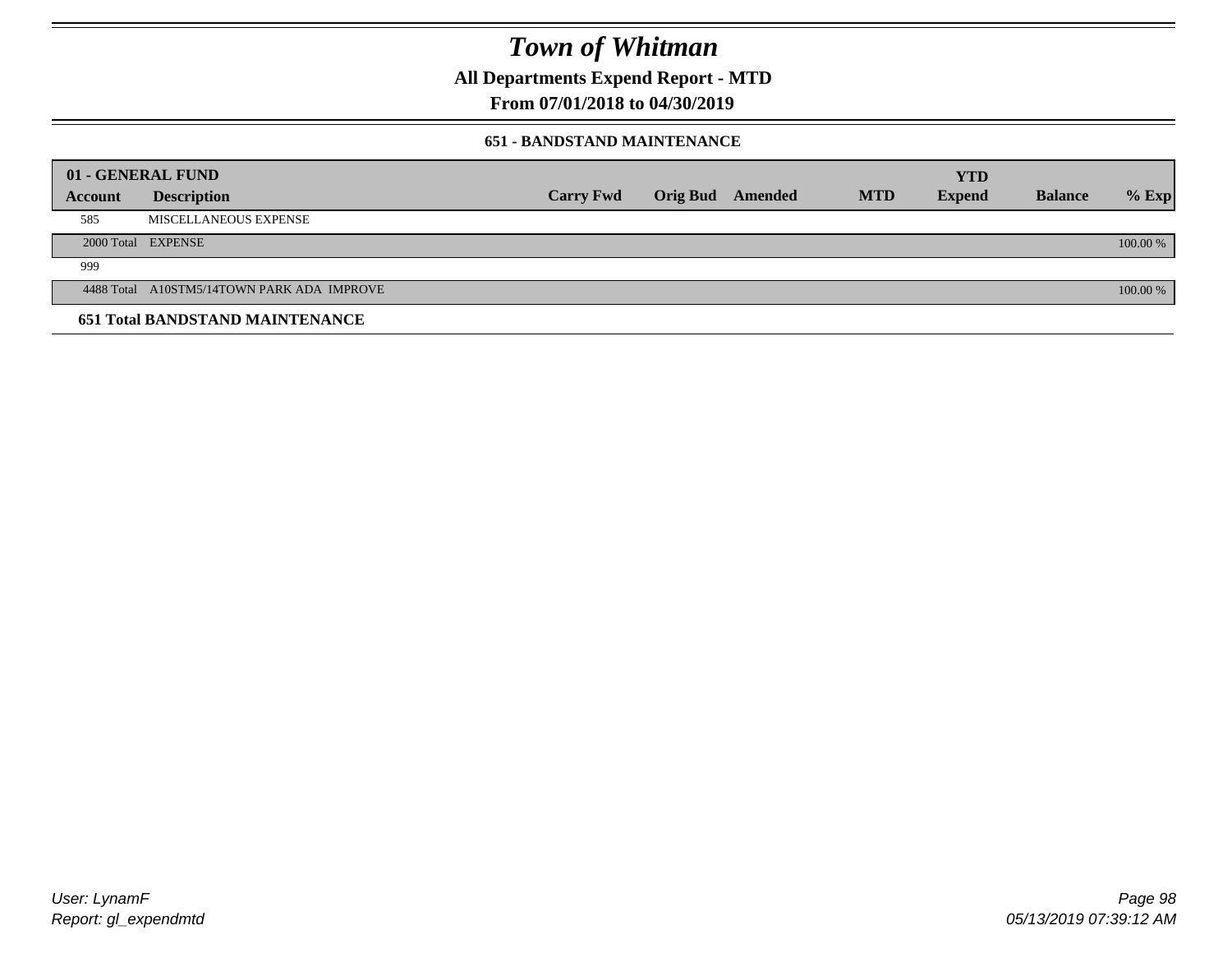### **All Departments Expend Report - MTD**

### **From 07/01/2018 to 04/30/2019**

### **691 - HISTORICAL COMMISSION**

| 01 - GENERAL FUND |                                                 |                  |                 |         |            | <b>YTD</b>    |                |          |
|-------------------|-------------------------------------------------|------------------|-----------------|---------|------------|---------------|----------------|----------|
| Account           | <b>Description</b>                              | <b>Carry Fwd</b> | <b>Orig Bud</b> | Amended | <b>MTD</b> | <b>Expend</b> | <b>Balance</b> | $%$ Exp  |
| 420               | OFFICE SUPPLIES                                 |                  |                 |         |            |               |                |          |
| 585               | MISCELLANEOUS EXPENSE                           |                  | 500.00          |         |            |               | 500.00         |          |
| 730               | <b>ASSOCIATION DUES</b>                         |                  |                 |         |            |               |                |          |
| 731               | <b>MEETINGS</b>                                 |                  |                 |         |            |               |                |          |
| 2000 Total        | <b>EXPENSE</b>                                  |                  | 500.00          |         |            |               | 500.00         | 0.00 %   |
| 945               | <b>FY2013 ENCUMBRANCES</b>                      |                  |                 |         |            |               |                |          |
| 953               | <b>FY2009 ENCUMBRANCES</b>                      |                  |                 |         |            |               |                |          |
|                   | 2001 Total EXPENSE                              |                  |                 |         |            |               |                | 100.00 % |
| 999               |                                                 |                  |                 |         |            |               |                |          |
|                   | 4484 Total A.3STM5/13TN.HALL HIST.REG.MTCH.FNDS |                  |                 |         |            |               |                | 100.00 % |
|                   | 691 Total HISTORICAL COMMISSION                 |                  | 500.00          |         |            |               | 500.00         |          |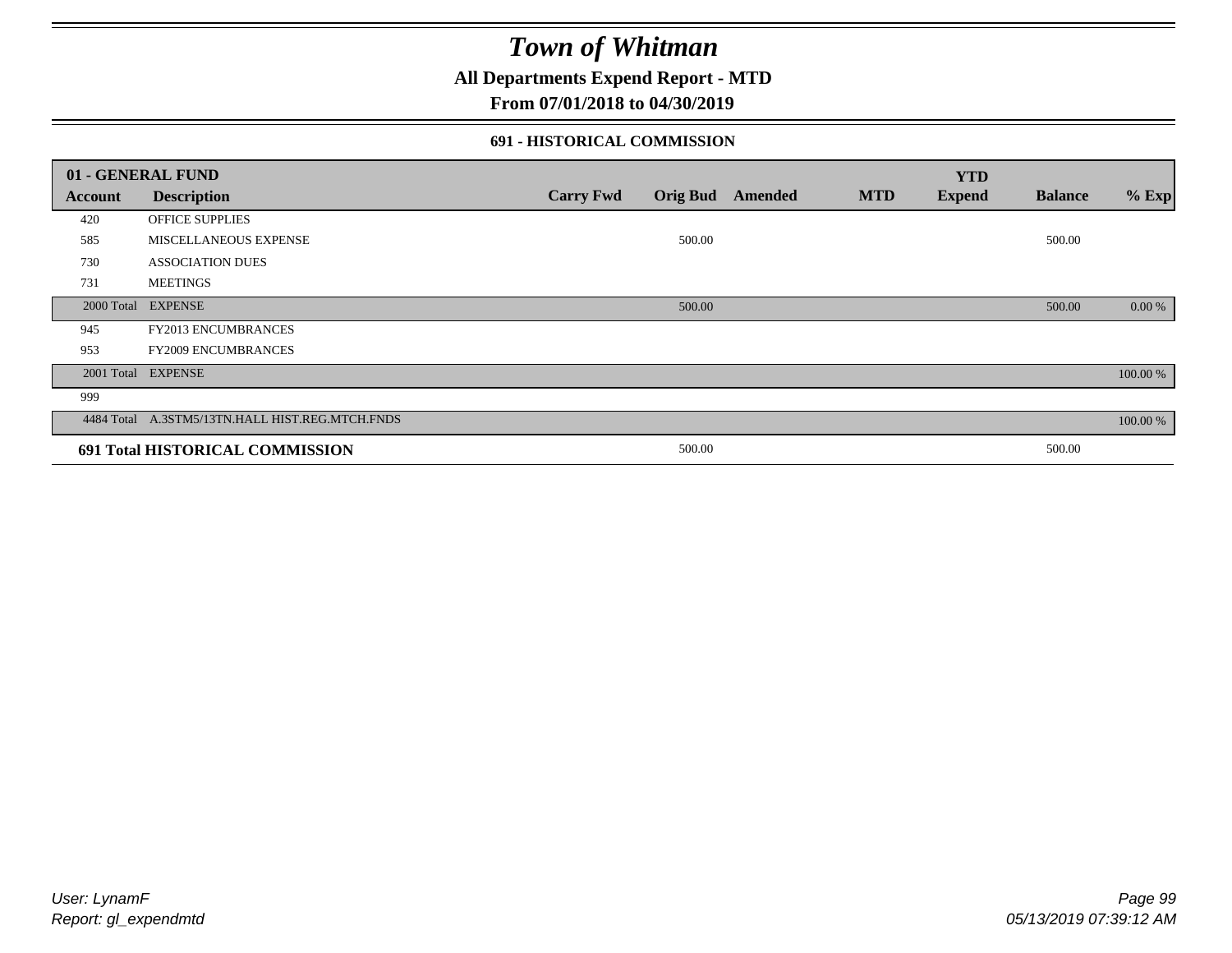### **All Departments Expend Report - MTD**

### **From 07/01/2018 to 04/30/2019**

#### **692 - MEMORIAL DAY**

| 01 - GENERAL FUND |                               |                  |                 |         |            | <b>YTD</b>    |                |          |
|-------------------|-------------------------------|------------------|-----------------|---------|------------|---------------|----------------|----------|
| Account           | <b>Description</b>            | <b>Carry Fwd</b> | <b>Orig Bud</b> | Amended | <b>MTD</b> | <b>Expend</b> | <b>Balance</b> | $%$ Exp  |
| 585               | MISCELLANEOUS EXPENSE         |                  | 2,200.00        |         |            |               | 2,200.00       |          |
|                   | 2000 Total EXPENSE            |                  | 2,200.00        |         |            |               | 2,200.00       | $0.00\%$ |
| 945               | <b>FY2013 ENCUMBRANCES</b>    |                  |                 |         |            |               |                |          |
|                   | 2001 Total EXPENSE            |                  |                 |         |            |               |                | 100.00 % |
|                   | <b>692 Total MEMORIAL DAY</b> |                  | 2,200.00        |         |            |               | 2,200.00       |          |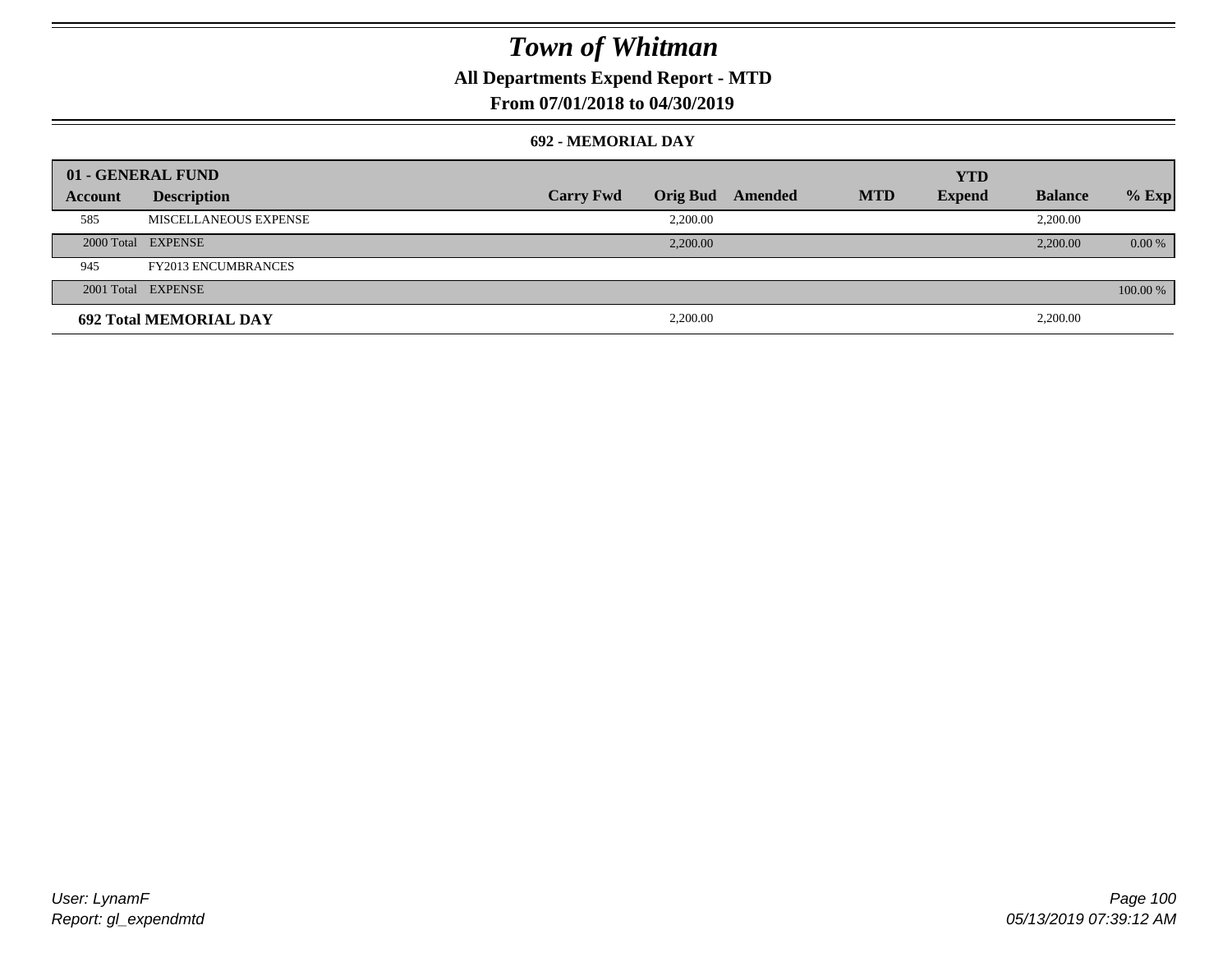**All Departments Expend Report - MTD**

**From 07/01/2018 to 04/30/2019**

#### **693 - 125TH ANNIVERSARY CELEBRATION**

|         | 01 - GENERAL FUND                       |                  |                         |            | YTD           |                |          |
|---------|-----------------------------------------|------------------|-------------------------|------------|---------------|----------------|----------|
| Account | <b>Description</b>                      | <b>Carry Fwd</b> | <b>Orig Bud</b> Amended | <b>MTD</b> | <b>Expend</b> | <b>Balance</b> | $%$ Exp  |
| 585     | MISCELLANEOUS EXPENSE                   |                  |                         |            |               |                |          |
|         | 2000 Total EXPENSE                      |                  |                         |            |               |                | 100.00 % |
|         | 693 Total 125TH ANNIVERSARY CELEBRATION |                  |                         |            |               |                |          |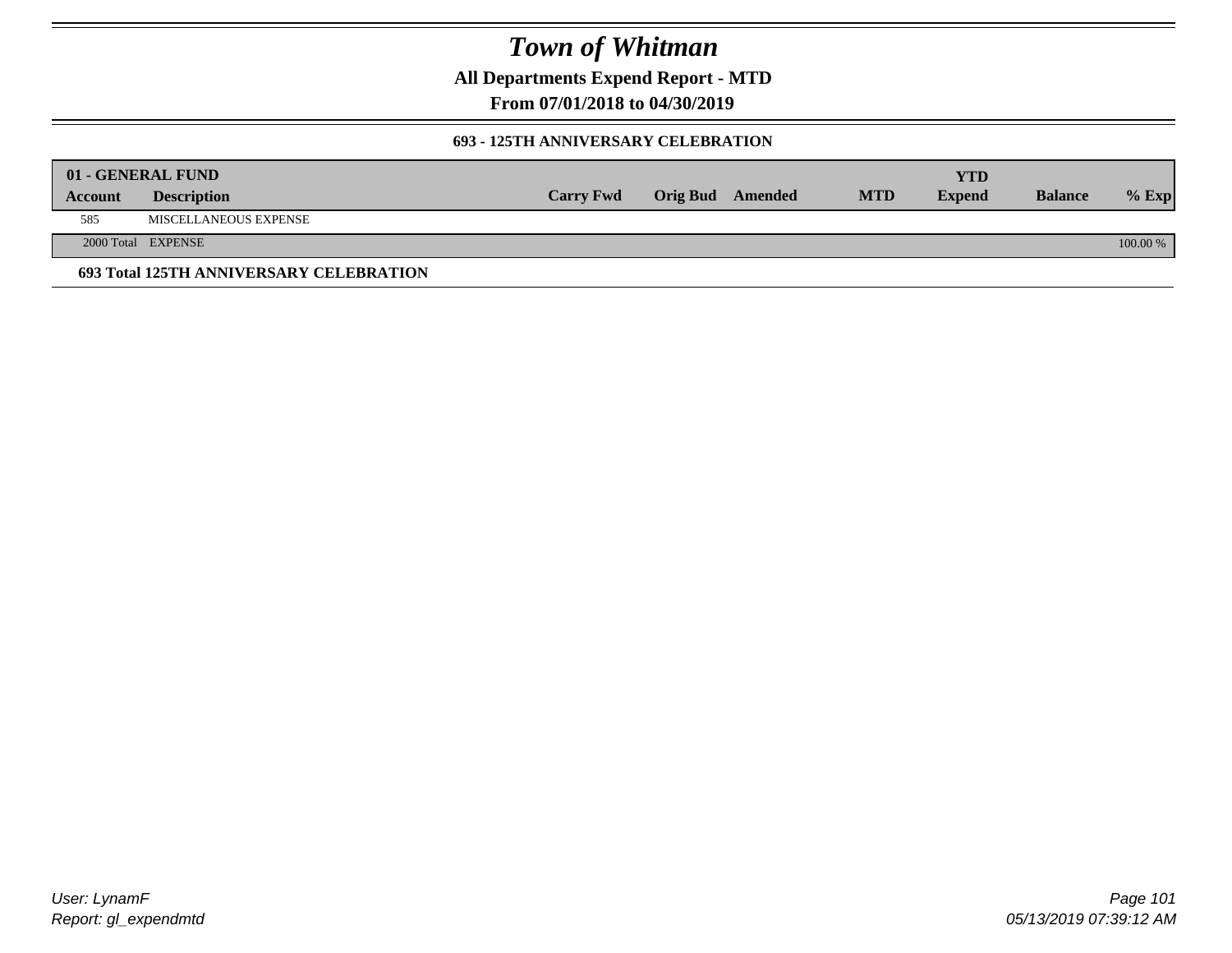## **All Departments Expend Report - MTD**

### **From 07/01/2018 to 04/30/2019**

#### **710 - RETIREMENT OF DEBT**

|                | 01 - GENERAL FUND                                |                  |            |                         |            | <b>YTD</b>    |                |          |
|----------------|--------------------------------------------------|------------------|------------|-------------------------|------------|---------------|----------------|----------|
| <b>Account</b> | <b>Description</b>                               | <b>Carry Fwd</b> |            | <b>Orig Bud</b> Amended | <b>MTD</b> | <b>Expend</b> | <b>Balance</b> | $%$ Exp  |
| 910            | MAT.PRIN.L.T.DEBT 6/1/2008                       |                  |            |                         |            |               |                |          |
| 911            | INT.LONG TERM DEBT WTR/SWR                       |                  |            |                         |            |               |                |          |
| 912            | MAT.PRIN.-L.TERM DEBT TN.BLDGS                   |                  |            |                         |            |               |                |          |
| 919            | <b>INT.LONG TERM DEBT - WATER</b>                |                  |            |                         |            |               |                |          |
| 921            | MAT.PRIN.-REVENUE ANT.NOTES                      |                  |            |                         |            |               |                |          |
| 2000 Total     | <b>EXPENSE</b>                                   |                  |            |                         |            |               |                | 100.00 % |
| 912            | MAT.PRIN.-L.TERM DEBT TN.BLDGS                   |                  |            |                         |            |               |                |          |
| 922            | MAT.PRIN.-BANS-TH/POL/FIRE STA                   |                  |            |                         |            |               |                |          |
| 923            | PRINCIPAL LONG TERM - SEWER                      |                  |            |                         |            |               |                |          |
| 925            | <b>INTEREST TEMPORARY LOANS</b>                  |                  |            |                         |            |               |                |          |
|                | 2001 Total EXPENSE                               |                  |            |                         |            |               |                | 100.00 % |
| 924            | <b>DEBT MISCELLANEOUS - WATER</b>                |                  |            |                         |            |               |                |          |
|                | 2002 Total EXPENSE                               |                  |            |                         |            |               |                | 100.00 % |
| 928            | A. 8 ATM 5/14 TITLE V LOAN PMT.                  |                  |            |                         |            |               |                |          |
| 929            | A.7 ATM 5/16 TITLE V LOAN PMN                    |                  |            |                         |            |               |                |          |
| 934            | ART.8 ATM 5/18 - TITLE V DEBT SERVICE            |                  | 6,714.29   |                         |            | 5,873.20      | 841.09         |          |
| 936            | A.10 ATM 5/15 TITLE V LOAN PMN                   |                  |            |                         |            |               |                |          |
|                | 2003 Total EXPENSE                               |                  | 6,714.29   |                         |            | 5,873.20      | 841.09         | 87.47 %  |
| 912            | MAT.PRIN.-L.TERM DEBT TN.BLDGS                   |                  |            | 525,000.00              |            |               | 525,000.00     |          |
| 916            | <b>INTEREST LONG TERM DEBT</b>                   |                  |            | 237,562.50              |            | 118,781.26    | 118,781.24     |          |
|                | 4601 Total A.7 ATM 5/18 DEBT TN.BLDGS.POLICE STA |                  |            | 762,562.50              |            | 118,781.26    | 643,781.24     | 15.57 %  |
| 912            | MAT.PRIN.-L.TERM DEBT TN.BLDGS                   |                  | 100,000.00 | 60,000.00               |            | 160,000.00    |                |          |
| 916            | <b>INTEREST LONG TERM DEBT</b>                   |                  |            | 3,180.00                |            | 2,130.00      | 1,050.00       |          |
|                | 4602 Total A.6 ATM 5/18 DEBT SERV. TN.BLDGS.     |                  | 100,000.00 | 63,180.00               |            | 162,130.00    | 1,050.00       | 99.35 %  |
| 912            | MAT.PRIN.-L.TERM DEBT TN.BLDGS                   |                  |            |                         |            |               |                |          |
| 916            | <b>INTEREST LONG TERM DEBT</b>                   |                  |            |                         |            |               |                |          |
|                | 4603 Total A.24 ATM5/16 DEBT SERV.TN.BLDGS       |                  |            |                         |            |               |                | 100.00 % |
| 912            | MAT.PRIN.-L.TERM DEBT TN.BLDGS                   |                  | 100,000.00 | $-100,000.00$           |            |               |                |          |
| 916            | INTEREST LONG TERM DEBT                          |                  |            |                         |            |               |                |          |
|                | 4604 Total A.10 ATM5/17 DEBT TN.BLDGS.           |                  | 100,000.00 | $-100,000.00$           |            |               |                | 100.00 % |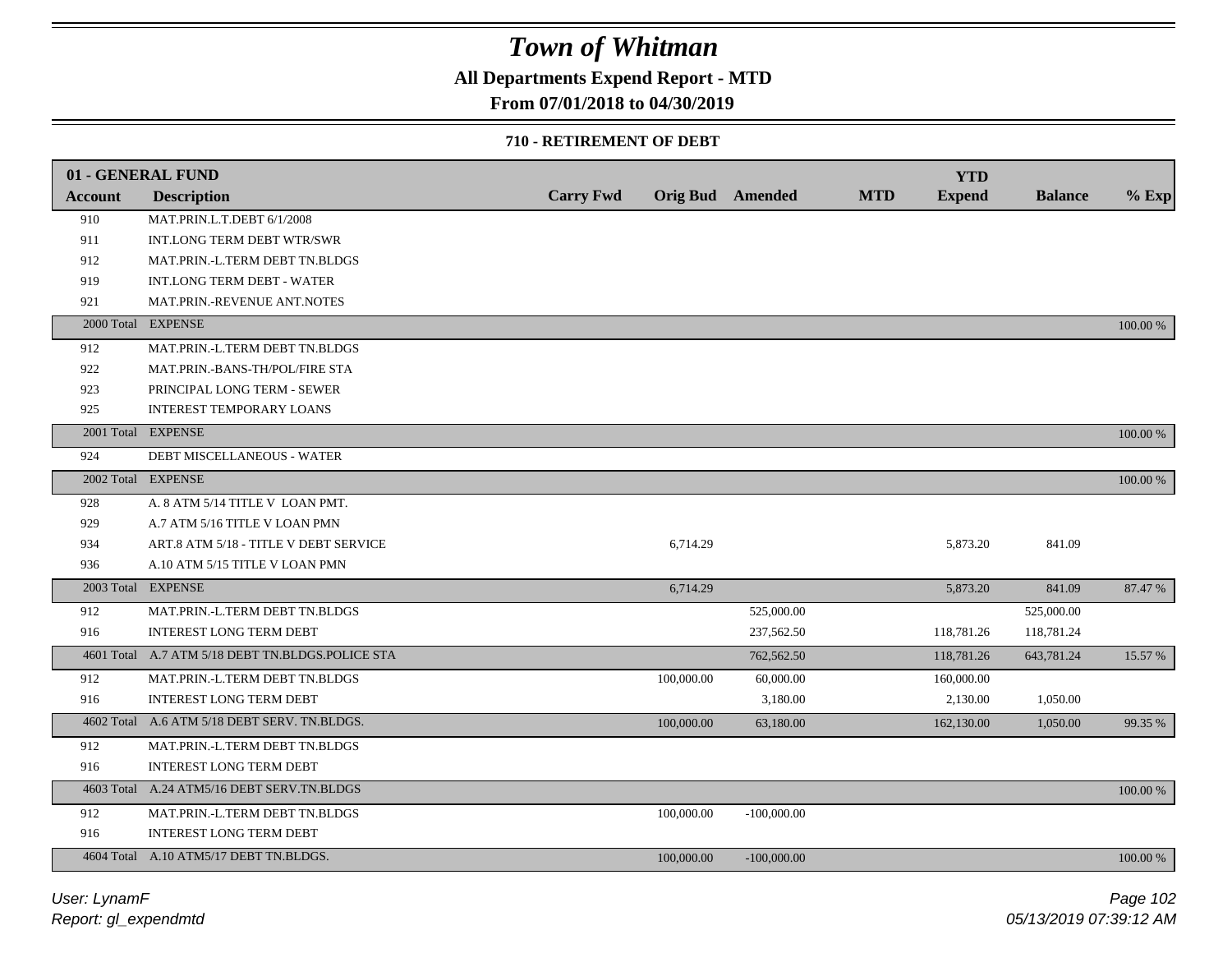### **All Departments Expend Report - MTD**

### **From 07/01/2018 to 04/30/2019**

#### **710 - RETIREMENT OF DEBT**

|         | 01 - GENERAL FUND                                |                  |                         |            |            | <b>YTD</b>    |                |            |
|---------|--------------------------------------------------|------------------|-------------------------|------------|------------|---------------|----------------|------------|
| Account | <b>Description</b>                               | <b>Carry Fwd</b> | <b>Orig Bud</b> Amended |            | <b>MTD</b> | <b>Expend</b> | <b>Balance</b> | $%$ Exp    |
| 912     | MAT PRIN -L TERM DEBT TN BLDGS                   |                  |                         |            |            |               |                |            |
| 916     | INTEREST LONG TERM DEBT                          |                  |                         |            |            |               |                |            |
|         | 4605 Total A.12ATM5/17DEBT SERV.TN.BLDGS-POL.STA |                  |                         |            |            |               |                | $100.00\%$ |
|         | <b>710 Total RETIREMENT OF DEBT</b>              |                  | 206,714.29              | 725,742.50 |            | 286,784.46    | 645,672.33     |            |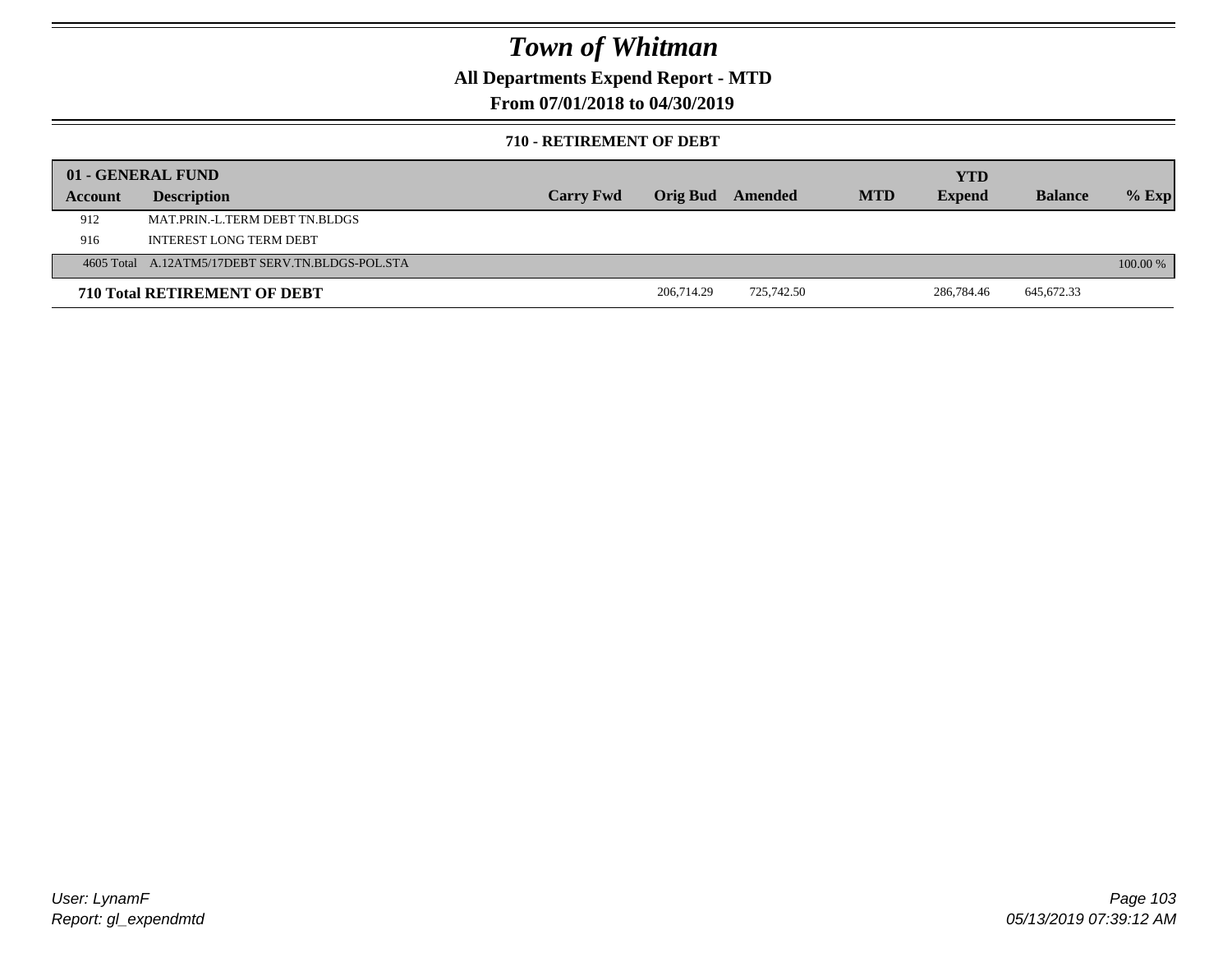### **All Departments Expend Report - MTD**

### **From 07/01/2018 to 04/30/2019**

#### **751 - INTEREST-LONG TERM DEBT**

|         | 01 - GENERAL FUND                 |                  |                  |            | <b>YTD</b>    |                |          |
|---------|-----------------------------------|------------------|------------------|------------|---------------|----------------|----------|
| Account | <b>Description</b>                | <b>Carry Fwd</b> | Orig Bud Amended | <b>MTD</b> | <b>Expend</b> | <b>Balance</b> | $%$ Exp  |
| 916     | <b>INTEREST LONG TERM DEBT</b>    |                  |                  |            |               |                |          |
| 917     | INTEREST LONG TERM DEBT-T.HALL    |                  |                  |            |               |                |          |
| 918     | INT.LONG TERM DEBT-LIBRARY        |                  |                  |            |               |                |          |
|         | 2000 Total EXPENSE                |                  |                  |            |               |                | 100.00 % |
|         | 751 Total INTEREST-LONG TERM DEBT |                  |                  |            |               |                |          |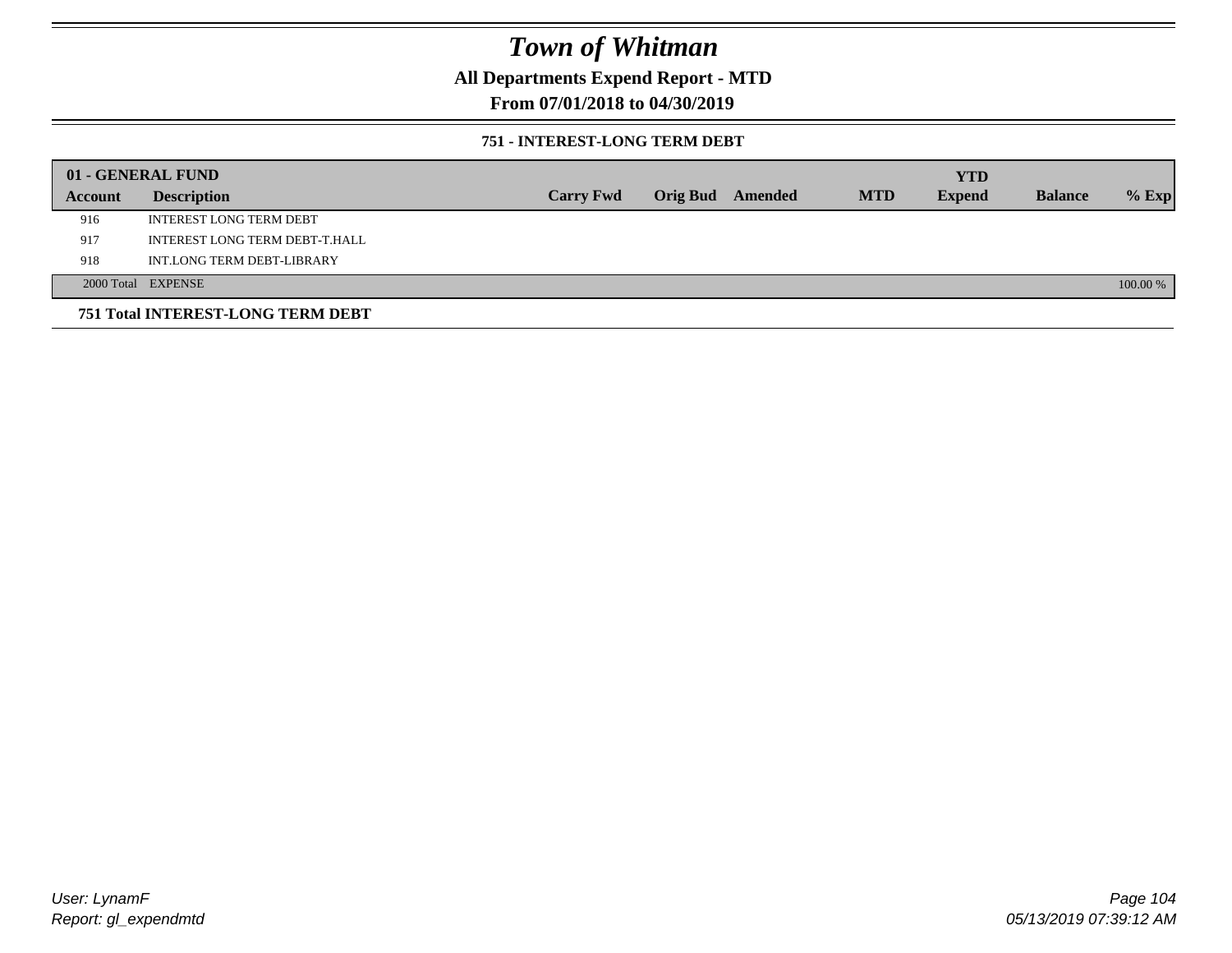### **All Departments Expend Report - MTD**

### **From 07/01/2018 to 04/30/2019**

#### **752 - INTEREST-SHORT TERM DEBT**

|         | 01 - GENERAL FUND                         |                  |                 |         |            | <b>YTD</b>    |                |          |
|---------|-------------------------------------------|------------------|-----------------|---------|------------|---------------|----------------|----------|
| Account | <b>Description</b>                        | <b>Carry Fwd</b> | <b>Orig Bud</b> | Amended | <b>MTD</b> | <b>Expend</b> | <b>Balance</b> | $%$ Exp  |
| 925     | INTEREST TEMPORARY LOANS                  |                  |                 |         |            |               |                |          |
| 927     | INTEREST ON TAX ABATEMENTS                |                  |                 |         |            |               |                |          |
| 951     | <b>DEBT ISSUANCE EXPENSE</b>              |                  |                 |         |            |               |                |          |
|         | 2000 Total EXPENSE                        |                  |                 |         |            |               |                | 100.00 % |
|         | <b>752 Total INTEREST-SHORT TERM DEBT</b> |                  |                 |         |            |               |                |          |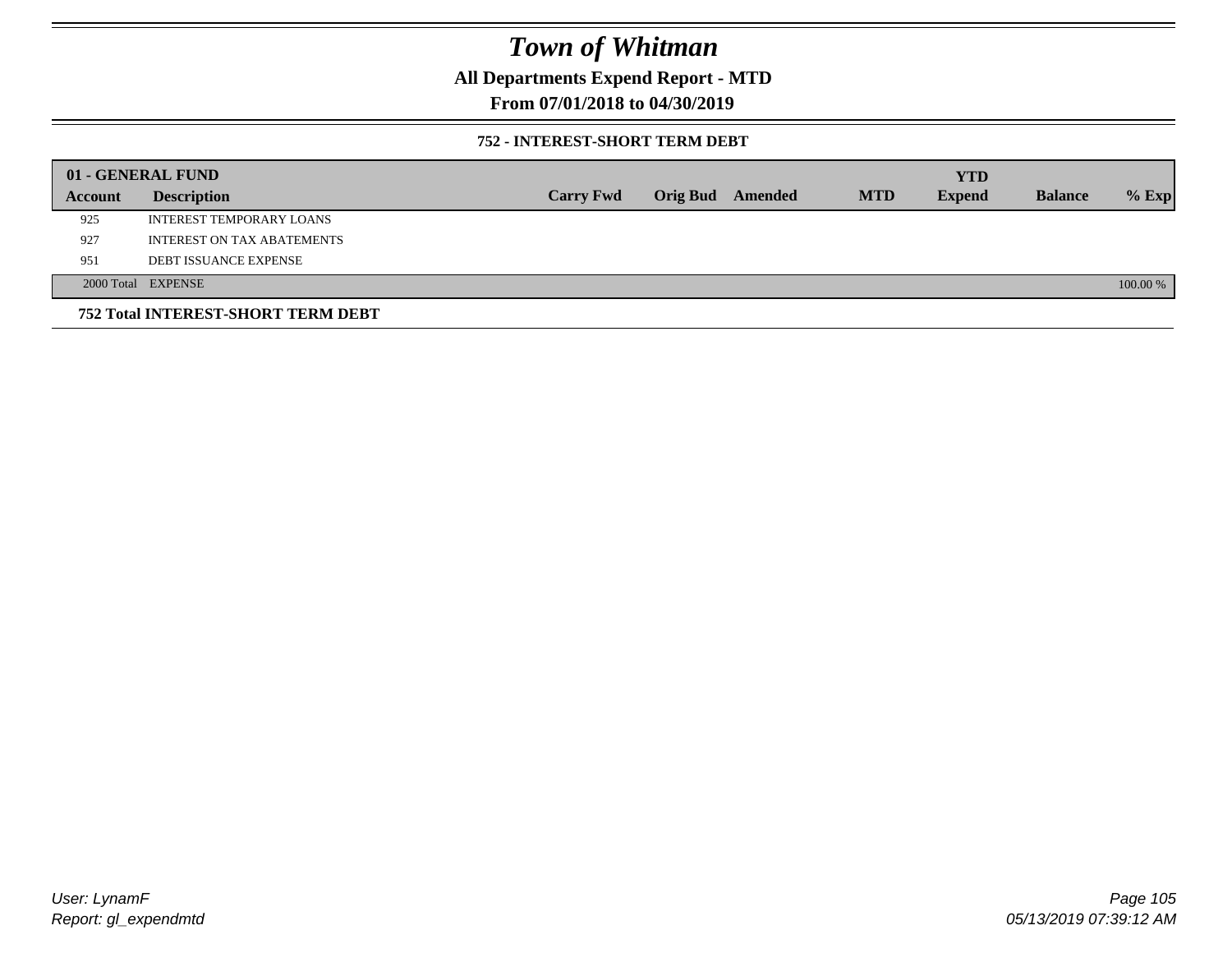**All Departments Expend Report - MTD**

**From 07/01/2018 to 04/30/2019**

#### **760 - AGENCY & REGISTRATION FEES**

|         | 01 - GENERAL FUND                    |                  |                         |            | YTD           |                |          |
|---------|--------------------------------------|------------------|-------------------------|------------|---------------|----------------|----------|
| Account | <b>Description</b>                   | <b>Carry Fwd</b> | <b>Orig Bud</b> Amended | <b>MTD</b> | <b>Expend</b> | <b>Balance</b> | $%$ Exp  |
| 252     | <b>SERVICES</b>                      |                  |                         |            |               |                |          |
|         | 2000 Total EXPENSE                   |                  |                         |            |               |                | 100.00 % |
|         | 760 Total AGENCY & REGISTRATION FEES |                  |                         |            |               |                |          |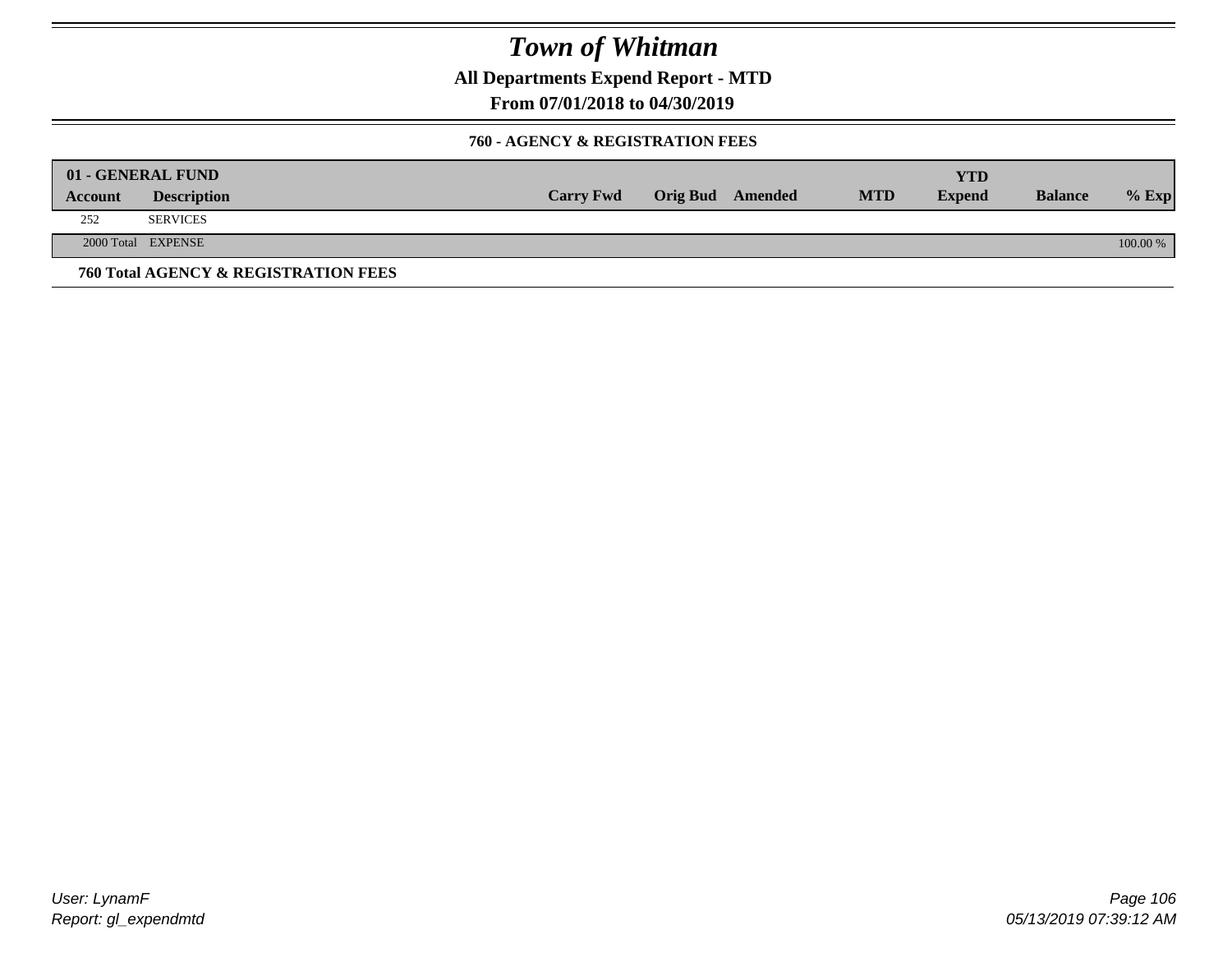### **All Departments Expend Report - MTD**

### **From 07/01/2018 to 04/30/2019**

#### **761 - DEBT ISSUE EXPENSE**

|         | 01 - GENERAL FUND                       |                  |          |                  |            | <b>YTD</b>    |                |          |
|---------|-----------------------------------------|------------------|----------|------------------|------------|---------------|----------------|----------|
| Account | <b>Description</b>                      | <b>Carry Fwd</b> |          | Orig Bud Amended | <b>MTD</b> | <b>Expend</b> | <b>Balance</b> | $%$ Exp  |
| 252     | <b>SERVICES</b>                         |                  | 2,000.00 |                  |            |               | 2,000.00       |          |
| 255     | PRIOR YEAR ADJUSTMENT                   |                  |          |                  |            |               |                |          |
| 298     | RES. FND. TRAN. TITLE V DEBT ISSUE EXP. |                  |          |                  |            |               |                |          |
|         | 2000 Total EXPENSE                      |                  | 2,000.00 |                  |            |               | 2,000.00       | $0.00\%$ |
|         | <b>761 Total DEBT ISSUE EXPENSE</b>     |                  | 2,000.00 |                  |            |               | 2,000.00       |          |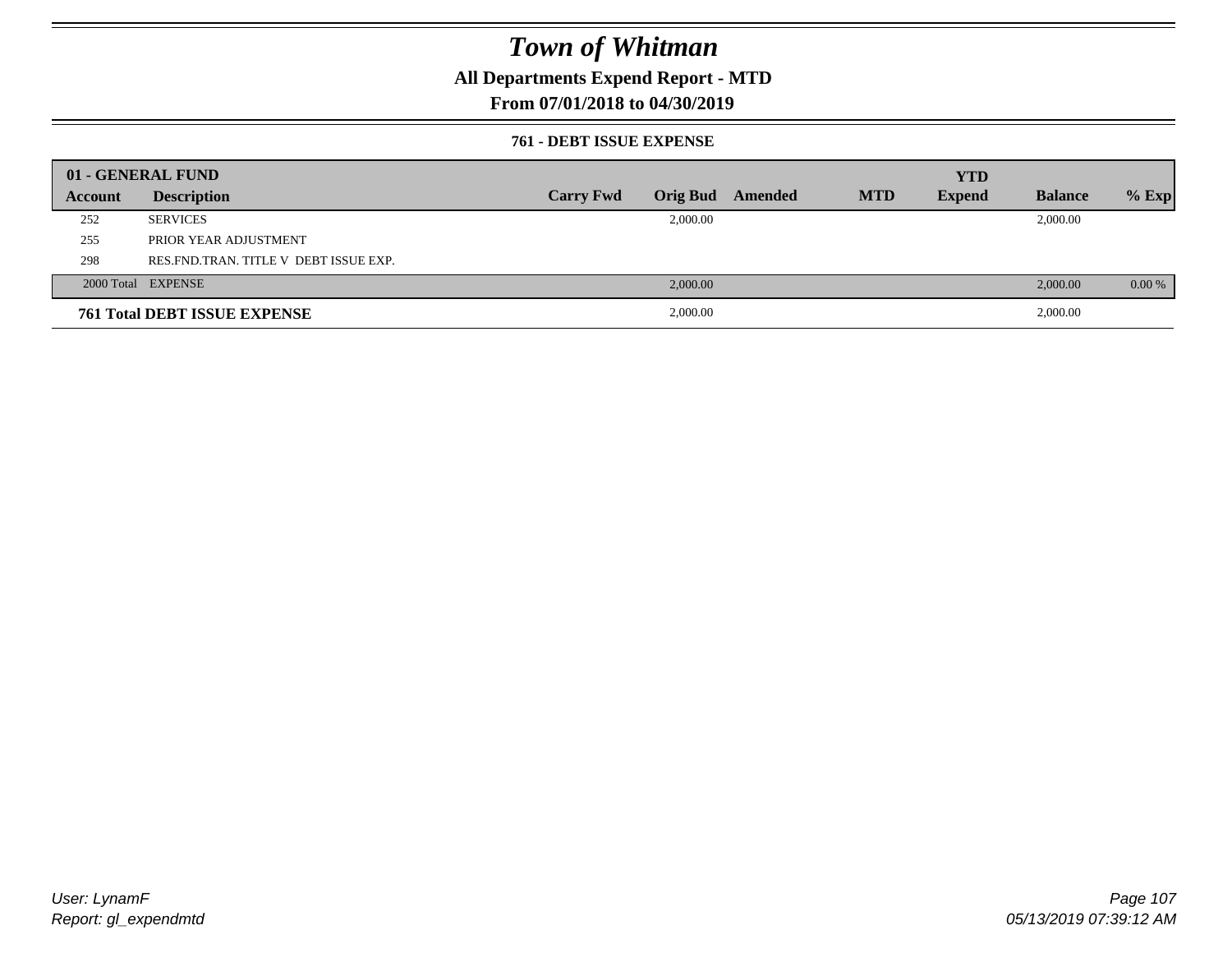## **All Departments Expend Report - MTD**

**From 07/01/2018 to 04/30/2019**

#### **820 - STATE ASSESSMENTS**

|            | 01 - GENERAL FUND                  |                                     |                       | <b>YTD</b>    |                |         |
|------------|------------------------------------|-------------------------------------|-----------------------|---------------|----------------|---------|
| Account    | <b>Description</b>                 | <b>Carry Fwd</b><br><b>Orig Bud</b> | <b>MTD</b><br>Amended | <b>Expend</b> | <b>Balance</b> | $%$ Exp |
| 640        | AIR POLLUTION CONTROL DISTRICT     | 4,061.00                            | 339.00                | 3,390.00      | 671.00         |         |
| 2002 Total | <b>EXPENSE</b>                     | 4,061.00                            | 339.00                | 3,390.00      | 671.00         | 83.47 % |
| 642        | OLD COLONY PLANNING COUNCIL        | 5,695.00                            | 451.00                | 4,606.00      | 1,089.00       |         |
| 2003 Total | <b>EXPENSE</b>                     | 5,695.00                            | 451.00                | 4,606.00      | 1,089.00       | 80.87 % |
| 644        | REGIONAL TRANSPORTATION AUTH.      | 25,013.00                           | 2,085.00              | 20,850.00     | 4,163.00       |         |
| 2005 Total | <b>EXPENSE</b>                     | 25,013.00                           | 2,085.00              | 20,850.00     | 4,163.00       | 83.35 % |
| 645        | RMV NON-RENEWAL SURCHARGE          | 21,820.00                           | 1,819.00              | 18,190.00     | 3,630.00       |         |
| 2006 Total | <b>EXPENSE</b>                     | 21,820.00                           | 1,819.00              | 18,190.00     | 3,630.00       | 83.36 % |
| 646        | MOSOUITO CONTROL                   | 28,597.00                           | 2,383.00              | 23,833.00     | 4,764.00       |         |
| 2007 Total | <b>EXPENSE</b>                     | 28,597.00                           | 2,383.00              | 23,833.00     | 4,764.00       | 83.34 % |
| 647        | <b>MBTA</b>                        | 74,166.00                           | 6,181.00              | 61,810.00     | 12,356.00      |         |
| 2009 Total | <b>EXPENSE</b>                     | 74,166.00                           | 6,181.00              | 61,810.00     | 12,356.00      | 83.34 % |
|            | <b>820 Total STATE ASSESSMENTS</b> | 159,352.00                          | 13,258.00             | 132,679.00    | 26,673.00      |         |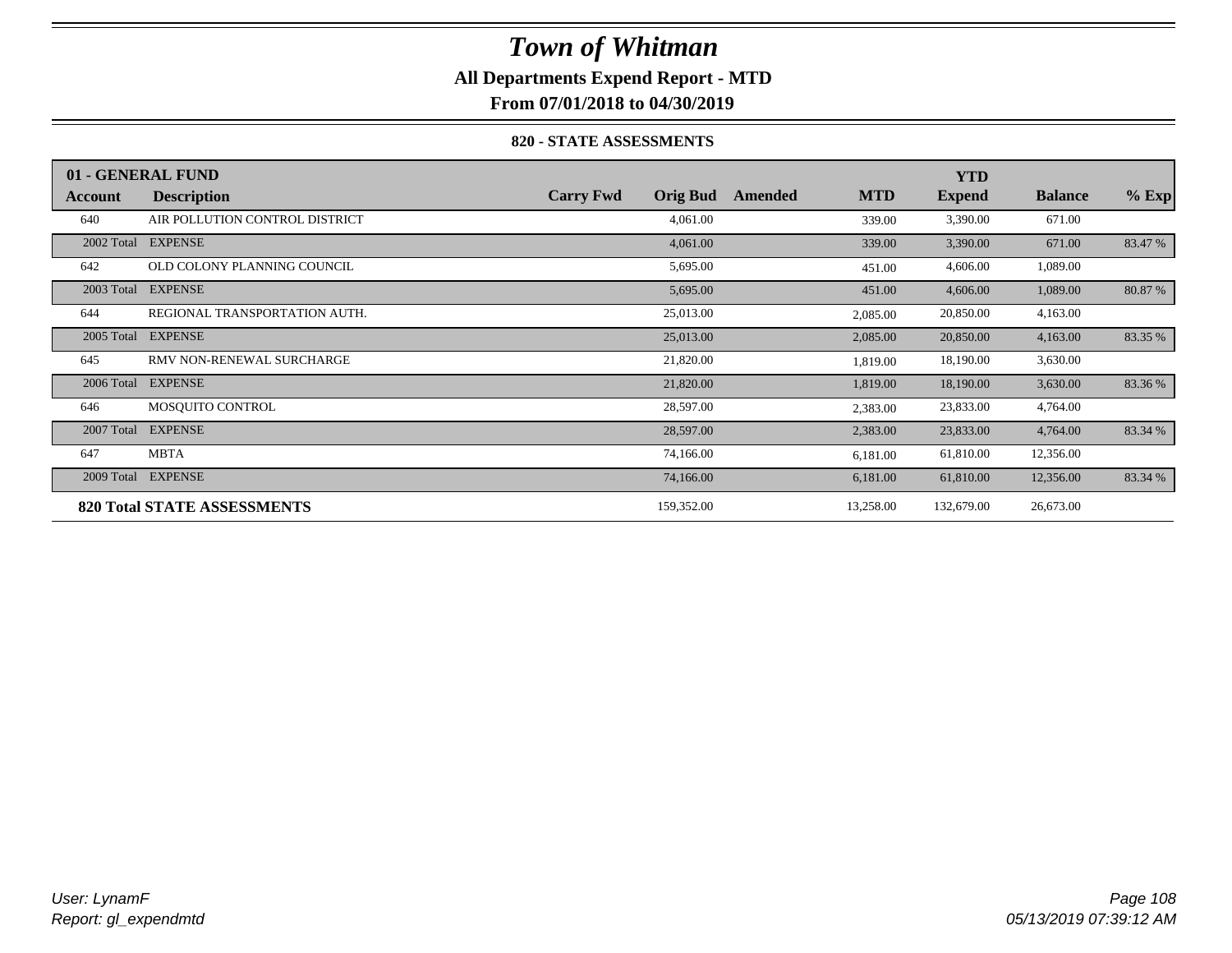**All Departments Expend Report - MTD**

**From 07/01/2018 to 04/30/2019**

#### **830 - COUNTY ASSESSMENT**

|                | 01 - GENERAL FUND                  |                  |           |         |            | YTD           |                |         |
|----------------|------------------------------------|------------------|-----------|---------|------------|---------------|----------------|---------|
| <b>Account</b> | <b>Description</b>                 | <b>Carry Fwd</b> | Orig Bud  | Amended | <b>MTD</b> | <b>Expend</b> | <b>Balance</b> | $%$ Exp |
| 622            | <b>COUNTY TAX</b>                  |                  | 32,046.00 |         | 16.022.79  | 32,045.59     | 0.41           |         |
|                | 2000 Total EXPENSE                 |                  | 32,046.00 |         | 16.022.79  | 32,045.59     | 0.41           | 99.99 % |
|                | <b>830 Total COUNTY ASSESSMENT</b> |                  | 32,046.00 |         | 16,022.79  | 32,045.59     | 0.41           |         |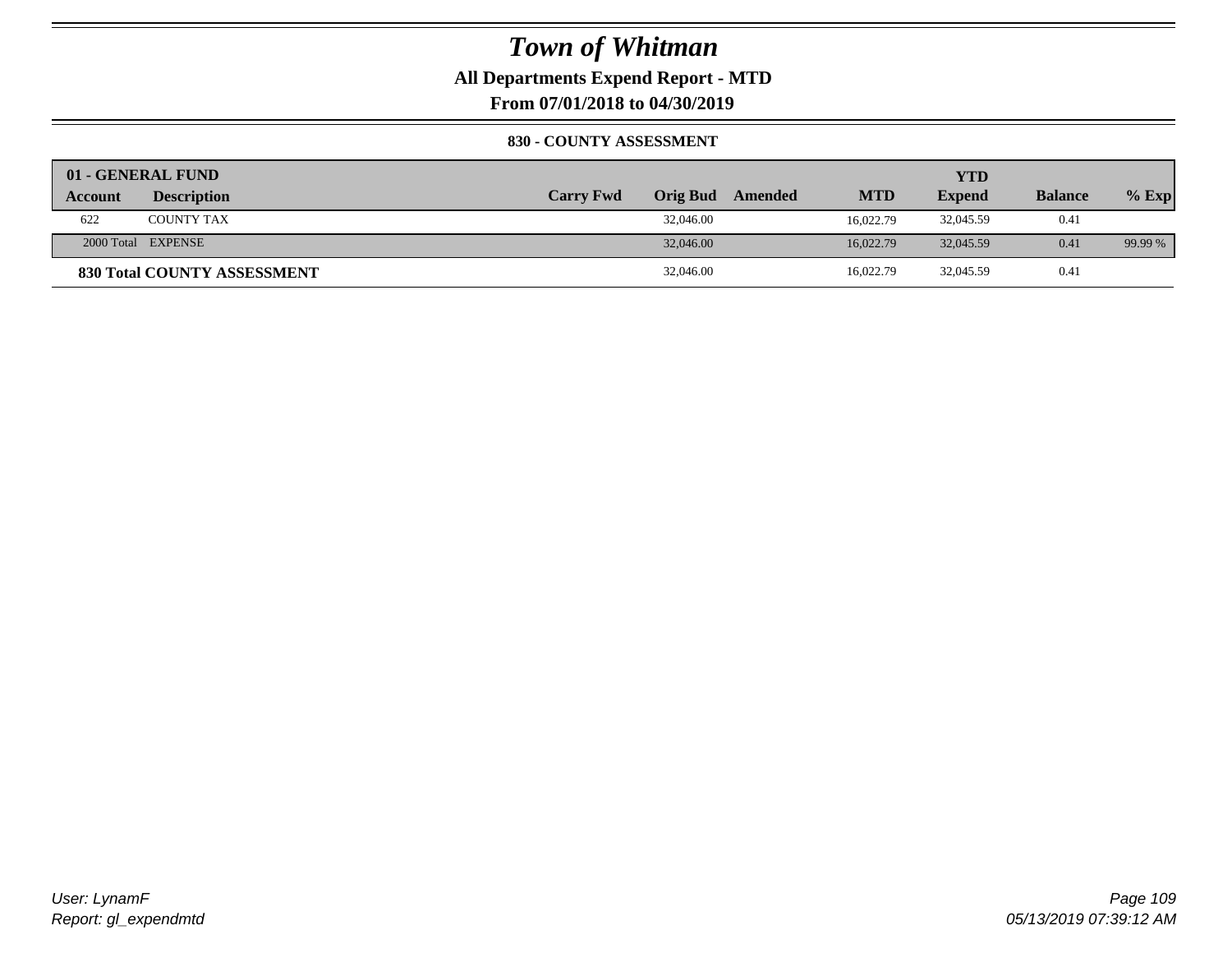### **All Departments Expend Report - MTD**

#### **From 07/01/2018 to 04/30/2019**

#### **870 - AGENCY**

|         | 01 - GENERAL FUND       |                  |                         |            | <b>YTD</b>    |                |          |
|---------|-------------------------|------------------|-------------------------|------------|---------------|----------------|----------|
| Account | <b>Description</b>      | <b>Carry Fwd</b> | <b>Orig Bud</b> Amended | <b>MTD</b> | <b>Expend</b> | <b>Balance</b> | $%$ Exp  |
| 899     | <b>EXCHANGE ACCOUNT</b> |                  |                         |            |               |                |          |
|         | 2002 Total EXPENSE      |                  |                         |            |               |                | 100.00 % |
|         | 870 Total AGENCY        |                  |                         |            |               |                |          |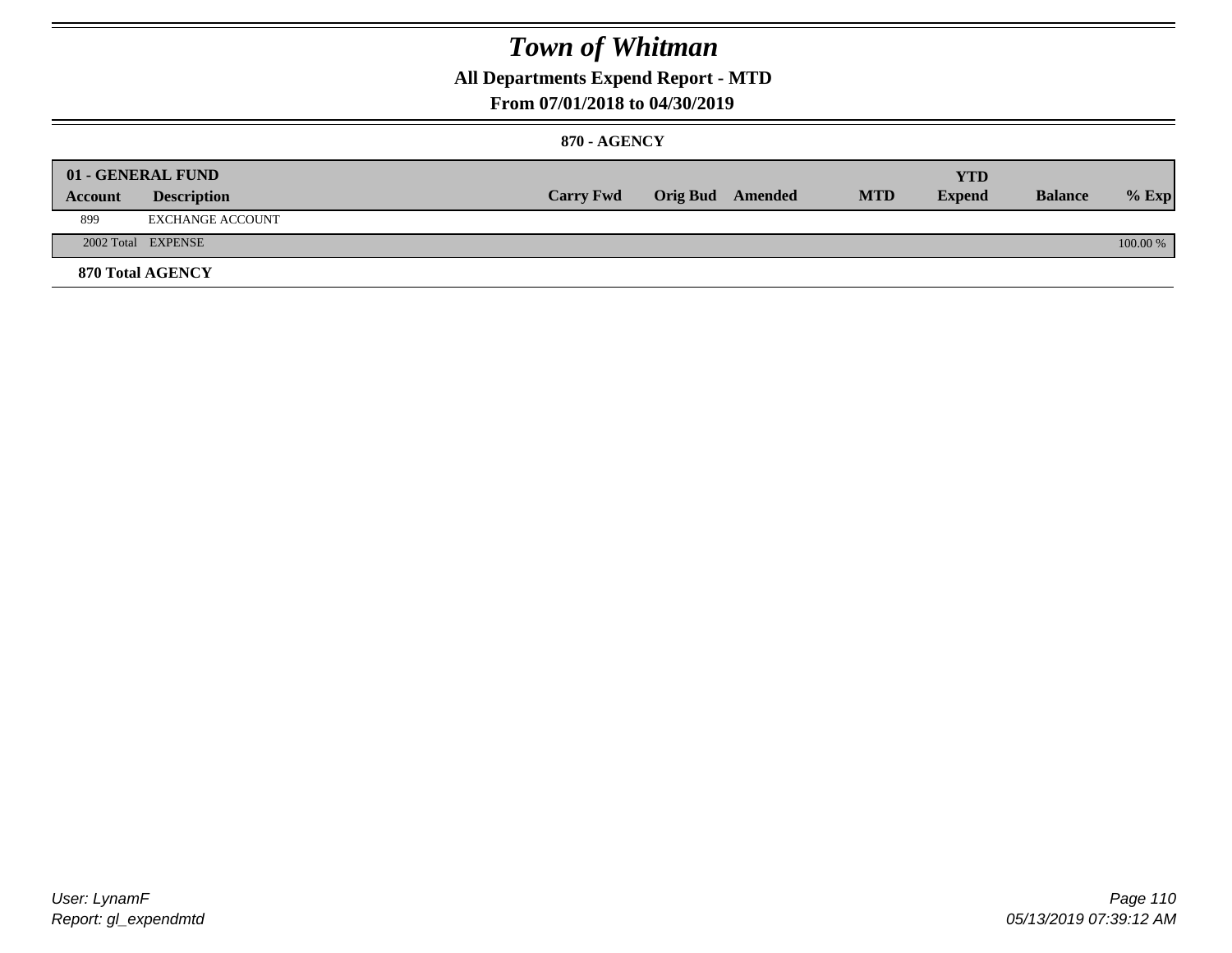**All Departments Expend Report - MTD**

**From 07/01/2018 to 04/30/2019**

#### **877 - OFF-SITE STOR.RECORDS RETENT.**

|         | 01 - GENERAL FUND                       |                  |                         |            | YTD           |                |          |
|---------|-----------------------------------------|------------------|-------------------------|------------|---------------|----------------|----------|
| Account | <b>Description</b>                      | <b>Carry Fwd</b> | <b>Orig Bud</b> Amended | <b>MTD</b> | <b>Expend</b> | <b>Balance</b> | $%$ Exp  |
| 585     | MISCELLANEOUS EXPENSE                   |                  |                         |            |               |                |          |
|         | 2000 Total EXPENSE                      |                  |                         |            |               |                | 100.00 % |
|         | 877 Total OFF-SITE STOR.RECORDS RETENT. |                  |                         |            |               |                |          |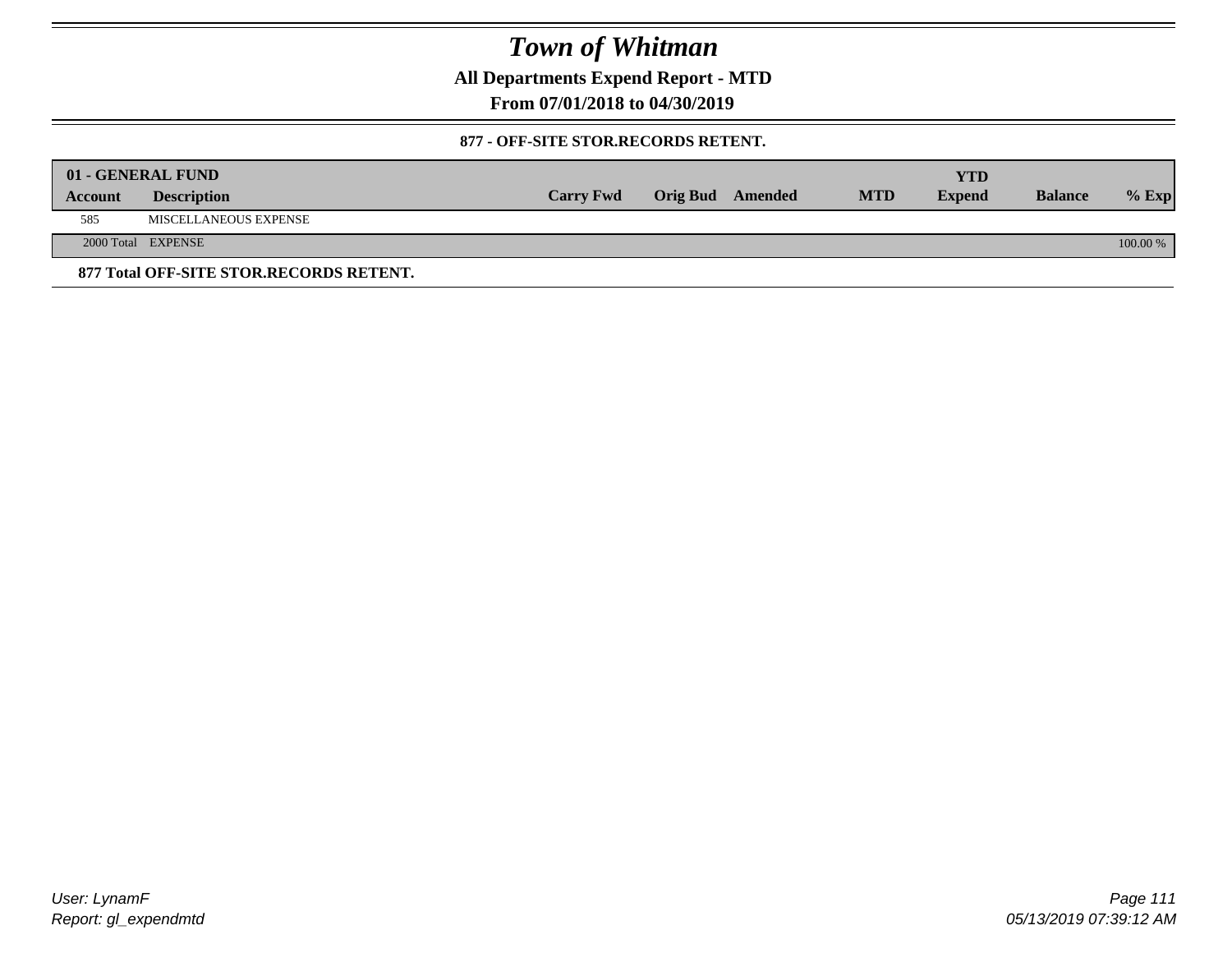### **All Departments Expend Report - MTD**

#### **From 07/01/2018 to 04/30/2019**

#### **878 - OTHER FINANCING USES**

|                | 01 - GENERAL FUND                     |                  |            |         |            | <b>YTD</b>    |                |          |
|----------------|---------------------------------------|------------------|------------|---------|------------|---------------|----------------|----------|
| <b>Account</b> | <b>Description</b>                    | <b>Carry Fwd</b> | Orig Bud   | Amended | <b>MTD</b> | <b>Expend</b> | <b>Balance</b> | $%$ Exp  |
| 401            | WTR/SWR CAPITAL PROJ. FUND            |                  |            |         |            |               |                |          |
| 403            | CAPITAL PROJECT FUND                  |                  |            |         |            |               |                |          |
| 404            | <b>SPECIAL REVENUE FUND</b>           |                  |            |         |            |               |                |          |
| 405            | WATER/SEWER ENTERPRISE FUND           |                  |            |         |            |               |                |          |
| 406            | <b>TRUST FUNDS</b>                    |                  | 140,000.00 |         |            | 140,000.00    |                |          |
| 407            | <b>AGENCY FUND</b>                    |                  |            |         |            |               |                |          |
|                | 2100 Total INTERFUND TRANSFERS        |                  | 140,000.00 |         |            | 140,000.00    |                | 100.00 % |
|                | <b>878 Total OTHER FINANCING USES</b> |                  | 140,000.00 |         |            | 140,000.00    |                |          |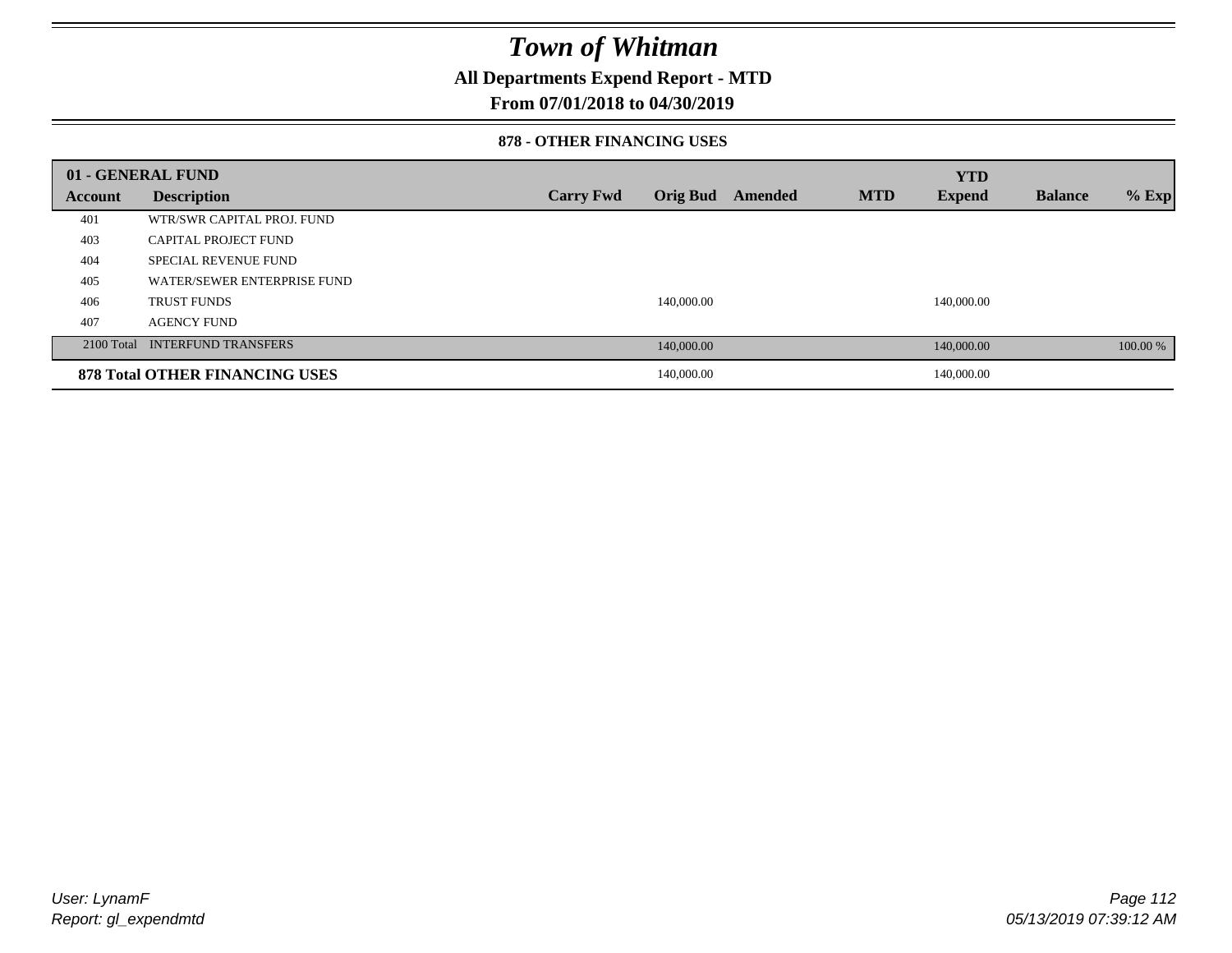### **All Departments Expend Report - MTD**

#### **From 07/01/2018 to 04/30/2019**

#### **910 - UNPAID BILLS**

|         | 01 - GENERAL FUND          |                  |                  |            | <b>YTD</b>    |                |          |
|---------|----------------------------|------------------|------------------|------------|---------------|----------------|----------|
| Account | <b>Description</b>         | <b>Carry Fwd</b> | Orig Bud Amended | <b>MTD</b> | <b>Expend</b> | <b>Balance</b> | $%$ Exp  |
| 112     | <b>SALARIES</b>            |                  |                  |            |               |                |          |
|         | 1000 Total SALARIES        |                  |                  |            |               |                | 100.00 % |
| 585     | MISCELLANEOUS EXPENSE      |                  |                  |            |               |                |          |
|         | 2000 Total EXPENSE         |                  |                  |            |               |                | 100.00 % |
| 945     | <b>FY2013 ENCUMBRANCES</b> |                  |                  |            |               |                |          |
|         | 2001 Total EXPENSE         |                  |                  |            |               |                | 100.00 % |
|         | 910 Total UNPAID BILLS     |                  |                  |            |               |                |          |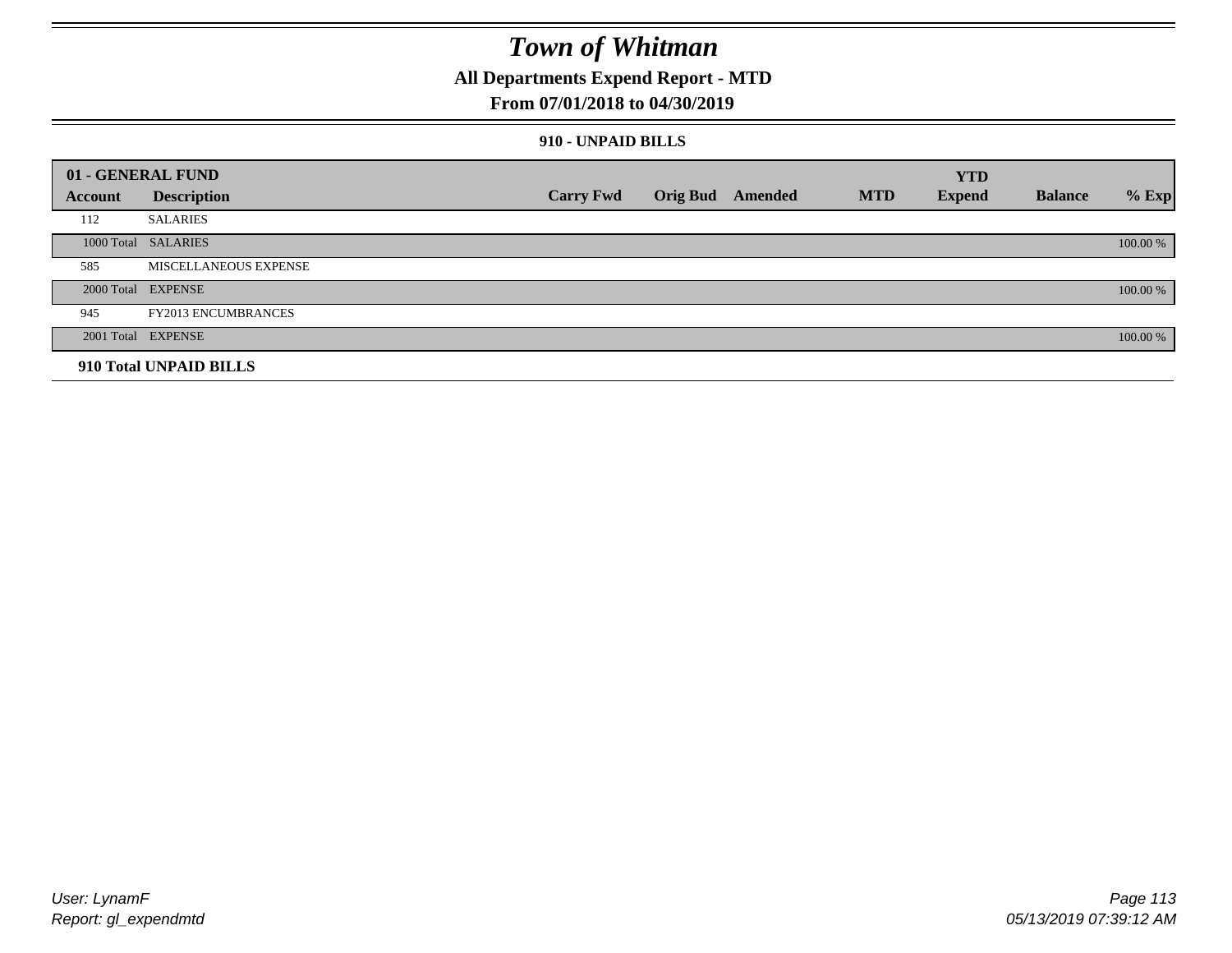### **All Departments Expend Report - MTD**

### **From 07/01/2018 to 04/30/2019**

#### **911 - RETIREMENT**

|         | 01 - GENERAL FUND          |                  |                 |         |            | <b>YTD</b>    |                |          |
|---------|----------------------------|------------------|-----------------|---------|------------|---------------|----------------|----------|
| Account | <b>Description</b>         | <b>Carry Fwd</b> | <b>Orig Bud</b> | Amended | <b>MTD</b> | <b>Expend</b> | <b>Balance</b> | $%$ Exp  |
| 170     | <b>COUNTY RETIREMENT</b>   |                  | 1,933,377.00    |         |            | 1,933,377.00  |                |          |
|         | 2000 Total EXPENSE         |                  | 1,933,377.00    |         |            | 1,933,377.00  |                | 100.00 % |
| 169     | STATE RETIREMENT-SECT.59A  |                  |                 |         |            |               |                |          |
|         | 2001 Total EXPENSE         |                  |                 |         |            |               |                | 100.00 % |
| 943     | <b>FY2012 ENCUMBRANCES</b> |                  |                 |         |            |               |                |          |
|         | 2002 Total EXPENSE         |                  |                 |         |            |               |                | 100.00 % |
|         | 911 Total RETIREMENT       |                  | 1,933,377.00    |         |            | 1,933,377.00  |                |          |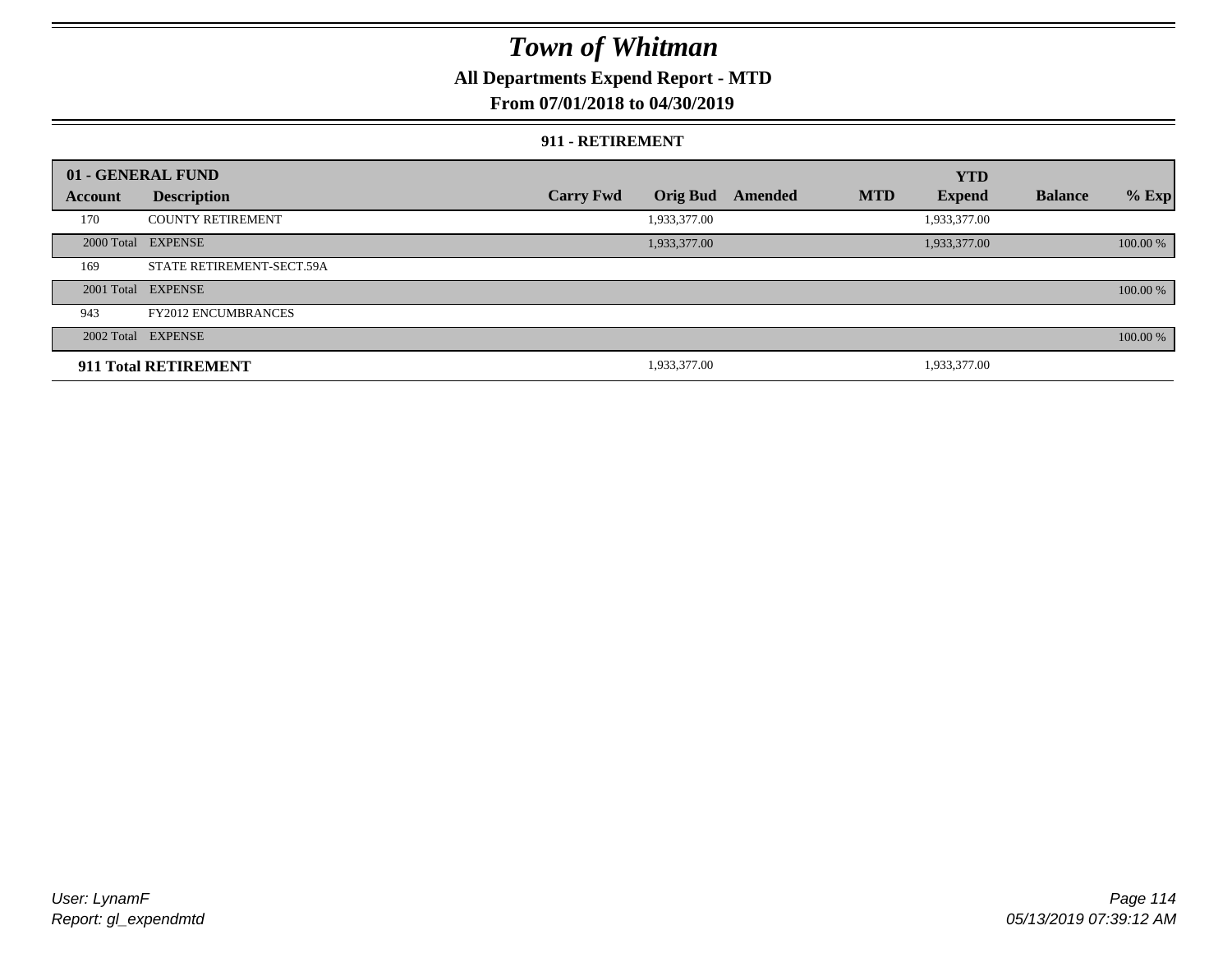**All Departments Expend Report - MTD**

### **From 07/01/2018 to 04/30/2019**

#### **912 - WORKER'S COMPENSATION**

|         | 01 - GENERAL FUND               |                  |                         |            | YTD           |                |            |
|---------|---------------------------------|------------------|-------------------------|------------|---------------|----------------|------------|
| Account | <b>Description</b>              | <b>Carry Fwd</b> | <b>Orig Bud</b> Amended | <b>MTD</b> | <b>Expend</b> | <b>Balance</b> | $%$ Exp    |
| 171     | <b>WORKER'S COMPENSATION</b>    |                  |                         |            |               |                |            |
|         | 2000 Total EXPENSE              |                  |                         |            |               |                | $100.00\%$ |
|         | 912 Total WORKER'S COMPENSATION |                  |                         |            |               |                |            |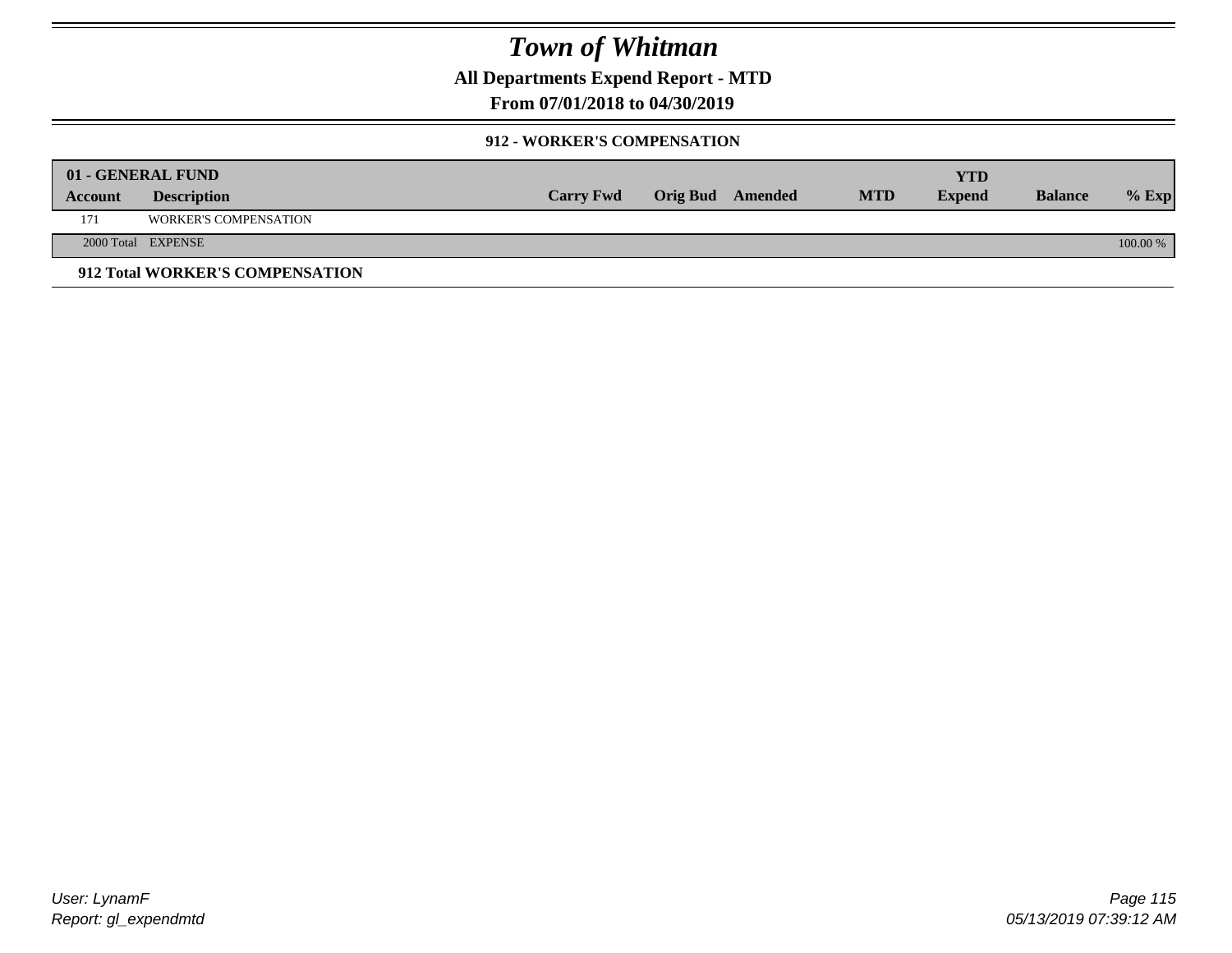**All Departments Expend Report - MTD**

**From 07/01/2018 to 04/30/2019**

#### **913 - UNEMPLOYMENT COMPENSATION**

|         | 01 - GENERAL FUND                   |                  |                 |         |            | <b>YTD</b>    |                |          |
|---------|-------------------------------------|------------------|-----------------|---------|------------|---------------|----------------|----------|
| Account | <b>Description</b>                  | <b>Carry Fwd</b> | <b>Orig Bud</b> | Amended | <b>MTD</b> | <b>Expend</b> | <b>Balance</b> | % Exp    |
| 172     | UNEMPLOYMENT INSURANCE              |                  | 8,000.00        |         |            |               | 8,000.00       |          |
|         | 2000 Total EXPENSE                  |                  | 8,000.00        |         |            |               | 8,000.00       | 0.00 %   |
| 939     | <b>FY2015 ENCUMBRANCES</b>          |                  |                 |         |            |               |                |          |
| 940     | <b>FY2016 ENCUMBRANCES</b>          |                  |                 |         |            |               |                |          |
| 948     | <b>FY07 ENCUMBRANCES</b>            |                  |                 |         |            |               |                |          |
| 958     | <b>FY2005 ENCUMBRANCES</b>          |                  |                 |         |            |               |                |          |
| 959     | <b>FY2006 ENCUMBRANCES</b>          |                  |                 |         |            |               |                |          |
| 943     | <b>FY2012 ENCUMBRANCES</b>          |                  |                 |         |            |               |                |          |
|         | 2001 Total EXPENSE                  |                  |                 |         |            |               |                | 100.00 % |
|         | 913 Total UNEMPLOYMENT COMPENSATION |                  | 8,000.00        |         |            |               | 8,000.00       |          |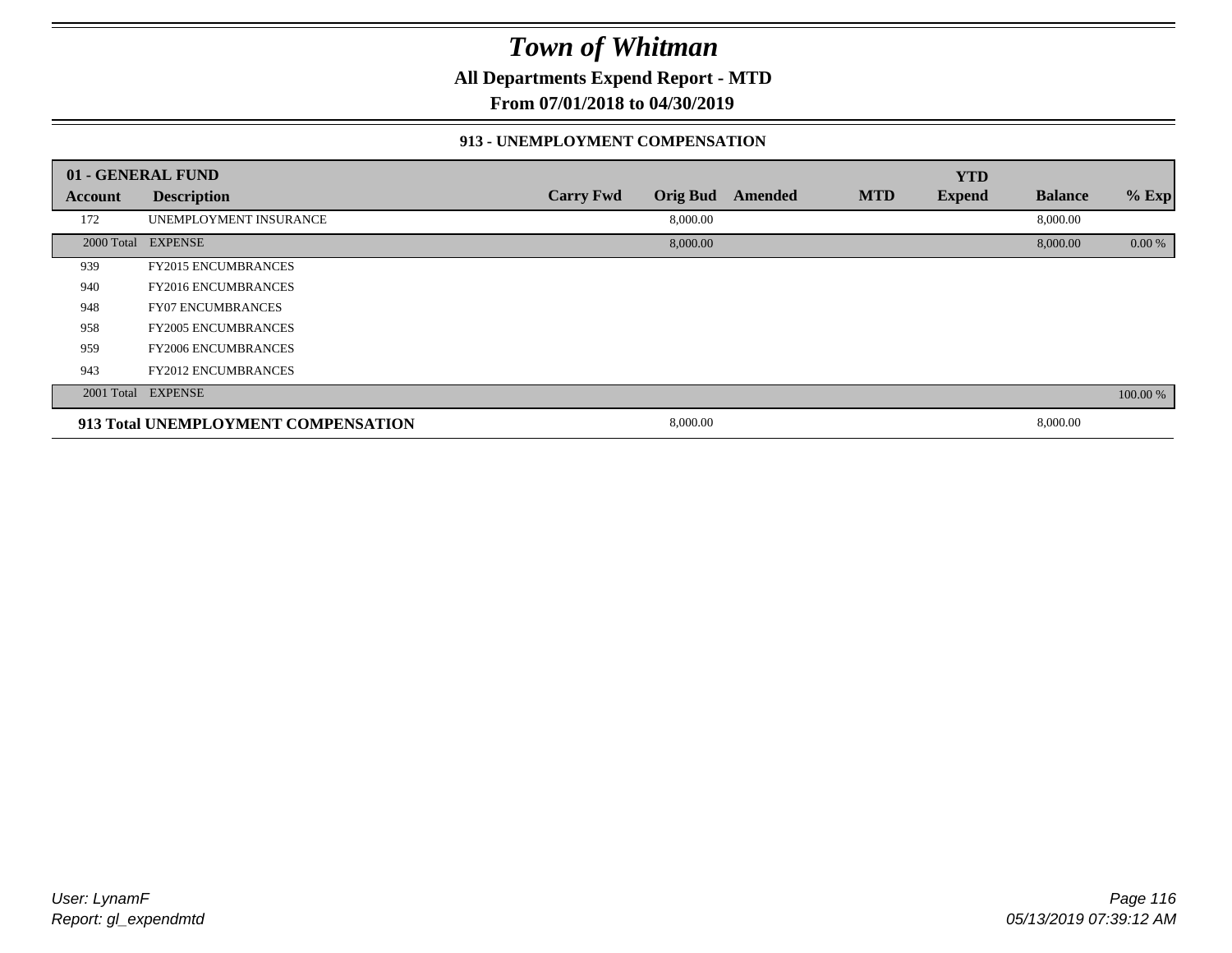**All Departments Expend Report - MTD**

**From 07/01/2018 to 04/30/2019**

#### **914 - HEALTH/LIFE INSURANCE-TOWN MATCH**

|            | 01 - GENERAL FUND                          |                  |                 |         |            | <b>YTD</b>    |                |         |
|------------|--------------------------------------------|------------------|-----------------|---------|------------|---------------|----------------|---------|
| Account    | <b>Description</b>                         | <b>Carry Fwd</b> | <b>Orig Bud</b> | Amended | <b>MTD</b> | <b>Expend</b> | <b>Balance</b> | $%$ Exp |
| 175        | <b>LIFE INSURANCE</b>                      |                  |                 |         | 1,472.58   | 8,110.13      | $-8,110.13$    |         |
| 180        | <b>FLEX BENEFITS FEES</b>                  |                  |                 |         | 135.00     | 1,075.00      | $-1,075.00$    |         |
| 181        | MANDATORY DEF.COMP.EXP.                    |                  |                 |         |            |               |                |         |
| 174        | <b>HEALTH INSURANCE</b>                    |                  | 1,595,370.00    |         | 242,817.80 | 1,335,701.87  | 259,668.13     |         |
| 2000 Total | <b>EXPENSE</b>                             |                  | 1,595,370.00    |         | 244,425.38 | 1,344,887.00  | 250,483.00     | 84.29 % |
| 941        | FY 2017 ENCUMBRANCES                       |                  |                 |         |            |               |                |         |
| 945        | <b>FY2013 ENCUMBRANCES</b>                 |                  |                 |         |            |               |                |         |
| 949        | FY2014 ENCUMBRANCES                        |                  |                 |         |            |               |                |         |
| 953        | FY2009 ENCUMBRANCES                        |                  |                 |         |            |               |                |         |
| 958        | <b>FY2005 ENCUMBRANCES</b>                 |                  |                 |         |            |               |                |         |
| 943        | FY2012 ENCUMBRANCES                        |                  |                 |         |            |               |                |         |
| 938        | FY 2018 ENCUMBRANCES                       | 350.00           |                 |         |            |               | 350.00         |         |
| 2001 Total | <b>EXPENSE</b>                             | 350.00           |                 |         |            |               | 350.00         | 0.00 %  |
|            | 914 Total HEALTH/LIFE INSURANCE-TOWN MATCH | 350.00           | 1,595,370.00    |         | 244,425.38 | 1,344,887.00  | 250,833.00     |         |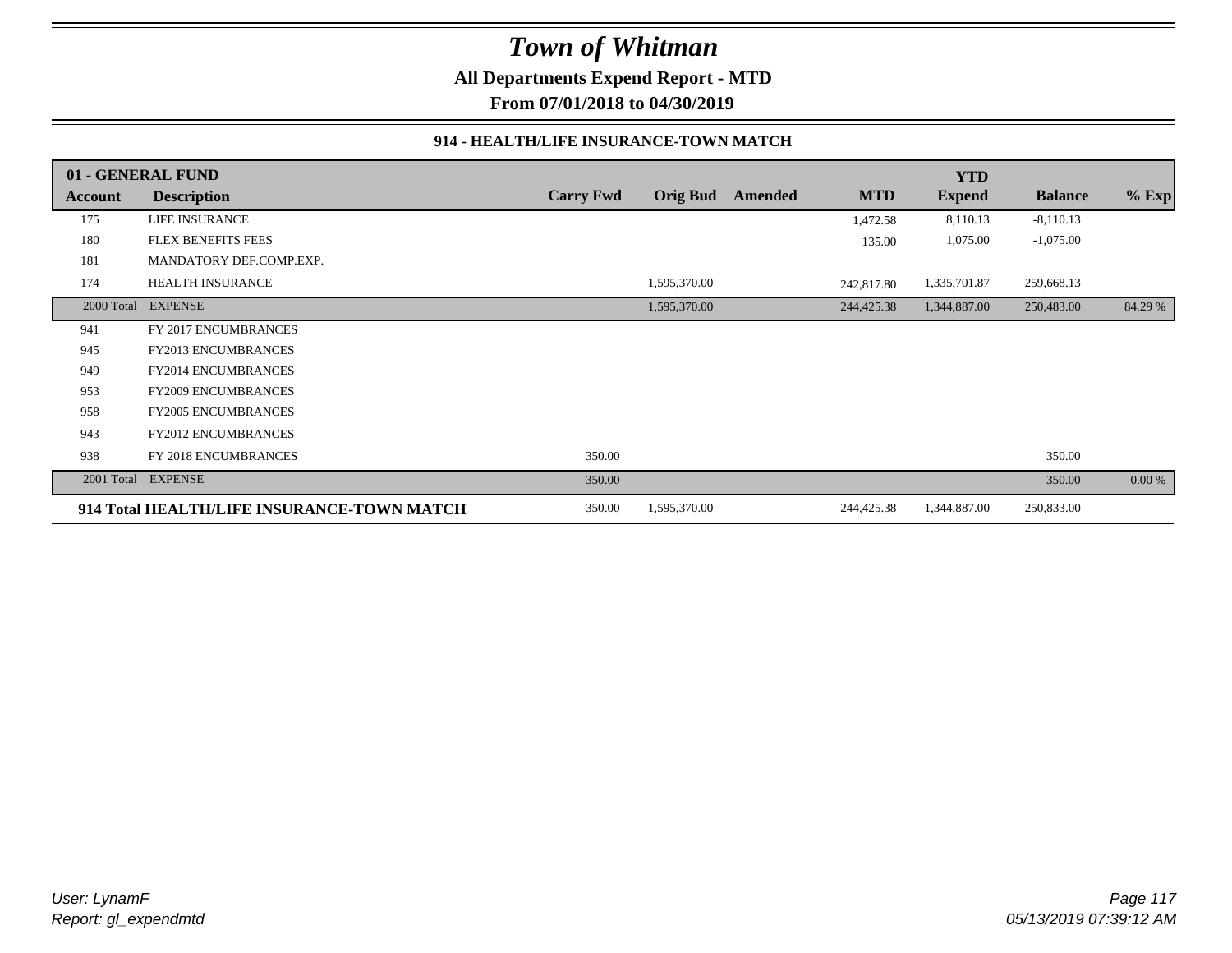**All Departments Expend Report - MTD**

**From 07/01/2018 to 04/30/2019**

#### **915 - OPEIU SICK LEAVE BUY-OUT**

|         | 01 - GENERAL FUND                  |                  |                         |            | YTD           |                |            |
|---------|------------------------------------|------------------|-------------------------|------------|---------------|----------------|------------|
| Account | <b>Description</b>                 | <b>Carry Fwd</b> | <b>Orig Bud</b> Amended | <b>MTD</b> | <b>Expend</b> | <b>Balance</b> | $%$ Exp    |
| 112     | <b>SALARIES</b>                    |                  |                         |            |               |                |            |
|         | 1000 Total SALARIES                |                  |                         |            |               |                | $100.00\%$ |
|         | 915 Total OPEIU SICK LEAVE BUY-OUT |                  |                         |            |               |                |            |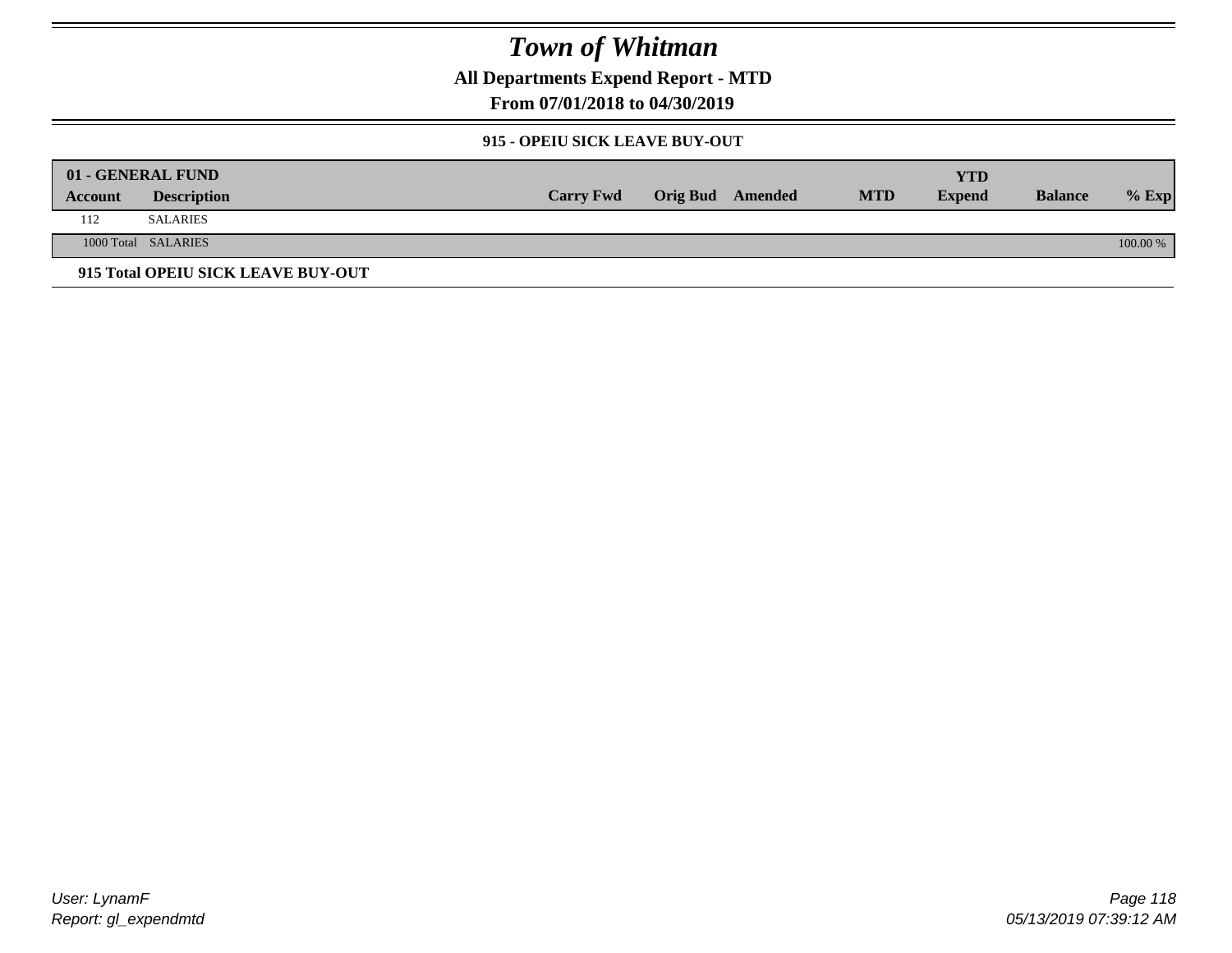**All Departments Expend Report - MTD**

**From 07/01/2018 to 04/30/2019**

#### **916 - OPEIU FY01 RETROACTIVE**

|         | 01 - GENERAL FUND                |                  |                         |            | YTD           |                |          |
|---------|----------------------------------|------------------|-------------------------|------------|---------------|----------------|----------|
| Account | <b>Description</b>               | <b>Carry Fwd</b> | <b>Orig Bud</b> Amended | <b>MTD</b> | <b>Expend</b> | <b>Balance</b> | $%$ Exp  |
| 112     | <b>SALARIES</b>                  |                  |                         |            |               |                |          |
|         | 1000 Total SALARIES              |                  |                         |            |               |                | 100.00 % |
|         | 916 Total OPEIU FY01 RETROACTIVE |                  |                         |            |               |                |          |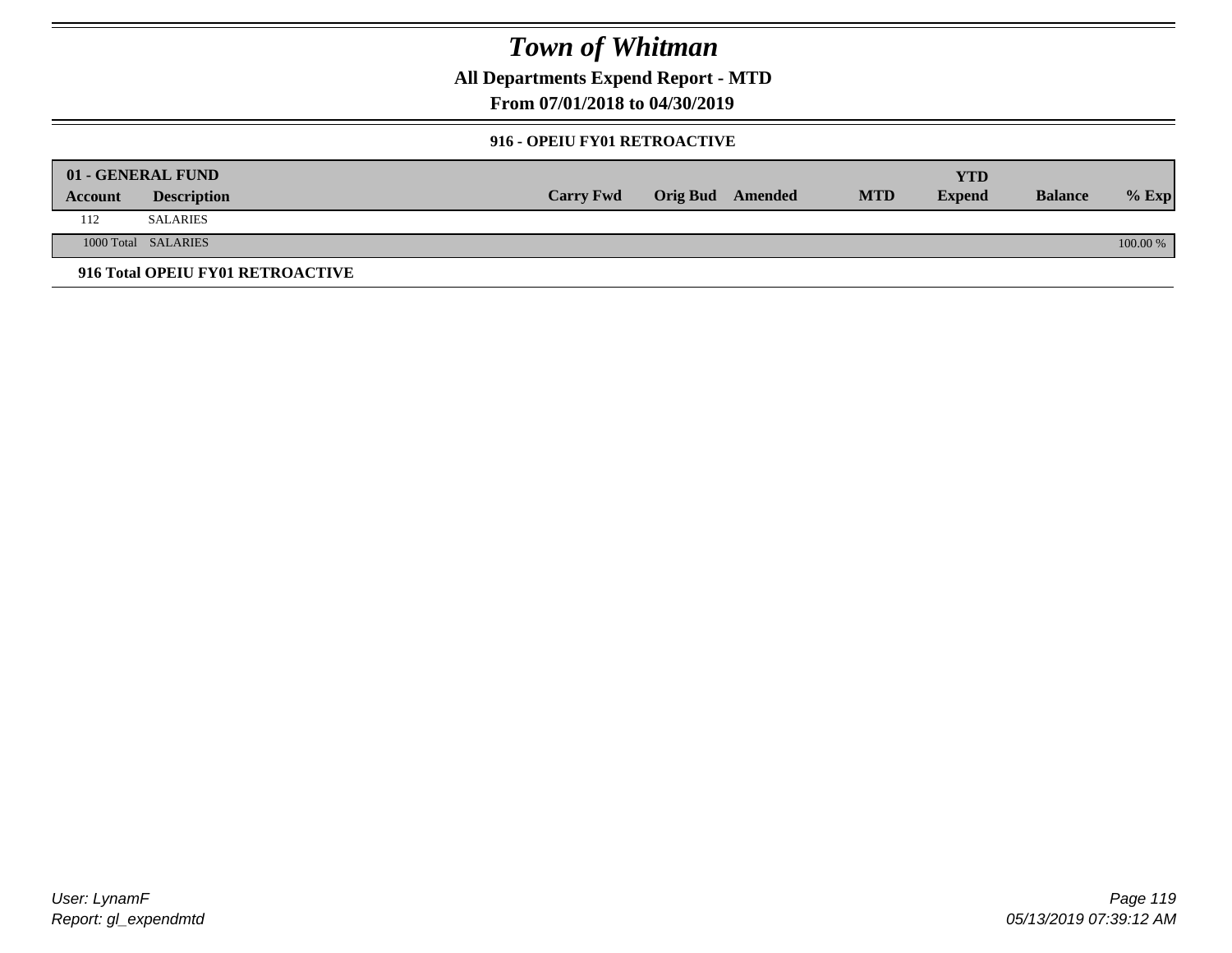**All Departments Expend Report - MTD**

**From 07/01/2018 to 04/30/2019**

#### **917 - OPEIU DEPARTMENT HEAD COVERAGE**

|         | 01 - GENERAL FUND                        |                  |                  |            | <b>YTD</b>    |                |          |
|---------|------------------------------------------|------------------|------------------|------------|---------------|----------------|----------|
| Account | <b>Description</b>                       | <b>Carry Fwd</b> | Orig Bud Amended | <b>MTD</b> | <b>Expend</b> | <b>Balance</b> | $%$ Exp  |
| 112     | SALARIES                                 |                  |                  |            |               |                |          |
|         | 1000 Total SALARIES                      |                  |                  |            |               |                | 100.00 % |
|         | 917 Total OPEIU DEPARTMENT HEAD COVERAGE |                  |                  |            |               |                |          |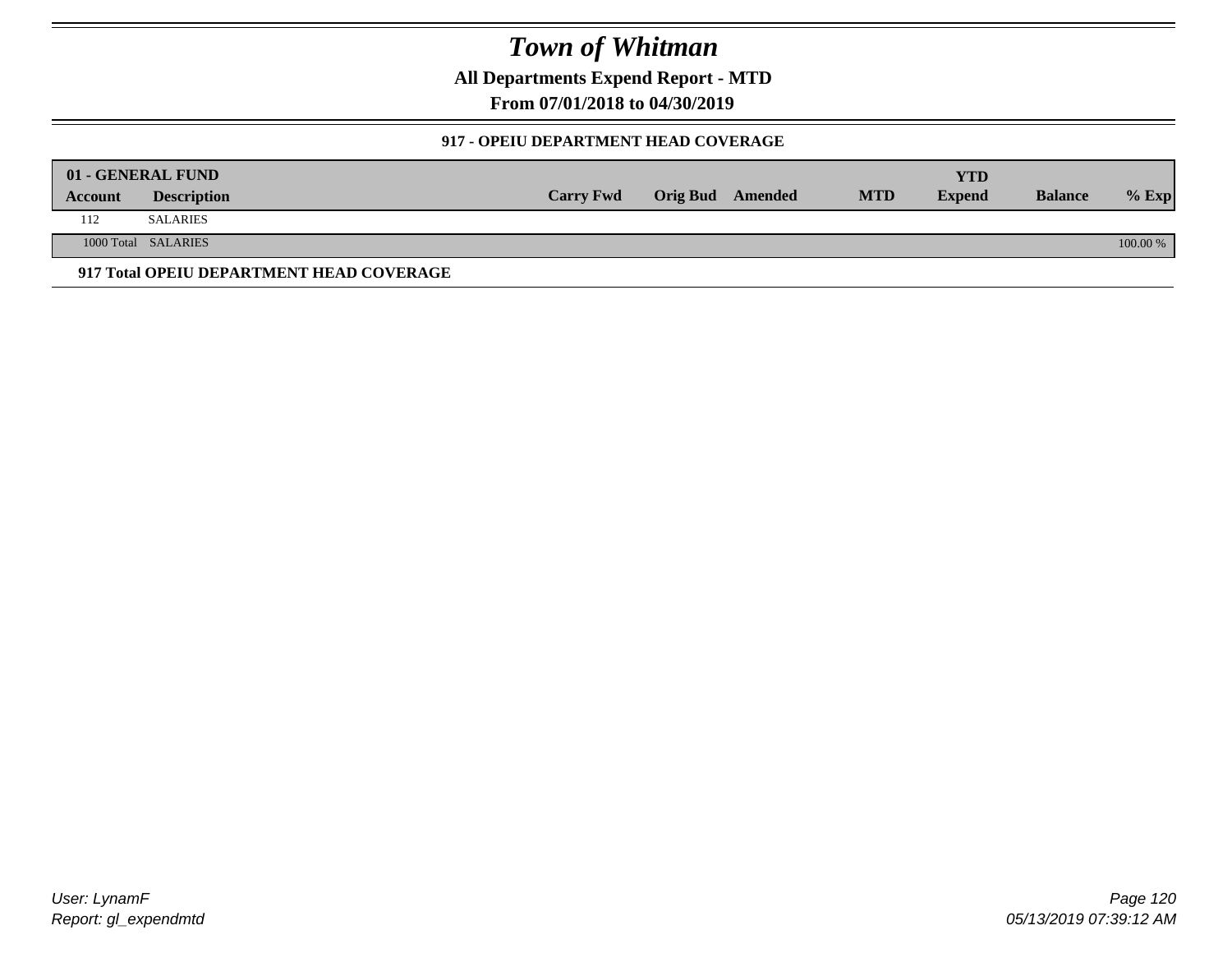### **All Departments Expend Report - MTD**

**From 07/01/2018 to 04/30/2019**

#### **919 - PAYROLL TAXES - TOWN MATCH**

|         | 01 - GENERAL FUND                    |                  |                 |         |            | <b>YTD</b>    |                |          |
|---------|--------------------------------------|------------------|-----------------|---------|------------|---------------|----------------|----------|
| Account | <b>Description</b>                   | <b>Carry Fwd</b> | <b>Orig Bud</b> | Amended | <b>MTD</b> | <b>Expend</b> | <b>Balance</b> | $%$ Exp  |
| 177     | F.I.C.A.                             |                  |                 |         |            |               |                |          |
| 181     | MANDATORY DEF.COMP.EXP.              |                  |                 |         |            | 1,260.00      | $-1,260.00$    |          |
| 176     | <b>MEDICARE TAX</b>                  |                  | 132,250.00      |         | 12.266.93  | 107.229.72    | 25,020.28      |          |
|         | 2000 Total EXPENSE                   |                  | 132,250.00      |         | 12.266.93  | 108,489.72    | 23,760.28      | 82.03 %  |
| 941     | FY 2017 ENCUMBRANCES                 |                  |                 |         |            |               |                |          |
|         | 2001 Total EXPENSE                   |                  |                 |         |            |               |                | 100.00 % |
|         | 919 Total PAYROLL TAXES - TOWN MATCH |                  | 132,250.00      |         | 12.266.93  | 108.489.72    | 23,760.28      |          |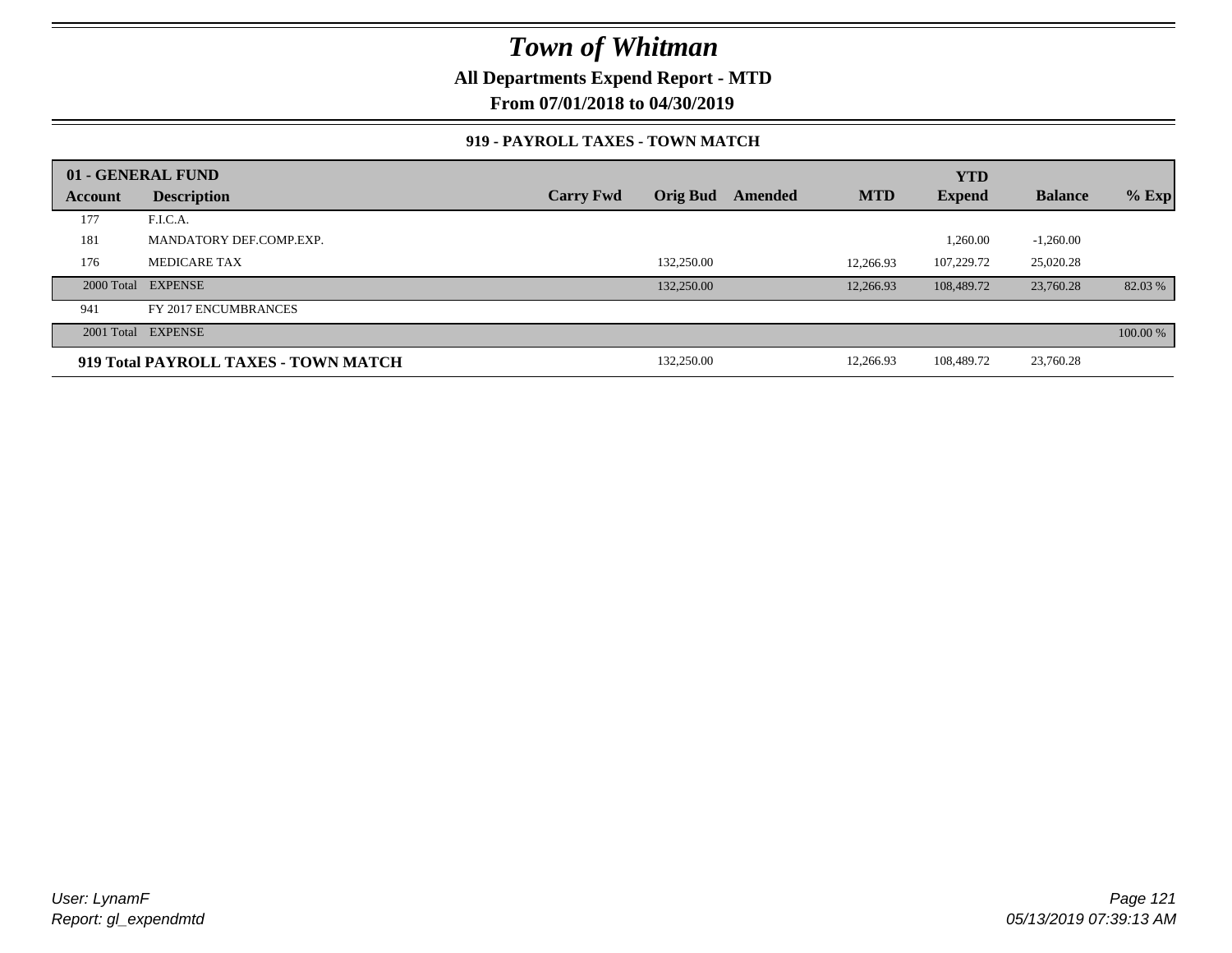### **All Departments Expend Report - MTD**

**From 07/01/2018 to 04/30/2019**

#### **945 - LIABILITY INSURANCE**

|         | 01 - GENERAL FUND                |                  |                 |         |            | <b>YTD</b>    |                |          |
|---------|----------------------------------|------------------|-----------------|---------|------------|---------------|----------------|----------|
| Account | <b>Description</b>               | <b>Carry Fwd</b> | <b>Orig Bud</b> | Amended | <b>MTD</b> | <b>Expend</b> | <b>Balance</b> | $%$ Exp  |
| 740     | <b>INSURANCE PREMIUMS</b>        |                  | 354,900.00      |         | 2,499.33   | 297,998.63    | 56,901.37      |          |
| 742     | <b>INSURANCE SEMINARS</b>        |                  |                 |         |            |               |                |          |
| 743     | <b>INSURANCE-BID ADVERTISING</b> |                  |                 |         |            |               |                |          |
|         | 2000 Total EXPENSE               |                  | 354,900.00      |         | 2,499.33   | 297,998.63    | 56,901.37      | 83.96 %  |
| 939     | <b>FY2015 ENCUMBRANCES</b>       |                  |                 |         |            |               |                |          |
| 943     | <b>FY2012 ENCUMBRANCES</b>       |                  |                 |         |            |               |                |          |
| 945     | <b>FY2013 ENCUMBRANCES</b>       |                  |                 |         |            |               |                |          |
|         | 2001 Total EXPENSE               |                  |                 |         |            |               |                | 100.00 % |
|         | 945 Total LIABILITY INSURANCE    |                  | 354,900.00      |         | 2,499.33   | 297,998.63    | 56,901.37      |          |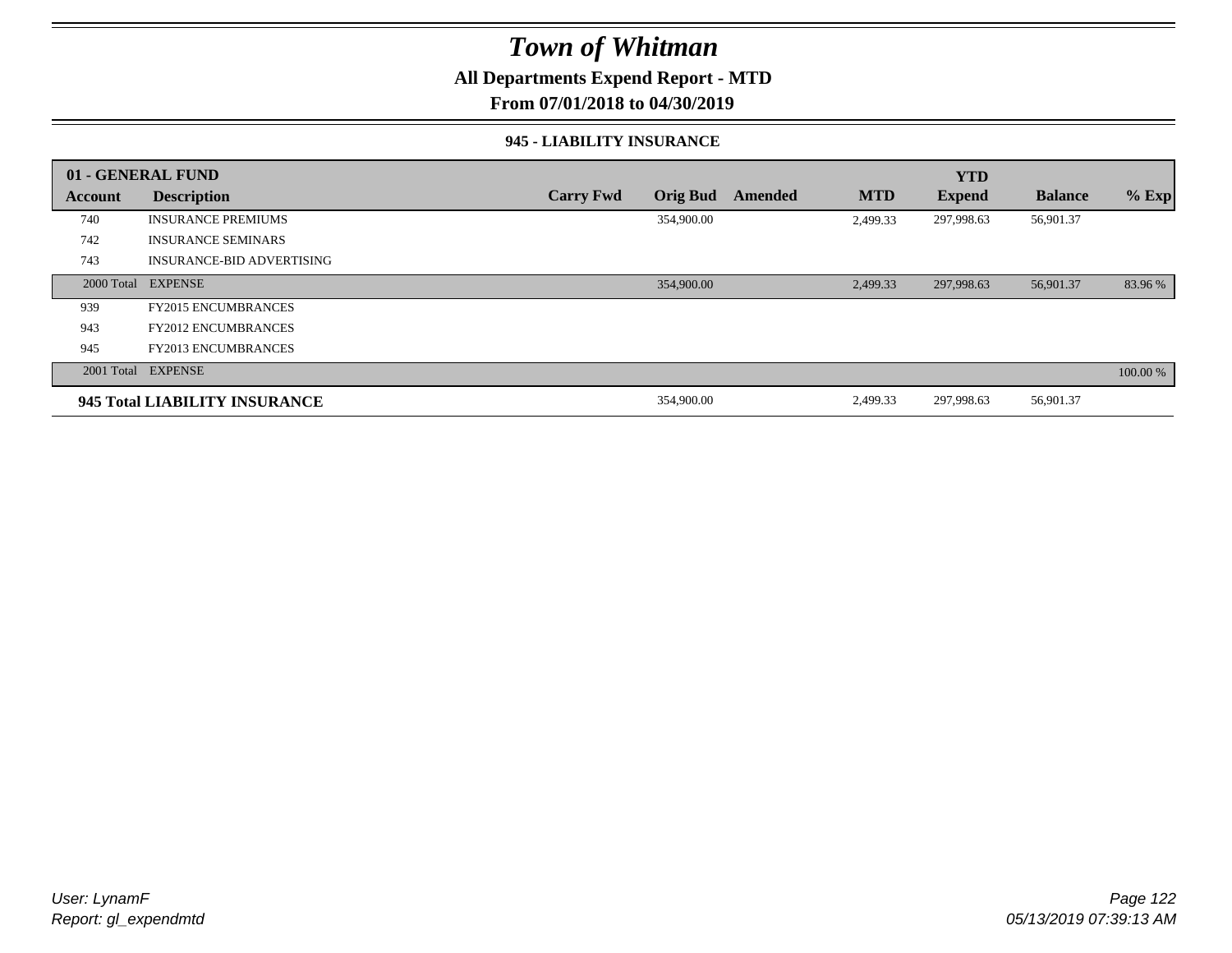**All Departments Expend Report - MTD**

### **From 07/01/2018 to 04/30/2019**

#### **996 - TRANSFERS TO TRUST FUNDS**

|         | 01 - GENERAL FUND                         |                  |                         |            | <b>YTD</b>    |                |          |
|---------|-------------------------------------------|------------------|-------------------------|------------|---------------|----------------|----------|
| Account | <b>Description</b>                        | <b>Carry Fwd</b> | <b>Orig Bud</b> Amended | <b>MTD</b> | <b>Expend</b> | <b>Balance</b> | $%$ Exp  |
| 999     |                                           |                  |                         |            |               |                |          |
|         | 4001 Total A8 ATM 5/16 O.P.E.B.TRUST FUND |                  |                         |            |               |                | 100.00 % |
| 999     |                                           |                  |                         |            |               |                |          |
|         | 4002 Total ART.1 STM 1/17/95              |                  |                         |            |               |                | 100.00 % |
|         | 996 Total TRANSFERS TO TRUST FUNDS        |                  |                         |            |               |                |          |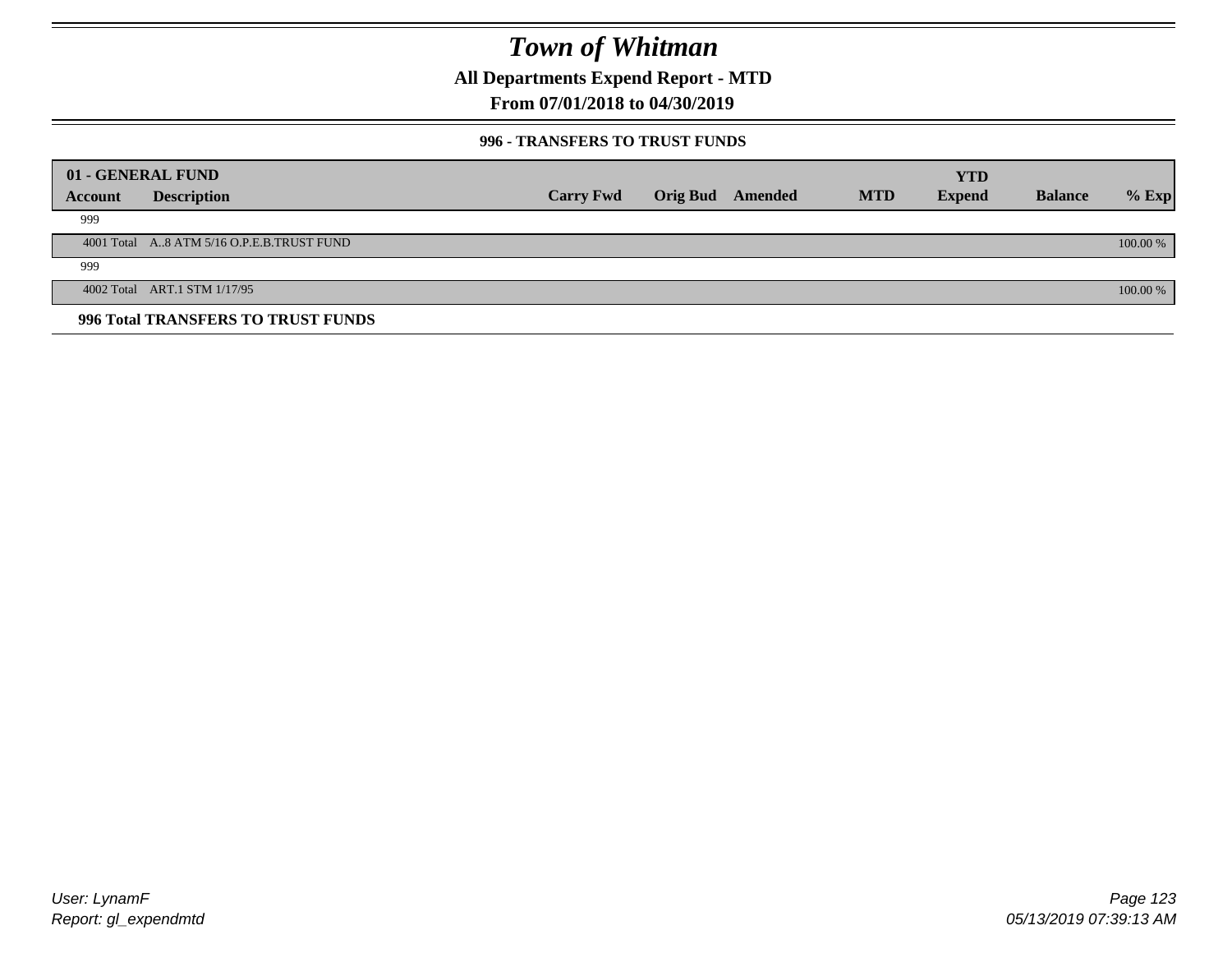**All Departments Expend Report - MTD**

**From 07/01/2018 to 04/30/2019**

#### **997 - TRANSFERS TO AGENCY FUND**

| Account | 01 - GENERAL FUND<br><b>Description</b> | <b>Carry Fwd</b> | <b>Orig Bud</b> | Amended    | <b>MTD</b>   | <b>YTD</b><br><b>Expend</b> | <b>Balance</b> | $%$ Exp  |
|---------|-----------------------------------------|------------------|-----------------|------------|--------------|-----------------------------|----------------|----------|
| 999     |                                         |                  |                 |            |              |                             |                |          |
|         | 4003 Total PRIOR YEAR ADJUSTMENT        |                  |                 |            |              |                             |                | 100.00 % |
|         | 997 Total TRANSFERS TO AGENCY FUND      |                  |                 |            |              |                             |                |          |
|         | 01 Total GENERAL FUND                   | 1,167,921.62     | 33,705,501.67   | 725.742.50 | 1,490,539.67 | 30,483,315.87               | 5,115,849.92   |          |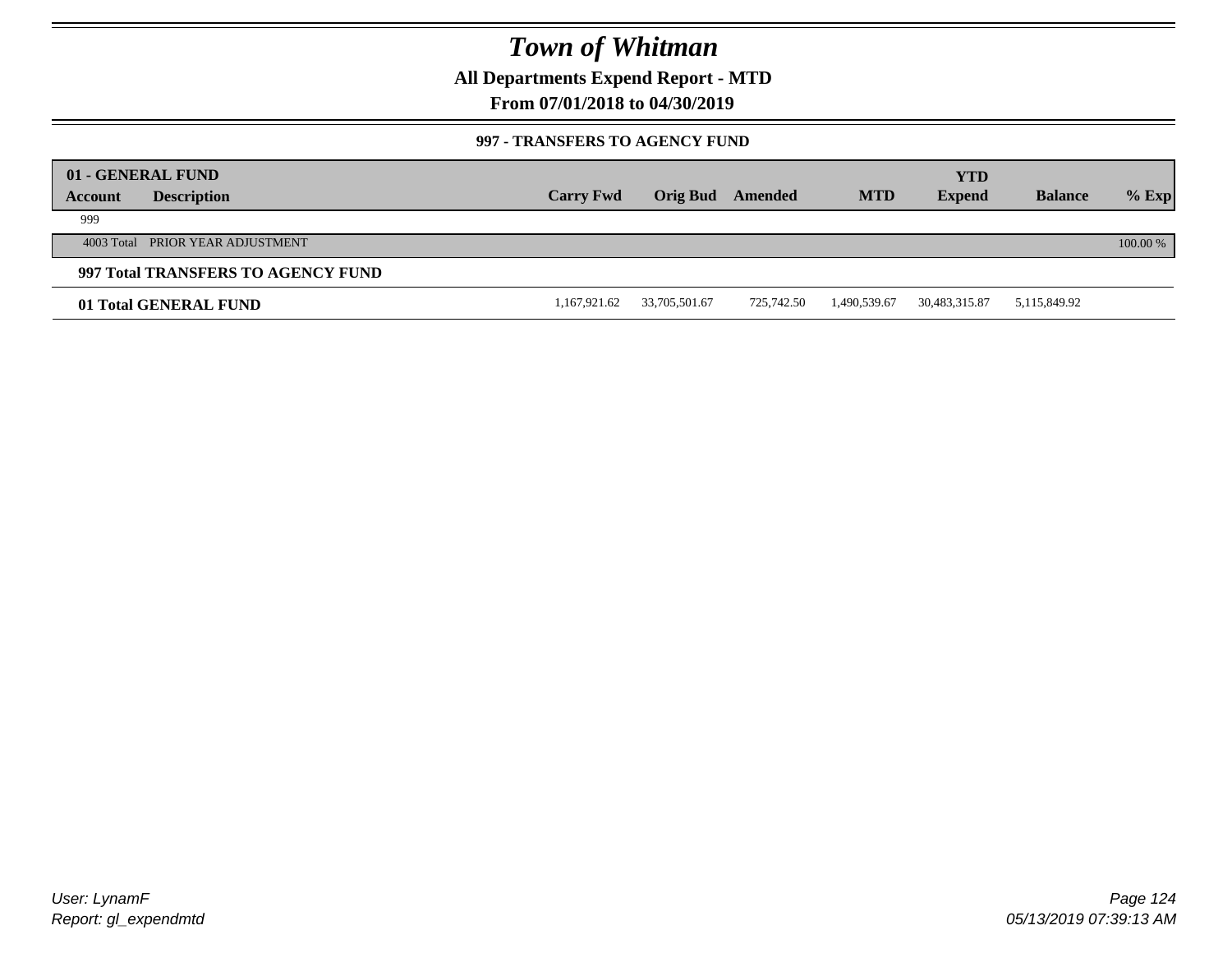**All Departments Expend Report - MTD**

**From 07/01/2018 to 04/30/2019**

#### **853 - PLANNING BOARD REVOLVING CH53G**

|         | <b>05 - SPECIAL REVENUE FUND</b>         |                  |                  |            | <b>YTD</b>    |                |             |
|---------|------------------------------------------|------------------|------------------|------------|---------------|----------------|-------------|
| Account | <b>Description</b>                       | <b>Carry Fwd</b> | Orig Bud Amended | <b>MTD</b> | <b>Expend</b> | <b>Balance</b> | $%$ Exp     |
| 359     | PL.BD.REV.WINDSOR EST.C44S53G            |                  |                  |            |               |                |             |
|         | 2004 Total EXPENSE                       |                  |                  |            |               |                | 100.00 %    |
| 360     | PL.BD.REV. DANECCA EST.C44S53G           |                  |                  |            |               |                |             |
|         | 2005 Total EXPENSE                       |                  |                  |            |               |                | 100.00 %    |
| 361     | PL.BD.REV.BUTTERNUT CH44 S53G            |                  |                  |            |               |                |             |
|         | 2007 Total EXPENSE                       |                  |                  |            |               |                | 100.00 %    |
| 362     | PL.BD.REV.OAKDALE FM.I C44S53G           |                  |                  |            |               |                |             |
|         | 2008 Total EXPENSE                       |                  |                  |            |               |                | $100.00~\%$ |
| 358     | PLANNG.BD.REV.R.R.AVE.CH44S53G           |                  |                  |            |               |                |             |
|         | 2009 Total EXPENSE                       |                  |                  |            |               |                | 100.00 %    |
| 364     | PLANNING BOARD                           |                  |                  |            |               |                |             |
|         | 2010 Total EXPENSE                       |                  |                  |            |               |                | $100.00~\%$ |
| 365     | PL.BD.RV.VICTORIA EST.CH44S53G           |                  |                  |            |               |                |             |
|         | 2011 Total EXPENSE                       |                  |                  |            |               |                | 100.00 %    |
| 369     | PL.BD.REV.MEADOWBROOK CH44S53G           |                  |                  |            |               |                |             |
|         | 2016 Total EXPENSE                       |                  |                  |            |               |                | 100.00 %    |
| 370     | PL.BD.RV.CATHERINE RD.CH44S53G           |                  |                  |            |               |                |             |
|         | 2017 Total EXPENSE                       |                  |                  |            |               |                | 100.00 %    |
| 371     | PL.BD.RV.J.YOUNG EST.CH44S53G            |                  |                  |            |               |                |             |
|         | 2018 Total EXPENSE                       |                  |                  |            |               |                | $100.00~\%$ |
| 372     | PL.BD.REV.ERIN ST.EXT.C44S53G            |                  |                  |            |               |                |             |
|         | 2019 Total EXPENSE                       |                  |                  |            |               |                | 100.00 %    |
| 373     | PL.BD.RV.HIGHLND ST.EX.C44S53G           |                  |                  |            |               |                |             |
|         | 2020 Total EXPENSE                       |                  |                  |            |               |                | 100.00 %    |
| 357     | PLANNG.BD.REV.HARV.LN.CH44S53G           |                  |                  |            |               |                |             |
|         | 2021 Total EXPENSE                       |                  |                  |            |               |                | 100.00 %    |
|         | 853 Total PLANNING BOARD REVOLVING CH53G |                  |                  |            |               |                |             |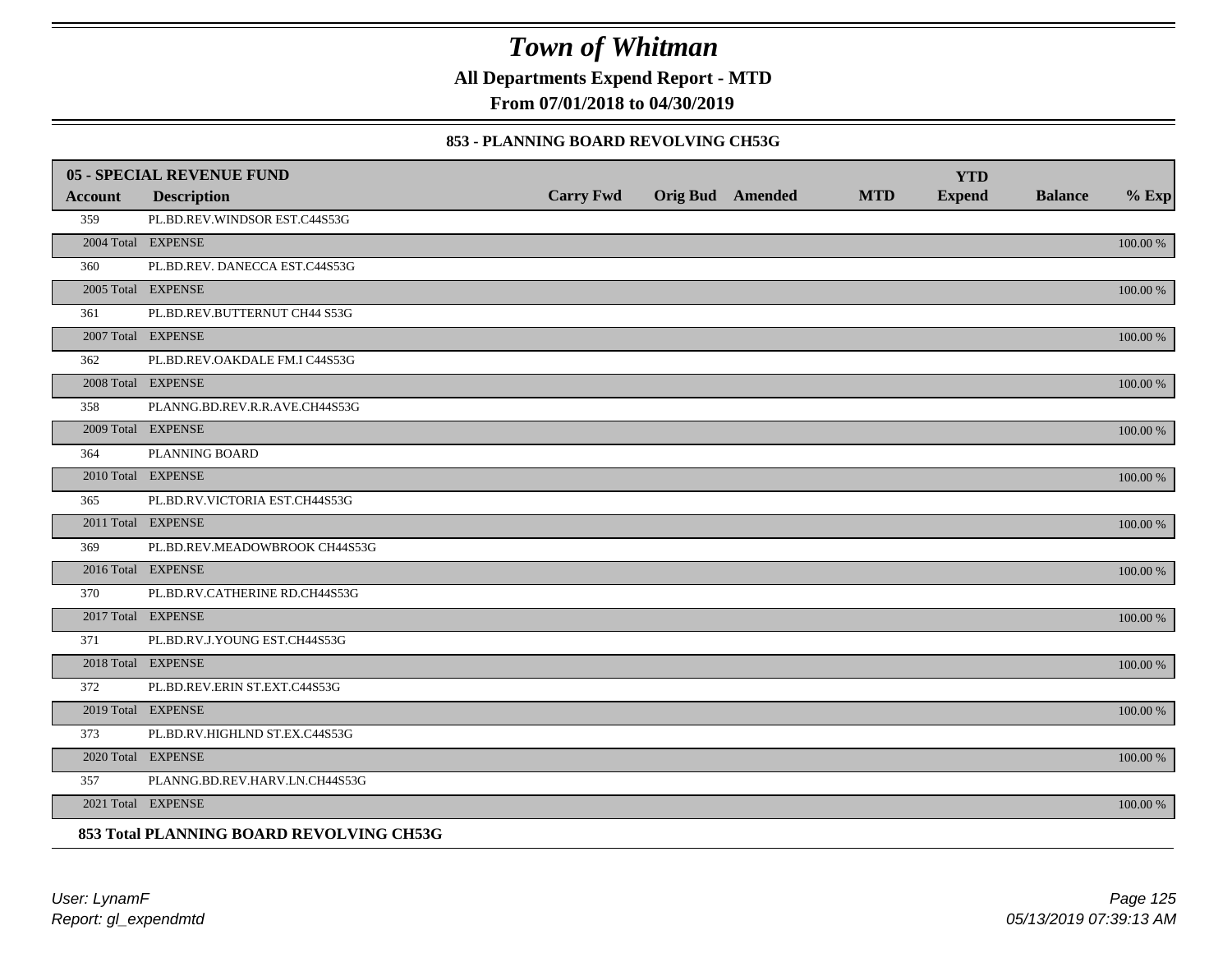### *Town of Whitman* **All Departments Expend Report - MTD**

**From 07/01/2018 to 04/30/2019**

#### **855 - REVOLVING ACCOUNTS CH53E 1/2**

|            | 05 - SPECIAL REVENUE FUND              |                  |                            |            | <b>YTD</b>    |                |          |
|------------|----------------------------------------|------------------|----------------------------|------------|---------------|----------------|----------|
| Account    | <b>Description</b>                     | <b>Carry Fwd</b> | <b>Orig Bud</b><br>Amended | <b>MTD</b> | <b>Expend</b> | <b>Balance</b> | $%$ Exp  |
| 355        | C.O.A.PROGRAM REV. CH 53E 1/2          | 12,112.45        | 6,592.00                   | 410.55     | 5,293.20      | 13,411.25      |          |
|            | 2000 Total EXPENSE                     | 12,112.45        | 6,592.00                   | 410.55     | 5,293.20      | 13,411.25      | 28.29 %  |
| 356        | LIB.FINES & FEES REV.CH53E1/2          | 1,078.30         | 12,127.71                  |            | 9,802.34      | 3,403.67       |          |
|            | 2001 Total EXPENSE                     | 1,078.30         | 12,127.71                  |            | 9,802.34      | 3,403.67       | 74.22 %  |
| 363        | CROSS CONN.TESTING EXPENSE             |                  |                            |            |               |                |          |
| 2002 Total | <b>EXPENSE</b>                         |                  |                            |            |               |                | 100.00 % |
| 350        | SEMLAC REV.CH44S53E1/2 (POLICE)        | 1,607.79         | 1,680.00                   |            | 1,280.63      | 2,007.16       |          |
| 351        | ANIMAL CONTROL REV.CH44 S53E1/2        |                  | 253.00                     |            |               | 253.00         |          |
| 374        | PLANNING BOARD REV.C44 S53E1/2         | 86,853.87        | 18,976.00                  |            | 9,145.00      | 96,684.87      |          |
| 377        | PASSPORT PHOTO REV.CH44S53E1/2         | 4,371.01         | 805.00                     |            | 233.13        | 4,942.88       |          |
| 378        | FIRE ALARM REV.CH44S53E1/2             | 150.00           |                            |            |               | 150.00         |          |
| 379        | <b>MARIHUANA FINES CH44S53E1/2</b>     | 100.00           |                            |            |               | 100.00         |          |
| 2003 Total | <b>EXPENSE</b>                         | 93,082.67        | 21,714.00                  |            | 10,658.76     | 104,137.91     | 9.28 %   |
|            | 855 Total REVOLVING ACCOUNTS CH53E 1/2 | 106,273.42       | 40,433.71                  | 410.55     | 25,754.30     | 120,952.83     |          |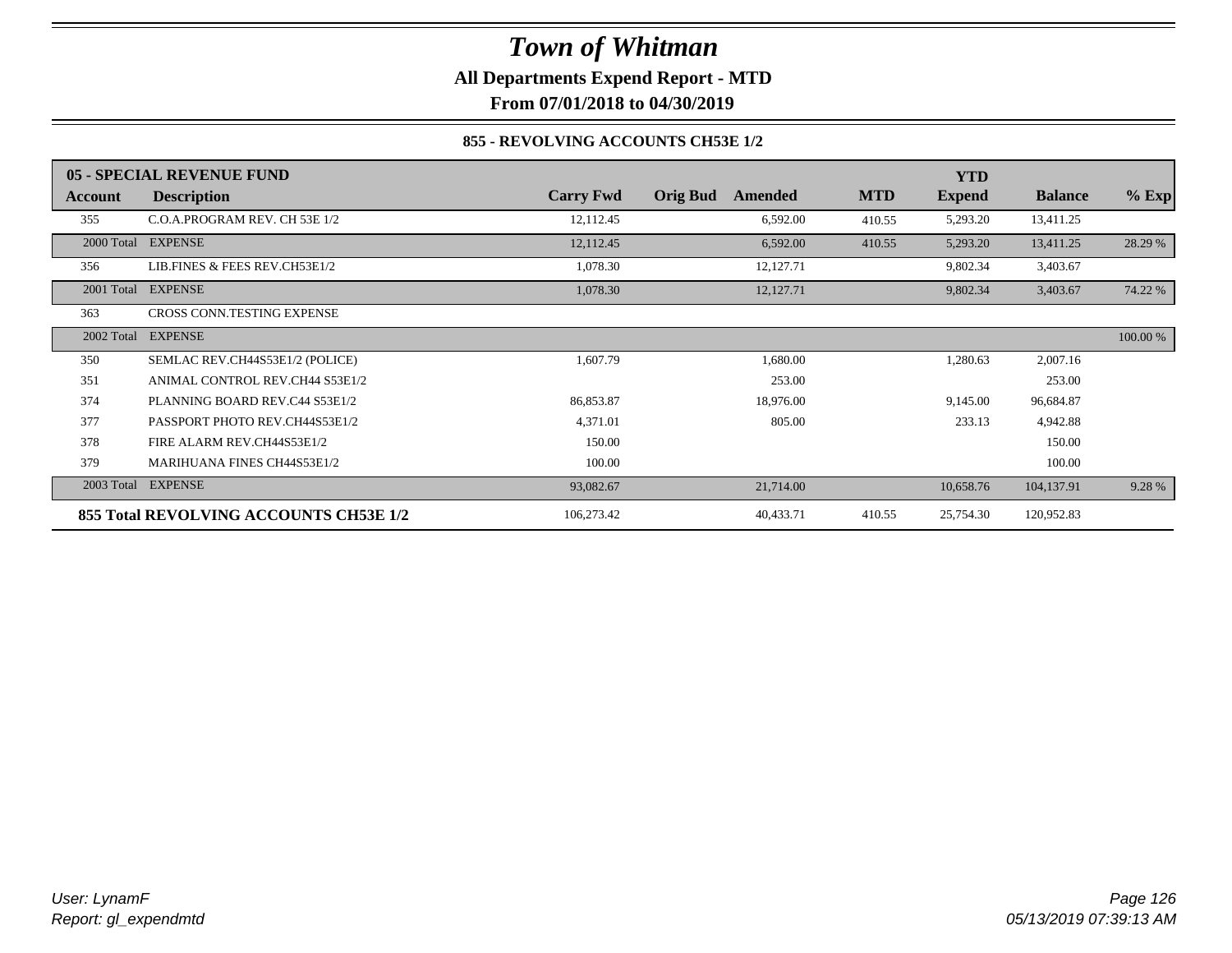**All Departments Expend Report - MTD**

**From 07/01/2018 to 04/30/2019**

#### **857 - REVOLVING ACCOUNTS - MISC.**

|         | 05 - SPECIAL REVENUE FUND            |                  |                     |            | YTD           |                |         |
|---------|--------------------------------------|------------------|---------------------|------------|---------------|----------------|---------|
| Account | <b>Description</b>                   | <b>Carry Fwd</b> | Orig Bud<br>Amended | <b>MTD</b> | <b>Expend</b> | <b>Balance</b> | $%$ Exp |
| 376     | WETLANDS PROT.FND.CH43S218A.97       | 37,379.60        | 11.276.00           |            | 3.743.41      | 44.912.19      |         |
|         | 2023 Total EXPENSE                   | 37,379.60        | 11,276.00           |            | 3.743.41      | 44,912.19      | 7.69 %  |
|         | 857 Total REVOLVING ACCOUNTS - MISC. | 37,379.60        | 11,276.00           |            | 3.743.41      | 44.912.19      |         |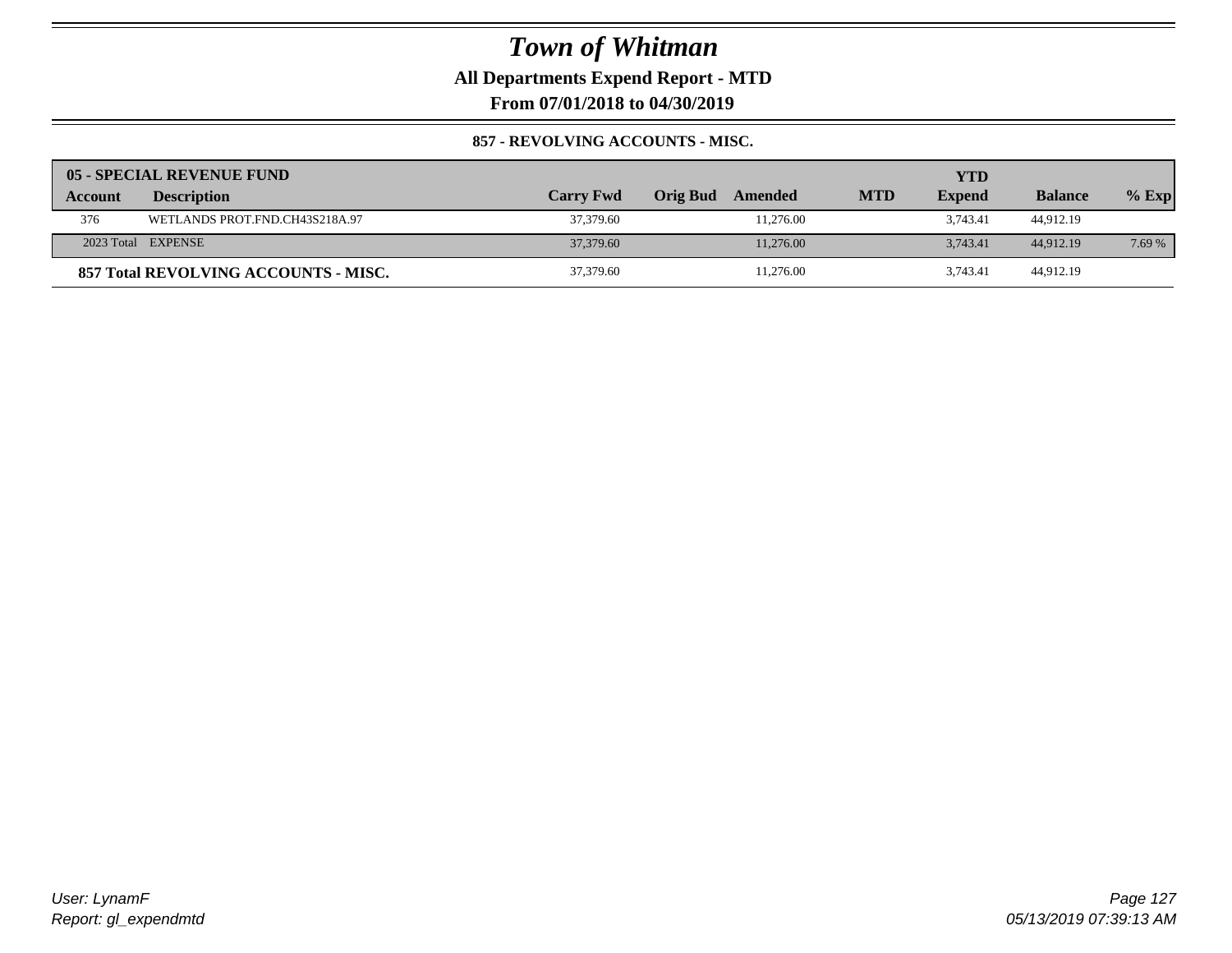**All Departments Expend Report - MTD**

**From 07/01/2018 to 04/30/2019**

#### **858 - APPEALS BD.REVOLVING S53G**

|         | 05 - SPECIAL REVENUE FUND           |                  |                  |            | YTD           |                |            |
|---------|-------------------------------------|------------------|------------------|------------|---------------|----------------|------------|
| Account | <b>Description</b>                  | <b>Carry Fwd</b> | Orig Bud Amended | <b>MTD</b> | <b>Expend</b> | <b>Balance</b> | $\%$ Exp   |
| 367     | APPEALS BD.-TWOCAN PROP. S53G       |                  |                  |            |               |                |            |
|         | 2014 Total EXPENSE                  |                  |                  |            |               |                | $100.00\%$ |
|         | 858 Total APPEALS BD.REVOLVING S53G |                  |                  |            |               |                |            |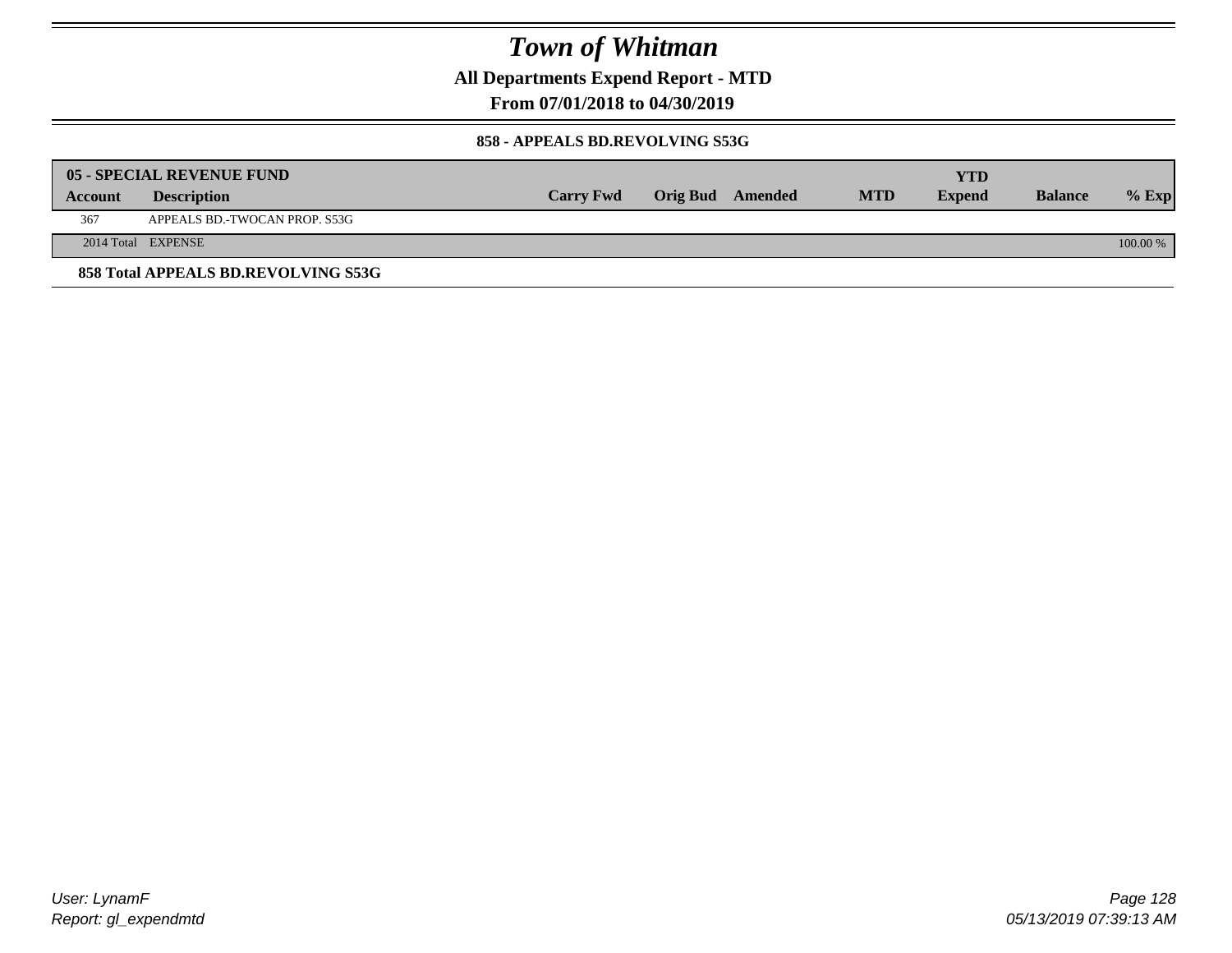**All Departments Expend Report - MTD**

### **From 07/01/2018 to 04/30/2019**

#### **862 - RECREATION REVOLVING**

|                | <b>05 - SPECIAL REVENUE FUND</b>   |                  |                  |            | <b>YTD</b>    |                |             |
|----------------|------------------------------------|------------------|------------------|------------|---------------|----------------|-------------|
| <b>Account</b> | <b>Description</b>                 | <b>Carry Fwd</b> | Orig Bud Amended | <b>MTD</b> | <b>Expend</b> | <b>Balance</b> | $%$ Exp     |
| 010            | <b>BASKETBALL</b>                  |                  |                  |            |               |                |             |
|                | 2000 Total EXPENSE                 |                  |                  |            |               |                | $100.00~\%$ |
| 011            | <b>FIELD TRIP</b>                  |                  |                  |            |               |                |             |
|                | 2001 Total EXPENSE                 |                  |                  |            |               |                | 100.00 %    |
| 012            | GOLF                               |                  |                  |            |               |                |             |
|                | 2002 Total EXPENSE                 |                  |                  |            |               |                | 100.00 %    |
| 013            | <b>RECREATION</b>                  | 17,805.14        | 32,544.09        | 757.42     | 40,424.50     | 9,924.73       |             |
|                | 2003 Total EXPENSE                 | 17,805.14        | 32,544.09        | 757.42     | 40,424.50     | 9,924.73       | 80.28 %     |
| 014            | PRESCHOOL                          |                  |                  |            |               |                |             |
|                | 2004 Total EXPENSE                 |                  |                  |            |               |                | 100.00 %    |
| 015            | <b>TENNIS</b>                      |                  |                  |            |               |                |             |
|                | 2005 Total EXPENSE                 |                  |                  |            |               |                | 100.00 %    |
| 016            | TAI CHI                            |                  |                  |            |               |                |             |
|                | 2006 Total EXPENSE                 |                  |                  |            |               |                | 100.00 %    |
| 017            | <b>WOMENS GYM</b>                  |                  |                  |            |               |                |             |
|                | 2007 Total EXPENSE                 |                  |                  |            |               |                | $100.00~\%$ |
| 018            | <b>FIELD MAINT</b>                 | 1,805.89         | 6,790.00         | 1,257.40   | 3,174.03      | 5,421.86       |             |
|                | 2008 Total EXPENSE                 | 1,805.89         | 6,790.00         | 1,257.40   | 3,174.03      | 5,421.86       | 36.92 %     |
| 019            | <b>ARTS &amp; CRAFTS REVOLVING</b> |                  |                  |            |               |                |             |
|                | 2009 Total EXPENSE                 |                  |                  |            |               |                | $100.00~\%$ |
| 020            | FIELD LIGHTING                     | 1.65             |                  |            |               | 1.65           |             |
|                | 2010 Total EXPENSE                 | 1.65             |                  |            |               | 1.65           | $0.00\,\%$  |
| 009            | PLAYGROUND                         |                  |                  |            |               |                |             |
|                | 2013 Total EXPENSE                 |                  |                  |            |               |                | $100.00~\%$ |
| 033            | DANCE PROGRAMS                     |                  |                  |            |               |                |             |
|                | 2014 Total EXPENSE                 |                  |                  |            |               |                | 100.00 %    |
| 056            | GUARANTEE DEP.REFND.-J. KELLEHER   |                  |                  |            |               |                |             |
|                | 2015 Total EXPENSE                 |                  |                  |            |               |                | 100.00 %    |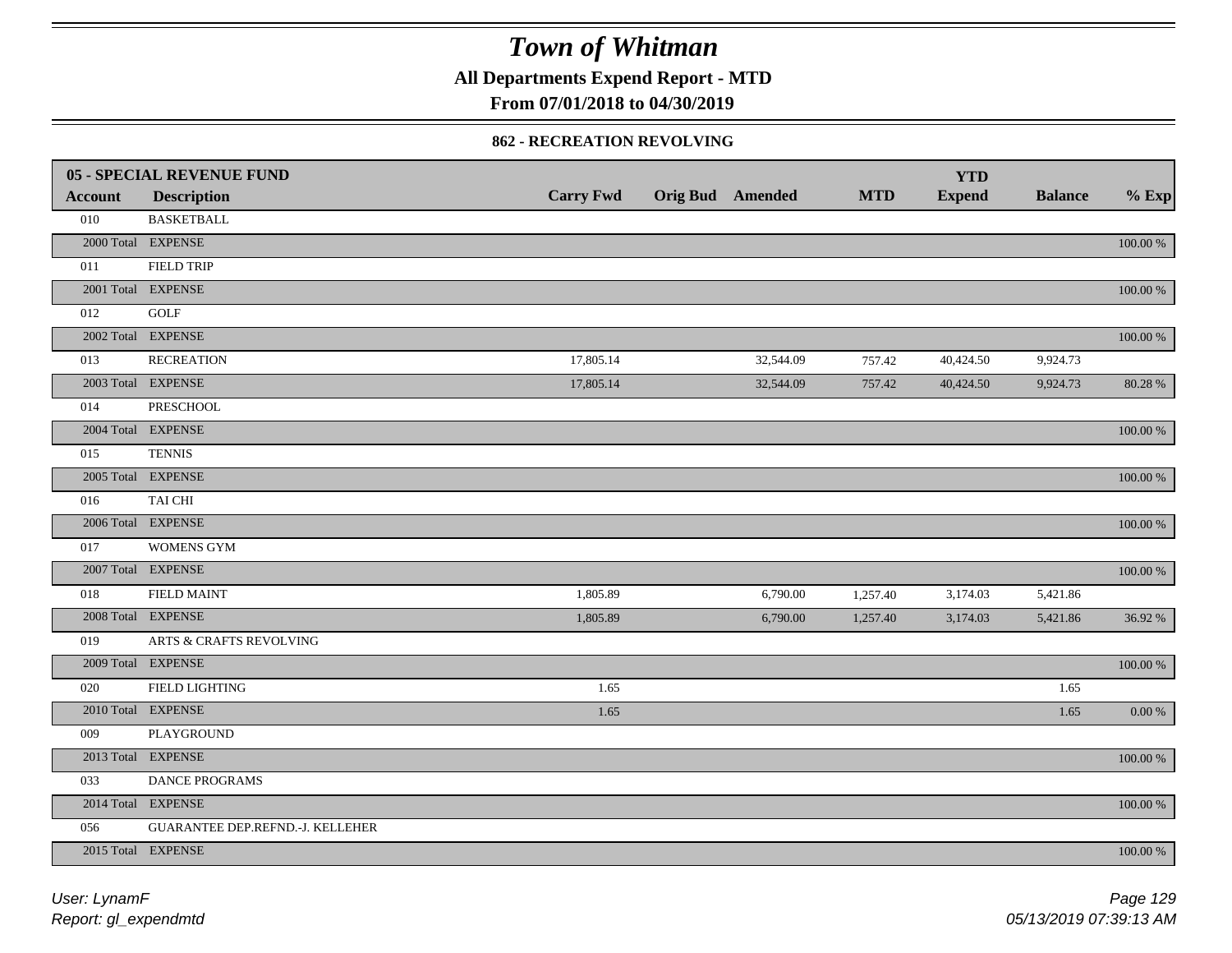**All Departments Expend Report - MTD**

### **From 07/01/2018 to 04/30/2019**

#### **862 - RECREATION REVOLVING**

|         | 05 - SPECIAL REVENUE FUND             |                  |                 |           |            | <b>YTD</b>    |                |            |
|---------|---------------------------------------|------------------|-----------------|-----------|------------|---------------|----------------|------------|
| Account | <b>Description</b>                    | <b>Carry Fwd</b> | <b>Orig Bud</b> | Amended   | <b>MTD</b> | <b>Expend</b> | <b>Balance</b> | $%$ Exp    |
| 216     | RECREATION-SUMMER PROGRAMS            |                  |                 |           |            |               |                |            |
|         | 2024 Total EXPENSE                    |                  |                 |           |            |               |                | $100.00\%$ |
| 217     | RECREATION-WINTER PROGRAMS            |                  |                 |           |            |               |                |            |
|         | 2025 Total EXPENSE                    |                  |                 |           |            |               |                | $100.00\%$ |
|         | <b>862 Total RECREATION REVOLVING</b> | 19.612.68        |                 | 39.334.09 | 2.014.82   | 43,598.53     | 15,348.24      |            |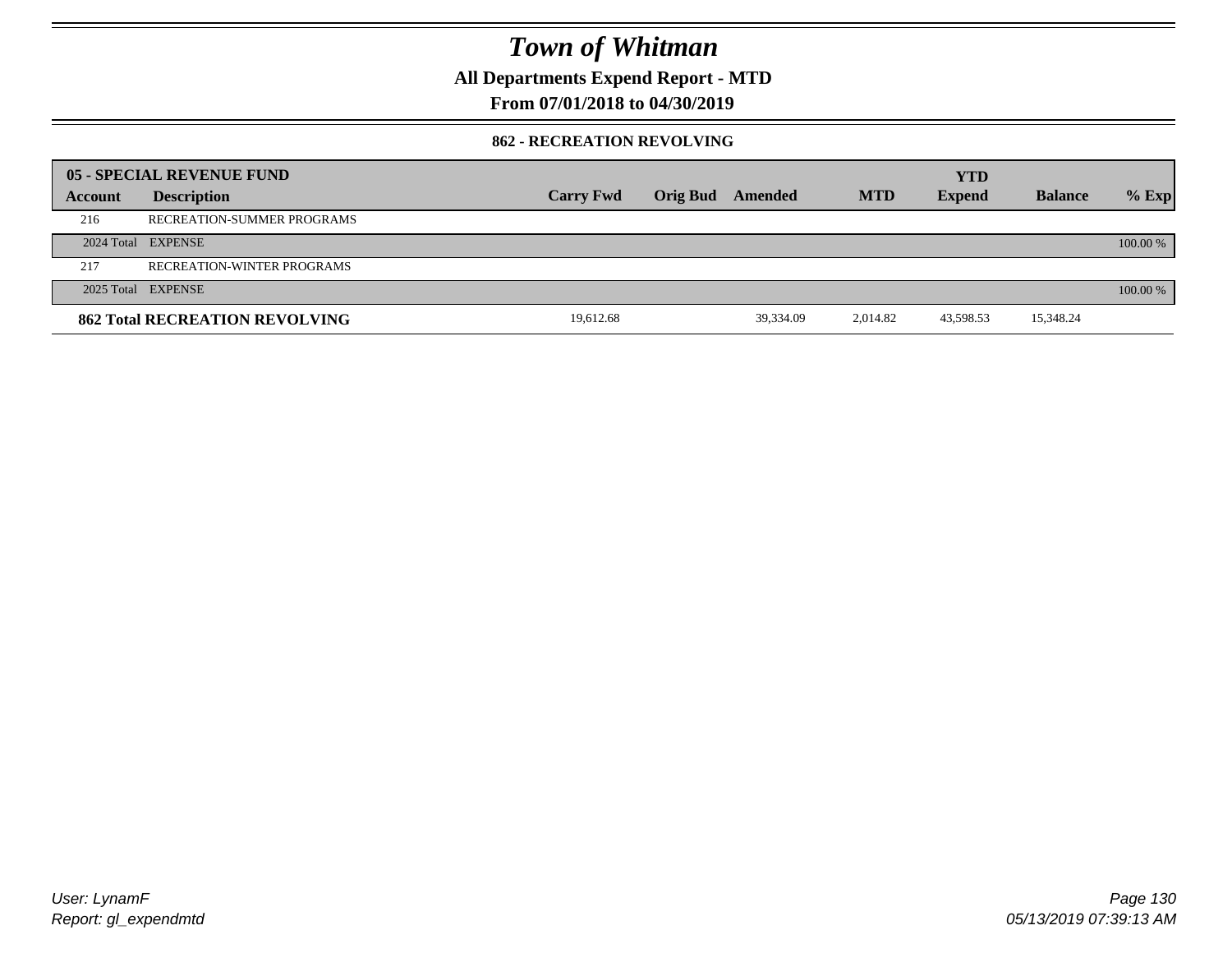### **All Departments Expend Report - MTD**

**From 07/01/2018 to 04/30/2019**

#### **875 - MISCELLANEOUS**

|                | 05 - SPECIAL REVENUE FUND                |                  |                         |        |             | <b>YTD</b>    |                |          |
|----------------|------------------------------------------|------------------|-------------------------|--------|-------------|---------------|----------------|----------|
| <b>Account</b> | <b>Description</b>                       | <b>Carry Fwd</b> | <b>Orig Bud</b> Amended |        | <b>MTD</b>  | <b>Expend</b> | <b>Balance</b> | $%$ Exp  |
| 022            | POLICE DEPT.RESTITUTION                  | 426.30           |                         | 75.00  |             | 501.30        |                |          |
| 023            | FIRE DEPT. RESTITUTION                   |                  |                         |        |             |               |                |          |
| 025            | <b>DPW - RESTITUTION</b>                 | 29.42            |                         |        |             |               | 29.42          |          |
| 047            | <b>LIBRARY RESTITUTION</b>               | 994.30           |                         | 589.78 |             | 622.14        | 961.94         |          |
|                | 2000 Total EXPENSE                       | 1,450.02         |                         | 664.78 |             | 1,123.44      | 991.36         | 53.12 %  |
| 041            | <b>AMBULANCE REFUNDS</b>                 |                  |                         |        |             | 500.00        | $-500.00$      |          |
|                | 2001 Total EXPENSE                       |                  |                         |        |             | 500.00        | $-500.00$      | 100.00 % |
| 045            | PARKING TICKET REFUNDS                   |                  |                         |        |             |               |                |          |
|                | 2002 Total EXPENSE                       |                  |                         |        |             |               |                | 100.00 % |
| 049            | <b>INSURANCE PROCEEDS</b>                |                  |                         |        |             | 11,666.52     | $-11,666.52$   |          |
| 2003 Total     | <b>EXPENSE</b>                           |                  |                         |        |             | 11,666.52     | $-11,666.52$   | 100.00 % |
| 259            | LIBRARY AWARD-HEALTH ACCESS 2009         | 28.88            |                         |        |             |               | 28.88          |          |
|                | 2004 Total EXPENSE                       | 28.88            |                         |        |             |               | 28.88          | 0.00 %   |
| 262            | FRIENDS OF WHITMAN PARK GRANT            | 244.99           |                         |        |             |               | 244.99         |          |
| 265            | NESTLE MATCH.GR.-WHITMAN PARK            | 1,420.55         |                         |        |             |               | 1,420.55       |          |
|                | 2005 Total EXPENSE                       | 1,665.54         |                         |        |             |               | 1,665.54       | 0.00 %   |
| 264            | MAYFL.MUN.HLTH.-WELLNESS GRANT           | 5.72             |                         | 50.00  | 50.00       | 50.00         | 5.72           |          |
|                | 2006 Total EXPENSE                       | 5.72             |                         | 50.00  | 50.00       | 50.00         | 5.72           | 89.73%   |
| 266            | FIRE DEPT-ARSON REWARD PROGRAM           |                  |                         |        |             |               |                |          |
|                | 2007 Total EXPENSE                       |                  |                         |        |             |               |                | 100.00 % |
| 267            | TOWN ADM - MIIA ACCESS CARD SYSTEM       |                  |                         |        |             |               |                |          |
| 268            | REC RESV FOR APPROP - DPW TRNSPRT INFRAS | 1,295.00         |                         |        |             |               | 1,295.00       |          |
| 331            | MIIA THERMOGRAPHY CAMERA                 |                  |                         |        | $-2,994.78$ | $-20.97$      | 20.97          |          |
|                | 2008 Total EXPENSE                       | 1,295.00         |                         |        | $-2,994.78$ | $-20.97$      | 1,315.97       | $-1.61%$ |
|                | <b>875 Total MISCELLANEOUS</b>           | 4,445.16         |                         | 714.78 | $-2,944.78$ | 13,318.99     | $-8,159.05$    |          |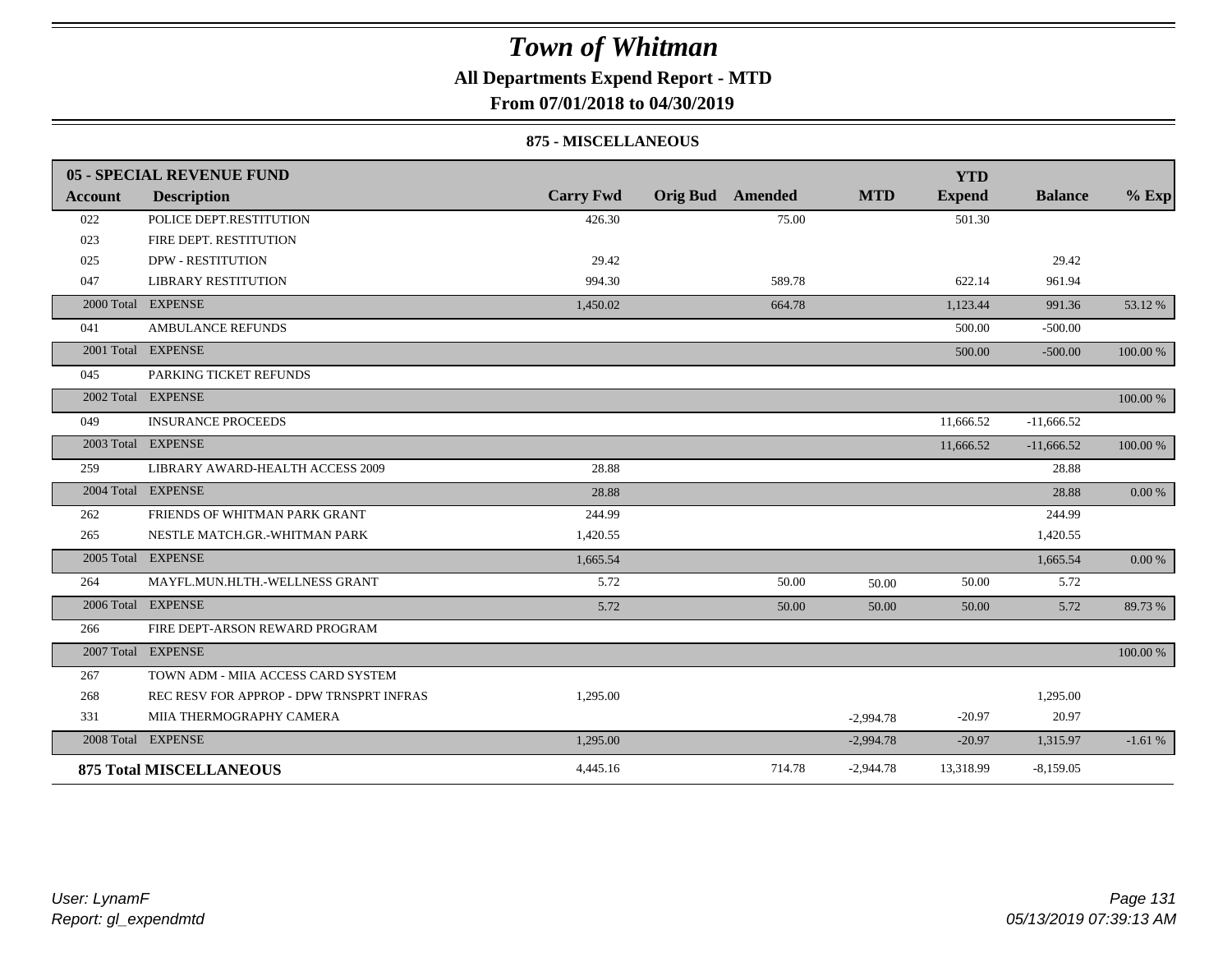**All Departments Expend Report - MTD**

**From 07/01/2018 to 04/30/2019**

#### **878 - OTHER FINANCING USES**

|         | 05 - SPECIAL REVENUE FUND             |                  |                 |              |            | YTD           |                |            |
|---------|---------------------------------------|------------------|-----------------|--------------|------------|---------------|----------------|------------|
| Account | <b>Description</b>                    | <b>Carry Fwd</b> | <b>Orig Bud</b> | Amended      | <b>MTD</b> | <b>Expend</b> | <b>Balance</b> | $%$ Exp    |
| 400     | <b>GENERAL FUND</b>                   |                  |                 | 1,635,469.18 |            | 1,635,469.18  |                |            |
|         | 2100 Total INTERFUND TRANSFERS        |                  |                 | 1,635,469.18 |            | 1,635,469.18  |                | $100.00\%$ |
|         | <b>878 Total OTHER FINANCING USES</b> |                  |                 | 1,635,469.18 |            | 1,635,469.18  |                |            |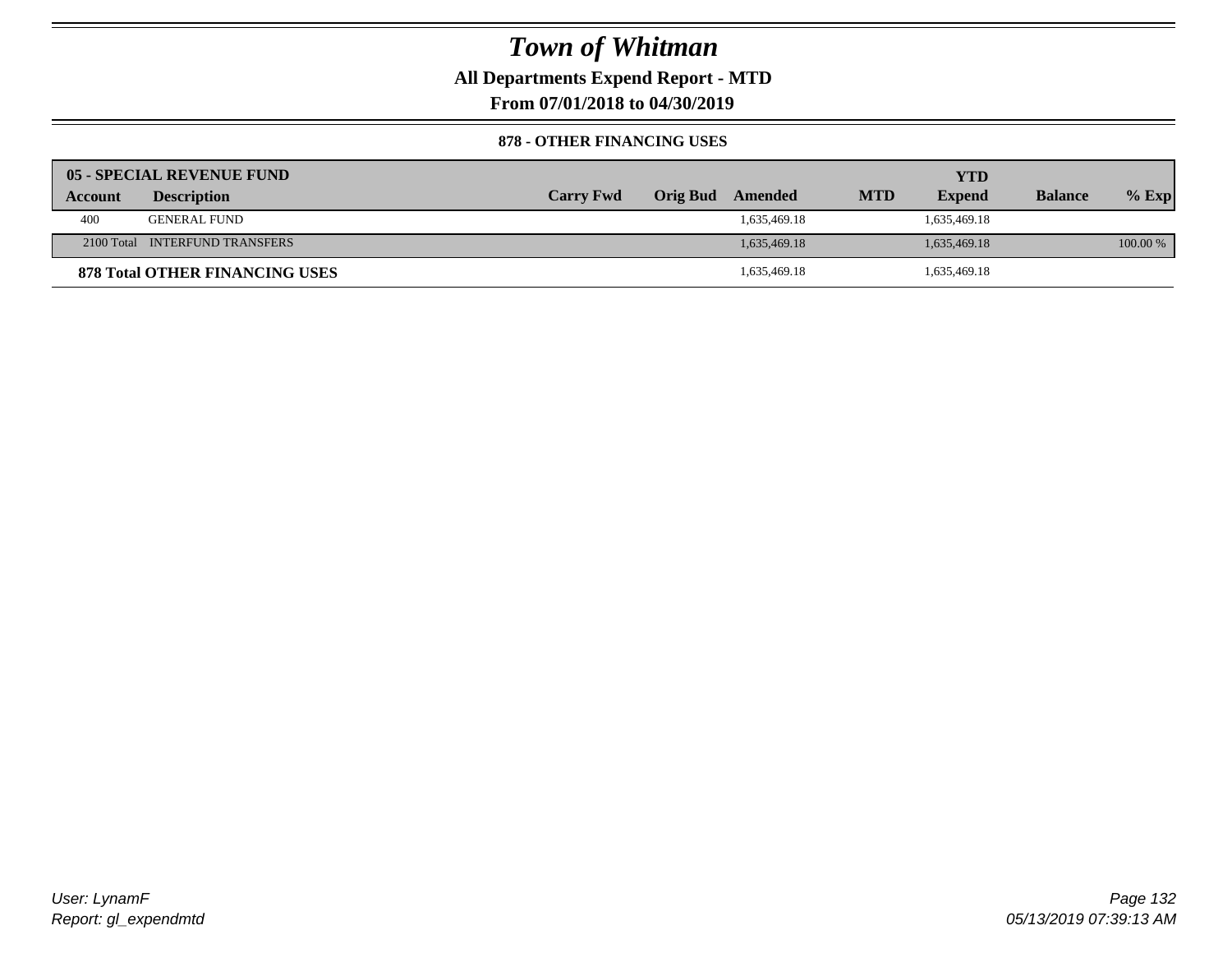**All Departments Expend Report - MTD**

**From 07/01/2018 to 04/30/2019**

#### **880 - FEDERAL GRANTS-TOWN**

|                | <b>05 - SPECIAL REVENUE FUND</b>       |                  |                  |            | <b>YTD</b>    |                |            |
|----------------|----------------------------------------|------------------|------------------|------------|---------------|----------------|------------|
| <b>Account</b> | <b>Description</b>                     | <b>Carry Fwd</b> | Orig Bud Amended | <b>MTD</b> | <b>Expend</b> | <b>Balance</b> | $%$ Exp    |
| 218            | FED.GRANT-POL. CLICKIT OR TICK         | 12.60            |                  |            |               | 12.60          |            |
| 026            | FED.GRANT-COPS MORE                    |                  |                  |            |               |                |            |
| 057            | FED.GRANT-COPS IN SCHOOL               |                  |                  |            |               |                |            |
| 084            | FED.GRANT-COPS FAST                    |                  |                  |            |               |                |            |
| 086            | FED.EQUIT.SHARING FNDS-DEPT.OF JUSTICE | 0.14             |                  |            |               | 0.14           |            |
|                | 2002 Total EXPENSE                     | 12.74            |                  |            |               | 12.74          | 0.00 %     |
| 075            | LSTA HEALTH INFORMATION GRANT          |                  |                  |            |               |                |            |
| 207            | FED.GRANT THRU ST.- HIGHWAY SAFETY     |                  |                  |            |               |                |            |
|                | 2005 Total EXPENSE                     |                  |                  |            |               |                | 100.00 %   |
| 099            | FED.GRANT TITLE IIIE OCPC              |                  |                  |            |               |                |            |
|                | 2006 Total EXPENSE                     |                  |                  |            |               |                | $100.00\%$ |
| 600            | FED.GR.-THRU STATE-CERT FY09           |                  |                  |            |               |                |            |
| 601            | FY05 EMA-CITIZEN CORP/CERT GRA         |                  |                  |            |               |                |            |
| 607            | FED.GR-THRU ST.FFY13EMA-CIT.CORP/CERT  |                  |                  |            |               |                |            |
| 610            | FED.GRNT.-THRU ST.FY14 CIT.CORP.PROG.  |                  |                  |            |               |                |            |
|                | 2007 Total EXPENSE                     |                  |                  |            |               |                | 100.00 %   |
| 602            | LIB.EQUAL ACCESS GRANT                 |                  |                  |            |               |                |            |
| 606            | FY11LIBRARIES FOR JOB SEEKERS GR.      | 27.71            |                  |            |               | 27.71          |            |
| 615            | <b>FAIR GR.-MA HUMANITIES</b>          | 17.02            |                  |            |               | 17.02          |            |
| 616            | LIBRARY-FULL STEAM AHEAD GRANT         |                  |                  |            |               |                |            |
|                | 2008 Total EXPENSE                     | 44.73            |                  |            |               | 44.73          | 0.00 %     |
| 349            | FEMA GRANT - ASST TO FIREFIGHTERS      |                  | 233,144.00       | 1,143.42   | 225,837.22    | 7,306.78       |            |
| 603            | FED.GRANT LOCAL PREP.GR.FY05           |                  |                  |            |               |                |            |
| 609            | FED.GRANT LOCAL PREP.GRNT.FY06         |                  |                  |            |               |                |            |
|                | 2009 Total EXPENSE                     |                  | 233,144.00       | 1,143.42   | 225,837.22    | 7,306.78       | 96.86%     |
| 604            | FED.GR.-FY04ASST.TO FIREFIGHTE         |                  |                  |            |               |                |            |
|                | 2010 Total EXPENSE                     |                  |                  |            |               |                | 100.00 %   |
| 608            | FED.GRANT-(SRAC)HOMELAND SECUR         |                  |                  |            |               |                |            |
| 612            | FED.GRNT-THRU STATE FY11 EMPG          |                  |                  |            |               |                |            |
| 613            | FED.GRNT-THRU STATE FY10 EMPG          |                  |                  |            |               |                |            |
|                |                                        |                  |                  |            |               |                |            |

*Report: gl\_expendmtd User: LynamF*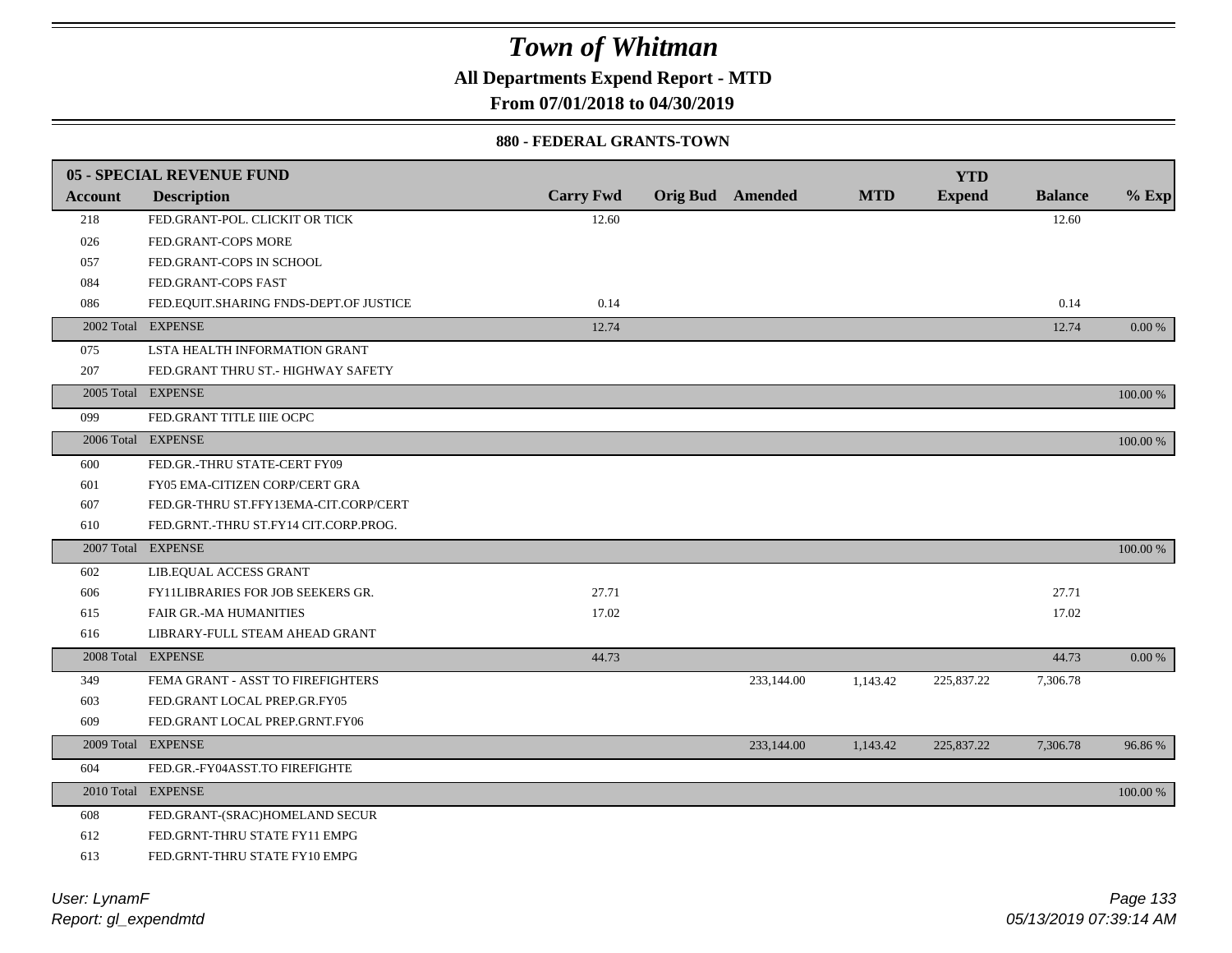**All Departments Expend Report - MTD**

**From 07/01/2018 to 04/30/2019**

#### **880 - FEDERAL GRANTS-TOWN**

|                | 05 - SPECIAL REVENUE FUND            |                  |                            |            | YTD           |                |          |
|----------------|--------------------------------------|------------------|----------------------------|------------|---------------|----------------|----------|
| <b>Account</b> | <b>Description</b>                   | <b>Carry Fwd</b> | <b>Orig Bud</b><br>Amended | <b>MTD</b> | <b>Expend</b> | <b>Balance</b> | $%$ Exp  |
| 614            | FED.GRNT-THRU STATE EMPG             | $-3.220.00$      | 3.220.00                   |            | 1.449.99      | $-1.449.99$    |          |
|                | 2011 Total EXPENSE                   | $-3,220,00$      | 3.220.00                   |            | 1.449.99      | $-1,449.99$    | 100.00 % |
|                | <b>880 Total FEDERAL GRANTS-TOWN</b> | $-3,162.53$      | 236,364.00                 | 1.143.42   | 227.287.21    | 5,914.26       |          |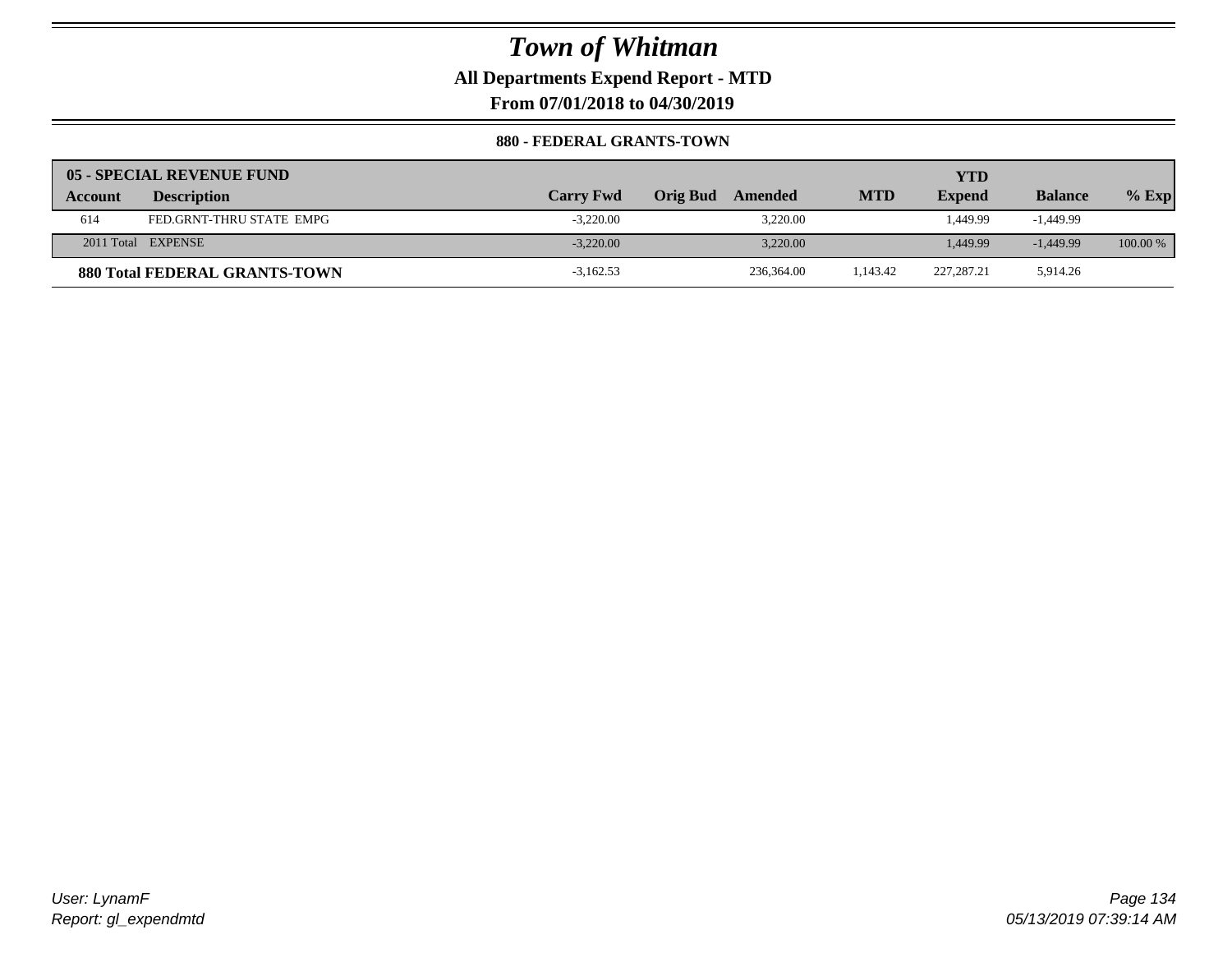**All Departments Expend Report - MTD**

**From 07/01/2018 to 04/30/2019**

#### **881 - FEDERAL REVENUE DIRECT**

|         | <b>05 - SPECIAL REVENUE FUND</b>        |                  |                  |            | YTD           |                |          |
|---------|-----------------------------------------|------------------|------------------|------------|---------------|----------------|----------|
| Account | <b>Description</b>                      | <b>Carry Fwd</b> | Orig Bud Amended | <b>MTD</b> | <b>Expend</b> | <b>Balance</b> | $%$ Exp  |
| 086     | FED.EQUIT.SHARING FNDS-DEPT.OF JUSTICE  |                  |                  |            |               |                |          |
|         | 2002 Total EXPENSE                      |                  |                  |            |               |                | 100.00 % |
|         | <b>881 Total FEDERAL REVENUE DIRECT</b> |                  |                  |            |               |                |          |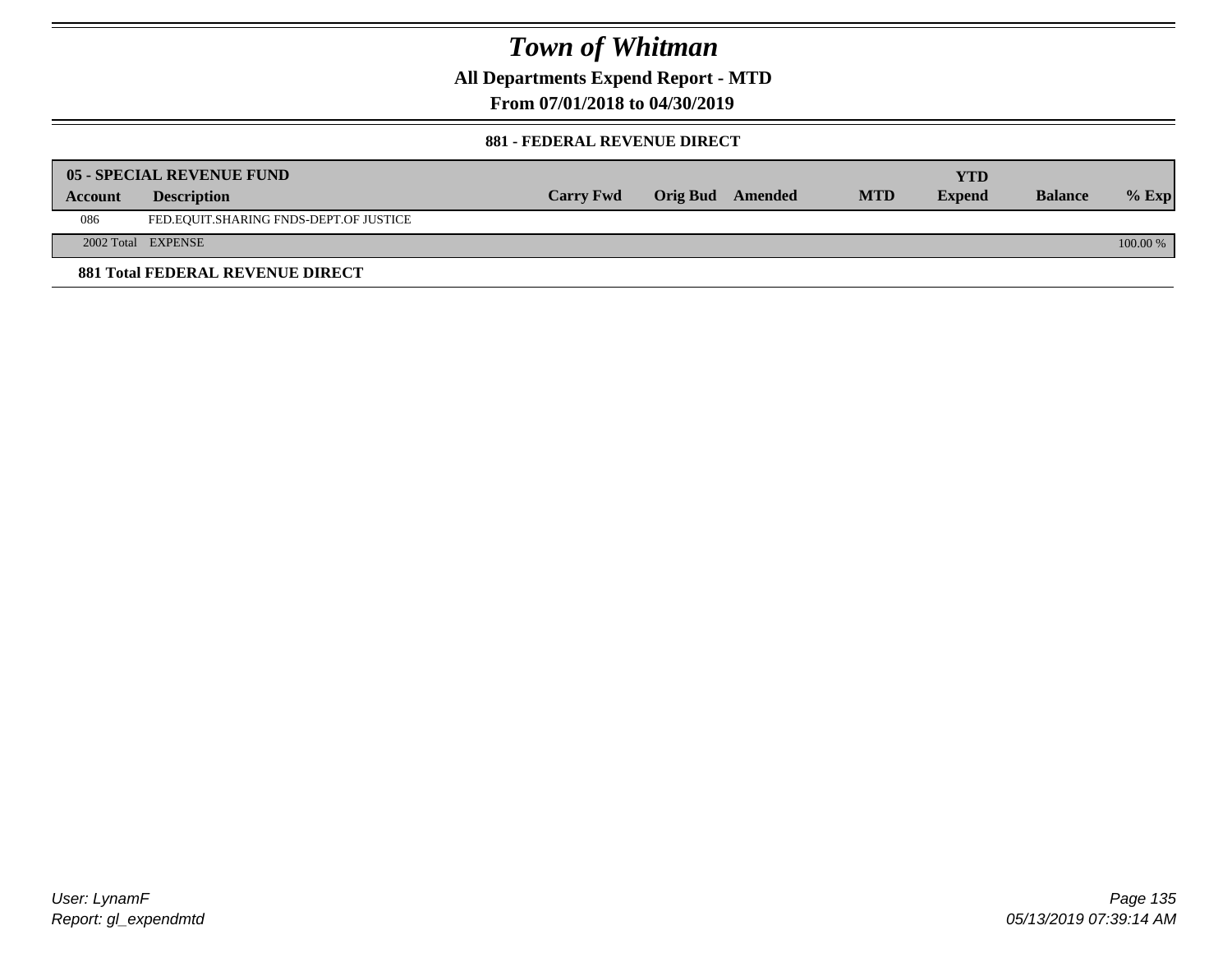**All Departments Expend Report - MTD**

**From 07/01/2018 to 04/30/2019**

#### **882 - STATE GRANTS-TOWN**

|                | <b>05 - SPECIAL REVENUE FUND</b>  |                  |                         |            | <b>YTD</b>    |                |          |
|----------------|-----------------------------------|------------------|-------------------------|------------|---------------|----------------|----------|
| <b>Account</b> | <b>Description</b>                | <b>Carry Fwd</b> | <b>Orig Bud</b> Amended | <b>MTD</b> | <b>Expend</b> | <b>Balance</b> | $%$ Exp  |
| 061            | STATE MANDATE - POLLING HOURS     | 24,402.85        | 9,425.98                |            | 20,300.00     | 13,528.83      |          |
|                | 2000 Total EXPENSE                | 24,402.85        | 9,425.98                |            | 20,300.00     | 13,528.83      | 60.00 %  |
| 069            | <b>CHAPTER 90</b>                 |                  |                         |            |               |                |          |
| 070            | CHAPTER 811                       |                  |                         |            |               |                |          |
|                | 2001 Total EXPENSE                |                  |                         |            |               |                | 100.00 % |
| 065            | WHITMAN CULTURAL COUNCIL          | 4,580.67         | 7,502.21                |            | 4,895.00      | 7,187.88       |          |
|                | 2002 Total EXPENSE                | 4,580.67         | 7,502.21                |            | 4,895.00      | 7,187.88       | 40.51 %  |
| 073            | LIB. INCENTIVE/MUN. EQUAL.        | 47.94            | 21,142.14               | 274.98     | 10,206.38     | 10,983.70      |          |
|                | 2003 Total EXPENSE                | 47.94            | 21,142.14               | 274.98     | 10,206.38     | 10,983.70      | 48.16%   |
| 074            | C.O.A.SERV.INCENT.GR(ELDER AFF    |                  |                         |            |               |                |          |
| 076            | SENIOR CIT.FORMULA GRANT          | 14,161.03        | 14,842.97               | 912.96     | 6,740.03      | 22,263.97      |          |
| 197            | <b>OCES NUTRITION GRANT</b>       | 2,330.87         |                         |            |               | 2,330.87       |          |
|                | 2004 Total EXPENSE                | 16,491.90        | 14,842.97               | 912.96     | 6,740.03      | 24,594.84      | 21.50 %  |
| 077            | D.A.R.E.                          |                  |                         |            |               |                |          |
| 078            | <b>BULLET-PROOF VESTS</b>         |                  |                         |            |               |                |          |
| 079            | CCJ-POLICE PUBLIC SFTY.EQUIP.     |                  |                         |            |               |                |          |
| 082            | <b>COMMUNITY POLICING</b>         |                  |                         |            |               |                |          |
| 083            | GOV. ALLIANCE AGAINST DRUGS       |                  |                         |            |               |                |          |
|                | 2005 Total EXPENSE                |                  |                         |            |               |                | 100.00 % |
| 085            | WPAT TITLE 5 PROGRAM              | 12,304.78        |                         |            |               | 12,304.78      |          |
| 194            | SP.REV.WPAT TITLE 5 PROG.LOAN     | 5.00             |                         |            |               | 5.00           |          |
| 325            | ST.GRANT - B.O.H. PHEP FUNDS      | 2,152.57         | 745.36                  | 91.48      | 911.80        | 1,986.13       |          |
| 326            | ST.GRANT - B.O.H. PHER 3          |                  |                         |            |               |                |          |
| 329            | ST.GR.LOCAL PUB.HLTH.MINI GR.2013 |                  |                         |            |               |                |          |
|                | 2006 Total EXPENSE                | 14,462.35        | 745.36                  | 91.48      | 911.80        | 14,295.91      | 5.99 %   |
| 087            | MHC-HISTORICAL PROPERTIES         |                  |                         |            |               |                |          |
| 198            | CIVIL WAR MONUMENT                |                  |                         |            |               |                |          |
|                | 2007 Total EXPENSE                |                  |                         |            |               |                | 100.00 % |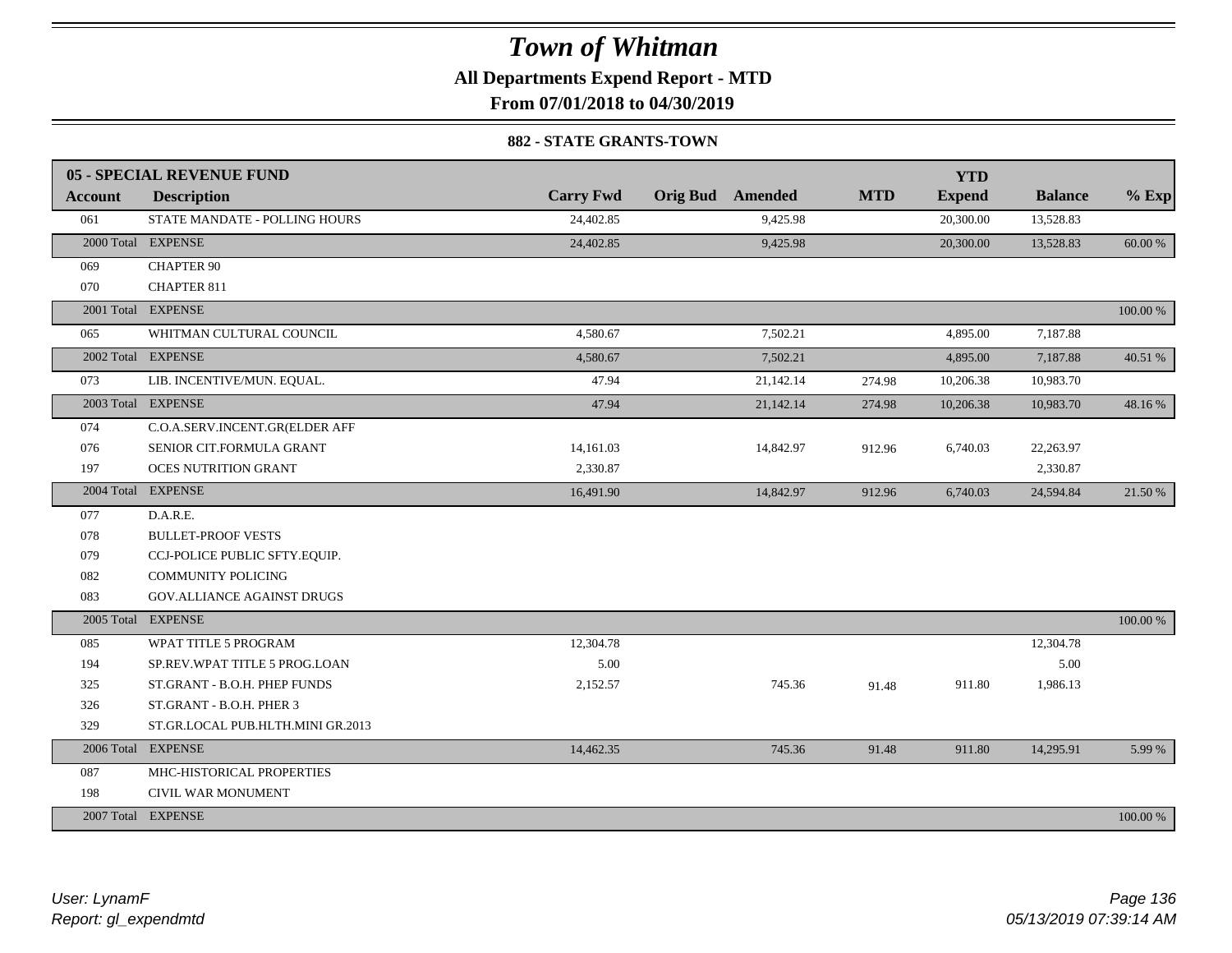### *Town of Whitman* **All Departments Expend Report - MTD**

**From 07/01/2018 to 04/30/2019**

#### **882 - STATE GRANTS-TOWN**

|         | <b>05 - SPECIAL REVENUE FUND</b>   |                  |                         |            | <b>YTD</b>    |                |             |
|---------|------------------------------------|------------------|-------------------------|------------|---------------|----------------|-------------|
| Account | <b>Description</b>                 | <b>Carry Fwd</b> | <b>Orig Bud</b> Amended | <b>MTD</b> | <b>Expend</b> | <b>Balance</b> | $%$ Exp     |
| 089     | FIRE DEPT. S.A.F.E. GRANT          | 2,208.41         | 6,154.00                | 114.90     | 3,232.26      | 5,130.15       |             |
| 189     | ST.GRANT-CCJ-FIRE EQUIPMENT        |                  |                         |            |               |                |             |
|         | 2008 Total EXPENSE                 | 2,208.41         | 6,154.00                | 114.90     | 3,232.26      | 5,130.15       | 38.65 %     |
| 190     | ST.GR-GREEN COMMUNITIES-ENRGY GR.  | 80.00            | 250,000.00              |            | 93,026.00     | 157,054.00     |             |
| 191     | SUST.MAT.RECYC.GR.- CARTS          | 3,850.00         | 5,400.00                |            | 1,360.02      | 7,889.98       |             |
| 192     | COMM.COMPACT-WAGE &CLASS STUDY     |                  |                         |            |               |                |             |
| 193     | COMM.COMPACT--SOLAR DEVELPMENT     | 9,520.00         |                         |            | 600.00        | 8,920.00       |             |
| 199     | COMM.COMPACT-MFG.SITE DEVELOPMENT  | 5,260.00         |                         |            |               | 5,260.00       |             |
| 345     | ST.GR-COMM COMPACT BUDGET DOCUMENT |                  | 10,000.00               |            |               | 10,000.00      |             |
| 346     | ST.GR.-COMM COMPACT CAP IMP PLAN   |                  | 20,000.00               |            | 10,000.00     | 10,000.00      |             |
| 347     | ST.GR.-COMM COMPACT IT GRANT       |                  | 199,601.00              |            | 34,709.50     | 164,891.50     |             |
| 348     | ST.GR.-MASS DOER META GRANT        |                  | 1,029.96                |            | 1,029.98      | $-0.02$        |             |
|         | 2009 Total EXPENSE                 | 18,710.00        | 486,030.96              |            | 140,725.50    | 364,015.46     | 27.88 %     |
| 195     | PLYM.CNTY.GRNT.OPER.SAFE PROM      |                  |                         |            |               |                |             |
|         | 2010 Total EXPENSE                 |                  |                         |            |               |                | $100.00~\%$ |
| 196     | FIRE-PUBLIC SAFETY EQUIPMENT       |                  |                         |            |               |                |             |
|         | 2011 Total EXPENSE                 |                  |                         |            |               |                | 100.00 %    |
| 201     | ST.GRANT - FIREFIGHTING EQUIPM     |                  |                         |            |               |                |             |
|         | 2013 Total EXPENSE                 |                  |                         |            |               |                | 100.00 %    |
| 202     | ST.GRANT-HOMELAND SECURITY         |                  |                         |            |               |                |             |
| 203     | MDPH-AMB.TASK FORCE GRANT          |                  |                         |            |               |                |             |
|         | 2014 Total EXPENSE                 |                  |                         |            |               |                | 100.00 %    |
| 225     | ST.GR.MA.HIST.PRES.PARK LIGHT.     |                  |                         |            |               |                |             |
|         | 2015 Total EXPENSE                 |                  |                         |            |               |                | 100.00 %    |
| 227     | ST.GRANT-MC/VFA EMA GRANT          |                  |                         |            |               |                |             |
|         | 2016 Total EXPENSE                 |                  |                         |            |               |                | 100.00 %    |
|         | <b>882 Total STATE GRANTS-TOWN</b> | 80,904.12        | 545,843.62              | 1,394.32   | 187,010.97    | 439,736.77     |             |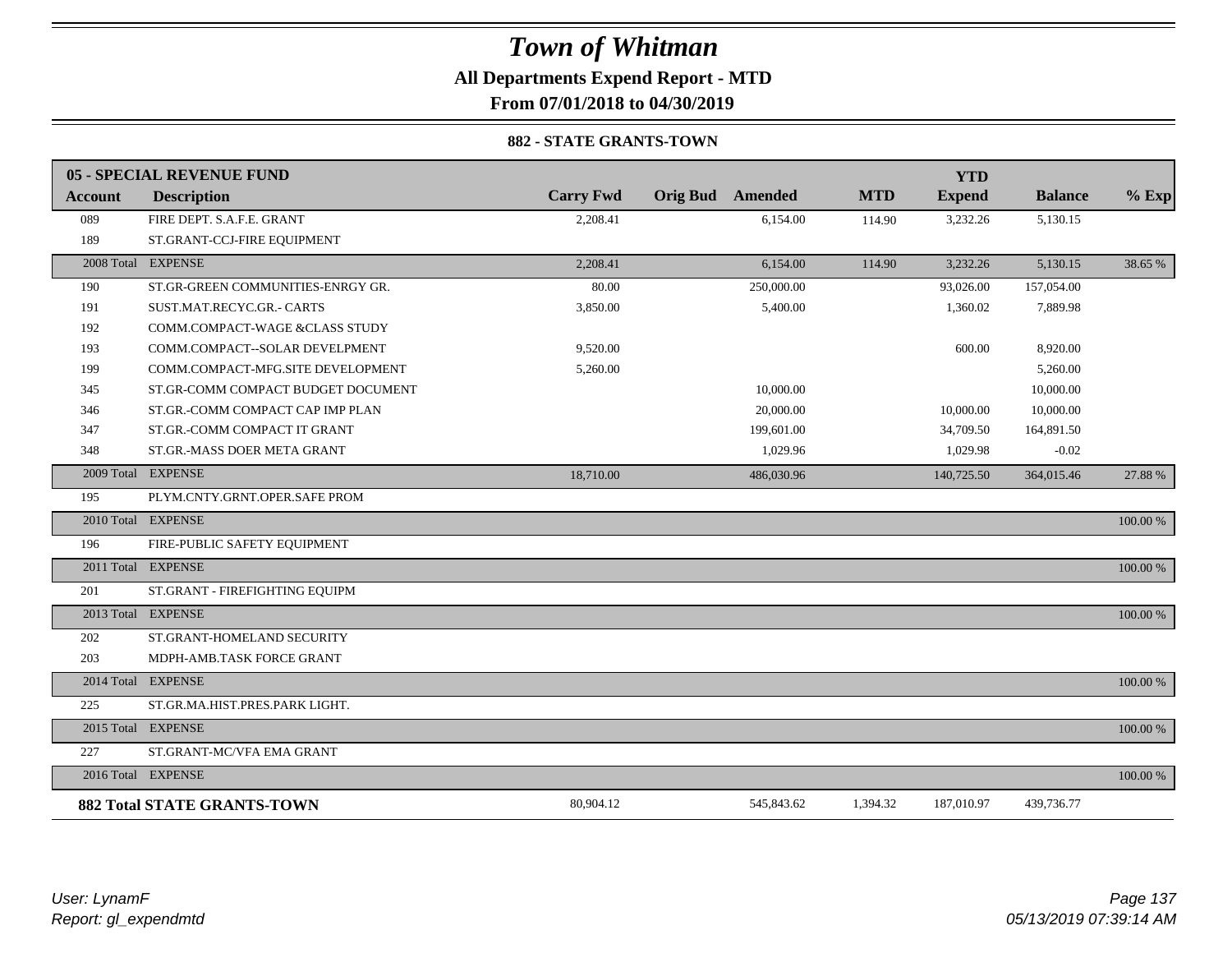### **All Departments Expend Report - MTD**

### **From 07/01/2018 to 04/30/2019**

#### **895 - GIFTS**

| <b>Expend</b><br><b>Account</b><br><b>Description</b><br>100<br><b>GIFT-COUNCIL ON AGING</b><br>23,544.43<br>312.00<br>1,425.00<br>22,431.43<br>2000 Total EXPENSE<br>23,544.43<br>312.00<br>1,425.00<br>22,431.43<br>5.97 %<br>101<br>GIFT-RECREATION-POOL<br>26.28<br>26.28<br>2001 Total EXPENSE<br>26.28<br>26.28<br>$0.00\,\%$<br>102<br><b>GIFT-TOWN HALL</b><br>0.36<br>0.36<br>2003 Total EXPENSE<br>0.36<br>0.36<br>0.00 %<br>103<br><b>GIFTS-DARE PROGRAM</b><br>2004 Total EXPENSE<br>100.00 %<br><b>GIFT-FIRE DEPT</b><br>108<br>1,136.77<br>275.00<br>461.97<br>949.80<br>256<br>615.36<br>250.00<br>79.60<br>785.76<br>GIFT-EMERGENCY MANAGEMENT<br>2005 Total EXPENSE<br>1,752.13<br>525.00<br>541.57<br>1,735.56<br>23.78 %<br>104<br>GIFT-RECREATION COMMISSION<br>20.45<br>20.45<br>2006 Total EXPENSE<br>20.45<br>20.45<br>$0.00\,\%$<br>GIFT-GOLD STAR SIGN PROJECT<br>788.27<br>205.50<br>098<br>582.77<br>105<br>GIFT-HISTORICAL COMMISSION<br>289.52<br>200.00<br>489.52<br>2007 Total EXPENSE<br>1,077.79<br>200.00<br>205.50<br>1,072.29<br>16.08 %<br>107<br><b>GIFT-LEARN NOT TO BURN</b><br>2008 Total EXPENSE<br>100.00 %<br>7,218.48<br>5,000.00<br>160<br>GIFT-DARE,CLASSROOM EDUCATION<br>4,450.77<br>7,767.71<br>1,060.00<br>208<br>POLICE DEPT.LOJACK GIFT ACCT.<br>1,060.00<br>GIFT-POLICE DEPT.<br>100.00<br>100.00<br>238<br>2009 Total EXPENSE<br>8,378.48<br>5,000.00<br>4,450.77<br>8,927.71<br>33.26 %<br>161<br><b>GIFT-YOUTH CENTER</b><br>39.66<br>39.66<br>2010 Total EXPENSE<br>39.66<br>39.66<br>$0.00\,\%$<br>162<br>GIFT-SMALL ANIMAL CONTROL<br>7,197.04<br>8,617.11<br>877.30<br>14,936.85<br>185<br>GIFT-SMALL ANIMAL CONT.-CAT US<br>2011 Total EXPENSE<br>7,197.04<br>8,617.11<br>877.30<br>5.54 %<br>14,936.85 |     | <b>05 - SPECIAL REVENUE FUND</b> |                  |                         | <b>YTD</b> |                |         |
|-----------------------------------------------------------------------------------------------------------------------------------------------------------------------------------------------------------------------------------------------------------------------------------------------------------------------------------------------------------------------------------------------------------------------------------------------------------------------------------------------------------------------------------------------------------------------------------------------------------------------------------------------------------------------------------------------------------------------------------------------------------------------------------------------------------------------------------------------------------------------------------------------------------------------------------------------------------------------------------------------------------------------------------------------------------------------------------------------------------------------------------------------------------------------------------------------------------------------------------------------------------------------------------------------------------------------------------------------------------------------------------------------------------------------------------------------------------------------------------------------------------------------------------------------------------------------------------------------------------------------------------------------------------------------------------------------------------------------------------------------------------------------|-----|----------------------------------|------------------|-------------------------|------------|----------------|---------|
|                                                                                                                                                                                                                                                                                                                                                                                                                                                                                                                                                                                                                                                                                                                                                                                                                                                                                                                                                                                                                                                                                                                                                                                                                                                                                                                                                                                                                                                                                                                                                                                                                                                                                                                                                                       |     |                                  | <b>Carry Fwd</b> | <b>Orig Bud</b> Amended | <b>MTD</b> | <b>Balance</b> | $%$ Exp |
|                                                                                                                                                                                                                                                                                                                                                                                                                                                                                                                                                                                                                                                                                                                                                                                                                                                                                                                                                                                                                                                                                                                                                                                                                                                                                                                                                                                                                                                                                                                                                                                                                                                                                                                                                                       |     |                                  |                  |                         |            |                |         |
|                                                                                                                                                                                                                                                                                                                                                                                                                                                                                                                                                                                                                                                                                                                                                                                                                                                                                                                                                                                                                                                                                                                                                                                                                                                                                                                                                                                                                                                                                                                                                                                                                                                                                                                                                                       |     |                                  |                  |                         |            |                |         |
|                                                                                                                                                                                                                                                                                                                                                                                                                                                                                                                                                                                                                                                                                                                                                                                                                                                                                                                                                                                                                                                                                                                                                                                                                                                                                                                                                                                                                                                                                                                                                                                                                                                                                                                                                                       |     |                                  |                  |                         |            |                |         |
|                                                                                                                                                                                                                                                                                                                                                                                                                                                                                                                                                                                                                                                                                                                                                                                                                                                                                                                                                                                                                                                                                                                                                                                                                                                                                                                                                                                                                                                                                                                                                                                                                                                                                                                                                                       |     |                                  |                  |                         |            |                |         |
|                                                                                                                                                                                                                                                                                                                                                                                                                                                                                                                                                                                                                                                                                                                                                                                                                                                                                                                                                                                                                                                                                                                                                                                                                                                                                                                                                                                                                                                                                                                                                                                                                                                                                                                                                                       |     |                                  |                  |                         |            |                |         |
|                                                                                                                                                                                                                                                                                                                                                                                                                                                                                                                                                                                                                                                                                                                                                                                                                                                                                                                                                                                                                                                                                                                                                                                                                                                                                                                                                                                                                                                                                                                                                                                                                                                                                                                                                                       |     |                                  |                  |                         |            |                |         |
|                                                                                                                                                                                                                                                                                                                                                                                                                                                                                                                                                                                                                                                                                                                                                                                                                                                                                                                                                                                                                                                                                                                                                                                                                                                                                                                                                                                                                                                                                                                                                                                                                                                                                                                                                                       |     |                                  |                  |                         |            |                |         |
|                                                                                                                                                                                                                                                                                                                                                                                                                                                                                                                                                                                                                                                                                                                                                                                                                                                                                                                                                                                                                                                                                                                                                                                                                                                                                                                                                                                                                                                                                                                                                                                                                                                                                                                                                                       |     |                                  |                  |                         |            |                |         |
|                                                                                                                                                                                                                                                                                                                                                                                                                                                                                                                                                                                                                                                                                                                                                                                                                                                                                                                                                                                                                                                                                                                                                                                                                                                                                                                                                                                                                                                                                                                                                                                                                                                                                                                                                                       |     |                                  |                  |                         |            |                |         |
|                                                                                                                                                                                                                                                                                                                                                                                                                                                                                                                                                                                                                                                                                                                                                                                                                                                                                                                                                                                                                                                                                                                                                                                                                                                                                                                                                                                                                                                                                                                                                                                                                                                                                                                                                                       |     |                                  |                  |                         |            |                |         |
|                                                                                                                                                                                                                                                                                                                                                                                                                                                                                                                                                                                                                                                                                                                                                                                                                                                                                                                                                                                                                                                                                                                                                                                                                                                                                                                                                                                                                                                                                                                                                                                                                                                                                                                                                                       |     |                                  |                  |                         |            |                |         |
|                                                                                                                                                                                                                                                                                                                                                                                                                                                                                                                                                                                                                                                                                                                                                                                                                                                                                                                                                                                                                                                                                                                                                                                                                                                                                                                                                                                                                                                                                                                                                                                                                                                                                                                                                                       |     |                                  |                  |                         |            |                |         |
|                                                                                                                                                                                                                                                                                                                                                                                                                                                                                                                                                                                                                                                                                                                                                                                                                                                                                                                                                                                                                                                                                                                                                                                                                                                                                                                                                                                                                                                                                                                                                                                                                                                                                                                                                                       |     |                                  |                  |                         |            |                |         |
|                                                                                                                                                                                                                                                                                                                                                                                                                                                                                                                                                                                                                                                                                                                                                                                                                                                                                                                                                                                                                                                                                                                                                                                                                                                                                                                                                                                                                                                                                                                                                                                                                                                                                                                                                                       |     |                                  |                  |                         |            |                |         |
|                                                                                                                                                                                                                                                                                                                                                                                                                                                                                                                                                                                                                                                                                                                                                                                                                                                                                                                                                                                                                                                                                                                                                                                                                                                                                                                                                                                                                                                                                                                                                                                                                                                                                                                                                                       |     |                                  |                  |                         |            |                |         |
|                                                                                                                                                                                                                                                                                                                                                                                                                                                                                                                                                                                                                                                                                                                                                                                                                                                                                                                                                                                                                                                                                                                                                                                                                                                                                                                                                                                                                                                                                                                                                                                                                                                                                                                                                                       |     |                                  |                  |                         |            |                |         |
|                                                                                                                                                                                                                                                                                                                                                                                                                                                                                                                                                                                                                                                                                                                                                                                                                                                                                                                                                                                                                                                                                                                                                                                                                                                                                                                                                                                                                                                                                                                                                                                                                                                                                                                                                                       |     |                                  |                  |                         |            |                |         |
|                                                                                                                                                                                                                                                                                                                                                                                                                                                                                                                                                                                                                                                                                                                                                                                                                                                                                                                                                                                                                                                                                                                                                                                                                                                                                                                                                                                                                                                                                                                                                                                                                                                                                                                                                                       |     |                                  |                  |                         |            |                |         |
|                                                                                                                                                                                                                                                                                                                                                                                                                                                                                                                                                                                                                                                                                                                                                                                                                                                                                                                                                                                                                                                                                                                                                                                                                                                                                                                                                                                                                                                                                                                                                                                                                                                                                                                                                                       |     |                                  |                  |                         |            |                |         |
|                                                                                                                                                                                                                                                                                                                                                                                                                                                                                                                                                                                                                                                                                                                                                                                                                                                                                                                                                                                                                                                                                                                                                                                                                                                                                                                                                                                                                                                                                                                                                                                                                                                                                                                                                                       |     |                                  |                  |                         |            |                |         |
|                                                                                                                                                                                                                                                                                                                                                                                                                                                                                                                                                                                                                                                                                                                                                                                                                                                                                                                                                                                                                                                                                                                                                                                                                                                                                                                                                                                                                                                                                                                                                                                                                                                                                                                                                                       |     |                                  |                  |                         |            |                |         |
|                                                                                                                                                                                                                                                                                                                                                                                                                                                                                                                                                                                                                                                                                                                                                                                                                                                                                                                                                                                                                                                                                                                                                                                                                                                                                                                                                                                                                                                                                                                                                                                                                                                                                                                                                                       |     |                                  |                  |                         |            |                |         |
|                                                                                                                                                                                                                                                                                                                                                                                                                                                                                                                                                                                                                                                                                                                                                                                                                                                                                                                                                                                                                                                                                                                                                                                                                                                                                                                                                                                                                                                                                                                                                                                                                                                                                                                                                                       |     |                                  |                  |                         |            |                |         |
|                                                                                                                                                                                                                                                                                                                                                                                                                                                                                                                                                                                                                                                                                                                                                                                                                                                                                                                                                                                                                                                                                                                                                                                                                                                                                                                                                                                                                                                                                                                                                                                                                                                                                                                                                                       |     |                                  |                  |                         |            |                |         |
|                                                                                                                                                                                                                                                                                                                                                                                                                                                                                                                                                                                                                                                                                                                                                                                                                                                                                                                                                                                                                                                                                                                                                                                                                                                                                                                                                                                                                                                                                                                                                                                                                                                                                                                                                                       |     |                                  |                  |                         |            |                |         |
|                                                                                                                                                                                                                                                                                                                                                                                                                                                                                                                                                                                                                                                                                                                                                                                                                                                                                                                                                                                                                                                                                                                                                                                                                                                                                                                                                                                                                                                                                                                                                                                                                                                                                                                                                                       |     |                                  |                  |                         |            |                |         |
|                                                                                                                                                                                                                                                                                                                                                                                                                                                                                                                                                                                                                                                                                                                                                                                                                                                                                                                                                                                                                                                                                                                                                                                                                                                                                                                                                                                                                                                                                                                                                                                                                                                                                                                                                                       |     |                                  |                  |                         |            |                |         |
|                                                                                                                                                                                                                                                                                                                                                                                                                                                                                                                                                                                                                                                                                                                                                                                                                                                                                                                                                                                                                                                                                                                                                                                                                                                                                                                                                                                                                                                                                                                                                                                                                                                                                                                                                                       | 163 | GIFT-PLAYGROUND RESTORATION      | 1,477.01         |                         | 1,477.01   |                |         |
| 2013 Total EXPENSE<br>100.00 %<br>1,477.01<br>1,477.01                                                                                                                                                                                                                                                                                                                                                                                                                                                                                                                                                                                                                                                                                                                                                                                                                                                                                                                                                                                                                                                                                                                                                                                                                                                                                                                                                                                                                                                                                                                                                                                                                                                                                                                |     |                                  |                  |                         |            |                |         |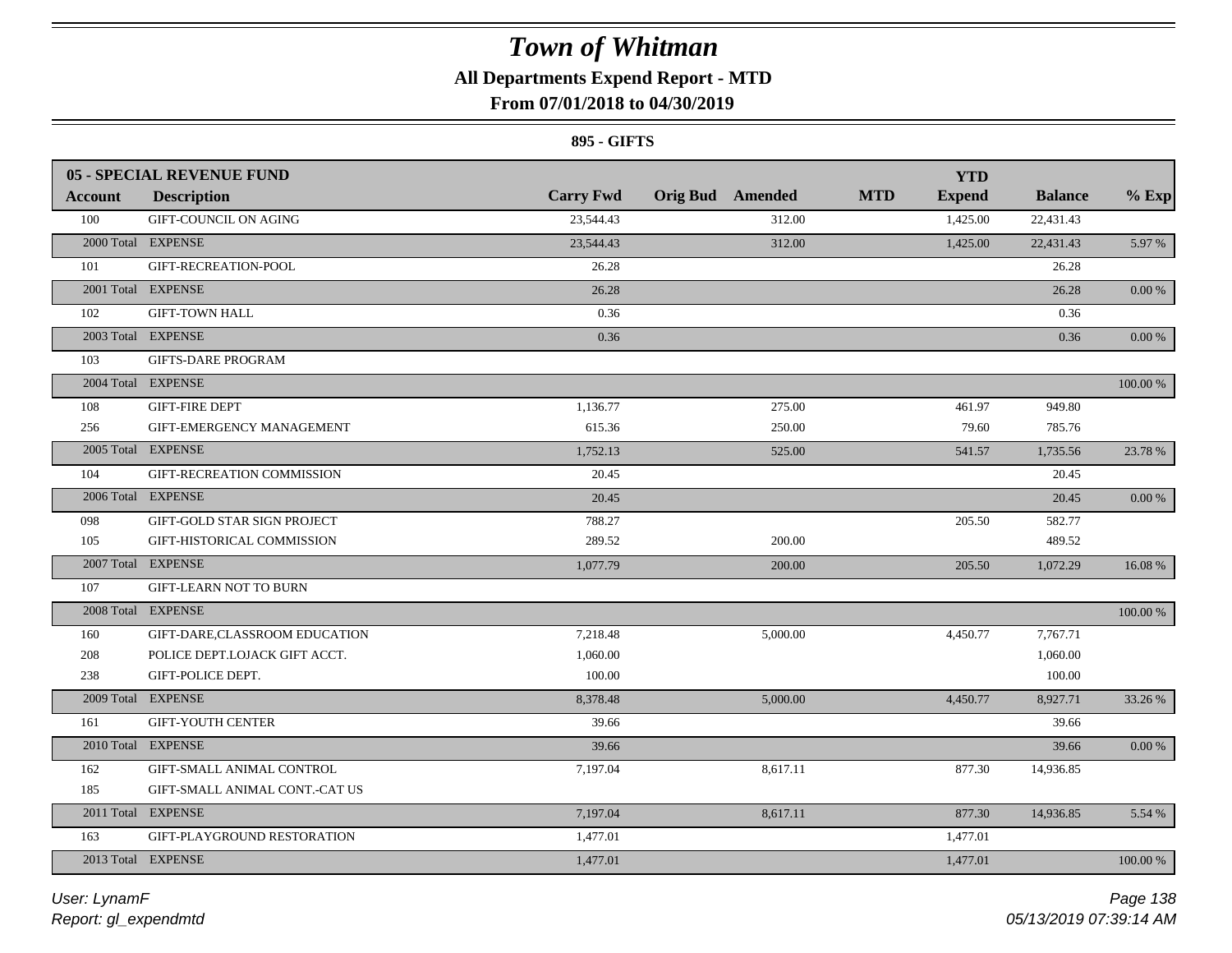### **All Departments Expend Report - MTD**

### **From 07/01/2018 to 04/30/2019**

#### **895 - GIFTS**

|                        | 05 - SPECIAL REVENUE FUND             |                  |                            |            | <b>YTD</b>    |                |          |
|------------------------|---------------------------------------|------------------|----------------------------|------------|---------------|----------------|----------|
| Account                | <b>Description</b>                    | <b>Carry Fwd</b> | <b>Orig Bud</b><br>Amended | <b>MTD</b> | <b>Expend</b> | <b>Balance</b> | $%$ Exp  |
| 106                    | <b>GIFT-LIBRARY GIFT FUND</b>         | 1,392.80         | 4,576.43                   |            | 3,696.81      | 2,272.42       |          |
| 166                    | <b>GIFT-LIBRARY LARGE PRINT BOOKS</b> |                  |                            |            |               |                |          |
|                        | 2014 Total EXPENSE                    | 1,392.80         | 4,576.43                   |            | 3,696.81      | 2,272.42       | 61.93%   |
| 164                    | GIFT-RECREATION-BASKETBALL            |                  |                            |            |               |                |          |
|                        | 2015 Total EXPENSE                    |                  |                            |            |               |                | 100.00 % |
| 165                    | GIFT-R.ROSEN-POOL & BASKETBALL        |                  |                            |            |               |                |          |
|                        | 2016 Total EXPENSE                    |                  |                            |            |               |                | 100.00 % |
| 168                    | GIFT - NESTLE PLAYGROUND ACCT.        |                  |                            |            |               |                |          |
|                        | 2017 Total EXPENSE                    |                  |                            |            |               |                | 100.00 % |
| 109                    | GIFT-CONSERVATION COMMISSION          | 1,388.74         | 1,000.00                   |            |               | 2,388.74       |          |
| 205                    | <b>GIFT - PARK RESTORATION</b>        | 25.00            |                            |            |               | 25.00          |          |
|                        | 2018 Total EXPENSE                    | 1,413.74         | 1,000.00                   |            |               | 2,413.74       | 0.00 %   |
| 224                    | <b>GIFT - CULTURAL COUNCIL</b>        | 2,041.71         |                            |            | 690.00        | 1,351.71       |          |
|                        | 2019 Total EXPENSE                    | 2,041.71         |                            |            | 690.00        | 1,351.71       | 33.79 %  |
| 233                    | GIFT - PUB.LIB.MTCHG.INCENT.GR        | 142.41           |                            |            |               | 142.41         |          |
|                        | 2020 Total EXPENSE                    | 142.41           |                            |            |               | 142.41         | 0.00 %   |
| 235                    | GIFT - FIRE / HARVARD PILG. HEALTH    |                  |                            |            |               |                |          |
|                        | 2021 Total EXPENSE                    |                  |                            |            |               |                | 100.00 % |
| <b>895 Total GIFTS</b> |                                       | 48,504.29        | 20,230.54                  |            | 13,363.96     | 55,370.87      |          |
|                        | <b>05 Total SPECIAL REVENUE FUND</b>  | 293,956.74       | 2,529,665.92               | 2,018.33   | 2,149,546.55  | 674,076.11     |          |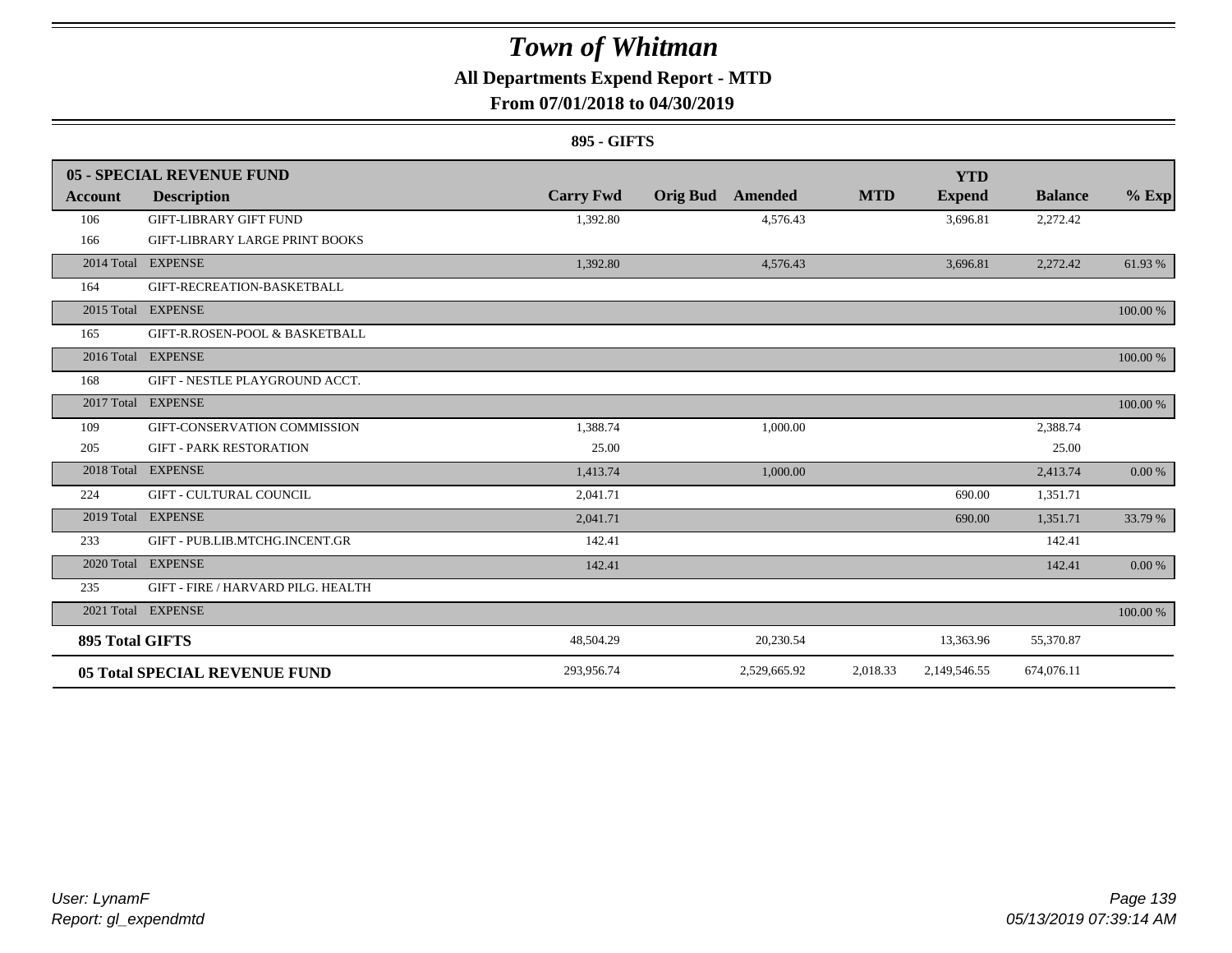**All Departments Expend Report - MTD**

**From 07/01/2018 to 04/30/2019**

#### **710 - RETIREMENT OF DEBT**

|         | <b>06 - CAPITAL PROJECTS FUND</b> |                  |                  |            | <b>YTD</b>    |                |            |
|---------|-----------------------------------|------------------|------------------|------------|---------------|----------------|------------|
| Account | <b>Description</b>                | <b>Carry Fwd</b> | Orig Bud Amended | <b>MTD</b> | <b>Expend</b> | <b>Balance</b> | $%$ Exp    |
| 922     | MAT.PRIN.-BANS-TH/POL/FIRE STA    |                  |                  |            |               |                |            |
|         | 2001 Total EXPENSE                |                  |                  |            |               |                | $100.00\%$ |
|         | 710 Total RETIREMENT OF DEBT      |                  |                  |            |               |                |            |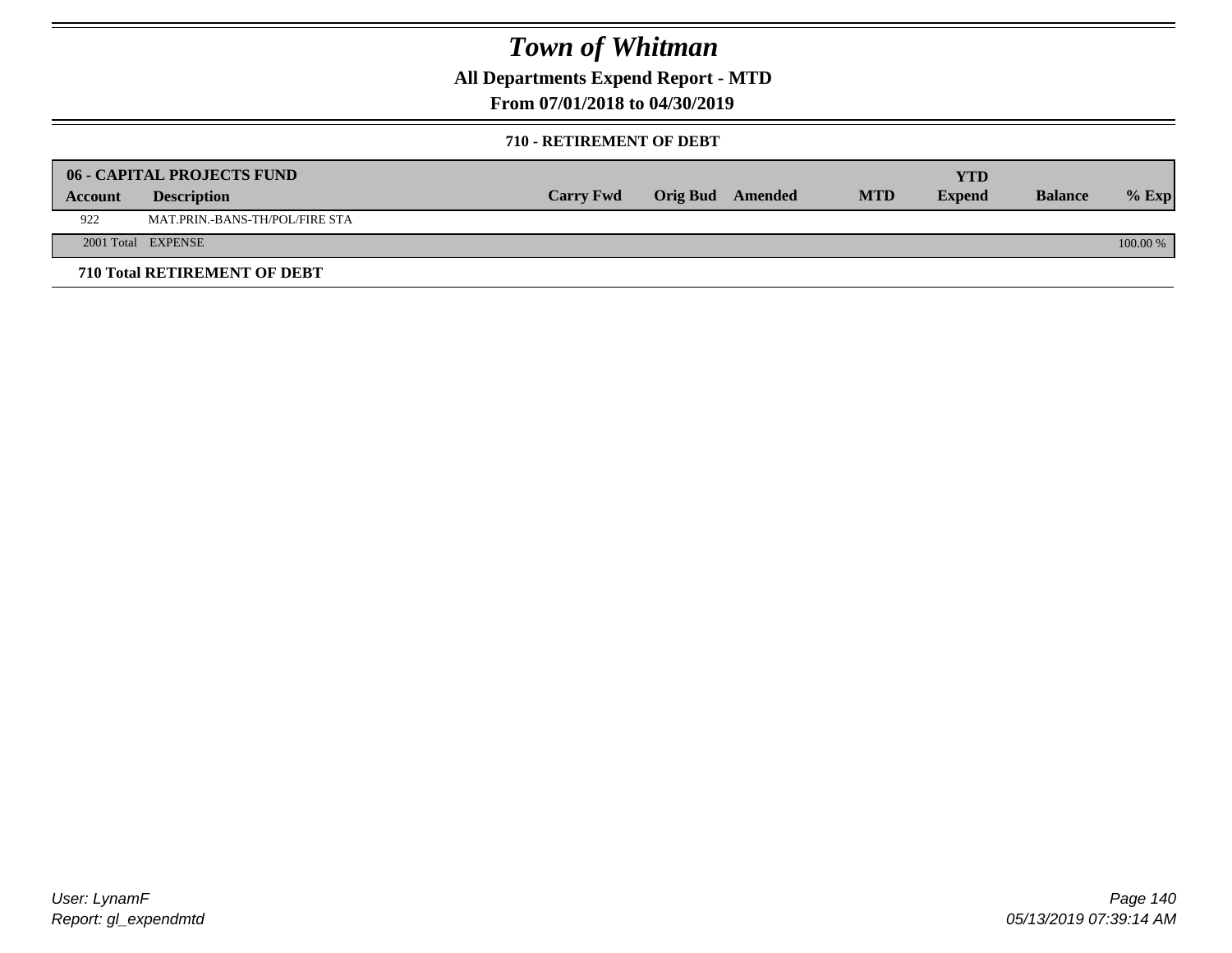### **All Departments Expend Report - MTD**

#### **From 07/01/2018 to 04/30/2019**

#### **930 - CAPITAL PROJECTS**

|            | <b>06 - CAPITAL PROJECTS FUND</b>            |                  |                 |         |            | <b>YTD</b>    |                |          |
|------------|----------------------------------------------|------------------|-----------------|---------|------------|---------------|----------------|----------|
| Account    | <b>Description</b>                           | <b>Carry Fwd</b> | <b>Orig Bud</b> | Amended | <b>MTD</b> | <b>Expend</b> | <b>Balance</b> | $%$ Exp  |
| 832        | PROJECT MANAGEMENT SERVICES                  |                  |                 |         |            |               |                |          |
| 833        | <b>EQUIPMENT &amp; FURNISHINGS</b>           |                  |                 |         |            |               |                |          |
| 834        | <b>ISSUANCE COSTS</b>                        |                  |                 |         |            |               |                |          |
| 835        | CAP.PROJ.-BUDGET ONLY                        |                  |                 |         |            |               |                |          |
| 836        | <b>FIRE STATION</b>                          |                  |                 |         |            |               |                |          |
| 837        | TOWN HALL - AIR CONDITIONING                 |                  |                 |         |            |               |                |          |
| 839        | POLICE STATION                               |                  |                 |         |            |               |                |          |
| 4510 Total | A.1STM11/08 CAP.PROJ-BLDGS                   |                  |                 |         |            |               |                | 100.00 % |
| 837        | TOWN HALL - AIR CONDITIONING                 |                  |                 |         |            |               |                |          |
|            | 4511 Total A.4 STM11/13 AIR COND. TOWN HALL  |                  |                 |         |            |               |                | 100.00 % |
| 837        | TOWN HALL - AIR CONDITIONING                 | 39,897.53        |                 |         |            |               | 39,897.53      |          |
|            | 4578 Total A.1 STM1/12/15 AIR COND.TOWN HALL | 39,897.53        |                 |         |            |               | 39,897.53      | 0.00 %   |
| 850        | ADDITIONAL EQUIPMENT                         | 280,000.00       |                 |         |            | 250,295.07    | 29,704.93      |          |
| 4617 Total | ART 2 STM 5_7_18: PURCHASE & UPDATE STRE     | 280,000.00       |                 |         |            | 250,295.07    | 29,704.93      | 89.39 %  |
|            | 930 Total CAPITAL PROJECTS                   | 319,897.53       |                 |         |            | 250,295.07    | 69,602.46      |          |
|            | 06 Total CAPITAL PROJECTS FUND               | 319,897.53       |                 |         |            | 250,295.07    | 69,602.46      |          |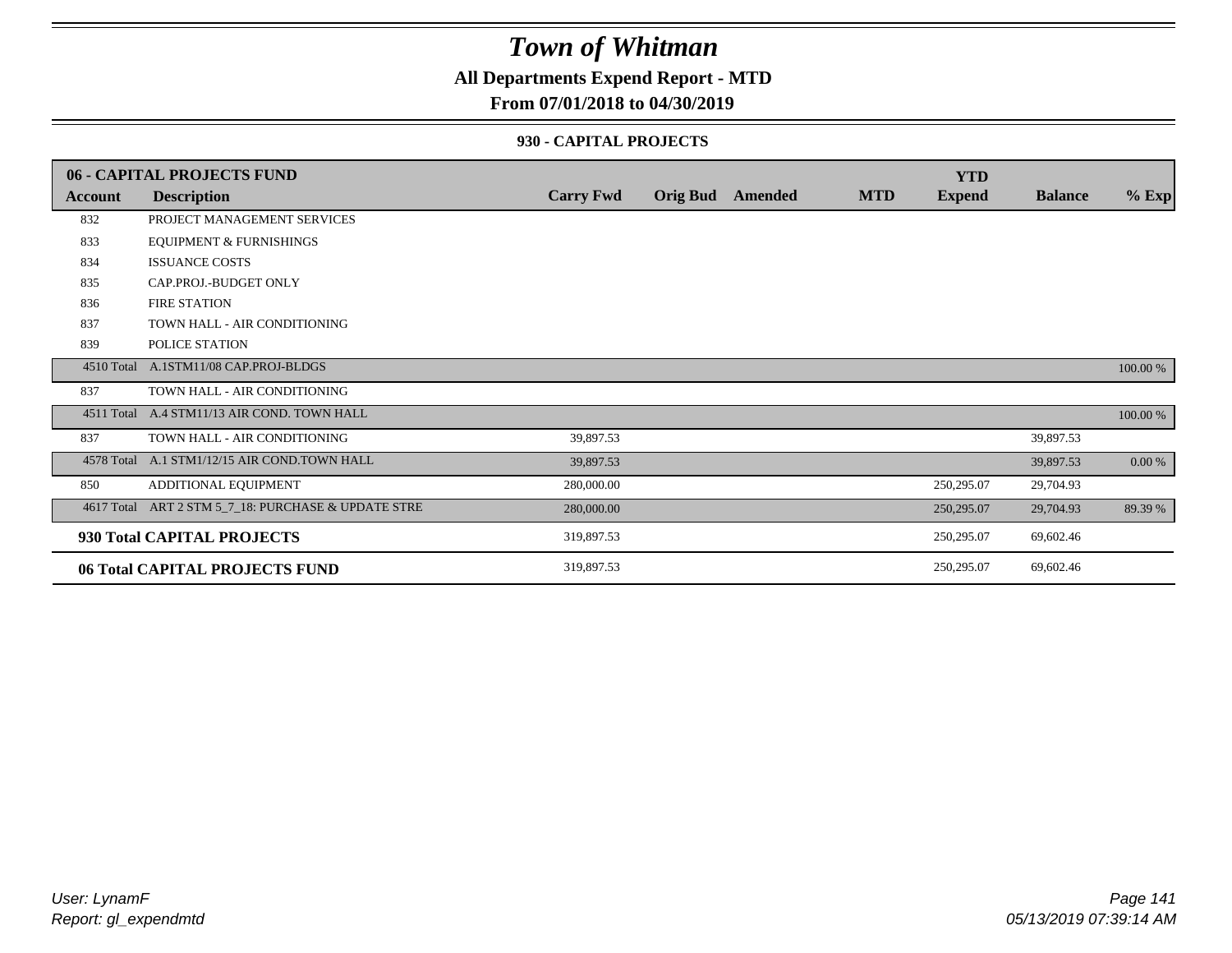**All Departments Expend Report - MTD**

**From 07/01/2018 to 04/30/2019**

#### **403 - DPW - SPECIAL ARTICLES**

|                | 07 - CHAPTER 90 HIGHWAY FUND                        |                  |            |                         |            | <b>YTD</b>    |                |             |
|----------------|-----------------------------------------------------|------------------|------------|-------------------------|------------|---------------|----------------|-------------|
| <b>Account</b> | <b>Description</b>                                  | <b>Carry Fwd</b> |            | <b>Orig Bud</b> Amended | <b>MTD</b> | <b>Expend</b> | <b>Balance</b> | $%$ Exp     |
| 069            | <b>CHAPTER 90</b>                                   | 643.15           |            | 0.45                    |            |               | 643.60         |             |
| 070            | CHAPTER 811                                         |                  |            |                         |            |               |                |             |
|                | 2001 Total EXPENSE                                  | 643.15           |            | 0.45                    |            |               | 643.60         | 0.00 %      |
| 999            |                                                     |                  |            |                         |            |               |                |             |
|                | 4504 Total A14ATM 5/15 INSTALL TRAFFIC CNTRL.SIGNAL |                  |            |                         |            |               |                | 100.00 %    |
| 999            |                                                     |                  |            |                         |            |               |                |             |
|                | 4506 Total ART24ATM5/18PCH100REMOTEDSKTOPUSERLICENS |                  |            |                         |            |               |                | 100.00 %    |
| 999            |                                                     |                  |            |                         |            |               |                |             |
|                | 4521 Total WINTER RECOVERY ASSIST.FY15 MDOT         |                  |            |                         |            |               |                | 100.00 %    |
| 999            |                                                     | $-25,123.14$     |            | 25,123.14               |            |               |                |             |
|                | 4522 Total COMPLETE STREETS GRANT -TIER 2           | $-25,123.14$     |            | 25,123.14               |            |               |                | 100.00 %    |
| 999            |                                                     |                  |            |                         |            |               |                |             |
|                | 4525 Total A.25ATM5/13CONSTRUCT STS&SIDEWKS         |                  |            |                         |            |               |                | 100.00 %    |
| 999            |                                                     |                  |            |                         |            |               |                |             |
|                | 4529 Total A31ATM 5/17CH90 REPAIR STS.& S/WALKS     |                  |            |                         |            |               |                | 100.00 %    |
| 999            |                                                     |                  |            |                         |            |               |                |             |
|                | 4531 Total A13 ATM 5/15 CH90 REPAIR STS.& S/WALKS   |                  |            |                         |            |               |                | 100.00 %    |
| 999            |                                                     | 34,045.61        |            |                         |            |               | 34,045.61      |             |
|                | 4533 Total A.32ATM5/16 CH90 PUR.6 WHEEL DMP.TRK.    | 34,045.61        |            |                         |            |               | 34,045.61      | 0.00 %      |
| 999            |                                                     |                  |            |                         |            |               |                |             |
|                | 4534 Total A.3 STM 11/13 CH90 REPAIR STS.& S/WALKS  |                  |            |                         |            |               |                | 100.00 %    |
| 999            |                                                     |                  |            |                         |            |               |                |             |
|                | 4535 Total A24ATM5/10CH90PUR.PRE-MIX HEATER TRAILER |                  |            |                         |            |               |                | 100.00 %    |
| 999            |                                                     |                  |            |                         |            |               |                |             |
|                | 4537 Total A15 ATM 5/15 CH 90 REPAIR STS.& S/WALKS  |                  |            |                         |            |               |                | $100.00~\%$ |
| 999            |                                                     |                  | 323,364.00 |                         |            | 23,580.00     | 299,784.00     |             |
|                | 4618 Total ART. 10 ATM 5/18 CH 90 REPAIR STS & SIDE |                  | 323,364.00 |                         |            | 23,580.00     | 299,784.00     | 7.29 %      |
|                | <b>403 Total DPW - SPECIAL ARTICLES</b>             | 9,565.62         | 323,364.00 | 25,123.59               |            | 23,580.00     | 334,473.21     |             |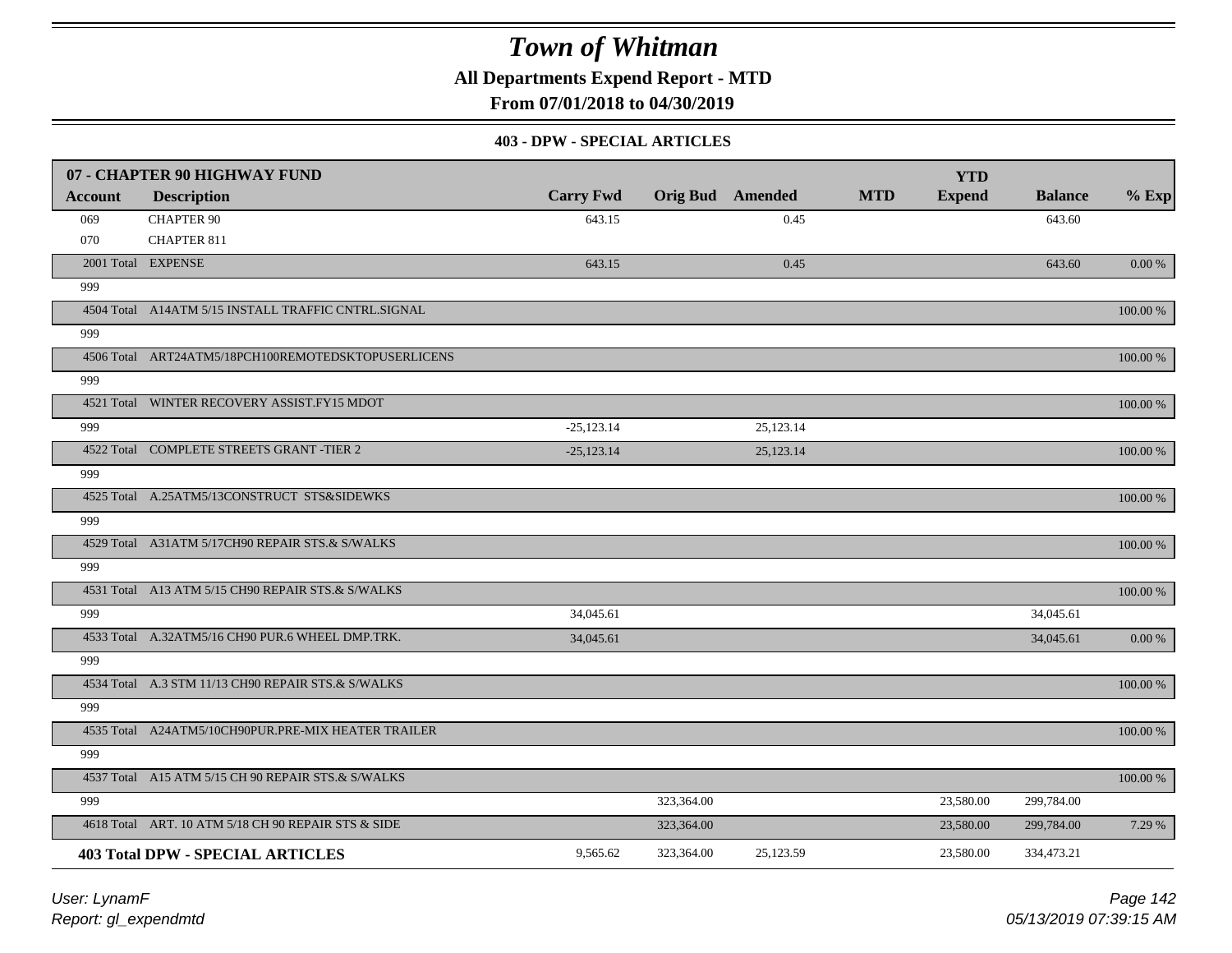**All Departments Expend Report - MTD**

**From 07/01/2018 to 04/30/2019**

#### **403 - DPW - SPECIAL ARTICLES**

| 07 - CHAPTER 90 HIGHWAY FUND         |                  |            |           |            | YTD           |                |         |
|--------------------------------------|------------------|------------|-----------|------------|---------------|----------------|---------|
| <b>Description</b><br><b>Account</b> | <b>Carry Fwd</b> | Orig Bud   | Amended   | <b>MTD</b> | <b>Expend</b> | <b>Balance</b> | $%$ Exp |
| 07 Total CHAPTER 90 HIGHWAY FUND     | 9.565.62         | 323.364.00 | 25,123.59 |            | 23,580.00     | 334,473.21     |         |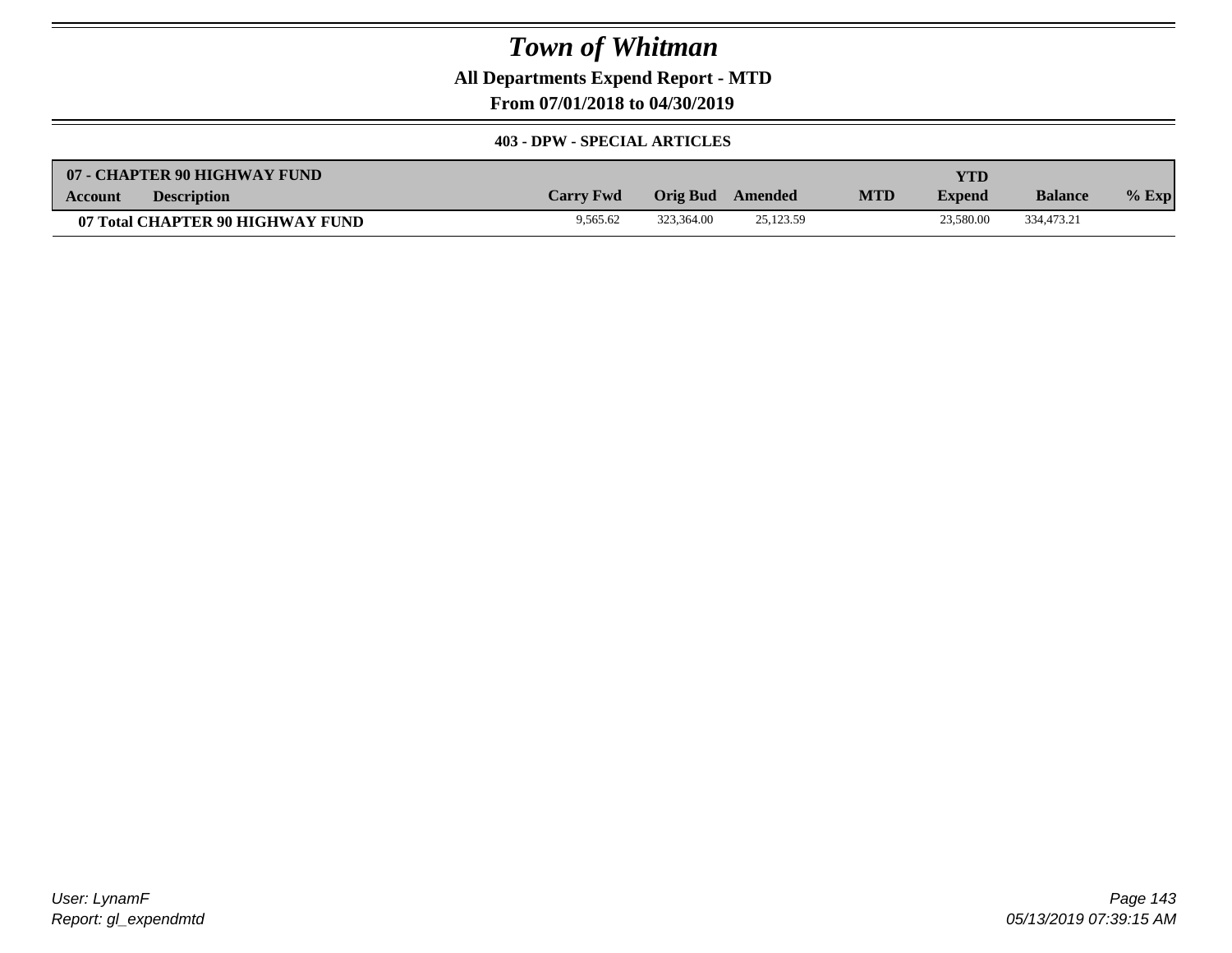### **All Departments Expend Report - MTD**

**From 07/01/2018 to 04/30/2019**

#### **852 - POLICE REVOLVING**

| 09 - AGENCY FUND |                                   |                  |                 |         |            | <b>YTD</b>    |                |            |
|------------------|-----------------------------------|------------------|-----------------|---------|------------|---------------|----------------|------------|
| Account          | <b>Description</b>                | <b>Carry Fwd</b> | <b>Orig Bud</b> | Amended | <b>MTD</b> | <b>Expend</b> | <b>Balance</b> | $%$ Exp    |
| 007              | <b>REGULAR DETAILS</b>            |                  |                 |         | 42,590.00  | 178,445.00    | $-178,445.00$  |            |
|                  | 1000 Total SALARIES               |                  |                 |         | 42,590.00  | 178,445,00    | $-178.445.00$  | $100.00\%$ |
|                  | <b>852 Total POLICE REVOLVING</b> |                  |                 |         | 42,590.00  | 178,445.00    | -178,445.00    |            |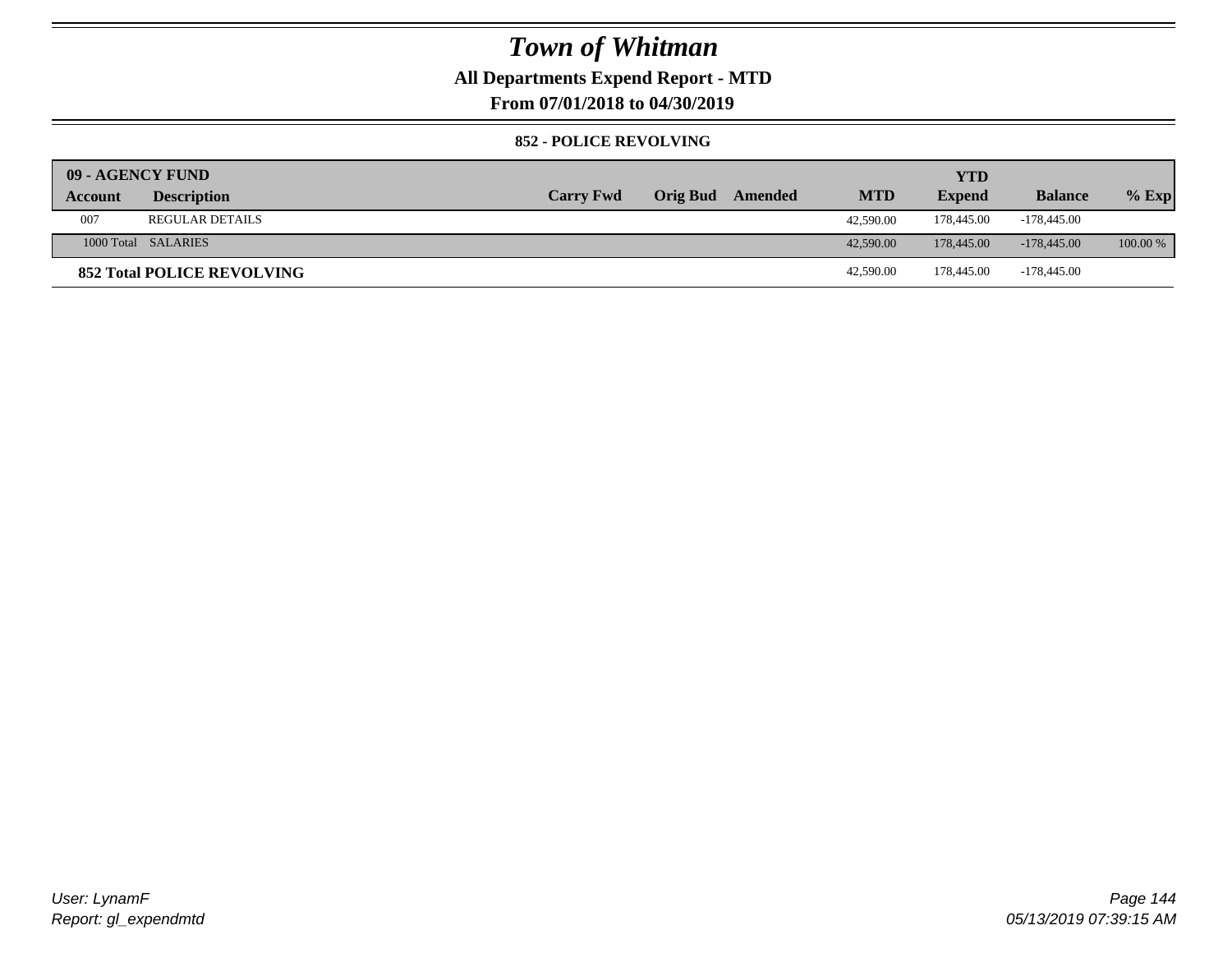**All Departments Expend Report - MTD**

**From 07/01/2018 to 04/30/2019**

#### **853 - PLANNING BOARD REVOLVING CH53G**

| 09 - AGENCY FUND |                                          |                  |                         |            | <b>YTD</b>    |                |             |
|------------------|------------------------------------------|------------------|-------------------------|------------|---------------|----------------|-------------|
| <b>Account</b>   | <b>Description</b>                       | <b>Carry Fwd</b> | <b>Orig Bud</b> Amended | <b>MTD</b> | <b>Expend</b> | <b>Balance</b> | $%$ Exp     |
| 359              | PL.BD.REV.WINDSOR EST.C44S53G            |                  |                         |            |               |                |             |
|                  | 2004 Total EXPENSE                       |                  |                         |            |               |                | 100.00 %    |
| 360              | PL.BD.REV. DANECCA EST.C44S53G           |                  |                         |            |               |                |             |
|                  | 2005 Total EXPENSE                       |                  |                         |            |               |                | 100.00 %    |
| 361              | PL.BD.REV.BUTTERNUT CH44 S53G            |                  |                         |            |               |                |             |
|                  | 2007 Total EXPENSE                       |                  |                         |            |               |                | 100.00 %    |
| 362              | PL.BD.REV.OAKDALE FM.I C44S53G           |                  |                         |            |               |                |             |
|                  | 2008 Total EXPENSE                       |                  |                         |            |               |                | 100.00 %    |
| 358              | PLANNG.BD.REV.R.R.AVE.CH44S53G           | 1,324.73         | 0.98                    |            |               | 1,325.71       |             |
|                  | 2009 Total EXPENSE                       | 1,324.73         | 0.98                    |            |               | 1,325.71       | 0.00 %      |
| 365              | PL.BD.RV.VICTORIA EST.CH44S53G           |                  |                         |            |               |                |             |
|                  | 2011 Total EXPENSE                       |                  |                         |            |               |                | 100.00 %    |
| 369              | PL.BD.REV.MEADOWBROOK CH44S53G           |                  |                         |            |               |                |             |
|                  | 2016 Total EXPENSE                       |                  |                         |            |               |                | $100.00~\%$ |
| 370              | PL.BD.RV.CATHERINE RD.CH44S53G           |                  |                         |            |               |                |             |
|                  | 2017 Total EXPENSE                       |                  |                         |            |               |                | 100.00 %    |
| 371              | PL.BD.RV.J.YOUNG EST.CH44S53G            |                  |                         |            |               |                |             |
|                  | 2018 Total EXPENSE                       |                  |                         |            |               |                | 100.00 %    |
| 372              | PL.BD.REV.ERIN ST.EXT.C44S53G            |                  |                         |            |               |                |             |
|                  | 2019 Total EXPENSE                       |                  |                         |            |               |                | 100.00 %    |
| 373              | PL.BD.RV.HIGHLND ST.EX.C44S53G           |                  |                         |            |               |                |             |
|                  | 2020 Total EXPENSE                       |                  |                         |            |               |                | 100.00 %    |
| 357              | PLANNG.BD.REV.HARV.LN.CH44S53G           |                  |                         |            |               |                |             |
|                  | 2021 Total EXPENSE                       |                  |                         |            |               |                | 100.00 %    |
|                  | 853 Total PLANNING BOARD REVOLVING CH53G | 1,324.73         | 0.98                    |            |               | 1,325.71       |             |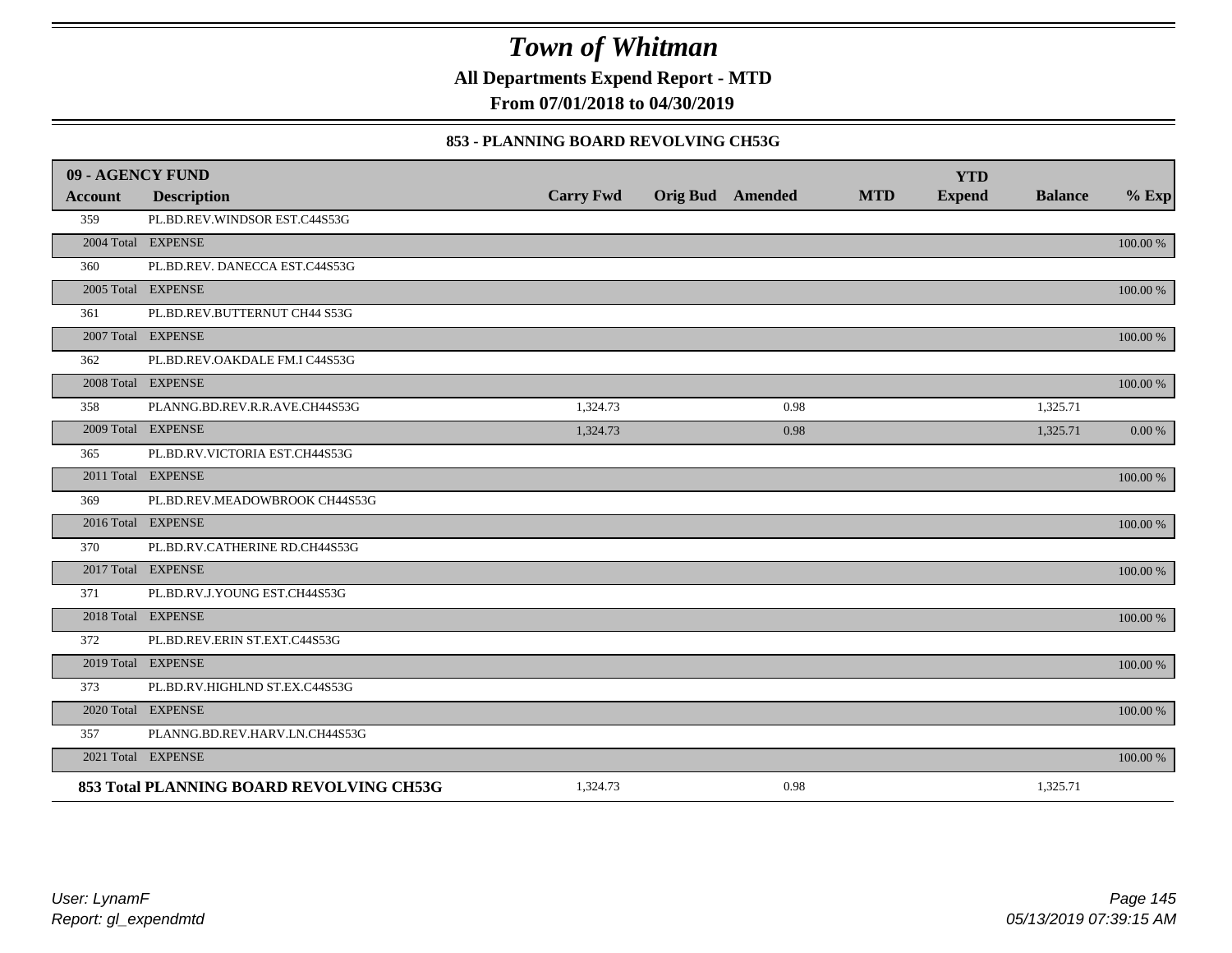**All Departments Expend Report - MTD**

### **From 07/01/2018 to 04/30/2019**

#### **854 - DPW DETAILS**

|         | <b>09 - AGENCY FUND</b> |                  |                         |            | <b>YTD</b> |                |            |
|---------|-------------------------|------------------|-------------------------|------------|------------|----------------|------------|
| Account | <b>Description</b>      | <b>Carry Fwd</b> | <b>Orig Bud</b> Amended | <b>MTD</b> | Expend     | <b>Balance</b> | $%$ Exp    |
| 007     | <b>REGULAR DETAILS</b>  |                  |                         |            |            |                |            |
|         | 1000 Total SALARIES     |                  |                         |            |            |                | $100.00\%$ |
|         | 854 Total DPW DETAILS   |                  |                         |            |            |                |            |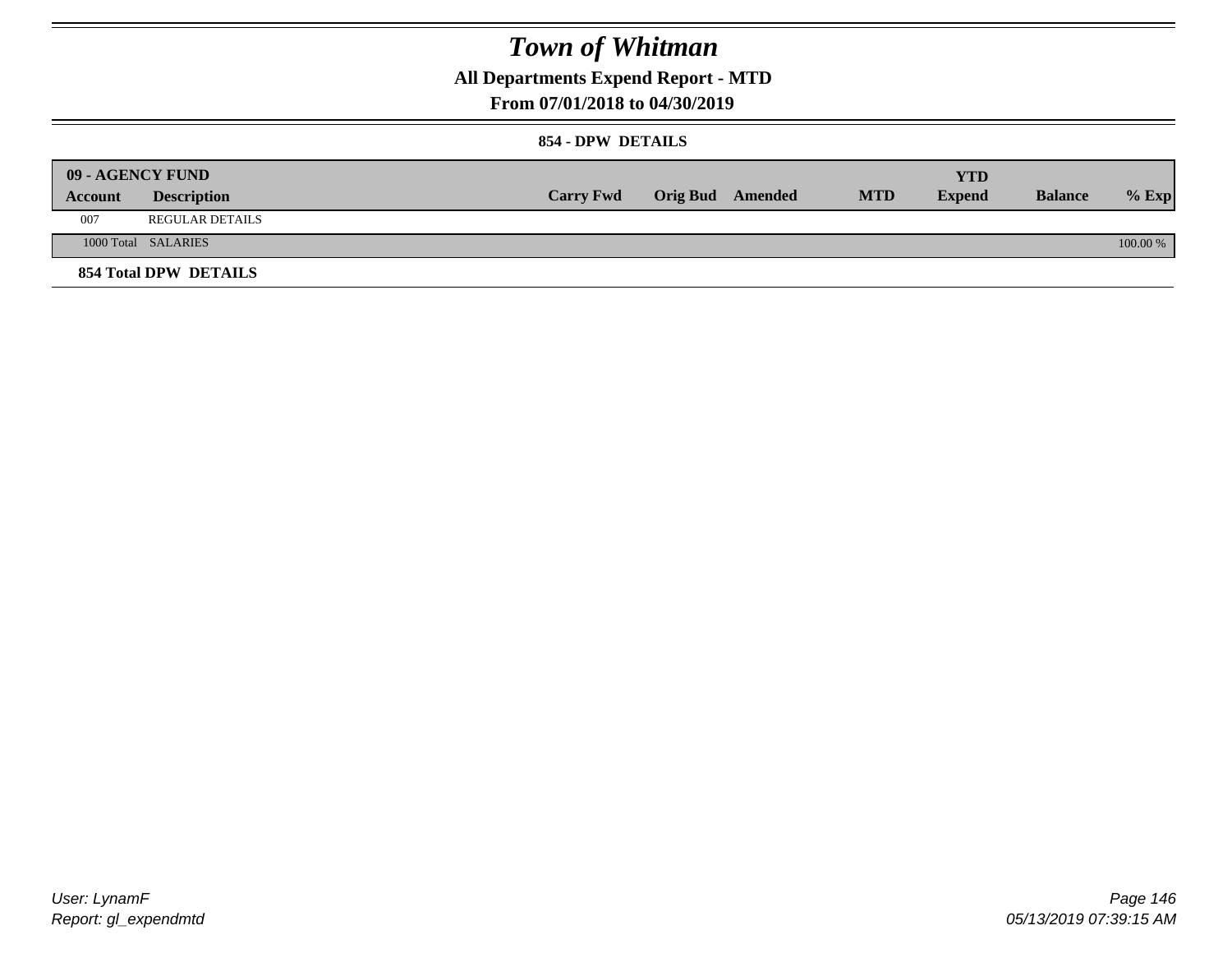### **All Departments Expend Report - MTD**

**From 07/01/2018 to 04/30/2019**

#### **856 - FIRE DETAILS**

| 09 - AGENCY FUND |                        |                  |                 |         |            | YTD           |                |            |
|------------------|------------------------|------------------|-----------------|---------|------------|---------------|----------------|------------|
| Account          | <b>Description</b>     | <b>Carry Fwd</b> | <b>Orig Bud</b> | Amended | <b>MTD</b> | <b>Expend</b> | <b>Balance</b> | $%$ Exp    |
| 007              | <b>REGULAR DETAILS</b> |                  |                 |         | 8.544.00   | 48,000.00     | $-48,000.00$   |            |
|                  | 1000 Total SALARIES    |                  |                 |         | 8.544.00   | 48,000.00     | $-48,000.00$   | $100.00\%$ |
|                  | 856 Total FIRE DETAILS |                  |                 |         | 8,544.00   | 48,000.00     | -48,000.00     |            |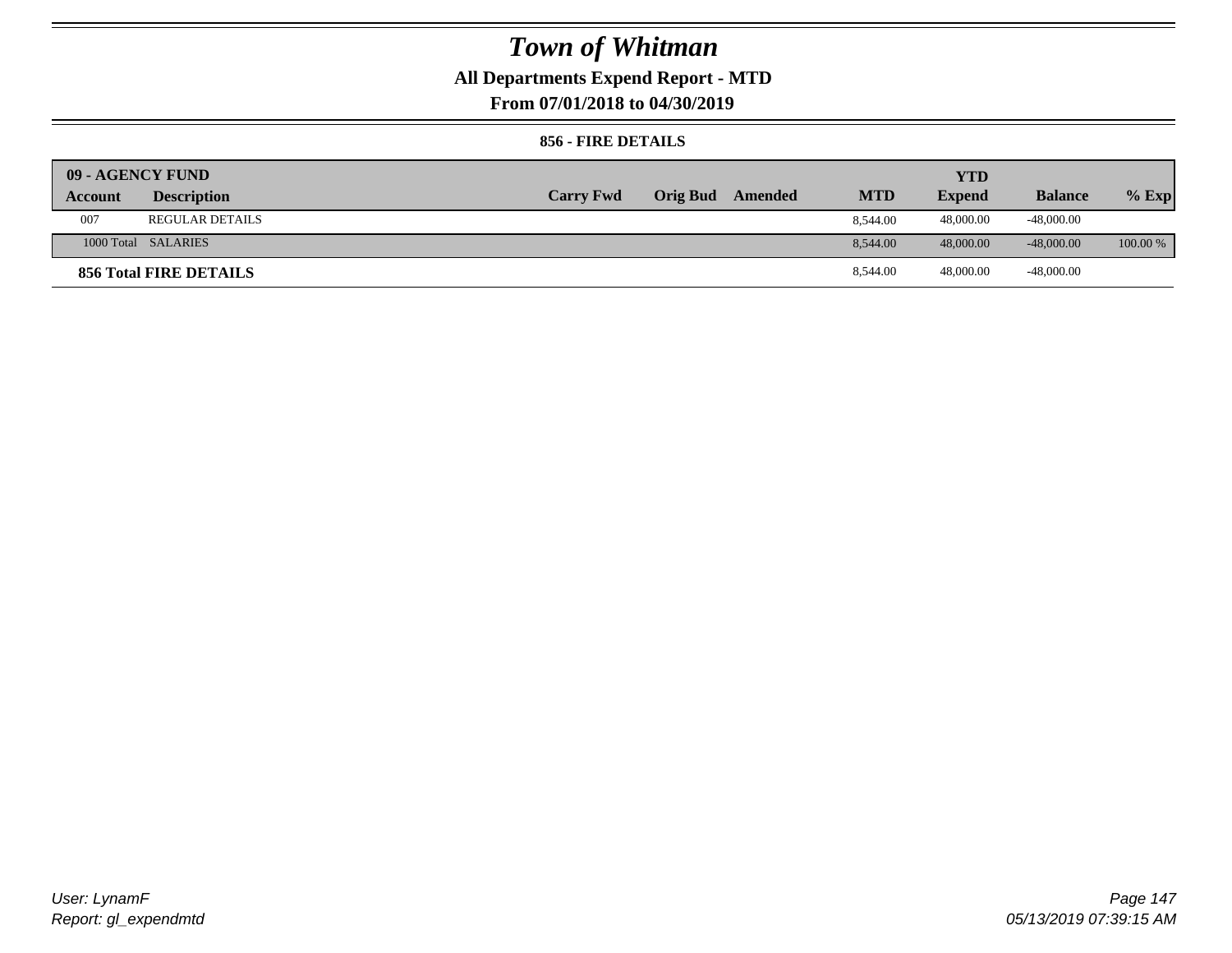**All Departments Expend Report - MTD**

**From 07/01/2018 to 04/30/2019**

#### **858 - APPEALS BD.REVOLVING S53G**

|         | 09 - AGENCY FUND                    |                  |                  |            | YTD           |                |            |
|---------|-------------------------------------|------------------|------------------|------------|---------------|----------------|------------|
| Account | <b>Description</b>                  | <b>Carry Fwd</b> | Orig Bud Amended | <b>MTD</b> | <b>Expend</b> | <b>Balance</b> | $%$ Exp    |
| 367     | APPEALS BD.-TWOCAN PROP. S53G       |                  |                  |            |               |                |            |
|         | 2014 Total EXPENSE                  |                  |                  |            |               |                | $100.00\%$ |
|         | 858 Total APPEALS BD.REVOLVING S53G |                  |                  |            |               |                |            |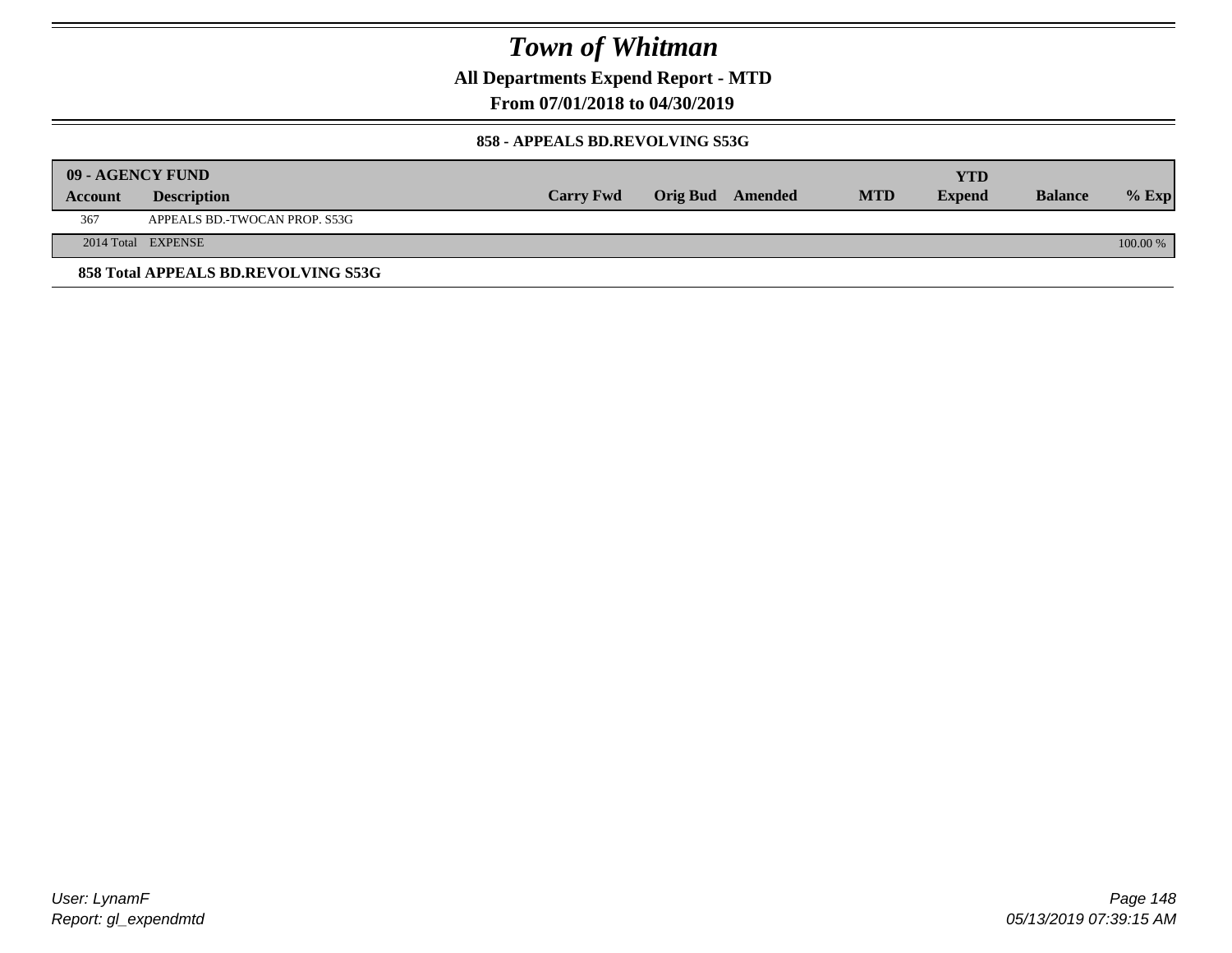### **All Departments Expend Report - MTD**

**From 07/01/2018 to 04/30/2019**

#### **870 - AGENCY**

| 09 - AGENCY FUND |                                   |                  |                         |            | <b>YTD</b>    |                |          |
|------------------|-----------------------------------|------------------|-------------------------|------------|---------------|----------------|----------|
| <b>Account</b>   | <b>Description</b>                | <b>Carry Fwd</b> | <b>Orig Bud</b> Amended | <b>MTD</b> | <b>Expend</b> | <b>Balance</b> | $%$ Exp  |
| 030              | DEPUTY COLLECTOR'S FEES           |                  |                         | 4,682.00   | 46,755.00     | $-46,755.00$   |          |
|                  | 2000 Total EXPENSE                |                  |                         | 4,682.00   | 46,755.00     | $-46,755.00$   | 100.00 % |
| 031              | SPORTING LICENSES STATE           |                  |                         |            |               |                |          |
| 032              | DUE TO STATE-GUN PERMITS          |                  |                         | 3,812.50   | 14,387.50     | $-14,387.50$   |          |
|                  | 2001 Total EXPENSE                |                  |                         | 3,812.50   | 14,387.50     | $-14,387.50$   | 100.00 % |
| 780              | F.I.C.A. WITHHOLDING              |                  |                         |            |               |                |          |
| 781              | FEDERAL WITHHOLDING               |                  |                         | 99,347.50  | 807,345.47    | $-807,345.47$  |          |
| 782              | STATE WITHHOLDING                 |                  |                         | 38,949.25  | 340,078.58    | $-340,078.58$  |          |
| 783              | <b>COUNTY RETIREMENT</b>          |                  |                         | 57,679.40  | 549,431.98    | -549,431.98    |          |
| 785              | MEDICARE TAX WITHHOLDING          |                  |                         | 12,266.93  | 106,893.32    | $-106,893.32$  |          |
| 786              | <b>CREDIT UNION-TOWN</b>          |                  |                         | 62,625.00  | 508,070.66    | $-508,070.66$  |          |
| 788              | DEFERRED COMPENSATION-TOWN        |                  |                         | 28,175.00  | 243,854.00    | $-243,854.00$  |          |
| 790              | COURT ORDERED DEDUCTIONS          |                  |                         | 550.00     | 4,271.25      | $-4,271.25$    |          |
| 791              | <b>DUES-POLICE</b>                |                  |                         | 1,176.00   | 11,466.00     | $-11,466.00$   |          |
| 792              | <b>DUES-FIRE</b>                  |                  |                         | 2,400.00   | 21,600.00     | $-21,600.00$   |          |
| 793              | <b>DUES-DPW</b>                   |                  |                         | 684.83     | 6,329.69      | $-6,329.69$    |          |
| 794              | DUES-T.H.EMPLOYEES UNION          |                  |                         | 397.00     | 3,589.00      | $-3,589.00$    |          |
| 795              | DUES-T.H. EMPLOYEES-VOLUNTARY     |                  |                         |            |               |                |          |
| 796              | <b>INSURANCE 1</b>                |                  |                         | 1,143.32   | 6,299.07      | $-6,299.07$    |          |
| 797              | <b>INSURANCE 2</b>                |                  |                         | 3,184.74   | 17,808.65     | $-17,808.65$   |          |
| 799              | <b>WAGE GARNISHMENTS</b>          |                  |                         |            |               |                |          |
| $800\,$          | BLUE CARE-PREF.PROVIDER OPTION    |                  |                         | 8,908.90   | 49,913.85     | -49,913.85     |          |
| 801              | MASTER HEALTH PLUS-TOWN           |                  |                         |            |               |                |          |
| 802              | <b>MASTER HEALTH PLUS-PENSION</b> |                  |                         |            |               |                |          |
| 803              | <b>MEDEX</b>                      |                  |                         | 26,773.38  | 148,333.00    | $-148,333.00$  |          |
| 804              | PILGRIM-TOWN                      |                  |                         | 25,564.00  | 141,299.90    | $-141,299.90$  |          |
| 805              | TEFRA-TOWM                        |                  |                         |            |               |                |          |
| 806              | CARVE OUT GROUPS-MEDICARE         |                  |                         |            |               |                |          |
| 811              | <b>BLUE 20/20 VISION</b>          |                  |                         | 604.26     | 1,510.65      | $-1,510.65$    |          |
| 812              | MANDATORY DEFFR'D COMPENSATION    |                  |                         | 1,001.75   | 16,084.48     | $-16,084.48$   |          |
| 813              | DELTA DENTAL PLAN                 |                  |                         | 12,156.12  | 66,079.66     | $-66,079.66$   |          |
| 816              | CAFETERIA PLAN-FSA CARD FEE       |                  |                         | 24.84      | 240.58        | $-240.58$      |          |
|                  |                                   |                  |                         |            |               |                |          |

*Report: gl\_expendmtd User: LynamF*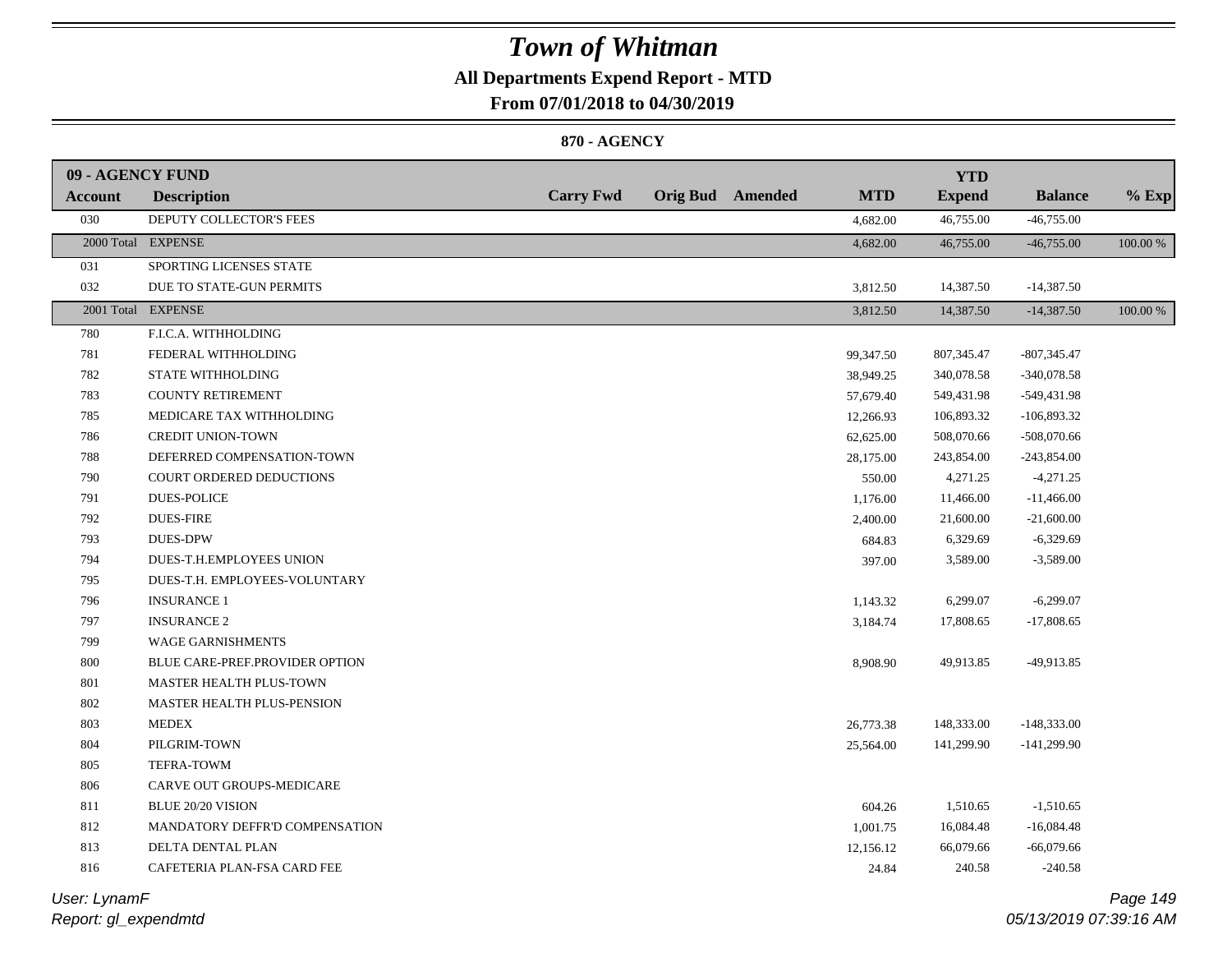### **All Departments Expend Report - MTD**

### **From 07/01/2018 to 04/30/2019**

#### **870 - AGENCY**

| 09 - AGENCY FUND |                                 |                  |                 |         |             | <b>YTD</b>    |                 |          |
|------------------|---------------------------------|------------------|-----------------|---------|-------------|---------------|-----------------|----------|
| Account          | <b>Description</b>              | <b>Carry Fwd</b> | <b>Orig Bud</b> | Amended | <b>MTD</b>  | <b>Expend</b> | <b>Balance</b>  | $%$ Exp  |
| 818              | <b>CAFETERIA BENEFITS-TOWN</b>  |                  |                 |         | 4,061.85    | 34,869.35     | $-34,869.35$    |          |
| 819              | <b>TAXABLE FRINGE BENEFITS</b>  |                  |                 |         | 105.90      | 6,196.32      | $-6,196.32$     |          |
| 821              | NETWORK BLUE                    |                  |                 |         | 51,330.30   | 285,233.20    | $-285,233.20$   |          |
| 823              | <b>HPHC MEDICARE ENHANCE</b>    |                  |                 |         |             |               |                 |          |
| 824              | MPA - LEGAL DEFENSE FUND        |                  |                 |         |             |               |                 |          |
| 827              | <b>DUES - LIBRARY</b>           |                  |                 |         | 267.36      | 2,557.39      | $-2,557.39$     |          |
| 828              | NETWORK BLUE-RATE SAVER         |                  |                 |         | 16,259.60   | 87,780.70     | $-87,780.70$    |          |
| 829              | HARVARD PILGRIM-RATE SAVER      |                  |                 |         | 1,675.10    | 5,131.70      | $-5,131.70$     |          |
| 831              | <b>BLUE CARE PPO RATE SAVER</b> |                  |                 |         |             |               |                 |          |
| 881              | DIRECT DEPOSIT-PAYROLL          |                  |                 |         |             |               |                 |          |
| 899              | <b>EXCHANGE ACCOUNT</b>         |                  |                 |         | $-3,500.00$ | 29,118.29     | $-29,118.29$    |          |
| 2002 Total       | <b>EXPENSE</b>                  |                  |                 |         | 453,812.33  | 3,501,386.74  | $-3,501,386.74$ | 100.00 % |
|                  | 870 Total AGENCY                |                  |                 |         | 462,306.83  | 3,562,529.24  | $-3,562,529.24$ |          |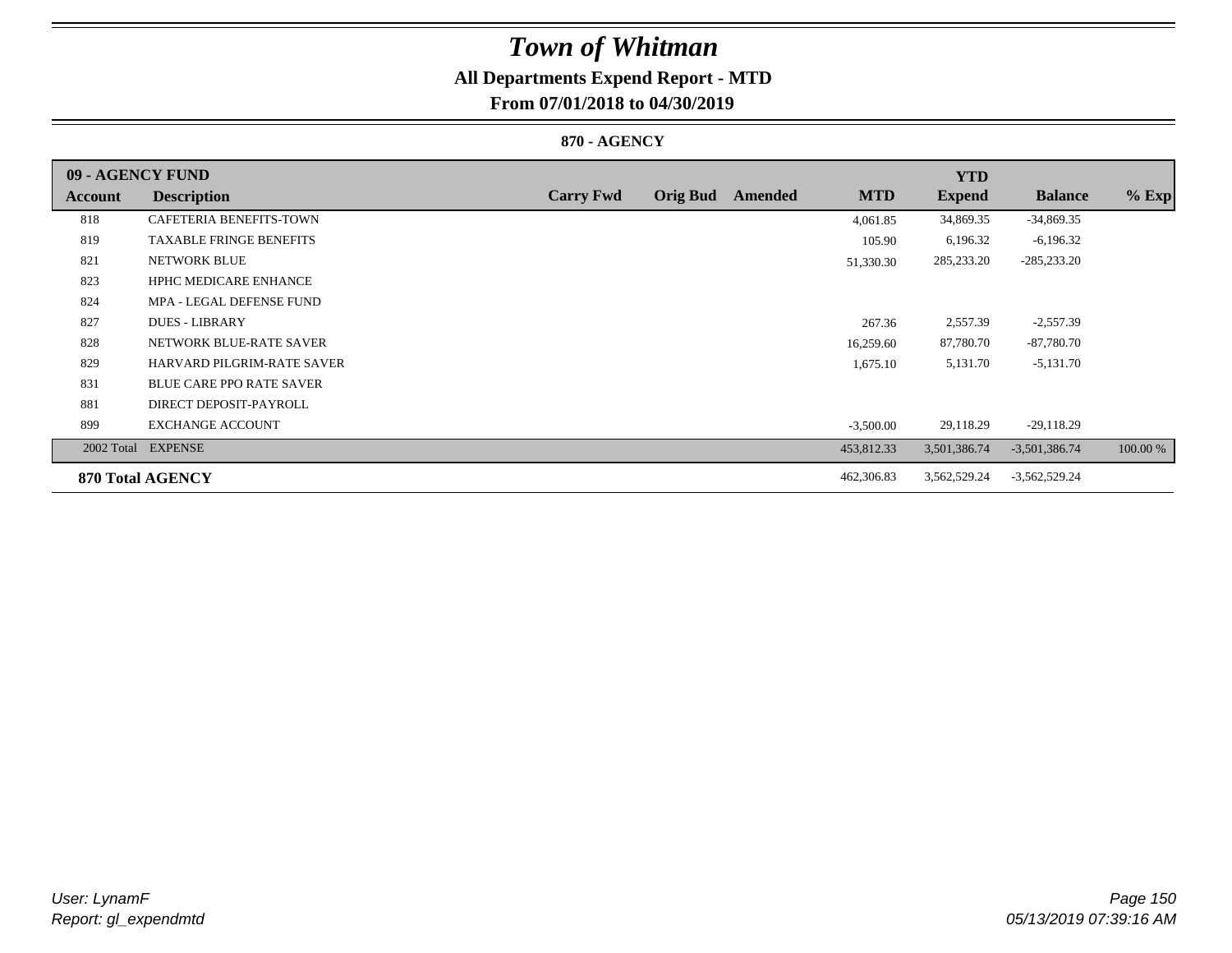**All Departments Expend Report - MTD**

### **From 07/01/2018 to 04/30/2019**

#### **980 - PERFORMANCE BONDS**

|         | 09 - AGENCY FUND            |                  |                 |         |            | <b>YTD</b>    |                 |          |
|---------|-----------------------------|------------------|-----------------|---------|------------|---------------|-----------------|----------|
| Account | <b>Description</b>          | <b>Carry Fwd</b> | <b>Orig Bud</b> | Amended | <b>MTD</b> | <b>Expend</b> | <b>Balance</b>  | $%$ Exp  |
| 364     | PLANNING BOARD              |                  |                 |         |            |               |                 |          |
|         | 2004 Total EXPENSE          |                  |                 |         |            |               |                 | 100.00 % |
|         | 980 Total PERFORMANCE BONDS |                  |                 |         |            |               |                 |          |
|         | 09 Total AGENCY FUND        | 1,324.73         |                 | 0.98    | 513,440.83 | 3,788,974.24  | $-3,787,648.53$ |          |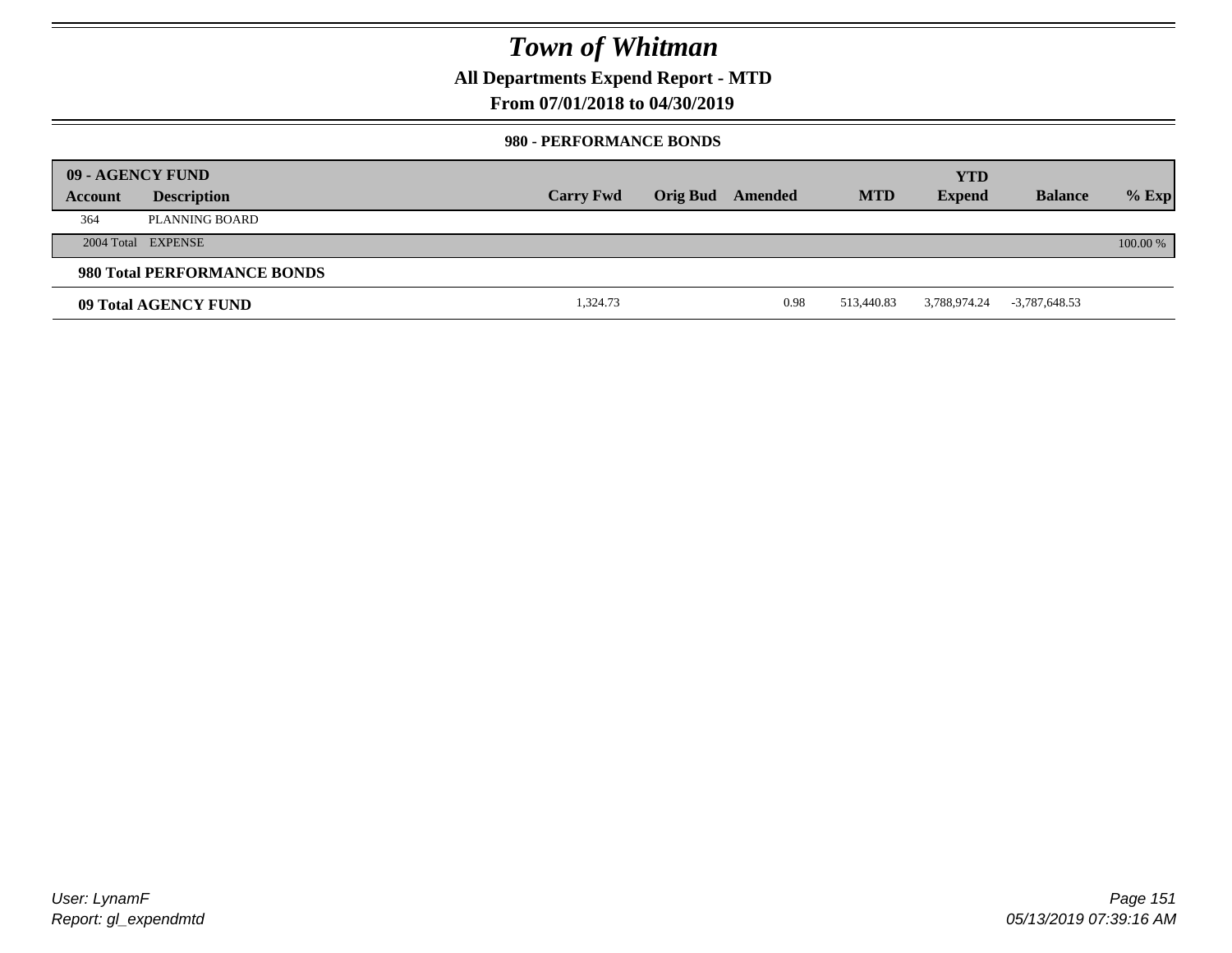**All Departments Expend Report - MTD**

**From 07/01/2018 to 04/30/2019**

| 60 - WATER/SEWER ENTERPRISE FUND                    |                  |                     |            | <b>YTD</b>    |                |            |
|-----------------------------------------------------|------------------|---------------------|------------|---------------|----------------|------------|
| <b>Description</b><br>Account                       | <b>Carry Fwd</b> | Orig Bud<br>Amended | <b>MTD</b> | <b>Expend</b> | <b>Balance</b> | $%$ Exp    |
| 999                                                 | 323,144.58       |                     |            | 323,144.57    | 0.01           |            |
| 4615 Total ART. 3 STM MAY 7, 2018: FY 19 WATER DEBT | 323,144.58       |                     |            | 323,144.57    | 0.01           | $100.00\%$ |
| 440 Total WATER/SEWER                               | 323,144.58       |                     |            | 323,144.57    | 0.01           |            |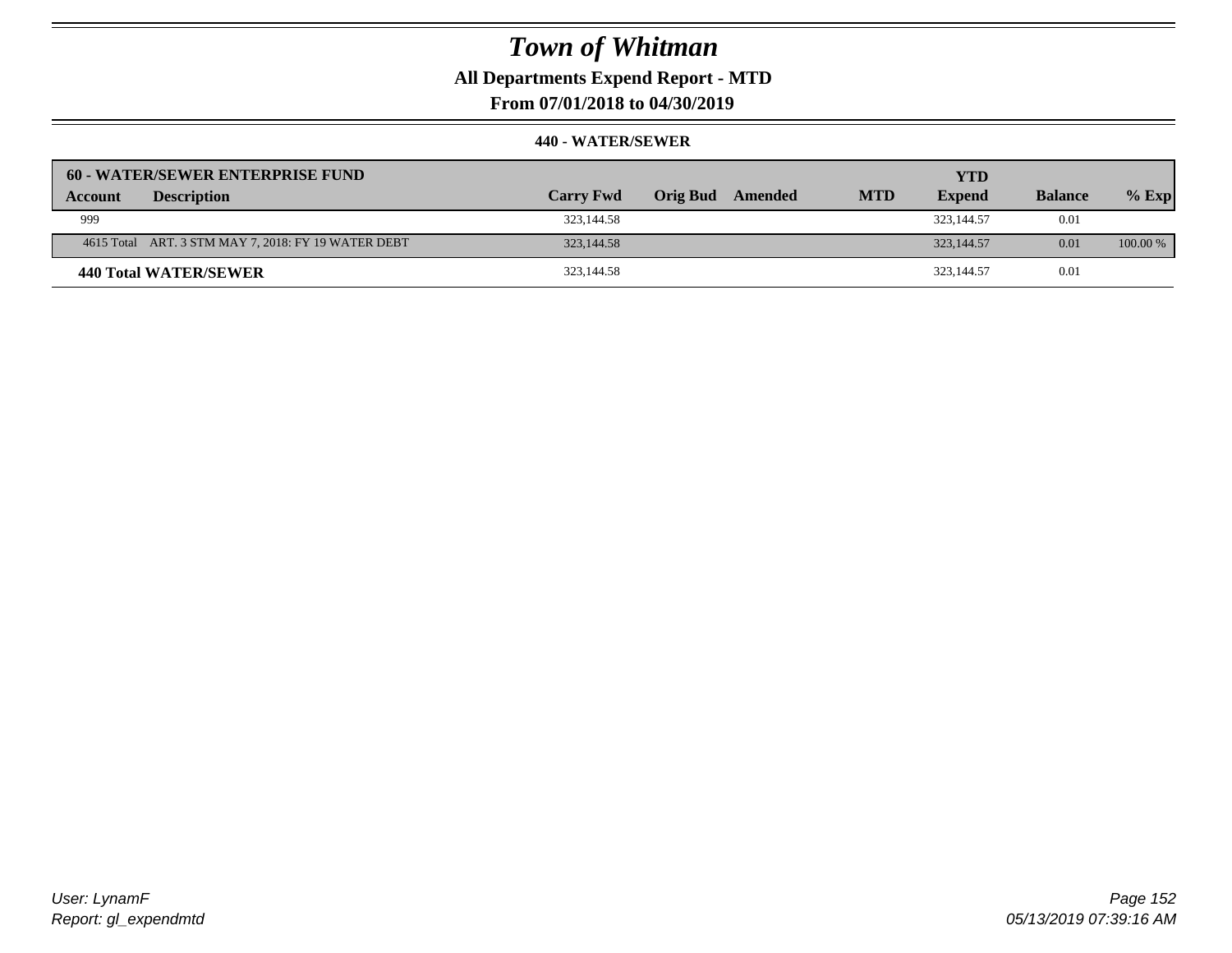# **All Departments Expend Report - MTD**

### **From 07/01/2018 to 04/30/2019**

#### **440 - WATER/SEWER**

|                | 60 - WATER/SEWER ENTERPRISE FUND         |                  |                         |            | <b>YTD</b>    |                |             |
|----------------|------------------------------------------|------------------|-------------------------|------------|---------------|----------------|-------------|
| <b>Account</b> | <b>Description</b>                       | <b>Carry Fwd</b> | <b>Orig Bud</b> Amended | <b>MTD</b> | <b>Expend</b> | <b>Balance</b> | $%$ Exp     |
| 111            | SALARIES-ADMINSTRATIVE                   | 109,650.00       | 10,438.70               | 8,017.95   | 116,881.52    | 3,207.18       |             |
| 112            | <b>SALARIES</b>                          |                  |                         |            |               |                |             |
| 113            | DIVISIONAL LABOR-REGULAR                 | 463,539.00       |                         | 30,715.00  | 301,333.13    | 162,205.87     |             |
| 114            | DIVISIONAL LABOR-O.T.                    |                  |                         | 2,944.24   | 27,912.61     | $-27,912.61$   |             |
| 116            | <b>CLERICAL</b>                          | 49,560.00        |                         | 3,937.50   | 41,770.40     | 7,789.60       |             |
| 119            | SALARY-ASSIST.SUPERINTENDENT             |                  |                         |            |               |                |             |
| 136            | POLICE DETAILS                           | 16,000.00        |                         | 1,316.24   | 5,808.80      | 10,191.20      |             |
| 144            | <b>EDUCATION INCENTIVE</b>               |                  |                         |            |               |                |             |
| 146            | SALARIES-LONGEVITY                       | 2,925.00         |                         |            | 1,775.00      | 1,150.00       |             |
| 222            | CDL LIC. / STIPEND                       | 1,645.00         |                         |            | 1,645.00      |                |             |
| 228            | <b>CDL STIPEND - UNION</b>               |                  |                         |            |               |                |             |
| 234            | SALARIES - UNUSED SICK & VAC. TIME       |                  |                         |            |               |                |             |
|                | 1000 Total SALARIES                      | 643,319.00       | 10,438.70               | 46,930.93  | 497,126.46    | 156,631.24     | 76.04 %     |
| 949            | FY2014 ENCUMBRANCES                      |                  |                         |            |               |                |             |
|                | 1003 Total SALARIES                      |                  |                         |            |               |                | $100.00~\%$ |
| 210            | <b>ELECTRICITY</b>                       | 70,000.00        |                         | 7,077.30   | 63,286.19     | 6,713.81       |             |
| 212            | <b>GAS (NATURAL)</b>                     | 15,000.00        |                         | 1,128.46   | 7,360.56      | 7,639.44       |             |
| 230            | <b>WATER PURCHASE</b>                    | 1,400,000.00     |                         |            | 1,072,718.29  | 327,281.71     |             |
| 243            | EQUIPMENT MAINTENANCE                    |                  |                         |            |               |                |             |
| 309            | TECHNICAL SERVICES                       |                  |                         |            |               |                |             |
| 340            | <b>TELEPHONE</b>                         | 8,000.00         |                         | 123.45     | 4,202.39      | 3,797.61       |             |
| 380            | DISPOSAL COSTS                           | 900,000.00       |                         |            |               | 900,000.00     |             |
| 381            | PRIOR YEAR USER FEE                      |                  |                         |            |               |                |             |
|                |                                          |                  |                         |            |               |                |             |
| 420            | <b>OFFICE SUPPLIES</b>                   |                  |                         |            |               |                |             |
| 430            | <b>BUILDING MAINTENANCE &amp; REPAIR</b> | 50,000.00        |                         | 1,193.97   | 23,512.96     | 26,487.04      |             |
| 481            | <b>GASOLINE</b>                          | 1,500.00         |                         |            |               | 1,500.00       |             |
| 530            | <b>CHEMICALS</b>                         | 80,000.00        |                         | 3,773.52   | 31,877.87     | 48,122.13      |             |
| 582            | <b>UNIFORMS</b>                          |                  |                         |            | 389.01        | $-389.01$      |             |
| 585            | MISCELLANEOUS EXPENSE                    | 15,000.00        |                         | 599.79     | 5,558.48      | 9,441.52       |             |
| 363            | CROSS CONN.TESTING EXPENSE               | 3,500.00         |                         |            | 1,200.00      | 2,300.00       |             |

*Report: gl\_expendmtd User: LynamF*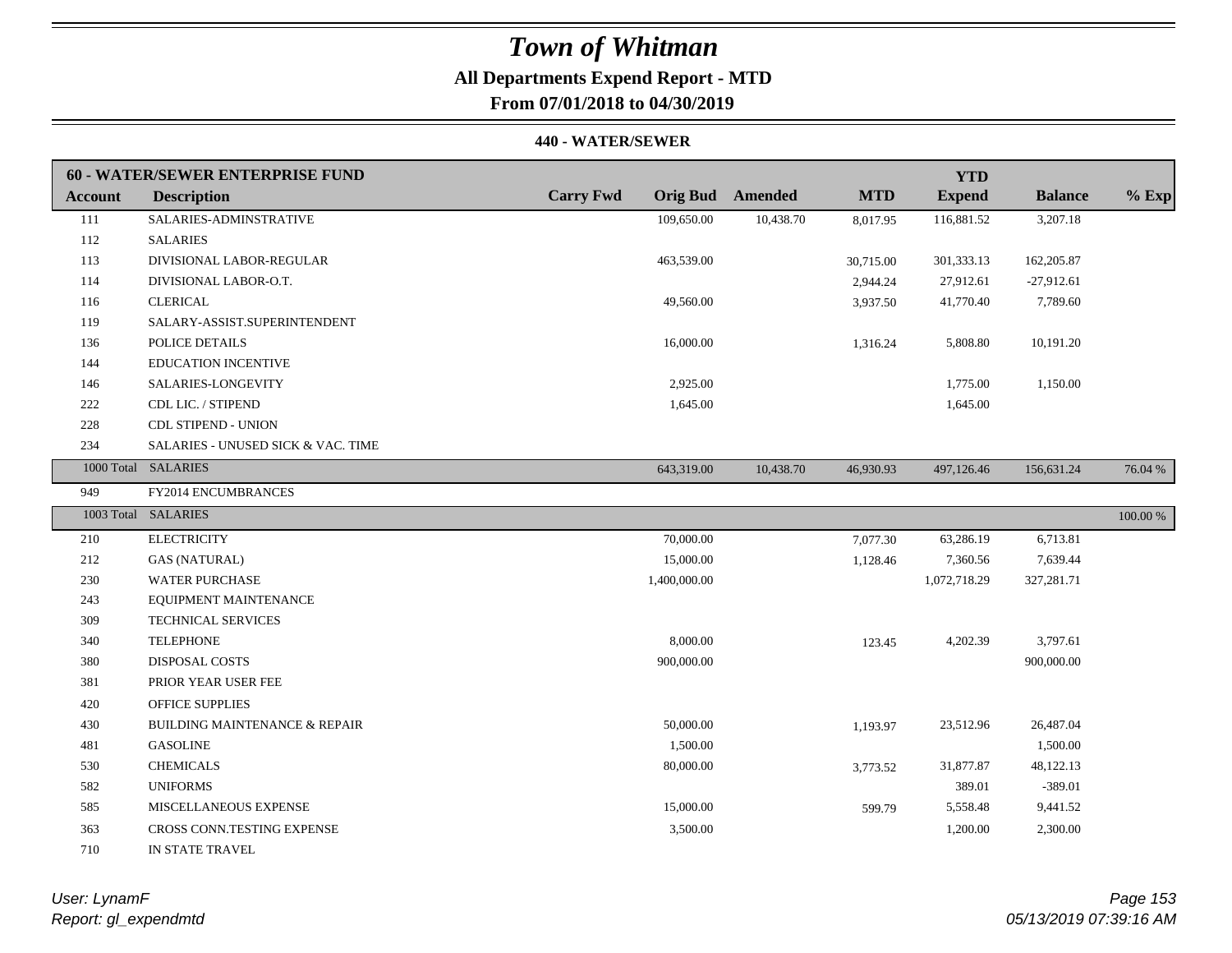### **All Departments Expend Report - MTD**

### **From 07/01/2018 to 04/30/2019**

|         | 60 - WATER/SEWER ENTERPRISE FUND     |                  |                         |              |            | <b>YTD</b>    |                |         |
|---------|--------------------------------------|------------------|-------------------------|--------------|------------|---------------|----------------|---------|
| Account | <b>Description</b>                   | <b>Carry Fwd</b> | <b>Orig Bud</b> Amended |              | <b>MTD</b> | <b>Expend</b> | <b>Balance</b> | $%$ Exp |
| 720     | <b>OUT OF STATE TRAVEL</b>           |                  |                         |              |            |               |                |         |
| 730     | <b>ASSOCIATION DUES</b>              |                  |                         |              |            |               |                |         |
| 734     | AGENCY AND REGISTRATION FEES         |                  |                         |              |            |               |                |         |
| 735     | <b>BANK CHARGES</b>                  |                  | 3,800.00                |              |            | 483.78        | 3,316.22       |         |
| 924     | DEBT MISCELLANEOUS - WATER           |                  | 33,150.00               |              |            | 3,304.69      | 29,845.31      |         |
| 926     | DEBT MISCELLANEOUS-SEWER             |                  |                         |              |            |               |                |         |
| 777     | <b>BUDGET RESERVE</b>                |                  | 52,928.00               | $-10,438.70$ |            |               | 42,489.30      |         |
| 825     | <b>LAND</b>                          |                  |                         |              |            |               |                |         |
| 826     | <b>BUILDINGS</b>                     |                  |                         |              |            |               |                |         |
| 830     | <b>PLANT</b>                         |                  |                         |              |            |               |                |         |
| 840     | SITE IMPROVEMENT                     |                  |                         |              |            |               |                |         |
| 850     | ADDITIONAL EQUIPMENT                 |                  |                         |              |            |               |                |         |
| 875     | REPLACE EQUIPMENT                    |                  |                         |              |            |               |                |         |
| 890     | CAPITAL PROJECT                      |                  |                         |              |            |               |                |         |
| 910     | MAT.PRIN.L.T.DEBT 6/1/2008           |                  |                         |              |            |               |                |         |
| 911     | INT.LONG TERM DEBT WTR/SWR           |                  |                         |              |            |               |                |         |
| 913     | PRIN.-L.T. DEBT WTR.RE-FUNDED 3/8/12 |                  |                         |              |            |               |                |         |
| 914     | PRINCIPAL LONG TERM-WATER            |                  |                         |              |            |               |                |         |
| 915     | INT.LONG TERM DEBT-SEWER             |                  | 119,000.00              |              |            | 73,846.81     | 45,153.19      |         |
| 916     | <b>INTEREST LONG TERM DEBT</b>       |                  |                         |              |            |               |                |         |
| 919     | INT.LONG TERM DEBT - WATER           |                  |                         |              |            |               |                |         |
| 925     | <b>INTEREST TEMPORARY LOANS</b>      |                  |                         |              |            |               |                |         |
| 942     | SEWER PRIN.-L.T.DEBT 2030            |                  | 533,000.00              |              |            | 379,636.80    | 153,363.20     |         |
| 944     | PRIN.LONG TERM-WTR/SWR               |                  |                         |              |            |               |                |         |
| 950     | REPAYMENT OF BANS                    |                  |                         |              |            |               |                |         |
| 951     | DEBT ISSUANCE EXPENSE                |                  |                         |              |            |               |                |         |
| 955     | REPAYMENT OF GANS-PRINCIPAL          |                  |                         |              |            |               |                |         |
| 957     | MAT.PRIN.-L.T.DEBT 1/15/2013         |                  |                         |              |            |               |                |         |
| 960     | INDIRECT COSTS-TO GENERAL FUND       |                  | 509,003.00              |              |            | 509,003.00    |                |         |
| 961     | INDIRECT COSTS-TO WATER ENT.FD       |                  |                         |              |            |               |                |         |
|         | 2000 Total EXPENSE                   |                  | 3,793,881.00            | $-10,438.70$ | 13,896.49  | 2,176,380.83  | 1,607,061.47   | 57.52 % |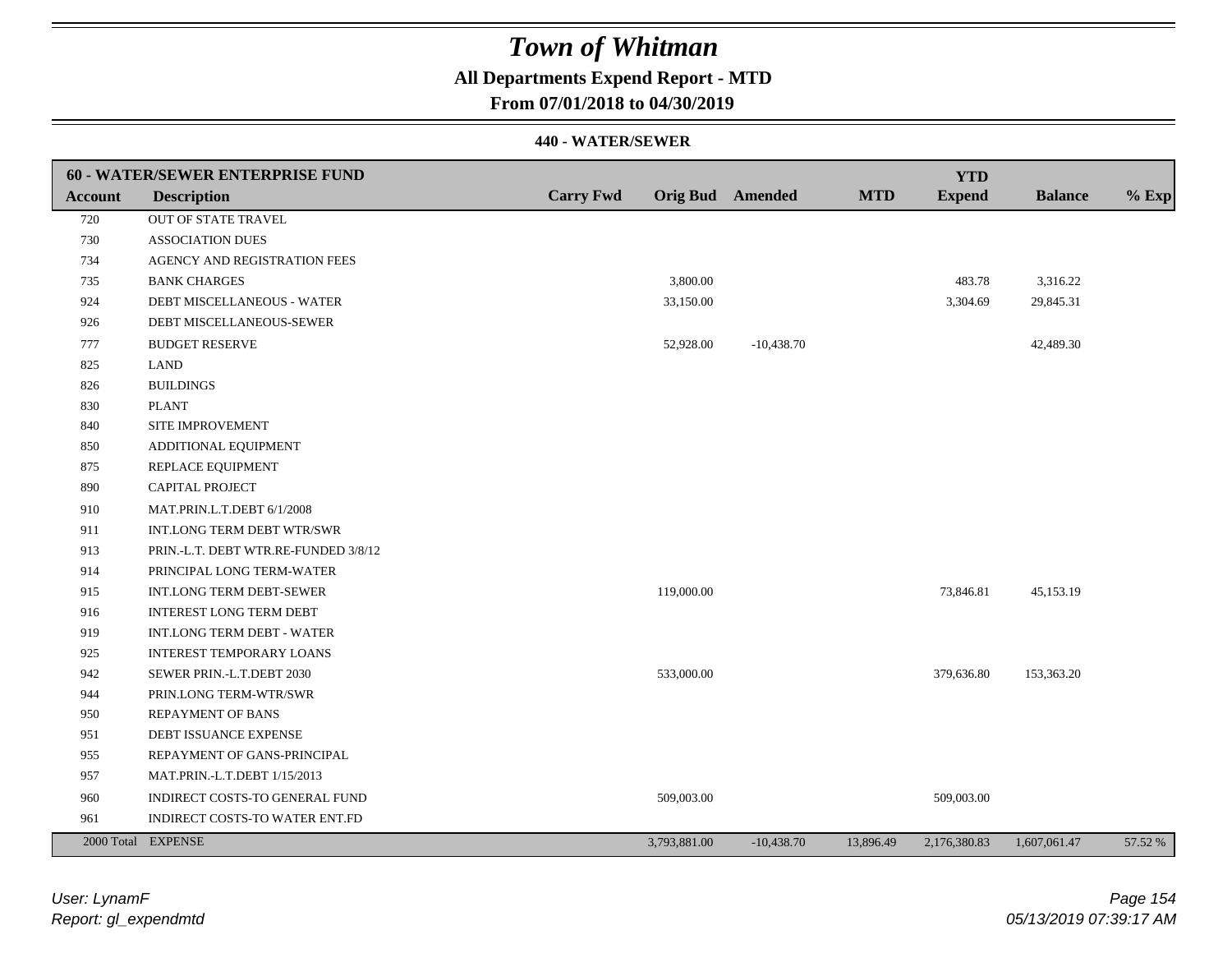**All Departments Expend Report - MTD**

### **From 07/01/2018 to 04/30/2019**

|         | <b>60 - WATER/SEWER ENTERPRISE FUND</b>             |                  |           |                         |            | <b>YTD</b>    |                |             |
|---------|-----------------------------------------------------|------------------|-----------|-------------------------|------------|---------------|----------------|-------------|
| Account | <b>Description</b>                                  | <b>Carry Fwd</b> |           | <b>Orig Bud</b> Amended | <b>MTD</b> | <b>Expend</b> | <b>Balance</b> | $%$ Exp     |
| 956     | REPAYMENT OF BANS-PRINCIPAL                         |                  |           |                         |            |               |                |             |
|         | 2004 Total EXPENSE                                  |                  |           |                         |            |               |                | $100.00~\%$ |
| 962     | SEWER BOND REFUNDING EXPENSE                        |                  |           |                         |            |               |                |             |
|         | 2005 Total EXPENSE                                  |                  |           |                         |            |               |                | $100.00~\%$ |
| 311     | <b>COMPUTER SERVICES</b>                            |                  | 12,000.00 |                         | 3,711.57   | 10,606.09     | 1,393.91       |             |
| 344     | <b>POSTAGE</b>                                      |                  |           |                         |            | 393.56        | $-393.56$      |             |
|         | 2050 Total DATA PROCESSING AND MAILING              |                  | 12,000.00 |                         | 3,711.57   | 10,999.65     | 1,000.35       | 91.66%      |
| 272     | EQUIPMENT RENTAL                                    |                  |           |                         |            |               |                |             |
| 317     | <b>WATER TESTING</b>                                |                  |           |                         | 370.00     | 19,044.00     | $-19,044.00$   |             |
| 251     | <b>WATER MAINS</b>                                  |                  |           |                         |            | 5,675.01      | $-5,675.01$    |             |
| 253     | <b>HYDRANTS</b>                                     |                  |           |                         |            | 633.91        | $-633.91$      |             |
| 254     | <b>METERS</b>                                       |                  |           |                         |            | 4,634.20      | $-4,634.20$    |             |
| 582     | <b>UNIFORMS</b>                                     |                  |           |                         | 80.55      | 5,609.82      | $-5,609.82$    |             |
| 585     | MISCELLANEOUS EXPENSE                               |                  | 65,300.00 |                         | 2,087.24   | 13,552.98     | 51,747.02      |             |
|         | 2200 Total DIVISIONAL EXPENSE                       |                  | 65,300.00 |                         | 2,537.79   | 49,149.92     | 16,150.08      | 75.26 %     |
| 286     | WATER LEAK DETECTION                                |                  | 8,000.00  |                         |            |               | 8,000.00       |             |
|         | 2201 Total EXPENSE                                  |                  | 8,000.00  |                         |            |               | 8,000.00       | 0.00 %      |
| 999     |                                                     |                  |           |                         |            |               |                |             |
|         | 4469 Total S4 ATM5/18 INSTALL 2 ROOF-TOP UNITS - WM |                  |           |                         |            |               |                | 100.00 %    |
| 911     | INT.LONG TERM DEBT WTR/SWR                          |                  |           |                         |            |               |                |             |
| 944     | PRIN.LONG TERM-WTR/SWR                              |                  |           |                         |            |               |                |             |
| 999     |                                                     |                  |           |                         |            |               |                |             |
|         | 4472 Total A.6STM5/15DEBT SER.FY16 1ST PMT.BNDS.R.E |                  |           |                         |            |               |                | 100.00 %    |
| 999     |                                                     | 25,000.00        |           |                         |            |               | 25,000.00      |             |
|         | 4473 Total A10STM5/15ENG.SERV.UNIDIR.FLSH.PR.R.E.   | 25,000.00        |           |                         |            |               | 25,000.00      | 0.00 %      |
| 999     |                                                     |                  |           |                         |            |               |                |             |
|         | 4480 Total A31ATM5/16PUR2016CHEV.4W/D PICKUP W/PLOW |                  |           |                         |            |               |                | 100.00 %    |
| 999     |                                                     |                  |           |                         |            |               |                |             |
|         | 4482 Total A5STM5/15 DEBT SER.-TEMP.BORROWING-R.E.  |                  |           |                         |            |               |                | 100.00 %    |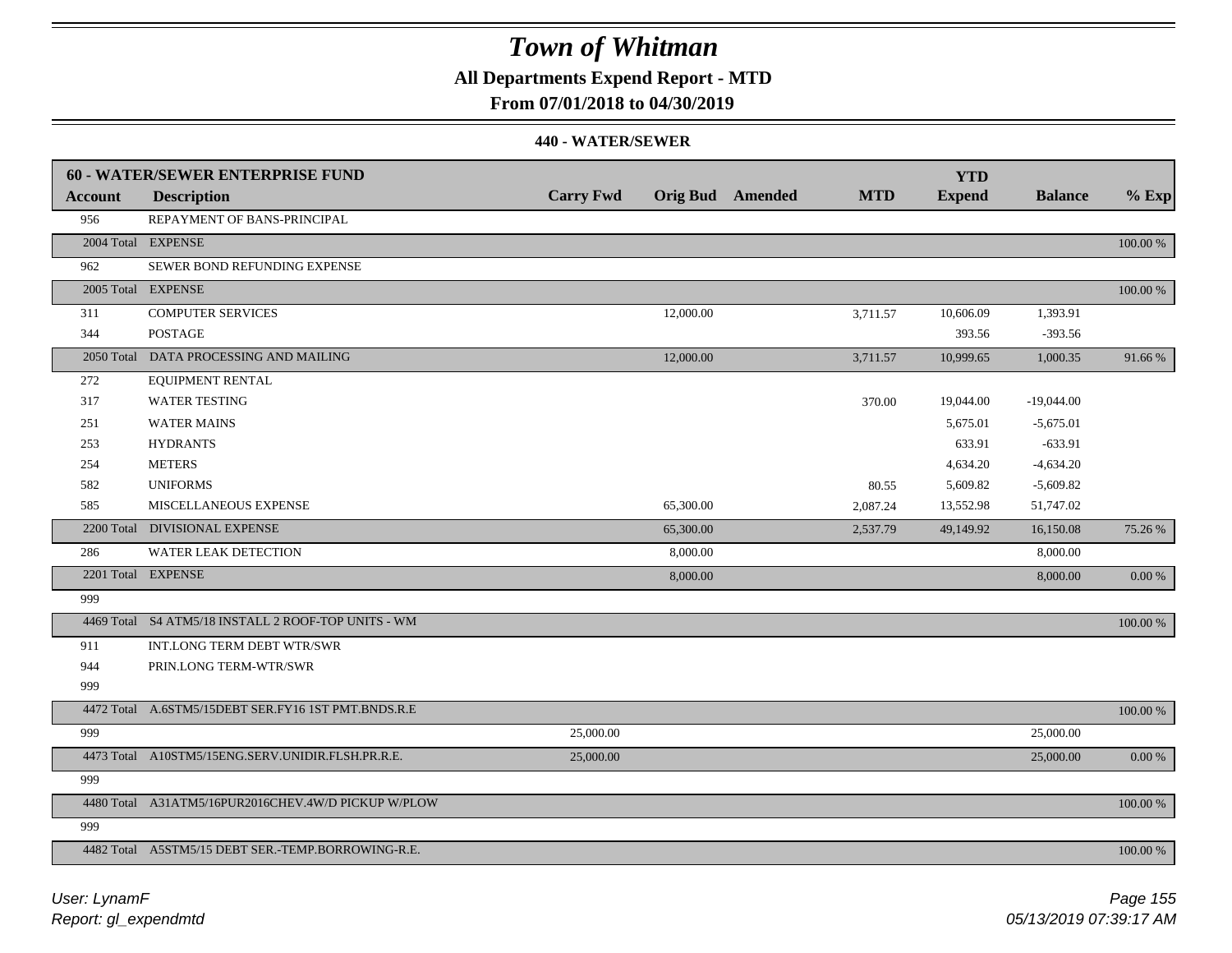**All Departments Expend Report - MTD**

**From 07/01/2018 to 04/30/2019**

|                | <b>60 - WATER/SEWER ENTERPRISE FUND</b>              |                  |           |                         |            | <b>YTD</b>    |                |             |
|----------------|------------------------------------------------------|------------------|-----------|-------------------------|------------|---------------|----------------|-------------|
| <b>Account</b> | <b>Description</b>                                   | <b>Carry Fwd</b> |           | <b>Orig Bud</b> Amended | <b>MTD</b> | <b>Expend</b> | <b>Balance</b> | $%$ Exp     |
| 999            |                                                      |                  | 21,000.00 |                         |            | 20,771.66     | 228.34         |             |
|                | 4483 Total A.11 ATM 5/18 PURCH FLAIL BRUSH MOWER     |                  | 21,000.00 |                         |            | 20,771.66     | 228.34         | 98.91 %     |
| 999            |                                                      | 59,587.24        |           |                         |            |               | 59,587.24      |             |
|                | 4532 Total A.20ATM5/12FR.R.EARN.TO REP.SEW.SYS       | 59,587.24        |           |                         |            |               | 59,587.24      | 0.00 %      |
| 999            |                                                      |                  |           |                         |            |               |                |             |
|                | 4538 Total A.31 ATM 5/10 50% PUR.E350 FORD CARGO VAN |                  |           |                         |            |               |                | 100.00 %    |
| 999            |                                                      |                  |           |                         |            |               |                |             |
|                | 4539 Total A13STM5/15FR.R.E.SEW.SERV.BROCK-PR.YRS    |                  |           |                         |            |               |                | 100.00 %    |
| 999            |                                                      |                  |           |                         |            |               |                |             |
|                | 4548 Total A.25ATM5/11FR.R.E. TO REP. WSTEWTR PUMPS  |                  |           |                         |            |               |                | 100.00 %    |
| 999            |                                                      |                  |           |                         |            |               |                |             |
|                | 4560 Total A.30 ATM 5/10 REPAIR WASTEWTR.PUMPS       |                  |           |                         |            |               |                | 100.00 %    |
| 999            |                                                      |                  |           |                         |            |               |                |             |
|                | 4562 Total A.30ATM5/16 REPLACE TRUCK BODY            |                  |           |                         |            |               |                | 100.00 %    |
| 999            |                                                      |                  |           |                         |            |               |                |             |
|                | 4577 Total DPW-SITE WORK & PERMIT/FACILITY IMPROV.   |                  |           |                         |            |               |                | $100.00~\%$ |
| 999            |                                                      | 18,301.96        |           |                         |            |               | 18,301.96      |             |
|                | 4579 Total A.5STM12/17 SWR.F.MAIN REP.& BY-PASS      | 18,301.96        |           |                         |            |               | 18,301.96      | $0.00\,\%$  |
| 999            |                                                      | 2,000.00         |           |                         |            |               | 2,000.00       |             |
|                | 4606 Total Res.Fnd. Trans.-Engin.Costs Rte.18 & 27   | 2,000.00         |           |                         |            |               | 2,000.00       | $0.00\,\%$  |
| 999            |                                                      |                  |           |                         |            |               |                |             |
|                | 4608 Total A.21ATM5/12 FR.R.EARN.TO LEAK DETECT.     |                  |           |                         |            |               |                | $100.00~\%$ |
| 999            |                                                      |                  |           |                         |            |               |                |             |
|                | 4609 Total A.21 ATM5/14 FR.R.E.PUR&INST.BACK-UP GEN  |                  |           |                         |            |               |                | 100.00 %    |
| 999            |                                                      |                  |           |                         |            |               |                |             |
|                | 4610 Total A.22ATM5/14FR.R.E.REP.&REPL.EQ@PUMP STA.  |                  |           |                         |            |               |                | 100.00 %    |
| 999            |                                                      |                  |           |                         |            |               |                |             |
|                | 4611 Total A2 STM 5/17 PRIOR YEAR BILL               |                  |           |                         |            |               |                | 100.00 %    |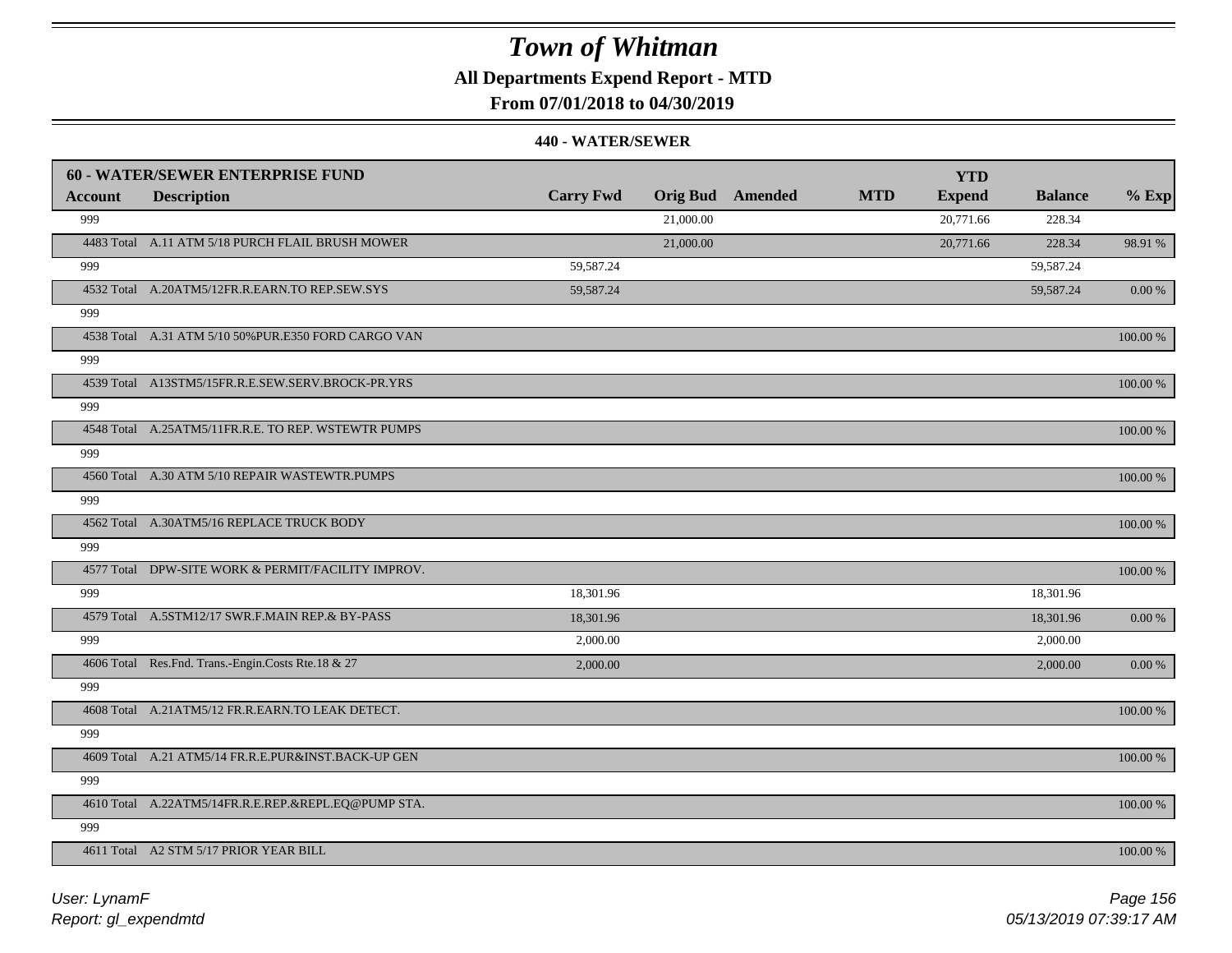**All Departments Expend Report - MTD**

### **From 07/01/2018 to 04/30/2019**

|         | 60 - WATER/SEWER ENTERPRISE FUND               |                  |                 |         |            | <b>YTD</b>    |                |          |
|---------|------------------------------------------------|------------------|-----------------|---------|------------|---------------|----------------|----------|
| Account | <b>Description</b>                             | <b>Carry Fwd</b> | <b>Orig Bud</b> | Amended | <b>MTD</b> | <b>Expend</b> | <b>Balance</b> | $%$ Exp  |
| 999     |                                                |                  |                 |         |            |               |                |          |
|         | 4612 Total A.3STM 12/17 PUR.WATER METERS       |                  |                 |         |            |               |                | 100.00 % |
| 999     |                                                | 411,152.20       |                 |         | 10,008.68  | 87,362.70     | 323,789.50     |          |
|         | 4613 Total A.4STM12/17 SWR.EASEMNT SURVEYG ETC | 411.152.20       |                 |         | 10,008.68  | 87,362.70     | 323,789.50     | 21.24 %  |
| 999     |                                                |                  |                 |         |            |               |                |          |
|         | 4614 Total A.30ATM 5/10 WASTEWTR.UPGRADES FY06 |                  |                 |         |            |               |                | 100.00 % |
|         | 440 Total WATER/SEWER                          | 516,041.40       | 4,543,500.00    |         | 77,085.46  | 2,841,791.22  | 2,217,750.18   |          |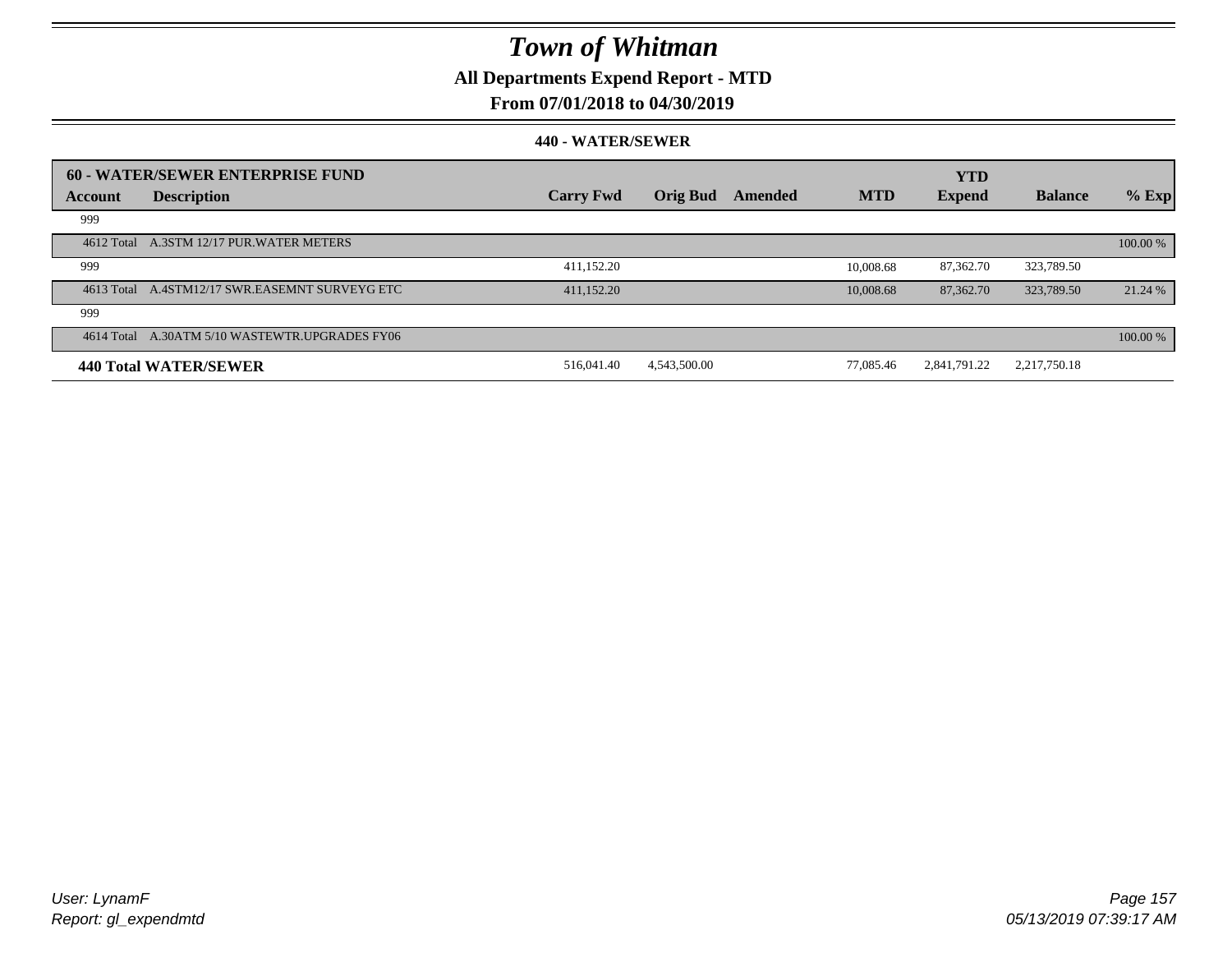**All Departments Expend Report - MTD**

### **From 07/01/2018 to 04/30/2019**

#### **441 - SEWER ENCUMBRANCE**

|                | <b>60 - WATER/SEWER ENTERPRISE FUND</b> |                  |                  |            | <b>YTD</b>    |                |           |
|----------------|-----------------------------------------|------------------|------------------|------------|---------------|----------------|-----------|
| <b>Account</b> | <b>Description</b>                      | <b>Carry Fwd</b> | Orig Bud Amended | <b>MTD</b> | <b>Expend</b> | <b>Balance</b> | $%$ Exp   |
| 380            | <b>DISPOSAL COSTS</b>                   |                  |                  |            |               |                |           |
|                | 2000 Total EXPENSE                      |                  |                  |            |               |                | 100.00 %  |
| 938            | FY 2018 ENCUMBRANCES                    | 850,000.00       |                  |            |               | 850,000.00     |           |
| 939            | FY2015 ENCUMBRANCES                     |                  |                  |            |               |                |           |
| 940            | FY2016 ENCUMBRANCES                     |                  |                  |            |               |                |           |
| 943            | <b>FY2012 ENCUMBRANCES</b>              |                  |                  |            |               |                |           |
| 945            | FY2013 ENCUMBRANCES                     |                  |                  |            |               |                |           |
| 946            | FY2010 ENCUMBRANCES                     |                  |                  |            |               |                |           |
| 948            | <b>FY07 ENCUMBRANCES</b>                |                  |                  |            |               |                |           |
| 949            | FY2014 ENCUMBRANCES                     |                  |                  |            |               |                |           |
| 953            | <b>FY2009 ENCUMBRANCES</b>              |                  |                  |            |               |                |           |
| 958            | <b>FY2005 ENCUMBRANCES</b>              |                  |                  |            |               |                |           |
| 959            | <b>FY2006 ENCUMBRANCES</b>              |                  |                  |            |               |                |           |
| 965            | SEWER FY13 DISPOSAL COSTS ENCUMBERED    |                  |                  |            |               |                |           |
| 966            | SEWER FY14 DISPOSAL COSTS ENCUMBERED    |                  |                  |            |               |                |           |
| 967            | SEWER FY15 DISPOSAL COSTS ENCUMBERED    |                  |                  |            |               |                |           |
| 941            | FY 2017 ENCUMBRANCES                    |                  |                  |            |               |                |           |
|                | 2001 Total EXPENSE                      | 850,000.00       |                  |            |               | 850,000.00     | $0.00 \%$ |
| 765            | INDIR.COSTS DUE TO GEN.FD.FY95          |                  |                  |            |               |                |           |
| 766            | INDIR.COSTS DUE TO GEN.FD.FY96          |                  |                  |            |               |                |           |
| 767            | INDIR.COSTS DUE TO GEN.FD FY97          |                  |                  |            |               |                |           |
| 768            | INDIR.COSTS DUE TO GEN.FD.FY98          |                  |                  |            |               |                |           |
| 769            | INDIR.COSTS DUE TO GEN.FD.FY99          |                  |                  |            |               |                |           |
| 2002 Total     | <b>EXPENSE</b>                          |                  |                  |            |               |                | 100.00 %  |
| 863            | IND.COSTS FY00 DUE TO GF-PR.YR          |                  |                  |            |               |                |           |
| 869            | INDIR.COSTS DUE TO G.FND-PR.YR          |                  |                  |            |               |                |           |
|                | 2003 Total EXPENSE                      |                  |                  |            |               |                | 100.00 %  |
|                | <b>441 Total SEWER ENCUMBRANCE</b>      | 850,000.00       |                  |            |               | 850,000.00     |           |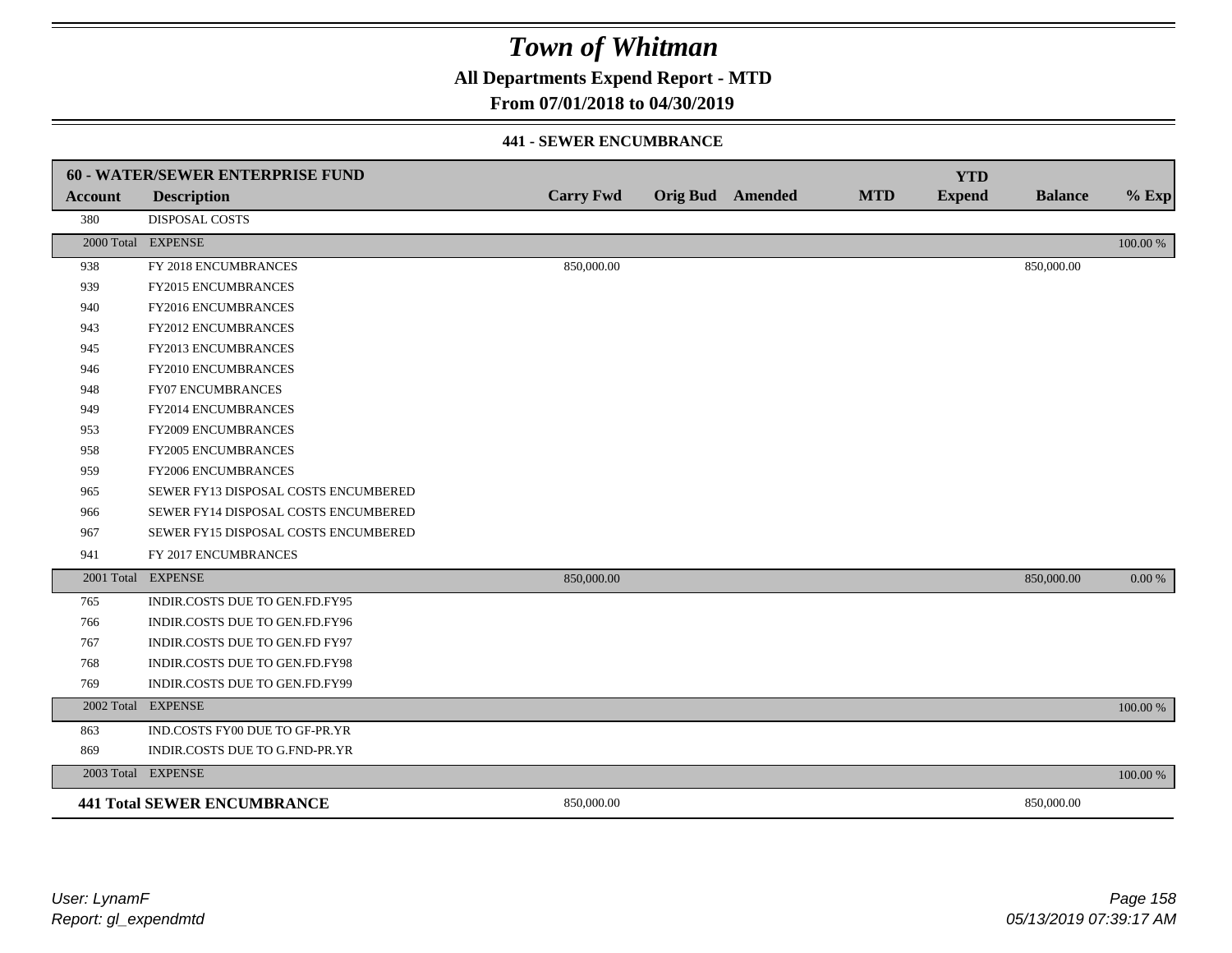**All Departments Expend Report - MTD**

### **From 07/01/2018 to 04/30/2019**

#### **451 - WATER ENCUMBRANCE**

|         | <b>60 - WATER/SEWER ENTERPRISE FUND</b> |                  |                 |         |            | <b>YTD</b>    |                |          |
|---------|-----------------------------------------|------------------|-----------------|---------|------------|---------------|----------------|----------|
| Account | <b>Description</b>                      | <b>Carry Fwd</b> | <b>Orig Bud</b> | Amended | <b>MTD</b> | <b>Expend</b> | <b>Balance</b> | $%$ Exp  |
| 941     | FY 2017 ENCUMBRANCES                    |                  |                 |         |            |               |                |          |
|         | 2000 Total EXPENSE                      |                  |                 |         |            |               |                | 100.00 % |
| 938     | FY 2018 ENCUMBRANCES                    | 22,174.78        |                 |         |            | 22,174.78     |                |          |
| 939     | <b>FY2015 ENCUMBRANCES</b>              |                  |                 |         |            |               |                |          |
| 940     | <b>FY2016 ENCUMBRANCES</b>              |                  |                 |         |            |               |                |          |
| 949     | <b>FY2014 ENCUMBRANCES</b>              |                  |                 |         |            |               |                |          |
|         | 2001 Total EXPENSE                      | 22,174.78        |                 |         |            | 22,174.78     |                | 100.00 % |
|         | <b>451 Total WATER ENCUMBRANCE</b>      | 22,174.78        |                 |         |            | 22,174.78     |                |          |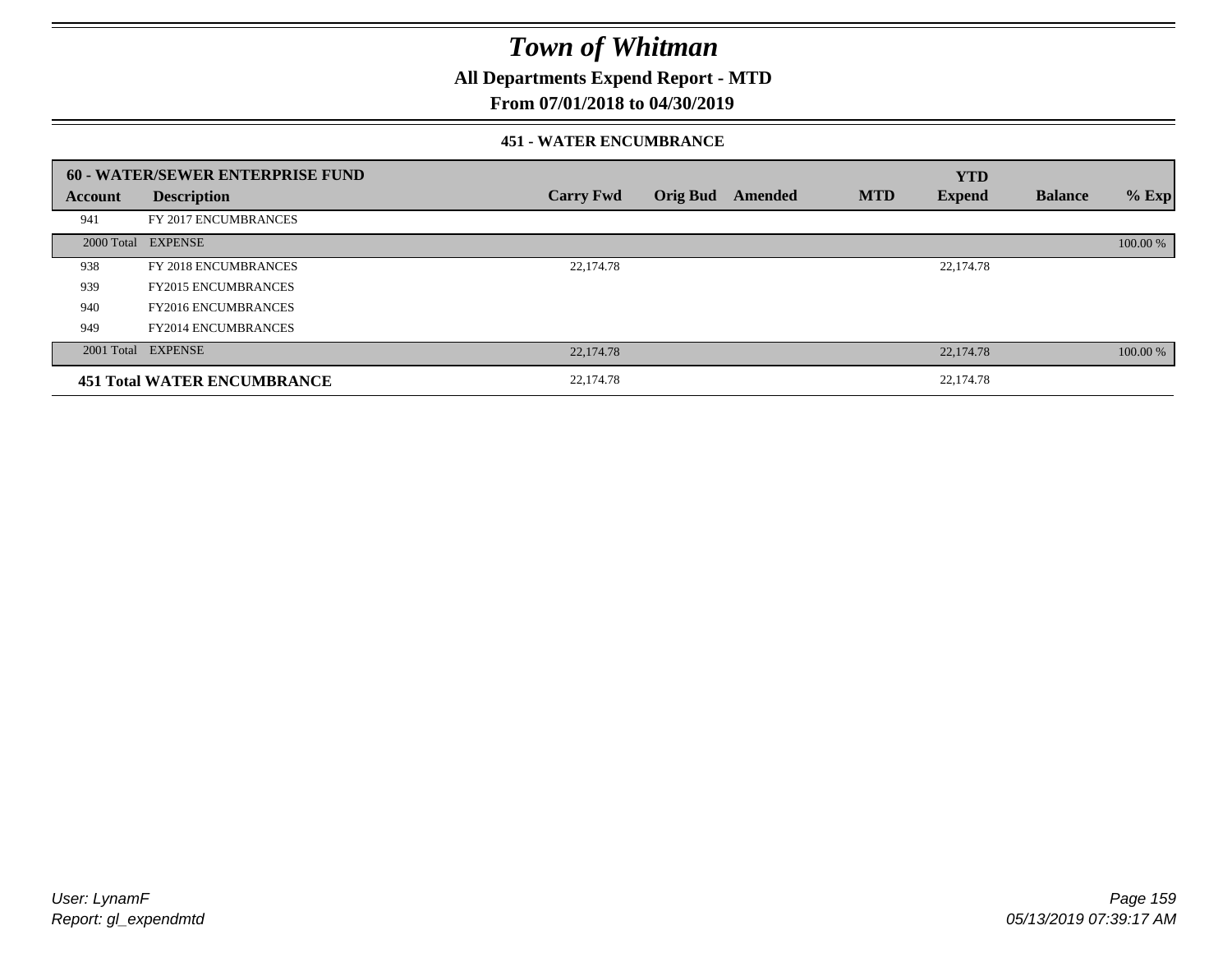**All Departments Expend Report - MTD**

### **From 07/01/2018 to 04/30/2019**

#### **850 - TAX REFUNDS**

|                 | <b>60 - WATER/SEWER ENTERPRISE FUND</b> |                  |                         |            | YTD           |                |            |
|-----------------|-----------------------------------------|------------------|-------------------------|------------|---------------|----------------|------------|
| Account         | <b>Description</b>                      | <b>Carry Fwd</b> | <b>Orig Bud</b> Amended | <b>MTD</b> | <b>Expend</b> | <b>Balance</b> | $%$ Exp    |
| 005             | <b>TRASH FEE REFUNDS</b>                |                  |                         |            |               |                |            |
| 1997 Total 1997 |                                         |                  |                         |            |               |                | $100.00\%$ |
|                 | <b>850 Total TAX REFUNDS</b>            |                  |                         |            |               |                |            |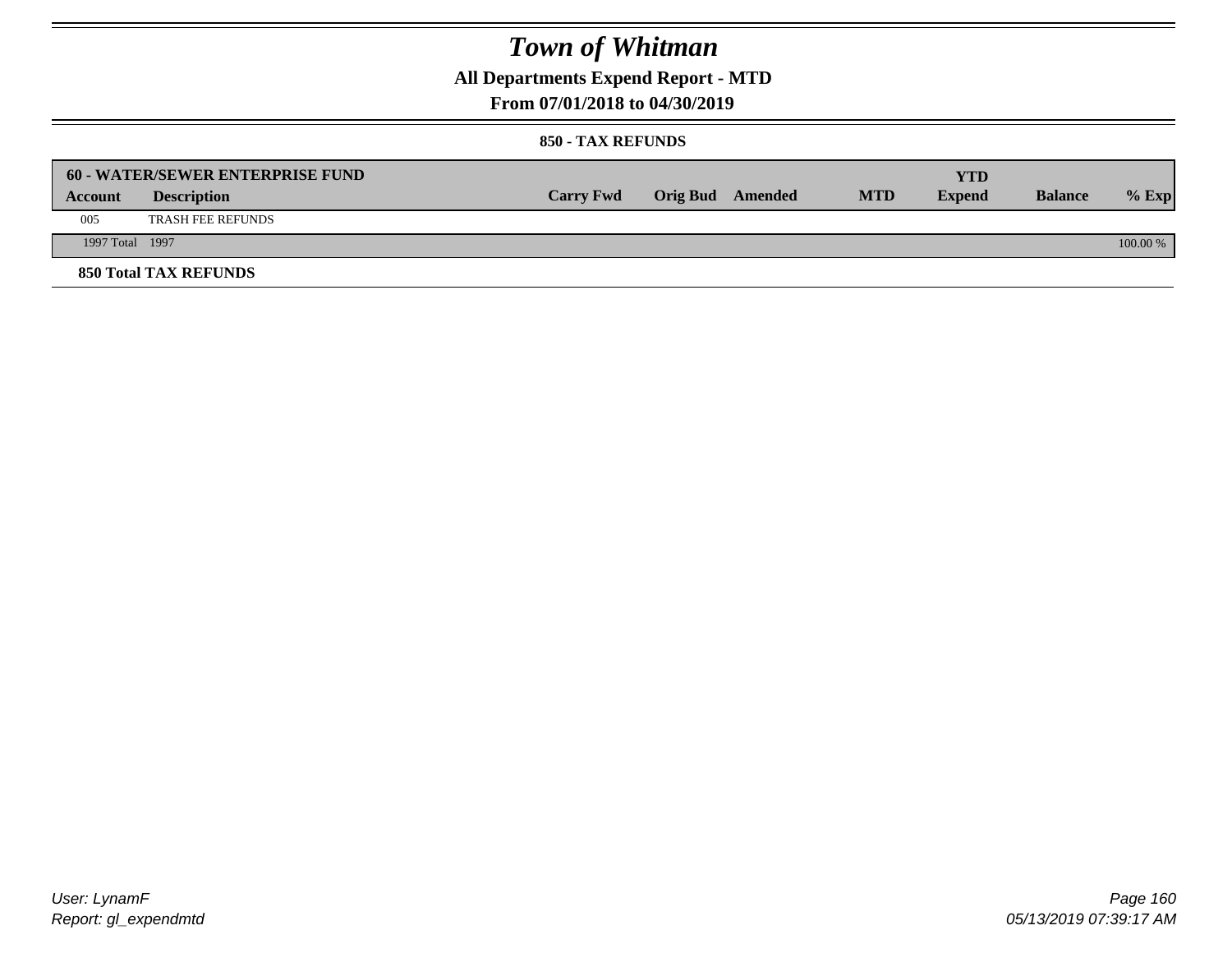**All Departments Expend Report - MTD**

### **From 07/01/2018 to 04/30/2019**

#### **851 - FIRE REVOLVING**

|         | 60 - WATER/SEWER ENTERPRISE FUND |                  |                  |            | YTD           |                |            |
|---------|----------------------------------|------------------|------------------|------------|---------------|----------------|------------|
| Account | <b>Description</b>               | <b>Carry Fwd</b> | Orig Bud Amended | <b>MTD</b> | <b>Expend</b> | <b>Balance</b> | $%$ Exp    |
| 008     | <b>SEWER DETAILS</b>             |                  |                  |            |               |                |            |
|         | 1000 Total SALARIES              |                  |                  |            |               |                | $100.00\%$ |
|         | <b>851 Total FIRE REVOLVING</b>  |                  |                  |            |               |                |            |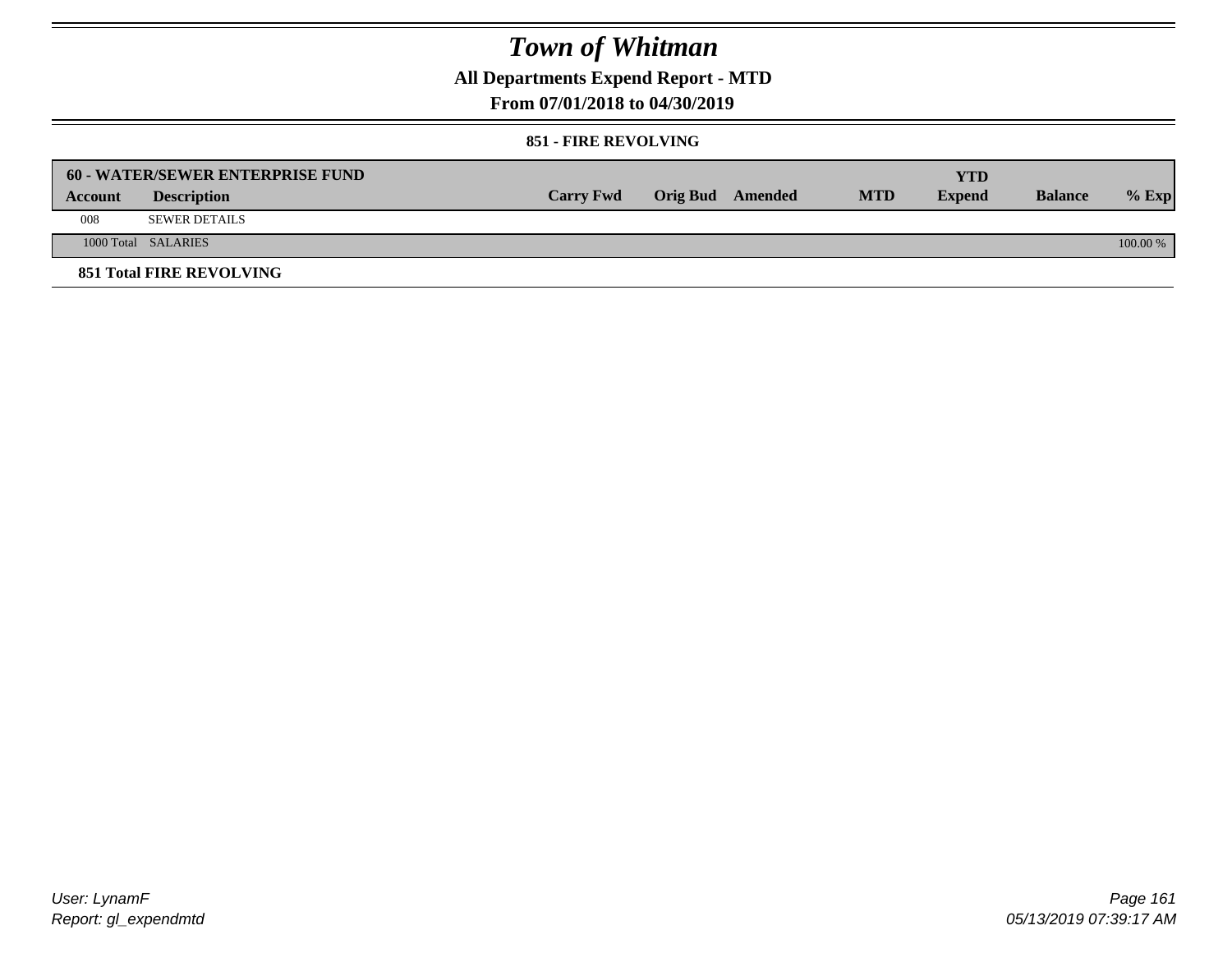**All Departments Expend Report - MTD**

### **From 07/01/2018 to 04/30/2019**

#### **852 - POLICE REVOLVING**

|         | <b>60 - WATER/SEWER ENTERPRISE FUND</b> |                  |                  |            | YTD           |                |            |
|---------|-----------------------------------------|------------------|------------------|------------|---------------|----------------|------------|
| Account | <b>Description</b>                      | <b>Carry Fwd</b> | Orig Bud Amended | <b>MTD</b> | <b>Expend</b> | <b>Balance</b> | $%$ Exp    |
| 008     | SEWER DETAILS                           |                  |                  |            |               |                |            |
|         | 1000 Total SALARIES                     |                  |                  |            |               |                | $100.00\%$ |
|         | <b>852 Total POLICE REVOLVING</b>       |                  |                  |            |               |                |            |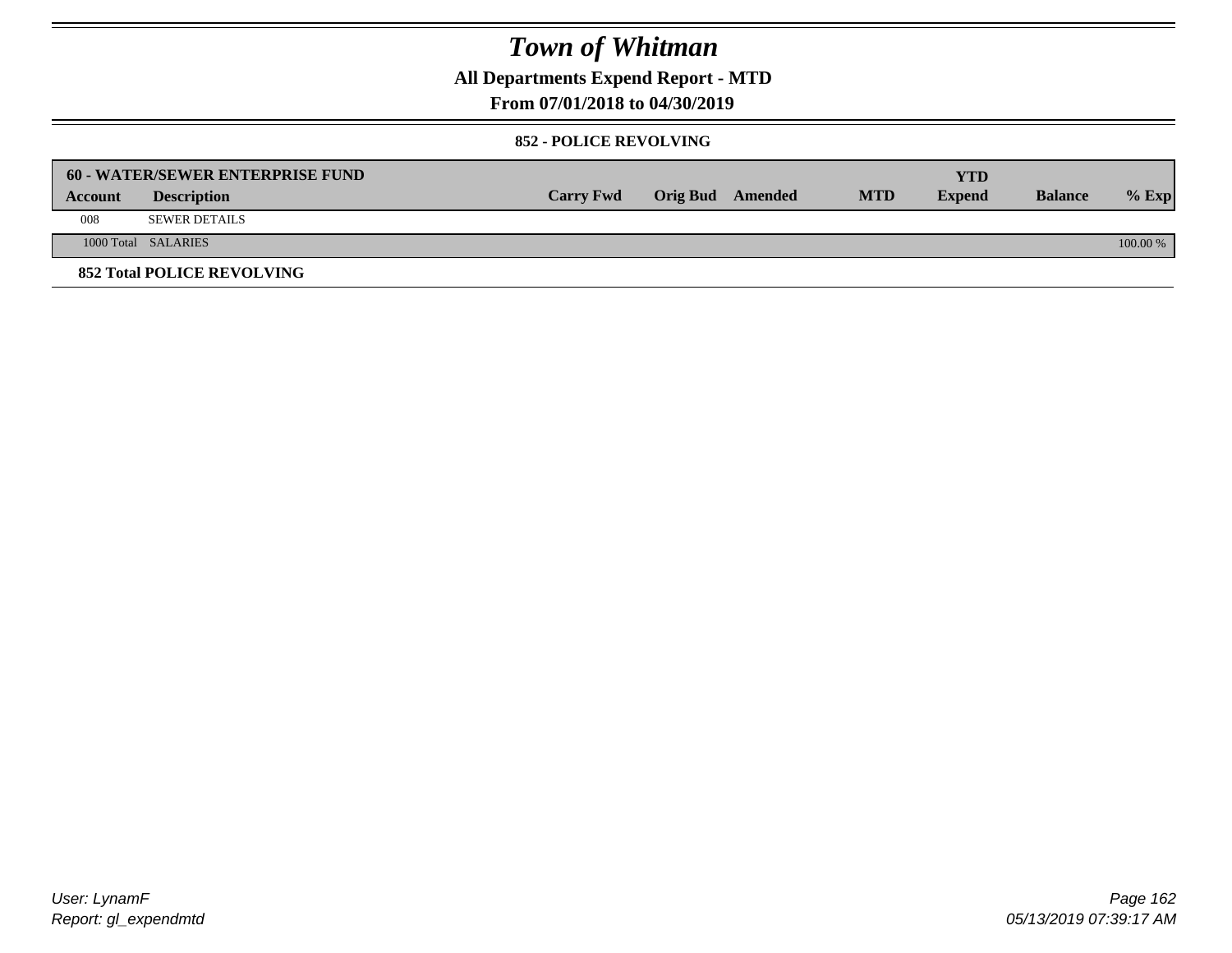### **All Departments Expend Report - MTD**

### **From 07/01/2018 to 04/30/2019**

#### **870 - AGENCY**

|         | <b>60 - WATER/SEWER ENTERPRISE FUND</b> |                  |                 |                |            | <b>YTD</b>    |                |          |
|---------|-----------------------------------------|------------------|-----------------|----------------|------------|---------------|----------------|----------|
| Account | <b>Description</b>                      | <b>Carry Fwd</b> | <b>Orig Bud</b> | <b>Amended</b> | <b>MTD</b> | <b>Expend</b> | <b>Balance</b> | $%$ Exp  |
| 027     | <b>GUAR.DEPOSIT INTEREST-REFUND</b>     |                  |                 |                |            |               |                |          |
| 029     | <b>GUARANTEED DEPOSITS REFUNDED</b>     |                  |                 |                |            |               |                |          |
| 055     | <b>GUARANTEED DEP.J.TASSINARI</b>       |                  |                 |                |            |               |                |          |
| 056     | <b>GUARANTEE DEP.REFND.-J. KELLEHER</b> |                  |                 |                |            |               |                |          |
| 059     | <b>GUARANTEE DEPOSITS FORFIETED</b>     |                  |                 |                |            |               |                |          |
| 236     | GUAR.DEPOSITS REFUNDED-CONSTR.TECH.     |                  |                 |                |            |               |                |          |
| 237     | <b>GUARENTEE DEPOSITS REFUNDED</b>      |                  |                 |                |            |               |                |          |
| 410     | GUAR.DEP.REFNDED-R. Robertson           |                  |                 |                |            |               |                |          |
|         | 2000 Total EXPENSE                      |                  |                 |                |            |               |                | 100.00 % |
| 899     | <b>EXCHANGE ACCOUNT</b>                 |                  |                 |                |            |               |                |          |
|         | 2002 Total EXPENSE                      |                  |                 |                |            |               |                | 100.00 % |
|         | <b>870 Total AGENCY</b>                 |                  |                 |                |            |               |                |          |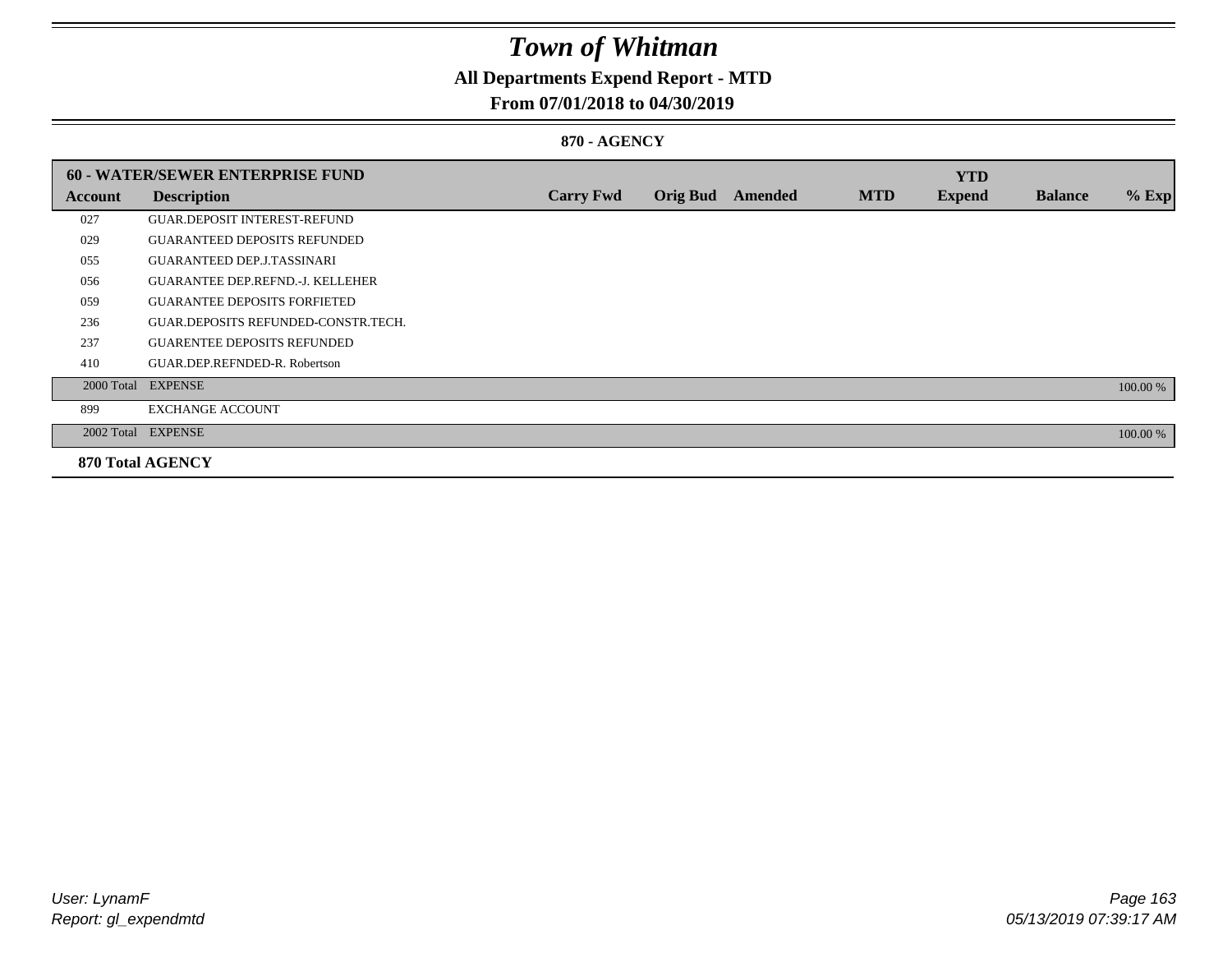**All Departments Expend Report - MTD**

### **From 07/01/2018 to 04/30/2019**

#### **873 - USER CHARGES REFUNDS**

|                 | 60 - WATER/SEWER ENTERPRISE FUND |                  |                  |            | <b>YTD</b>    |                |             |
|-----------------|----------------------------------|------------------|------------------|------------|---------------|----------------|-------------|
| <b>Account</b>  | <b>Description</b>               | <b>Carry Fwd</b> | Orig Bud Amended | <b>MTD</b> | <b>Expend</b> | <b>Balance</b> | $%$ Exp     |
| 053             | SEWER RATES REFUNDS              |                  |                  |            |               |                |             |
| 1999 Total 1999 |                                  |                  |                  |            |               |                | $100.00~\%$ |
| 053             | SEWER RATES REFUNDS              |                  |                  |            |               |                |             |
|                 | 2001 Total EXPENSE               |                  |                  |            |               |                | $100.00~\%$ |
| 053             | <b>SEWER RATES REFUNDS</b>       |                  |                  |            |               |                |             |
|                 | 2002 Total EXPENSE               |                  |                  |            |               |                | $100.00~\%$ |
| 053             | <b>SEWER RATES REFUNDS</b>       |                  |                  |            |               |                |             |
|                 | 2003 Total EXPENSE               |                  |                  |            |               |                | 100.00 %    |
| 053             | SEWER RATES REFUNDS              |                  |                  |            |               |                |             |
| 178             | SEWER LIEN REFUNDS               |                  |                  |            |               |                |             |
|                 | 2004 Total EXPENSE               |                  |                  |            |               |                | 100.00 %    |
| 053             | SEWER RATES REFUNDS              |                  |                  |            |               |                |             |
| 178             | SEWER LIEN REFUNDS               |                  |                  |            |               |                |             |
|                 | 2005 Total EXPENSE               |                  |                  |            |               |                | 100.00 %    |
| 053             | SEWER RATES REFUNDS              |                  |                  |            |               |                |             |
|                 | 2006 Total EXPENSE               |                  |                  |            |               |                | 100.00 %    |
| 053             | SEWER RATES REFUNDS              |                  |                  |            |               |                |             |
| 178             | <b>SEWER LIEN REFUNDS</b>        |                  |                  |            |               |                |             |
|                 | 2007 Total EXPENSE               |                  |                  |            |               |                | 100.00 %    |
| 053             | <b>SEWER RATES REFUNDS</b>       |                  |                  |            |               |                |             |
| 178             | SEWER LIEN REFUNDS               |                  |                  |            |               |                |             |
|                 | 2008 Total EXPENSE               |                  |                  |            |               |                | 100.00 %    |
| 053             | SEWER RATES REFUNDS              |                  |                  |            |               |                |             |
| 178             | <b>SEWER LIEN REFUNDS</b>        |                  |                  |            |               |                |             |
|                 | 2009 Total EXPENSE               |                  |                  |            |               |                | 100.00 %    |
| 053             | SEWER RATES REFUNDS              |                  |                  |            |               |                |             |
| 178             | SEWER LIEN REFUNDS               |                  |                  |            |               |                |             |
|                 | 2010 Total EXPENSE               |                  |                  |            |               |                | $100.00~\%$ |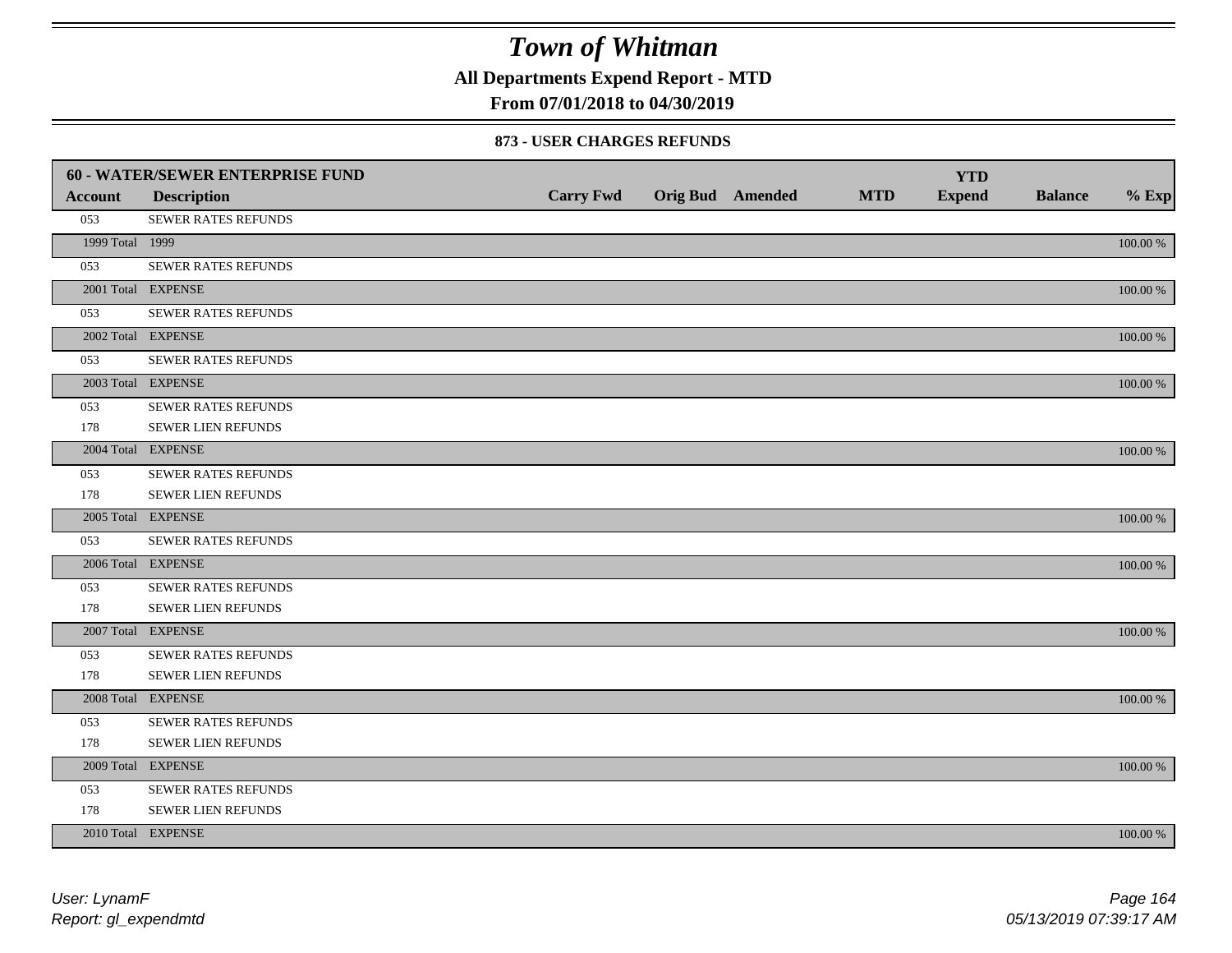**All Departments Expend Report - MTD**

### **From 07/01/2018 to 04/30/2019**

#### **873 - USER CHARGES REFUNDS**

|                | 60 - WATER/SEWER ENTERPRISE FUND |                  |                         |            | <b>YTD</b>    |                |             |
|----------------|----------------------------------|------------------|-------------------------|------------|---------------|----------------|-------------|
| <b>Account</b> | <b>Description</b>               | <b>Carry Fwd</b> | <b>Orig Bud</b> Amended | <b>MTD</b> | <b>Expend</b> | <b>Balance</b> | $%$ Exp     |
| 053            | SEWER RATES REFUNDS              |                  |                         |            |               |                |             |
|                | 2011 Total EXPENSE               |                  |                         |            |               |                | 100.00 %    |
| 053            | SEWER RATES REFUNDS              |                  |                         |            |               |                |             |
| 178            | SEWER LIEN REFUNDS               |                  |                         |            |               |                |             |
|                | 2012 Total EXPENSE               |                  |                         |            |               |                | 100.00 %    |
| 053            | <b>SEWER RATES REFUNDS</b>       |                  |                         |            |               |                |             |
| 173            | WATER LIEN REFUNDS               |                  |                         |            |               |                |             |
| 178            | <b>SEWER LIEN REFUNDS</b>        |                  |                         |            |               |                |             |
|                | 2013 Total EXPENSE               |                  |                         |            |               |                | 100.00 %    |
| 046            | <b>WATER RATES REFUNDS</b>       |                  |                         |            |               |                |             |
| 053            | <b>SEWER RATES REFUNDS</b>       |                  |                         |            |               |                |             |
| 173            | <b>WATER LIEN REFUNDS</b>        |                  |                         |            |               |                |             |
| 178            | SEWER LIEN REFUNDS               |                  |                         |            |               |                |             |
|                | 2014 Total EXPENSE               |                  |                         |            |               |                | 100.00 %    |
| 046            | <b>WATER RATES REFUNDS</b>       |                  |                         |            |               |                |             |
| 053            | <b>SEWER RATES REFUNDS</b>       |                  |                         |            |               |                |             |
| 173            | WATER LIEN REFUNDS               |                  |                         |            |               |                |             |
| 178            | SEWER LIEN REFUNDS               |                  |                         |            |               |                |             |
|                | 2015 Total EXPENSE               |                  |                         |            |               |                | 100.00 %    |
| 046            | <b>WATER RATES REFUNDS</b>       |                  |                         |            |               |                |             |
| 053            | SEWER RATES REFUNDS              |                  |                         |            |               |                |             |
| 173            | <b>WATER LIEN REFUNDS</b>        |                  |                         |            |               |                |             |
| 178            | SEWER LIEN REFUNDS               |                  |                         |            |               |                |             |
|                | 2016 Total EXPENSE               |                  |                         |            |               |                | $100.00~\%$ |
| 046            | <b>WATER RATES REFUNDS</b>       |                  |                         |            |               |                |             |
| 053            | SEWER RATES REFUNDS              |                  |                         |            |               |                |             |
| 173            | WATER LIEN REFUNDS               |                  |                         |            |               |                |             |
| 178            | SEWER LIEN REFUNDS               |                  |                         |            |               |                |             |
|                | 2017 Total EXPENSE               |                  |                         |            |               |                | 100.00 %    |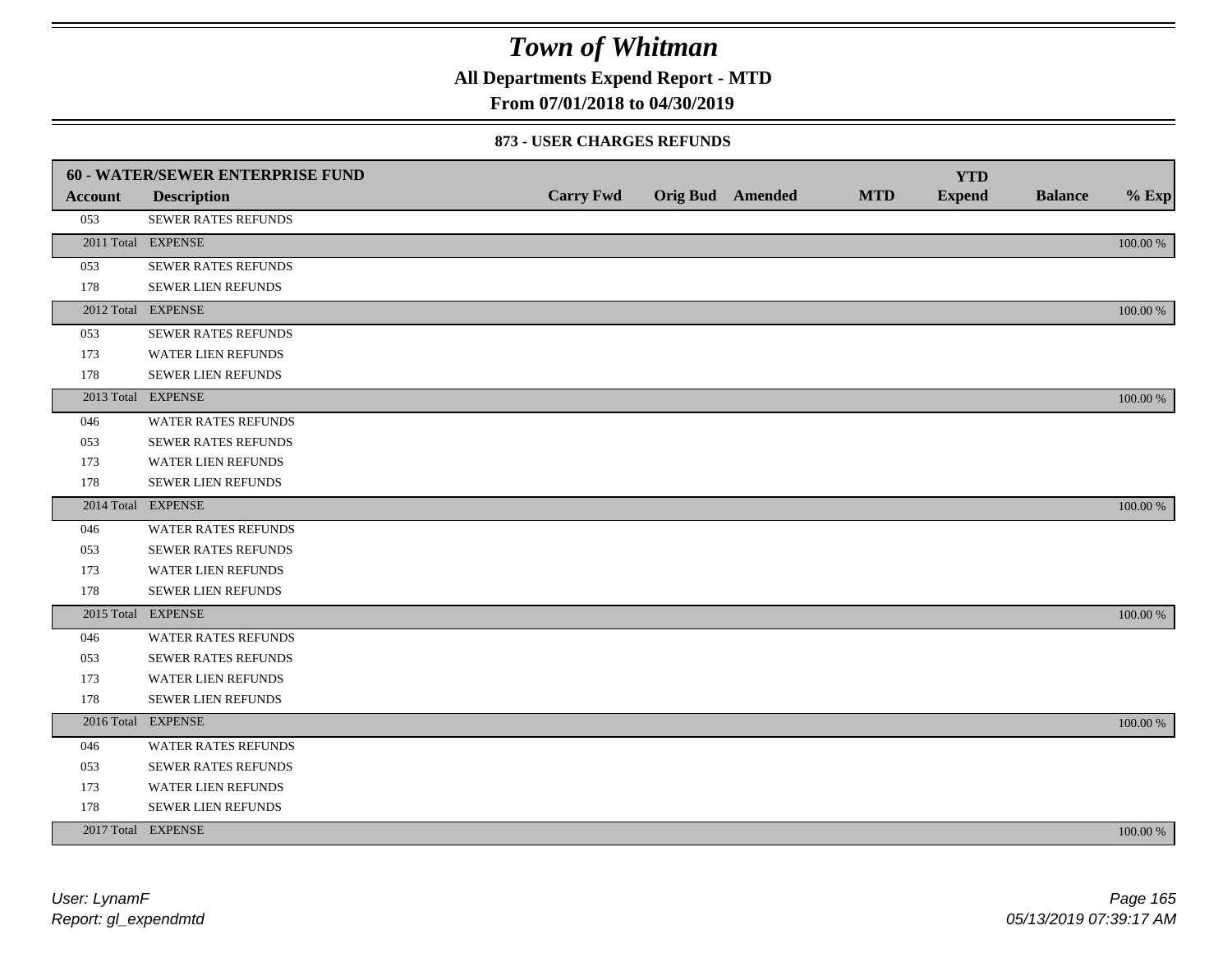### **All Departments Expend Report - MTD**

**From 07/01/2018 to 04/30/2019**

#### **873 - USER CHARGES REFUNDS**

|            | <b>60 - WATER/SEWER ENTERPRISE FUND</b> |                  |                 |         |            | <b>YTD</b>    |                |          |
|------------|-----------------------------------------|------------------|-----------------|---------|------------|---------------|----------------|----------|
| Account    | <b>Description</b>                      | <b>Carry Fwd</b> | <b>Orig Bud</b> | Amended | <b>MTD</b> | <b>Expend</b> | <b>Balance</b> | $%$ Exp  |
| 046        | <b>WATER RATES REFUNDS</b>              |                  |                 |         |            | 712.57        | $-712.57$      |          |
| 053        | <b>SEWER RATES REFUNDS</b>              |                  |                 |         |            | 642.78        | $-642.78$      |          |
| 173        | <b>WATER LIEN REFUNDS</b>               |                  |                 |         |            | 1,880.21      | $-1,880.21$    |          |
| 178        | <b>SEWER LIEN REFUNDS</b>               |                  |                 |         |            |               |                |          |
|            | 2018 Total EXPENSE                      |                  |                 |         |            | 3,235.56      | $-3,235.56$    | 100.00 % |
| 046        | <b>WATER RATES REFUNDS</b>              |                  |                 |         |            | 575.75        | $-575.75$      |          |
| 053        | <b>SEWER RATES REFUNDS</b>              |                  |                 |         |            |               |                |          |
| 173        | <b>WATER LIEN REFUNDS</b>               |                  |                 |         |            |               |                |          |
| 178        | <b>SEWER LIEN REFUNDS</b>               |                  |                 |         |            |               |                |          |
| 2019 Total | <b>EXPENSE</b>                          |                  |                 |         |            | 575.75        | $-575.75$      | 100.00 % |
| 046        | <b>WATER RATES REFUNDS</b>              |                  |                 |         |            |               |                |          |
| 173        | <b>WATER LIEN REFUNDS</b>               |                  |                 |         |            |               |                |          |
|            | 2020 Total EXPENSE                      |                  |                 |         |            |               |                | 100.00 % |
|            | 873 Total USER CHARGES REFUNDS          |                  |                 |         |            | 3,811.31      | $-3,811.31$    |          |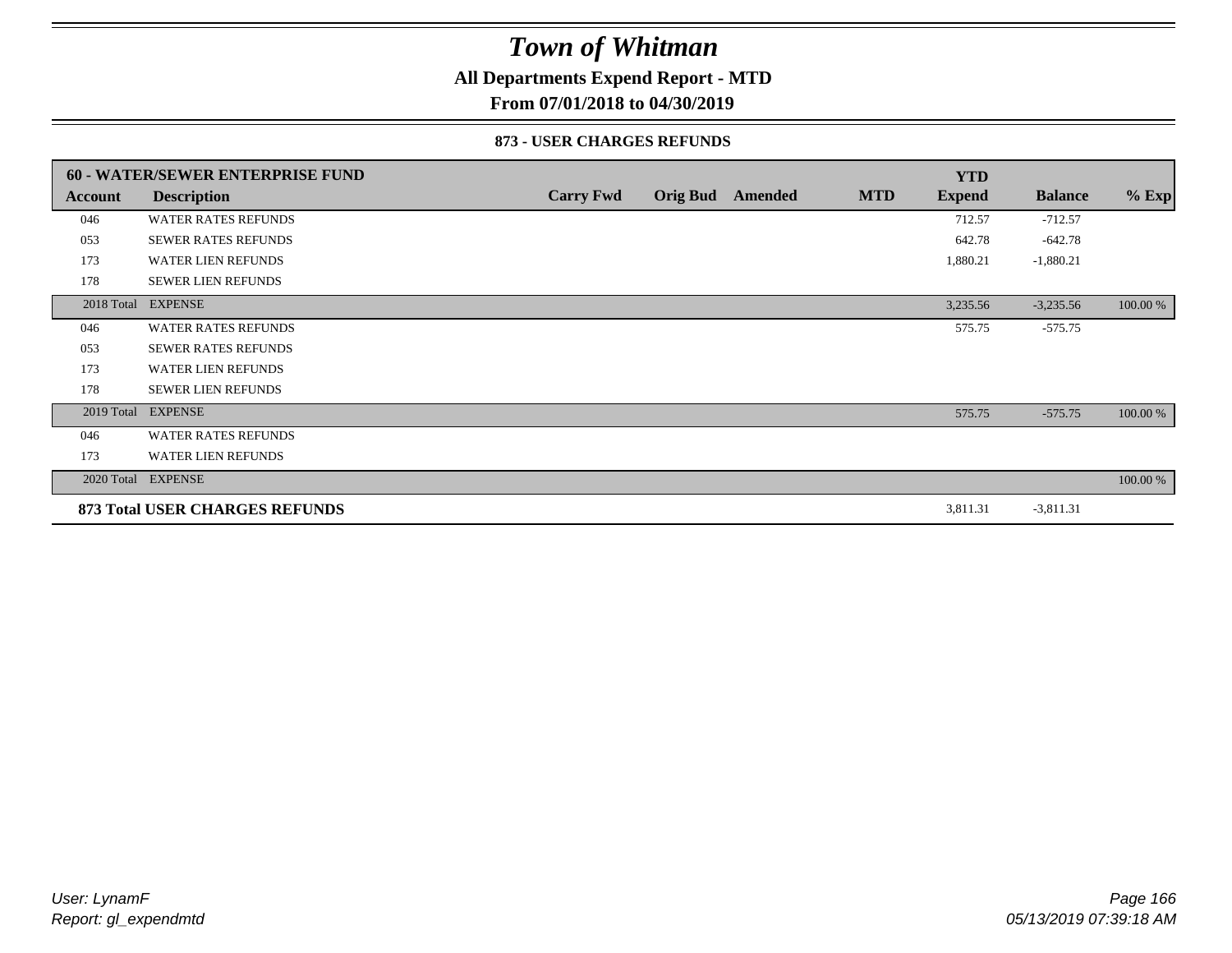**All Departments Expend Report - MTD**

### **From 07/01/2018 to 04/30/2019**

#### **875 - MISCELLANEOUS**

|         | <b>60 - WATER/SEWER ENTERPRISE FUND</b> |                  |  |                  |            | YTD           |                |          |
|---------|-----------------------------------------|------------------|--|------------------|------------|---------------|----------------|----------|
| Account | <b>Description</b>                      | <b>Carry Fwd</b> |  | Orig Bud Amended | <b>MTD</b> | <b>Expend</b> | <b>Balance</b> | $%$ Exp  |
| 044     | REFUNDS-PRIOR YEARS                     |                  |  |                  |            |               |                |          |
| 080     | WTR/SWR REFUNDS-PEN.&INT.               |                  |  |                  |            |               |                |          |
|         | 2000 Total EXPENSE                      |                  |  |                  |            |               |                | 100.00 % |
|         | <b>875 Total MISCELLANEOUS</b>          |                  |  |                  |            |               |                |          |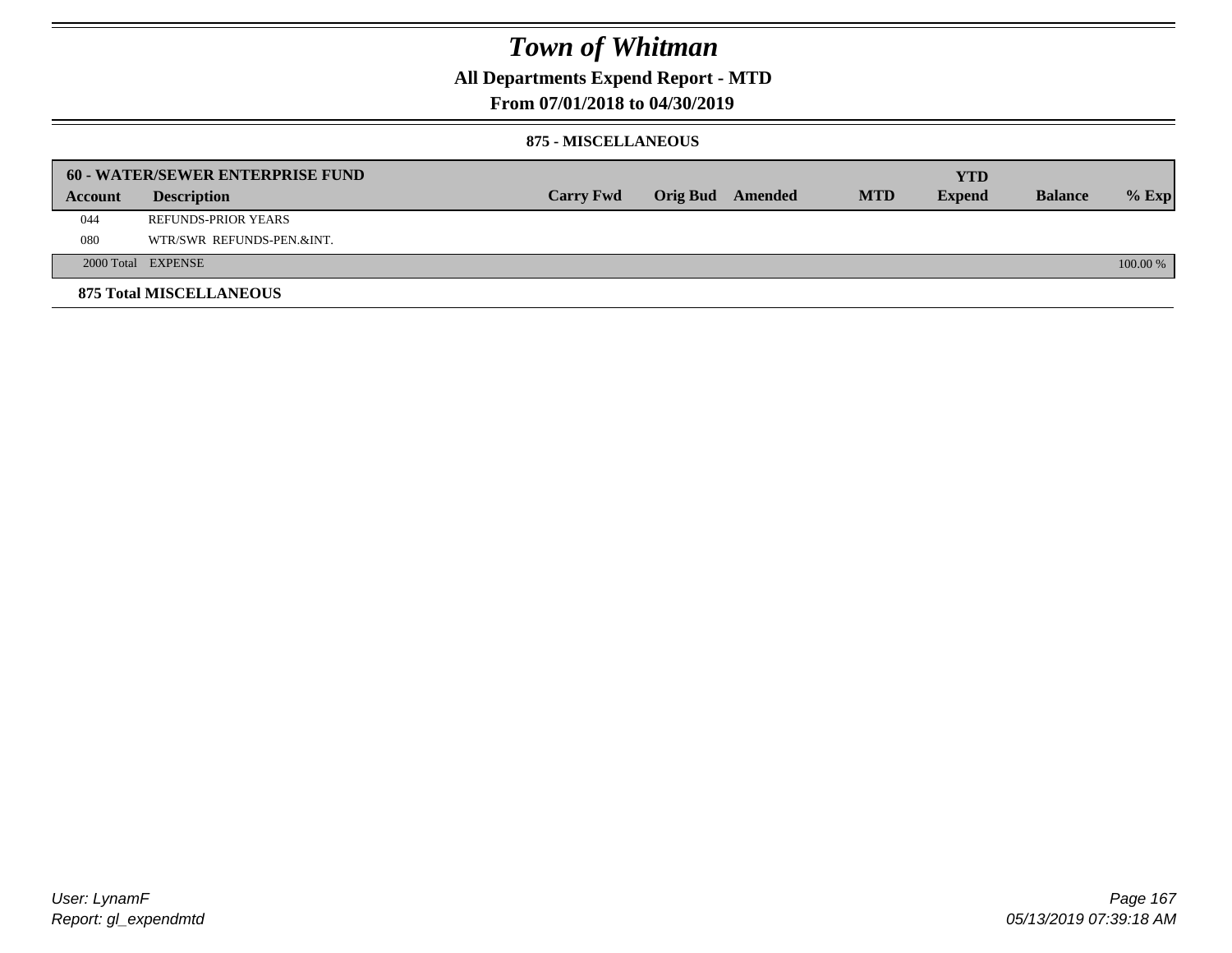**All Departments Expend Report - MTD**

### **From 07/01/2018 to 04/30/2019**

#### **878 - OTHER FINANCING USES**

|         | 60 - WATER/SEWER ENTERPRISE FUND            |                  |                 |         |            | <b>YTD</b>    |                |          |
|---------|---------------------------------------------|------------------|-----------------|---------|------------|---------------|----------------|----------|
| Account | <b>Description</b>                          | <b>Carry Fwd</b> | <b>Orig Bud</b> | Amended | <b>MTD</b> | <b>Expend</b> | <b>Balance</b> | $%$ Exp  |
| 400     | <b>GENERAL FUND</b>                         |                  |                 |         |            |               |                |          |
| 401     | WTR/SWR CAPITAL PROJ. FUND                  |                  |                 |         |            |               |                |          |
|         | 2100 Total INTERFUND TRANSFERS              |                  |                 |         |            |               |                | 100.00 % |
| 501     | PREMIUM ON SALE OF BONDS                    |                  |                 |         |            |               |                |          |
|         | 2101 Total INTERFUND TRANSFERS              |                  |                 |         |            |               |                | 100.00 % |
|         | <b>878 Total OTHER FINANCING USES</b>       |                  |                 |         |            |               |                |          |
|         | <b>60 Total WATER/SEWER ENTERPRISE FUND</b> | 1.711.360.76     | 4.543.500.00    |         | 77.085.46  | 3.190.921.88  | 3,063,938.88   |          |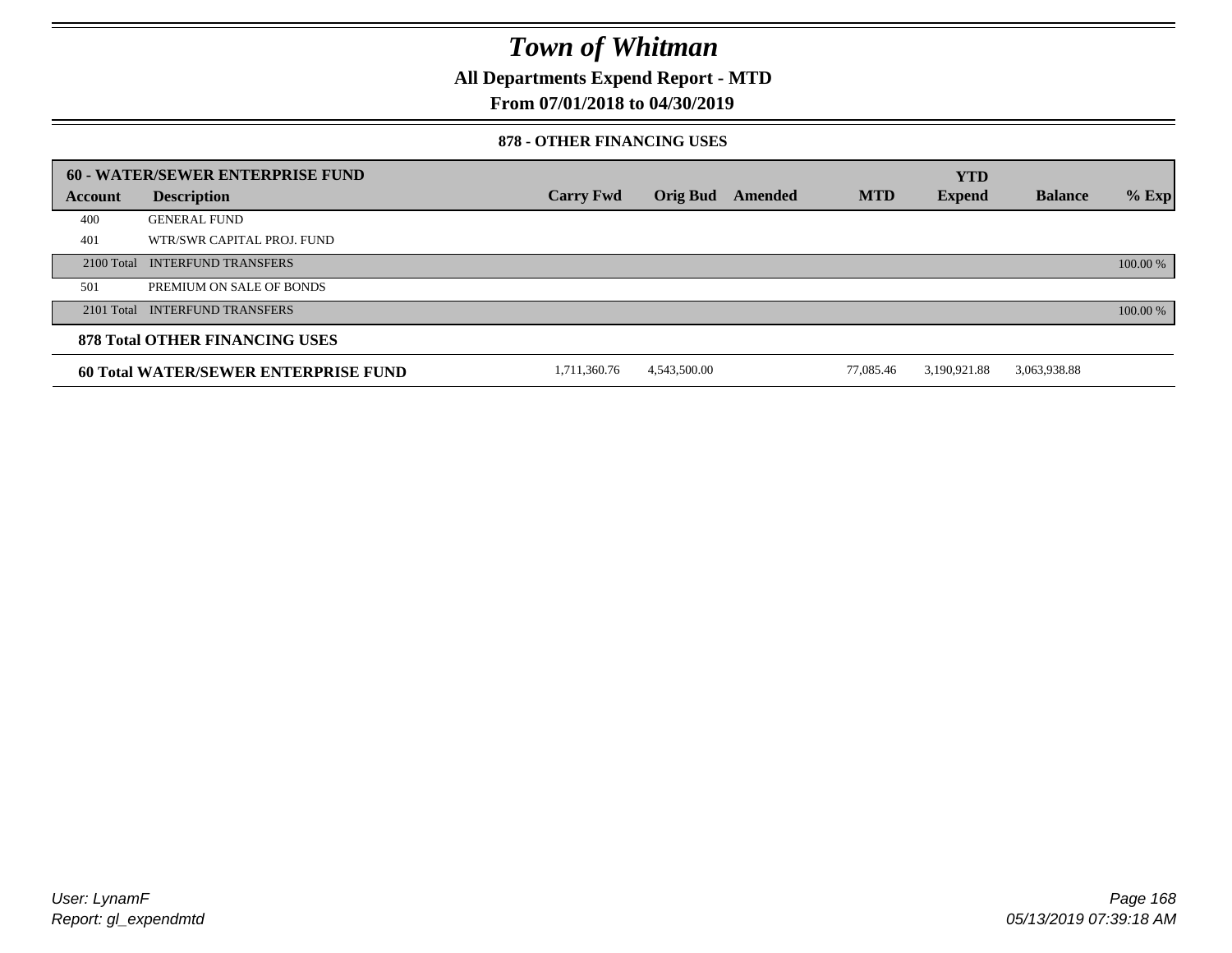**All Departments Expend Report - MTD**

**From 07/01/2018 to 04/30/2019**

#### **878 - OTHER FINANCING USES**

|                | 62 - WATER/SEWER ENT.CAP.PROJ.FUND    |                  |                  |            | YTD           |                |            |
|----------------|---------------------------------------|------------------|------------------|------------|---------------|----------------|------------|
| <b>Account</b> | <b>Description</b>                    | <b>Carry Fwd</b> | Orig Bud Amended | <b>MTD</b> | <b>Expend</b> | <b>Balance</b> | $%$ Exp    |
| 950            | <b>REPAYMENT OF BANS</b>              |                  |                  |            |               |                |            |
|                | 2000 Total EXPENSE                    |                  |                  |            |               |                | $100.00\%$ |
|                | <b>878 Total OTHER FINANCING USES</b> |                  |                  |            |               |                |            |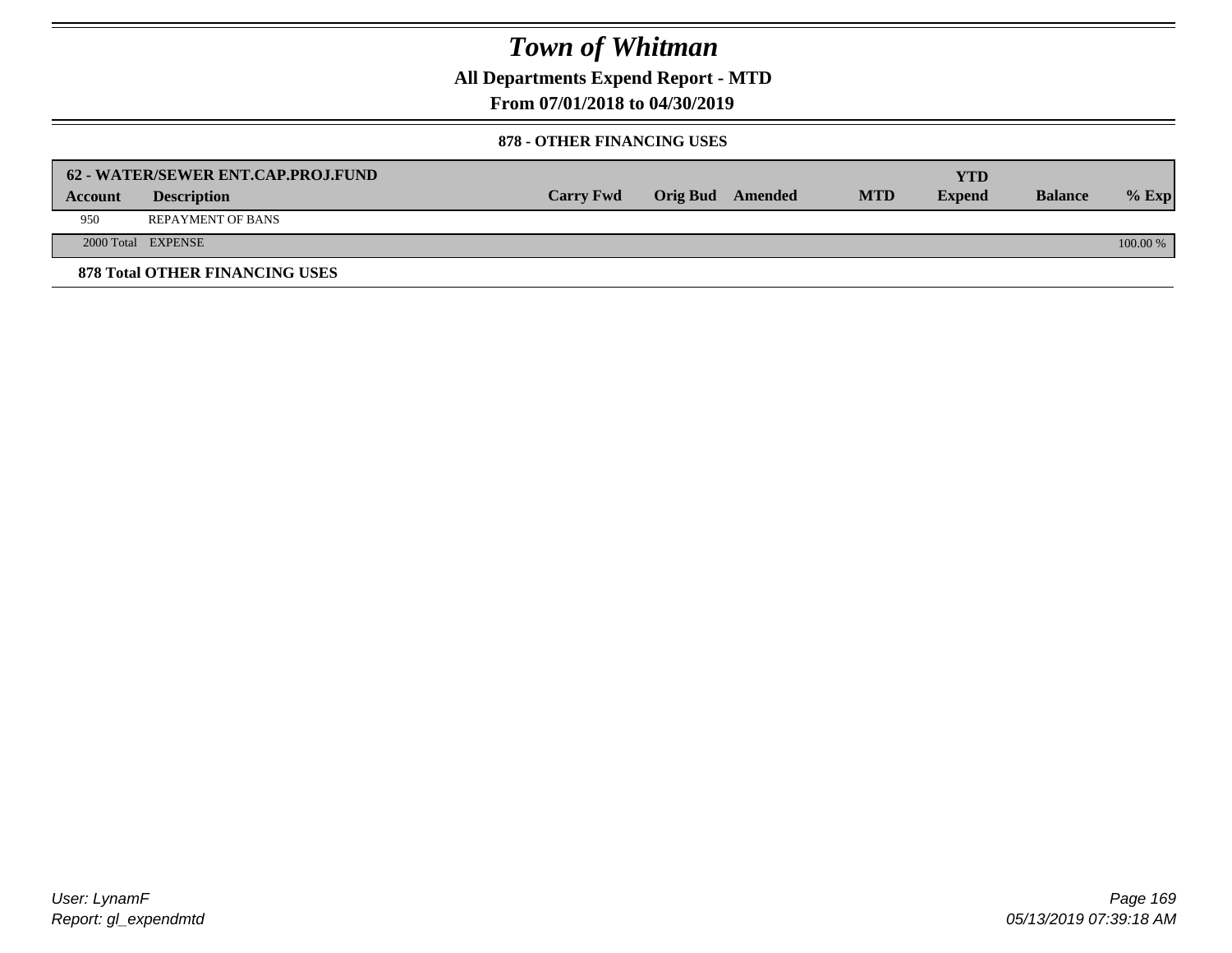**All Departments Expend Report - MTD**

### **From 07/01/2018 to 04/30/2019**

#### **930 - CAPITAL PROJECTS**

|            | 62 - WATER/SEWER ENT.CAP.PROJ.FUND     |                  |                 |         |            | <b>YTD</b>    |                |          |
|------------|----------------------------------------|------------------|-----------------|---------|------------|---------------|----------------|----------|
| Account    | <b>Description</b>                     | <b>Carry Fwd</b> | <b>Orig Bud</b> | Amended | <b>MTD</b> | <b>Expend</b> | <b>Balance</b> | $%$ Exp  |
| 925        | <b>INTEREST TEMPORARY LOANS</b>        |                  |                 |         |            |               |                |          |
|            | 2000 Total EXPENSE                     |                  |                 |         |            |               |                | 100.00 % |
| 999        |                                        | 68,899.51        |                 |         |            |               | 68,899.51      |          |
| 4515 Total | A.30 ATM5/13 WATER MAIN PROJECT        | 68,899.51        |                 |         |            |               | 68,899.51      | 0.00 %   |
| 999        |                                        | 1,500,000.00     |                 |         |            |               | 1,500,000.00   |          |
| 4588 Total | A2STM12/17DPW2018WTR.MAIN PROJ.        | 1,500,000.00     |                 |         |            |               | 1,500,000.00   | 0.00 %   |
| 999        |                                        | 1,499,400.00     |                 |         | 2,291.90   | 23,627.26     | 1,475,772.74   |          |
| 4589 Total | A2STM12/17DPW2018WTR.METERS PROJ       | 1,499,400.00     |                 |         | 2,291.90   | 23,627.26     | 1,475,772.74   | 1.57 %   |
|            | 930 Total CAPITAL PROJECTS             | 3,068,299.51     |                 |         | 2,291.90   | 23,627.26     | 3,044,672.25   |          |
|            | 62 Total WATER/SEWER ENT.CAP.PROJ.FUND | 3,068,299.51     |                 |         | 2,291.90   | 23,627.26     | 3,044,672.25   |          |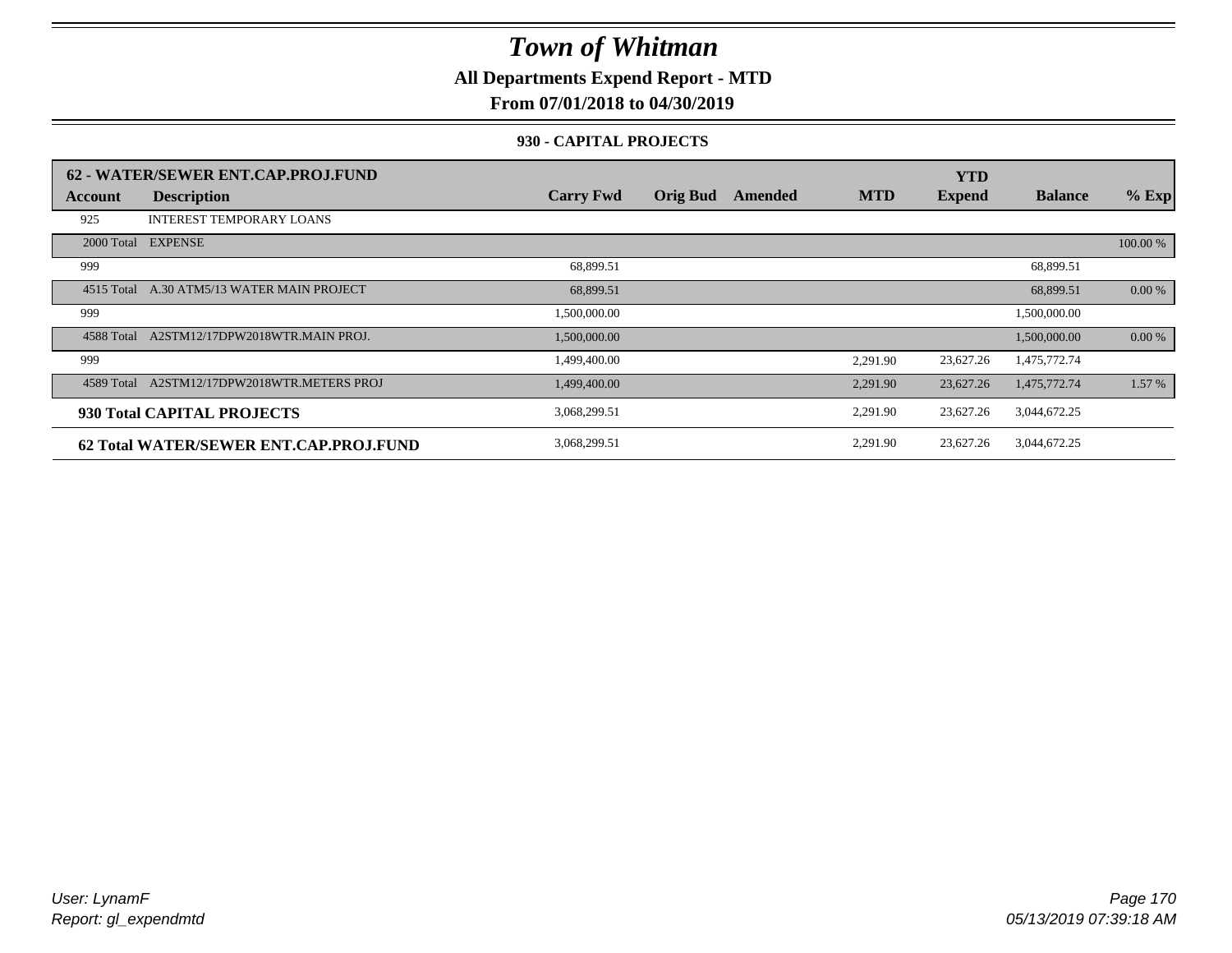**All Departments Expend Report - MTD**

### **From 07/01/2018 to 04/30/2019**

#### **878 - OTHER FINANCING USES**

|         | 70 - SEWER ENTERPRISE-REFUNDED                 |                  |                 |         |            | <b>YTD</b>    |                |          |
|---------|------------------------------------------------|------------------|-----------------|---------|------------|---------------|----------------|----------|
| Account | <b>Description</b>                             | <b>Carry Fwd</b> | <b>Orig Bud</b> | Amended | <b>MTD</b> | <b>Expend</b> | <b>Balance</b> | $%$ Exp  |
| 999     |                                                |                  |                 |         |            |               |                |          |
|         | 2000 Total EXPENSE                             |                  |                 |         |            |               |                | 100.00 % |
|         | <b>878 Total OTHER FINANCING USES</b>          |                  |                 |         |            |               |                |          |
|         | <b>70 Total SEWER ENTERPRISE-REFUNDED DEBT</b> |                  |                 |         |            |               |                |          |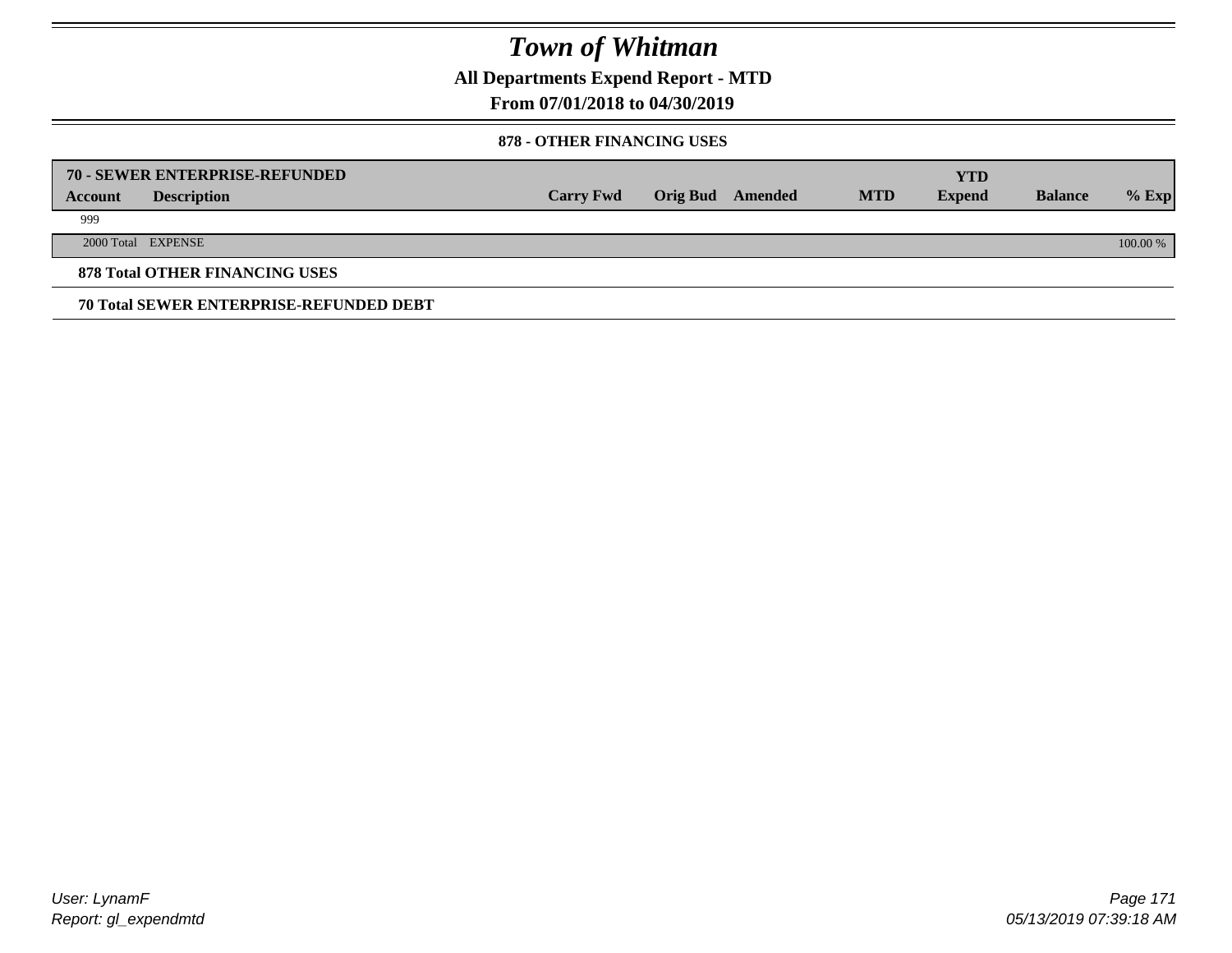**All Departments Expend Report - MTD**

### **From 07/01/2018 to 04/30/2019**

| <b>Account</b> | 83 - TRUST FUNDS - EXPENDABLE<br><b>Description</b> | <b>Carry Fwd</b> | <b>Orig Bud</b> Amended | <b>MTD</b> | <b>YTD</b><br><b>Expend</b> | <b>Balance</b> | $%$ Exp     |
|----------------|-----------------------------------------------------|------------------|-------------------------|------------|-----------------------------|----------------|-------------|
| 999            |                                                     |                  |                         |            |                             |                |             |
|                | 8301 Total WILMOT V. EVERSON RECREATION             |                  |                         |            |                             |                | 100.00 %    |
| 999            |                                                     |                  |                         |            |                             |                |             |
|                | 8302 Total ELLEN CONWAY SPELLMAN FUND               |                  |                         |            |                             |                | 100.00 %    |
| 999            |                                                     |                  |                         |            |                             |                |             |
|                | 8303 Total PRESTON GURNEY JEWELL FUND               |                  |                         |            |                             |                | 100.00 %    |
| 999            |                                                     |                  |                         |            |                             |                |             |
|                | 8304 Total HELEN L. POOLE SCHOOL FUND               |                  |                         |            |                             |                | 100.00 %    |
| 999            |                                                     |                  |                         |            |                             |                |             |
|                | 8305 Total CHARLES POOLE HIGH SCH.FUND              |                  |                         |            |                             |                | 100.00 %    |
| 999            |                                                     |                  |                         |            |                             |                |             |
|                | 8306 Total CARRIE POOLE HIGH SCH.FUND               |                  |                         |            |                             |                | 100.00 %    |
| 999            |                                                     |                  |                         |            |                             |                |             |
|                | 8307 Total GEOGAN NEEDY FUND                        |                  |                         |            |                             |                | 100.00 %    |
| 999            |                                                     |                  |                         |            |                             |                |             |
|                | 8308 Total BENJAMIN & LUCY CHURCHILL FUND           |                  |                         |            |                             |                | 100.00 %    |
| 999            | 8309 Total ANNA CLIFFORD HOWARD FUND                |                  |                         |            |                             |                |             |
| 999            |                                                     |                  |                         |            |                             |                | 100.00 %    |
|                | 8310 Total J.C. GILBERT FOUNTAIN FUND               |                  |                         |            |                             |                | $100.00~\%$ |
| 999            |                                                     |                  |                         |            |                             |                |             |
|                | 8311 Total HIGH STREET CEMETERY FUND                |                  |                         |            |                             |                | $100.00~\%$ |
| 999            |                                                     |                  |                         |            |                             |                |             |
|                | 8312 Total MOUNT ZION CEMETERY FUND                 |                  |                         |            |                             |                | 100.00 %    |
| 999            |                                                     |                  |                         |            |                             |                |             |
|                | 8313 Total WORLD WAR II MEMORIAL FUND               |                  |                         |            |                             |                | 100.00 %    |
| 999            |                                                     |                  |                         |            |                             |                |             |
|                | 8314 Total GAR ARTIFACTS FUND                       |                  |                         |            |                             |                | 100.00 %    |
|                |                                                     |                  |                         |            |                             |                |             |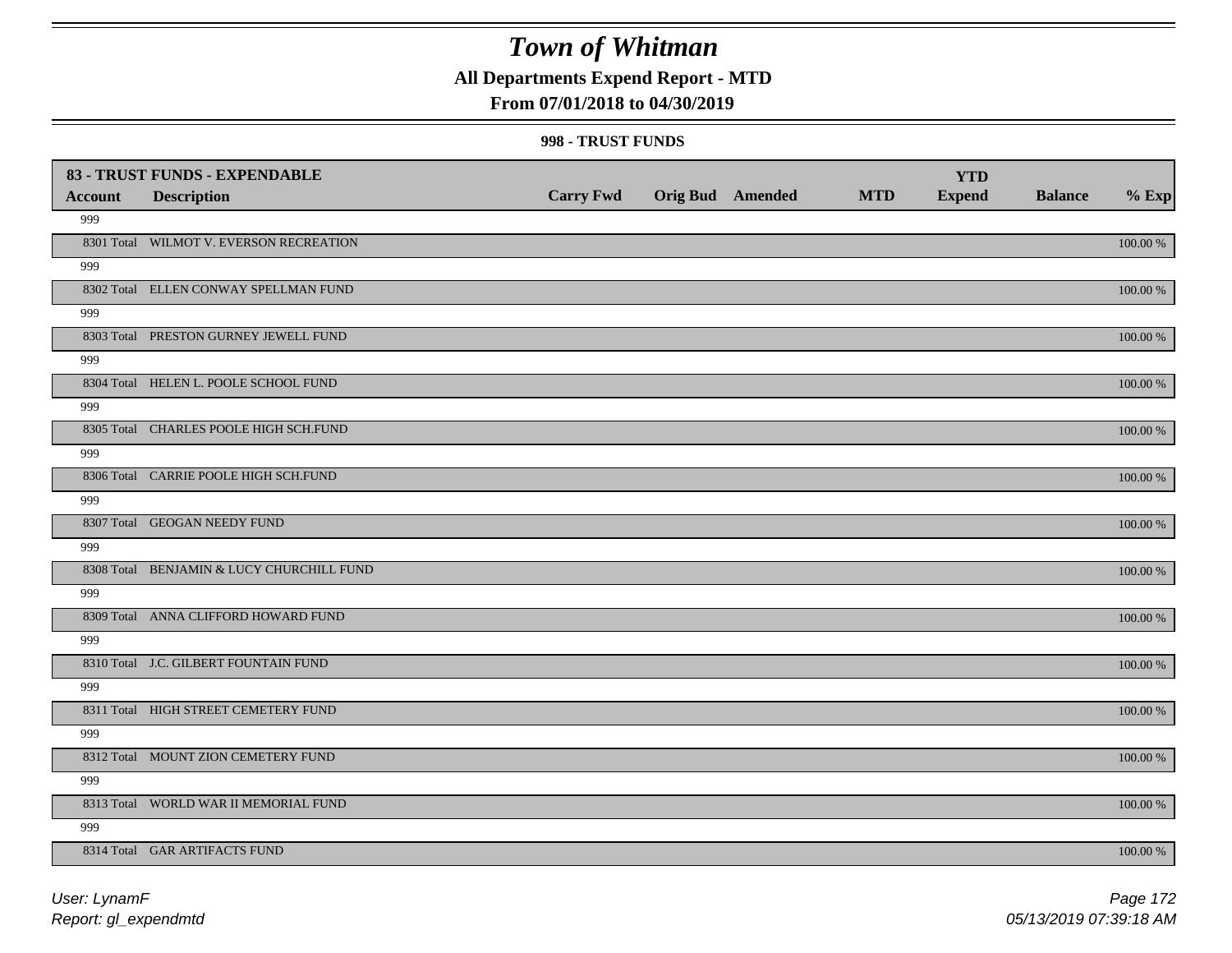**All Departments Expend Report - MTD**

### **From 07/01/2018 to 04/30/2019**

| <b>Account</b> | 83 - TRUST FUNDS - EXPENDABLE<br><b>Description</b> | <b>Carry Fwd</b> | <b>Orig Bud</b> Amended | <b>MTD</b> | <b>YTD</b><br><b>Expend</b> | <b>Balance</b> | $%$ Exp     |
|----------------|-----------------------------------------------------|------------------|-------------------------|------------|-----------------------------|----------------|-------------|
| 999            |                                                     |                  |                         |            |                             |                |             |
|                | 8315 Total BATH HOUSE PROJECT FUND                  |                  |                         |            |                             |                | $100.00~\%$ |
| 999            |                                                     |                  |                         |            |                             |                |             |
|                | 8316 Total STABILIZATION FUND                       |                  |                         |            |                             |                | 100.00 %    |
| 999            |                                                     |                  |                         |            |                             |                |             |
|                | 8317 Total TOWN HALL RESTORATION FUND               |                  |                         |            |                             |                | 100.00 %    |
| 999            |                                                     |                  |                         |            |                             |                |             |
|                | 8318 Total BICENTENNIAL VITALIZATION FUND           |                  |                         |            |                             |                | 100.00 %    |
| 999            |                                                     |                  |                         |            |                             |                |             |
|                | 8319 Total CONSERVATION FUND                        |                  |                         |            |                             |                | 100.00 %    |
| 999            |                                                     |                  |                         |            |                             |                |             |
|                | 8320 Total M.ANNIS PEARSON LIBRARY FUND             |                  |                         |            |                             |                | 100.00 %    |
| 999            |                                                     |                  |                         |            |                             |                |             |
|                | 8321 Total ABBEY CHAMPNEY LIBRARY FUND              |                  |                         |            |                             |                | 100.00 %    |
| 999            |                                                     |                  |                         |            |                             |                |             |
| 999            | 8322 Total BURRILL LIB.FND-(EXP.INC.ONLY)           |                  |                         |            | 100.67                      | $-100.67$      | 100.00 %    |
|                | 8323 Total BURRILL LIB.FND-CAP.PROJECTS             |                  |                         |            | 100.67                      | $-100.67$      | $100.00~\%$ |
| 999            |                                                     |                  |                         |            |                             |                |             |
|                | 8324 Total ANNA CLIFFORD LIBRARY FUND               |                  |                         |            |                             |                | 100.00 %    |
| 999            |                                                     |                  |                         |            |                             |                |             |
|                | 8325 Total CARRIE E. POOLE LIBRARY FUND             |                  |                         |            |                             |                | 100.00 %    |
| 999            |                                                     |                  |                         |            |                             |                |             |
|                | 8326 Total WILLIAM POOLE LIBRARY FUND               |                  |                         |            |                             |                | 100.00 %    |
| 999            |                                                     |                  |                         |            |                             |                |             |
|                | 8327 Total CHARLES H. POOLE LIBRARY FUND            |                  |                         |            |                             |                | $100.00~\%$ |
| 999            |                                                     |                  |                         |            |                             |                |             |
|                | 8328 Total HIRAM POOLE LIBRARY FUND                 |                  |                         |            |                             |                | 100.00 %    |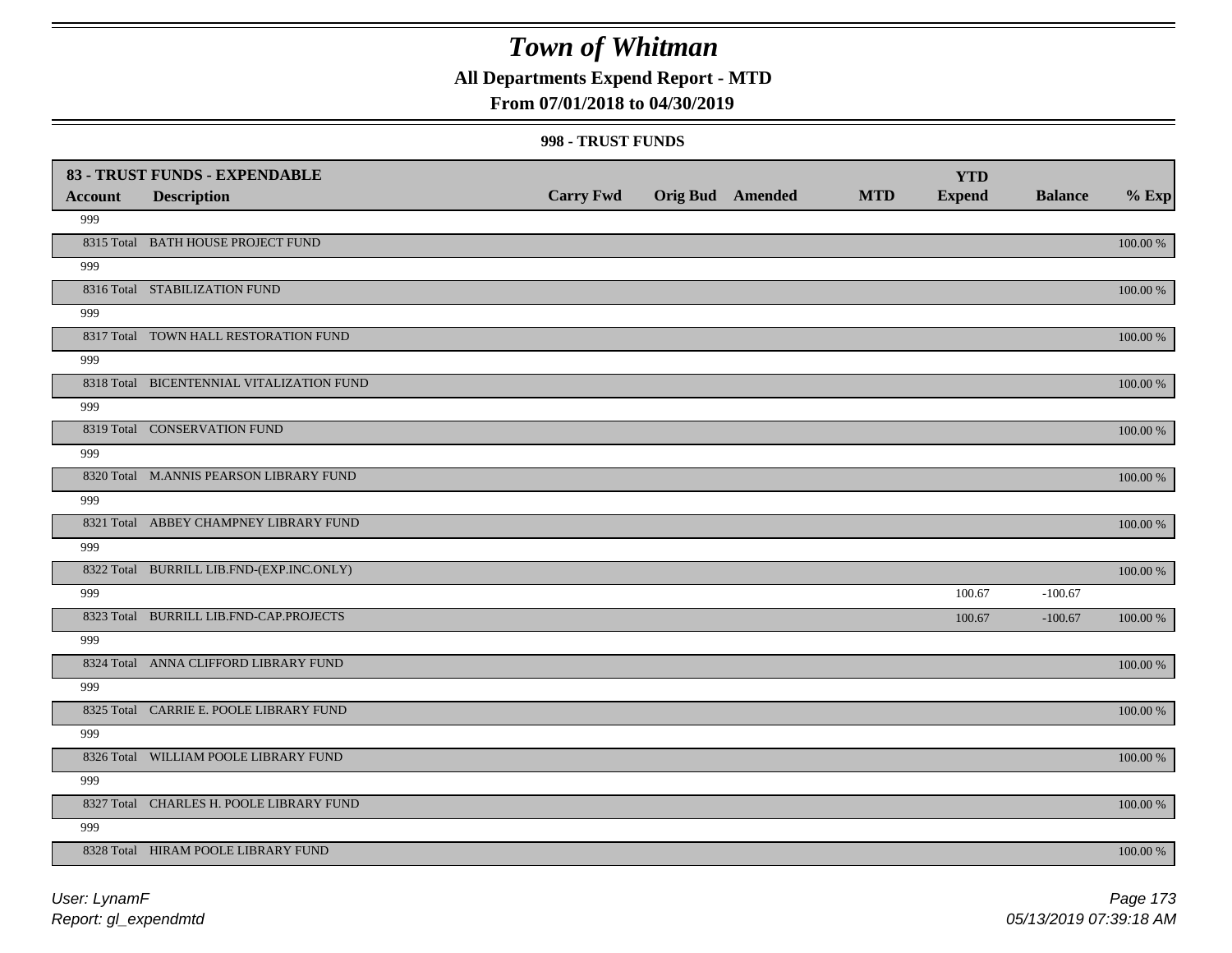**All Departments Expend Report - MTD**

### **From 07/01/2018 to 04/30/2019**

| <b>Account</b> | 83 - TRUST FUNDS - EXPENDABLE<br><b>Description</b> | <b>Carry Fwd</b> | <b>Orig Bud</b> Amended | <b>MTD</b> | <b>YTD</b><br><b>Expend</b> | <b>Balance</b> | $%$ Exp     |
|----------------|-----------------------------------------------------|------------------|-------------------------|------------|-----------------------------|----------------|-------------|
| 999            |                                                     |                  |                         |            |                             |                |             |
|                | 8329 Total MABEL RAND LIBRARY FUND                  |                  |                         |            |                             |                | 100.00 %    |
| 999            |                                                     |                  |                         |            | 493.80                      | $-493.80$      |             |
|                | 8330 Total LEO F.RYAN LIBRARY TRUST FUND            |                  |                         |            | 493.80                      | $-493.80$      | $100.00~\%$ |
| 999            |                                                     |                  |                         |            |                             |                |             |
|                | 8331 Total ANNA CLIFFORD HOWARD RELIEF              |                  |                         |            |                             |                | $100.00~\%$ |
| 999            |                                                     |                  |                         |            |                             |                |             |
|                | 8332 Total SARAH POOLE LIBRARY FUND                 |                  |                         |            |                             |                | 100.00 %    |
| 999            |                                                     |                  |                         |            |                             |                |             |
|                | 8333 Total LYDIA POOLE LIBRARY FUND                 |                  |                         |            |                             |                | 100.00 %    |
| 999            |                                                     |                  |                         |            |                             |                |             |
|                | 8334 Total LOUIS SHARP LIBRARY FUND                 |                  |                         |            |                             |                | 100.00 %    |
| 999            |                                                     |                  |                         |            |                             |                |             |
|                | 8335 Total DANIEL REED LIBRARY FUND                 |                  |                         |            |                             |                | 100.00 %    |
| 999            |                                                     |                  |                         |            |                             |                |             |
|                | 8336 Total C & L BURRILL SCHOLARSHIP FUND           |                  |                         |            |                             |                | $100.00~\%$ |
| 999            |                                                     |                  |                         |            |                             |                |             |
|                | 8337 Total W.J. & A.C. HOWARD SCHOLARSHIP           |                  |                         |            |                             |                | $100.00~\%$ |
| 999            |                                                     |                  |                         |            |                             |                |             |
|                | 8338 Total CHARLES POOLE ORGAN FUND                 |                  |                         |            |                             |                | $100.00~\%$ |
| 999            |                                                     |                  |                         |            |                             |                |             |
|                | 8339 Total HELENE POOLE LIBRARY FUND                |                  |                         |            |                             |                | $100.00~\%$ |
| 999            |                                                     |                  |                         |            |                             |                |             |
|                | 8340 Total E.P.FITZGIBBONS PERPETUAL CARE           |                  |                         |            |                             |                | $100.00~\%$ |
| 999            |                                                     |                  |                         |            |                             |                |             |
|                | 8341 Total M.M.FITZGIBBONS, PERPETUAL CARE          |                  |                         |            |                             |                | 100.00 %    |
| 999            |                                                     |                  |                         |            |                             |                |             |
|                | 8342 Total SAMUEL HUTCHINSON PERPETUAL C.           |                  |                         |            |                             |                | 100.00 %    |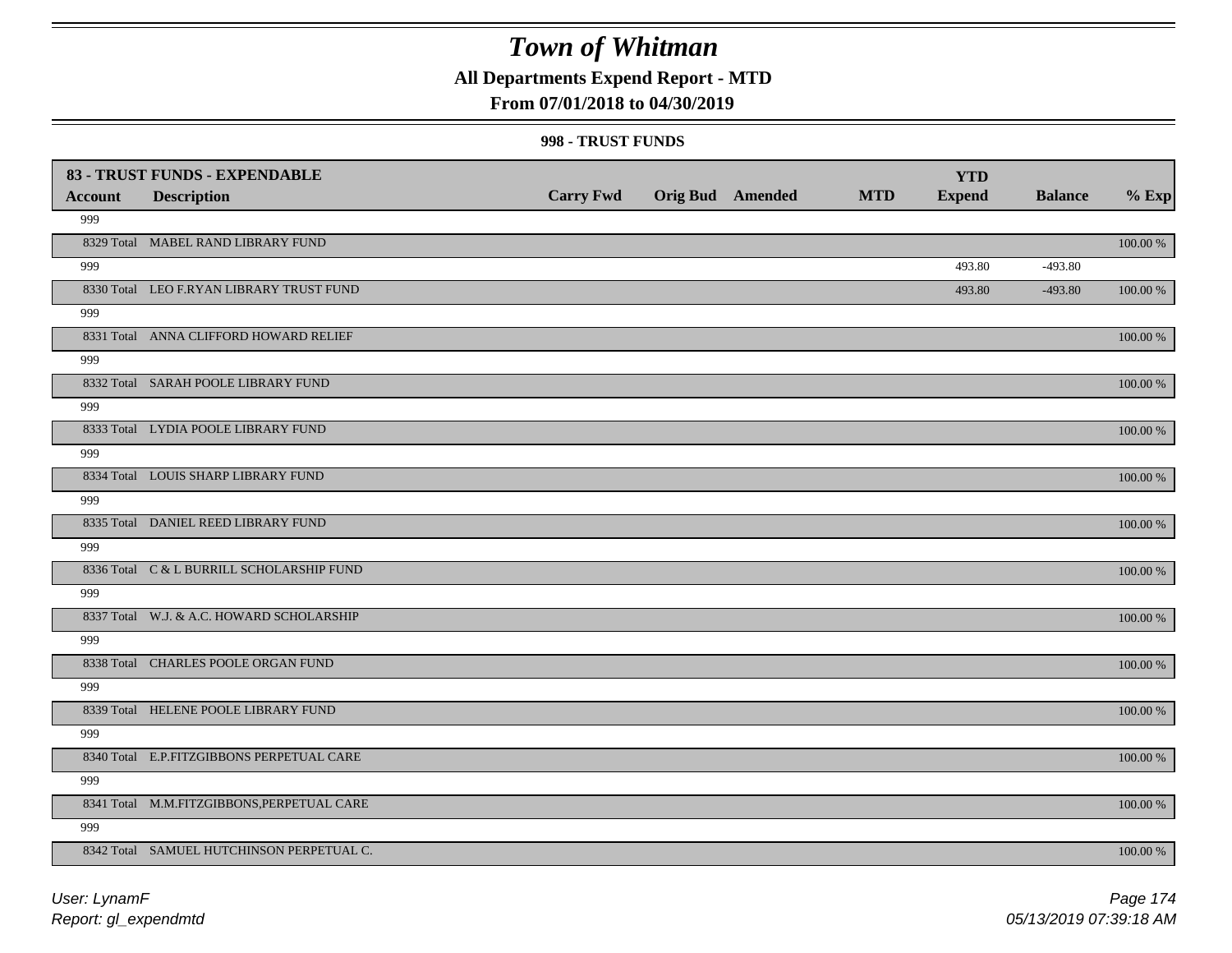**All Departments Expend Report - MTD**

### **From 07/01/2018 to 04/30/2019**

|                | 83 - TRUST FUNDS - EXPENDABLE              |                  |                         |            | <b>YTD</b>    |                |            |
|----------------|--------------------------------------------|------------------|-------------------------|------------|---------------|----------------|------------|
| <b>Account</b> | <b>Description</b>                         | <b>Carry Fwd</b> | <b>Orig Bud</b> Amended | <b>MTD</b> | <b>Expend</b> | <b>Balance</b> | $%$ Exp    |
| 999            |                                            |                  |                         |            |               |                |            |
|                | 8343 Total J.A.&W.A.MURPHY PERPETUAL CARE  |                  |                         |            |               |                | 100.00 %   |
| 999            |                                            |                  |                         |            |               |                |            |
|                | 8344 Total LUCIA RYAN, PERPETUAL CARE      |                  |                         |            |               |                | 100.00 %   |
| 999            |                                            |                  |                         |            |               |                |            |
|                | 8345 Total JOHN F. GURNEY, PERPETUAL CARE  |                  |                         |            |               |                | 100.00 %   |
| 999            |                                            |                  |                         |            |               |                |            |
|                | 8346 Total WILLIAM H. FOGARTY, PERPETUAL C |                  |                         |            |               |                | 100.00 %   |
| 999            |                                            |                  |                         |            |               |                |            |
|                | 8348 Total BANDSTAND RESTORATION FUND      |                  |                         |            |               |                | 100.00 %   |
| 999            |                                            |                  |                         |            |               |                |            |
|                | 8350 Total MARY E. PIERCE CONSTRUCTION FD  |                  |                         |            |               |                | $100.00\%$ |
| 999            |                                            |                  |                         |            | 996.10        | $-996.10$      |            |
|                | 8351 Total MARY E. PIERCE LIBRARY FUND     |                  |                         |            | 996.10        | $-996.10$      | 100.00 %   |
| 999            |                                            |                  |                         |            |               |                |            |
|                | 8352 Total CLAIMS TRUST FUND               |                  |                         |            |               |                | 100.00 %   |
| 999            |                                            |                  |                         |            | 1,890.06      | $-1,890.06$    |            |
|                | 8353 Total LAW ENFORCEMENT TRUST FUND      |                  |                         |            | 1,890.06      | $-1,890.06$    | 100.00 %   |
| 999            |                                            |                  |                         |            |               |                |            |
|                | 8354 Total HENNING W. HANSON BEQUEST-COA   |                  |                         |            |               |                | 100.00 %   |
| 999            |                                            |                  |                         |            | 22.23         | $-22.23$       |            |
|                | 8355 Total HENNING W.HANSON BEQUEST-LIBR.  |                  |                         |            | 22.23         | $-22.23$       | 100.00 %   |
| 999            |                                            |                  |                         |            | 8,461.47      | $-8,461.47$    |            |
|                | 8357 Total B.G.GUERRA LIBRARY TRUST FUND   |                  |                         |            | 8,461.47      | $-8,461.47$    | 100.00 %   |
|                | 998 Total TRUST FUNDS                      |                  |                         |            | 11,964.33     | $-11,964.33$   |            |
|                | 83 Total TRUST FUNDS - EXPENDABLE          |                  |                         |            | 11,964.33     | $-11,964.33$   |            |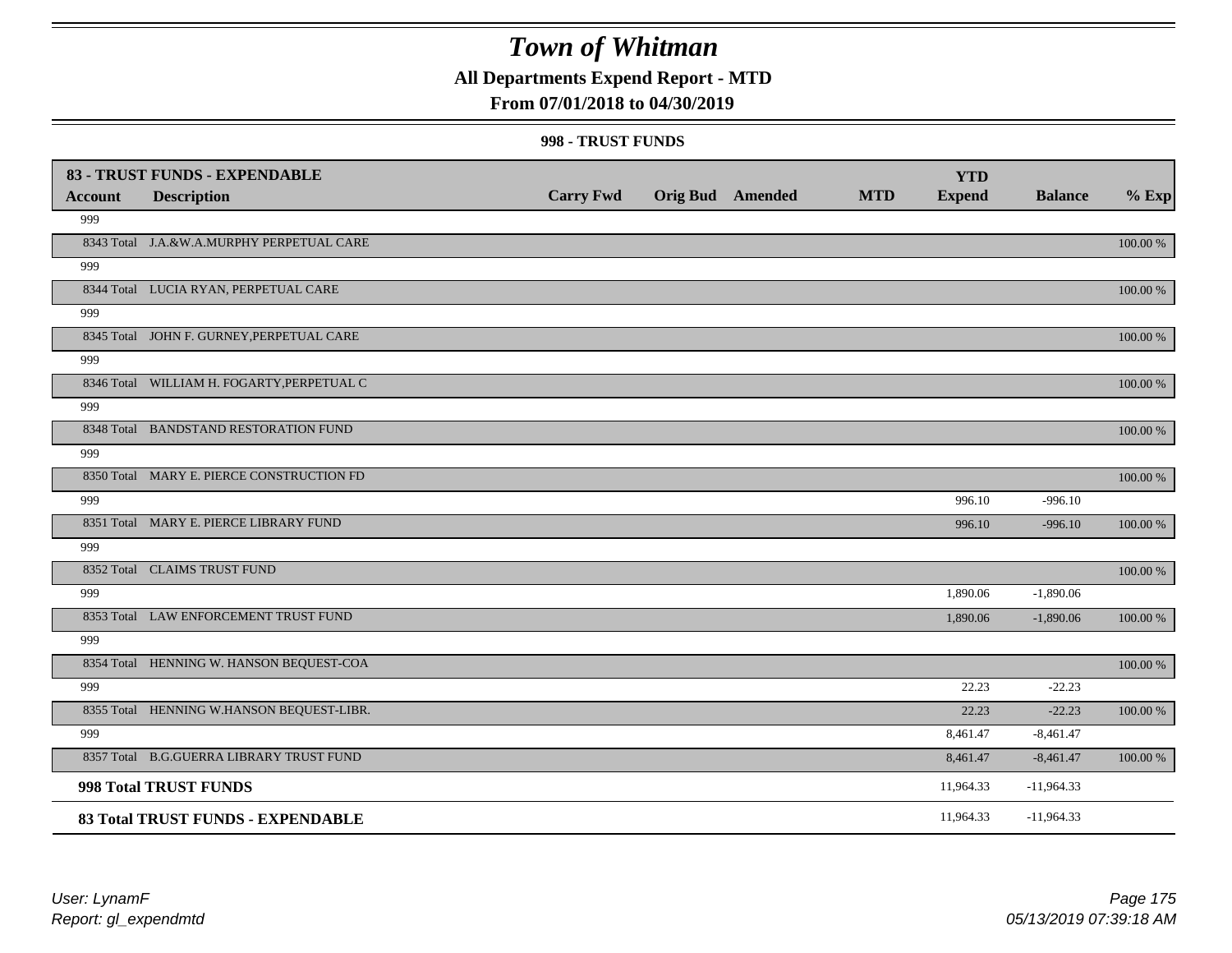**All Departments Expend Report - MTD**

### **From 07/01/2018 to 04/30/2019**

#### **820 - STATE ASSESSMENTS**

|                | 91 - GENERAL LEDGER EXPENSE ACCTS  |                  |                         |            | <b>YTD</b>    |                |          |
|----------------|------------------------------------|------------------|-------------------------|------------|---------------|----------------|----------|
| <b>Account</b> | <b>Description</b>                 | <b>Carry Fwd</b> | <b>Orig Bud</b> Amended | <b>MTD</b> | <b>Expend</b> | <b>Balance</b> | $\%$ Exp |
| 631            | <b>SPECIAL EDUCATION</b>           |                  |                         |            |               |                |          |
|                | 2000 Total EXPENSE                 |                  |                         |            |               |                | 100.00 % |
| 634            | MOTOR VEHICLE EXCISE BILLS         |                  |                         |            |               |                |          |
|                | 2001 Total EXPENSE                 |                  |                         |            |               |                | 100.00 % |
| 640            | AIR POLLUTION CONTROL DISTRICT     |                  |                         |            |               |                |          |
|                | 2002 Total EXPENSE                 |                  |                         |            |               |                | 100.00 % |
| 642            | OLD COLONY PLANNING COUNCIL        |                  |                         |            |               |                |          |
|                | 2003 Total EXPENSE                 |                  |                         |            |               |                | 100.00 % |
| 643            | PARKING SURCHARGE                  |                  |                         |            |               |                |          |
|                | 2004 Total EXPENSE                 |                  |                         |            |               |                | 100.00 % |
| 644            | REGIONAL TRANSPORTATION AUTH.      |                  |                         |            |               |                |          |
|                | 2005 Total EXPENSE                 |                  |                         |            |               |                | 100.00 % |
| 645            | RMV NON-RENEWAL SURCHARGE          |                  |                         |            |               |                |          |
|                | 2006 Total EXPENSE                 |                  |                         |            |               |                | 100.00 % |
| 646            | MOSQUITO CONTROL                   |                  |                         |            |               |                |          |
|                | 2007 Total EXPENSE                 |                  |                         |            |               |                | 100.00 % |
| 648            | CRIMINAL JUSTICE TRAINING          |                  |                         |            |               |                |          |
|                | 2008 Total EXPENSE                 |                  |                         |            |               |                | 100.00 % |
| 647            | <b>MBTA</b>                        |                  |                         |            |               |                |          |
|                | 2009 Total EXPENSE                 |                  |                         |            |               |                | 100.00 % |
|                | <b>820 Total STATE ASSESSMENTS</b> |                  |                         |            |               |                |          |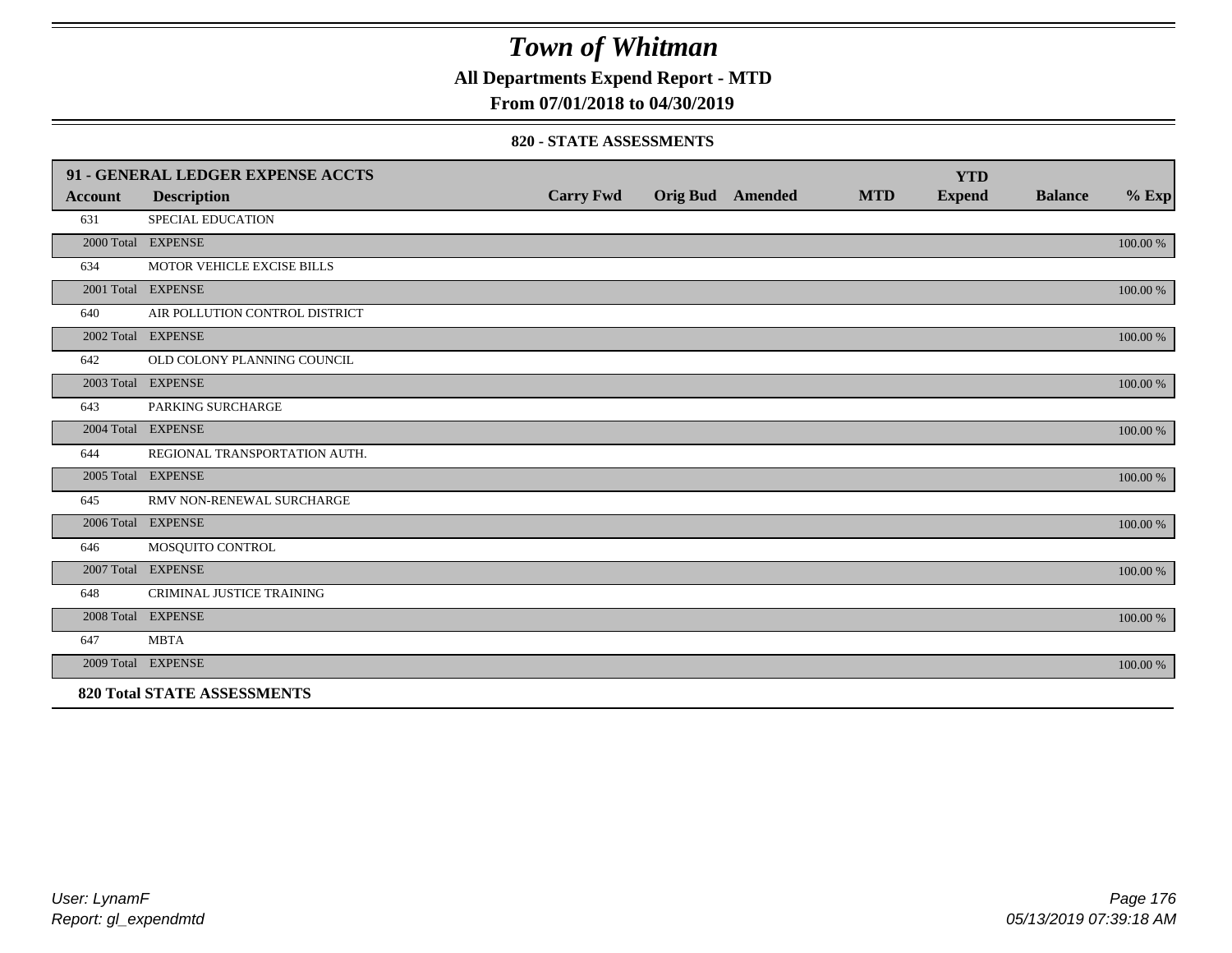**All Departments Expend Report - MTD**

### **From 07/01/2018 to 04/30/2019**

#### **830 - COUNTY ASSESSMENT**

|         | 91 - GENERAL LEDGER EXPENSE ACCTS |                  |                  |            | YTD           |                |            |
|---------|-----------------------------------|------------------|------------------|------------|---------------|----------------|------------|
| Account | <b>Description</b>                | <b>Carry Fwd</b> | Orig Bud Amended | <b>MTD</b> | <b>Expend</b> | <b>Balance</b> | $%$ Exp    |
| 622     | <b>COUNTY TAX</b>                 |                  |                  |            |               |                |            |
|         | 2000 Total EXPENSE                |                  |                  |            |               |                | $100.00\%$ |
|         | 830 Total COUNTY ASSESSMENT       |                  |                  |            |               |                |            |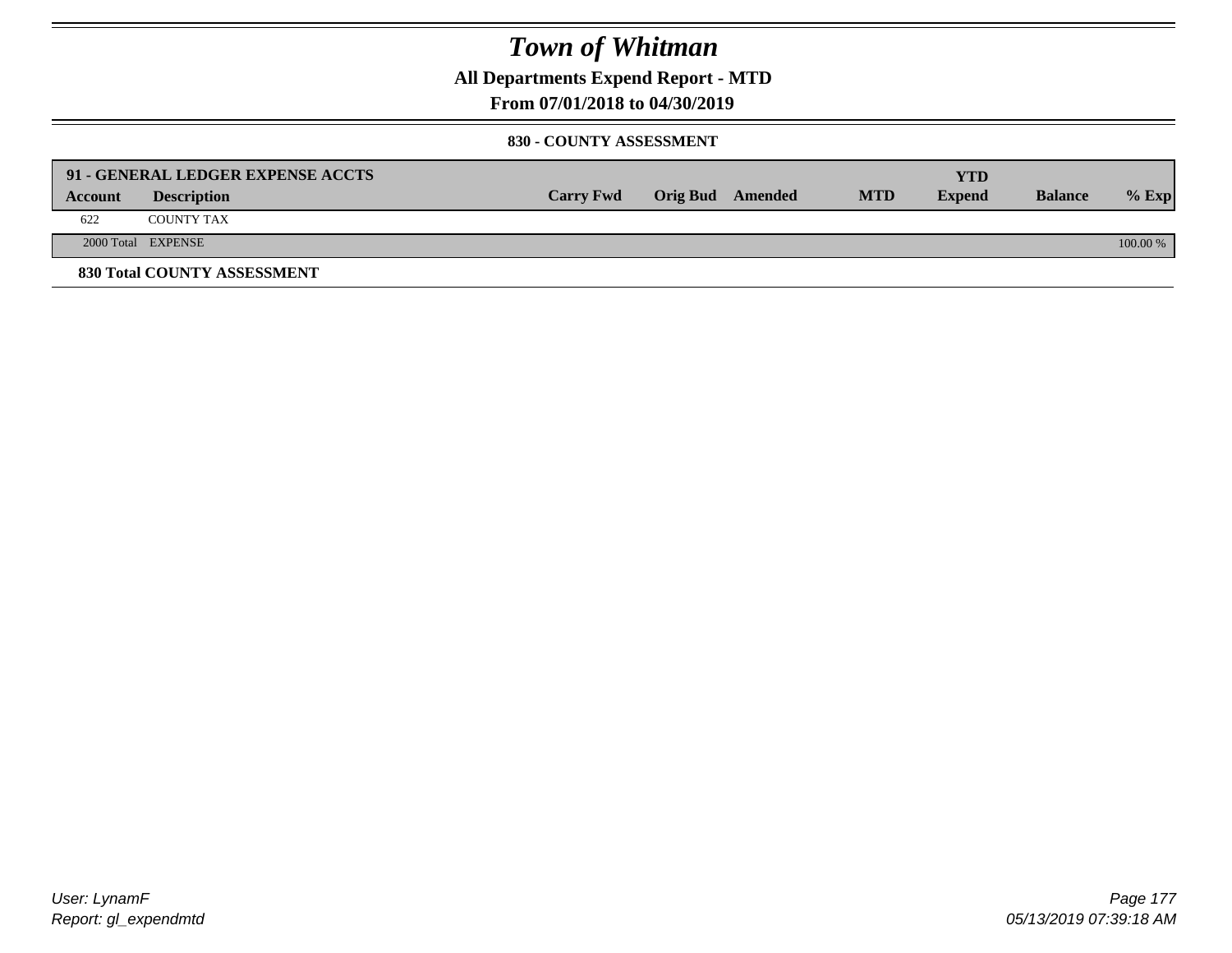**All Departments Expend Report - MTD**

### **From 07/01/2018 to 04/30/2019**

#### **850 - TAX REFUNDS**

|                 | 91 - GENERAL LEDGER EXPENSE ACCTS |                  |                         |            | <b>YTD</b>    |                |             |
|-----------------|-----------------------------------|------------------|-------------------------|------------|---------------|----------------|-------------|
| <b>Account</b>  | <b>Description</b>                | <b>Carry Fwd</b> | <b>Orig Bud Amended</b> | <b>MTD</b> | <b>Expend</b> | <b>Balance</b> | $%$ Exp     |
| 003             | MOTOR VEHICLE EXCISE              |                  |                         |            |               |                |             |
| 1984 Total 1984 |                                   |                  |                         |            |               |                | $100.00~\%$ |
| 003             | MOTOR VEHICLE EXCISE              |                  |                         |            |               |                |             |
| 1985 Total 1985 |                                   |                  |                         |            |               |                | 100.00 %    |
| 003             | MOTOR VEHICLE EXCISE              |                  |                         |            |               |                |             |
| 1986 Total 1986 |                                   |                  |                         |            |               |                | $100.00~\%$ |
| 001             | PERSONAL PROPERTY TAX             |                  |                         |            |               |                |             |
| 003             | MOTOR VEHICLE EXCISE              |                  |                         |            |               |                |             |
| 1987 Total 1987 |                                   |                  |                         |            |               |                | $100.00~\%$ |
| 001             | PERSONAL PROPERTY TAX             |                  |                         |            |               |                |             |
| 003             | MOTOR VEHICLE EXCISE              |                  |                         |            |               |                |             |
| 1988 Total 1988 |                                   |                  |                         |            |               |                | 100.00 %    |
| 002             | REAL ESTATE TAX                   |                  |                         |            |               |                |             |
| 003             | MOTOR VEHICLE EXCISE              |                  |                         |            |               |                |             |
| 1989 Total 1989 |                                   |                  |                         |            |               |                | 100.00 %    |
| 001             | PERSONAL PROPERTY TAX             |                  |                         |            |               |                |             |
| 002             | REAL ESTATE TAX                   |                  |                         |            |               |                |             |
| 003             | MOTOR VEHICLE EXCISE              |                  |                         |            |               |                |             |
| 1990 Total 1990 |                                   |                  |                         |            |               |                | 100.00 %    |
| 001             | PERSONAL PROPERTY TAX             |                  |                         |            |               |                |             |
| 002             | REAL ESTATE TAX                   |                  |                         |            |               |                |             |
| 003             | MOTOR VEHICLE EXCISE              |                  |                         |            |               |                |             |
| 1991 Total 1991 |                                   |                  |                         |            |               |                | 100.00 %    |
| 001             | PERSONAL PROPERTY TAX             |                  |                         |            |               |                |             |
| 003             | MOTOR VEHICLE EXCISE              |                  |                         |            |               |                |             |
| 1992 Total 1992 |                                   |                  |                         |            |               |                | 100.00 %    |
| 001             | PERSONAL PROPERTY TAX             |                  |                         |            |               |                |             |
| 002             | REAL ESTATE TAX                   |                  |                         |            |               |                |             |
| 003             | MOTOR VEHICLE EXCISE              |                  |                         |            |               |                |             |
| 005             | TRASH FEE REFUNDS                 |                  |                         |            |               |                |             |
| User: LynamF    |                                   |                  |                         |            |               |                | Page 178    |

*Report: gl\_expendmtd*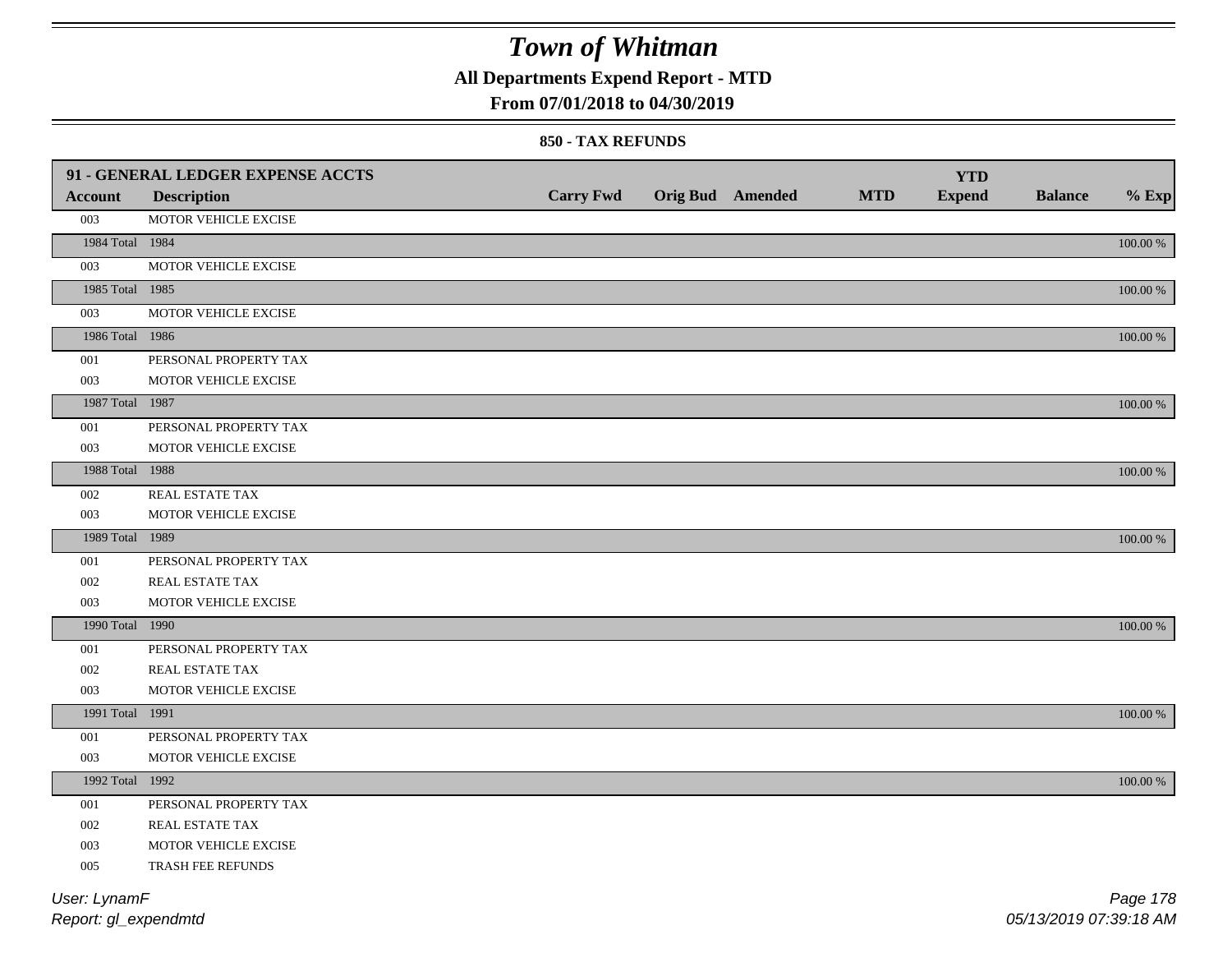**All Departments Expend Report - MTD**

### **From 07/01/2018 to 04/30/2019**

#### **850 - TAX REFUNDS**

|                 | 91 - GENERAL LEDGER EXPENSE ACCTS |                  |                  |            | <b>YTD</b>    |                |             |
|-----------------|-----------------------------------|------------------|------------------|------------|---------------|----------------|-------------|
| <b>Account</b>  | <b>Description</b>                | <b>Carry Fwd</b> | Orig Bud Amended | <b>MTD</b> | <b>Expend</b> | <b>Balance</b> | $%$ Exp     |
| 006             | TRASH LIEN REFUNDS                |                  |                  |            |               |                |             |
| 1993 Total 1993 |                                   |                  |                  |            |               |                | $100.00~\%$ |
| 001             | PERSONAL PROPERTY TAX             |                  |                  |            |               |                |             |
| 002             | REAL ESTATE TAX                   |                  |                  |            |               |                |             |
| 003             | MOTOR VEHICLE EXCISE              |                  |                  |            |               |                |             |
| 005             | TRASH FEE REFUNDS                 |                  |                  |            |               |                |             |
| 006             | TRASH LIEN REFUNDS                |                  |                  |            |               |                |             |
| 1994 Total 1994 |                                   |                  |                  |            |               |                | 100.00 %    |
| 001             | PERSONAL PROPERTY TAX             |                  |                  |            |               |                |             |
| 002             | REAL ESTATE TAX                   |                  |                  |            |               |                |             |
| 003             | MOTOR VEHICLE EXCISE              |                  |                  |            |               |                |             |
| 1995 Total 1995 |                                   |                  |                  |            |               |                | 100.00 %    |
| 001             | PERSONAL PROPERTY TAX             |                  |                  |            |               |                |             |
| 002             | REAL ESTATE TAX                   |                  |                  |            |               |                |             |
| 003             | MOTOR VEHICLE EXCISE              |                  |                  |            |               |                |             |
| 1996 Total 1996 |                                   |                  |                  |            |               |                | 100.00 %    |
| 001             | PERSONAL PROPERTY TAX             |                  |                  |            |               |                |             |
| 002             | REAL ESTATE TAX                   |                  |                  |            |               |                |             |
| 003             | MOTOR VEHICLE EXCISE              |                  |                  |            |               |                |             |
| 005             | TRASH FEE REFUNDS                 |                  |                  |            |               |                |             |
| 1997 Total 1997 |                                   |                  |                  |            |               |                | 100.00 %    |
| 001             | PERSONAL PROPERTY TAX             |                  |                  |            |               |                |             |
| 002             | REAL ESTATE TAX                   |                  |                  |            |               |                |             |
| 003             | MOTOR VEHICLE EXCISE              |                  |                  |            |               |                |             |
| 1998 Total 1998 |                                   |                  |                  |            |               |                | 100.00 %    |
| 001             | PERSONAL PROPERTY TAX             |                  |                  |            |               |                |             |
| 002             | REAL ESTATE TAX                   |                  |                  |            |               |                |             |
| 003             | MOTOR VEHICLE EXCISE              |                  |                  |            |               |                |             |
| 1999 Total 1999 |                                   |                  |                  |            |               |                | 100.00 %    |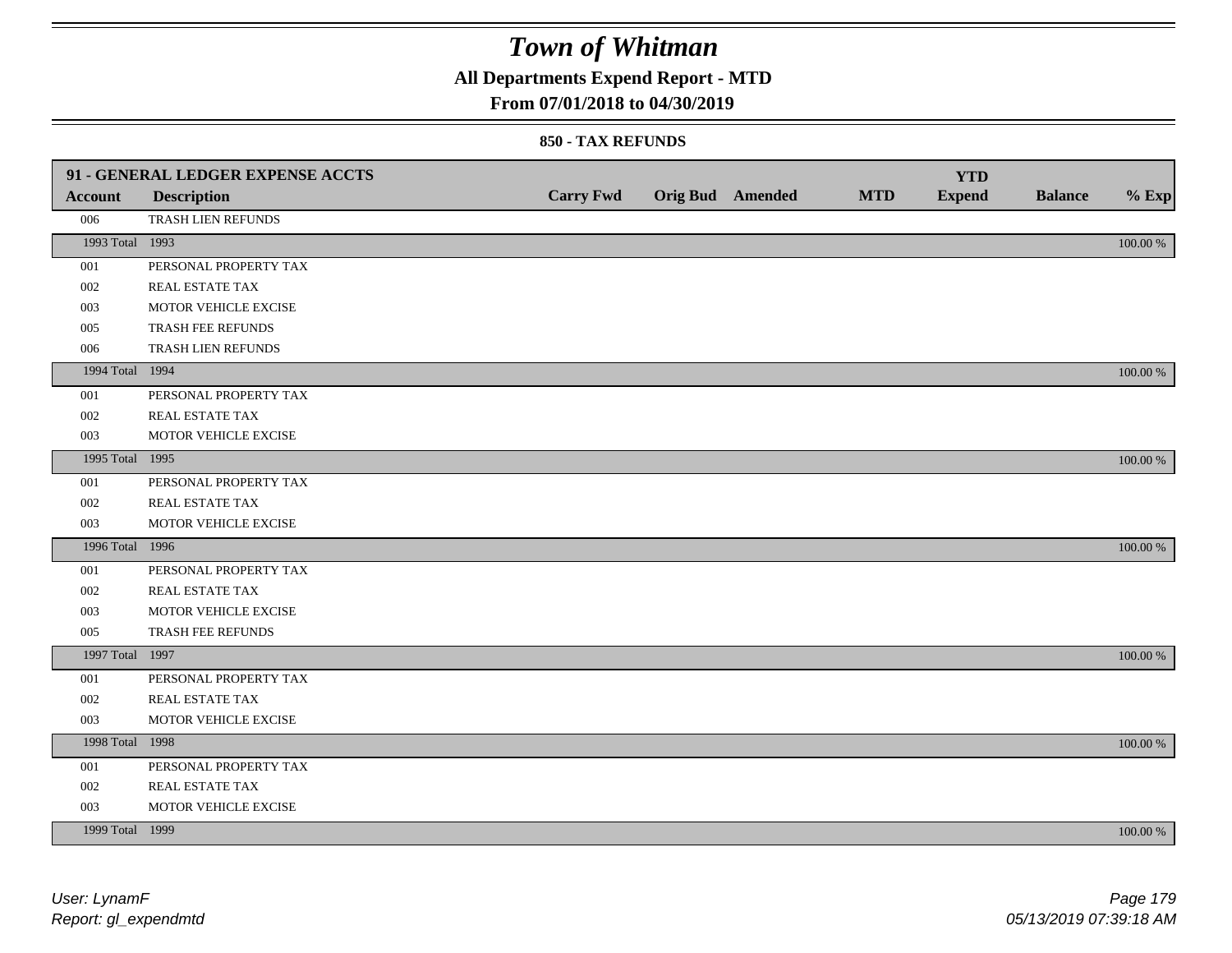### **All Departments Expend Report - MTD**

### **From 07/01/2018 to 04/30/2019**

#### **850 - TAX REFUNDS**

|                | 91 - GENERAL LEDGER EXPENSE ACCTS |                  |                         |            | <b>YTD</b>    |                |             |
|----------------|-----------------------------------|------------------|-------------------------|------------|---------------|----------------|-------------|
| <b>Account</b> | <b>Description</b>                | <b>Carry Fwd</b> | <b>Orig Bud Amended</b> | <b>MTD</b> | <b>Expend</b> | <b>Balance</b> | $%$ Exp     |
| 001            | PERSONAL PROPERTY TAX             |                  |                         |            |               |                |             |
| 002            | REAL ESTATE TAX                   |                  |                         |            |               |                |             |
| 003            | MOTOR VEHICLE EXCISE              |                  |                         |            |               |                |             |
|                | 2000 Total EXPENSE                |                  |                         |            |               |                | 100.00 %    |
| 001            | PERSONAL PROPERTY TAX             |                  |                         |            |               |                |             |
| 002            | REAL ESTATE TAX                   |                  |                         |            |               |                |             |
| 003            | MOTOR VEHICLE EXCISE              |                  |                         |            |               |                |             |
|                | 2001 Total EXPENSE                |                  |                         |            |               |                | 100.00 %    |
| 001            | PERSONAL PROPERTY TAX             |                  |                         |            |               |                |             |
| 002            | REAL ESTATE TAX                   |                  |                         |            |               |                |             |
| 003            | MOTOR VEHICLE EXCISE              |                  |                         |            |               |                |             |
| 004            | <b>BOAT EXCISE</b>                |                  |                         |            |               |                |             |
|                | 2002 Total EXPENSE                |                  |                         |            |               |                | 100.00 %    |
| 001            | PERSONAL PROPERTY TAX             |                  |                         |            |               |                |             |
| 002            | REAL ESTATE TAX                   |                  |                         |            |               |                |             |
| 003            | MOTOR VEHICLE EXCISE              |                  |                         |            |               |                |             |
| 004            | <b>BOAT EXCISE</b>                |                  |                         |            |               |                |             |
| 006            | TRASH LIEN REFUNDS                |                  |                         |            |               |                |             |
|                | 2003 Total EXPENSE                |                  |                         |            |               |                | 100.00 %    |
| 001            | PERSONAL PROPERTY TAX             |                  |                         |            |               |                |             |
| 002            | REAL ESTATE TAX                   |                  |                         |            |               |                |             |
| 003            | MOTOR VEHICLE EXCISE              |                  |                         |            |               |                |             |
| 004            | <b>BOAT EXCISE</b>                |                  |                         |            |               |                |             |
|                | 2004 Total EXPENSE                |                  |                         |            |               |                | 100.00 %    |
| 001            | PERSONAL PROPERTY TAX             |                  |                         |            |               |                |             |
| 002            | REAL ESTATE TAX                   |                  |                         |            |               |                |             |
| 003            | MOTOR VEHICLE EXCISE              |                  |                         |            |               |                |             |
| 004            | <b>BOAT EXCISE</b>                |                  |                         |            |               |                |             |
|                | 2005 Total EXPENSE                |                  |                         |            |               |                | $100.00~\%$ |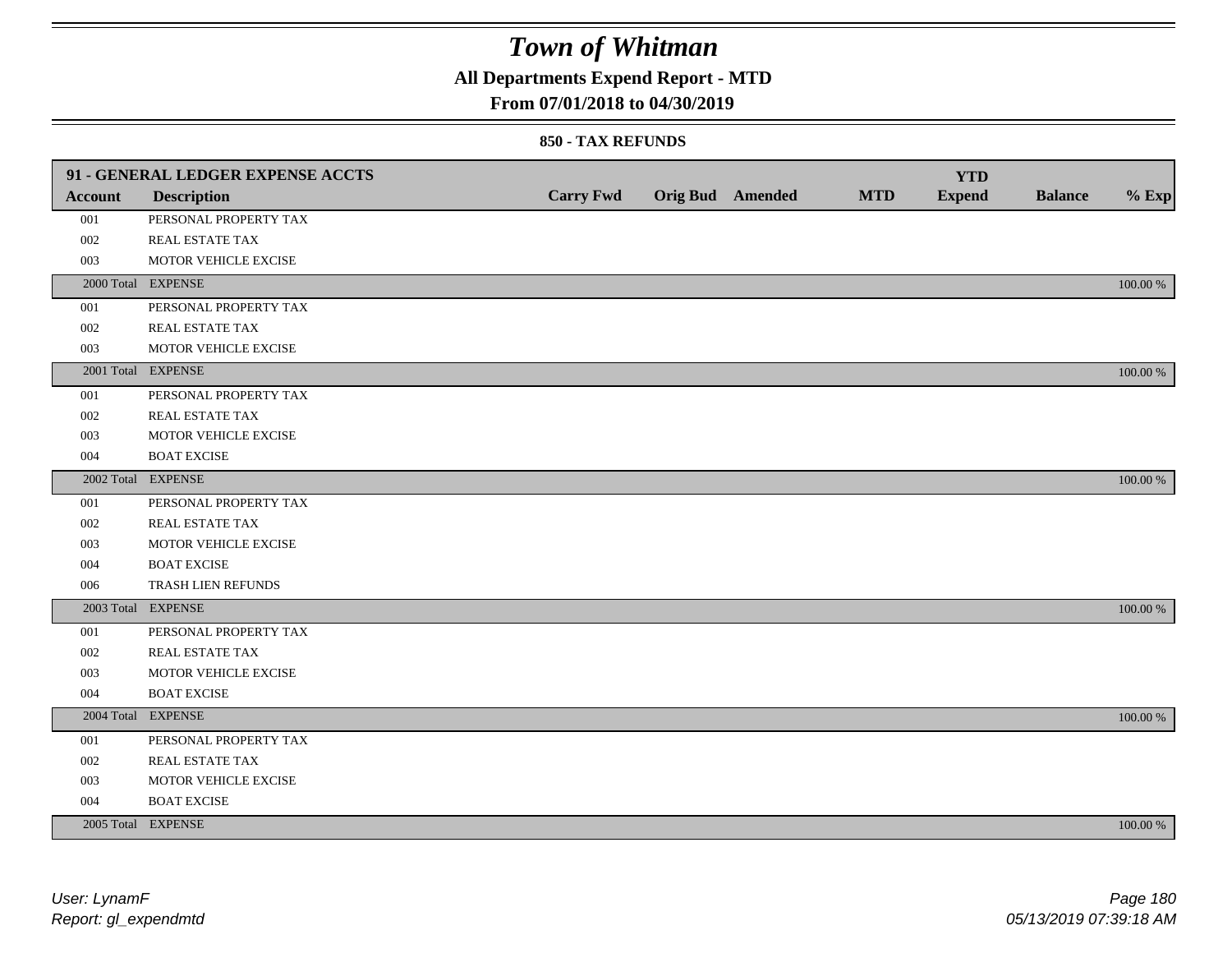## **All Departments Expend Report - MTD**

### **From 07/01/2018 to 04/30/2019**

#### **850 - TAX REFUNDS**

|         | 91 - GENERAL LEDGER EXPENSE ACCTS |                  |                         |            | <b>YTD</b>    |                |             |
|---------|-----------------------------------|------------------|-------------------------|------------|---------------|----------------|-------------|
| Account | <b>Description</b>                | <b>Carry Fwd</b> | <b>Orig Bud</b> Amended | <b>MTD</b> | <b>Expend</b> | <b>Balance</b> | $%$ Exp     |
| 001     | PERSONAL PROPERTY TAX             |                  |                         |            |               |                |             |
| 002     | REAL ESTATE TAX                   |                  |                         |            |               |                |             |
| 003     | MOTOR VEHICLE EXCISE              |                  |                         |            |               |                |             |
| 004     | <b>BOAT EXCISE</b>                |                  |                         |            |               |                |             |
|         | 2006 Total EXPENSE                |                  |                         |            |               |                | 100.00 %    |
| 001     | PERSONAL PROPERTY TAX             |                  |                         |            |               |                |             |
| 002     | REAL ESTATE TAX                   |                  |                         |            |               |                |             |
| 003     | MOTOR VEHICLE EXCISE              |                  |                         |            |               |                |             |
| 004     | <b>BOAT EXCISE</b>                |                  |                         |            |               |                |             |
|         | 2007 Total EXPENSE                |                  |                         |            |               |                | 100.00 %    |
| 001     | PERSONAL PROPERTY TAX             |                  |                         |            |               |                |             |
| 002     | REAL ESTATE TAX                   |                  |                         |            |               |                |             |
| 003     | MOTOR VEHICLE EXCISE              |                  |                         |            |               |                |             |
| 004     | <b>BOAT EXCISE</b>                |                  |                         |            |               |                |             |
|         | 2008 Total EXPENSE                |                  |                         |            |               |                | 100.00 %    |
| 001     | PERSONAL PROPERTY TAX             |                  |                         |            |               |                |             |
| 002     | <b>REAL ESTATE TAX</b>            |                  |                         |            |               |                |             |
| 003     | MOTOR VEHICLE EXCISE              |                  |                         |            |               |                |             |
| 004     | <b>BOAT EXCISE</b>                |                  |                         |            |               |                |             |
|         | 2009 Total EXPENSE                |                  |                         |            |               |                | 100.00 %    |
| 001     | PERSONAL PROPERTY TAX             |                  |                         |            |               |                |             |
| 002     | REAL ESTATE TAX                   |                  |                         |            |               |                |             |
| 003     | MOTOR VEHICLE EXCISE              |                  |                         |            |               |                |             |
|         | 2010 Total EXPENSE                |                  |                         |            |               |                | 100.00 %    |
| 001     | PERSONAL PROPERTY TAX             |                  |                         |            |               |                |             |
| 002     | REAL ESTATE TAX                   |                  |                         |            |               |                |             |
| 003     | MOTOR VEHICLE EXCISE              |                  |                         |            |               |                |             |
|         | 2011 Total EXPENSE                |                  |                         |            |               |                | $100.00~\%$ |
| 001     | PERSONAL PROPERTY TAX             |                  |                         |            |               |                |             |
| 002     | REAL ESTATE TAX                   |                  |                         |            |               |                |             |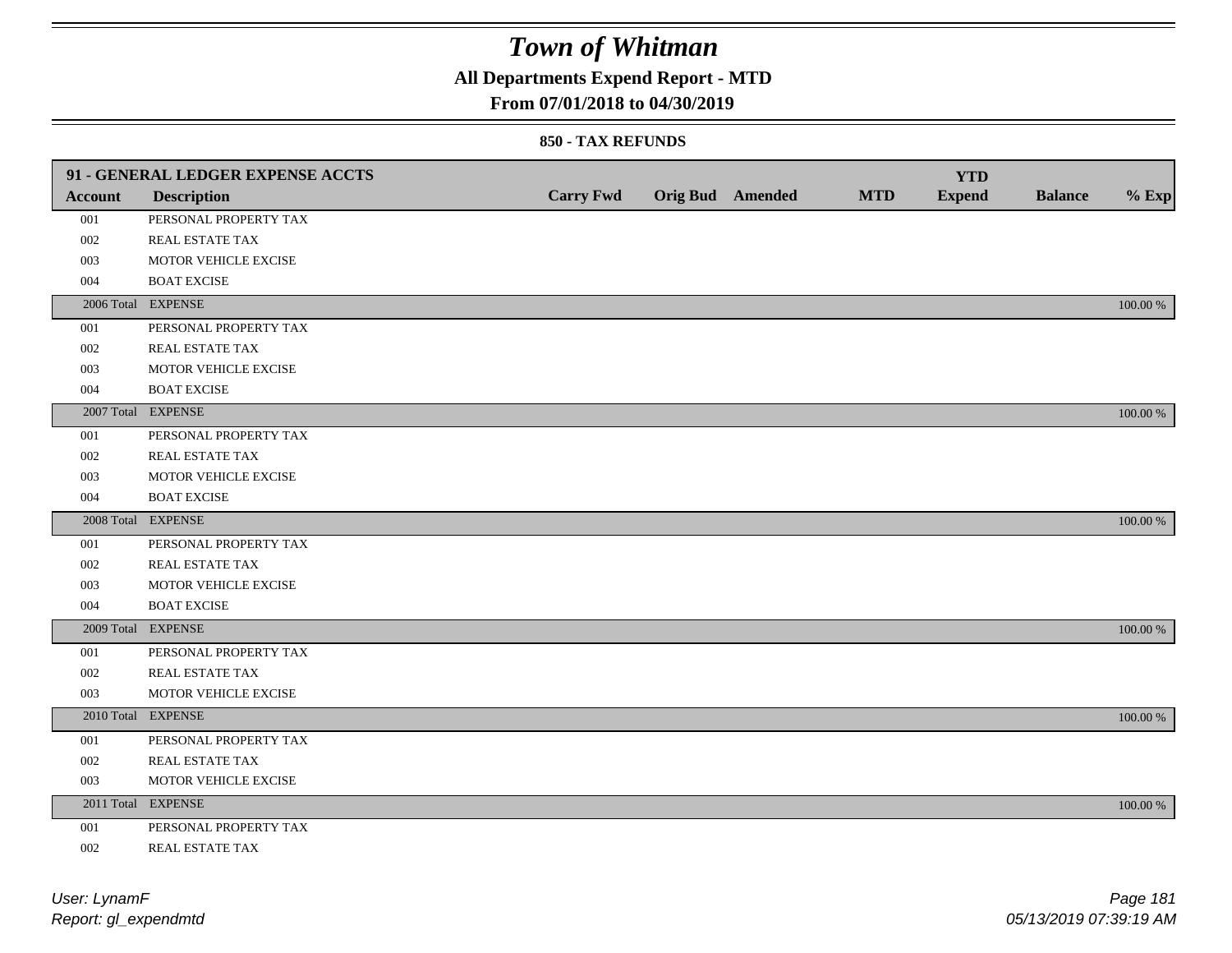## **All Departments Expend Report - MTD**

### **From 07/01/2018 to 04/30/2019**

#### **850 - TAX REFUNDS**

| Account | 91 - GENERAL LEDGER EXPENSE ACCTS<br><b>Description</b> | <b>Carry Fwd</b> | <b>Orig Bud</b> Amended | <b>MTD</b> | <b>YTD</b><br><b>Expend</b> | <b>Balance</b> | $%$ Exp  |
|---------|---------------------------------------------------------|------------------|-------------------------|------------|-----------------------------|----------------|----------|
| 003     | MOTOR VEHICLE EXCISE                                    |                  |                         |            |                             |                |          |
|         | 2012 Total EXPENSE                                      |                  |                         |            |                             |                | 100.00 % |
| 001     | PERSONAL PROPERTY TAX                                   |                  |                         |            |                             |                |          |
| 002     | REAL ESTATE TAX                                         |                  |                         |            |                             |                |          |
| 003     | MOTOR VEHICLE EXCISE                                    |                  |                         |            |                             |                |          |
|         | <b>BOAT EXCISE</b>                                      |                  |                         |            |                             |                |          |
| 004     |                                                         |                  |                         |            |                             |                |          |
|         | 2013 Total EXPENSE                                      |                  |                         |            |                             |                | 100.00 % |
| 001     | PERSONAL PROPERTY TAX                                   |                  |                         |            |                             |                |          |
| 002     | REAL ESTATE TAX                                         |                  |                         |            |                             |                |          |
| 003     | MOTOR VEHICLE EXCISE                                    |                  |                         |            |                             |                |          |
| 004     | <b>BOAT EXCISE</b>                                      |                  |                         |            |                             |                |          |
|         | 2014 Total EXPENSE                                      |                  |                         |            |                             |                | 100.00 % |
| 001     | PERSONAL PROPERTY TAX                                   |                  |                         |            |                             |                |          |
| 002     | REAL ESTATE TAX                                         |                  |                         |            |                             |                |          |
| 003     | MOTOR VEHICLE EXCISE                                    |                  |                         |            |                             |                |          |
| 004     | <b>BOAT EXCISE</b>                                      |                  |                         |            |                             |                |          |
|         | 2015 Total EXPENSE                                      |                  |                         |            |                             |                | 100.00 % |
| 001     | PERSONAL PROPERTY TAX                                   |                  |                         |            |                             |                |          |
| 002     | REAL ESTATE TAX                                         |                  |                         |            |                             |                |          |
| 003     | MOTOR VEHICLE EXCISE                                    |                  |                         | 313.54     | 3,518.97                    | $-3,518.97$    |          |
| 004     | <b>BOAT EXCISE</b>                                      |                  |                         |            |                             |                |          |
|         | 2016 Total EXPENSE                                      |                  |                         | 313.54     | 3,518.97                    | $-3,518.97$    | 100.00 % |
| 001     | PERSONAL PROPERTY TAX                                   |                  |                         |            |                             |                |          |
| 002     | REAL ESTATE TAX                                         |                  |                         |            |                             |                |          |
| 003     | MOTOR VEHICLE EXCISE                                    |                  |                         | 238.44     | 2,025.36                    | $-2,025.36$    |          |
| 004     | <b>BOAT EXCISE</b>                                      |                  |                         |            |                             |                |          |
|         | 2017 Total EXPENSE                                      |                  |                         | 238.44     | 2,025.36                    | $-2,025.36$    | 100.00 % |
| 001     | PERSONAL PROPERTY TAX                                   |                  |                         |            | 1,242.64                    | $-1,242.64$    |          |
| 002     | REAL ESTATE TAX                                         |                  |                         |            | 18,234.05                   | $-18,234.05$   |          |
| 003     | MOTOR VEHICLE EXCISE                                    |                  |                         | 1.437.51   | 23,387.23                   | $-23,387.23$   |          |

| User: LynamF         |
|----------------------|
| Report: gl_expendmtd |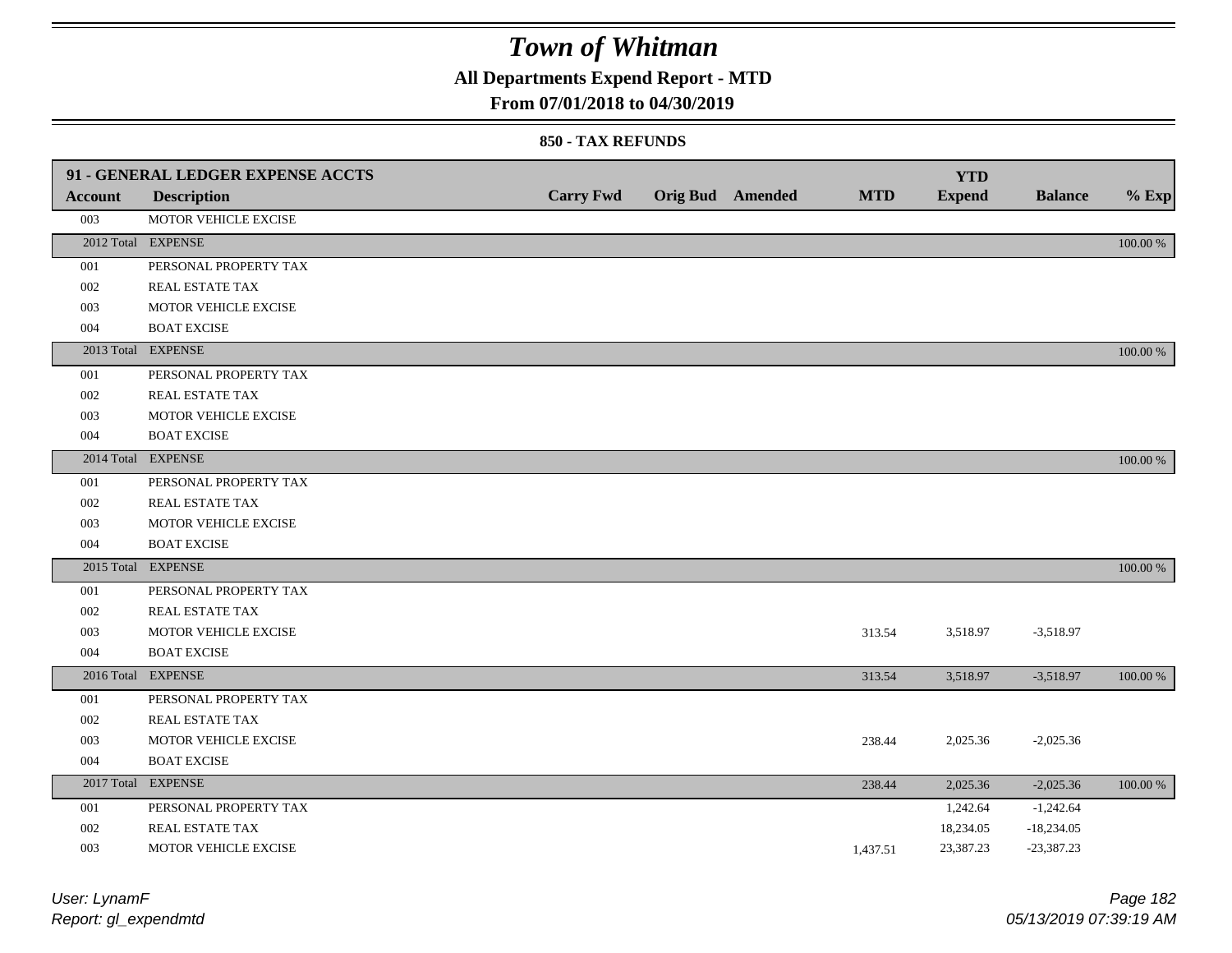### **All Departments Expend Report - MTD**

### **From 07/01/2018 to 04/30/2019**

#### **850 - TAX REFUNDS**

|            | 91 - GENERAL LEDGER EXPENSE ACCTS |                  |                 |                |            | <b>YTD</b>    |                |          |
|------------|-----------------------------------|------------------|-----------------|----------------|------------|---------------|----------------|----------|
| Account    | <b>Description</b>                | <b>Carry Fwd</b> | <b>Orig Bud</b> | <b>Amended</b> | <b>MTD</b> | <b>Expend</b> | <b>Balance</b> | $%$ Exp  |
| 004        | <b>BOAT EXCISE</b>                |                  |                 |                |            |               |                |          |
| 2018 Total | <b>EXPENSE</b>                    |                  |                 |                | 1,437.51   | 42,863.92     | $-42,863.92$   | 100.00 % |
| 001        | PERSONAL PROPERTY TAX             |                  |                 |                |            |               |                |          |
| 002        | REAL ESTATE TAX                   |                  |                 |                | 20,164.73  | 25,328.00     | $-25,328.00$   |          |
| 003        | <b>MOTOR VEHICLE EXCISE</b>       |                  |                 |                | 6,293.03   | 6,939.69      | $-6,939.69$    |          |
| 004        | <b>BOAT EXCISE</b>                |                  |                 |                |            |               |                |          |
|            | 2019 Total EXPENSE                |                  |                 |                | 26,457.76  | 32,267.69     | $-32,267.69$   | 100.00 % |
| 001        | PERSONAL PROPERTY TAX             |                  |                 |                |            |               |                |          |
| 002        | <b>REAL ESTATE TAX</b>            |                  |                 |                |            |               |                |          |
| 003        | <b>MOTOR VEHICLE EXCISE</b>       |                  |                 |                |            |               |                |          |
| 004        | <b>BOAT EXCISE</b>                |                  |                 |                |            |               |                |          |
|            | 2020 Total EXPENSE                |                  |                 |                |            |               |                | 100.00 % |
|            | <b>850 Total TAX REFUNDS</b>      |                  |                 |                | 28,447.25  | 80,675.94     | $-80,675.94$   |          |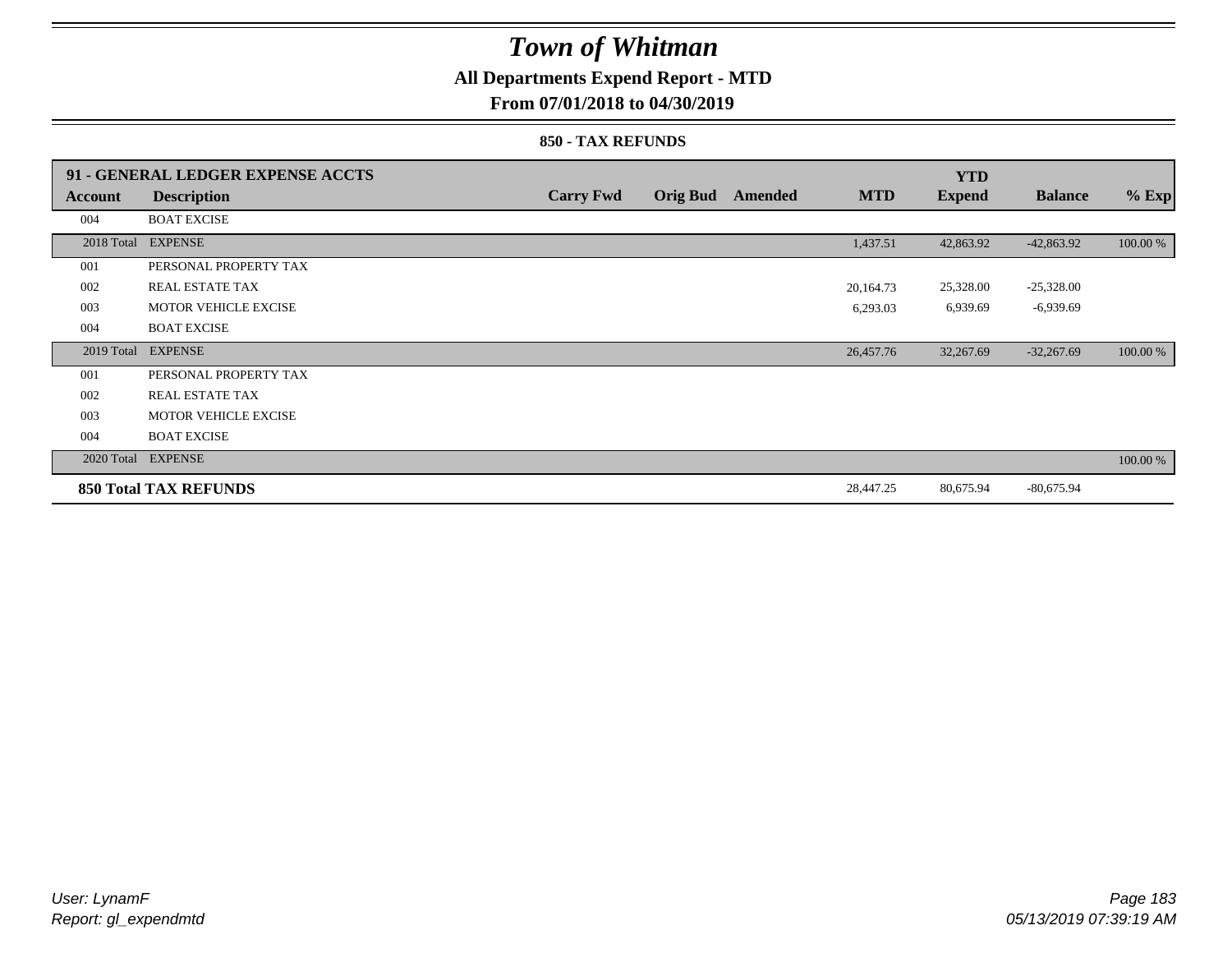## **All Departments Expend Report - MTD**

### **From 07/01/2018 to 04/30/2019**

#### **870 - AGENCY**

|         | 91 - GENERAL LEDGER EXPENSE ACCTS |                  |                         |            | <b>YTD</b>    |                |          |
|---------|-----------------------------------|------------------|-------------------------|------------|---------------|----------------|----------|
| Account | <b>Description</b>                | <b>Carry Fwd</b> | <b>Orig Bud</b> Amended | <b>MTD</b> | <b>Expend</b> | <b>Balance</b> | $%$ Exp  |
| 899     | <b>EXCHANGE ACCOUNT</b>           |                  |                         |            |               |                |          |
|         | 2001 Total EXPENSE                |                  |                         |            |               |                | 100.00 % |
| 028     | MASS.CRUSHING & RECYCLING         |                  |                         |            |               |                |          |
| 033     | <b>DANCE PROGRAMS</b>             |                  |                         |            |               |                |          |
|         | 2012 Total EXPENSE                |                  |                         |            |               |                | 100.00 % |
|         | 870 Total AGENCY                  |                  |                         |            |               |                |          |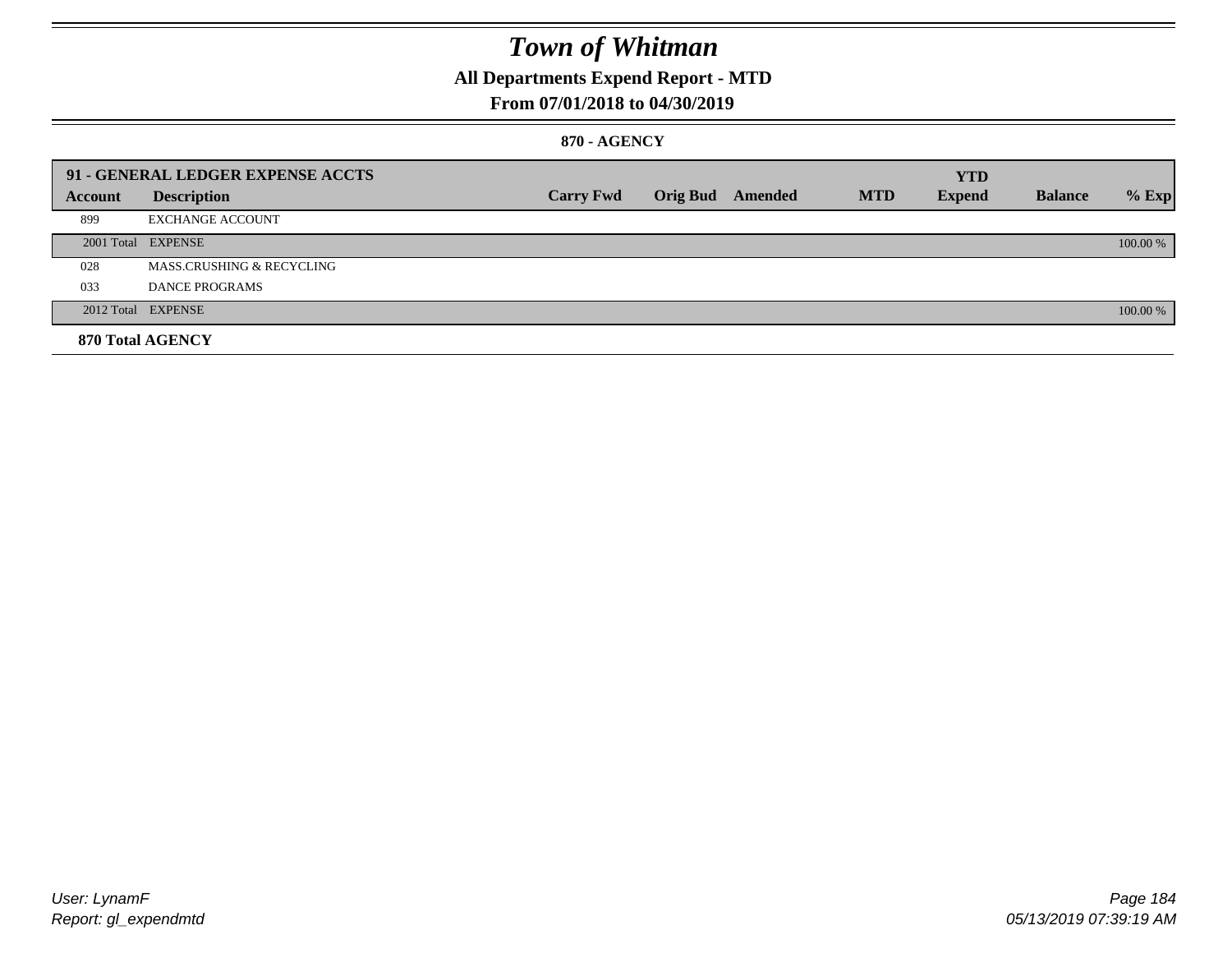**All Departments Expend Report - MTD**

### **From 07/01/2018 to 04/30/2019**

#### **873 - USER CHARGES REFUNDS**

|                | 91 - GENERAL LEDGER EXPENSE ACCTS     |                  |                         |            | <b>YTD</b>    |                |             |
|----------------|---------------------------------------|------------------|-------------------------|------------|---------------|----------------|-------------|
| <b>Account</b> | <b>Description</b>                    | <b>Carry Fwd</b> | <b>Orig Bud</b> Amended | <b>MTD</b> | <b>Expend</b> | <b>Balance</b> | $%$ Exp     |
| 006            | TRASH LIEN REFUNDS                    |                  |                         |            |               |                |             |
| 021            | 2014 TRASH FEE REFUNDS                |                  |                         |            |               |                |             |
|                | 2000 Total EXPENSE                    |                  |                         |            |               |                | 100.00 %    |
| 006            | TRASH LIEN REFUNDS                    |                  |                         |            |               |                |             |
|                | 2012 Total EXPENSE                    |                  |                         |            |               |                | 100.00 %    |
| 005            | TRASH FEE REFUNDS                     |                  |                         |            |               |                |             |
| 006            | TRASH LIEN REFUNDS                    |                  |                         |            |               |                |             |
|                | 2015 Total EXPENSE                    |                  |                         |            |               |                | $100.00~\%$ |
| 005            | TRASH FEE REFUNDS                     |                  |                         |            |               |                |             |
| 006            | TRASH LIEN REFUNDS                    |                  |                         |            |               |                |             |
|                | 2016 Total EXPENSE                    |                  |                         |            |               |                | 100.00 %    |
| 005            | <b>TRASH FEE REFUNDS</b>              |                  |                         |            | 250.00        | $-250.00$      |             |
| 006            | TRASH LIEN REFUNDS                    |                  |                         |            |               |                |             |
|                | 2017 Total EXPENSE                    |                  |                         |            | 250.00        | $-250.00$      | 100.00 %    |
| 005            | TRASH FEE REFUNDS                     |                  |                         |            | 1,635.00      | $-1,635.00$    |             |
| 006            | TRASH LIEN REFUNDS                    |                  |                         |            |               |                |             |
|                | 2018 Total EXPENSE                    |                  |                         |            | 1,635.00      | $-1,635.00$    | $100.00~\%$ |
| 005            | TRASH FEE REFUNDS                     |                  |                         |            | 570.00        | $-570.00$      |             |
| 006            | TRASH LIEN REFUNDS                    |                  |                         |            |               |                |             |
|                | 2019 Total EXPENSE                    |                  |                         |            | 570.00        | $-570.00$      | 100.00 %    |
| 005            | TRASH FEE REFUNDS                     |                  |                         |            |               |                |             |
| 006            | TRASH LIEN REFUNDS                    |                  |                         |            |               |                |             |
| 053            | <b>SEWER RATES REFUNDS</b>            |                  |                         |            |               |                |             |
| 178            | SEWER LIEN REFUNDS                    |                  |                         |            |               |                |             |
|                | 2020 Total EXPENSE                    |                  |                         |            |               |                | 100.00 %    |
|                | <b>873 Total USER CHARGES REFUNDS</b> |                  |                         |            | 2,455.00      | $-2,455.00$    |             |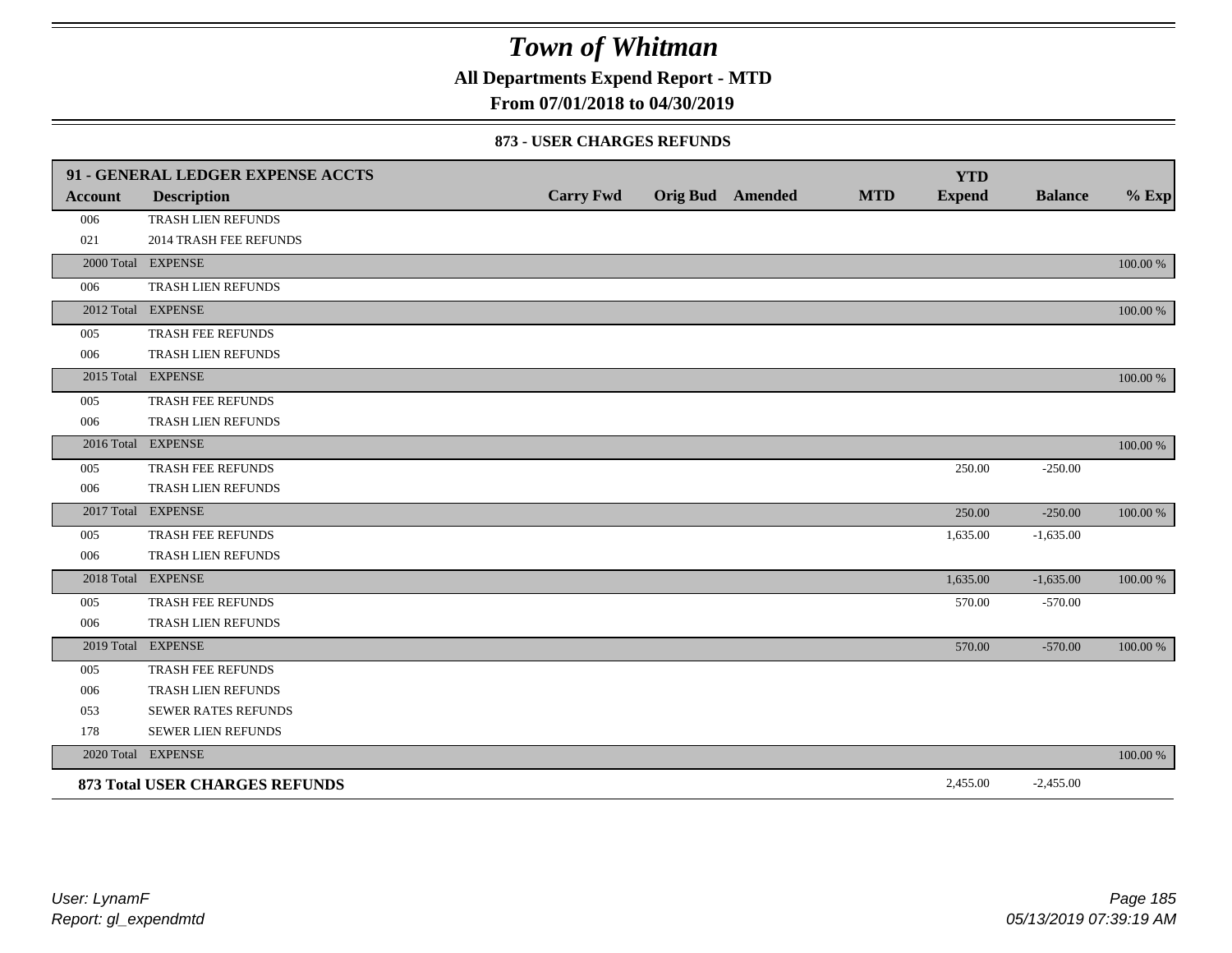**All Departments Expend Report - MTD**

### **From 07/01/2018 to 04/30/2019**

#### **875 - MISCELLANEOUS**

|                 | 91 - GENERAL LEDGER EXPENSE ACCTS |                  |                         |            | <b>YTD</b>    |                |             |
|-----------------|-----------------------------------|------------------|-------------------------|------------|---------------|----------------|-------------|
| <b>Account</b>  | <b>Description</b>                | <b>Carry Fwd</b> | <b>Orig Bud</b> Amended | <b>MTD</b> | <b>Expend</b> | <b>Balance</b> | $%$ Exp     |
| 046             | WATER RATES REFUNDS               |                  |                         |            |               |                |             |
| 1997 Total 1997 |                                   |                  |                         |            |               |                | $100.00~\%$ |
| 046             | <b>WATER RATES REFUNDS</b>        |                  |                         |            |               |                |             |
| 1998 Total 1998 |                                   |                  |                         |            |               |                | 100.00 %    |
| 046             | WATER RATES REFUNDS               |                  |                         |            |               |                |             |
| 1999 Total 1999 |                                   |                  |                         |            |               |                | $100.00~\%$ |
| 034             | PREMIUM SALE OF BONDS             |                  |                         |            |               |                |             |
| 035             | <b>INTEREST ON SALE OF BONDS</b>  |                  |                         |            |               |                |             |
| 036             | <b>GRANT ANTICIPATION NOTES</b>   |                  |                         |            |               |                |             |
| 038             | REVENUE ANTICIPATION NOTES        |                  |                         |            |               |                |             |
| 039             | <b>BOND ANTICIPATION NOTES</b>    |                  |                         |            |               |                |             |
| 042             | <b>BOARD OF APPEALS REFUNDS</b>   |                  |                         |            |               |                |             |
| 043             | BUILDING INSPECTOR REFUNDS        |                  |                         |            |               |                |             |
| 044             | REFUNDS-PRIOR YEARS               |                  |                         |            |               |                |             |
| 045             | PARKING TICKET REFUNDS            |                  |                         |            |               |                |             |
| 046             | WATER RATES REFUNDS               |                  |                         |            |               |                |             |
| 052             | <b>TAILINGS</b>                   |                  |                         |            |               |                |             |
| 071             | <b>COLLECTORS OVER/SHORT</b>      |                  |                         |            |               |                |             |
| 080             | WTR/SWR REFUNDS-PEN.&INT.         |                  |                         |            |               |                |             |
| 081             | WATER RATES REFUNDS FY95          |                  |                         |            |               |                |             |
| 090             | MUNICIPAL LIEN REFUNDS            |                  |                         |            |               |                |             |
| 093             | WATER RATES REFUNDS FY96          |                  |                         |            |               |                |             |
| 635             | COLLECTORS FEES-REFUNDS           |                  |                         |            |               |                |             |
| 636             | <b>EXCISE INTEREST-REFUNDS</b>    |                  |                         |            |               |                |             |
|                 | 2000 Total EXPENSE                |                  |                         |            |               |                | 100.00 %    |
| 021             | 2014 TRASH FEE REFUNDS            |                  |                         |            |               |                |             |
| 025             | <b>DPW - RESTITUTION</b>          |                  |                         |            |               |                |             |
| 058             | TRASH FEE REFUNDS FY2000          |                  |                         |            |               |                |             |
| 063             | TRASH FEE REFUNDS FY02            |                  |                         |            |               |                |             |
| 064             | TRASH FEE REFUNDS FY2001          |                  |                         |            |               |                |             |
| 091             | TRASH FEE REFUNDS FY03            |                  |                         |            |               |                |             |

*Report: gl\_expendmtd User: LynamF*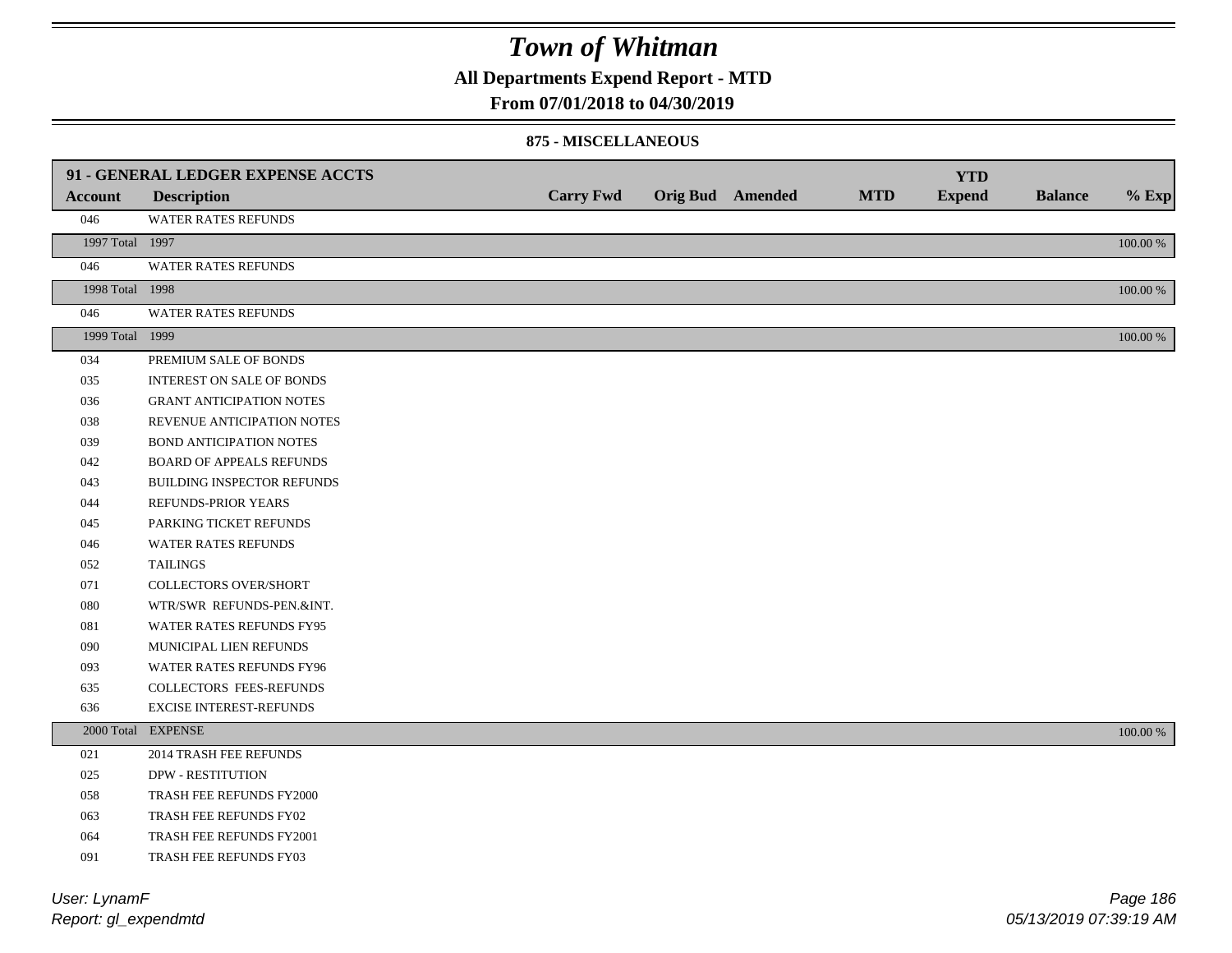### **All Departments Expend Report - MTD**

### **From 07/01/2018 to 04/30/2019**

#### **875 - MISCELLANEOUS**

|                | 91 - GENERAL LEDGER EXPENSE ACCTS |                  |                         |            | <b>YTD</b>    |                |          |
|----------------|-----------------------------------|------------------|-------------------------|------------|---------------|----------------|----------|
| <b>Account</b> | <b>Description</b>                | <b>Carry Fwd</b> | <b>Orig Bud</b> Amended | <b>MTD</b> | <b>Expend</b> | <b>Balance</b> | $%$ Exp  |
| 092            | TRASH FEE REFUNDS FY2004          |                  |                         |            |               |                |          |
| 094            | TRASH LIEN REFUNDS FY2004         |                  |                         |            |               |                |          |
| 095            | TRASH LIEN REFUNDS FY95           |                  |                         |            |               |                |          |
| 096            | TRASH LIEN REFUNDS FY96           |                  |                         |            |               |                |          |
| 187            | TRASH LIEN REFUNDS 2005           |                  |                         |            |               |                |          |
| 206            | <b>TRASH FEE REFUNDS 2005</b>     |                  |                         |            |               |                |          |
| 209            | <b>TRASH FEE REFUNDS 2006</b>     |                  |                         |            |               |                |          |
| 223            | TRASH LIEN REFUNDS 2006           |                  |                         |            |               |                |          |
| 226            | TRASH FEE REFUNDS 2007            |                  |                         |            |               |                |          |
| 229            | TRASH LIEN REFUNDS 2007           |                  |                         |            |               |                |          |
| 231            | <b>2008 TRASH FEE REFUNDS</b>     |                  |                         |            |               |                |          |
| 232            | 2008 TRASH LIEN REFUNDS           |                  |                         |            |               |                |          |
| 257            | <b>2009 TRASH FEE REFUNDS</b>     |                  |                         |            |               |                |          |
| 258            | 2009 TRASH LIEN REFUNDS           |                  |                         |            |               |                |          |
| 260            | <b>2010 TRASH FEE REFUNDS</b>     |                  |                         |            |               |                |          |
| 261            | 2011 TRASH FEE REFUNDS            |                  |                         |            |               |                |          |
| 263            | <b>2012 TRASH FEE REFUNDS</b>     |                  |                         |            |               |                |          |
| 327            | 2013 TRASH FEE REFUNDS            |                  |                         |            |               |                |          |
| 328            | 2013 TRASH LIEN REFUNDS           |                  |                         |            |               |                |          |
|                | 2001 Total EXPENSE                |                  |                         |            |               |                | 100.00 % |
|                | <b>875 Total MISCELLANEOUS</b>    |                  |                         |            |               |                |          |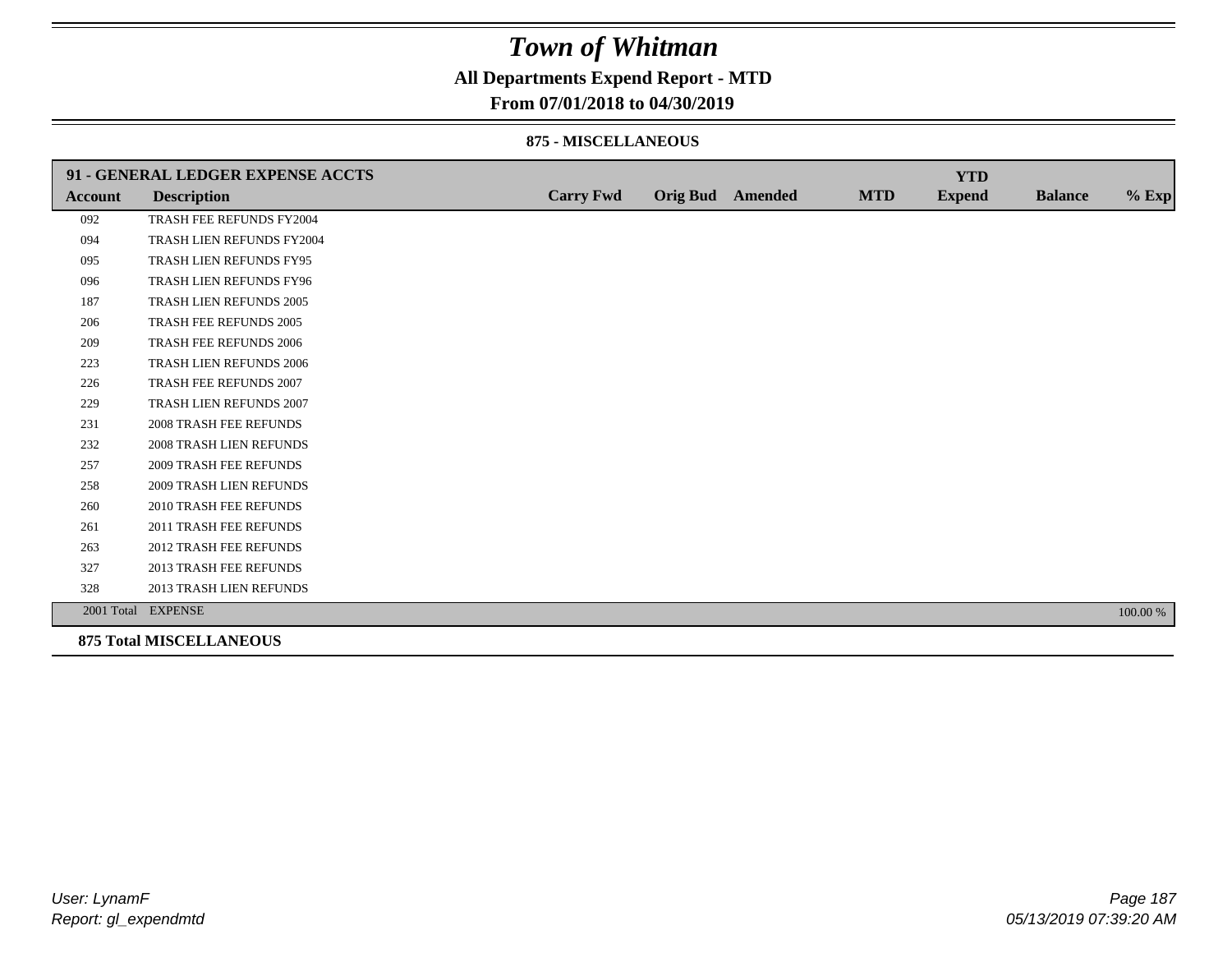### **All Departments Expend Report - MTD**

### **From 07/01/2018 to 04/30/2019**

#### **876 - INVESTMENTS**

|         | 91 - GENERAL LEDGER EXPENSE ACCTS       |                  |                 |                |            | <b>YTD</b>    |                |          |
|---------|-----------------------------------------|------------------|-----------------|----------------|------------|---------------|----------------|----------|
| Account | <b>Description</b>                      | <b>Carry Fwd</b> | <b>Orig Bud</b> | <b>Amended</b> | <b>MTD</b> | <b>Expend</b> | <b>Balance</b> | $%$ Exp  |
| 287     | <b>AUXILIARY POLICE EXPENSE</b>         |                  |                 |                |            |               |                |          |
| 288     | REPURCHASE AGREE.NOTES-GENERAL          |                  |                 |                |            |               |                |          |
| 289     | REPUR.AGREE.NOTES-DPW CHAP811           |                  |                 |                |            |               |                |          |
| 290     | <b>INVESTMENT CD'S-GENERAL</b>          |                  |                 |                |            |               |                |          |
| 293     | PROGRAMMING SERV.& SUPPLIES             |                  |                 |                |            |               |                |          |
| 294     | <b>INVEST. CD'S-CHAPTER 811</b>         |                  |                 |                |            |               |                |          |
| 295     | INVEST. CD'S-SCHOOL LUNCH               |                  |                 |                |            |               |                |          |
| 298     | RES. FND. TRAN. TITLE V DEBT ISSUE EXP. |                  |                 |                |            |               |                |          |
| 299     | REPUR.AGREE.NOTES-DPW CHAP.90           |                  |                 |                |            |               |                |          |
|         | 2000 Total EXPENSE                      |                  |                 |                |            |               |                | 100.00 % |
|         | <b>876 Total INVESTMENTS</b>            |                  |                 |                |            |               |                |          |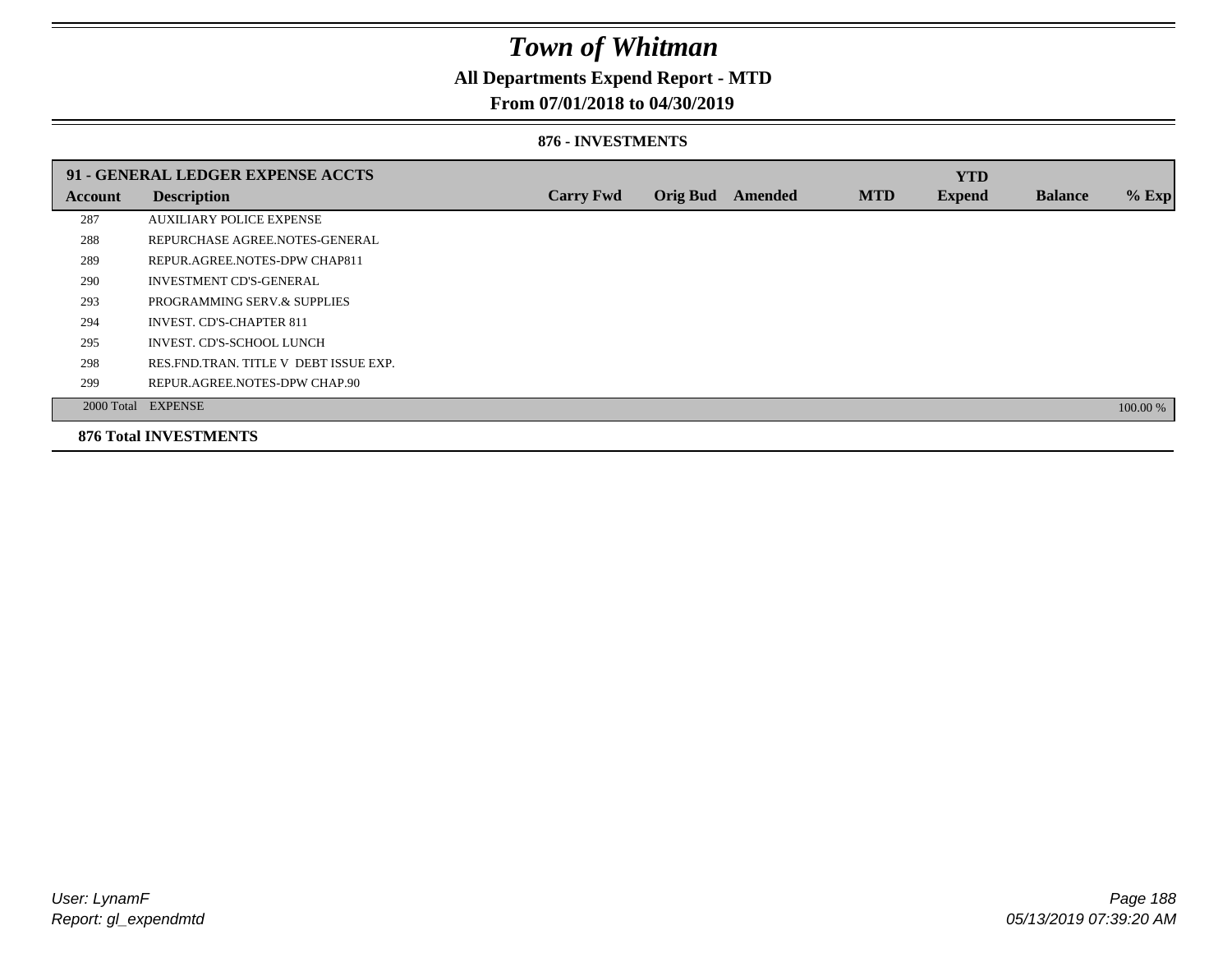**All Departments Expend Report - MTD**

### **From 07/01/2018 to 04/30/2019**

#### **878 - OTHER FINANCING USES**

|                | 91 - GENERAL LEDGER EXPENSE ACCTS     |                  |                 |         |            | <b>YTD</b>    |                |          |
|----------------|---------------------------------------|------------------|-----------------|---------|------------|---------------|----------------|----------|
| <b>Account</b> | <b>Description</b>                    | <b>Carry Fwd</b> | <b>Orig Bud</b> | Amended | <b>MTD</b> | <b>Expend</b> | <b>Balance</b> | $%$ Exp  |
| 409            | <b>REFUNDED BONDS</b>                 |                  |                 |         |            |               |                |          |
| 2000 Total     | <b>EXPENSE</b>                        |                  |                 |         |            |               |                | 100.00 % |
| 401            | WTR/SWR CAPITAL PROJ. FUND            |                  |                 |         |            |               |                |          |
| 404            | <b>SPECIAL REVENUE FUND</b>           |                  |                 |         |            |               |                |          |
| 2100 Total     | <b>INTERFUND TRANSFERS</b>            |                  |                 |         |            |               |                | 100.00 % |
| 402            | STABILIZATION FUND                    |                  |                 |         |            |               |                |          |
| 2101 Total     | <b>INTERFUND TRANSFERS</b>            |                  |                 |         |            |               |                | 100.00 % |
| 403            | <b>CAPITAL PROJECT FUND</b>           |                  |                 |         |            |               |                |          |
|                | 2102 Total INTERFUND TRANSFERS        |                  |                 |         |            |               |                | 100.00 % |
|                | <b>878 Total OTHER FINANCING USES</b> |                  |                 |         |            |               |                |          |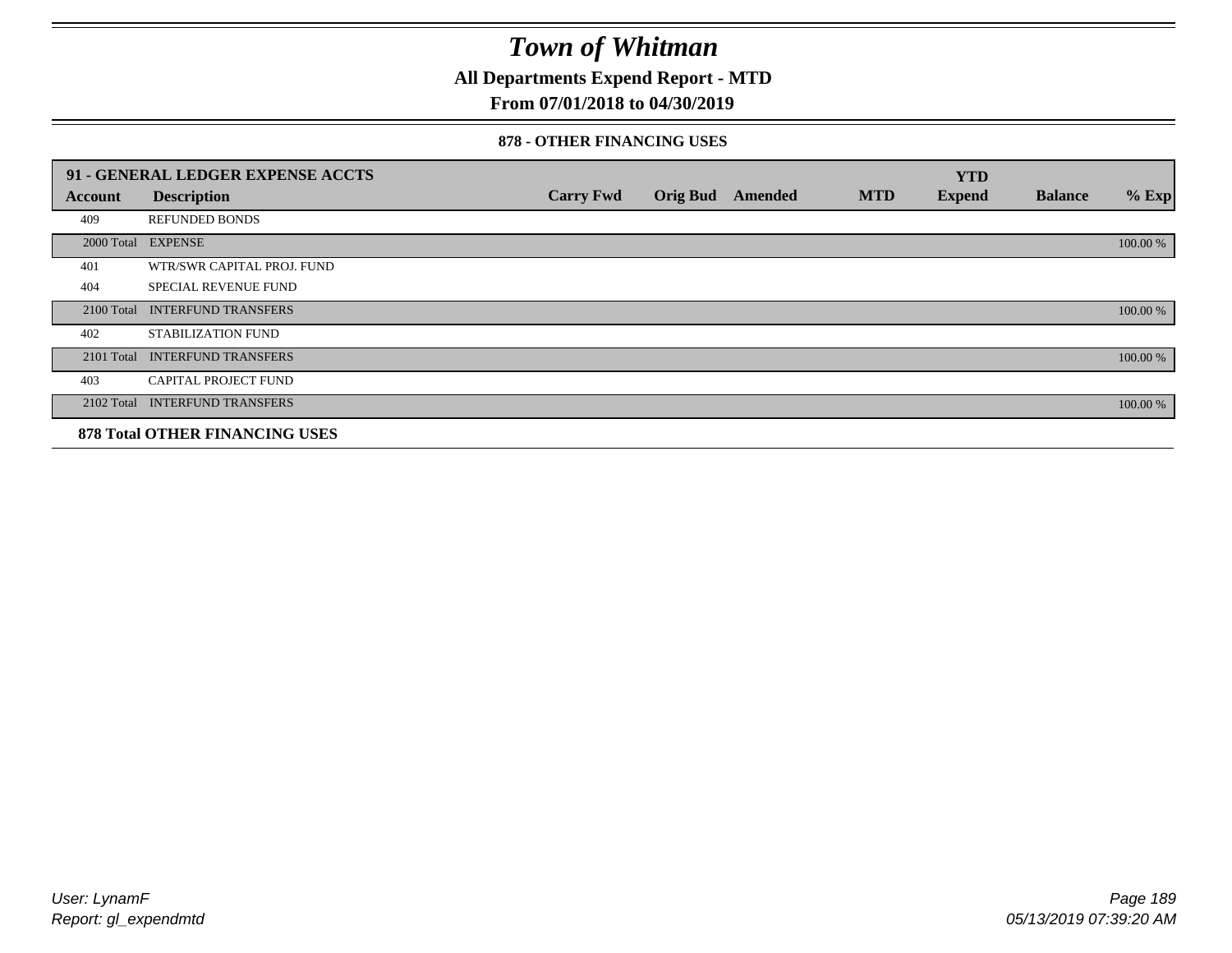**All Departments Expend Report - MTD**

**From 07/01/2018 to 04/30/2019**

### **883 - DARE GRANT DIST.W-H REG.SCHOOL**

|         | 91 - GENERAL LEDGER EXPENSE ACCTS        |                  |                         |            |                             |                |          |
|---------|------------------------------------------|------------------|-------------------------|------------|-----------------------------|----------------|----------|
| Account | <b>Description</b>                       | <b>Carry Fwd</b> | <b>Orig Bud Amended</b> | <b>MTD</b> | <b>YTD</b><br><b>Expend</b> | <b>Balance</b> | $%$ Exp  |
| 112     | <b>SALARIES</b>                          |                  |                         |            |                             |                |          |
| 585     | MISCELLANEOUS EXPENSE                    |                  |                         |            |                             |                |          |
|         | 2000 Total EXPENSE                       |                  |                         |            |                             |                | 100.00 % |
|         | 883 Total DARE GRANT DIST.W-H REG.SCHOOL |                  |                         |            |                             |                |          |
|         | 91 Total GENERAL LEDGER EXPENSE ACCTS    |                  |                         | 28,447.25  | 83.130.94                   | -83,130.94     |          |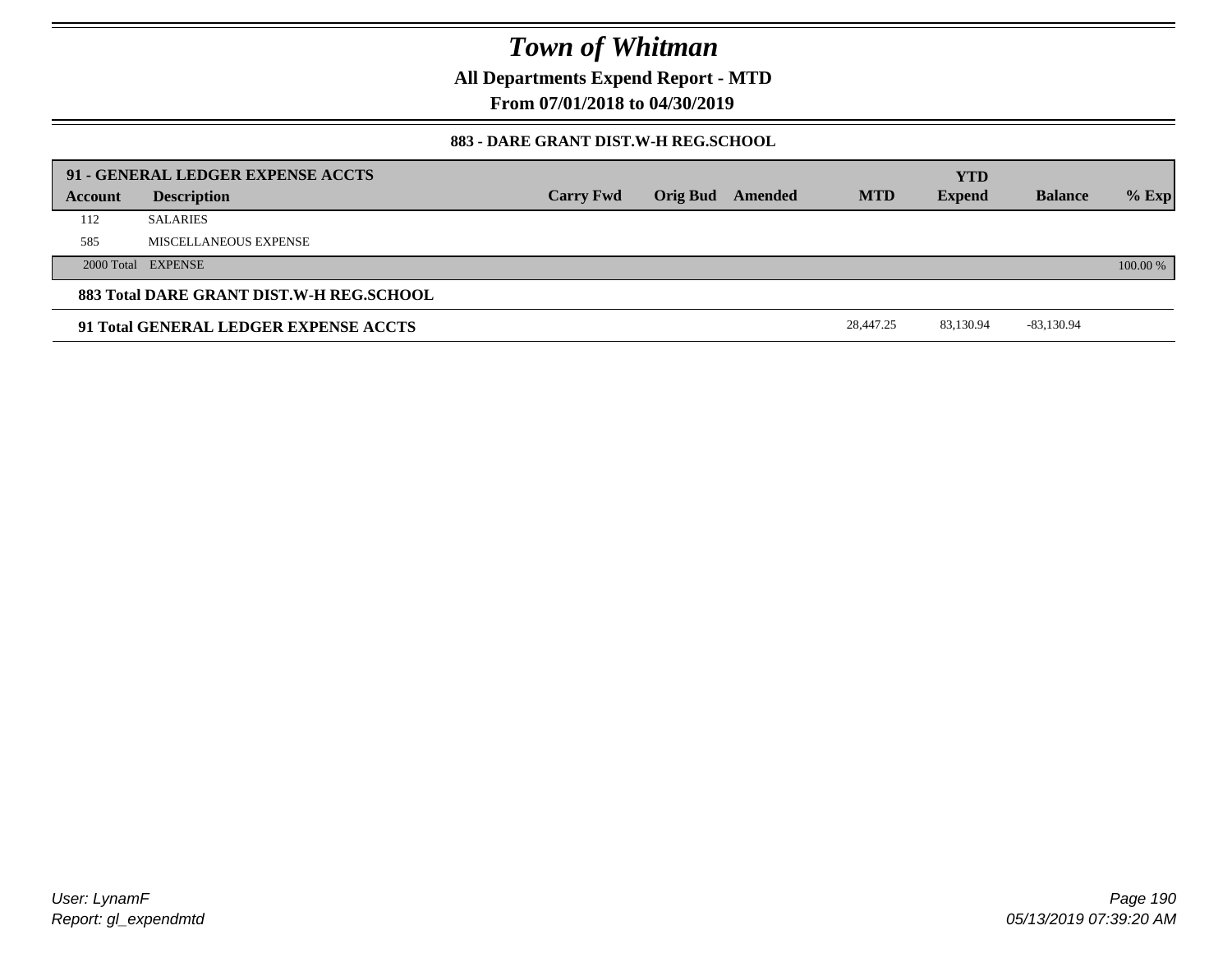**All Departments Expend Report - MTD**

**From 07/01/2018 to 04/30/2019**

#### **878 - OTHER FINANCING USES**

|         | 98 - CABLE ACCESS CORPORATION             |                  |                  |            | YTD           |                |            |
|---------|-------------------------------------------|------------------|------------------|------------|---------------|----------------|------------|
| Account | <b>Description</b>                        | <b>Carry Fwd</b> | Orig Bud Amended | <b>MTD</b> | <b>Expend</b> | <b>Balance</b> | $%$ Exp    |
| 405     | WATER/SEWER ENTERPRISE FUND               |                  |                  |            |               |                |            |
|         | 2104 Total DISTRIBUTION TO CABLE ACCESS C |                  |                  |            |               |                | $100.00\%$ |
|         | <b>878 Total OTHER FINANCING USES</b>     |                  |                  |            |               |                |            |